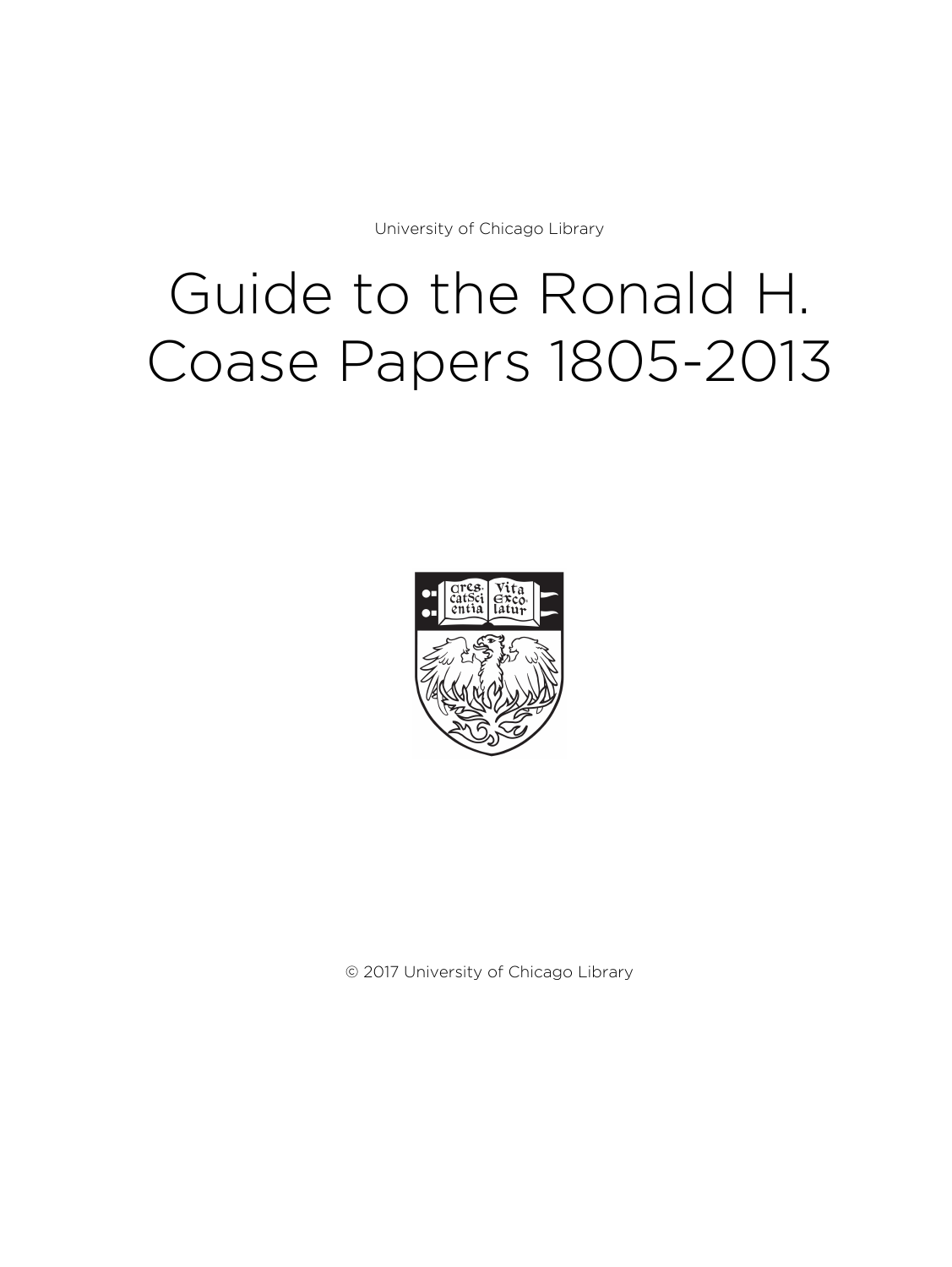# **Table of Contents**

| Descriptive Summary                                                | 4              |
|--------------------------------------------------------------------|----------------|
| Information on Use                                                 | $\overline{4}$ |
| Access                                                             | $\overline{4}$ |
| Citation                                                           | $\overline{4}$ |
| <b>Biographical Note</b>                                           |                |
| Scope Note                                                         | $\frac{5}{7}$  |
| <b>Related Resources</b>                                           | 9              |
| Subject Headings                                                   | 9              |
| <b>INVENTORY</b>                                                   | 9              |
| Series I: Personal and Biographical                                | 9              |
| Subseries 1: Biographical                                          | 10             |
| Subseries 2: Awards and Honors                                     | 11             |
| Subseries 3: Correspondence                                        | 13             |
| Subseries 4: General                                               | 20             |
| Subseries 5: Financial and legal                                   | 22             |
| Subseries 6: French Language material                              | 23             |
| Subseries 7: Publications                                          | 24             |
| Series II: Correspondence                                          | 29             |
| Series III: Writing                                                | 46             |
| Series IV: Research                                                | 67             |
| Subseries 1: Public Utilities                                      | 69             |
| Subseries 2: Broadcasting                                          | 73             |
| Sub-subseries 1: AF/BF Broadcasting files                          | 73             |
| Sub-subseries 2: Clippings and articles                            | 111            |
| Sub-subseries 3: Correspondence                                    | 114            |
| Sub-subseries 3: General broadcasting research files               | 115            |
| Subseries 3: Post Office                                           | 126            |
| Subseries 4: Alfred Marshall                                       | 129            |
| Subseries 5: Lighthouses                                           | 136            |
| Subseries 6: Blackmail                                             | 138            |
| Subseries 7: General Motors and Fisher Body                        | 138            |
| Subseries 8: Nobel Prize Winners                                   | 140            |
| Subseries 9: Bibliographies, resource lists, and citation analysis | 141            |
| Series V: Teaching                                                 | 143            |
| Series VI: Writing by Others                                       | 146            |
| Subseries 1: Articles on Ronald Coase                              | 147            |
| Subseries 2: Conference papers                                     | 150            |
| Subseries 3: Journals and newsletters                              | 153            |
| Subseries 4: Reports and brochures                                 | 155            |
| Subseries 5: Writing by and about Duncan Black                     | 157            |
| Subseries 6: Newspaper and magazine articles                       | 158            |
| Subseries 7: Journal articles                                      | 159            |
| Series VII: Audiovisual                                            | 170            |
| Series VIII: Oversize                                              |                |
|                                                                    |                |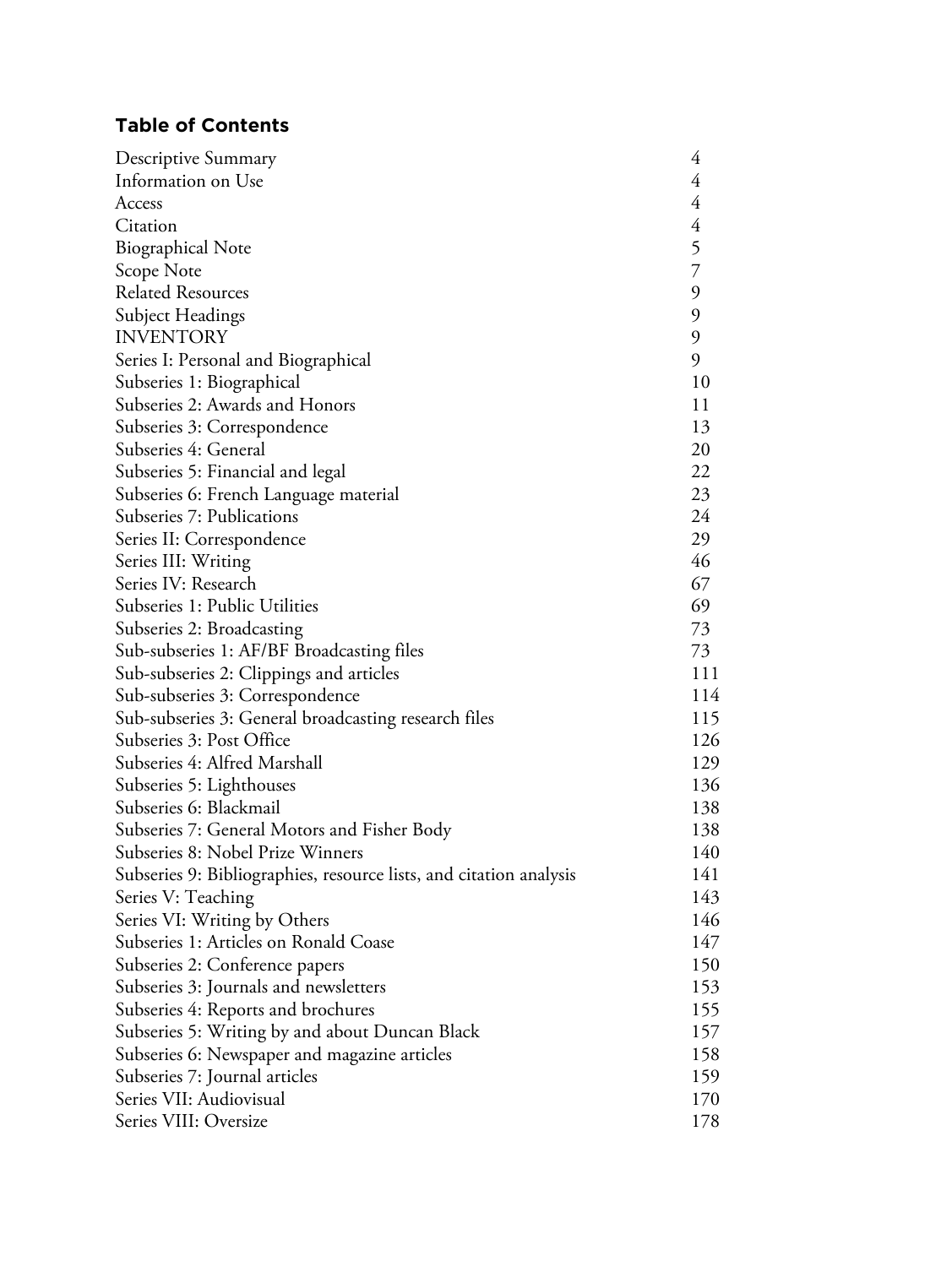| Series IX: Artifacts                                  | 191  |
|-------------------------------------------------------|------|
| Series X: Restricted                                  | 192  |
| Subseries 1: Financial, legal, and personnel          | 192. |
| Subseries 2: Letters of recommendation for colleagues | 194  |
| Subseries 3: Student information                      | 195. |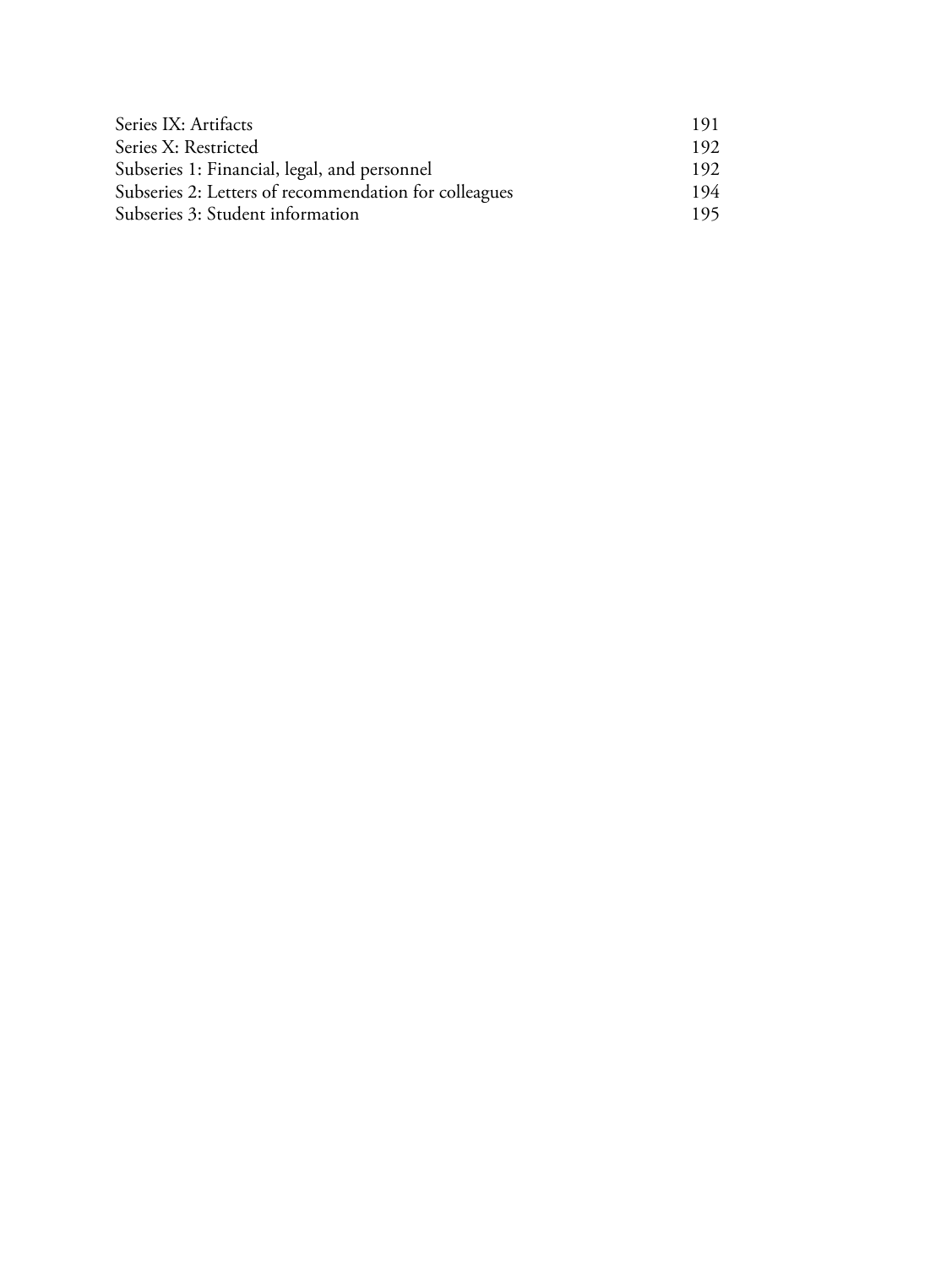## **Descriptive Summary**

| <b>Identifier</b> | ICU.SPCL.COASER                                                                                                                                                                                                                                                                                                                                                                                                                                                                                                                                                                                                                                                                                                                                                                                                                                                                                                                                                                                                                                                                                  |
|-------------------|--------------------------------------------------------------------------------------------------------------------------------------------------------------------------------------------------------------------------------------------------------------------------------------------------------------------------------------------------------------------------------------------------------------------------------------------------------------------------------------------------------------------------------------------------------------------------------------------------------------------------------------------------------------------------------------------------------------------------------------------------------------------------------------------------------------------------------------------------------------------------------------------------------------------------------------------------------------------------------------------------------------------------------------------------------------------------------------------------|
| <b>Title</b>      | Coase, Ronald H. Papers                                                                                                                                                                                                                                                                                                                                                                                                                                                                                                                                                                                                                                                                                                                                                                                                                                                                                                                                                                                                                                                                          |
| <b>Date</b>       | 1805-2013                                                                                                                                                                                                                                                                                                                                                                                                                                                                                                                                                                                                                                                                                                                                                                                                                                                                                                                                                                                                                                                                                        |
| <b>Size</b>       | 112.5 linear feet (186 boxes)                                                                                                                                                                                                                                                                                                                                                                                                                                                                                                                                                                                                                                                                                                                                                                                                                                                                                                                                                                                                                                                                    |
| <b>Repository</b> | Special Collections Research Center<br>University of Chicago Library<br>1100 East 57th Street<br>Chicago, Illinois 60637 U.S.A.                                                                                                                                                                                                                                                                                                                                                                                                                                                                                                                                                                                                                                                                                                                                                                                                                                                                                                                                                                  |
| <b>Abstract</b>   | Ronald H. Coase (1910-2013) was an influential economist and one of<br>the founders of the field of law and economics. He was awarded the Nobel<br>Memorial Prize in 1991 in recognition of his work on transaction costs,<br>firms, property rights, and institutional economics. Coase held positions<br>at the London School of Economics, the University of Buffalo, and the<br>University of Virginia before finishing his career at the University of Chicago<br>Law School. His work covered a wide range of topics, including public<br>utilities, the post office, broadcasting, lighthouses, and the economic<br>development of China. This collection primarily documents Coase's research,<br>writing, and correspondence with colleagues. It includes drafts, typescripts,<br>reprints, text of lectures, notes, reports, letters, and research files. Also<br>included are photographs, clippings, personal ephemera, artifacts, and copies<br>of academic journal articles. The collection ranges in date from 1807-2013,<br>with the bulk of the material dating from 1950-2010. |

## **Information on Use**

## **Access**

The collection is open for research, with the exception of Series X, which contains financial, personnel, and student information to which access is restricted. Subseries 1 and 2 contain financial, legal, and personnel information that are restricted for 50 years from the record's date of creation. Subseries 3 contains student information and is restricted for 80 years from the record's date of creation.

The digital media, film, and VHS video cassettes in Series VII do not contain access copies. Researchers will need to consult with staff before requesting this material.

## **Citation**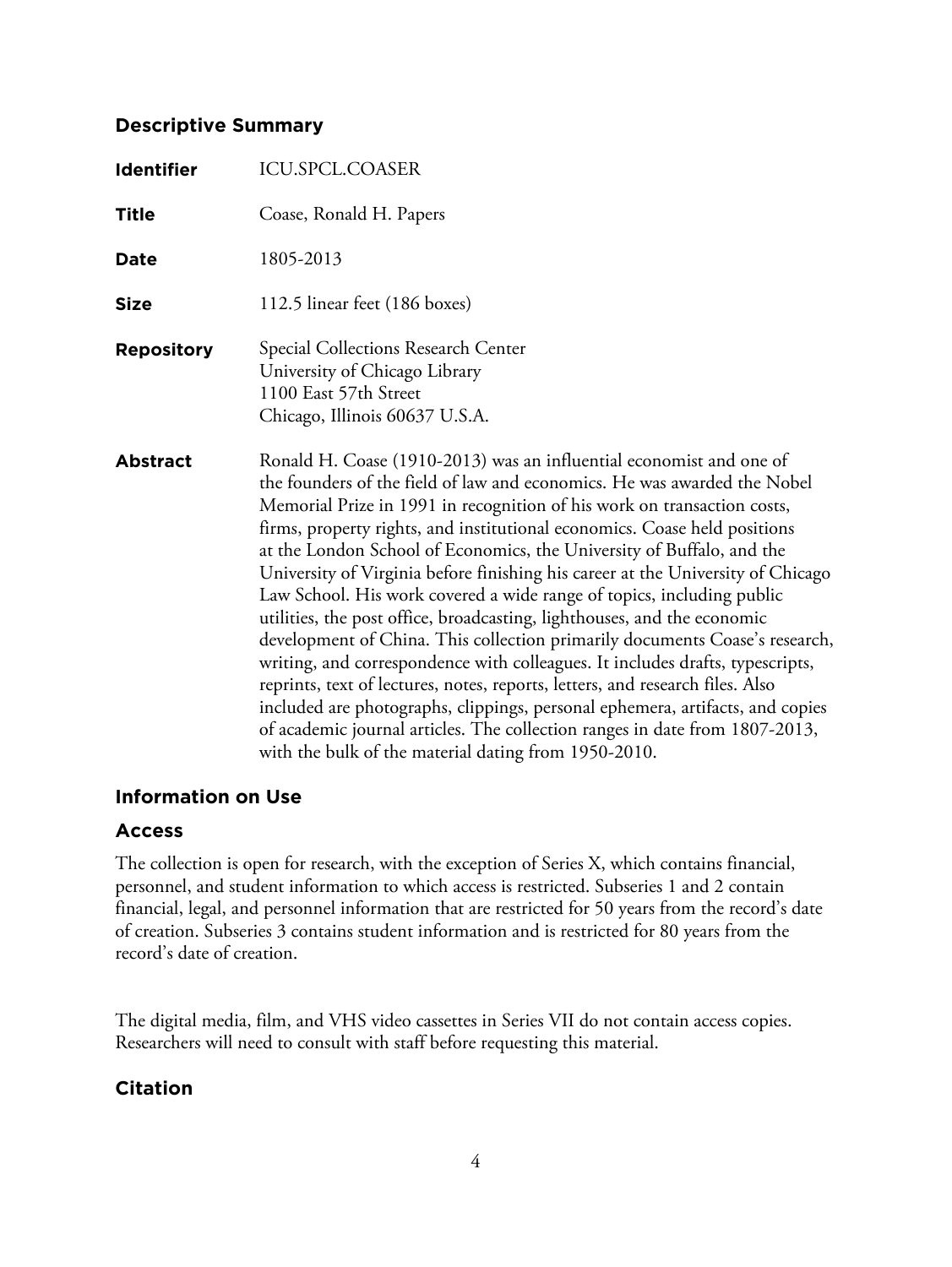When quoting material from this collection, the preferred citation is: Coase, Ronald H. Papers, [Box #, Folder #], Special Collections Research Center, University of Chicago Library

# **Biographical Note**

Ronald Coase was one of the more influential economists of the twentieth century. His work in the field of law and economics prompted new ways of thinking about the relationship between markets, firms, property, and the government. In 1991, he was awarded the Nobel Prize in Economics in recognition of his two most influential essays, "The Nature of the Firm" (1937) and "The Problem of Social Cost" (1960), as well as for his role as editor of the Journal of Law and Economics.

Ronald Harry Coase was born on December 29, 1910 in Willesden, England, to Henry Joseph and Rosalie Giles. His father worked for the Postal Office, as had his mother prior to her marriage. He later recounted that his early education was unique. As a child he wore leg braces and attended a primary school for children with physical disabilities. At the age of twelve, a year later than most students, he received a scholarship to Kilburn Grammar School. Following this, Coase entered the London School of Economics in October 1929. While there, he took a seminar with Professor Arnold Plant that introduced him to the ideas of Adam Smith. He later described this as a transformative event in his development as an economist. After completing his coursework at LSE, he earned a scholarship to spend a year visiting factories and businesses in the United States with the aim of developing a theory of industrial organization. He worked under the guidance of Arnold Plant and later wrote that this was another highly transformative experience, as he became aware of and began to think seriously about costs of market transactions. He graduated from the London School of Economics with a Bachelor's of Commerce in 1932.

In 1932 Coase became an assistant lecturer at the recently established Dundee School of Economics and Commerce. As he later recalled, a lecture he delivered in one of his courses here became the foundation for the article "The Nature of the Firm," published in 1937. In 1934, he moved to the University of Liverpool, and in 1935 to the London School of Economics. Among the courses he taught at LSE was one on public utilities, which prompted him to carry out extensive research on public utilities such as electricity and water in Great Britain.

Coase spent the World War II years doing statistical work for the British government at the Statistical Division of the Forestry Commission and Central Statistical Office. He returned to the London School of Economics in 1946, where he continued his research in public utilities. In 1948, he earned a fellowship to spend nine months in the United States studying the broadcasting industry. He earned his doctorate in economics from the University of London in 1951.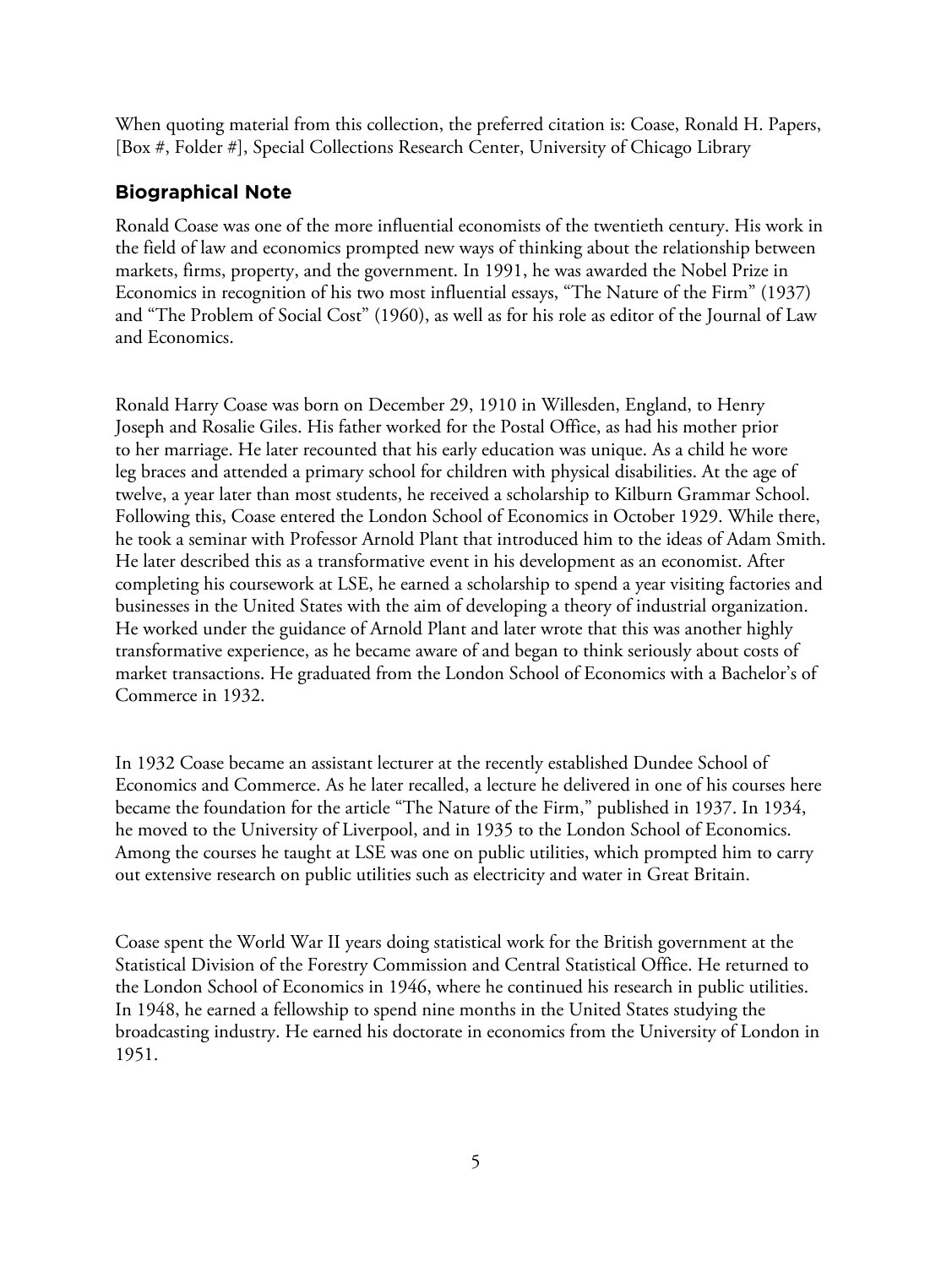Coase came to the United States in 1951, in part due to his dissatisfaction with the state of British politics, and was a professor at the University of Buffalo from 1951-1958. He spent the 1958-1959 academic year at Stanford's Center for Advanced Study in the Behavioral Sciences before beginning a position at the University of Virginia, where he remained until 1964.

In 1959, after years of research, Coase published a paper on the Federal Communications Commission and its efforts to sell the radio frequency spectrum. According to recollections of Coase and several other economists, a group of University of Chicago economists disagreed with a key point in the paper and invited Coase to discuss it with them. He successfully convinced them of the merits of his position and was invited to submit a piece to the Journal of Law and Economics. This article, "The Problem of Social Cost," was published in 1960 and became one of the most heavily cited law review articles of the twentieth century.

In 1964 Coase accepted an offer to join the faculty at the University of Chicago, where he initially held a joint appointment at the School of Law and Graduate School of Business. In 1970 he transitioned to an appointment exclusively with the Law School, and in 1971 he was named the school's first Clifton R. Musser Professor in Economics.

At Chicago, Coase edited the Journal of Law and Economics from 1964-1982, where he was highly influential in encouraging studies and papers about the way markets and governments actually function. He is considered one of the founders of the field of law and economics and was one of the first professors of economics employed at a law school. His research at Chicago covered a wide range of topics, including blackmail, lighthouses, and the economist Alfred Marshall. He was a Senior Research Fellow at Stanford University's Hoover Institution in 1977 and became Professor Emeritus at Chicago in 1982. Through the last years of his life, Coase remained active in the field. His research interests expanded to include the economic development of China, and he continued to write, conduct research, lecture, and organize and participate in conferences.

In addition to his two most influential articles, Coase's publications include The Iron and Steel Industry 1926-1935: An Investigation Based on the Accounts of Public Companies (1940), with R.S. Edwards and R.F. Fowler; British Broadcasting: A Study in Monopoly (1950); Educational TV: Who Should Pay? (1968) with Edward W. Barrett; The Firm, the Market and the Law (1988); Essays on Economics and Economists (1994); and How China Became Capitalist (2012), written with Ning Wang, a longtime research assistant.

In 2013, the Coase-Sandor Institute for Law and Economics at the University of Chicago Law School was named in his honor following a donation from Richard and Ellen Sandor. In addition to the Nobel Prize, Coase was awarded numerous honorary degrees, awards, and fellowships, including an Innovation Award from The Economist in 2003.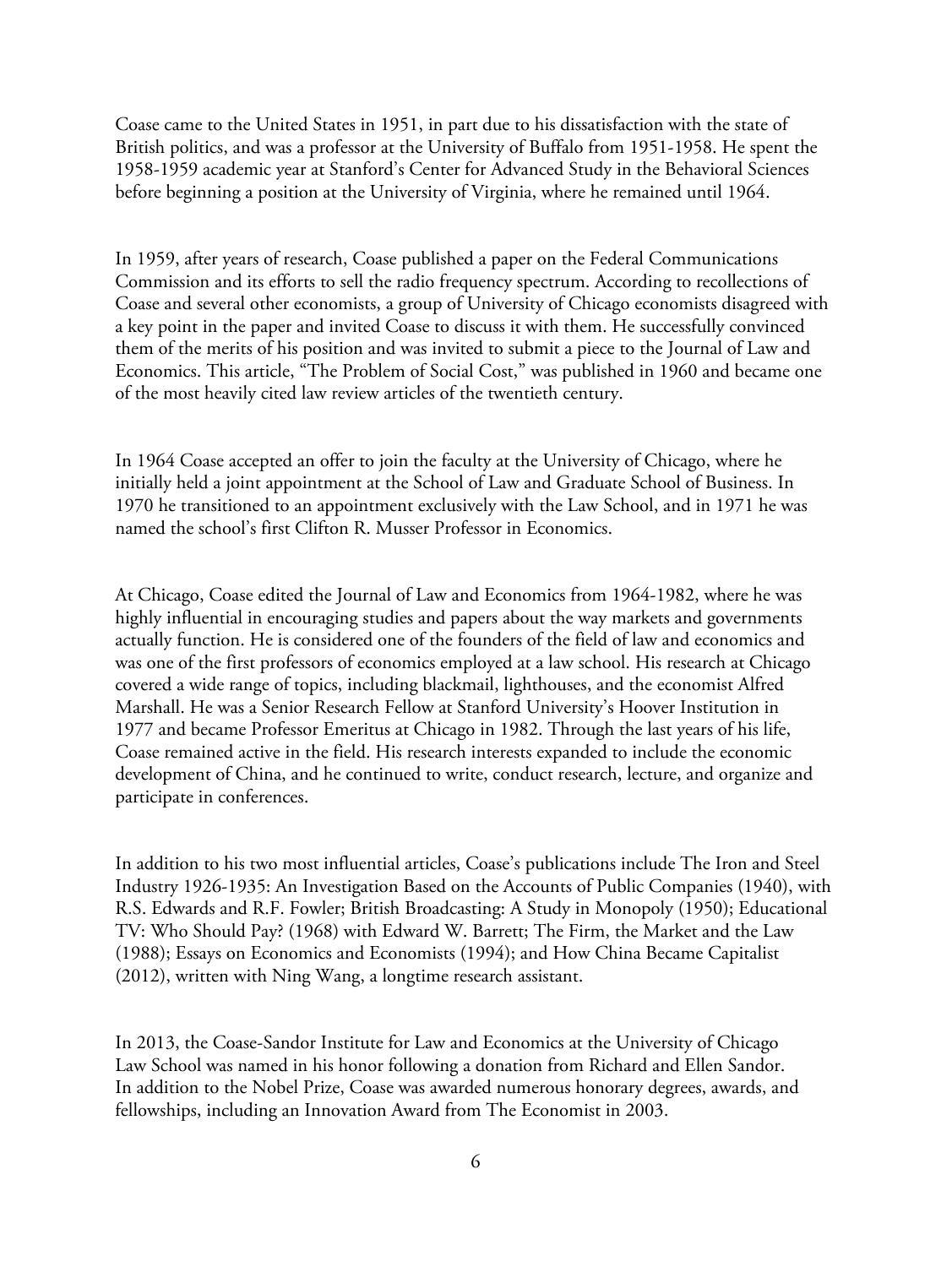Ronald Coase married Marian Ruth Hartung, a cellist and teacher, in 1937. They met in Chicago, her hometown, in 1932 during his travels in the United States. She predeceased him in 2012. Ronald Coase died in Chicago on September 2, 2013.

# **Scope Note**

The Ronald H. Coase Papers are organized into ten series:

I. Personal and Biographical

II.Correspondence

III. Writing

IV.Research

V.Teaching

VI. Writing by Others

VII.Audiovisual

VIII.Oversize

IX.Artifacts

X.Restricted

Series I, Personal and Biographical, contains brief biographies, curriculum vitae, documents related to awards and honors Coase received, personal correspondence, art and travel ephemera, notes, clippings and publications reflecting personal interests of Ronald and Marian Coase, and French-language material. More detailed information about the series can be found in the inventory section. Some of Coase's friends were also colleagues and therefore have correspondence in both this series and Series II, Correspondence. The material ranges in date from 1805-2013, with the bulk dating from the 1950s-2000s.

Series II, Correspondence, consists of Ronald Coase's professional correspondence, including both incoming and outgoing letters. Correspondents include other economists; colleagues at his places of employment, and research assistants. The correspondence covers topics such as research, papers, and projects; professional associations; the publishing process; and issues in the field of law and economics. There are also a significant amount of unsolicited letters from individuals seeking advice, offering papers for Coase to read, or inviting him to speak at an event or present at an upcoming conference. In general, documents that accompanied the correspondence have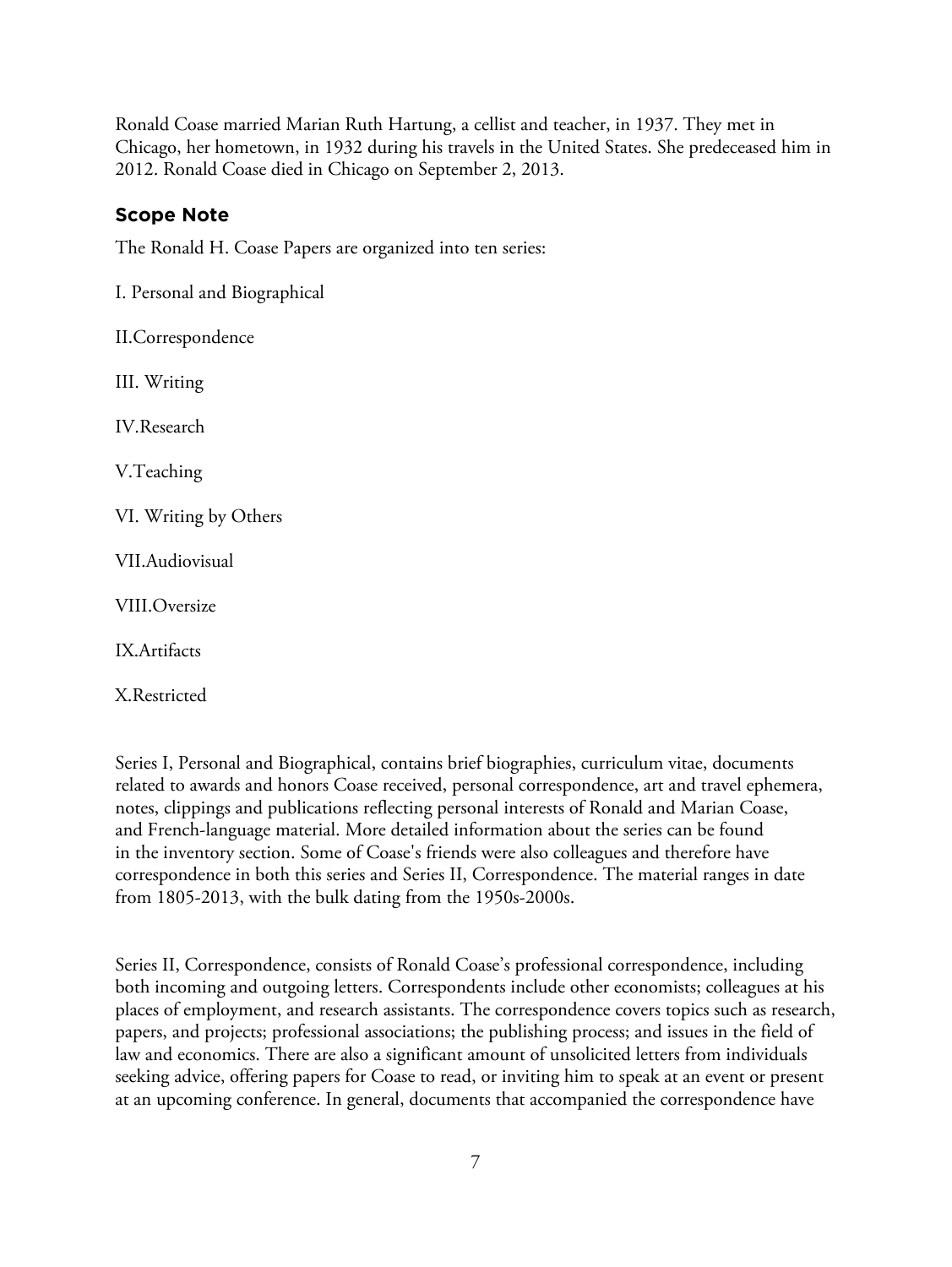been left with it, so many folders also include typescripts, articles, reports, and notes. The material ranges in date from 1928-2013.

Series III, Writing, contains articles, texts of lectures and interviews, book chapters, papers, and reports by Ronald Coase. It includes handwritten drafts, typescripts, reprints, copies, and published versions of this work. Reviews, notes, correspondence, and small amounts of research directly related to a particular piece of writing are generally included in this series. The material ranges in date from 1934-2013.

Series IV, Research, contains Ronald Coase's extensive research files. It includes notes, government documents from Great Britain and the United States, reports, clippings, copies of 19th century documents from other libraries and archives, correspondence, and articles. It is arranged in to subseries according to the following topics: Public Utilities and Water Supply, Broadcasting, Post Office, Alfred Marshall, Lighthouses, Blackmail, General Motors and Fisher Body, Nobel Prize Winners, and general bibliographies, resource lists, and citation analysis. More detailed information about each subseries can be found in the inventory section. The material ranges in date from 1890-2009, with the bulk dating from the 1950s-2000s.

Series V, Teaching, contains a small amount of material that appears to have been related to Ronald Coase's teaching, mostly a large set of notes on court cases from the course Business 386. Most of the other documents in this series were not clearly labeled, so the particular course or seminar they correspond to is often not known. The material ranges in date from the 1930s-1982, with a number of undated items.

Series VI, Writing by Others, contains articles, papers, and other writings not by Ronald Coase. This includes academic journal articles, mostly from the fields of economics and law; conference papers; journals, newsletters, reports, and brochures; and newspaper and magazine articles. One series contains articles about Ronald Coase and his work, and another is devoted to writing by and about Duncan Black, a British economist. More detailed information about each subseries can be found in the inventory section. The writings range in date from 1887-2013, although many appear to be late twentieth or early twenty first century reprints or copies.

Series VII, Audiovisual, contains photographs, negatives, digital media, two VHS cassette tapes, unlabeled moving picture film, and a microfilm reel. The photographs are mostly images from Ronald and Marian Coase's personal life, particularly their travels in Europe and apartment in the South of France. Some of these images are dated or labeled, likely by Marian Coase. Also included are some images that appear to be of the Coase's family and friends, although many are unlabeled and undated. Some of the unlabeled photographs appear to date from as early as the late 19th century. The most recent is from 2013. The digital media dates from 2008-2012 and mostly consists of recordings from the 2008 conference on the economic transformation of China organized by Ronald Coase and Ning Wang.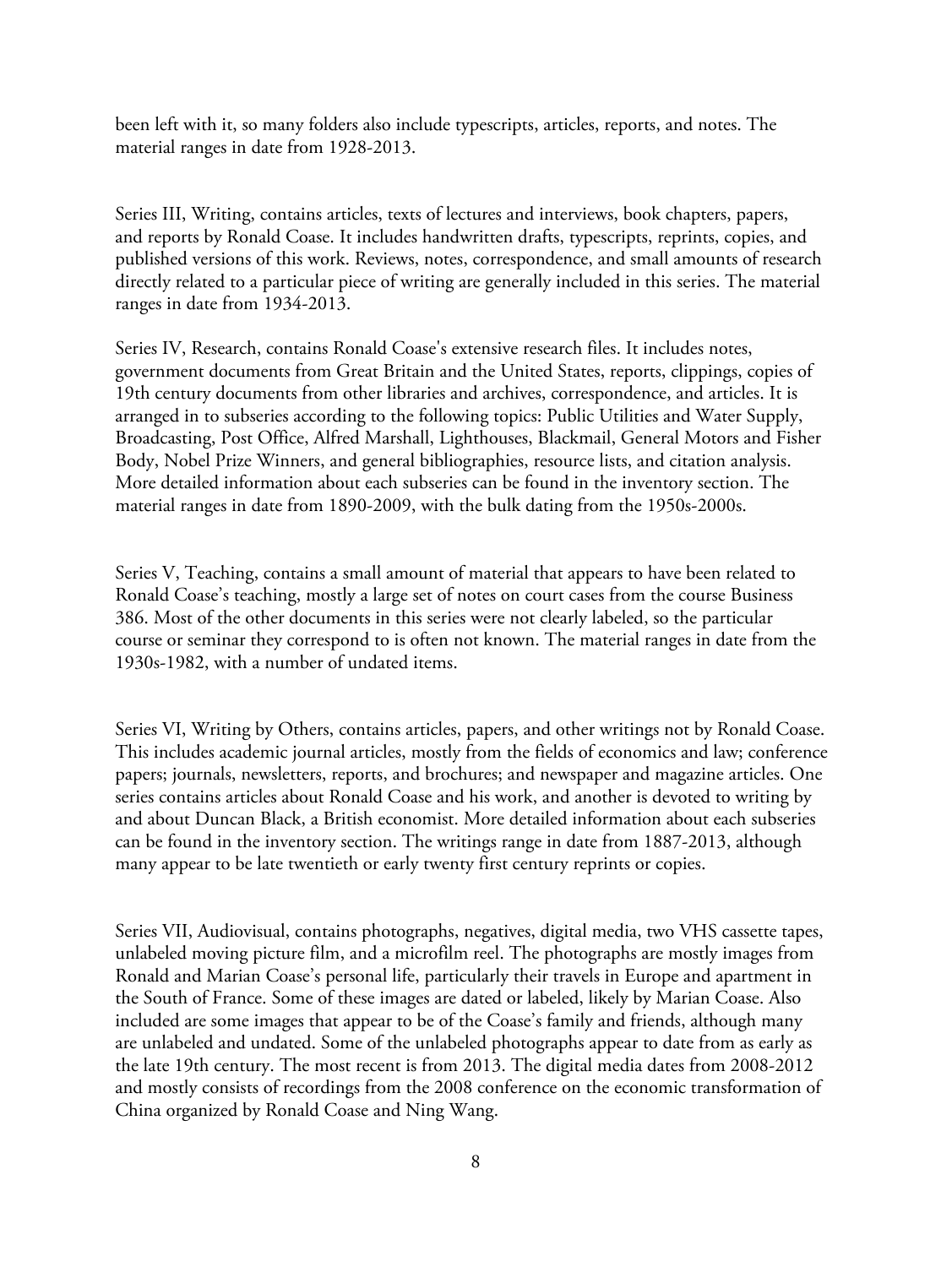Series VIII, Oversize, contains material too large to fit in legal-size folders. It mostly corresponds to the Research series, particularly to the topics of broadcasting and Alfred Marshall, although most of the other series are represented as well. It also includes diplomas, personal clippings and publications, a few pieces of Ronald Coase's writing, and writings by others. The material ranges in date from 1924-2012 and includes a significant number of copies of 19th century documents.

Series IX, Artifacts, contains physical artifacts, mostly from Ronald Coase's personal life or related to honors he received. The material ranges in date from 1807-2012.

Series X, Restricted, contains material to which access is restricted. Subseries 1 contains financial, legal, and personnel information, from both Ronald Coase's personal life and the University of Chicago, and is restricted for 50 years from the date of the record's creation. The series will be fully open in 2061. Subseries 2 contains letters of recommendations for colleagues and is restricted for 50 years from the date of the record's creation. It will be fully open in 2050. Subseries 3 contains student information, mostly letters of recommendation, which is restricted for 80 years from the record's date of creation. The series will be fully open in 2090.

# **Related Resources**

The following related resources are located in the Department of Special Collections:

http://www.lib.uchicago.edu/e/scrc/findingaids/topics.php

Director, Aaron. Papers.

University of Chicago. Law School. Records.

# **Subject Headings**

- Coase, R.H. (Ronald Harry)
- Black, Duncan
- Cheung, Steven N. S.
- Director, Aaron
- Friedman, Milton, 1912-2006
- Klein, Benjamin, 1943-
- Posner, Richard A.
- Stigler, George J. (George Joseph), 1911-1991
- •
- University of Chicago. Law School
- Law and economics

# **INVENTORY**

# **Series I: Personal and Biographical**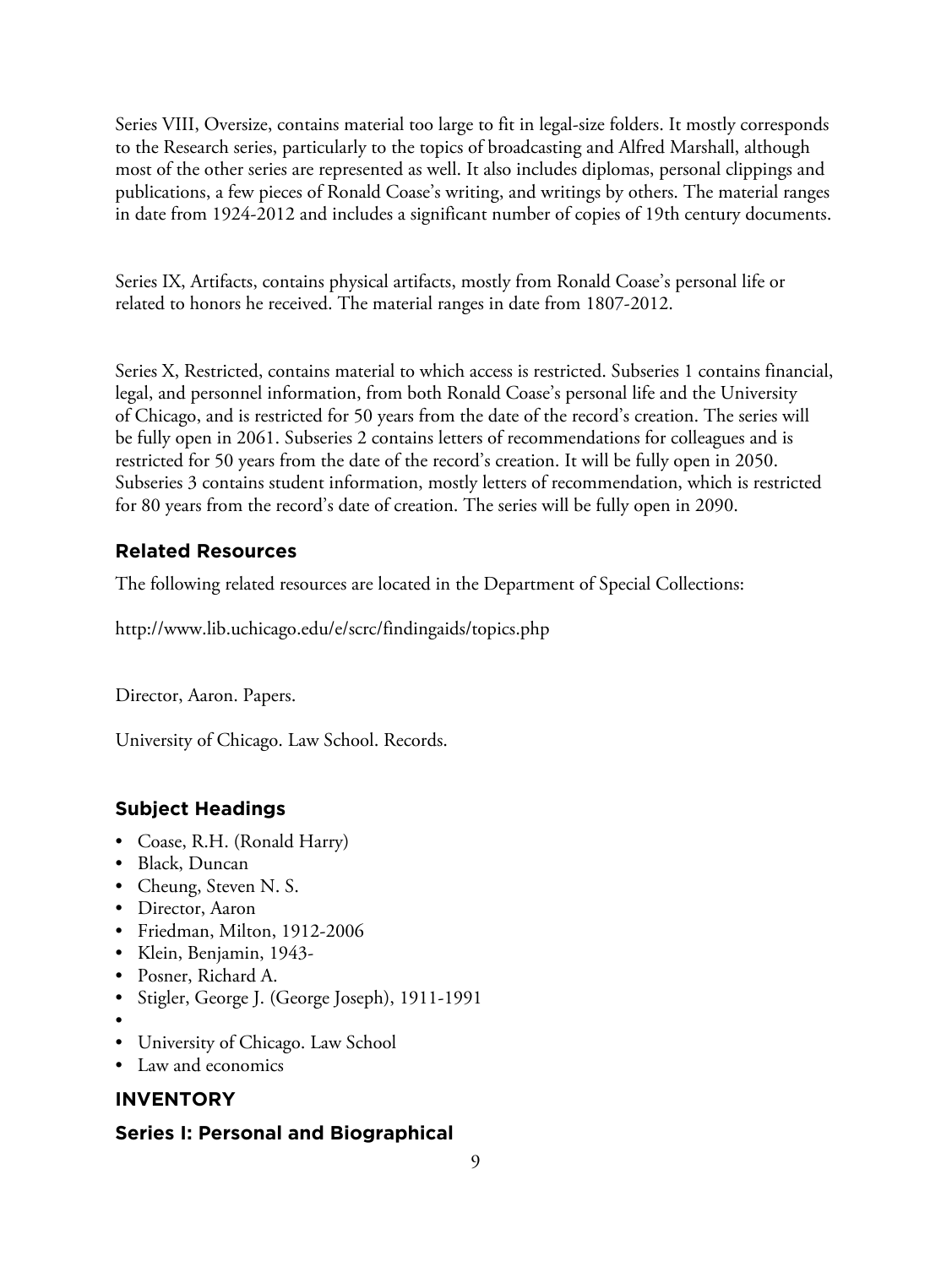Subseries 1, Biographical, contains general biographical information, including a brief autobiography, curriculum vitae, and genealogical material. It is arranged alphabetically. The material ranges in date from 1935-2012.

Subseries 2, Awards and Honors, contains documents related to honors that Coase received over the course of his career, including the 1991 Nobel Prize in Economics and various honorary degrees from universities in the United States and Europe. It is arranged chronologically. The material ranges in date from 1948-2012.

Subseries 3, Correspondence, contains personal correspondence, including a significant amount between Ronald and Marian (Hartung) Coase, from both before and after their marriage. This material has been placed first and arranged chronologically. Following this is a small amount of correspondence from close family members, and then general personal correspondence, including greeting cards and letters from acquaintances such as colleagues from the economics field, extended family members, and neighbors. This material is arranged alphabetically according to the last name of the correspondent. The material ranges in date from 1932-2013.

Subseries 4, General, contains notes, ephemera, clippings, and miscellaneous personal material, such as the "Phrenological Study of Character" from his childhood that Ronald Coase refers to in his autobiographical essay. It also includes some material from Marian Coase. The series is arranged alphabetically. The material ranges in date from 1908-2012.

Subseries 5, Financial and Legal, contains a small amount of financial and legal documents that are not restricted, mostly from Coase's time at the University of Buffalo. It is arranged chronologically. The material ranges in date from 1957-2010.

Subseries 6, French Language material, contains readings and assignments from French classes that the Coases enrolled in and is arranged alphabetically. The material ranges in date from 1927-1991.

Subseries 7, Publications, contains magazines, catalogs, articles, and clippings reflecting the personal interests of Ronald Coase and his wife, Marian, which included travel, art, dance, music, and home improvement. Also included are a few booklets from the War Office in Britain from 1939-1940. The series is arranged alphabetically. The material ranges in date from 1805-2012.

## **Subseries 1: Biographical**

```
Box 1
Folder 1
  Autobiography, undated
Box 1
Folder 2
  Autobiography in Chinese, undated
Box 1
Folder 3
```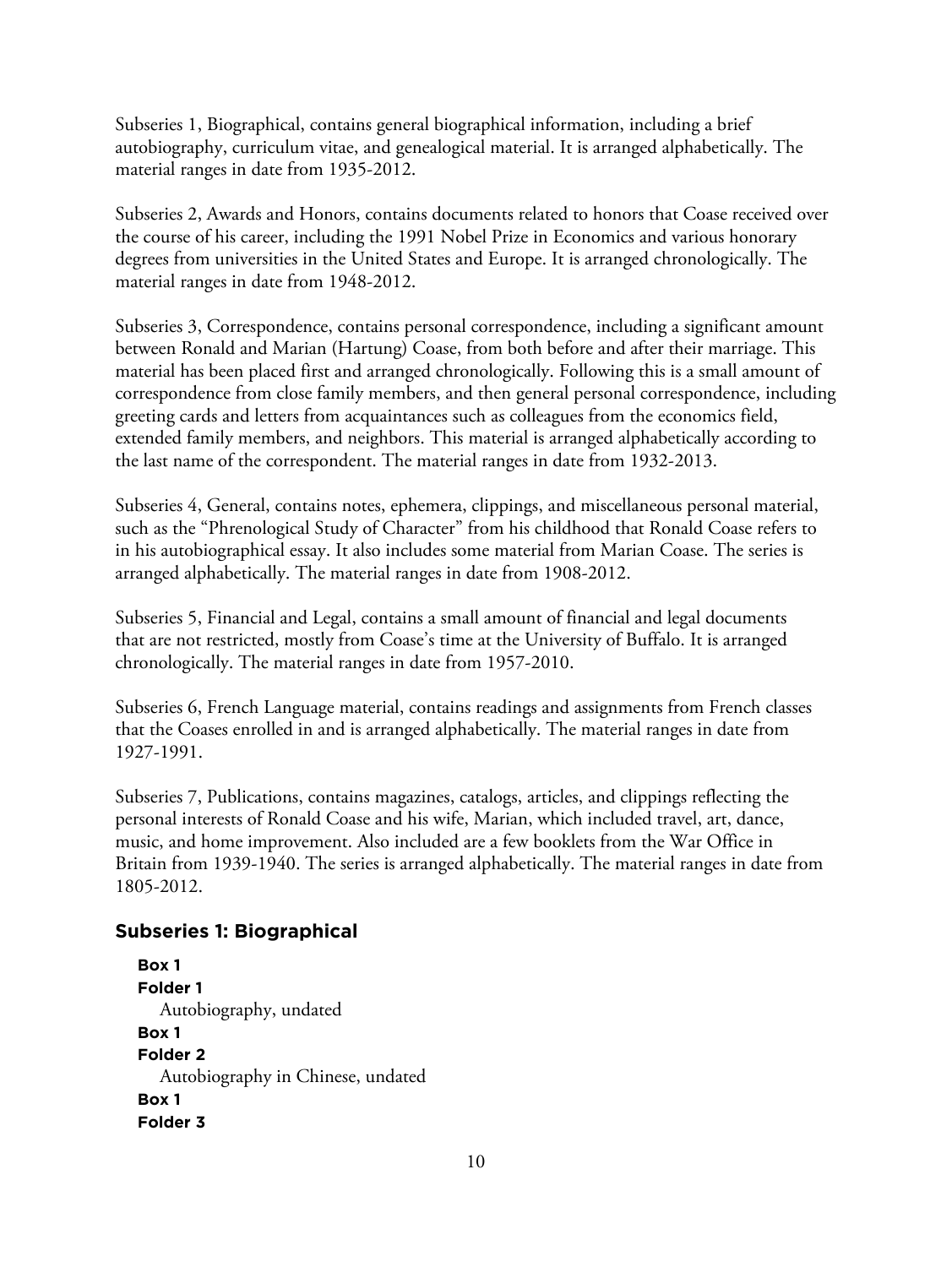Bibliographies and lists of publications, 1977, 2006, 2011, undated

#### **Box 1**

#### **Folder 4**

Biographical information for University of Chicago and professional associations; University of Chicago Press releases, 1971-1993

#### **Box 1**

#### **Folder 5**

Biographies for Who's Who publications, 1992-2004

#### **Box 1**

## **Folder 6**

Biography (one page), undated

#### **Box 1**

**Folder 7**

Biographies, 2003, 2012

#### **Box 1**

#### **Folder 8**

Birth certificate and identification documents, 1935-circa 2000

#### **Box 1**

**Folder 9**

Curriculum vitae, 1997, 1998

#### **Box 1**

#### **Folder 10**

Curriculum vitae, multiple versions, undated

#### **Box 1**

#### **Folder 11**

Genealogical information – brief print outs of web pages, 2000

#### **Box 1**

## **Folder 12**

Genealogical information – Coase family tree from Doug Turnbull, 2005, undated

#### **Box 1**

#### **Folder 13**

Passports, 1938-1988

#### **Subseries 2: Awards and Honors**

#### **Box 1**

#### **Folder 14**

American Academy of Arts and Sciences certificate of Fellowship and American Economic Association Distinguished Fellow write-up, 1978, 1980

## **Box 1**

#### **Folder 15**

Nobel Prize nomination letters and correspondence with F.A. Hayek and Milton Friedman (copies), 1948-1984

#### **Box 1**

#### **Folder 16**

Nobel Foundation event schedules and laureate information, 1991

#### **Box 1**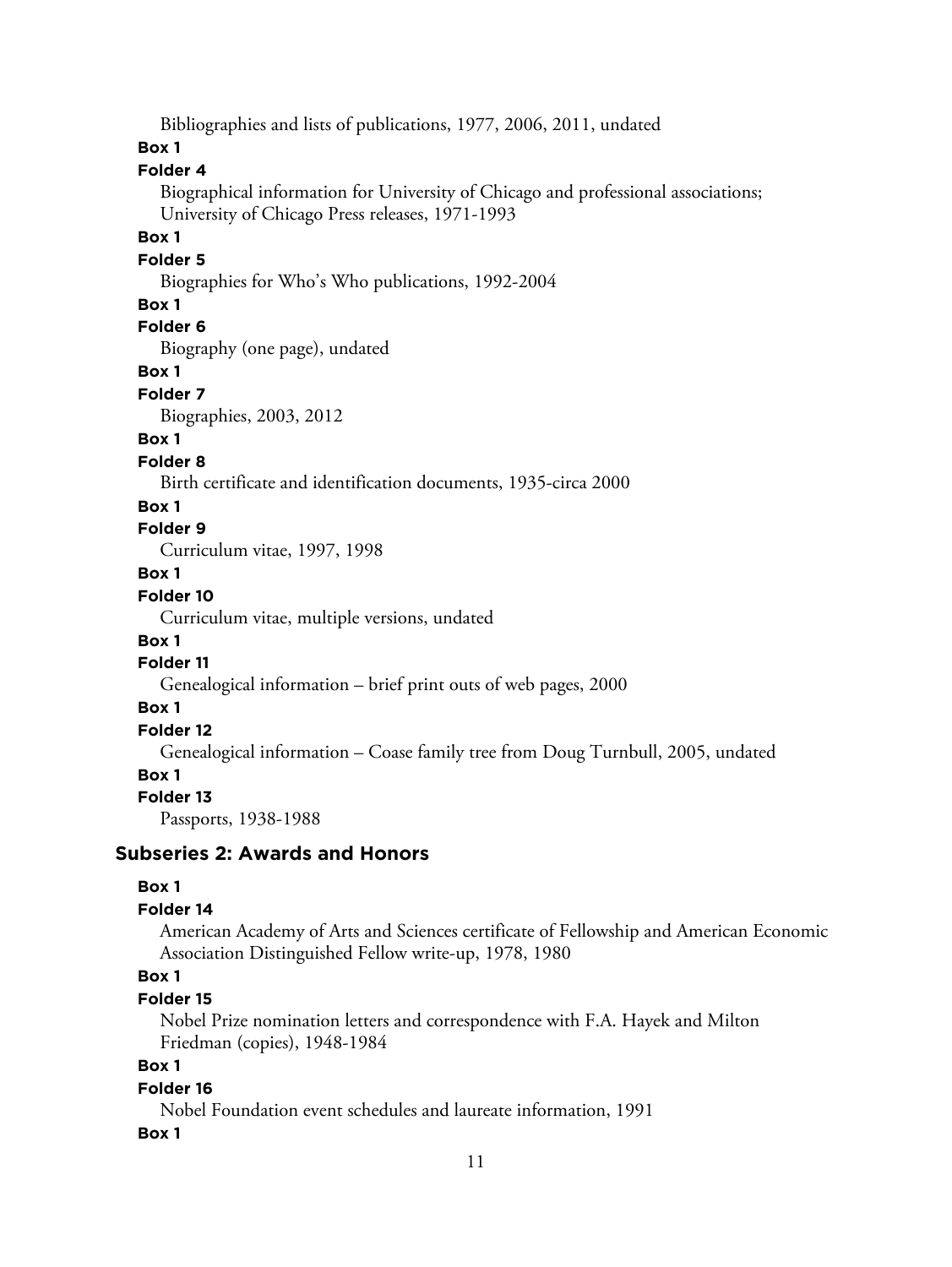#### **Folder 17**

Nobel Prize speech and name tag, 1991

#### **Box 1**

**Folder 18**

Nobel week program, 1991

#### **Box 1**

**Folder 19**

Thank you cards, circa 1991

## **Box 1**

**Folder 20**

Nobel Prize press release and article, 1991

#### **Box 1**

**Folder 21**

Guide to the Nobel Jubilee events, 1991

# **Box 1**

**Folder 22**

Marian Coase's account of the Nobel ceremonies, 1991

## **Box 1**

## **Folder 23**

Dinner invitations from ambassadors, 1991

## **Box 1**

## **Folder 24**

Nobel scrapbook with clippings and notes from friends, circa 1991

## **Box 2**

# **Folder 1**

Nobel clippings, text of speech, and correspondence, 1991-1993

# **Box 2**

# **Folder 2**

Invitation and program for honorary dinner in Chicago, 1992

# **Box 2**

## **Folder 3**

The Law School Record with article on Ronald Coase, Spring 1992

## **Box 2**

# **Folder 4**

Nobel Prize invitation for nominations and Nobel Conference magazine, 1994, 2001

# **Box 2**

## **Folder 5**

Nobel Foundation Annual Review, 2011

# **Box 2**

#### **Folder 6**

Economist Innovation Award, 2003

# **Box 2**

# **Folder 7**

Templeton Honor Roll for Education in a Free Society certificate, 1998

## **Box 2**

## **Folder 8**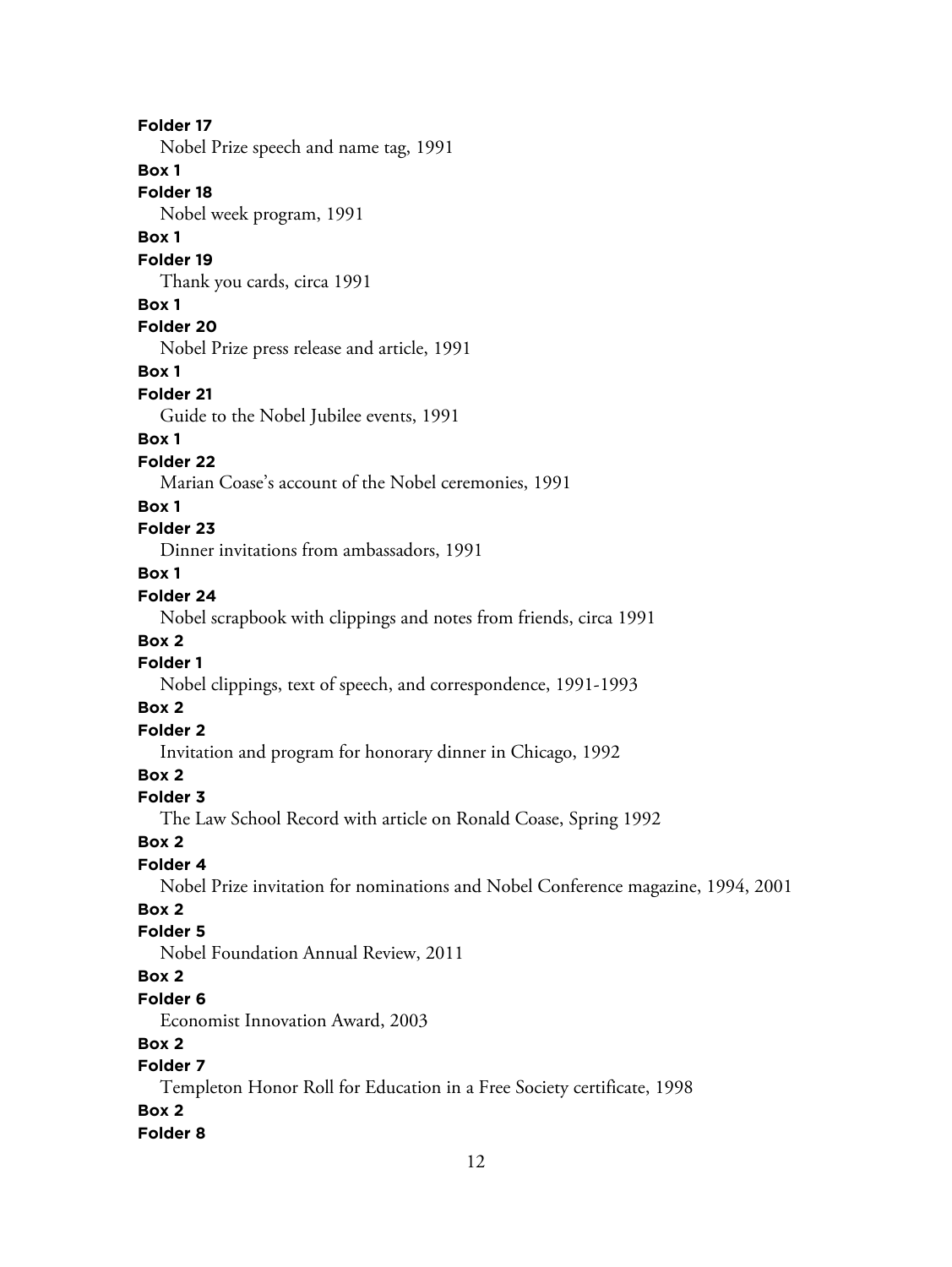University at Buffalo conference honoring Ronald Coase - invitation, agenda, and papers, 2012

#### **Box 2**

#### **Folder 9**

University at Buffalo conference honoring Ronald Coase - conference booklet with copies of clippings and articles on Coase's career, 2012

# **Box 2**

### **Folder 10**

University of Cologne and University of Dundee honorary degrees, 1988, 1992

## **Box 2**

#### **Folder 11**

Washington University honorary degree, 1990-1991

#### **Box 2**

#### **Folder 12**

Yale University honorary degree clippings and copy of program, 1989

#### **Subseries 3: Correspondence**

#### **Box 2**

#### **Folder 13**

Letters from Ronald Coase to Marian Hartung, January 1932

## **Box 2**

## **Folder 14**

Letters from Ronald Coase to Marian Hartung, June-August 1932

#### **Box 2**

# **Folder 15**

Letters from Ronald Coase to Marian Hartung, September 1932

#### **Box 2**

# **Folder 16**

Letters from Ronald Coase to Marian Hartung, October 1932

# **Box 2**

#### **Folder 17**

Letters from Ronald Coase to Marian Hartung, November 1932

#### **Box 2**

## **Folder 18**

Letters from Ronald Coase to Marian Hartung, December 1932

# **Box 3**

## **Folder 1**

Letters from Ronald Coase to Marian Hartung, January-February 1933

# **Box 3**

## **Folder 2**

Letter from Marian Hartung to Ronald Coase, March 1933

### **Box 3**

# **Folder 3**

Letters from Ronald Coase to Marian Hartung, September-December 1933 **Box 3**

#### **Folder 4**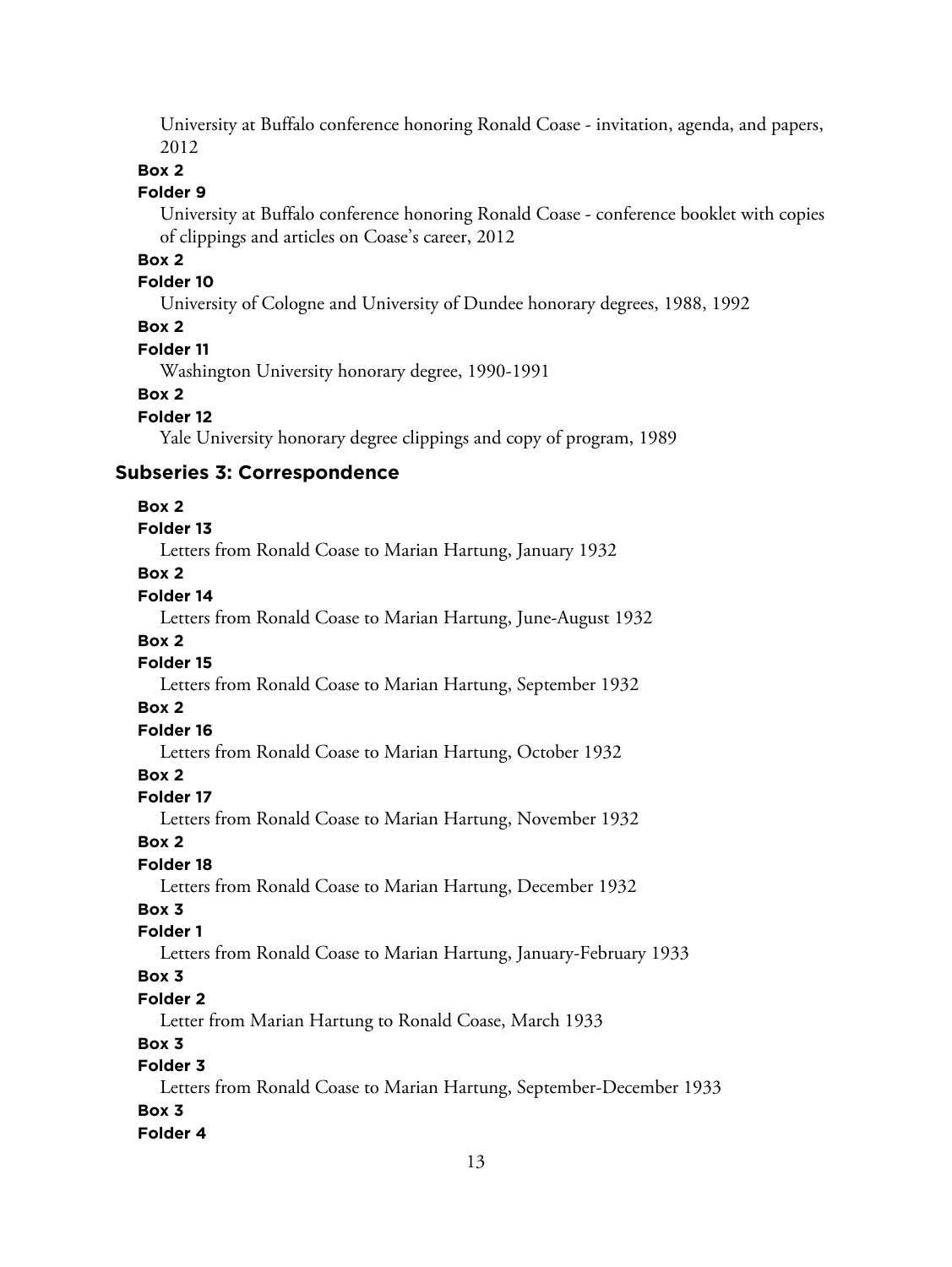Letters from Ronald Coase to Marian Hartung, January-April 1934

#### **Box 3**

## **Folder 5**

Letters from Ronald Coase to Marian Hartung, May-July 1934

#### **Box 3**

#### **Folder 6**

Letters from Ronald Coase to Marian Hartung, September-December 1934

# **Box 3**

# **Folder 7**

Letters from Ronald Coase to Marian Hartung, February-March 1935

#### **Box 3**

#### **Folder 8**

Letters from Ronald Coase to Marian Hartung, May-August 1935

#### **Box 3**

## **Folder 9**

Letters from Ronald Coase to Marian Hartung, October 1935

## **Box 3**

## **Folder 10**

Letters from Ronald Coase to Marian Hartung, January-March 1936

## **Box 3**

## **Folder 11**

Letters from Ronald Coase to Marian Hartung, August-October 1936

## **Box 3**

## **Folder 12**

Letters from Ronald Coase to Marian Hartung, November-December 1936

#### **Box 3**

## **Folder 13**

Letters from Ronald Coase to Marian Hartung, January-March 1937

## **Box 3**

#### **Folder 14**

Letters from Ronald Coase to Marian Hartung, July 1937

#### **Box 3**

#### **Folder 15**

Letters from Ronald Coase to Marian Hartung, undated

#### **Box 3**

## **Folder 16**

Letters from Ronald Coase to Marian Coase, 1945

#### **Box 3**

#### **Folder 17**

Ronald and Marian Coase correspondence, January 1958

# **Box 3**

#### **Folder 18**

Ronald and Marian Coase correspondence, March 1958

## **Box 3**

## **Folder 19**

Ronald and Marian Coase correspondence, July 1958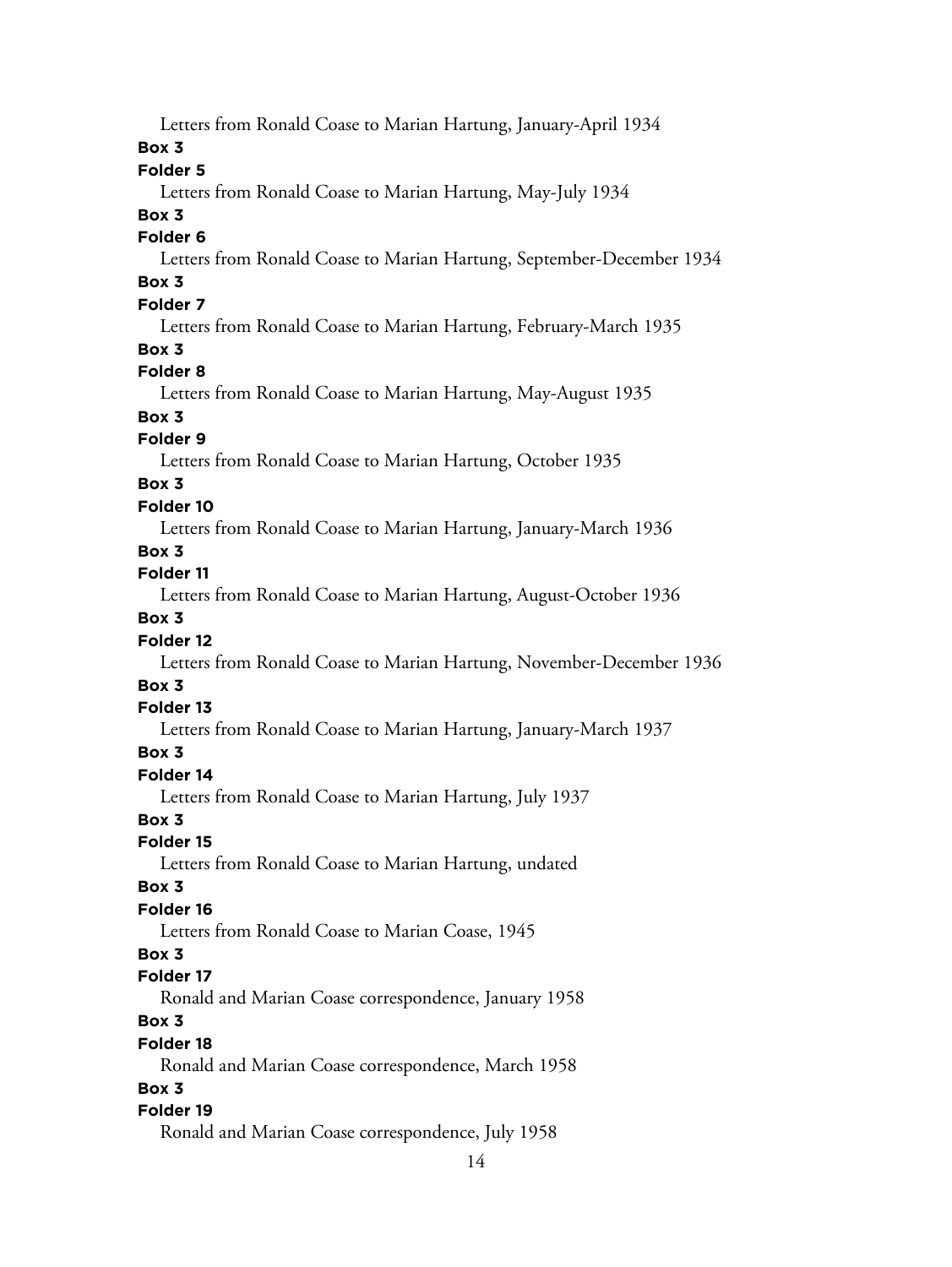**Box 3 Folder 20** Ronald and Marian Coase correspondence, August 1958 **Box 3 Folder 21** Ronald and Marian Coase correspondence, September 1958 **Box 3 Folder 22** Ronald and Marian Coase correspondence, October 1958 **Box 3 Folder 23** Ronald and Marian Coase correspondence, November 1958 **Box 3 Folder 24** Ronald and Marian Coase correspondence, December 1958 **Box 4 Folder 1** Ronald and Marian Coase correspondence, January 1959 **Box 4 Folder 2** Ronald and Marian Coase correspondence, May 1959 **Box 4 Folder 3** Ronald and Marian Coase correspondence, June 1959 [1 of 2] **Box 4 Folder 4** Ronald and Marian Coase correspondence, June 1959 [2 of 2] **Box 4 Folder 5** Ronald and Marian Coase correspondence, July 1959 **Box 4 Folder 6** Ronald and Marian Coase correspondence, 1964 **Box 4 Folder 7** Ronald and Marian Coase correspondence, 1965 **Box 4 Folder 8** Ronald and Marian Coase correspondence, September 7, 1968 **Box 4 Folder 9** Ronald and Marian Coase correspondence, 1973 **Box 4 Folder 10** Ronald and Marian Coase correspondence, 1976 **Box 4**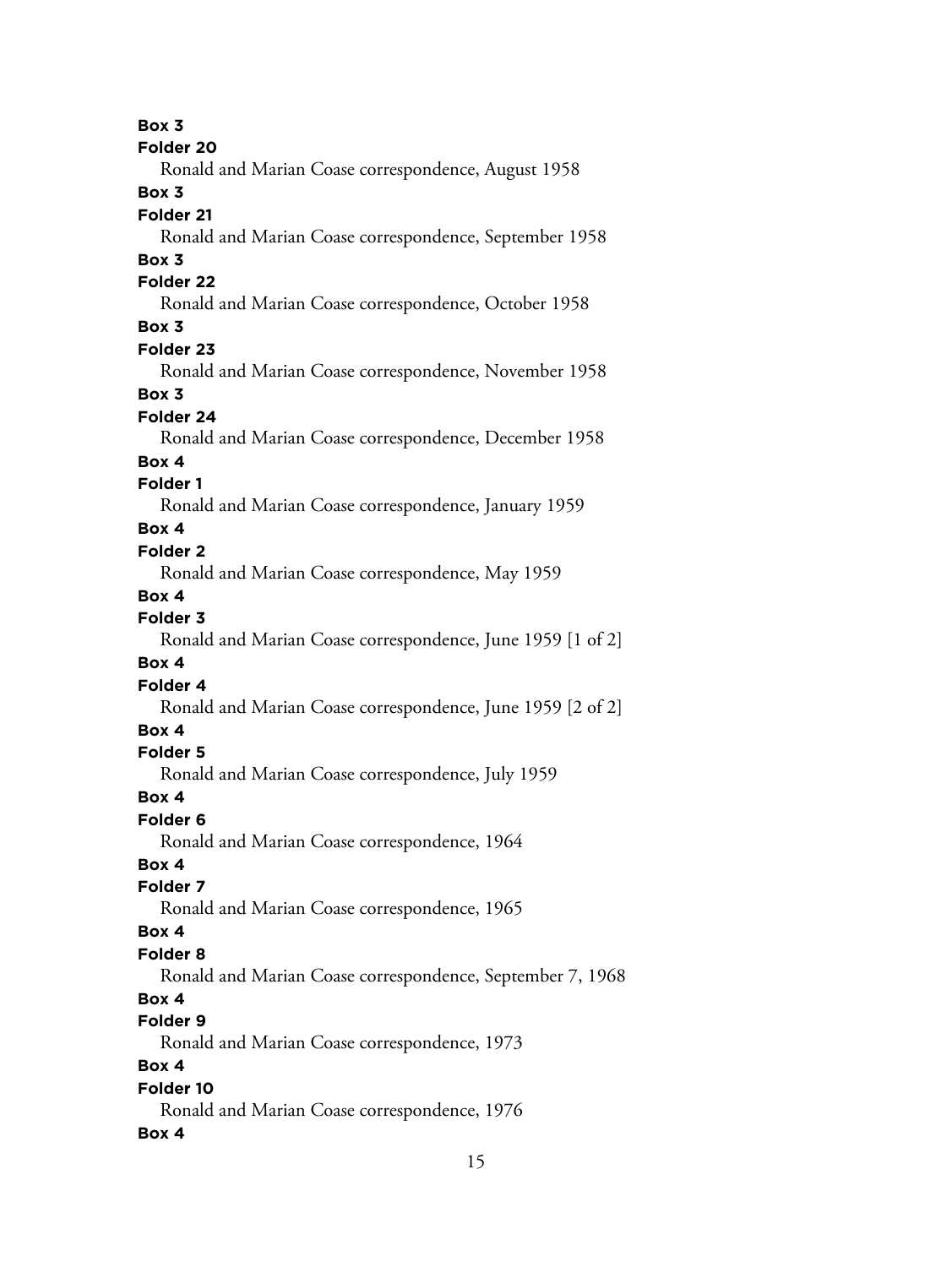**Folder 11**

Postcards from parents of Ronald Coase and other family, 1949-1955, undated

#### **Box 4**

## **Folder 12**

Mrs. Henry J. Hartung to Marian and Ronald, June 10, 1959

## **Box 4**

#### **Folder 13**

Myrtle to Marian Coase, November 27, 1967

#### **Box 4**

# **Folder 14**

To mother and father, 1932

### **Box 4**

#### **Folder 15**

Postcards from "Dad," 1954-1963

# **Box 4**

### **Folder 16**

Letter to Mrs. Coase from Marian Coase, 1968 August 13

#### **Box 4**

#### **Folder 17**

Letter to Aunt Marian and Uncle Ronald from Brian and Vivien, and watercolor of Ronald and Marian, 2001-2003

#### **Box 4**

## **Folder 18**

Envelopes and postcards to Elmira Hartung or Mrs. H.J. Hartung, 1915-1955

#### **Box 4**

#### **Folder 19**

Envelopes addressed to Elmira Hartung or Mrs. H.J. Hartung, 1931-1966 [1 of 2]

## **Box 4**

#### **Folder 20**

Envelopes addressed to Elmira Hartung or Mrs. H.J. Hartung, 1931-1966 [2 of 2]

#### **Box 4**

## **Folder 21**

Acheson, Alice and Dean, undated

## **Box 4**

#### **Folder 22**

Montgomery of Alamein, 1949

#### **Box 4**

#### **Folder 23**

American Heart Association envelopes, undated

#### **Box 4**

## **Folder 24**

Atlee, Clement and Violet, 1951

# **Box 4**

#### **Folder 25**

A, 2007

#### **Box 4**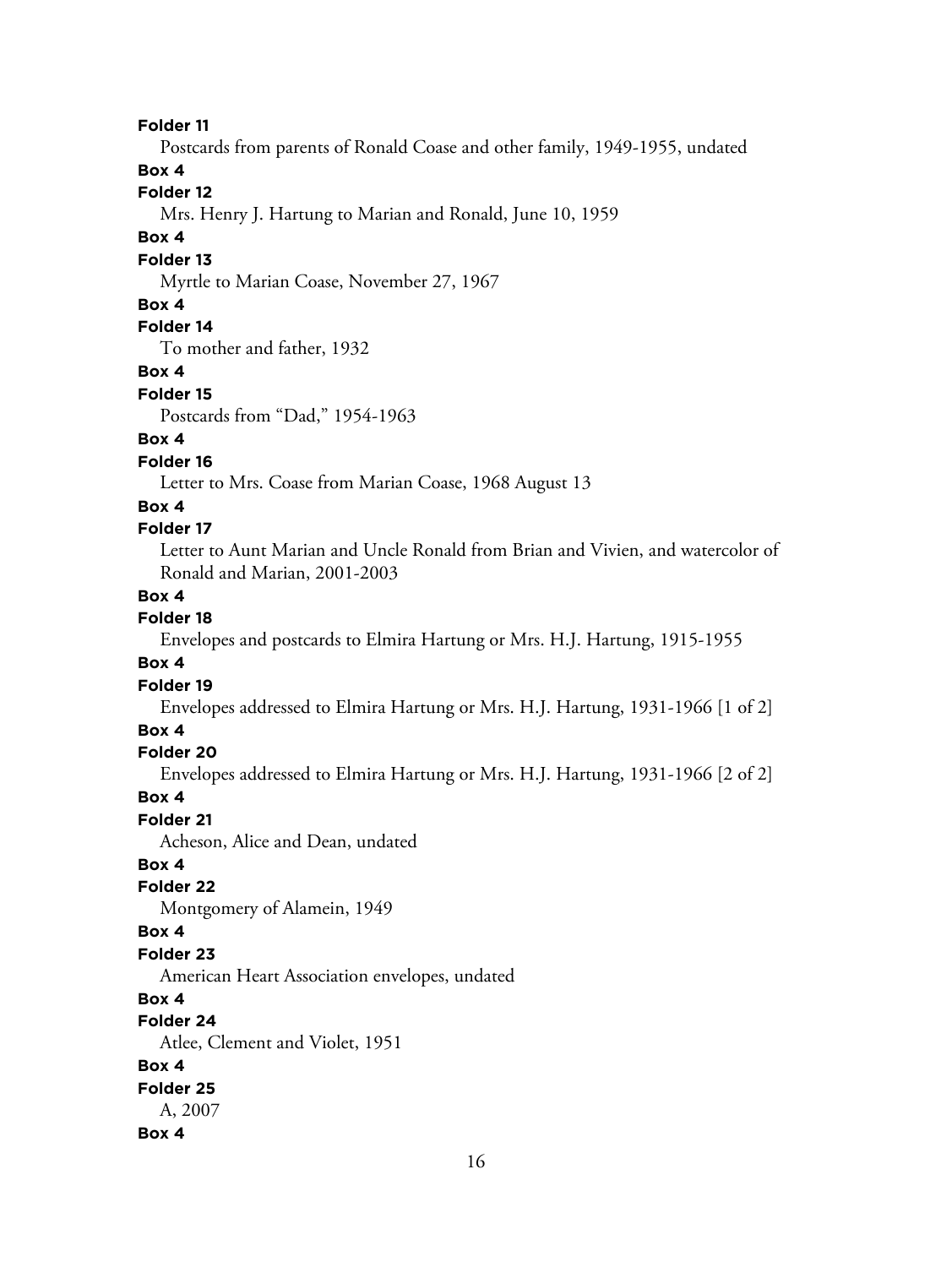**Folder 26** Benham, Alexandra, 1989-2012 **Box 4 Folder 27** Binhai, Fei, 2003-2013 **Box 4 Folder 28** Mountbattens of Burma, undated **Box 4 Folder 29** B, 1978-2011 **Box 5 Folder 1** Chattler, Jan, Lea, and Miki, 2004-2005, undated **Box 5 Folder 2** Cheung, Steven N.S. and Ronald, and Linda Su, 1991-2005, undated **Box 5 Folder 3** Choy, Lennon and family – cards and family photographs, undated **Box 5 Folder 4** Churchill, Clementine, 1951 **Box 5 Folder 5** Clarke, Ashley, and [Vin?], undated **Box 5 Folder 6** Coase, Kathryn, regarding genealogy, August 8, 2000 **Box 5 Folder 7** Cooper-Leconte, Patrick and Ann Gaelle, 2003-2013 **Box 5 Folder 8** Cranberg, Lawrence and Charlotte, 2001-2006 **Box 5 Folder 9** C, 2005-2011 **Box 5 Folder 10** D, 1991-2011 **Box 5 Folder 11** Eden, Clarissa and Anthony, undated **Box 5 Folder 12**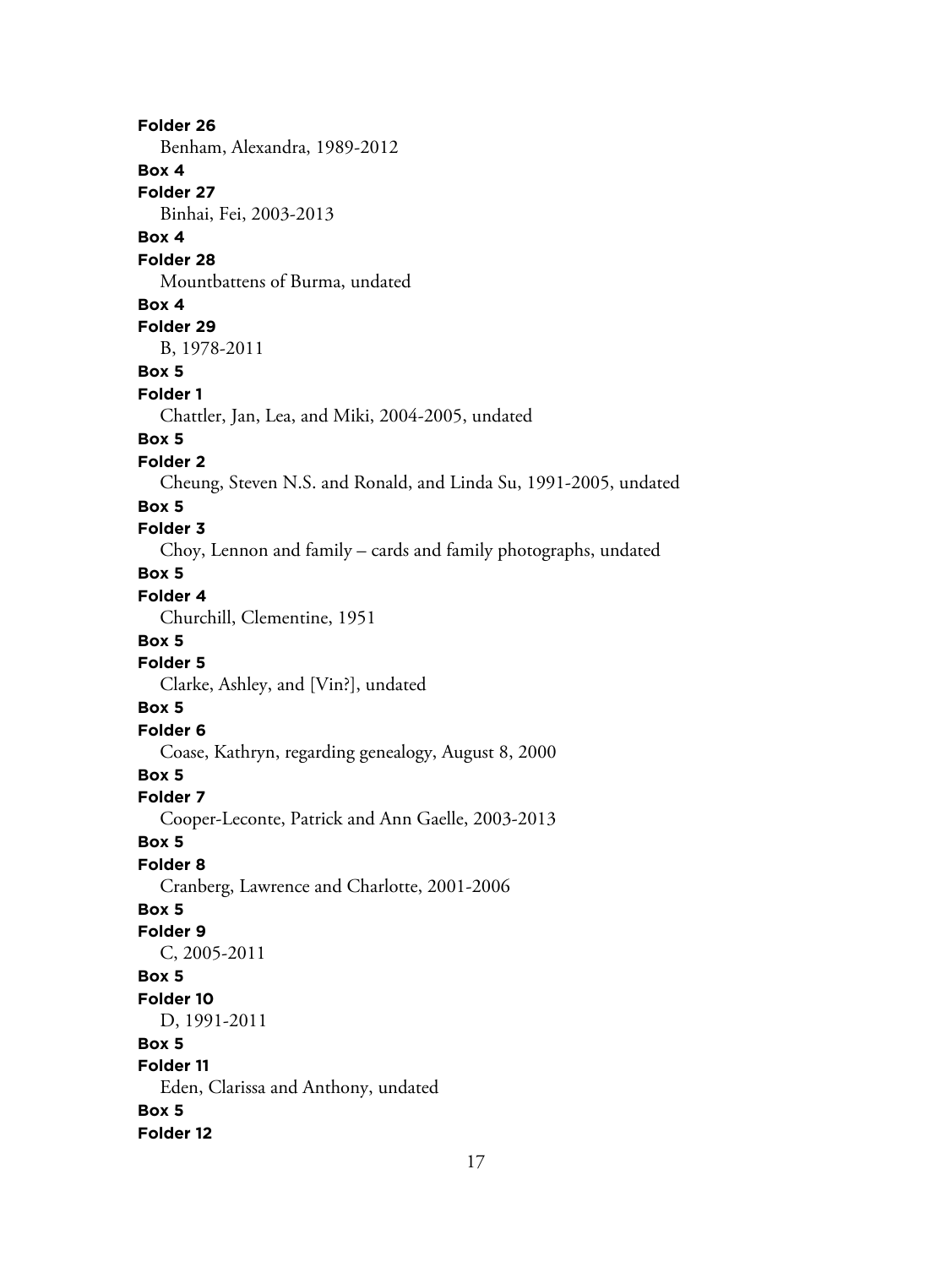Espinoza, Martha, 2004-2011 **Box 5 Folder 13** E, 1972-2004, undated **Box 5 Folder 14** Fowler, Ronald and Brenda, 1959, undated **Box 5 Folder 15** Fraser of North Cape, undated **Box 5 Folder 16** Friends from China, circa 2000s **Box 5 Folder 17** F, 2001-2011, undated **Box 5 Folder 18** Gordon, Wendy, 1991-2011 **Box 5 Folder 19** Grossman, Linda, 1995-2013 **Box 6 Folder 1** G, 1950-2006 **Box 6 Folder 2** Harris family, 2003-2010 **Box 6 Folder 3** Harris, Ralph, 2002-2004 **Box 6 Folder 4** Lord Henderson, undated **Box 6 Folder 5** Hubbard Street Dance, 2002-2011 **Box 6 Folder 6** H, 2004-2010, undated **Box 6 Folder 7** Institute of Economic Affairs, 1974, undated **Box 6 Folder 8** Jeans, Angela, 1962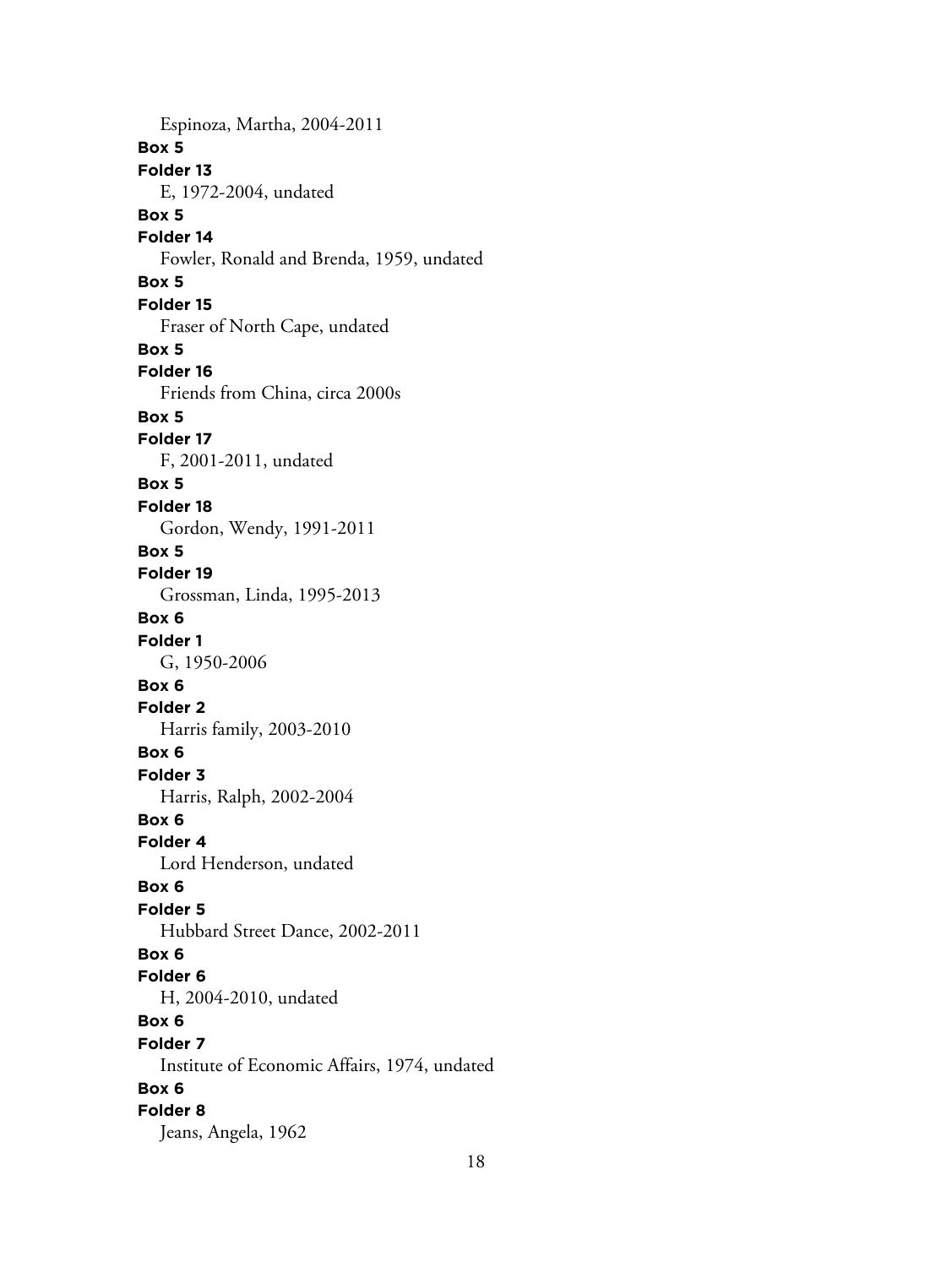**Box 6 Folder 9** K, 1961-2002 **Box 6 Folder 10** Landa, Janet, 1994-2010 **Box 6 Folder 11** Law School Development, 2010 **Box 6 Folder 12** L, 1996-2011 **Box 6 Folder 13** M, 1954-2012 **Box 6 Folder 14** Letters to Nobel laureates, 2004, 2012 **Box 6 Folder 15** N, 1968-1969 **Box 6 Folder 16** Ohe, S., undated **Box 6 Folder 17** P, 1979-2004, undated **Box 6 Folder 18** R, 1950-2010, undated **Box 6 Folder 19** de la Shameen, Clos, 1974-1980 **Box 6 Folder 20** Shannon, Rachel, undated **Box 6 Folder 21** S, 1979-2012 **Box 6 Folder 22** T, 1974-2011 **Box 6 Folder 23** Duke and Duchess of Windsor, undated **Box 7**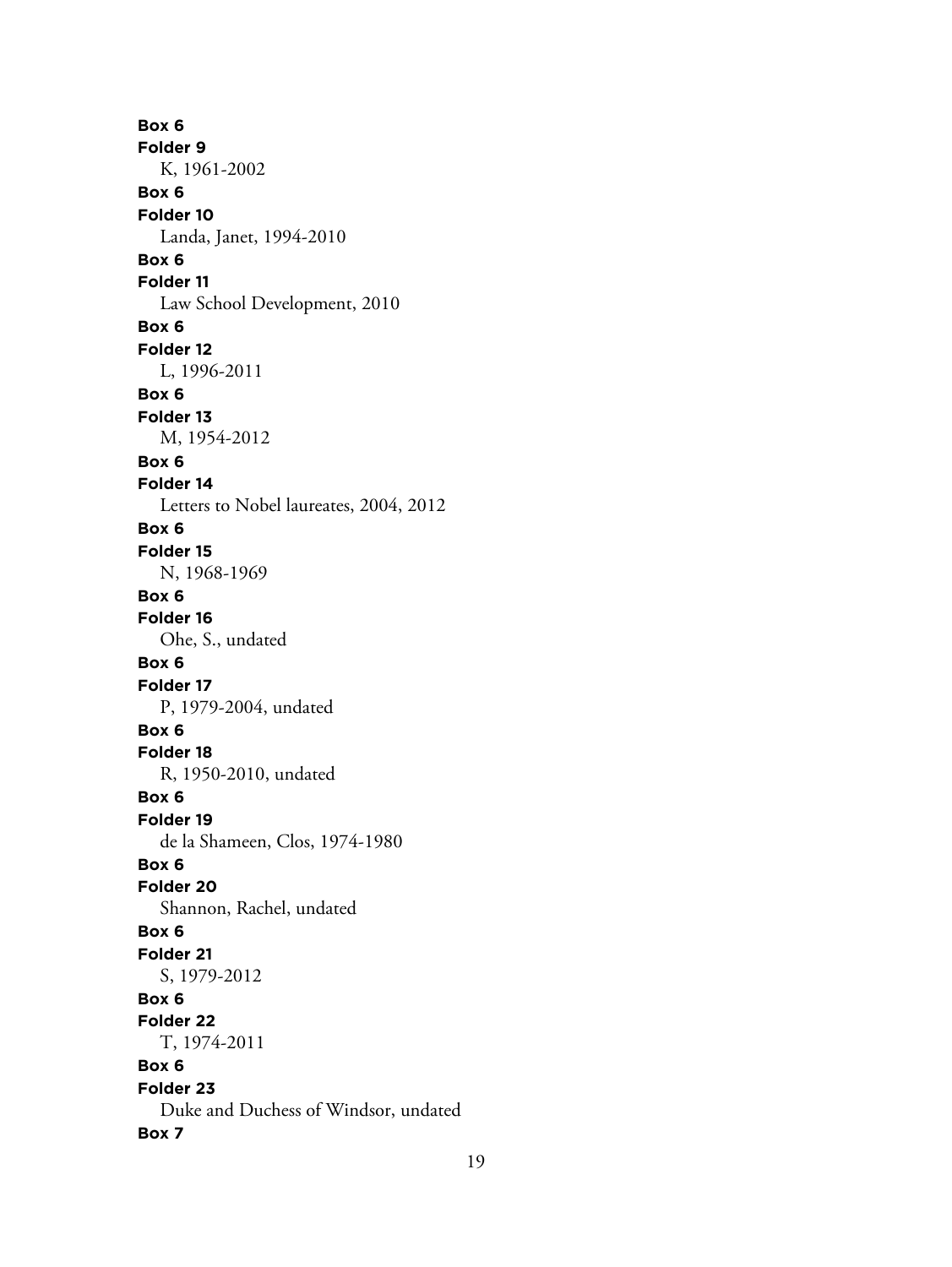#### **Folder 1**

V-W, 1952-2013

## **Box 7**

**Folder 2**

Y-Z, 1964-2005

# **Box 7**

**Folder 3**

Zyw, Aleksander and Leslie, 1942-1976

#### **Box 7**

#### **Folder 4**

Marcus and Connie, Royal Household, 1954

#### **Box 7**

#### **Folder 5**

No last name or name illegible, 1934-2011

## **Box 7**

**Folder 6**

Blank postcards depicting England and Chile, undated

## **Subseries 4: General**

#### **Box 7**

**Folder 7**

"A School boy talk – geography of Willesden," circa 1920s

## **Box 7**

## **Folder 8**

Address book, undated

# **Box 7**

### **Folder 9**

Appointment books, 1990-2005

#### **Box 7**

#### **Folder 10**

Art and travel ephemera and photographs, 1960-1963, undated

## **Box 7**

#### **Folder 11**

Business cards and addresses, undated

## **Box 7**

## **Folder 12**

Century of Progress exposition brochures and Marian Hartung employee identification card, 1934

## **Box 7**

#### **Folder 13**

Ephemera, 2011-2012

#### **Box 7**

# **Folder 14**

European trip itinerary, undated **Box 7 Folder 15**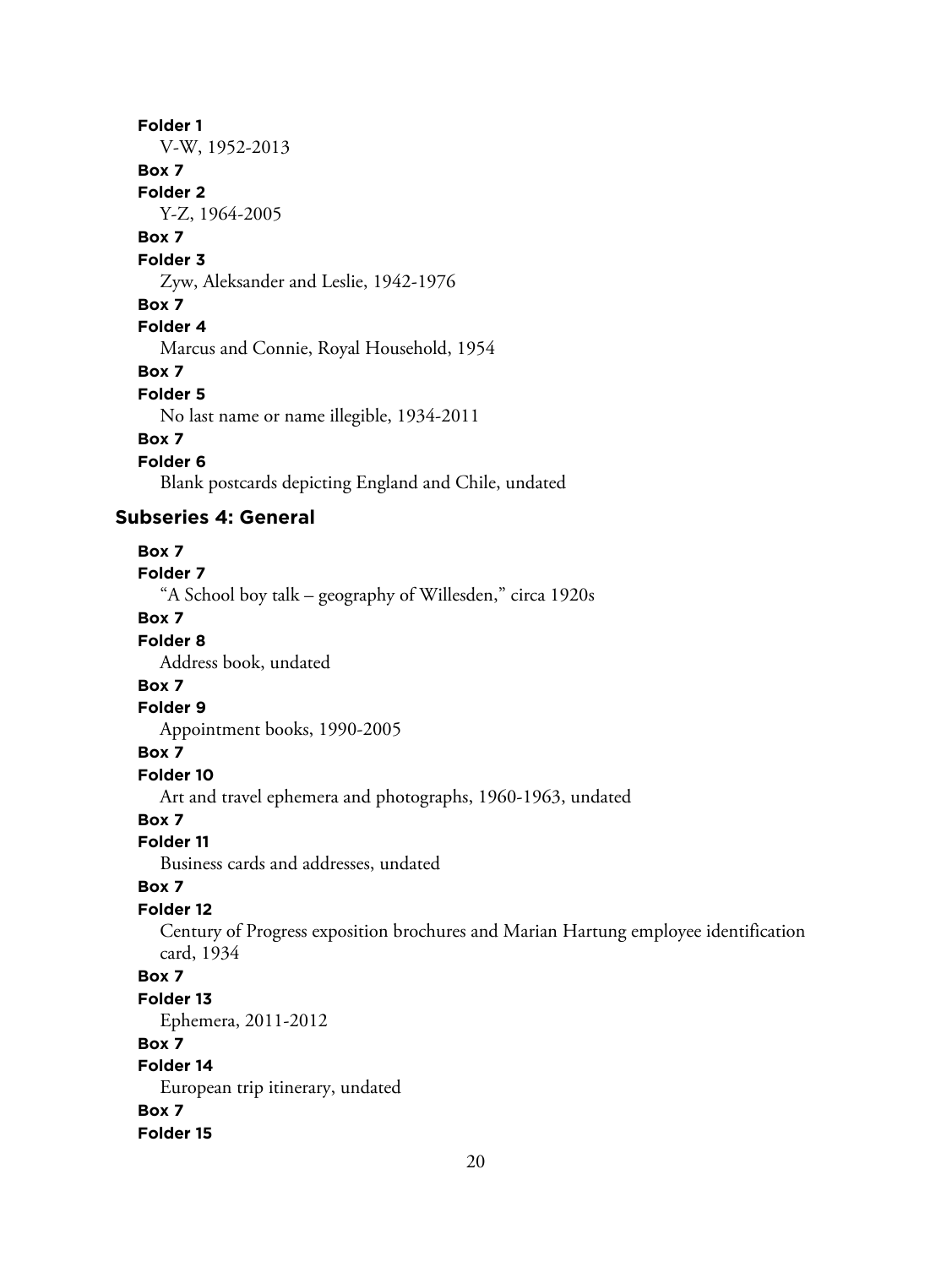Hotel stationary, undated

#### **Box 7**

## **Folder 16**

Leather samples, undated

## **Box 7**

## **Folder 17**

Marian Coase passports and ephemera, 1934-1995

# **Box 7**

## **Folder 18**

Marian Ruth Hartung (Coase) – copy of birth certificate from 1912, birth registration notification, notes, and ephemera, undated

#### **Box 7**

#### **Folder 19**

Marian Coase's yearbook of the Wednesday Music Club, 1964

#### **Box 7**

#### **Folder 20**

Menu for Paquebot La Lorraine, 1908

#### **Box 8**

#### **Folder 1**

Notebooks, undated

## **Box 8**

## **Folder 2**

Notes, circa 1986

#### **Box 8**

## **Folder 3**

#### Notes – addresses and phone numbers, 1997-2000, undated

## **Box 8**

# **Folder 4**

Notes, 2002

## **Box 8**

#### **Folder 5**

Notes, 2007

#### **Box 8**

#### **Folder 6**

Notes and ephemera, 2000s

## **Box 8**

## **Folder 7**

Notes, undated

# **Box 8**

#### **Folder 8**

Notes and pencil sketches, undated

## **Box 8**

# **Folder 9**

Notes and obituary for Edwin Shannon, 2004

## **Box 8**

**Folder 10**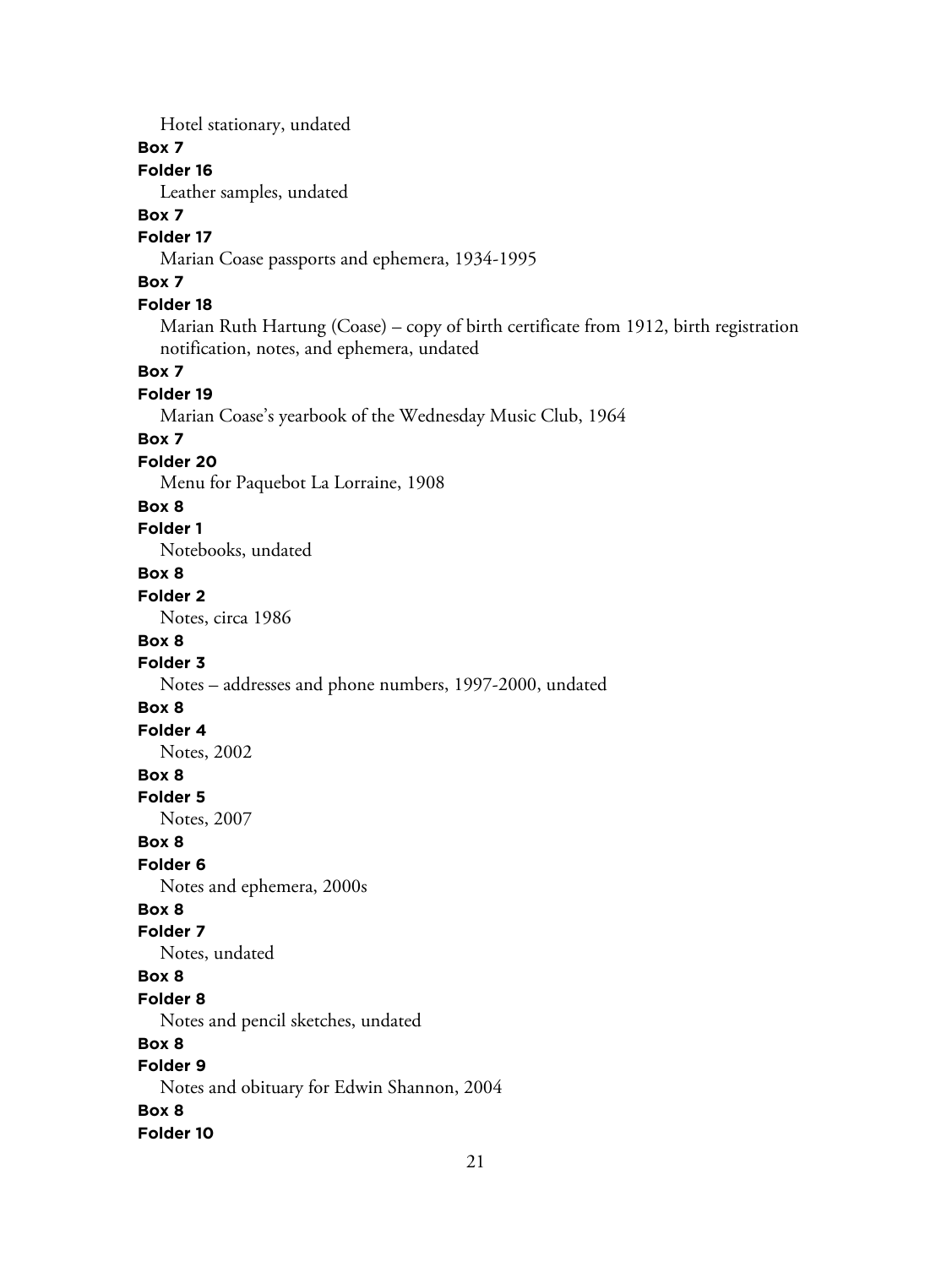Le Nozze de Figaro invitation, 1989

#### **Box 8**

# **Folder 11**

Photograph book from Sheng Hong and family, 2010

#### **Box 8**

#### **Folder 12**

Postage stamps, 1969

# **Box 8**

# **Folder 13**

Phrenological study of character for Ronald Coase, 1922

#### **Box 8**

#### **Folder 14**

Postcards, clippings, and other ephemera, circa 1930s-1950s

## **Box 8**

## **Folder 15**

Stamps and addresses, 1968-1989, undated

## **Box 8**

#### **Folder 16**

Tadpole and turtle photographs, undated

#### **Box 8**

# **Folder 17**

Travel ephemera, undated

## **Box 8**

#### **Folder 18**

Travel ephemera and postcards, undated

## **Box 8**

#### **Folder 19**

Travel ephemera, sheet music, music notes, and correspondence from Marian Coase, 1963-1973, undated

## **Box 8**

#### **Folder 20**

Venice mosaic souvenir, undated

#### **Subseries 5: Financial and legal**

## **Box 8 Folder 21** Invoices and warranty, 1957-1964, 1971 **Box 8 Folder 22** University of Buffalo payroll statements, 1956-1958 **Box 8 Folder 23** University of Buffalo Ford Foundation research project financial reports, 1957

#### **Box 8**

#### **Folder 24**

University of Buffalo Ford Foundation research project financial reports, 1957-1958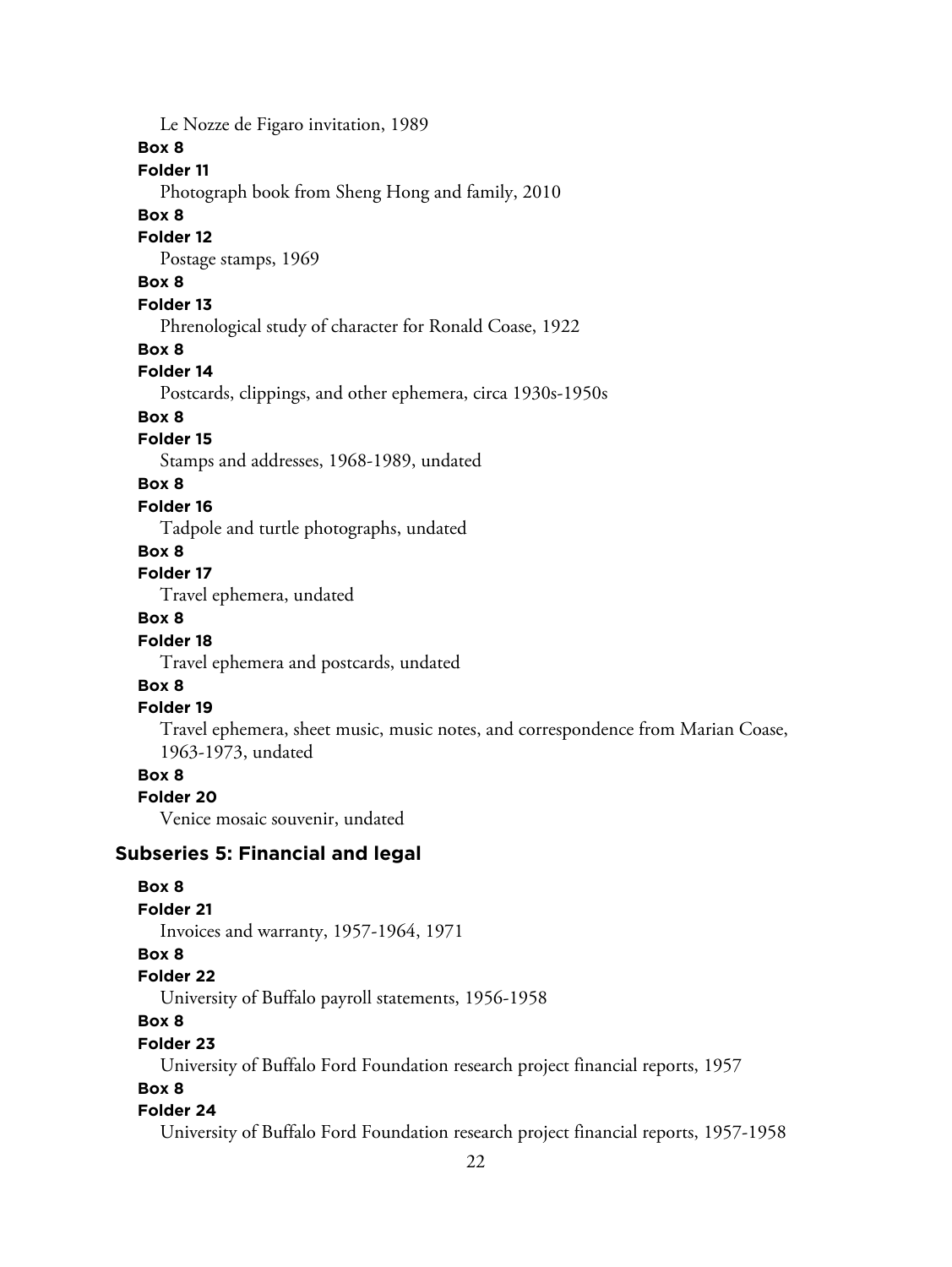**Box 8**

#### **Folder 25**

University of Buffalo travel statements, 1957-1958

#### **Box 8**

#### **Folder 26**

University of Buffalo supplies statements, 1957-1958

#### **Box 8**

#### **Folder 27**

University of Buffalo equipment statements, 1958

## **Box 8**

## **Folder 28**

University of Buffalo expense statements, undated

#### **Box 8**

#### **Folder 29**

Notebook with expenses, 1960

#### **Box 9**

## **Folder 1**

University of Virginia financial statements, 1960-1962

#### **Box 9**

#### **Folder 2**

Park Astor Condominium documents, 1991

#### **Box 9**

#### **Folder 3**

Mailings from financial companies and blank tax forms, 2004-2010

## **Subseries 6: French Language material**

#### **Box 9**

#### **Folder 4**

Alliance Francaise de Chicago newsletters, 1979-1985

## **Box 9**

#### **Folder 5**

French language assignments, 1965-1991 [1 of 2]

#### **Box 9**

## **Folder 6**

French language assignments, 1965-1991 [2 of 2]

# **Box 9**

#### **Folder 7**

French language newsletters - La nouvelle letter, October 1991 and Nouvelles du Service Scientifique du Consulat Général de France a Chicago, 1993

## **Box 9**

# **Folder 8**

French Vocabularies for Repeition, booklet by Victor Spiers, and notes, 1927, undated

## **Box 9**

## **Folder 9**

Notebooks and notes, undated

#### **Box 9**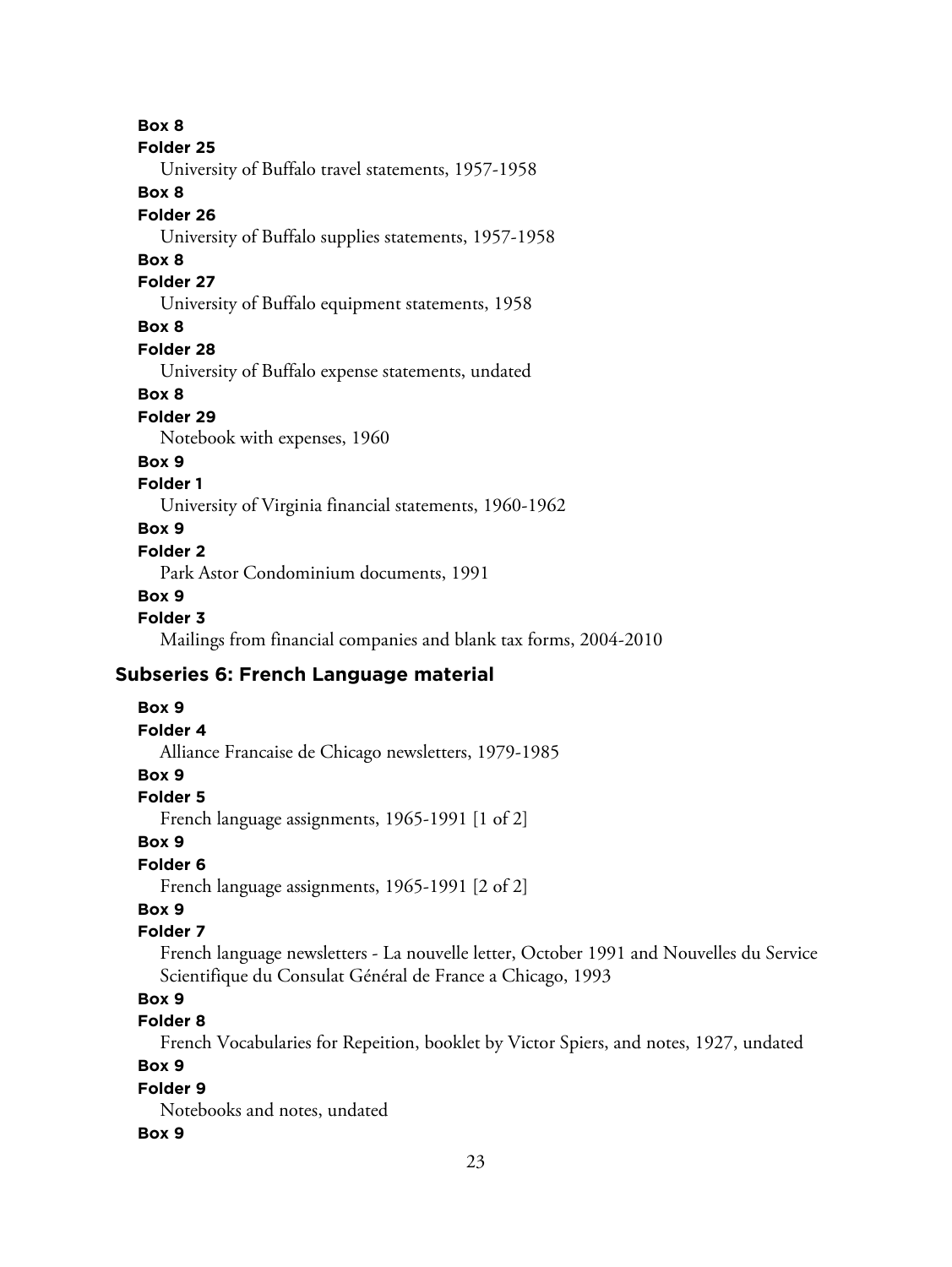# **Folder 10** Notes, 1947-1991 [1 of 2] **Box 10 Folder 1** Notes, 1947-1991 [2 of 2] **Box 10 Folder 2** Notes, 1975 **Box 10 Folder 3** Notes in appointment books, circa 1971-1986 **Box 10 Folder 4** Readings, circa 1976-1984 [1 of 2] **Box 10 Folder 5** Readings, circa 1976-1984 [2 of 2] **Box 10 Folder 6** Readings and assignments, circa 1976-1992 **Box 10 Folder 7** Textbook, 1990 **Box 10 Folder 8** Vocabulary lists, undated **Box 10 Folder 9** Writings and event fliers, 1980-1984, undated

# **Subseries 7: Publications**

## **Box 11**

#### **Folder 1**

An Illustrated Monograph of Chartres Cathedral and Chartres Cathedral color transparencies, 1950

## **Box 11**

#### **Folder 2**

Art museum brochures, clippings, and report 1942-1987, undated

## **Box 11**

#### **Folder 3**

Art magazines and brochures, 1983-1995

#### **Box 11**

# **Folder 4**

Art and travel brochures and article, 1982-1999

#### **Box 11**

**Folder 5**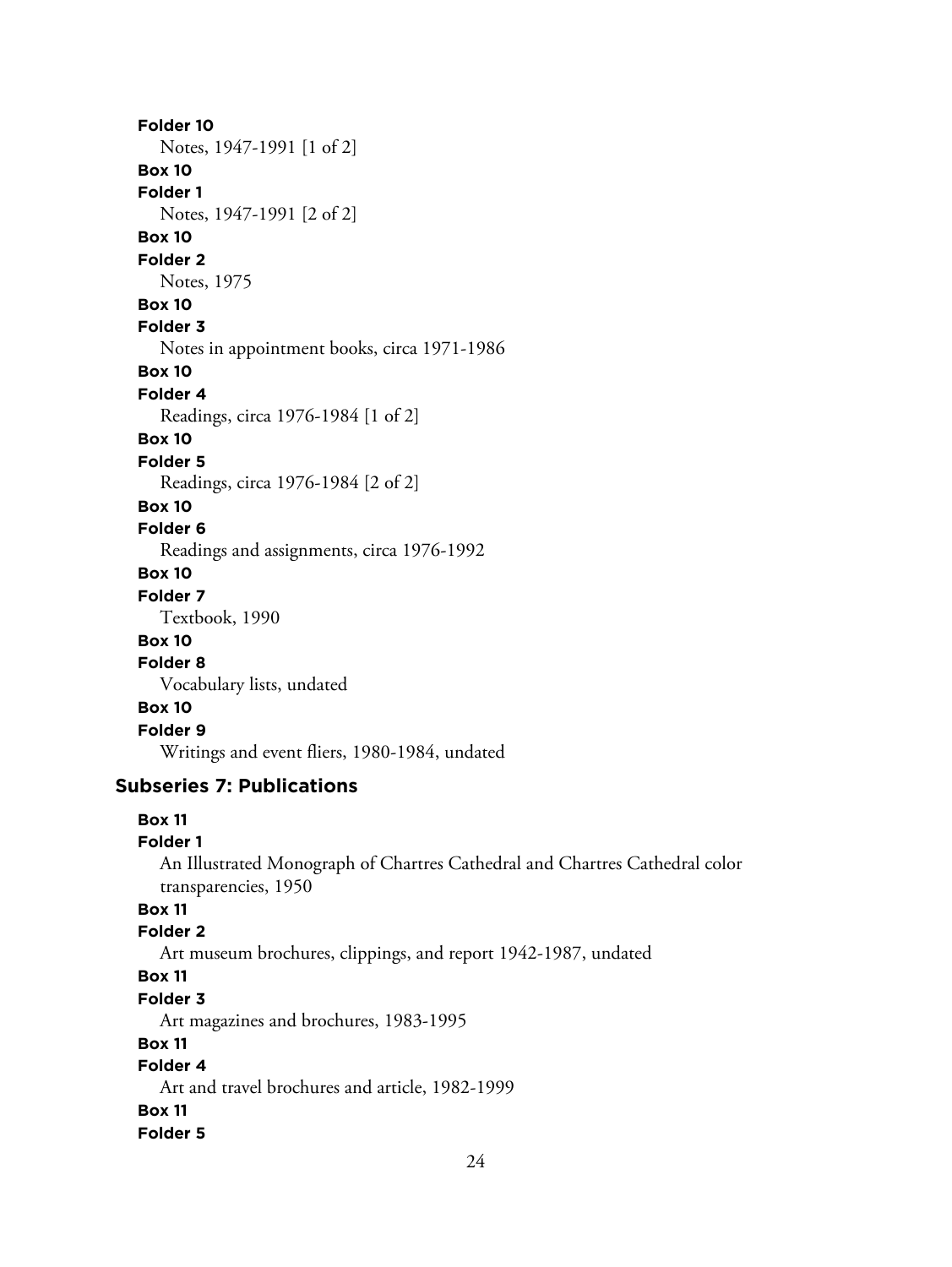Art and travel brochures, 1989-2005 **Box 11 Folder 6** Art and travel magazines and catalogues, 1986-2000 **Box 11 Folder 7** Article – "A moment with a natural blonde," by Sarah van Dooren, 2000s **Box 11 Folder 8** Article – "A reporter at large, Promenade Des Anglais," undated **Box 11 Folder 9** Article on Edward VIII and Wallace Simpson, circa 1980s **Box 11 Folder 10** Articles on senior living communities, 2004 **Box 11 Folder 11** Article – "Spender's Lives," 1994 **Box 11 Folder 12** Article on Tunisia, 1966 **Box 12 Folder 1** Auction books, 2005-2006 **Box 12 Folder 2** Auction books in French, 1965-1967 **Box 12 Folder 3** Bartholomew's Road Atlas of Great Britain, with notations, undated **Box 12 Folder 4** The British Academy Review, 2001 **Box 12 Folder 5** Calendars and engagement books [blank], 1954, 1976, 1981 **Box 12 Folder 6** Charitable giving – newsletters and booklets for various organizations, 1984-1996 [1 of 2] **Box 12 Folder 7** Charitable giving – newsletters and booklets for various organizations, 1984-1996 [2 of 2] **Box 12 Folder 8** Chinese Tea, by Liu Tong, 2012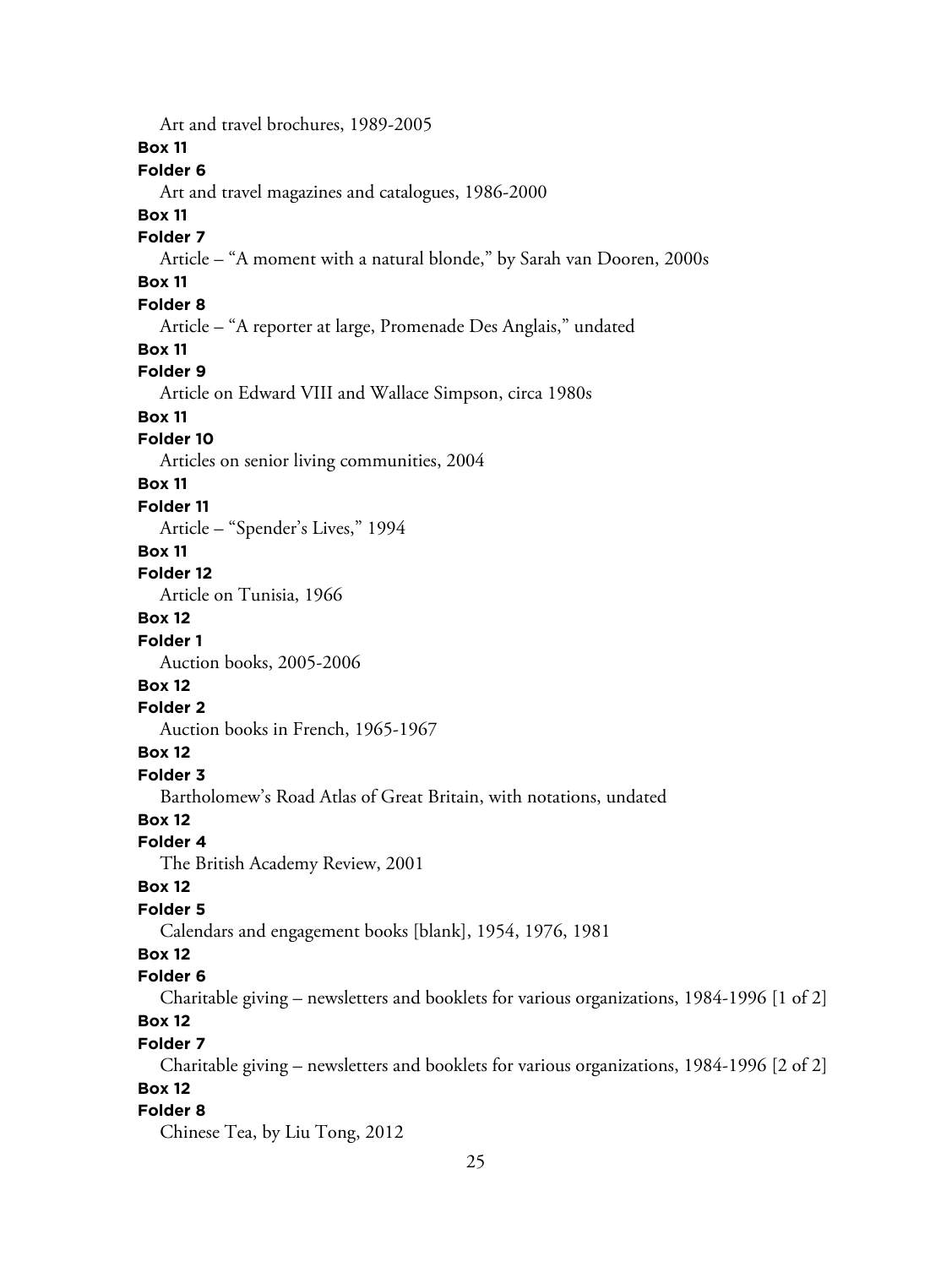## **Box 12**

**Folder 9**

Clippings – art, 1978

# **Box 12**

#### **Folder 10**

Clippings of articles by H. Y. Coase and list of publications, 1964, undated

#### **Box 13**

#### **Folder 1**

Clippings – dance, 1960-1964

#### **Box 13**

#### **Folder 2**

Clippings – event recaps in newsletters (University of Chicago and Institute of Economic Affairs), 1995

# **Box 13**

#### **Folder 3**

Clippings – financial news, Coase apartment, Margaret Thatcher, rare violins, 2008-2012, undated

#### **Box 13**

## **Folder 4**

Clippings – home improvement and art, 1965-1989

# **Box 13**

# **Folder 5**

Clippings – home improvement, 1970-1978

## **Box 13**

## **Folder 6**

Clippings – home improvement, circa 1970s

#### **Box 13**

# **Folder 7**

Clippings, notes, and sketch, 1973, undated

# **Box 13**

#### **Folder 8**

Clipping of "Young Man with a dog and a cat" painting with note "painting for Fern," 1956

#### **Box 13**

#### **Folder 9**

Clippings – war damages in Britain, 1940-1941

#### **Box 13**

#### **Folder 10**

Clippings – view of Hyde Park and spine surgery, 1989, undated

#### **Box 13**

## **Folder 11**

Convocation booklet, University of Buckingham, 2007

# **Box 13**

## **Folder 12**

Corona typewriter user manual, undated

#### **Box 13**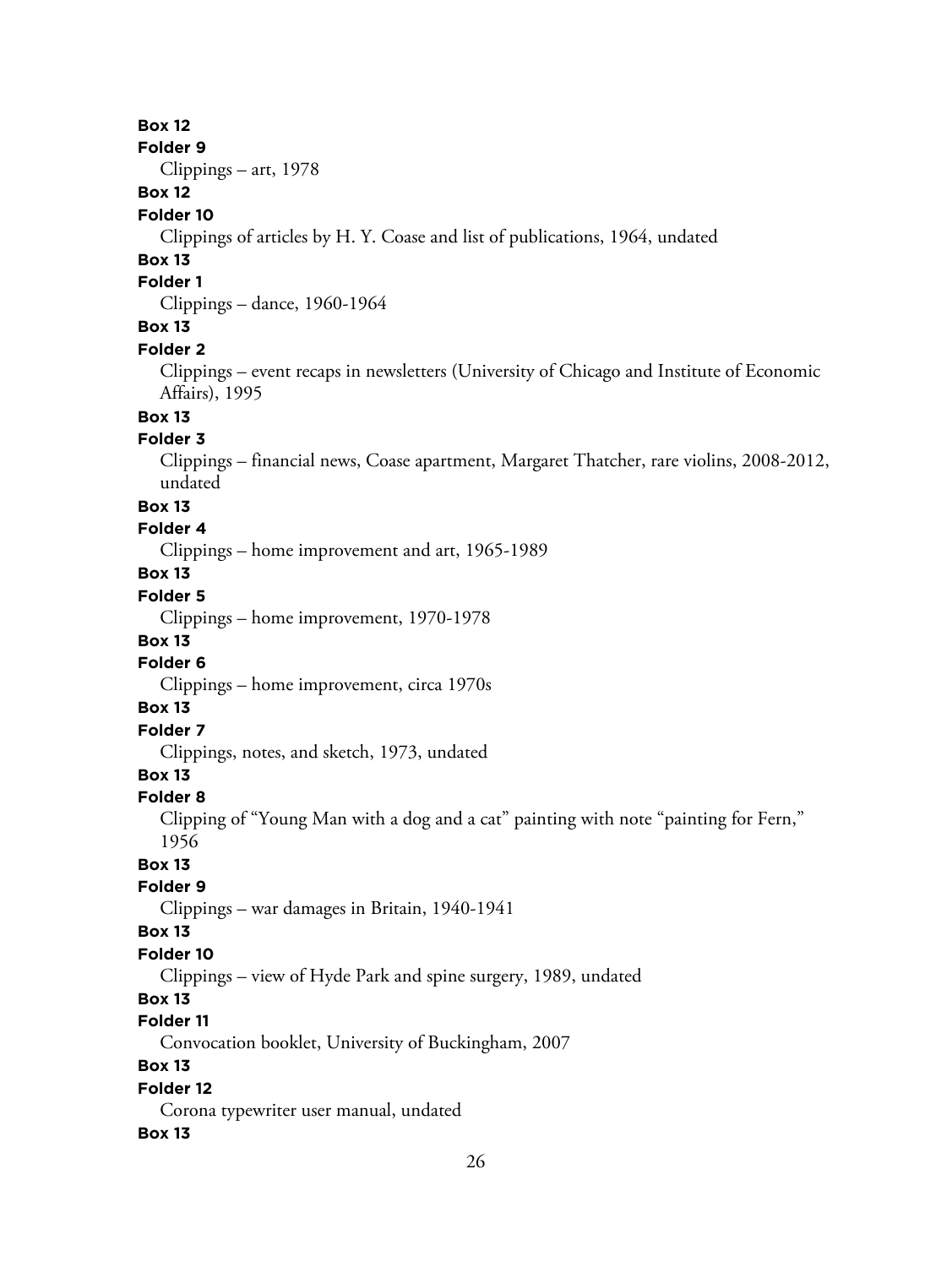**Folder 13** Corporate reports, 1986-2000 **Box 13 Folder 14** Dance programs, 1959-1972 **Box 13 Folder 15** Dance programs, 1973-1991 **Box 13 Folder 16** Economics newsletters and catalog, 2001-2002 **Box 13 Folder 17** Exhibition booklet, the Arts Council Gallery, 1968 **Box 14 Folder 1** Exhibition catalog - Eva Watson Shutze, 1985 **Box 14 Folder 2** Great Britain stamp catalogues, 1970-1971, 1978 **Box 14 Folder 3** Harry S. Truman College brochure featuring Ronald Coase, 1998 **Box 14 Folder 4** House of Fortune menu, 2005 **Box 14 Folder 5** Hubbard Street Dance clippings, 1987-1988, undated **Box 14 Folder 6** Hubbard Street Dance programs, newsletters, reports, and clippings, 1986-2003 [1 of 3] **Box 14 Folder 7** Hubbard Street Dance programs, newsletters, reports, and clippings, 1986-2003 [2 of 3] **Box 14 Folder 8** Hubbard Street Dance programs, newsletters, reports, and clippings, 1986-2003 [3 of 3] **Box 14 Folder 9** Hudibras in Three Parts, by Samuel Butler, 1805 **Box 14 Folder 10** Kilburn Grammar School history and directory, 2003, undated **Box 15 Folder 1**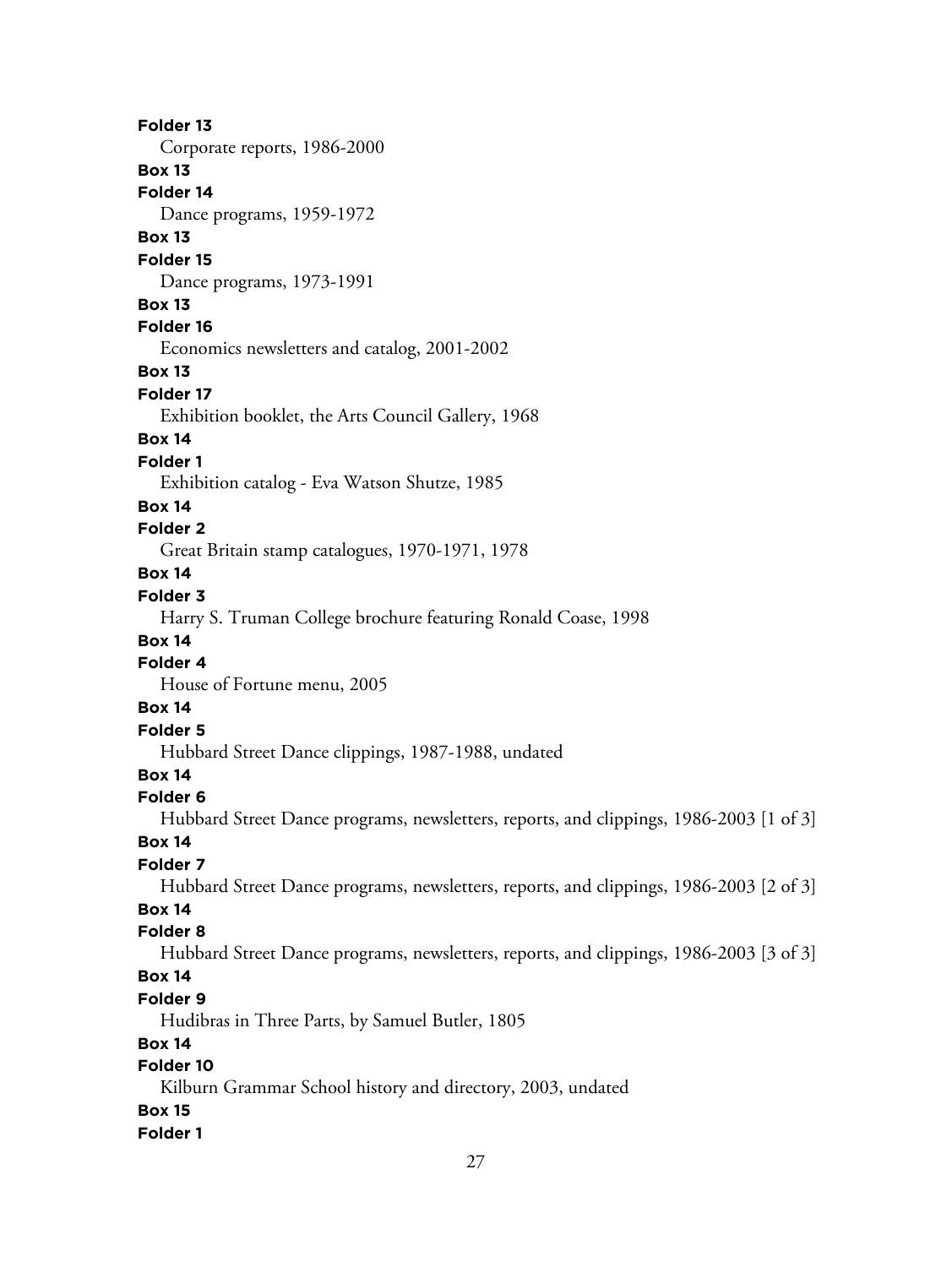Kilburn Grammar School Old Boys Association news, 1996-2012

#### **Box 15**

# **Folder 2**

Kilburn Grammar School newsletter excerpts, 1999, undated

#### **Box 15**

#### **Folder 3**

Le Figaro magazine, 1980

## **Box 15**

## **Folder 4**

London School of Economics Alumni and Friends Membership directory, 2000

#### **Box 15**

## **Folder 5**

London School of Economics magazine, undated

# **Box 15**

## **Folder 6**

Magazines – art and science, 1971-1991

# **Box 15**

## **Folder 7**

Magazines and journals - Graduate School of Business, Historic Preservation, and Revue des Etudes Humanines, 1978-2004

## **Box 15**

# **Folder 8**

Magazines - Science, economics, and others, 1978-2008

#### **Box 15**

## **Folder 9**

Magazines - National Trust and others, 1986-2000

## **Box 16**

## **Folder 1**

Magazines, 2008

## **Box 16**

#### **Folder 2**

Magazines, 2008-2010

## **Box 16**

## **Folder 3**

Magazines - Chicago, 1993-2001

## **Box 16**

## **Folder 4**

University of Chicago magazine and Annual Report, 1992, 1995

# **Box 16**

## **Folder 5**

Miniature edition of A Midsummer Night's Dream, undated

## **Box 16**

# **Folder 6**

Mont Pelerin Society membership directory, 2001, 2007

## **Box 16**

#### **Folder 7**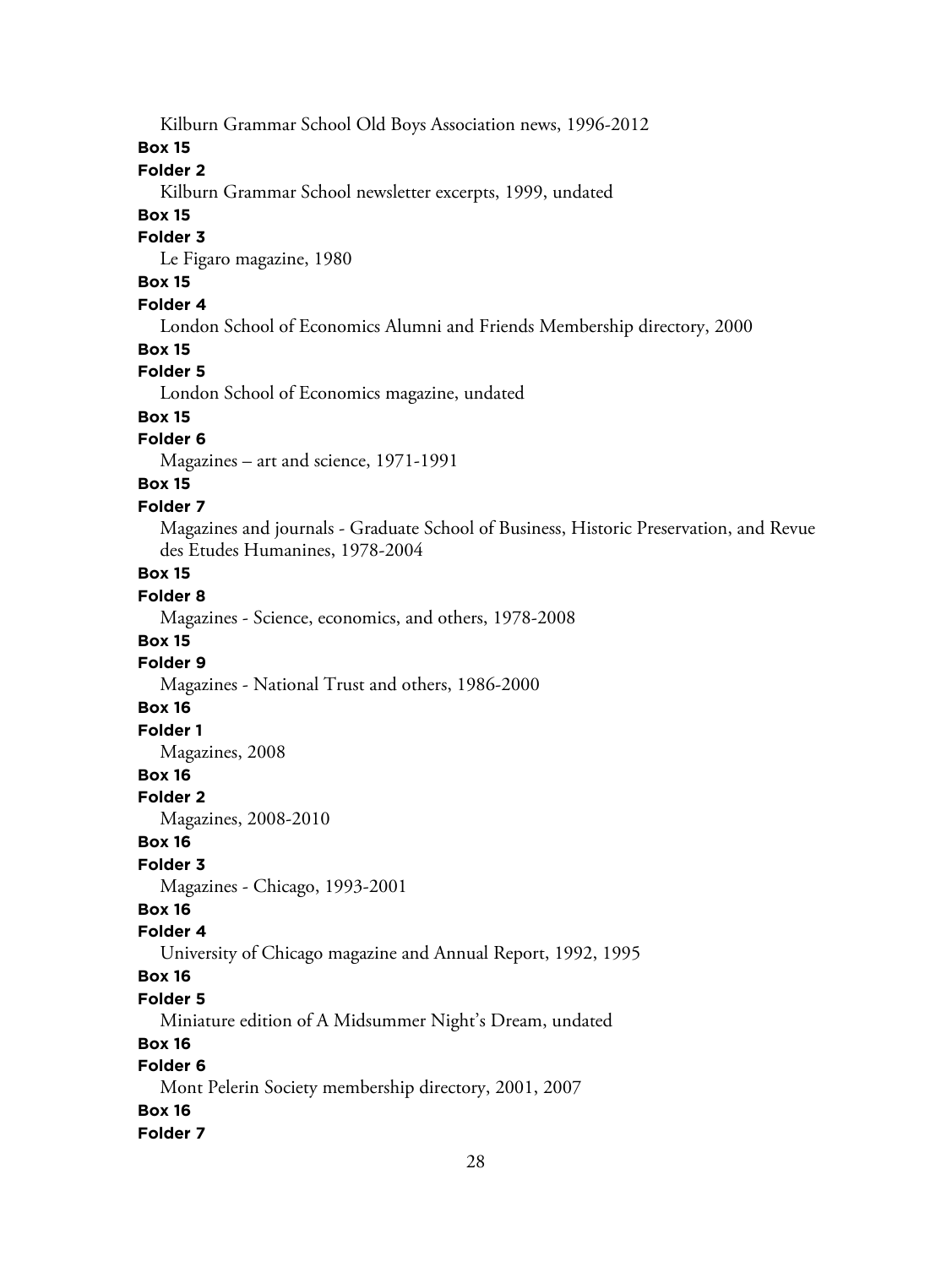Museum brochures, 1997-2003

## **Box 16**

# **Folder 8**

Orchestra and theater programs, 1962, undated

# **Box 16**

## **Folder 9**

The Parish Church of St. Candida and Holy Cross - Whitechurch and Canonicorum, 1958

## **Box 16**

# **Folder 10**

Publicity for books from The Free Press, 1990

#### **Box 16**

#### **Folder 11**

"The Queen of Naples: from her garden to Pompeii," chapter from Gods, Graves, and Scholars - the Story of Archaeology, 1949

#### **Box 16**

## **Folder 12**

Recipe and cooking clippings, 1975-1979, undated

#### **Box 16**

#### **Folder 13**

Recipe book, undated

#### **Box 16**

**Folder 14**

Relaxation is Easy booklet, undated

#### **Box 16**

**Folder 15**

Royal Oak newsletter, 1998-2003

#### **Box 16**

#### **Folder 16**

Russell Handicrafts catalogue, 1949

#### **Box 16**

#### **Folder 17**

Science magazine, 2011

#### **Box 16**

#### **Folder 18**

The Signers of the Declaration of Independence booklet, undated

#### **Box 16**

#### **Folder 19**

Twelve Caprices for Violoncello, undated [music book]

## **Box 16**

## **Folder 20**

Wartime Civil Defence and War Office booklets, 1939-1940

#### **Series II: Correspondence**

This series consists of Ronald Coase's professional correspondence, including both incoming and outgoing letters. Correspondents include other economists; colleagues at his places of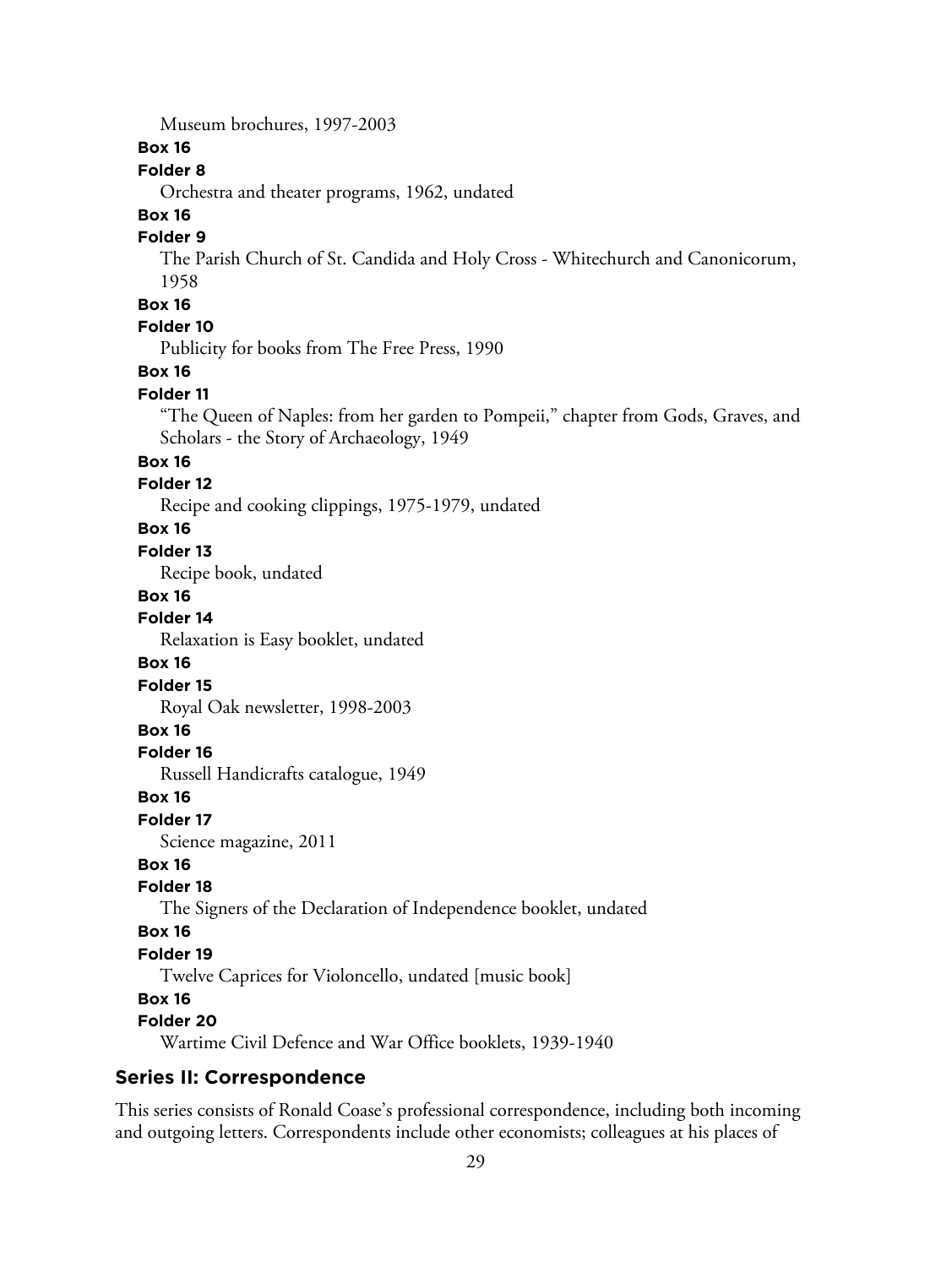employment, including the London School of Economics, University of Buffalo, University of Virginia, and University of Chicago School of Law; and research assistants. The correspondence covers topics such as research, papers, and projects; professional associations; the publishing process; and issues in the field of law and economics. There are also a significant amount of unsolicited letters from individuals seeking advice, offering papers for Coase to read, or inviting him to speak at an event or present at an upcoming conference. In general, documents that accompanied the correspondence have been left with it, so many folders also include typescripts, articles, reports, and notes. The correspondence is arranged alphabetically according to the last name of the correspondent or the name of the organization they are writing on behalf of. In most cases folders contain correspondence from multiple individuals, with folder headings representing the alphabetical range of names in the folder. Correspondence from particularly prominent individuals or those with a large amount of correspondence was placed in its own folder. The material ranges in date from 1928-2013.

**Box 17 Folder 1** Aca-Alchian, 1961-1998 **Box 17 Folder 2** Alcock-American Academy of Arts and Sciences, 1968-2003 **Box 17 Folder 3** American Enterprise Institute, 1975-1976 **Box 17 Folder 4** American Enterprise Institute, 1977-1994, 2002, undated **Box 17 Folder 5** American Economic Association, 1966-2010 **Box 17 Folder 6** American Law and Economics Association-Atkinson, 1964-2012 **Box 17 Folder 7** Atwal-Ayanian, 1973-2012 **Box 17 Folder 8** Backhaus-Barry, 1968-2005 **Box 17 Folder 9** Balin-BeVier, 1970-2006 **Box 18 Folder 1** Becker, Gary, 1976-2006 **Box 18 Folder 2**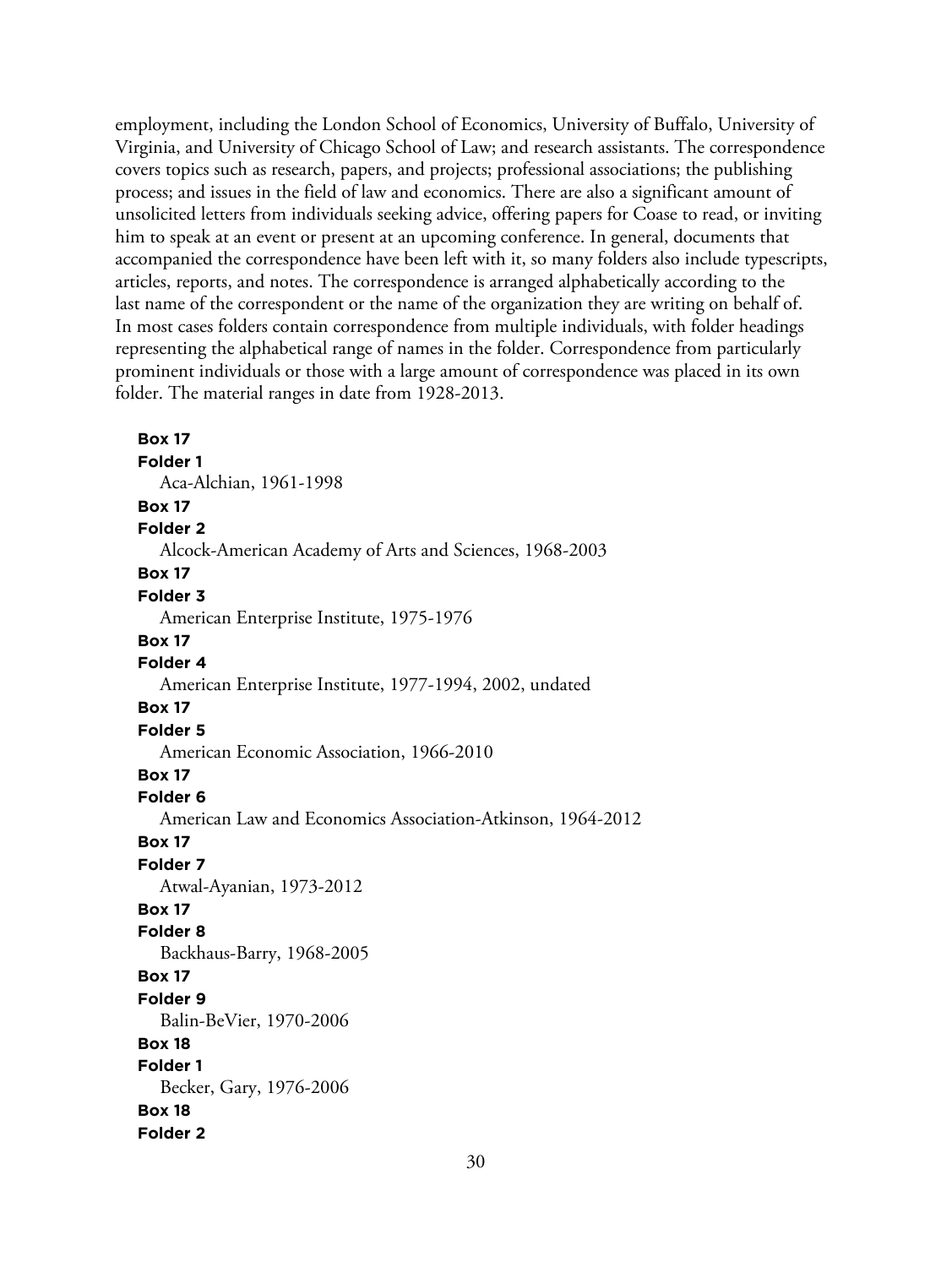Benham, Lee and Alexandra, 1983-2011

#### **Box 18**

#### **Folder 3**

Bell Journal of Economics and Management Science, 1970-1972

## **Box 18**

#### **Folder 4**

Bernadelli, Hedda and Harro, 1937-1939

## **Box 18**

#### **Folder 5**

Bevin, Ernes and Florence, 1940-1956

#### **Box 18**

#### **Folder 6**

Bicanic-Bonus, 1968-2011

#### **Box 18**

## **Folder 7**

Black, Duncan and Almut, 1951-1981

## **Box 18**

## **Folder 8**

Black, Duncan and Almut, 1982-1991, undated

## **Box 18**

# **Folder 9**

Bornemann-Breit, 1972-1997

# **Box 18**

## **Folder 10**

Bowler, Ann, 1974-1981, undated [mostly regarding pay TV research; see also Broadcasting subseries of Research series]

## **Box 18**

# **Folder 11**

Brady, Gordon, 1991-2002

# **Box 19**

## **Folder 1**

Brassert, H.A., and others - letters of introduction and correspondence for Ronald Coase's visit to United States, 1931-1932

## **Box 19**

## **Folder 2**

Brenner, Reuven, 1992-1993, undated

#### **Box 19**

## **Folder 3**

Breton-Byrne, 1968-2002

# **Box 19**

# **Folder 5**

British Academy, 1991-1999 [Duncan Black manuscript]

## **Box 19**

**Folder 4** Brittan, Samuel, 1977-1979

## **Box 19**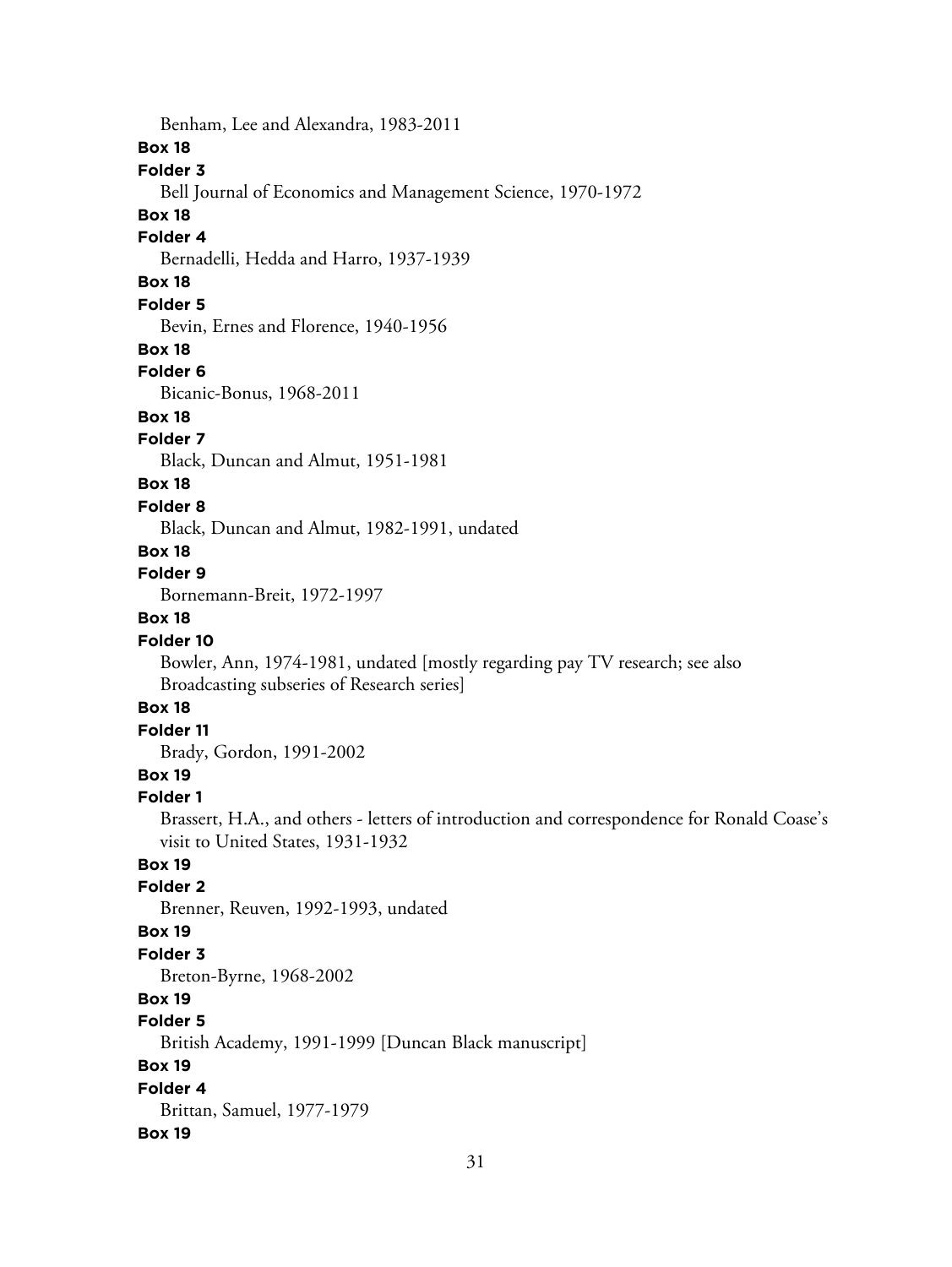**Folder 6**

Brookner, Alice, 1977-1978 [Law and Economics program]

**Box 19**

## **Folder 7**

Buchanan, Jim, 1957-1982 [including University of Virginia employment]

## **Box 19**

#### **Folder 8**

Bureau of the Census, U.S. Department of Commerce - Robert McGukin and others, 1992-1996

# **Box 19**

#### **Folder 9**

Cairncross-Cho, 1969-2002

#### **Box 19**

#### **Folder 10**

Cambridge University PhD students open letter, July 19, 2001

#### **Box 20**

#### **Folder 1**

Canaan, Edward to C.R. Fry, April 22, 1928

## **Box 20**

#### **Folder 2**

Cato Institute, including David J. Theroux and David Boaz, 1977-2013

#### **Box 20**

#### **Folder 3**

Center for Advanced Study in the Behavioral Sciences-Clymer, 1958-2010

#### **Box 20**

**Folder 4**

Chamberlin, E.H., 1934, 1948

## **Box 20**

**Folder 5**

Cheung, Steven N.S., 1968-1992

#### **Box 20**

**Folder 6**

Cheung, Steven N.S., 2002-2012

## **Box 20**

#### **Folder 7**

Chicago Board of Trade and UK Centre for Economic and Environmental Development, 1992-1993

#### **Box 20**

#### **Folder 8**

Choy, Lennon, 2008-2013

#### **Box 20**

#### **Folder 9**

Clarkson-Cunningham, 1968-2009

#### **Box 20**

#### **Folder 10**

Clemson University, 2001-2003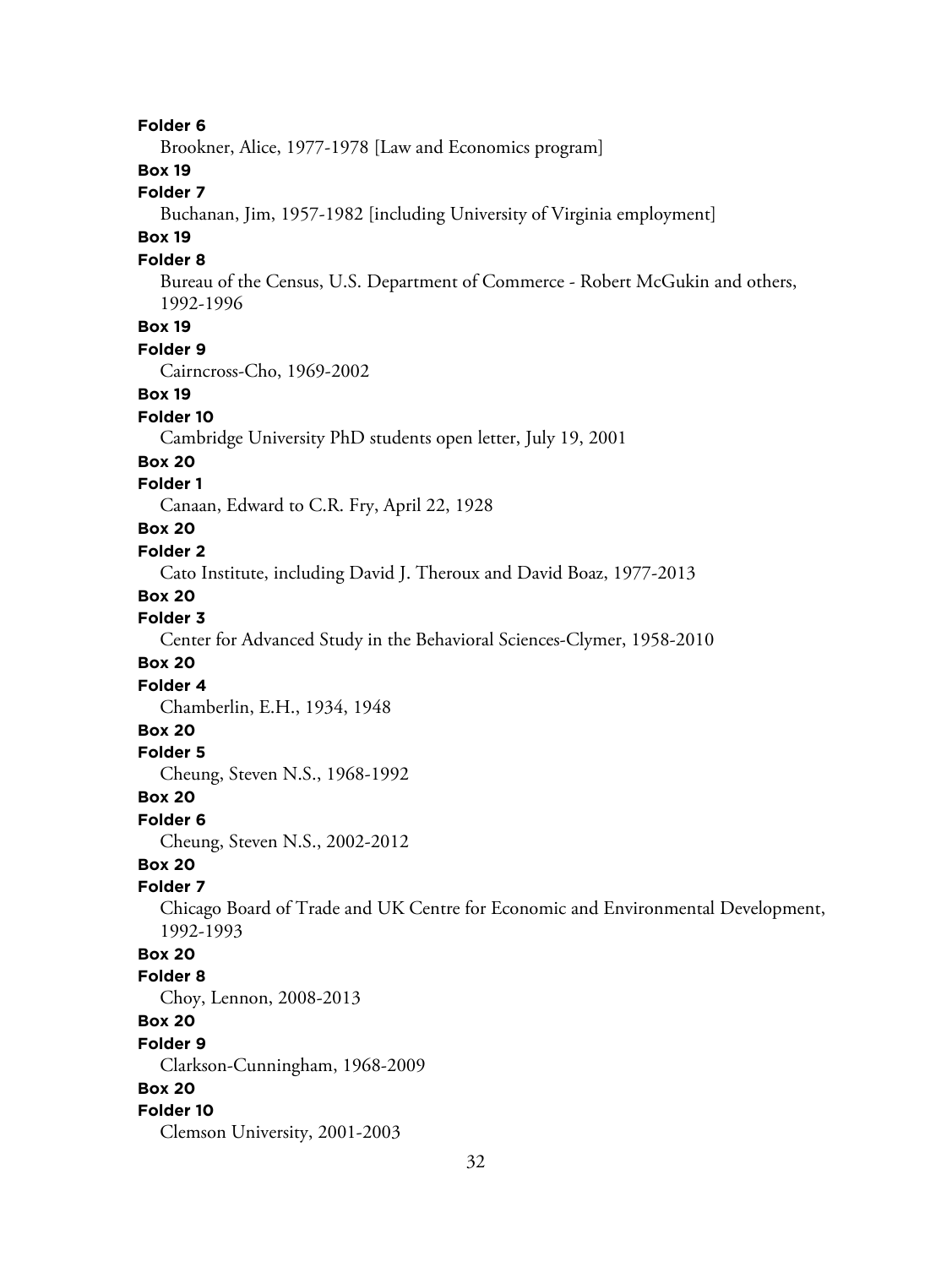**Box 20 Folder 11** Coats, A.W., 1966-1974 **Box 20 Folder 12** Coats, A.W., 1975-1983 **Box 20 Folder 13** Competitive Enterprise Institute, 1992-2004 **Box 21 Folder 1** Cox, Braden, 1998-2004 [fax with copies of contracts and articles] **Box 21 Folder 2** da Empoli-de Soto, 1940-2008 **Box 21 Folder 3** Davis, J. Ronnie, 1969-1973 **Box 21 Folder 4** Demsetz, Harold, 1972-2006 **Box 21 Folder 5** Dessus-Dzienkowski, 1949-2008 **Box 21 Folder 6** Director, Aaron, 1956-1990 **Box 21 Folder 7** Downes, Larry, and Neal, Phil C., 1992-1993 [Motorola and automated contract engineering system] **Box 21 Folder 8** Dunn, Stephen, and copies of Dunn correspondence with J.K. Galbraith, 2000-2001 **Box 21 Folder 9** Duxbury, Neal, 1993-1994 **Box 21 Folder 10** Earhart Foundation, including Richard A. Ware and Anthony T. Sullivan, 1977-2002 **Box 21 Folder 11** Easton-Ekelund, 1964-2009 **Box 21 Folder 12** Eliasson-Euroscience, 1964-2012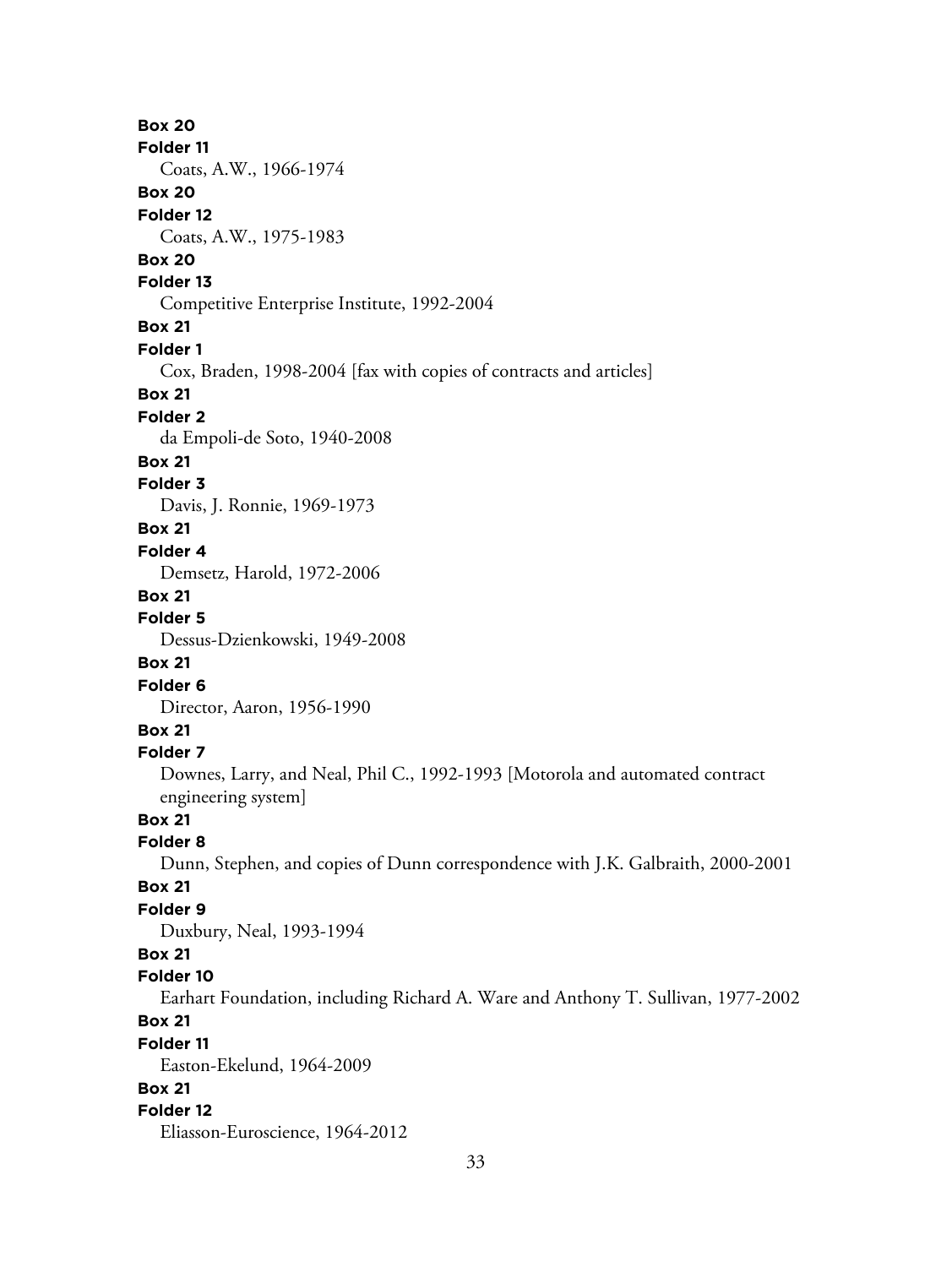**Box 22 Folder 1** Edwards, Ronald S. and Myrtle, 1938-1974 **Box 22 Folder 2** Electricity Council, London, 1962-1963 **Box 22 Folder 3** Elzinga, Kenneth, including biographical entry on Ronald Coase, 1973-1990 **Box 22 Folder 4** Evans, Shirley, 1994-1999 **Box 22 Folder 5** Fairbanks-Fitzgerald, 1967-2010 **Box 22 Folder 6** Federal Communications Commission, 1960-1982 **Box 22 Folder 7** Forsmark-Furuboth, 1969-2009 **Box 22 Folder 8** Fowler, R.F., 1932 [mostly transcriptions and photocopies] **Box 22 Folder 9** Fowler, R.F., 1933 [photocopies] **Box 22 Folder 10** Fowler, R.F., 1934-1938, undated **Box 22 Folder 11** Fowler, R.F. and Brenda, 1961-1992 **Box 22 Folder 12** Friedman, Milton, 1965-1983 [see also Writing series, "How Should Economists Choose," 1981-1982] **Box 22 Folder 13** Frucht, William, with manuscript by Michael Heller, 2008 **Box 23 Folder 1** Gaetani-Greenfield, 1937-2010 **Box 23 Folder 2** General Electric, 1971-1975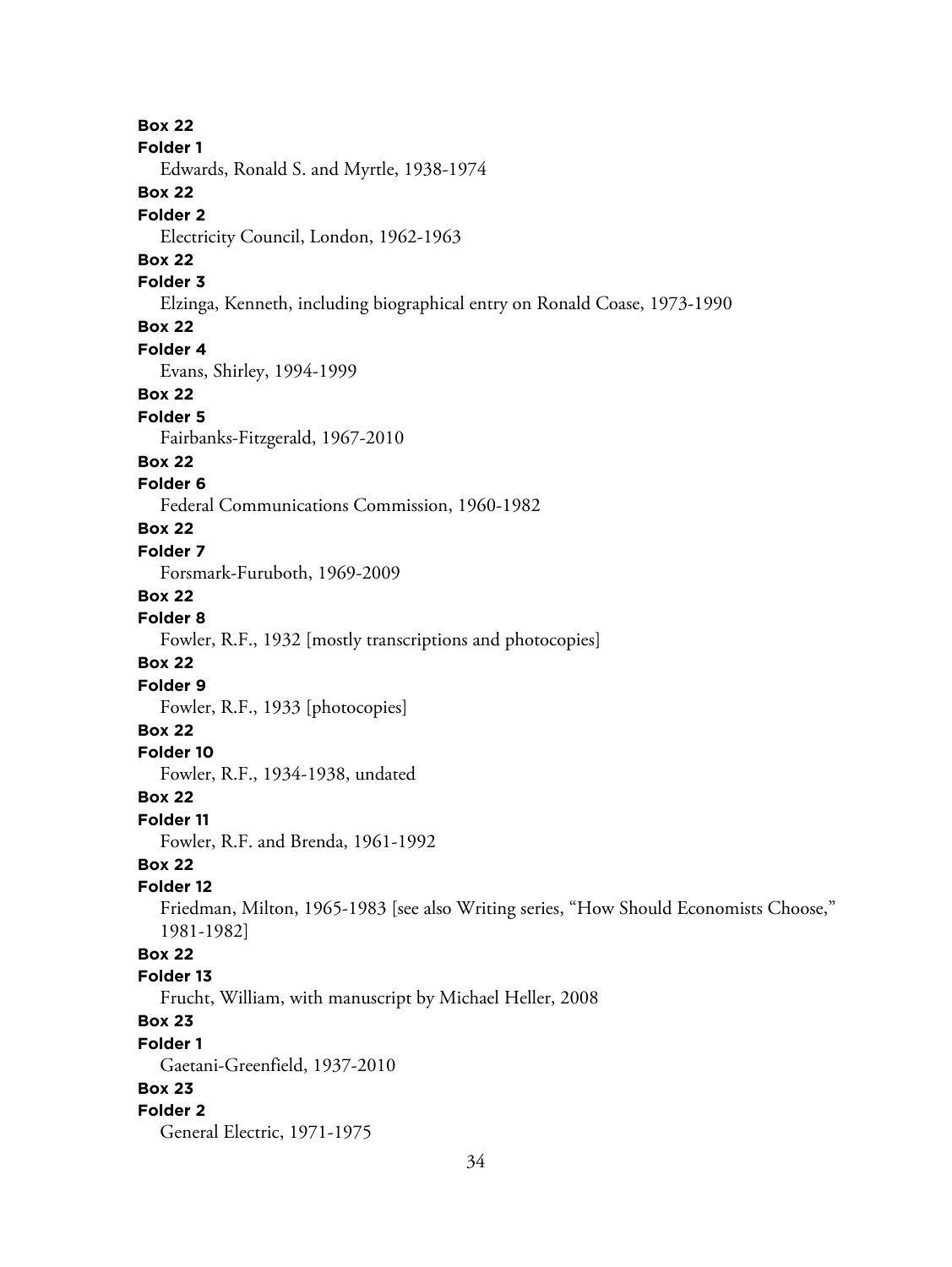**Box 23 Folder 3** Ginsburg, Douglas, 1975-1988 **Box 23 Folder 4** Goldberg, Victor P., 1975-1994 **Box 23 Folder 5** Greenberger, Martin, regarding IBM Forum and MIT Sloan Management Review, 1971-1972 **Box 23 Folder 6** Greenspan, Alan, 1968 **Box 23 Folder 7** Greenwald-Guzman, 1973-2008 **Box 23 Folder 8** Groenewegen, Peter, 1985-1993 [mostly on Alfred Marshall] **Box 23 Folder 9** Haberler-Harriss, 1960 -2002 **Box 23 Folder 10** Harris, Ralph, 1959 -1993 **Box 23 Folder 11** Hartwell-Hirsch, 1947-2011 **Box 24 Folder 1** Hayek, F.A., 1945, 1977-1978 [including copies] **Box 24 Folder 2** Hirshleifer-Holmes, 1976-1996 **Box 24 Folder 3** Holme, Marjorie, 2005-2011 [Law and Economics program] **Box 24 Folder 4** Holt-Hwang, 1937-2012 **Box 24 Folder 5** Hong, Sheng, including translations of Chinese editions of Coase books, 1988-1990 **Box 24 Folder 6** Hong, Sheng, 1991-2012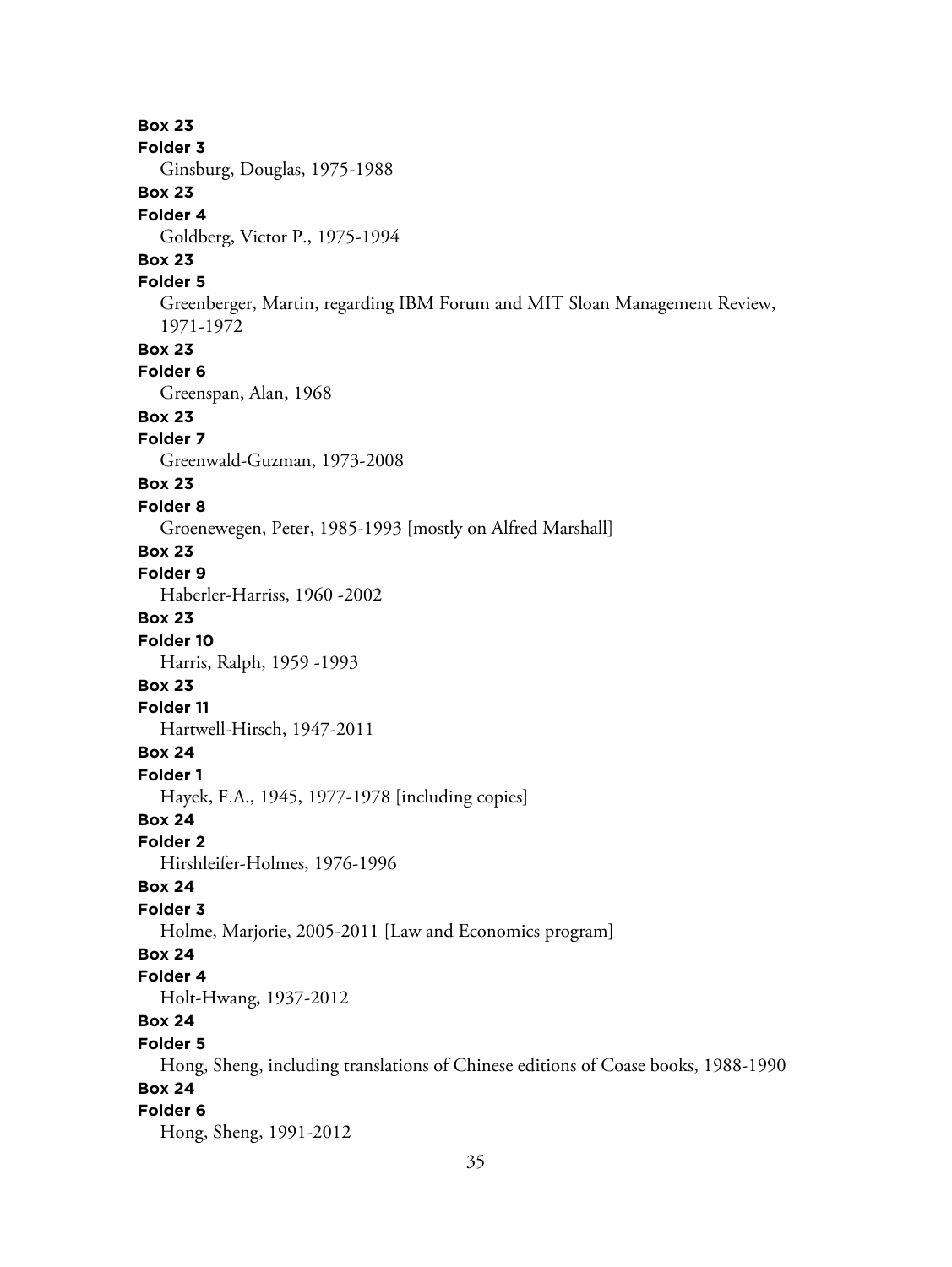**Box 24 Folder 7** Hoover Institution, including Glenn Campbell and Robert Hessen, 1970-1989 **Box 24 Folder 8** Huang, Yasheng, letter and manuscript, 2008 [1 of 2] **Box 24 Folder 9** Huang, Yasheng, letter and manuscript, 2008 [2 of 2] **Box 24 Folder 10** Inafuku-Iscovitz, 1966-2011 [including Independent Institute] **Box 24 Folder 11** The Independent University (later University of Buckingham), 1970-1972 **Box 24 Folder 12** Institute of Economic Affairs, 1989-2005 **Box 24 Folder 13** Institute for Scientific Information 's Citation Classics, 1981-1992 **Box 24 Folder 14** Interco Incorporated and John L. Peterson, 1971-1972 **Box 25 Folder 1** Jackson-Junli, 1970-2005 **Box 25 Folder 2** Kafka-Kluwer, 1970-1998 **Box 25 Folder 3** Kairys, Joseph P. letter and manuscript, 2009 **Box 25 Folder 4** Kessel, Reuben and Shirley, 1974-1977 **Box 25 Folder 5** Khalil, Elias, letter and manuscript, 1996 **Box 25 Folder 6** Kirzner, Israel M. and Harold Demsetz, 1968 **Box 25 Folder 7** Klein, Benjamin, 1979-1983 **Box 25**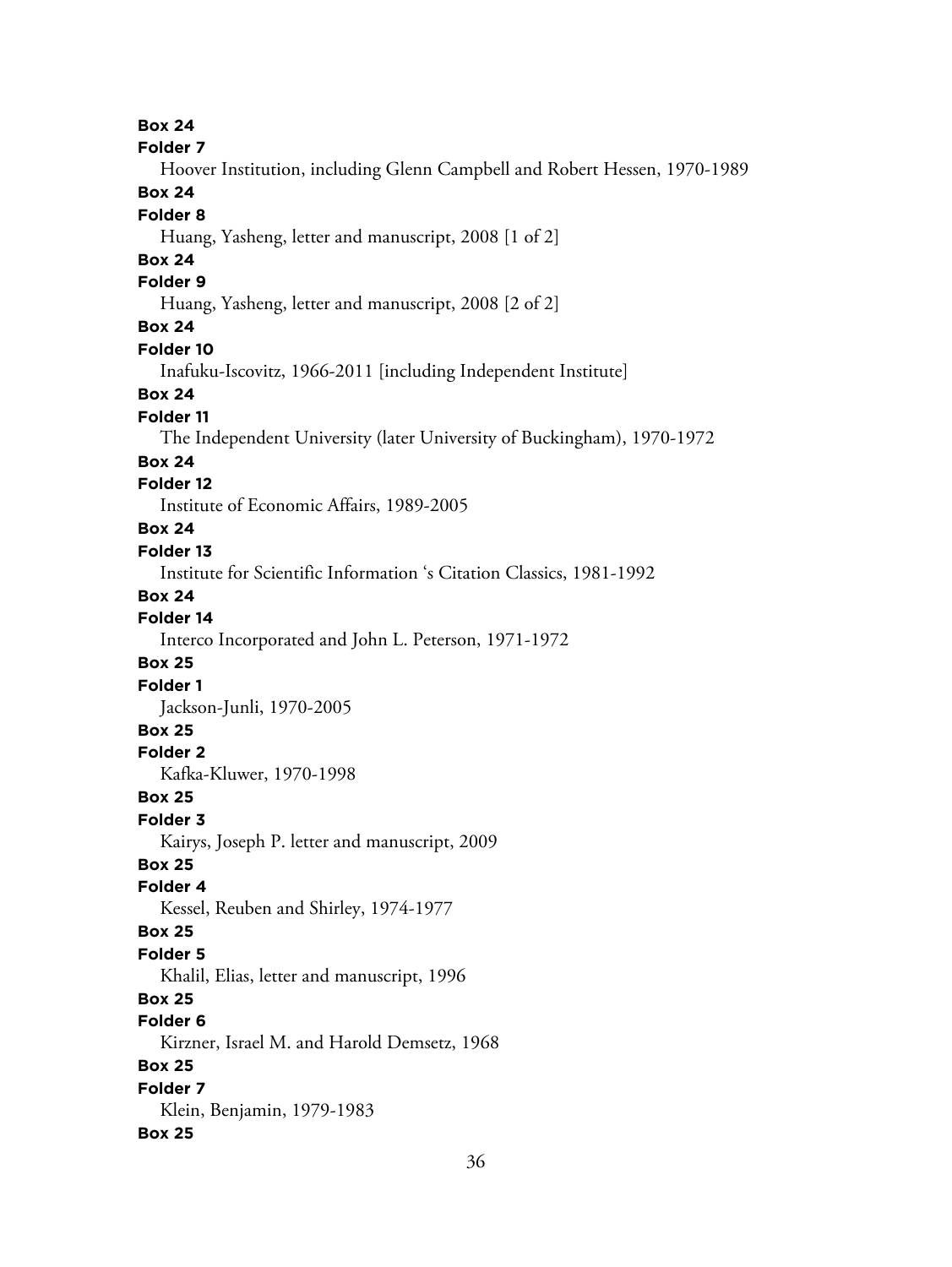Klein, Benjamin, 2001-2007 [see also GM-Fisher Body subseries of Research series]

# **Box 25**

# **Folder 9**

Klein, Peter, note and article, "The New Institutional Economics," 2000

## **Box 25**

#### **Folder 10**

Kobayashi-Kim, 1963-2011

### **Box 25**

## **Folder 11**

Labbé-Lehan, 1974-2008

## **Box 26**

#### **Folder 1**

Landa, Janet, 1991-2008

# **Box 26**

## **Folder 2**

Laycock, Douglas-letter and review of book by Owen Fiss, 1979

### **Box 26**

# **Folder 3**

Lehn, Ken, 1991-1993

## **Box 26**

## **Folder 4**

Lehn, Ken, and others, regarding University of Pittsburgh Center for Research on Contracts and the Structure of Enterprise, with related reports and documents, 1992-1993 [1 of 3]

#### **Box 26**

#### **Folder 5**

Lehn, Ken, and others, regarding University of Pittsburgh Center for Research on Contracts and the Structure of Enterprise, with related reports and documents, 1992-1993 [2 of 3]

## **Box 26**

### **Folder 6**

Lehn, Ken, and others, regarding University of Pittsburgh Center for Research on Contracts and the Structure of Enterprise, with related reports and documents, 1992-1993 [3 of 3]

## **Box 26**

### **Folder 7**

Lemaire D'Agaggio-Lindgren, 1959-2009

# **Box 26**

#### **Folder 8**

Lerner, Abba, 1972-1973

## **Box 26**

## **Folder 9**

Levi, Edward H., regarding employment at Chicago, Clifton R. Musser professorship, and other topics, 1956-1991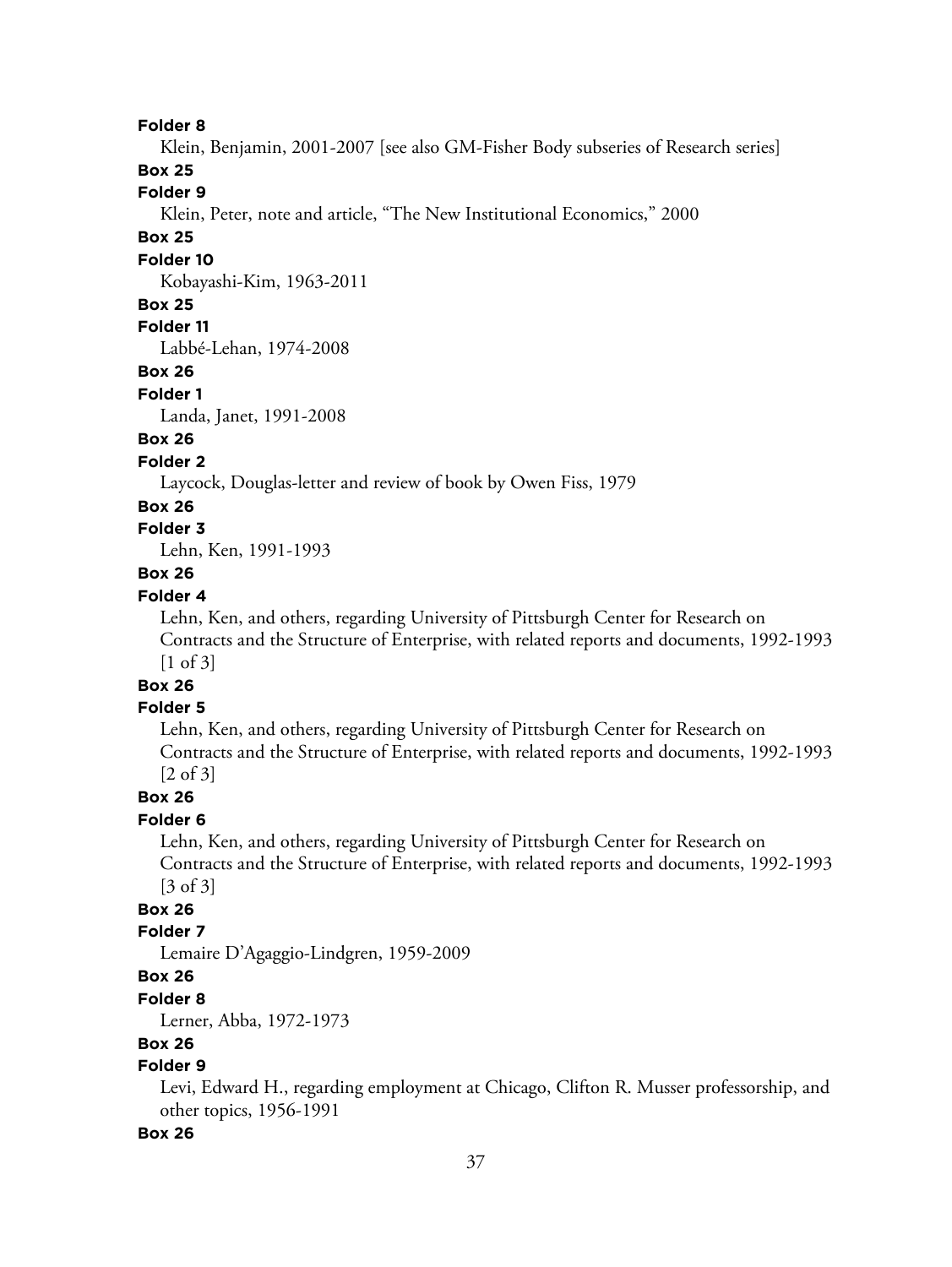Levitt, Steven and Edward A. Snyder, regarding Initiative on Chicago Price Theory, 2001-2005

# **Box 26**

## **Folder 11**

Levmore, Saul, 1992, 2007, undated

# **Box 26**

## **Folder 12**

Liberty Fund, mostly with A. Neil McLeod, including conferences and funding for Alfred Marshall project, 1975-1993

## **Box 27**

### **Folder 1**

Liberty Fund Industrial Revolution film script drafts and correspondence, mostly with A. Neil McLeod, 1974-1976

# **Box 27**

## **Folder 2**

Liberty Fund Industrial Revolution film script drafts, notes and correspondence, mostly with A. Neil McLeod, 1975

# **Box 27**

## **Folder 3**

Liberty Fund Industrial Revolution film script drafts and correspondence, mostly with A. Neil McLeod, Jean Wadlow, John Haggarty, and Benjamin A. Rogge, 1976-1979 [1 of 3]

# **Box 27**

### **Folder 4**

Liberty Fund Industrial Revolution film script drafts and correspondence, mostly with A. Neil McLeod, Jean Wadlow, John Haggarty, and Benjamin A. Rogge, 1976-1979 [2 of 3]

# **Box 27**

## **Folder 5**

Liberty Fund Industrial Revolution film script drafts and correspondence, mostly with A. Neil McLeod, Jean Wadlow, John Haggarty, and Benjamin A. Rogge, 1976-1979 [3 of 3]

## **Box 27**

## **Folder 6**

Liberty Fund Industrial Revolution film script drafts, 1977, undated

# **Box 28**

# **Folder 1**

Liberty Fund Industrial Revolution film script drafts and correspondence with A. Neil McLeod, 1977 [1 of 4]

# **Box 28**

### **Folder 2**

Liberty Fund Industrial Revolution film script drafts and correspondence with A. Neil McLeod, 1977 [2 of 4]

# **Box 28**

## **Folder 3**

Liberty Fund Industrial Revolution film script drafts and correspondence with A. Neil McLeod, 1977 [3 of 4]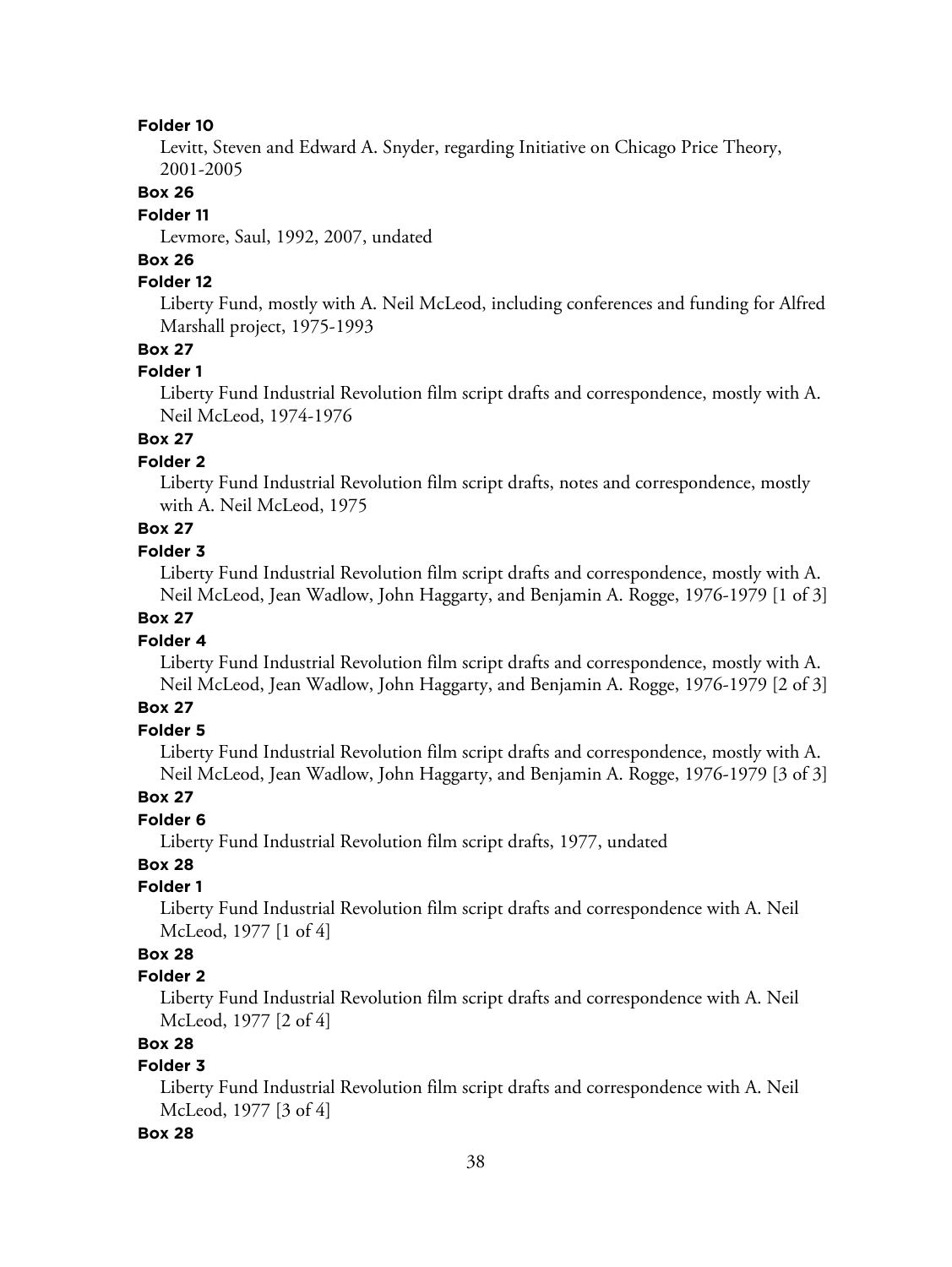Liberty Fund Industrial Revolution film script drafts and correspondence with A. Neil McLeod, 1977 [4 of 4]

# **Box 28**

## **Folder 5**

Liberty Fund Industrial Revolution film script drafts, 1978

# **Box 28**

## **Folder 6**

Liberty Fund Industrial Revolution film script drafts and notes, 1978

## **Box 28**

#### **Folder 7**

Liberty Fund Industrial Revolution film script drafts and notes, 1978

### **Box 28**

## **Folder 8**

Liberty Fund Industrial Revolution film guide, undated

#### **Box 29**

## **Folder 1**

Lindsay-Lyons, 1968-1996

## **Box 29**

## **Folder 2**

Littlechild, Stephen, 1973-2009

#### **Box 29**

## **Folder 3**

London School of Economics, 1968-2013

#### **Box 29**

#### **Folder 4**

Ludwig, Julie Robinson (Journal of Law and Economics Editorial Assistant), 1976-1977

#### **Box 29**

#### **Folder 5**

MacAvoy-Maynard, 1965-1997

#### **Box 29**

#### **Folder 6**

Mankin, Wyatt, 1980-1990

### **Box 29**

## **Folder 7**

McCloskey-Meyer, 1967-2003

## **Box 29**

# **Folder 8**

Medema, Steven G., 1992-1994

# **Box 29**

# **Folder 9**

Media Institute (American Political Research Corporation), including Judith Lewis, Kevin P. Phillips, and Leonard J. Theberge, 1976-1979

## **Box 29**

## **Folder 10**

Mediterranean Summer School on Industrial Organization, 1991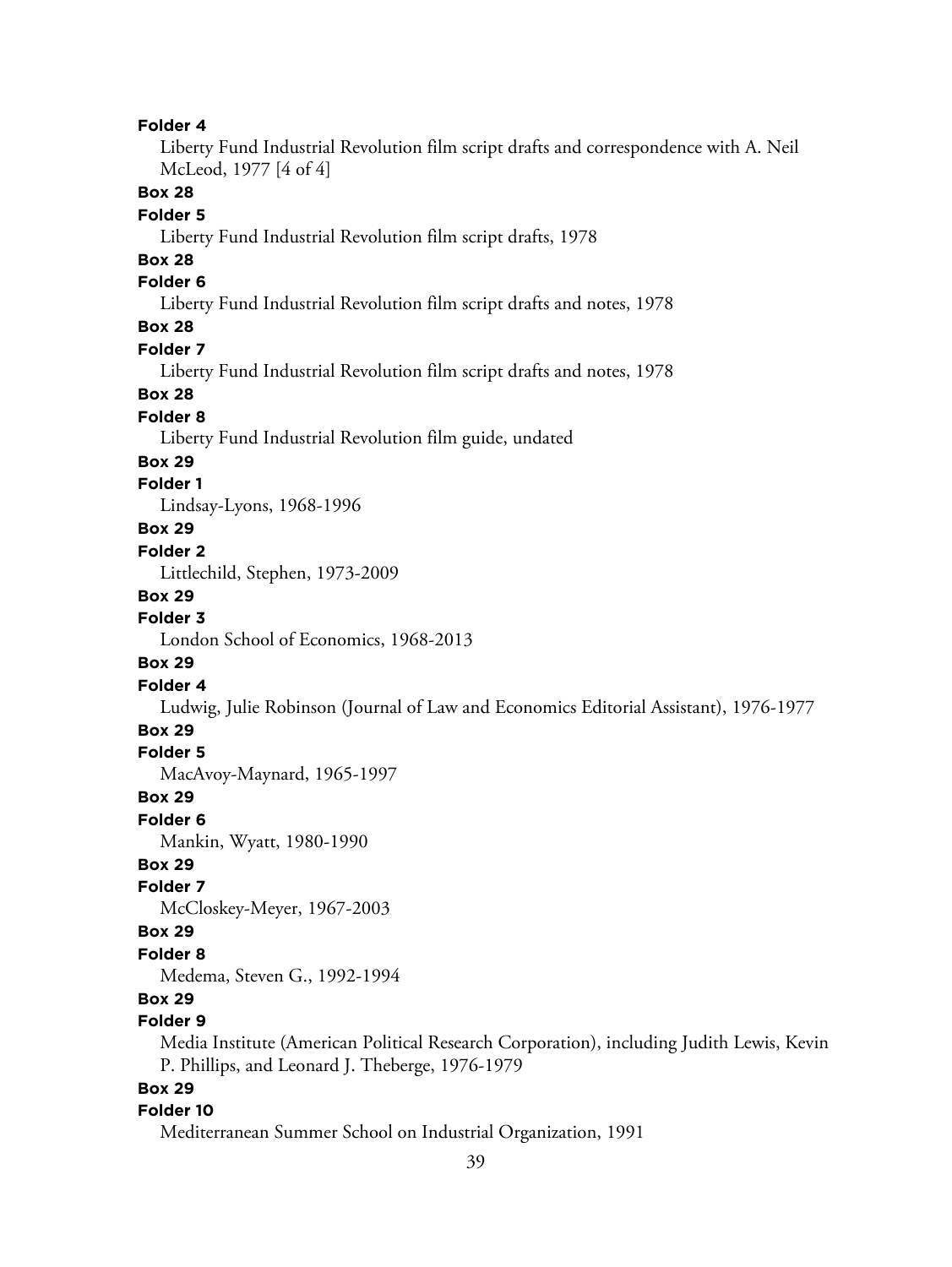#### **Folder 11**

Menard, Claude, 1991-2003

### **Box 29**

#### **Folder 12**

Michie, Jonathan, 1993-1995

# **Box 29**

### **Folder 13**

Midwest Economic Association, 1982-1983

## **Box 30**

#### **Folder 1**

Miele-Mitchell, 1960-2008

#### **Box 30**

#### **Folder 2**

Moggridge-Myhrman, 1968-1999

#### **Box 30**

#### **Folder 3**

Mont Pelerin Society, including Arthur Kemp, Ralph Harris, and Henri LePage, 1976-1994

## **Box 30**

## **Folder 4**

Morris, Norval, and others regarding Law and Economics program, 1976-1978

# **Box 30**

## **Folder 5**

Moss, Laurence S., 1980-1993

# **Box 30**

### **Folder 6**

Nagel-Orme, 1970-2010

## **Box 30**

**Folder 7**

National Association of Business Economists, 1968

# **Box 30**

# **Folder 8**

National Science Foundation, 1977-1978

#### **Box 30**

#### **Folder 9**

Neal, Phil C., mostly regarding Ronald Coase's appointment to the University of Chicago, 1963-1981

# **Box 30**

## **Folder 10**

Nobel Foundation and Royal Swedish Academy of Sciences correspondence and mailings to Nobel laureates, 1942-2013

# **Box 30**

# **Folder 11**

Nutter, Warren, 1956-1977, undated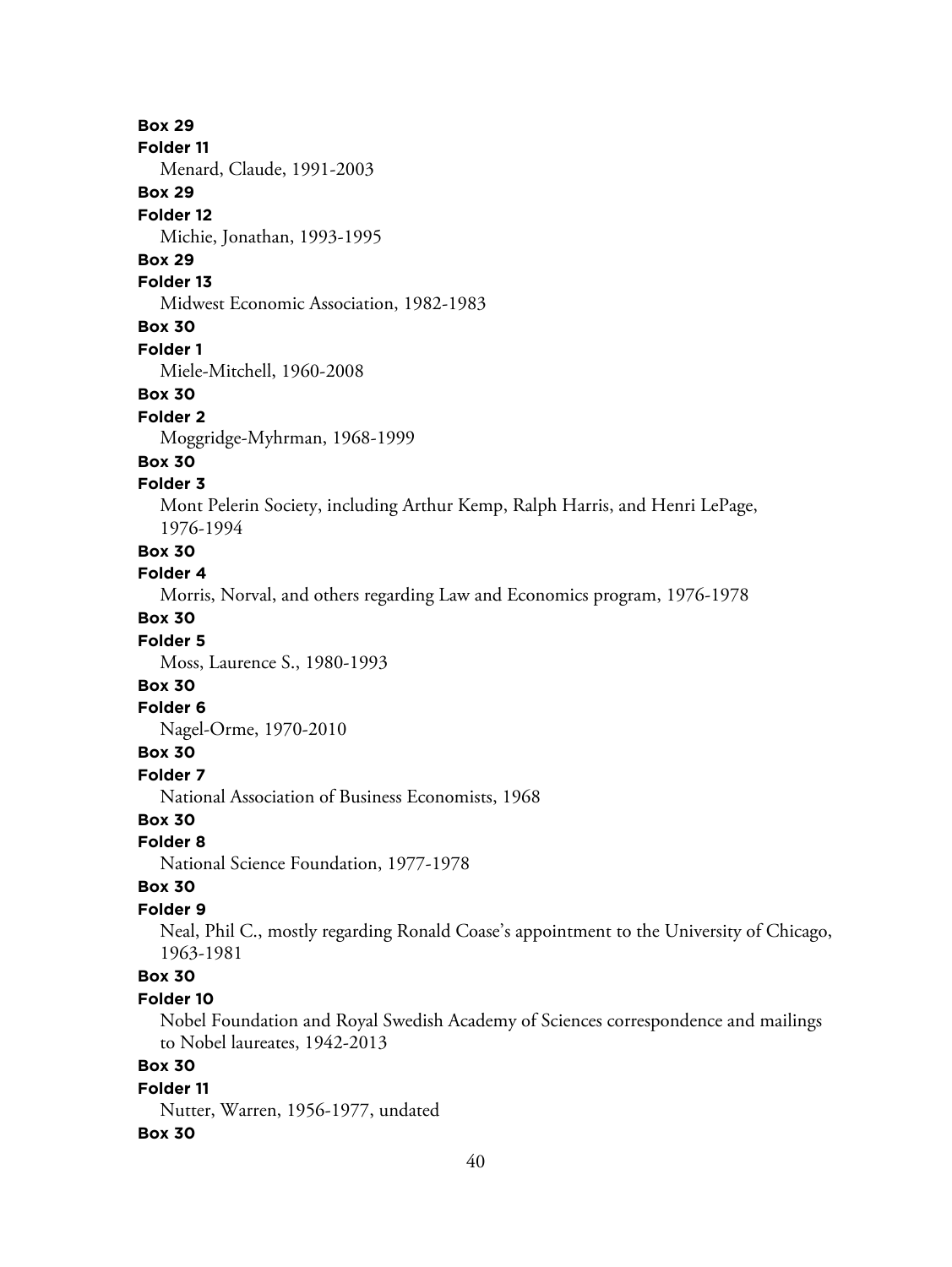Olin Foundation, including James Pierson and William E. Simon, 1988-2002

# **Box 30**

# **Folder 13**

Oxford University Press, 1983-2008

## **Box 31**

#### **Folder 1**

Pace-Pilkington, 1958-2002

## **Box 31**

## **Folder 2**

Palinkas, Almuth (Journal of Law and Economics Editorial Assistant), 1976

## **Box 31**

## **Folder 3**

Peacock, Alan (University College at Buckingham), 1980

## **Box 31**

## **Folder 4**

Percy, Charles H. (U.S. Senator), 1975-1976

### **Box 31**

## **Folder 5**

Peskett, Hugh, regarding Alfred Marshall research, 1980-1981 [see also Alfred Marshall subseries of Research series and Balin, Michael correspondence]

## **Box 31**

## **Folder 6**

Peterman, John L., 1972-2006

### **Box 31**

### **Folder 7**

Philadelphia Society, 1976-1978

## **Box 31**

## **Folder 8**

Pilon-Quall, 1968-2000

#### **Box 31**

#### **Folder 9**

Pitts, John A., regarding estate of Duncan Black, 1991

## **Box 31**

### **Folder 10**

Plant, Arnold, 1933-1976

## **Box 31**

## **Folder 11**

Posner, Richard, 1969-1991

## **Box 31**

## **Folder 12**

Priest, George, regarding paper on "The Rise of Law and Economics" and formation of American Law and Economics Association, 1983-1992

## **Box 31**

#### **Folder 13**

Public Research Institute – project descriptions and Paul Feldman letters, 1976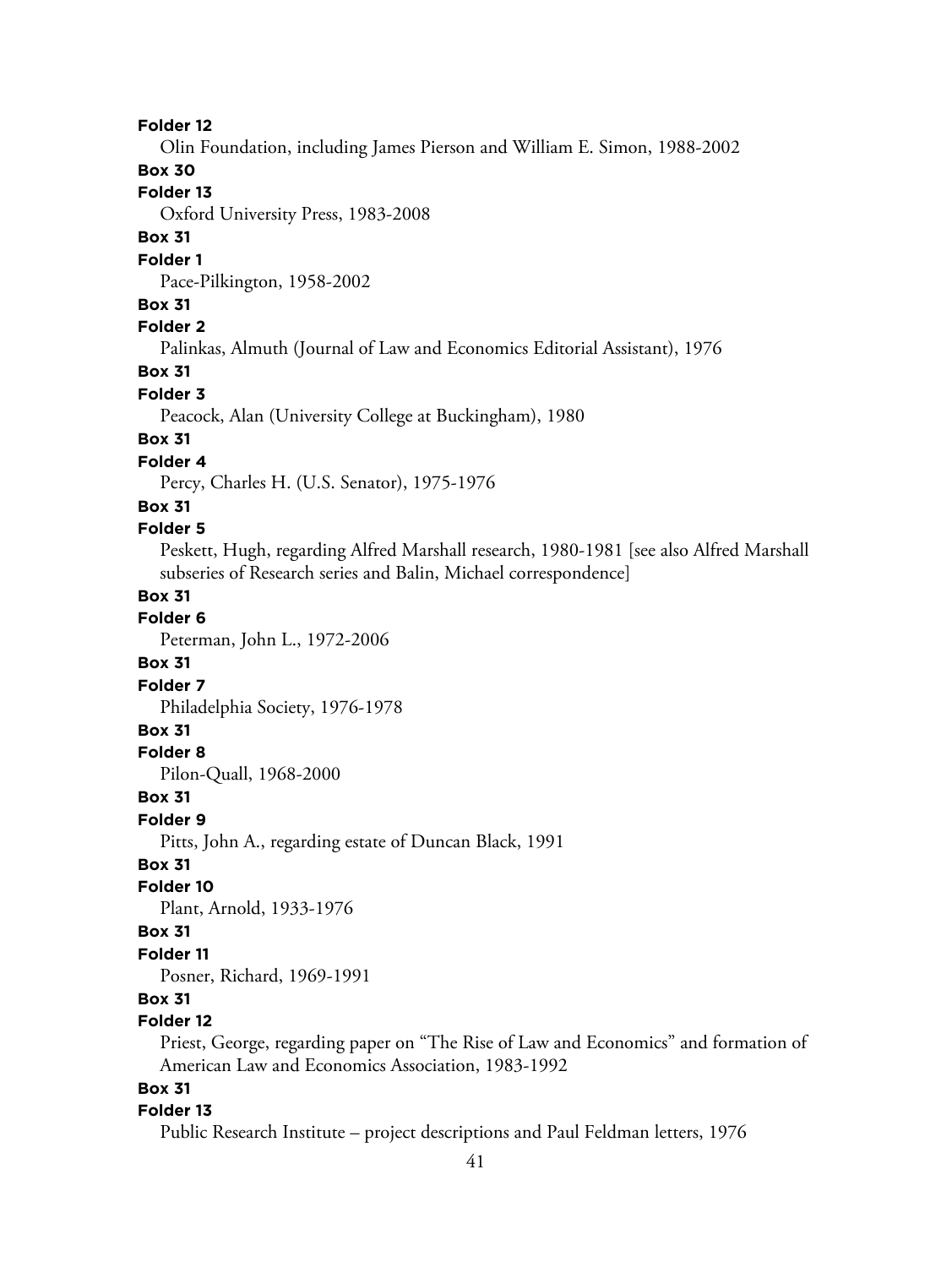**Box 31 Folder 14** Queen Elizabeth – letters to Her Majesty the Queen from British economists regarding failure to foresee the credit crunch, July 22, 2009, August 10, 2009 **Box 31 Folder 15** Radford-Rizzo, 1956-2011 **Box 31 Folder 16** Ranson, R. David (Office of the Secretary of the Treasury), 1973 **Box 31 Folder 17** Rapallo Seminar, 1967 **Box 31 Folder 18** Lord Reith, 1947-1949 **Box 31 Folder 19** Richter, Rudolf, including conference on New Institutional Economics, 1981-1992 **Box 32 Folder 1** Robana-Rotch, 1970-1994 **Box 32 Folder 2** Robbins, Lord Lionel, 1944-1954, 1976 **Box 32 Folder 3** Robertson, D.H., 1932-1933 **Box 32 Folder 4** Robinson, E.A.G., 1945 **Box 32 Folder 5** Robinson, Joan, circa 1932 **Box 32 Folder 6** Romaine, R. Craig, regarding citations of Coase, 1986 **Box 32 Folder 7** Roumasse-Ryten, 1978-2011 **Box 32 Folder 8** Salin-Schwartz, 1951-2010 **Box 32 Folder 9** Samuels, Warren J., 1974-1992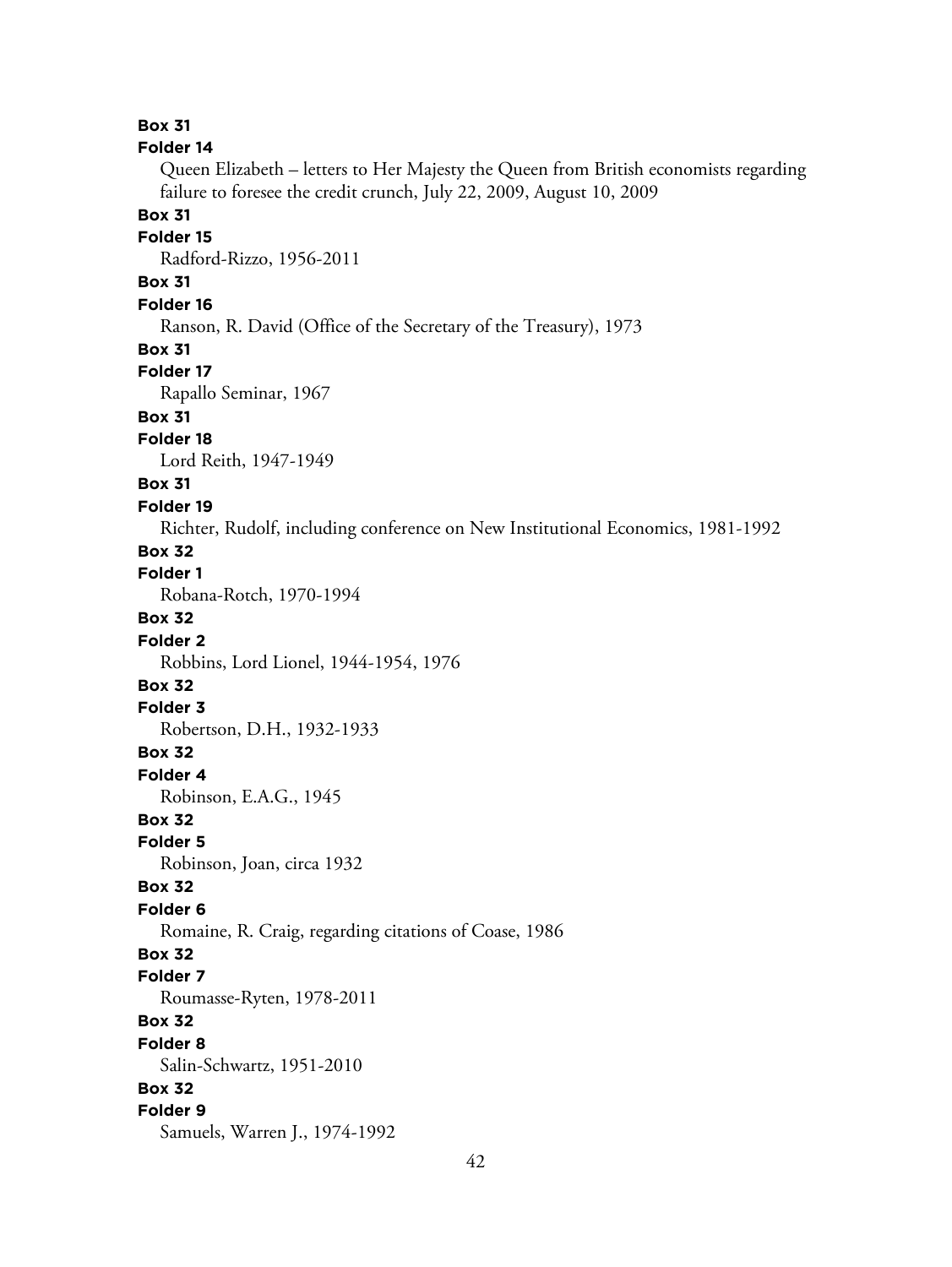**Box 32 Folder 10** Sandor, Richard, 1997 **Box 32 Folder 11** Schanze, Eric, 1978 -1998 **Box 32 Folder 12** Schlag, Pierre, 1989 **Box 32 Folder 13** Shultz, George P., 1963 **Box 32 Folder 14** Scott-Sidak, 1977-2010 **Box 32 Folder 15** Seldon, Arthur (Institute of Economic Affairs), 1964-2002 **Box 33 Folder 1** Shenoy, B.R., 1971-1978 **Box 33 Folder 2** Shirley, Mary M., regarding Coase Foundation, 1996-2011 **Box 33 Folder 3** Siegan, Bernard, 1977-1980 **Box 33 Folder 4** Silberman, Pauline (Law and Economics program), 1978-1979 **Box 33 Folder 5** Sills-Szakadát, 1958-2010 **Box 33 Folder 6** Stigler, George, 1950-1990 **Box 33 Folder 7** Stigler conference - including Claire Friedland, Sam Peltzman, and others, and conference planning documents, 1975 -1976 **Box 33 Folder 8** Stone, Geoffrey, 1990-1992 **Box 33 Folder 9** Sykuta, Michael (University of Missouri Columbia), 2001-2006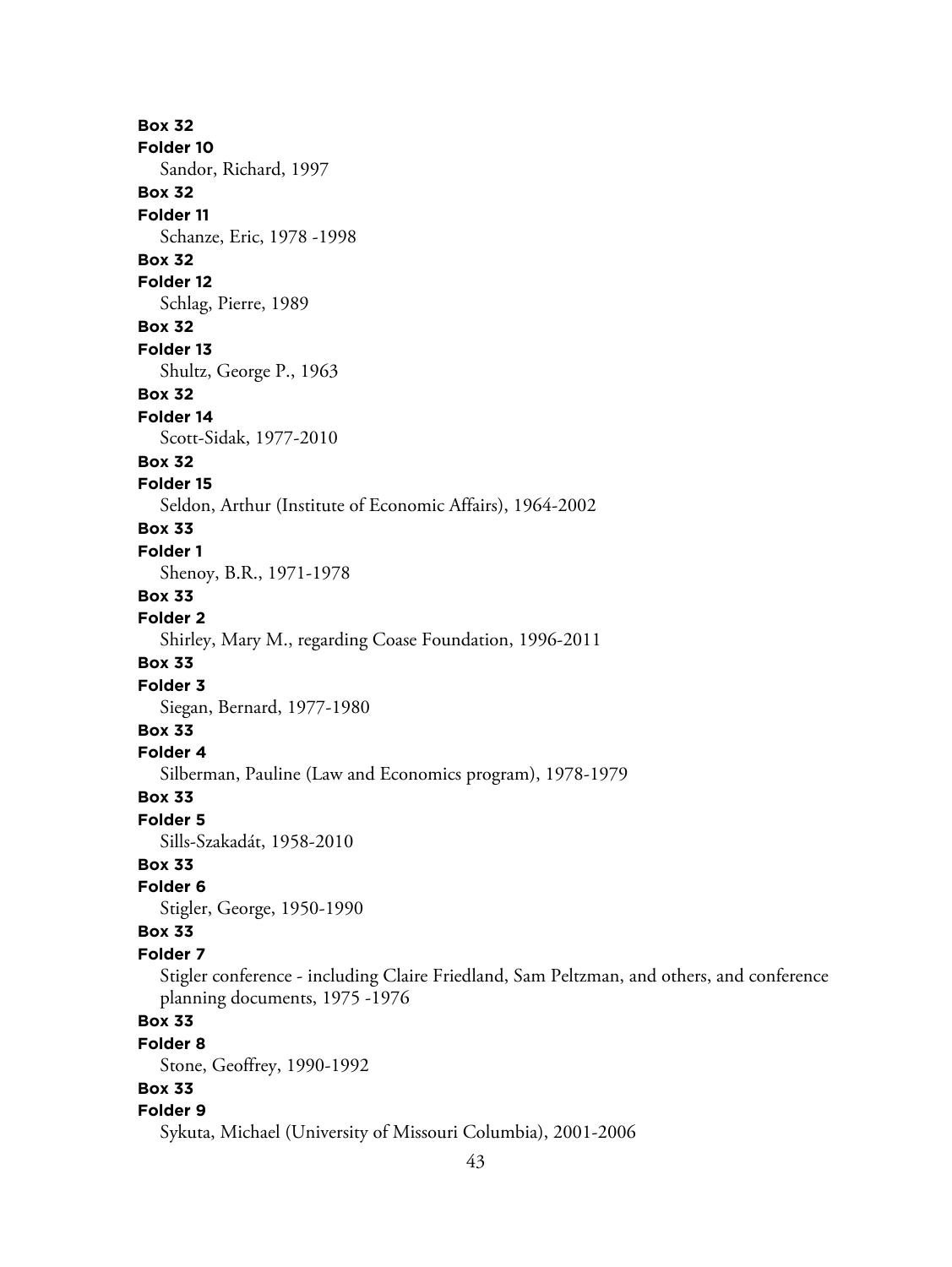#### **Folder 10**

Tablas-Tyutyunnik, 1969-2003

#### **Box 34**

#### **Folder 1**

Taplin, Walter, 1951-1983

# **Box 34**

# **Folder 2**

Tieto Limited permissions letters, 1986-1987

## **Box 34**

#### **Folder 3**

Tullock, Gordon, 1966-1996

#### **Box 34**

#### **Folder 4**

Uhlmann-Volker, 1962-2004

#### **Box 34**

#### **Folder 5**

University of Buckingham, 1993-2013

# **Box 34**

### **Folder 6**

University of Chicago Law Library, mostly with Richard Bowler and Clara Ann Bowler, 1964-1990

## **Box 34**

## **Folder 7**

University of Chicago Library, Regenstein, 1980-1995

# **Box 34**

# **Folder 8**

University of Chicago Special Collections, including Robert Rosenthal, Alice Schreyer, and Daniel Meyer, 1980-2006

# **Box 34**

### **Folder 9**

University of Chicago Press, 1978-1990

## **Box 34**

# **Folder 10**

University of Chicago Press, 1991-2004

# **Box 34**

## **Folder 11**

University of Chicago Press permissions letters for Essays on Economics and Economists, 1992-1993

# **Box 34**

# **Folder 12**

University of Dundee - MJ Hamlin, CD Rogers, and others, 1992

# **Box 35**

## **Folder 1**

University of Florida - Robert F. Lanzilotti and Irving J. Goffman, 1973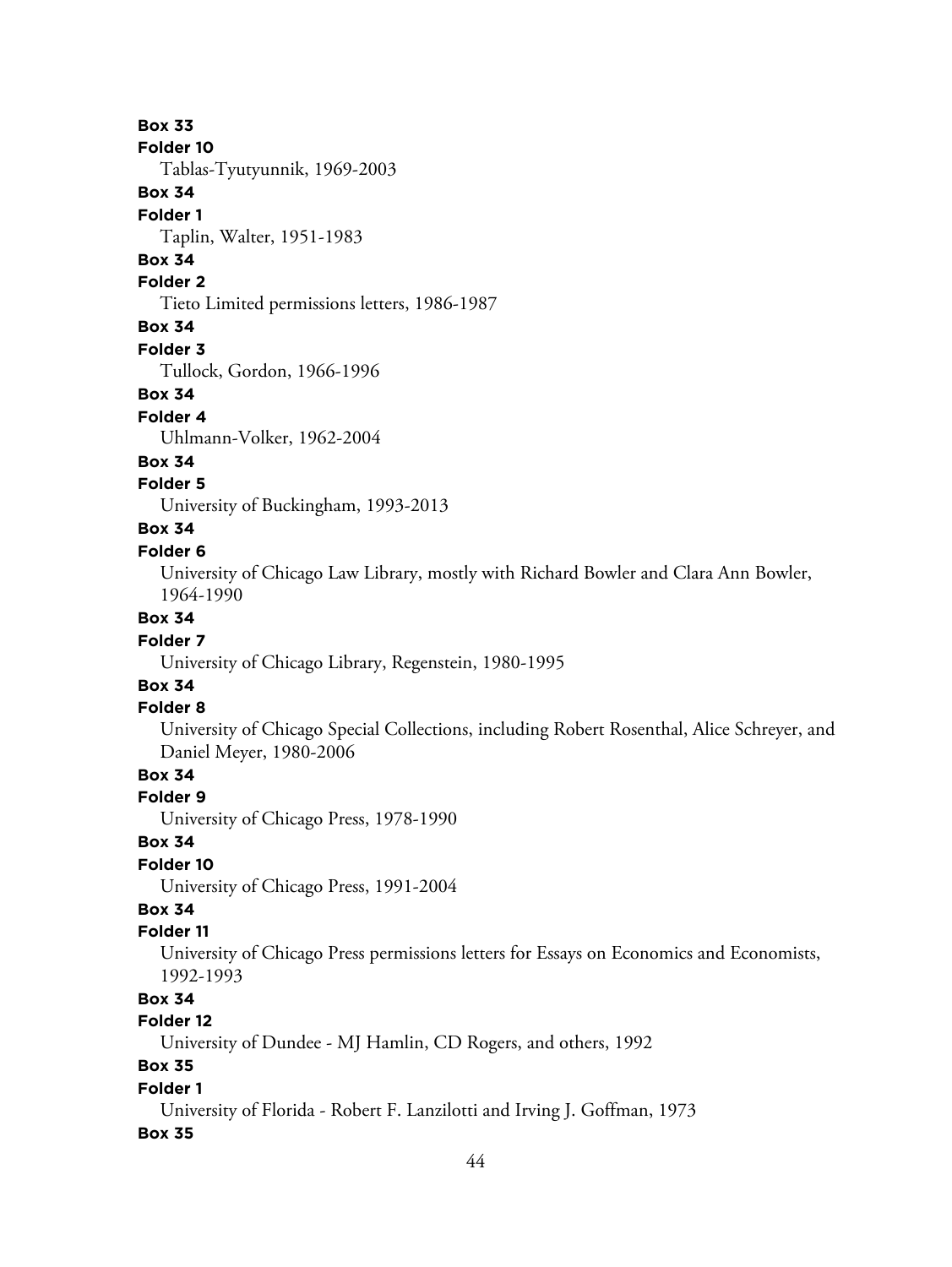University of Virginia, regarding Ronald Coase appointment and resignation, 1958-1964 [see also Warren J. Nutter and James Buchanan correspondence]

# **Box 35**

#### **Folder 3**

University of Virginia economics department controversy, including reports and correspondence with Lawrence Cranberg and Leland Yeager, 1963-1972

# **Box 35**

## **Folder 4**

Wallow-Weingast, 1962-2011

#### **Box 35**

#### **Folder 5**

Wang, Ning, 1998-2011, undated

# **Box 35**

## **Folder 6**

Weimer-Weston, 1967-1992

#### **Box 35**

#### **Folder 7**

Werin, Lars, regarding Nobel Symposium, 1989-1992

# **Box 35**

## **Folder 8**

Williamson, Oliver, 1979-2009

# **Box 35**

**Folder 9** Wilson, Edward O., 1977 [photocopy]

#### **Box 35**

#### **Folder 10**

Whitacker-Wysock, 1964-2005

### **Box 35**

**Folder 11**

Xianrong-Yu, 1970-2008

## **Box 36**

**Folder 1**

Yeager, Leland B., including letter to Ayn Rand, 1972-1994

### **Box 36**

### **Folder 2**

Zerbe, Richard O., 1969-2002

#### **Box 36**

#### **Folder 3**

Zaleski-Zaffer, 1977-2007

### **Box 36**

### **Folder 4**

Empty envelopes, 1970-2013, undated

# **Box 36**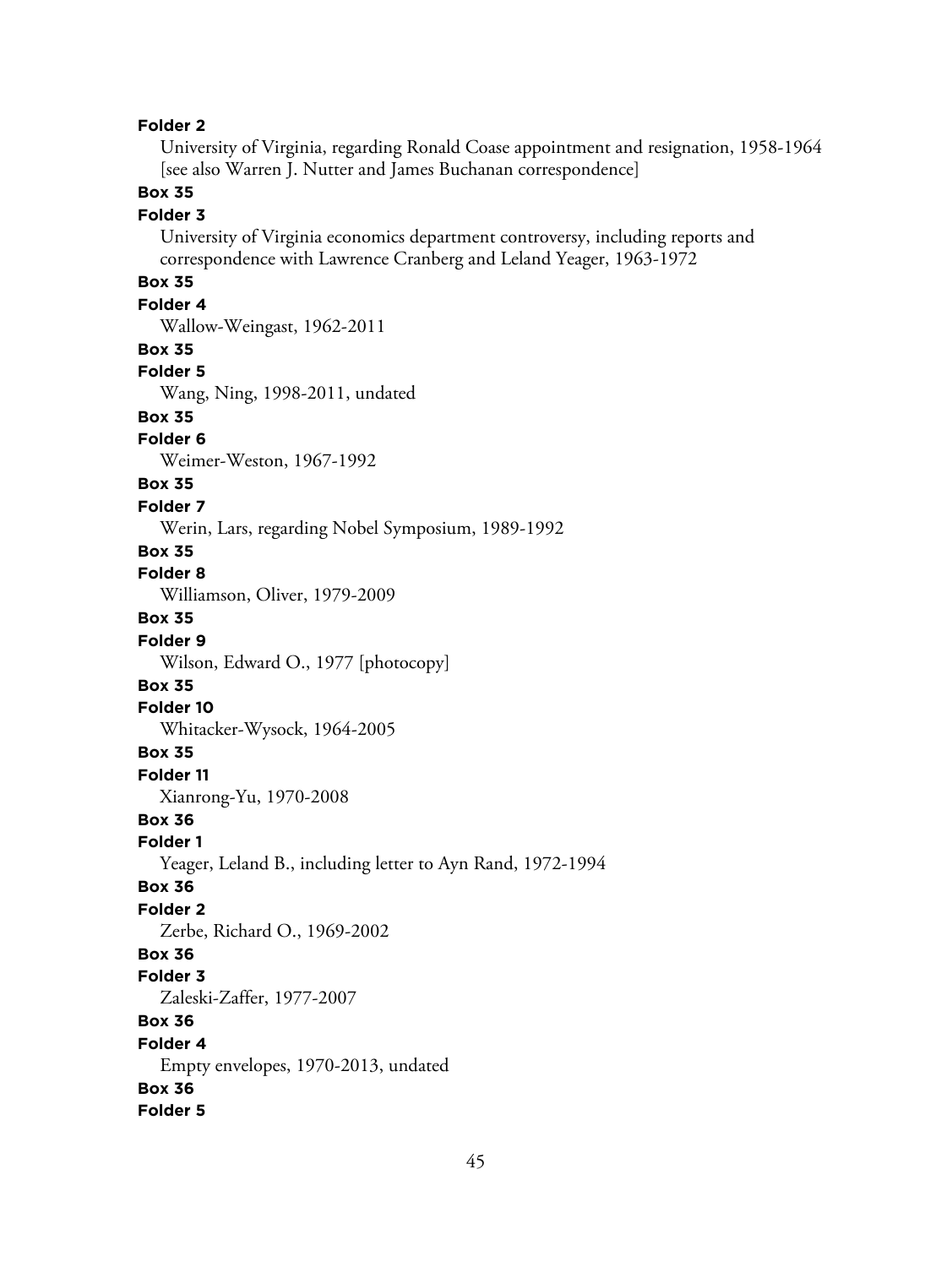Notecard regarding mailings to Zacchary Ralnik, Thomas Hazlett, Gordon Tullock, and Lee Benham, 1996; miscellaneous notes and mailings, undated

# **Box 36**

# **Folder 6**

Unopened envelope from Uganda, 2011

# **Box 36**

# **Folder 7**

Old inventories for select correspondence folders, 1992-1993

## **Series III: Writing**

This series contains articles, texts of lectures and interviews, book chapters, papers, and reports by Ronald Coase, including drafts, typescripts, reprints, copies, and published versions of this work. In many cases there are multiple copies of a particular piece. Reviews, notes, correspondence, and research directly related to a particular piece of writing are also included in this series. The material is arranged chronologically, generally according to the date of publication of the piece of writing to which it corresponds. Undated material is arranged alphabetically at the end of the series. During processing, a small amount of papers and articles were found arranged by topic, and these have been placed at the end of the series. Most of this material appears to be duplicated in the chronological portion of the series. The material ranges in date from 1934-2013.

#### **Box 36**

### **Folder 8**

"A Theory of Contract," copies of notes, circa 1934, and note from Ronald Coase, undated

# **Box 36**

## **Folder 9**

"Bacon Production and the Pig Cycle in Great Britain," with R.F. Fowler, copies of article, 1935

## **Box 36**

#### **Folder 10**

"The Pig Cycle - A Rejoinder," article with R.F. Fowler, copies, 1935, and "The Pig Cycle - A Reply," by Ruth Cohen and J.D. Barker, copies of article, 1935

## **Box 36**

## **Folder 11**

Pig cycle research, notes, and correspondence, 1934-1939, undated

#### **Box 36**

### **Folder 12**

"The Problem of Duopoly revisited," copies of note, 1935

# **Box 36**

# **Folder 13**

"The Nature of the Firm," reprints and copies, 1937

## **Box 36**

### **Folder 14**

"The Pig Cycle in Great Britain - an explanation," with R.F. Fowler, copies of article, 1937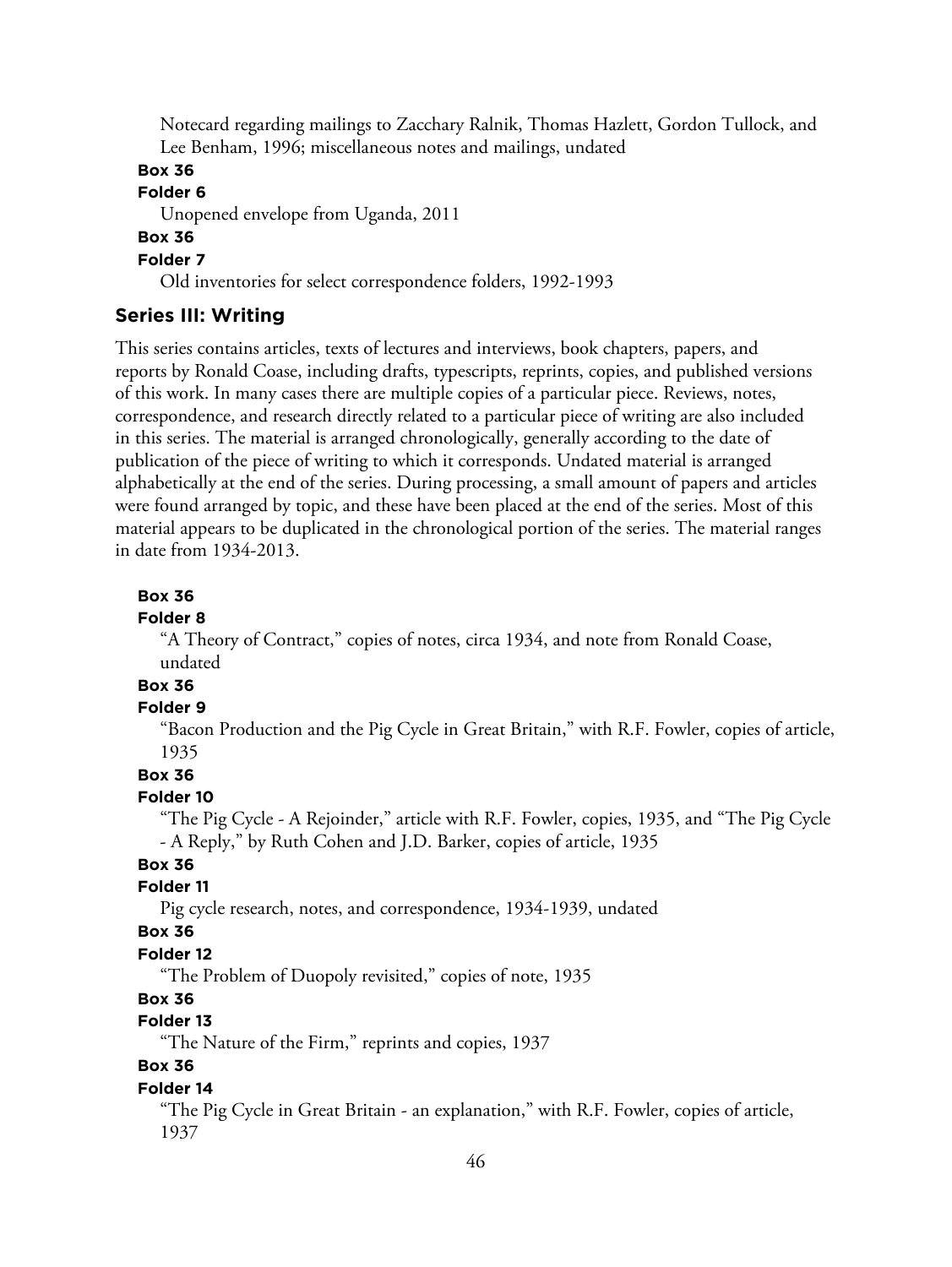### **Folder 15**

"Some notes on monopoly price," article and copies, 1937

## **Box 36**

## **Folder 16**

"Business Organisation and the Accountant," bound copies of chapters, 1938

# **Box 37**

# **Folder 1**

"Business Organisation and the Accountant," reprints and copies, 1952, undated

# **Box 37**

## **Folder 2**

"Published Balance Sheets as an Aid to Economic Investigation – some difficulties," with R.S. Edwards and R.F. Fowler, article and copies, 1938

# **Box 37**

# **Folder 3**

Review of New British Industries in the Twentieth Century by Alfred Plummer, 1938

# **Box 37**

# **Folder 4**

London and Cambridge Economic System Special Memorandum 49 - "The Iron and Steel Industry, 1926-1935 - an investigation based on the accounts of public companies," with R.S. Edwards and R.F. Fowler, article and copies, 1939

# **Box 37**

## **Folder 5**

"Rowland Hill and the Penny Post," reprints, copies, drafts, letter, and note, 1939-1940, undated

# **Box 37**

# **Folder 6**

"The Analysis of Producers' Expectations," with R.F. Fowler, copies of article, 1940

# **Box 37**

## **Folder 7**

"Statistics of Capital Expenditure and Employment Policy," notes and reply, 1944; documents on shipping, imports, and munitions statistics, circa 1941-1945

# **Box 37**

## **Folder 8**

"Price and output policy of state enterprise - a comment," reprints and copy, 1945

# **Box 37**

# **Folder 9**

"A BBC Enquiry?" article, 1946

# **Box 37**

### **Folder 10**

"A BBC Enquiry?" copy of article, 1946

## **Box 37**

# **Folder 11**

"The Marginal Cost Controversy," copies, 1946

### **Box 37**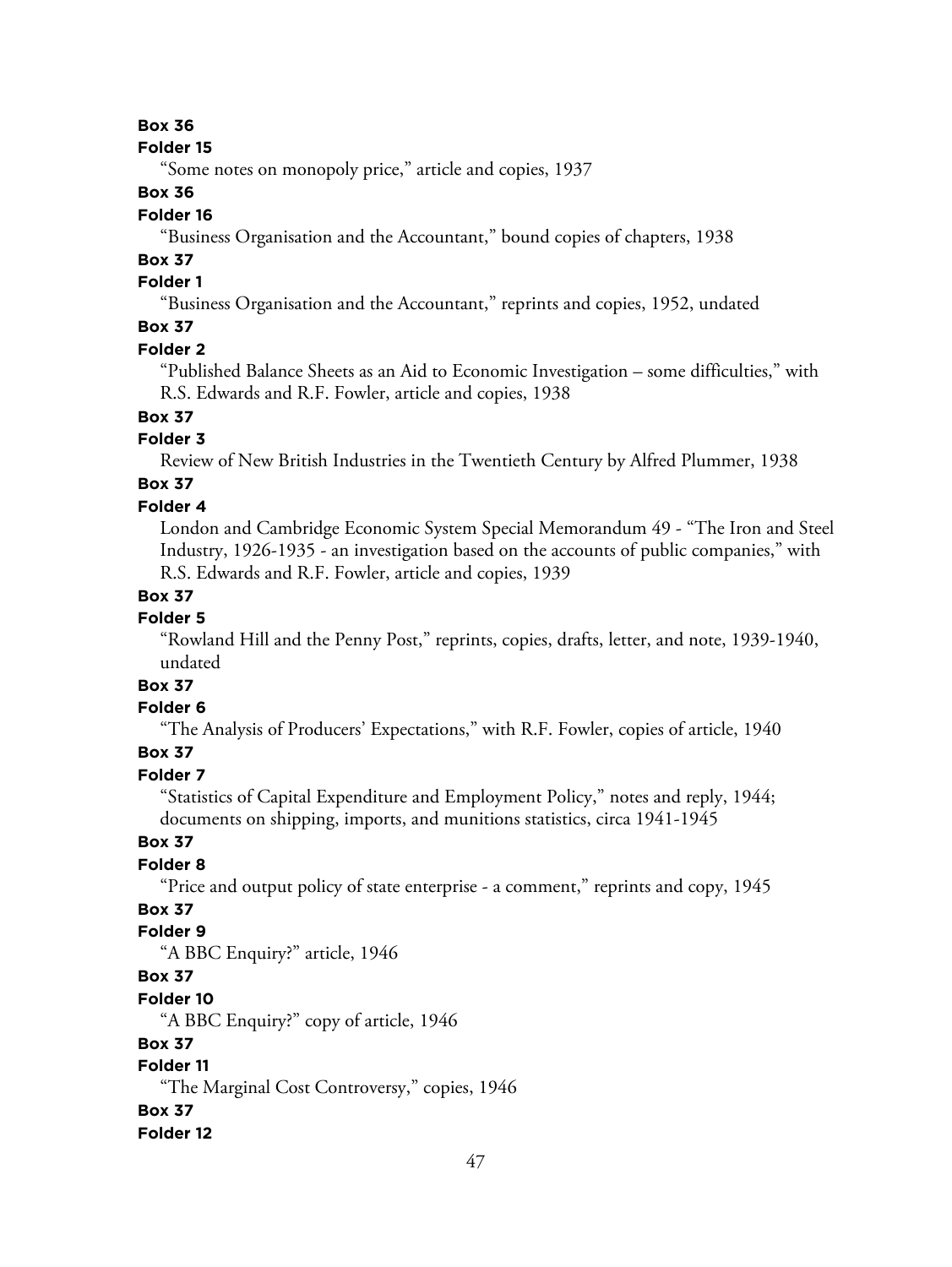Letters relating to "The Marginal Cost Controversy," 1946-1947

## **Box 37**

## **Folder 13**

"Monopoly Pricing with Interrelated Costs and Demands, reprint and copies, 1946

## **Box 37**

# **Folder 14**

"The Economics of Uniform Pricing Systems," article and copies, 1947

# **Box 37**

# **Folder 15**

"The Marginal Cost Controversy - some further comments," copies of article, 1947

## **Box 37**

## **Folder 16**

"The Origin of the Monopoly of Broadcasting in Great Britain," copies, 1947

# **Box 37**

## **Folder 17**

"Wire Broadcasting in Great Britain," copies of article, 1948

# **Box 37**

# **Folder 18**

"L'application du cout marginal de revient en matiere de tariffs des services publics," copy of article, circa 1950

# **Box 37**

# **Folder 19**

"British Television Policy - Questions of Control and Finance," copy of article,1950; correspondence, notes, and research material, circa 1940-1954

# **Box 37**

## **Folder 20**

Letter, likely by Ronald Coase, regarding article on BBC he wrote for The Times, circa 1950

## **Box 38**

## **Folder 1**

"Broadcasting in the United Kingdom," drafts of chapters and additional notes, circa 1950

# **Box 38**

# **Folder 2**

Drafts of chapters on British broadcasting monopoly, notes, and correspondence, 1948

# **Box 38**

# **Folder 3**

"The Future of British Broadcasting - a memorandum addressed to the committee on broadcasting," edited typescript, circa 1950

# **Box 38**

## **Folder 4**

"Nationalization of Electricity Supply in Great Britain," typescript drafts and copies of article, 1950, undated

# **Box 38**

## **Folder 5**

"The Beveridge Report and Private Enterprise in Broadcasting," article and copies, 1951; "The Beveridge Report on Broadcasting," typescript, undated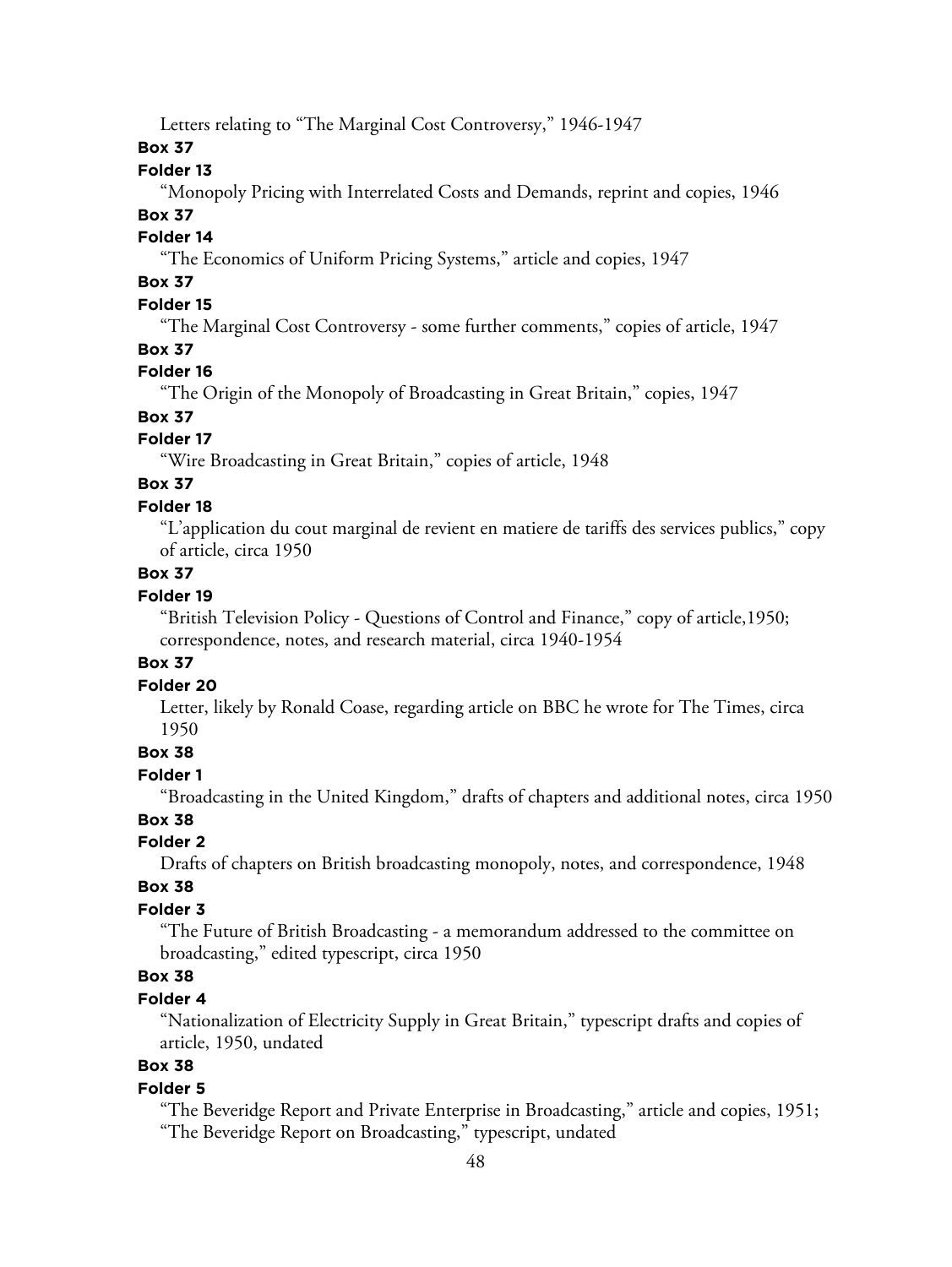#### **Folder 6**

"Report on the BBC," copy of article, 1951

## **Box 38**

#### **Folder 7**

"The Postal Monopoly and the Messenger Company," for University of Buffalo faculty economics seminar, typescript drafts, 1952 [1 of 2]

# **Box 38**

## **Folder 8**

"The Postal Monopoly and the Messenger Company," for University of Buffalo faculty economics seminar, typescript drafts, 1952 [2 of 2]

## **Box 38**

## **Folder 9**

"The Postal Monopoly and the Messenger Company," for University of Buffalo faculty economics seminar, typescript drafts, notes, and research material, circa 1952, undated

## **Box 38**

## **Folder 10**

"Competition," typescript and copies of short paper, circa 1952

# **Box 38**

## **Folder 11**

Discussion of Professor Abramovitz from American Economic Association meeting,1953

### **Box 38**

## **Folder 12**

"The Socialist Movement in Great Britain," text of lecture, 1953

## **Box 38**

### **Folder 13**

"The Development of the British Television Service," handwritten draft in notebook, circa 1954

### **Box 38**

### **Folder 14**

"The Development of the British Television Service," reprint and copies of article, 1954

## **Box 38**

### **Folder 15**

"The Postal Monopoly in Great Britain - an historical survey," article, copies, draft, and letter, 1955, undated

# **Box 39**

## **Folder 1**

"The Postal Monopoly in Great Britain - an historical survey," edited drafts and notes, circa 1955-1961

# **Box 39**

# **Folder 2**

Grant application to and reply from Ford Foundation for project on radio and television, 1956

## **Box 39**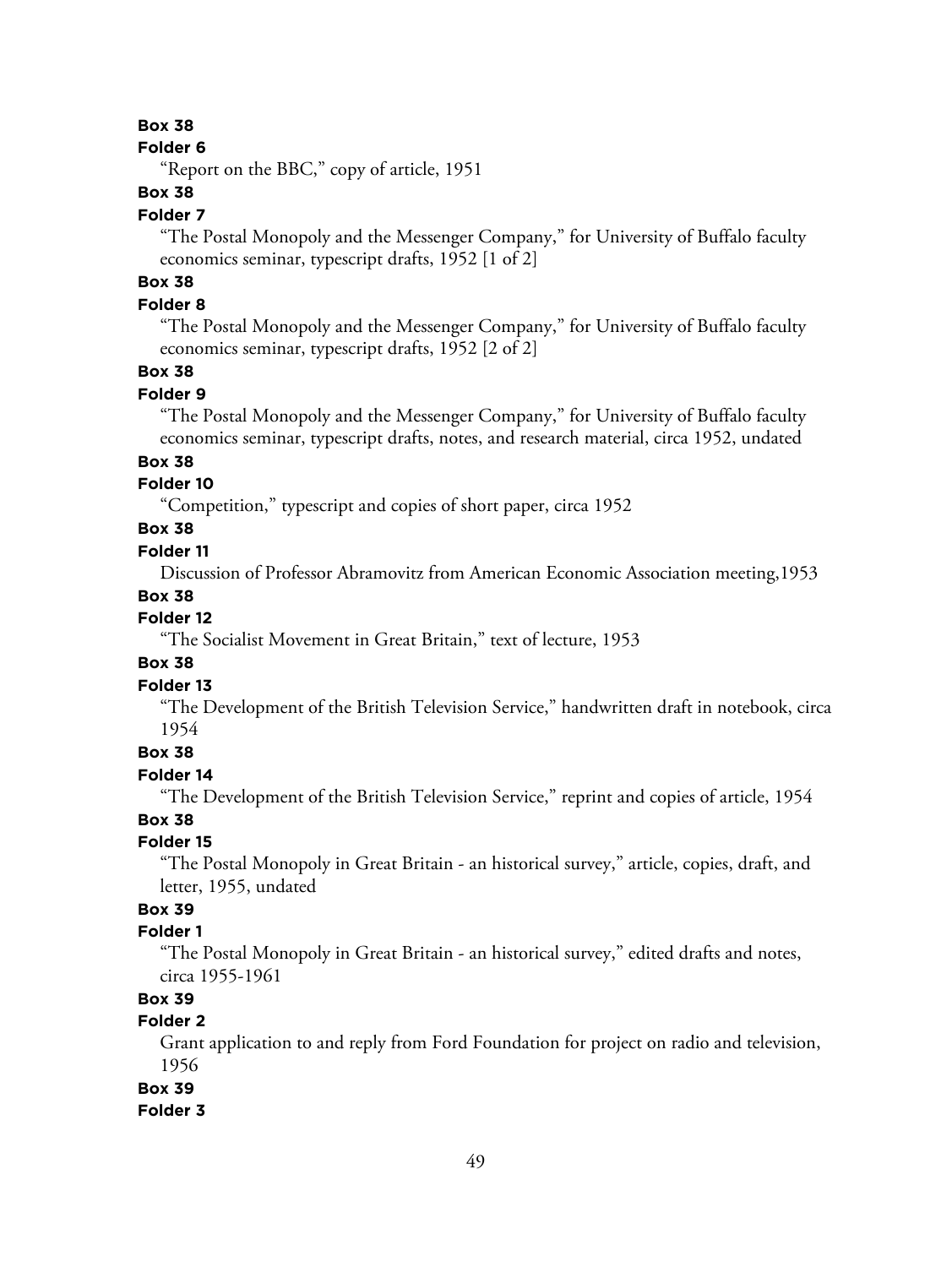"Radio, television, and the press - a series of 5 lectures delivered at the Conference on Economics and Freedom at Wabash College," copies of text of lectures, 1956

## **Box 39**

# **Folder 4**

"Summary of eight lectures delivered at the Institute on Freedom and Competitive Enterprise, Claremont Men's College," typescript, June 1957

# **Box 39**

# **Folder 5**

Text of lectures 1-4 delivered at the Institute on Freedom and Competitive Enterprise at Claremont Men's College – "The Government and Economic Activity," "The Post Office," "The Regulation of Radio and Television in the United States," and "The Economics of Advertising," 1957

## **Box 39**

### **Folder 6**

Text of lectures 5-8 delivered at the Institute on Freedom and Competitive Enterprise at Claremont Men's College – "Commercial Radio and Television," [lecture six missing], "The Organization of Broadcasting in Great Britain and the Philosophy Underlying it," and "Independent Television Authority in Great Britain," 1957

# **Box 39**

## **Folder 7**

Copies of text of lectures delivered at the Institute on Freedom and Competitive Enterprise at Claremont Men's College, 1957

## **Box 39**

### **Folder 8**

"The Regulation of Broadcasting and its consequences," drafts and comments; related letter from Kenneth Norton to Edward Bowles and FCC notice, 1957-1959, undated

# **Box 39**

# **Folder 9**

"The Federal Communications Commission," reprints and copies of article, 1959

## **Box 39**

#### **Folder 10**

Letters regarding "The Federal Communications Commission," article, 1959-1960

## **Box 39**

### **Folder 11**

Testimony of Ronald H. Coase to the Federal Communications Commission, typescript, 1959

## **Box 40**

#### **Folder 1**

Text of lectures and papers and related correspondence - "The Government and Private Enterprise in Mass Communications," handwritten draft, typescript, and related correspondence, 1959; "Monopoly and Competition in American Broadcasting," "Commercial Broadcasting and the choice of program," and "The FCC and the Broadcasting Industry," undated

### **Box 40**

#### **Folder 2**

"The Future of Free Enterprise," text of lecture, circa 1950s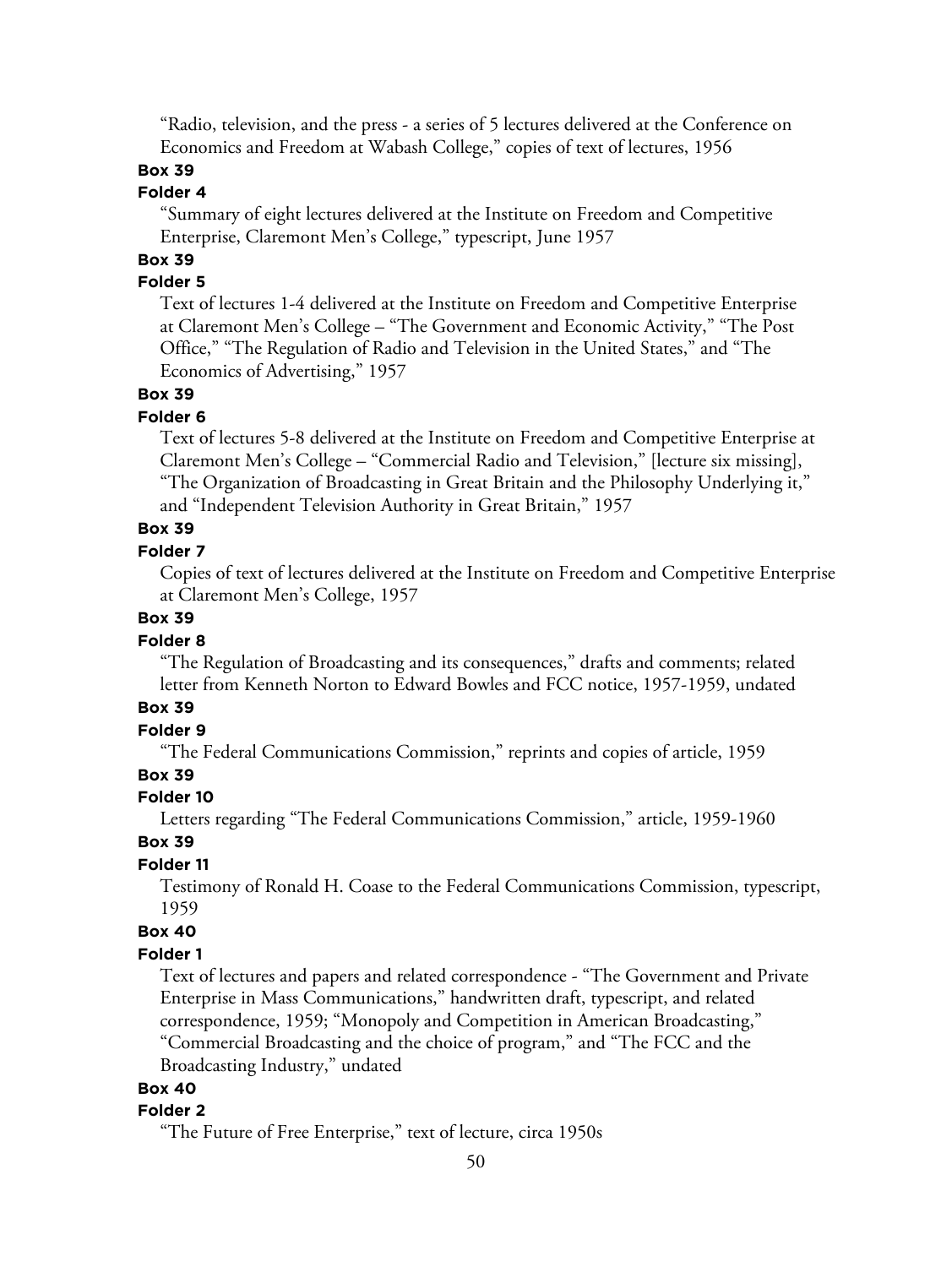### **Folder 3**

"Payola, or the Capitalist's daughter," paper, 1960

## **Box 40**

# **Folder 4**

"The Problem of Social Cost," article, 1960

# **Box 40**

# **Folder 5**

"The Problem of Social Cost," reprints and copies, undated

# **Box 40**

### **Folder 6**

"The Problem of Social Cost," handwritten notes, undated

## **Box 40**

### **Folder 7**

"The Problem of Social Cost," correspondence, reviews, and related articles, 1961-1992

## **Box 40**

## **Folder 8**

Letters regarding "The Problem of Social Cost" article, 1961-1968

# **Box 40**

## **Folder 9**

Lecture series - "The Problem of Social Cost," "Social Cost and Private Property," "Industrial Organization and the Theory of the Firm," typescripts and copies, undated

## **Box 40**

## **Folder 10**

Notes on citations to "The Problem of Social Cost" and Coase Theorem, 1974-1980

# **Box 40**

## **Folder 11**

"The British Post Office and the Messenger Companies," reprints and copies, 1961

## **Box 40**

## **Folder 12**

"The British Post Office and the Messenger Companies," handwritten and edited typescript drafts, undated

## **Box 41**

## **Folder 1**

"Why not use the pricing system in the broadcasting industry?" copies of article, 1961

# **Box 41**

## **Folder 2**

"The Telepak Service and the Public Interest" and "The Case Against the Telepak Service," reports to the American Telephone and Telegraph company, 1961, 1962

# **Box 41**

# **Folder 3**

Application to the National Science Foundation for a grant to study the theory of resource allocation and the structure of the economic system, circa 1962

# **Box 41**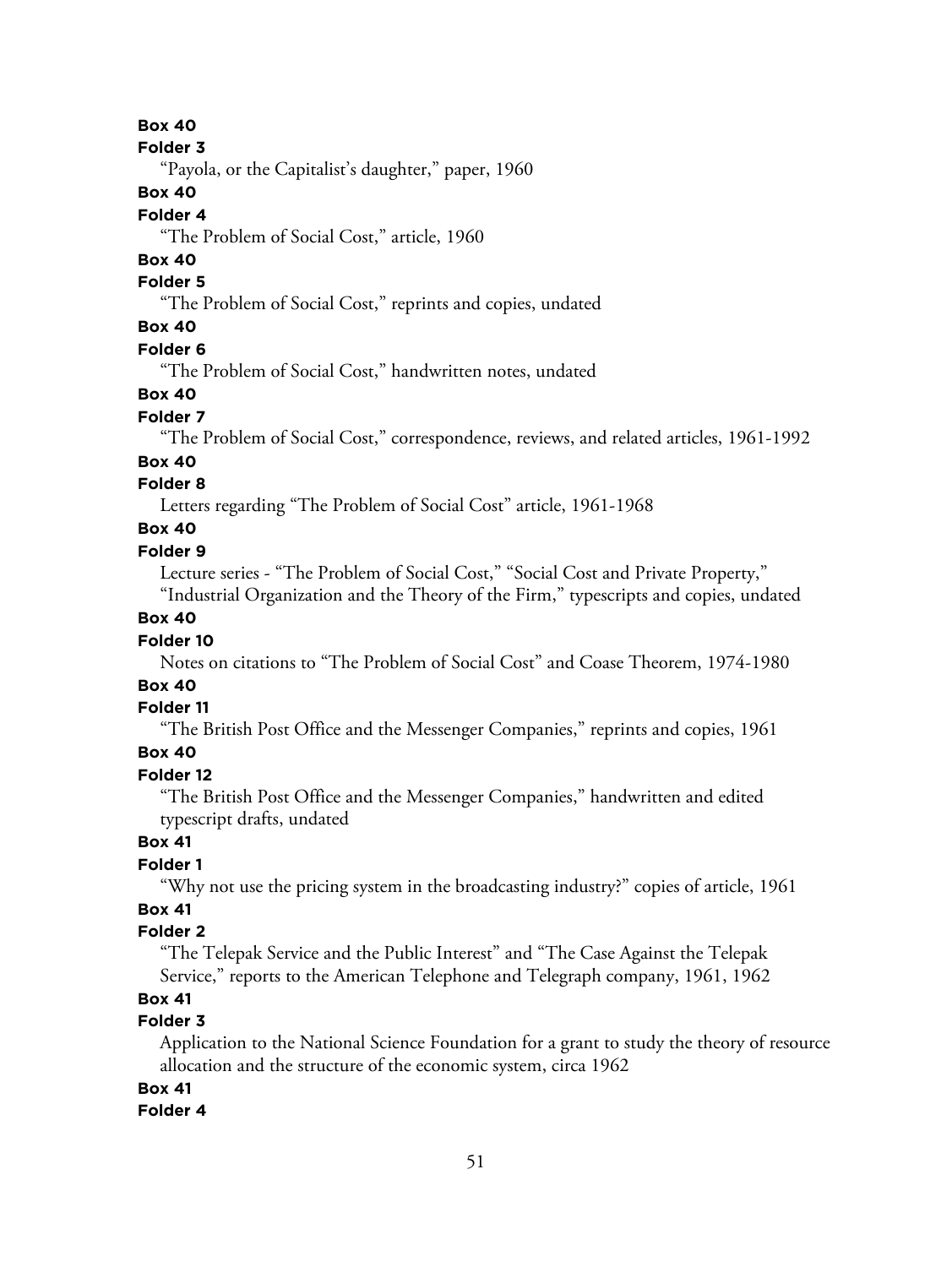"Effect of Price Changes on the use of electricity – proposed study," memorandum to P.A. Lingard, September 17, 1962

# **Box 41**

# **Folder 5**

"Consumer Class Costing - The Method of Allocating demand-related costs in electricity supply to the various categories of consumer," memorandum for the Electricity Council, September 27, 1962

# **Box 41**

## **Folder 6**

"The Interdepartment Radio Advisory Committee," reprint and copies, 1962 [new version of "The Present System of Allocation"]

## **Box 41**

### **Folder 7**

"The Interdepartment Radio Advisory Committee," typescript drafts with handwritten edits, circa 1962 [new version of "The Present System of Allocation"]

## **Box 41**

## **Folder 8**

"The Interdepartment Radio Advisory Committee," typescript draft, circa 1962

## **Box 41**

## **Folder 9**

"The Outreach of Government: at what point peril?" typescript, 1962; notes and articles, 1932, undated

## **Box 41**

## **Folder 10**

"The Proper Role of Government," typescript of address with note and copy,1962

# **Box 41**

### **Folder 11**

RAND corporation report on the allocation of radio frequencies - Section II, "The Present System of Allocation," 1962

# **Box 41**

## **Folder 12**

RAND corporation report on the allocation of radio frequencies - Section II, "The Present System of Allocation," drafts with handwritten edits, 1961-1962

# **Box 41**

## **Folder 13**

RAND corporation report on the allocation of radio frequencies - Section II, "The Present System of Allocation," draft with handwritten edits, 1962

# **Box 42**

# **Folder 1**

RAND corporation report on the allocation of radio frequencies - Section II, "The Present System of Allocation," draft, 1962

## **Box 42**

# **Folder 2**

RAND corporation report on the allocation of radio frequencies - Section II, "The Present System of Allocation," draft with handwritten edits, 1962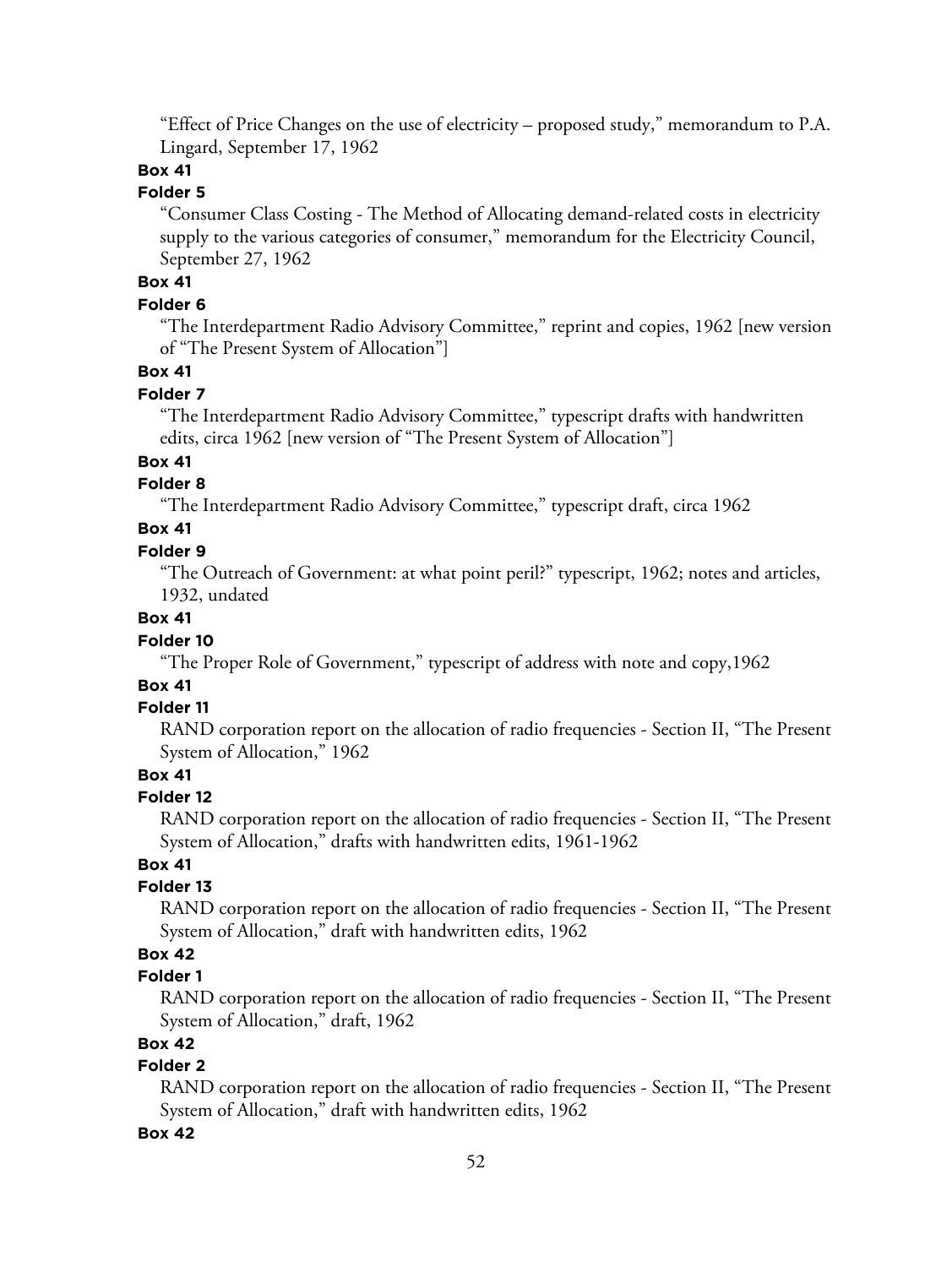RAND corporation report on the allocation of radio frequencies - Section III, "The radio frequency spectrum as a scarce resource," draft, 1962

# **Box 42**

## **Folder 4**

RAND corporation report on the allocation of radio frequencies - Section III, "The radio frequency spectrum as a scarce resource," draft with handwritten edits, 1962

# **Box 42**

# **Folder 5**

RAND corporation report on the allocation of radio frequencies, drafts of chapters, circa 1962

## **Box 42**

## **Folder 6**

RAND corporation report on the allocation of radio frequencies, drafts of chapters, circa 1962

# **Box 42**

# **Folder 7**

Correspondence regarding RAND corporation report on the allocation of radio frequencies, 1962-1963

## **Box 42**

#### **Folder 8**

Critiques of drafts of RAND report, "Problems of Radio Frequency Allocation," and related reports, 1962-1963

# **Box 42**

#### **Folder 9**

RAND corporation report, "Problems of Radio Frequency Allocation," complete draft, with William H. Meckling and Jora Minasian, 1963 [1 of 2]

# **Box 43**

## **Folder 1**

RAND corporation report, "Problems of Radio Frequency Allocation," complete draft, with William H. Meckling and Jora Minasian, 1963 [2 of 2]

## **Box 43**

### **Folder 2**

Discussion of Professors Caves and Cramton from American Economic Association meeting,1964

# **Box 43**

## **Folder 3**

"Pay Television," text of lecture with handwritten edits, circa 1964

# **Box 43**

## **Folder 4**

"Evaluation of Public Policy Relating to Radio and Television broadcasting - social and economic issues," article, reprints, and copy, 1965

# **Box 43**

### **Folder 5**

"The Economics of Broadcasting and Government Policy," typescript, reprints, and copies, 1966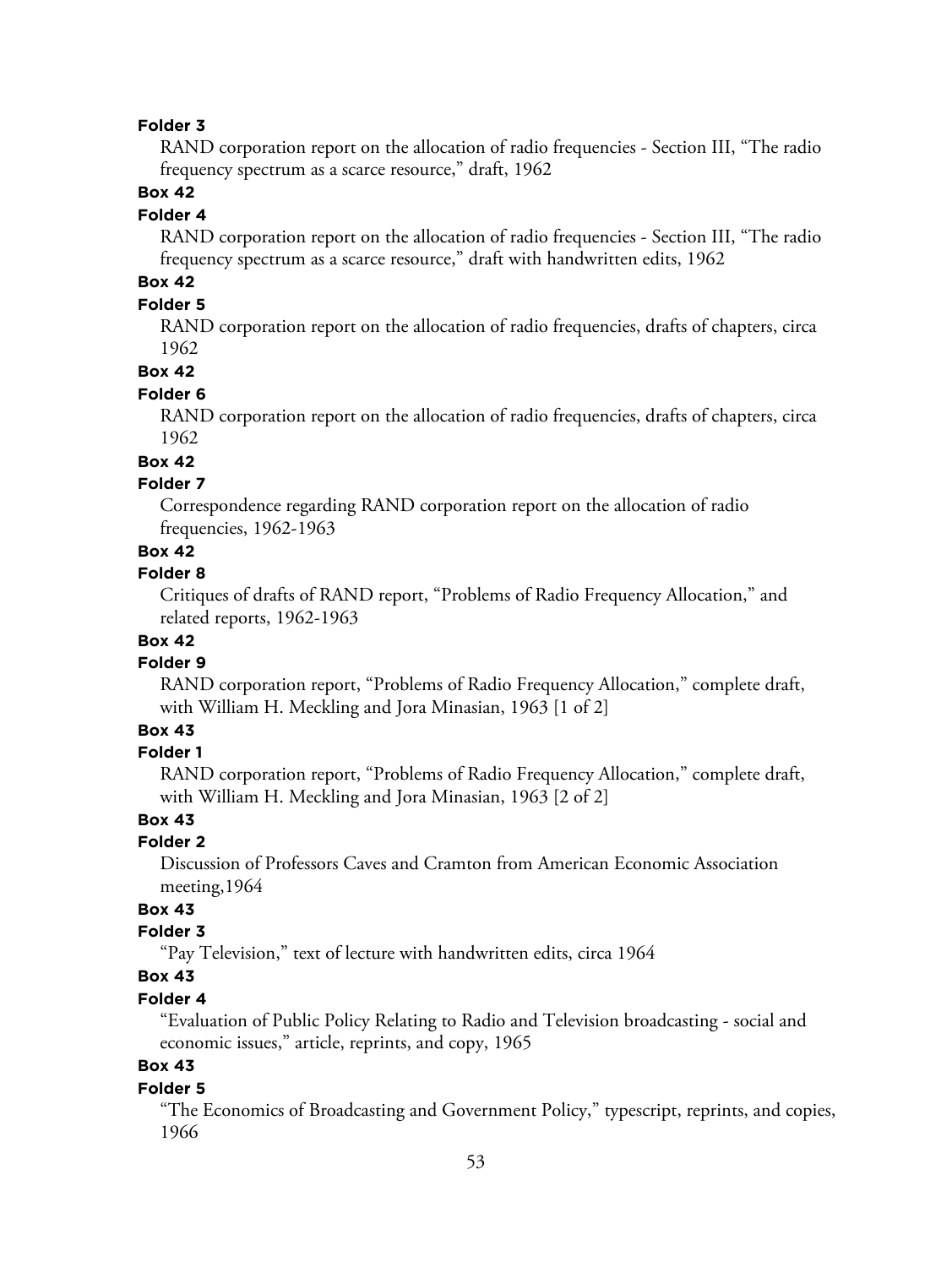## **Folder 6**

"The Theory of Public Utility Pricing," text of lecture and related correspondence, 1966; "The Theory of Public Utility Pricing and its application," reprint and copies of article, 1970

**Box 43**

## **Folder 7**

Lecture on Adam Smith, copies of notecards, 1967 April

## **Box 43**

## **Folder 8**

"Consumer's Surplus," reprint from International Encyclopedia of the Social Sciences, 1968; drafts and correspondence, 1965-1966

## **Box 43**

## **Folder 9**

"Educational TV - Who Should Pay?" article and American Enterprise Institute pamphlet, 1968

## **Box 43**

## **Folder 10**

University of Chicago Roundtable on Public Television, transcripts and drafts, 1968

## **Box 43**

## **Folder 11**

Broadcasting Advertising Club of Chicago, text of lecture, 1969

# **Box 43**

## **Folder 12**

Economics of Fisheries Management discussion, 1969

# **Box 43**

## **Folder 13**

"The Government's Case Against the acquisition of the B.F. Goodrich Company by Northwest Industries - the Conglomerate Merger," typescript and letter, 1969

## **Box 43**

## **Folder 14**

Task Force on Productivity and Competition reports, including working paper "The Conglomerate Merger," and correspondence, including with Richard Posner and George Stigler, 1969

## **Box 43**

## **Folder 15**

"Social Cost," handwritten text of lecture, circa 1969

# **Box 43**

# **Folder 16**

"The Corporation for Public Broadcasting," typescript, circa 1969

# **Box 43**

### **Folder 17**

"The Auction System and North Sea Gas - a comment," copy, 1970

# **Box 43**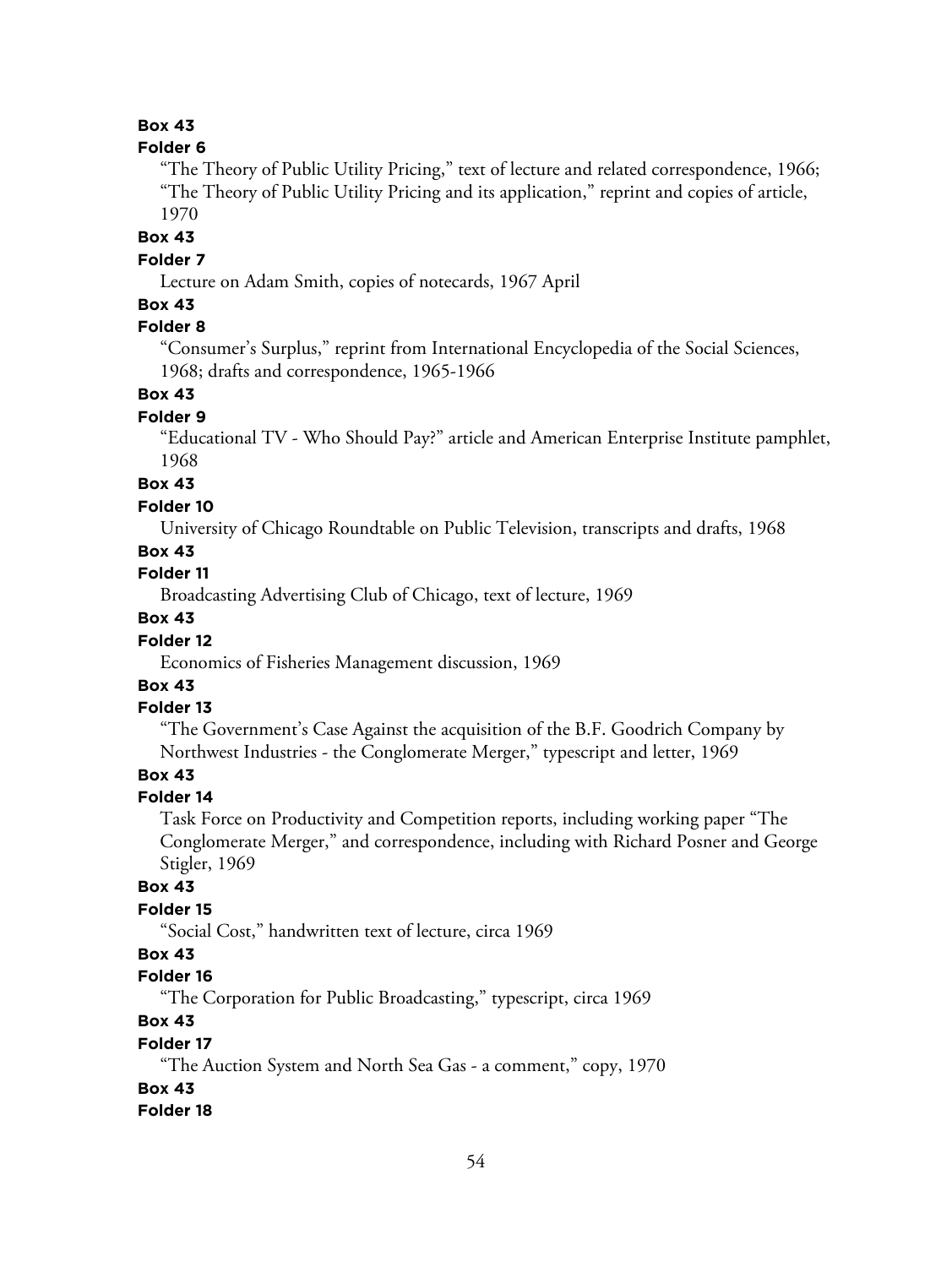"Legal and Economic Aspects of Pollution," transcript of discussion by University of Chicago faculty members, 1970

# **Box 44**

# **Folder 1**

"Social Cost and Public Policy," copies of typescript and article, 1970

# **Box 44**

#### **Folder 2**

"The Theory of Public Utility Pricing and its application" reprints and copy of article, 1970

# **Box 44**

## **Folder 3**

"The Appointment of Pigou as Marshall's successor," reprints, 1972

## **Box 44**

# **Folder 4**

"Durability and Monopoly," reprint and copies of article, 1972

# **Box 44**

# **Folder 5**

"Industrial Organization - A Proposal for Research," text of lecture and copies of article, 1972

#### **Box 44**

#### **Folder 6**

"Industrial Organization and the Theory of the Firm," text of lecture, 1972

## **Box 44**

## **Folder 7**

"Marshall on Method," reprints of article, text of lecture, and related letter, 1973-1975

# **Box 44**

# **Folder 8**

"The Choice of the Institutional Framework - A Comment," copy, 1974

# **Box 44**

# **Folder 9**

"Economists and Public Policy," article and copies of chapter, 1974 Folder 10: "The Lighthouse in Economics," reprints of article, 1974; copy of chapter from The Firm, The Market, and the Law, 1988

# **Box 44**

## **Folder 11**

"The Market for Goods and the Market for Ideas," article, reprints, and correspondence, 1974-1976

# **Box 44**

## **Folder 12**

"The Market for Goods and the Market for Ideas," clippings commenting on article, 1974 **Box 44**

#### **Folder 13**

"The Market for Goods and the Market for Ideas," clippings commenting on article, including from Time, Wall Street Journal, The National Review, and The Ayn Rand Letter, 1973-1974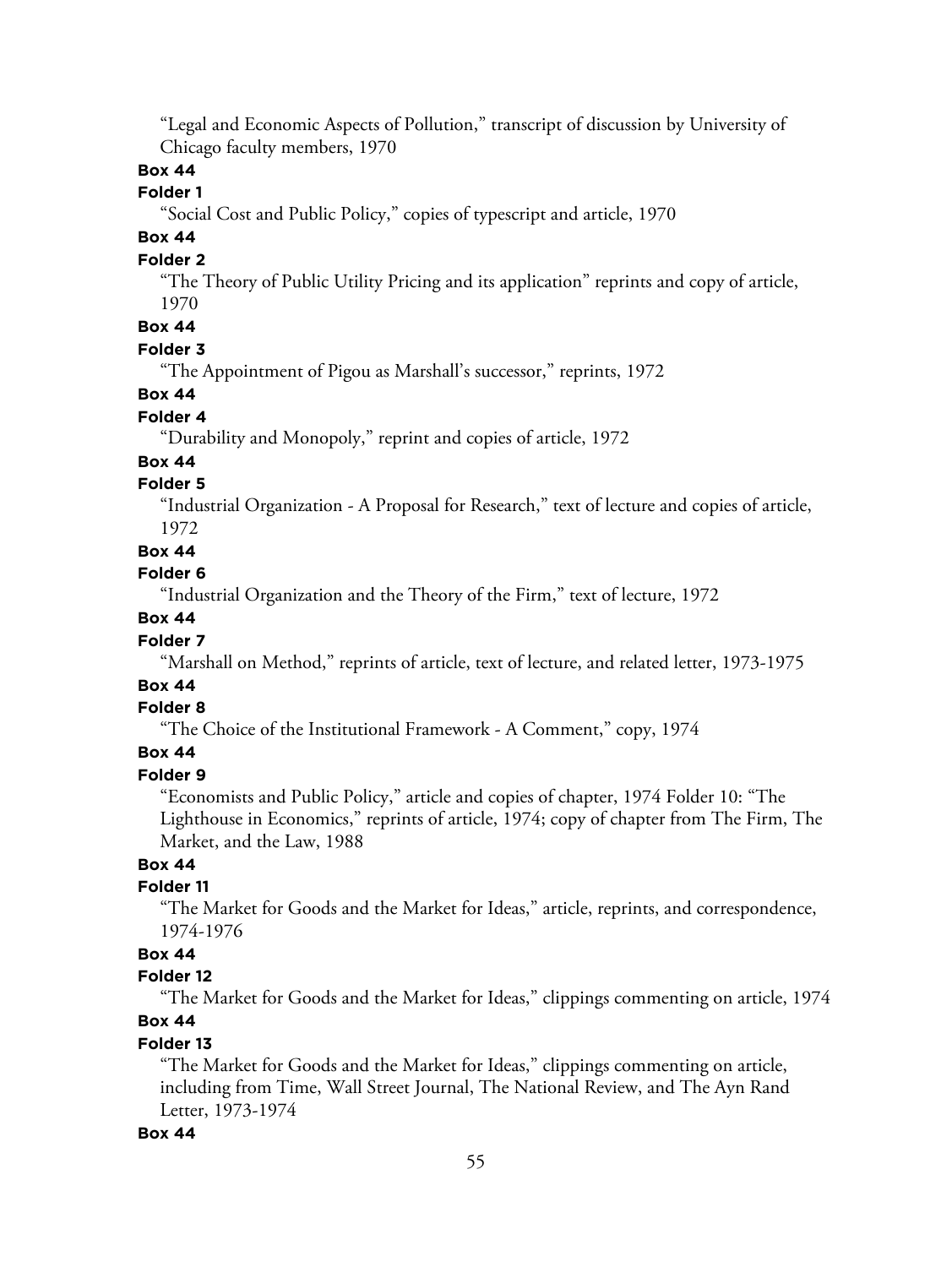"United States policy regarding the Law of the Seas," paper and related article, 1974

# **Box 44**

# **Folder 15**

"Adam Smith's View of Man," reprints, drafts, correspondence, and comments, 1976

# **Box 44**

### **Folder 16**

Introduction to "Essays in Applied Price Theory," by Reuben Kessel; dedication of conference on blood policy to Kessel and related correspondence, 1976-1977

# **Box 45**

## **Folder 1**

"Advertising and Free Speech," reprint and copies, 1977

## **Box 45**

# **Folder 2**

"Advertising and Free Speech," paper, research, and correspondence, 1973-1977

## **Box 45**

# **Folder 3**

"Advertising and Free Speech," drafts and correspondence, circa 1976

# **Box 45**

## **Folder 4**

"Advertising and Free Speech," drafts, circa 1976

### **Box 45**

## **Folder 5**

"Advertising and Free Speech," drafts, research, commentary by others, and conference material, circa 1976

# **Box 46**

## **Folder 1**

Comment on Professor John S. McGee's notes entitled "The GM Managerial System - Engine of Competition," and related correspondence, 1977-1980

# **Box 46**

#### **Folder 2**

Introduction to Armen Alchian - Economic Forces at Work, copy of handwritten draft, 1977

## **Box 46**

#### **Folder 3**

Introduction to The Causes of Popular Dissatisfaction with Legal Education, by Francis A. Allen, reprint, 1977; drafts and related correspondence, 1976-1977

# **Box 46**

## **Folder 4**

Review of Selected Economic Essays and Addresses, by Sir Arnold Plant, 1977; related correspondence, 1976-1977

## **Box 46**

# **Folder 5**

"The Wealth of Nations," article, copies, and reprints, 1977

### **Box 46**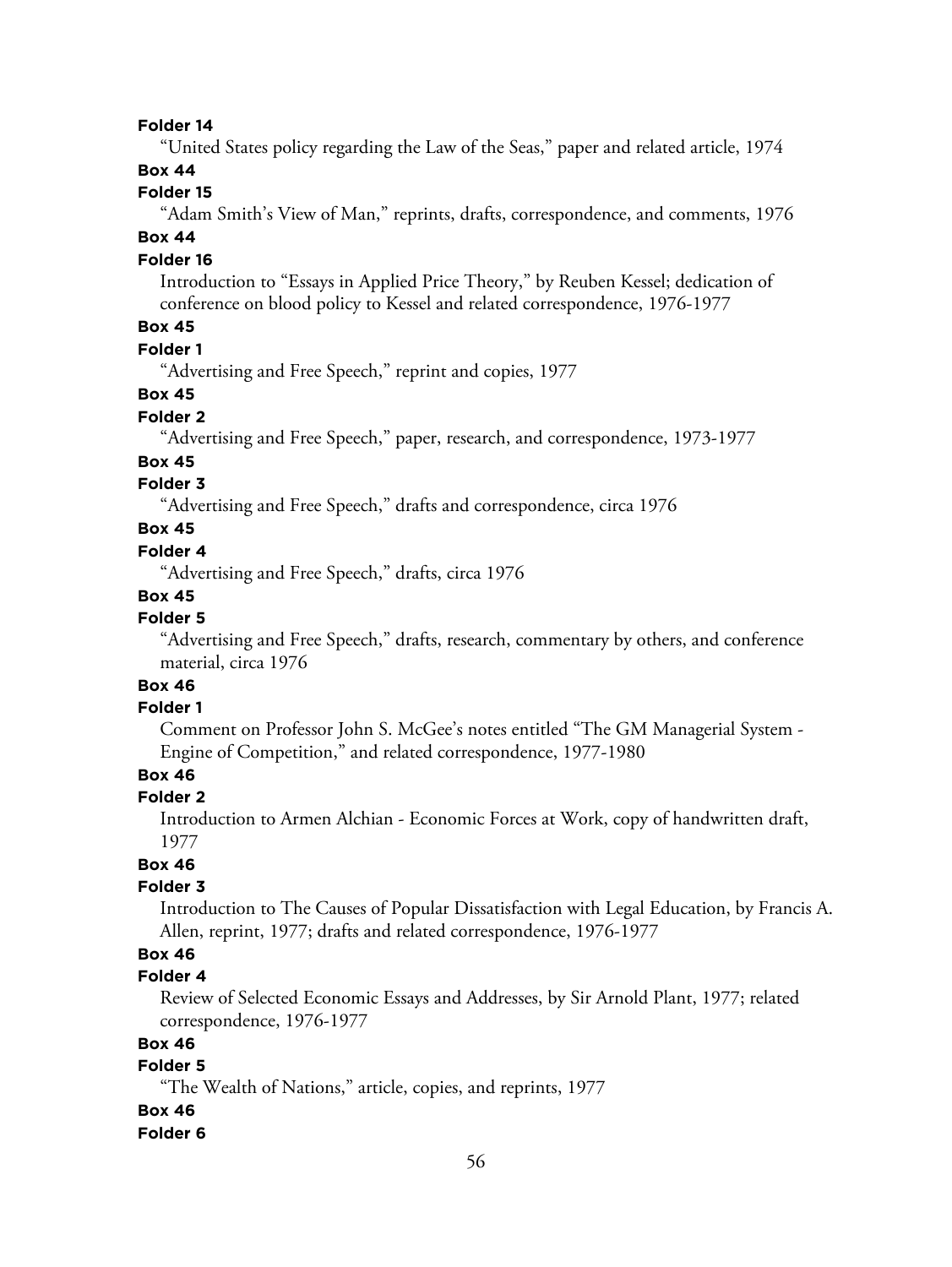"The Wealth of Nations," drafts, correspondence, research, and text of lecture, 1974-1977

# **Box 46**

# **Folder 7**

"The Wealth of Nations," drafts, correspondence, and research, 1975-1977

# **Box 46**

# **Folder 8**

"Economics and Contiguous Disciplines," copy of chapter and reprint of article, 1977-1978; correspondence, drafts, and text of lecture, 1974-1977

# **Box 46**

# **Folder 9**

Comment on Economics and Biology session at American Economic Association meeting, 1978; correspondence and drafts, 1977-1978

# **Box 46**

# **Folder 10**

"Costs and Decisions," text of lecture, 1978

# **Box 47**

# **Folder 1**

"Payola in Radio and Television Broadcasting," reprints and copy of article, 1979

# **Box 47**

# **Folder 2**

"Payola in Radio and Television Broadcasting," draft, 1979

# **Box 47**

# **Folder 3**

"Payola in Radio and Television Broadcasting" – related letters, 1979

# **Box 47**

# **Folder 4**

"Should the Federal Communications Commission be abolished?" copies of chapter with Nicholas Johnson, 1979

# **Box 47**

# **Folder 5**

"The Coase Theorem and the Empty Core - A Comment," article, copies, and draft, 1981

# **Box 47**

# **Folder 6**

"Duncan Black - a biographical sketch," drafts and paper, 1981; drafts and related correspondence, including with Duncan Black, 1977-1978

# **Box 47**

# **Folder 7**

"The Fire of Truth - Law and Economics at Chicago," transcript of a discussion held March 21-23, 1981 with Milton Friedman, George Stigler, Richard Posner, Richard Bork, Ronald Coase, and others, 1981

# **Box 47**

# **Folder 8**

"Economics at LSE in the 1930's - a personal view," article, copies, and drafts, 1982 **Box 47**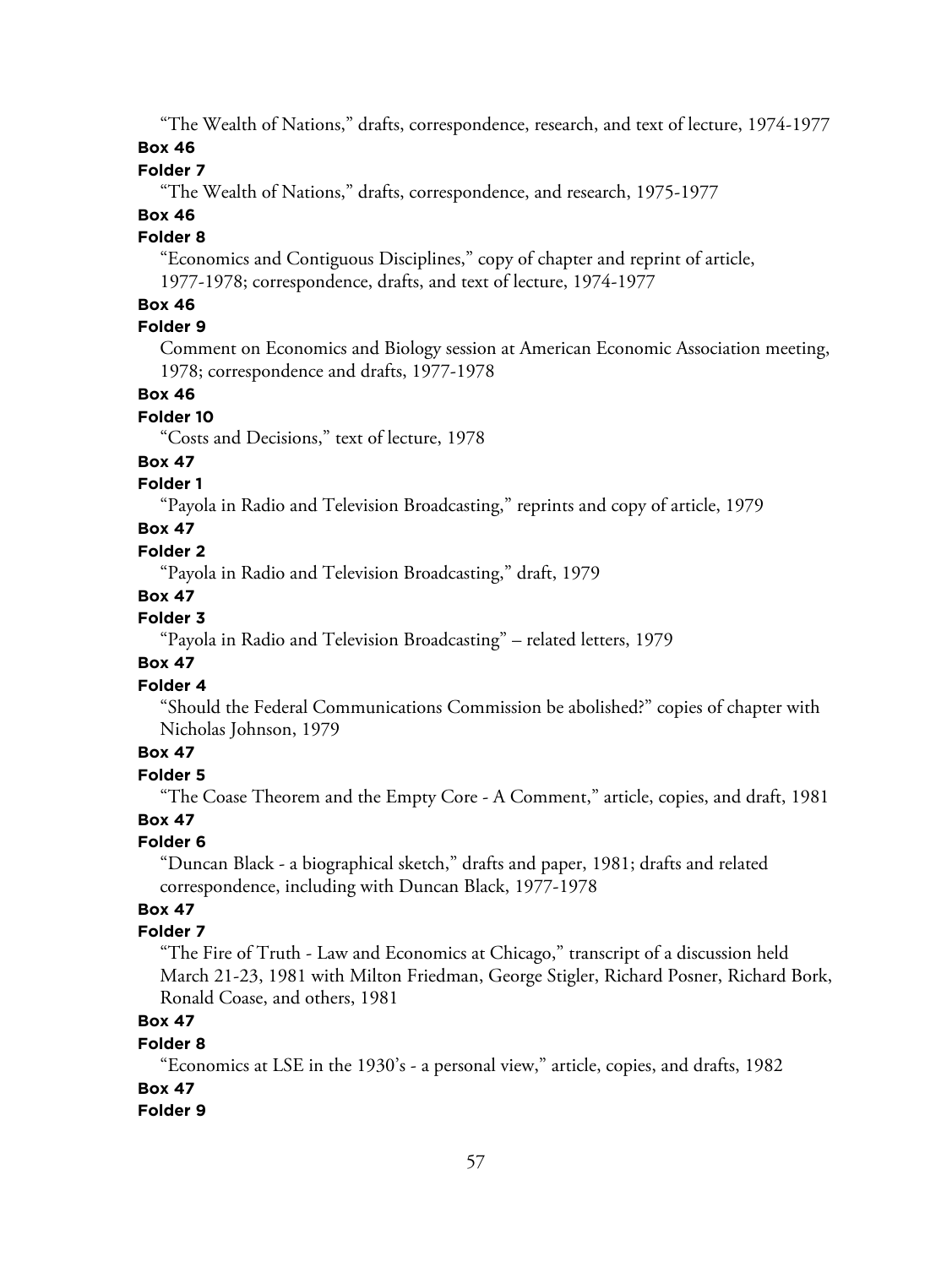"George Stigler - an appreciation," article, copies, drafts, and list of colleagues to send article to, 1982

### **Box 47**

# **Folder 10**

"How should economists choose?" article and copies, 1982

# **Box 48**

## **Folder 1**

"How should economists choose?" drafts of lecture, notes, research and correspondence, including with Milton Friedman regarding his reaction to the paper, 1981-1982

## **Box 48**

### **Folder 2**

"Alfred Marshall's Mother and Father," offprint, drafts, and copy of article, 1984

### **Box 48**

### **Folder 3**

"The New Institutional Economics," roundtable, copies of article, drafts, and French translation, 1984-2002

## **Box 48**

### **Folder 4**

"Professor Sir Arnold Plant - his ideas and Influence," copies of chapter, 1986

## **Box 48**

## **Folder 5**

Arnold Plant research, 1985-1986 [1 of 2]

# **Box 48**

### **Folder 6**

Arnold Plant research, 1985-1986 [2 of 2]

# **Box 48**

### **Folder 7**

Nomination of Gary S. Becker for Nobel Memorial Prize in Economics, 1986-1991

# **Box 48**

## **Folder 8**

"Blackmail," paper, published text of lecture, drafts, and correspondence, 1987-1988 [see also Blackmail subseries of Research series]

## **Box 48**

## **Folder 9**

"The Nature of the Firm - its origin, meaning, and influence," text of series of lectures given at Yale University, 1987

## **Box 49**

# **Folder 1**

"La nature de la firme," copies of chapter, 1987

# **Box 49**

# **Folder 2**

"The Nature of the Firm," lectures with edits and correspondence regarding publication, 1987-1988

# **Box 49**

#### **Folder 3**

"The Nature of the Firm," published text of lecture series, 1988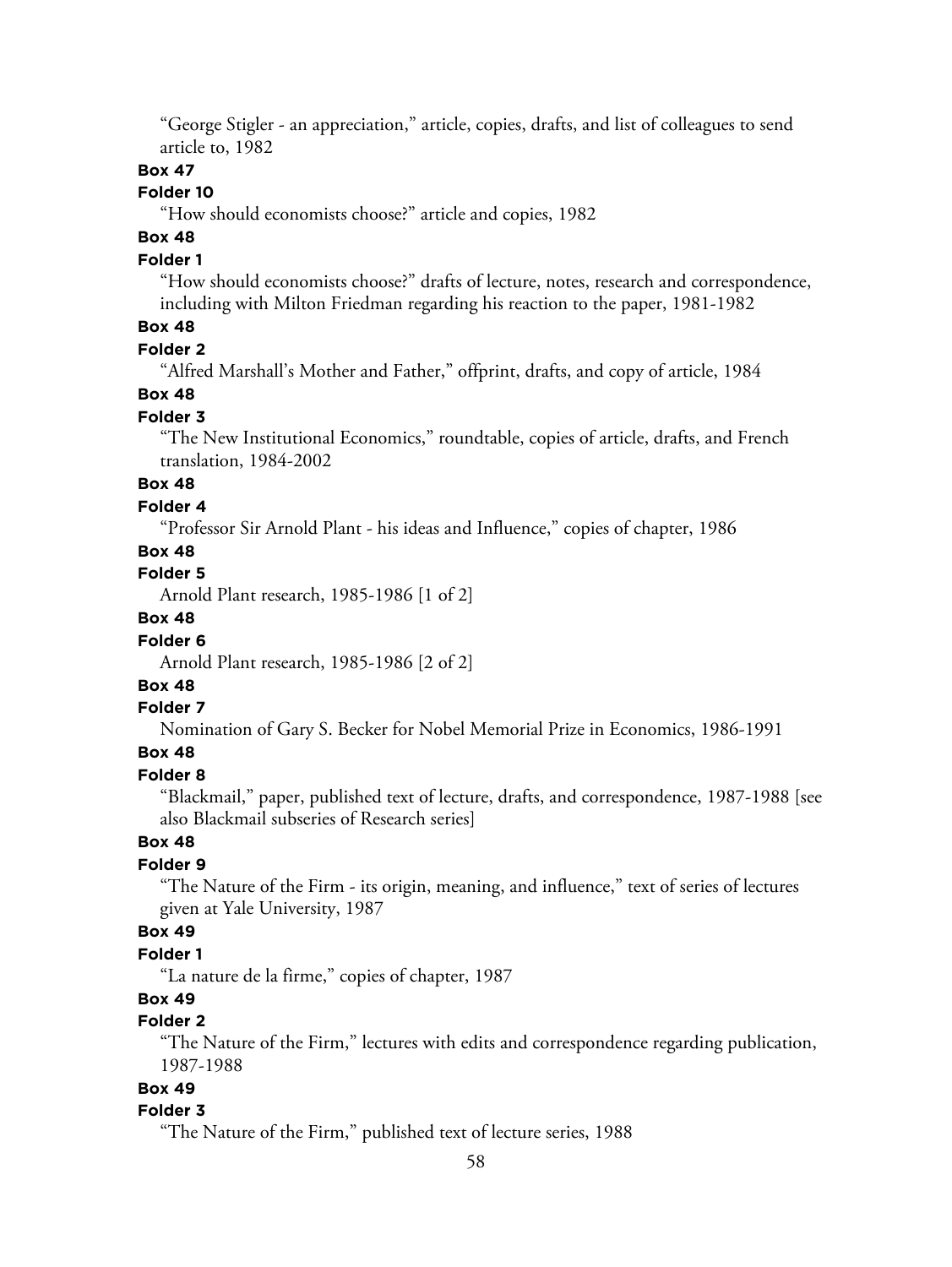#### **Folder 4**

"The Firm, the Market, and the Law," drafts of introduction, circa 1988

## **Box 49**

## **Folder 5**

"The Firm, the Market, and the Law," copies of chapters 2 and 5, 1988

# **Box 49**

# **Folder 6**

"The Firm, the Market, and the Law," reviews, 1989-1992, undated

## **Box 49**

#### **Folder 7**

"The Task that Awaits," response at University of Cologne, April 21, 1988

## **Box 49**

## **Folder 8**

"The Nature of the Firm - Reflections on a Conference," May 5, 1989

## **Box 49**

## **Folder 9**

"Did Marshall Know Where he was Born?" short paper, circa late 1980s

# **Box 49**

### **Folder 10**

"Accounting and the Theory of the Firm," article and copies, 1990; correspondence, research, and paper for presentation, 1987-1988

## **Box 49**

### **Folder 11**

"Alfred Marshall's family and ancestry," typescript and copy of article, 1990

# **Box 49**

### **Folder 12**

"Contracts and the Activities of Firms," copy of introduction to special issue of the Journal of Law and Economics, 1990

# **Box 50**

## **Folder 1**

"The Coasian World," text of lecture and notes, 1990

## **Box 50**

# **Folder 2**

"Transaction Costs," text of lecture, 1990

# **Box 50**

## **Folder 3**

"George J. Stigler" article for Remembering the University of Chicago, and text of tribute to Stigler given by Ronald Coase before Coase's Nobel Prize speech, 1991; drafts and correspondence, 1991-1993

# **Box 50**

### **Folder 4**

Research material on George Stigler, including writings by Stigler, 1961-1994 **Box 50**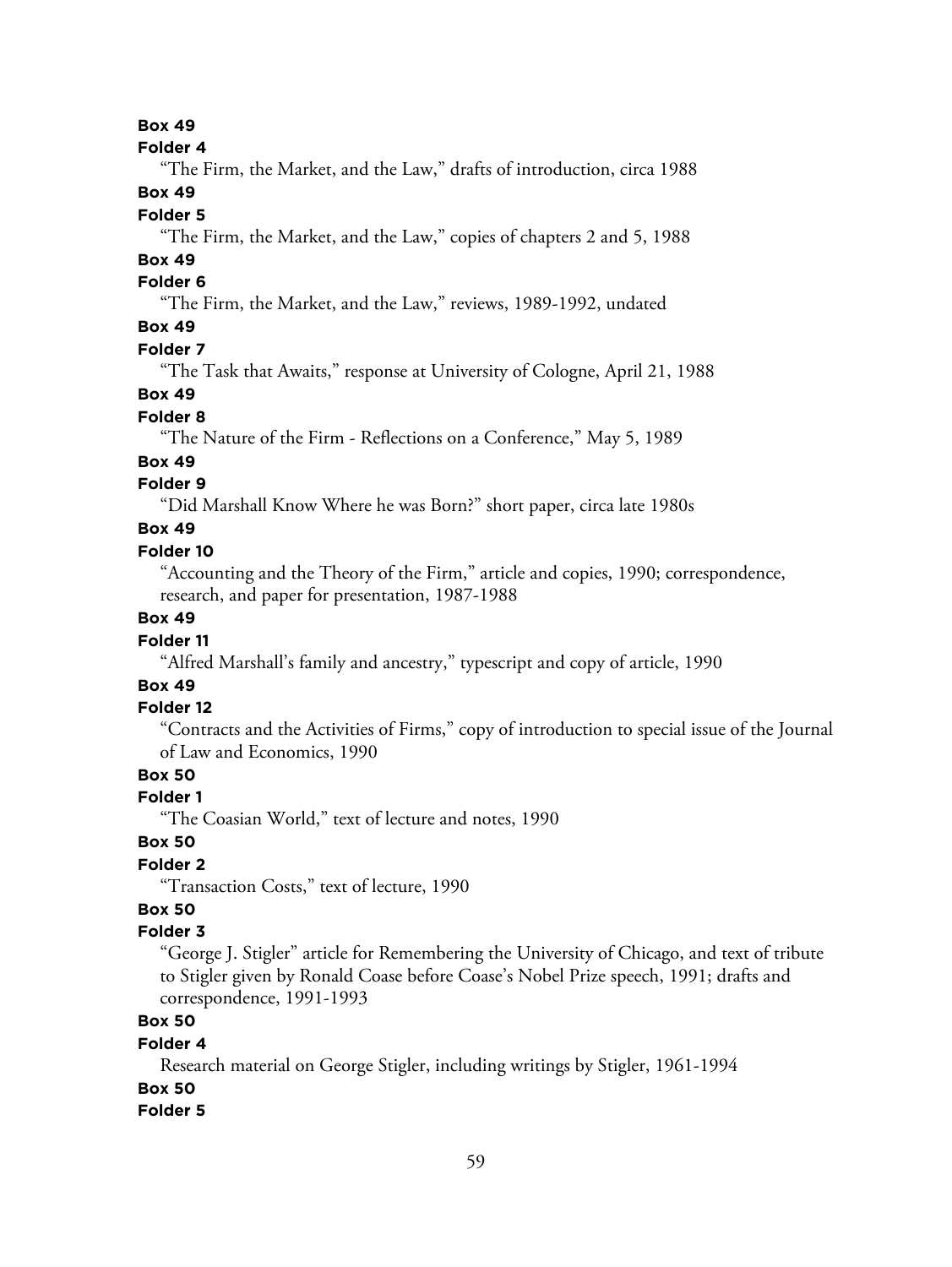Nobel Memorial Prize lecture - "The Institutional Structure of Production," text of speech, reprints, and copies; Nobel Banquet speech, copy, 1991

# **Box 50**

# **Folder 6**

The Nature of the Firm - Origin, Evolution, and Development, book, including 3 essays by Ronald Coase, 1991

# **Box 50**

# **Folder 7**

The Nature of the Firm - Origin, Evolution, and Development, reviews, 1991-1992

## **Box 50**

### **Folder 8**

L'organisation industrielle - un programme de rechereche," 1991 [translation of 1972 article "Industrial Organization - a proposal for research"]

# **Box 50**

# **Folder 9**

Commentary on Steven N.S. Cheung paper "On the New Institutional Economics," panel discussion remarks,and copies of chapters from Contract Economics, 1992; draft, 1990

### **Box 50**

## **Folder 10**

Chinese translations from Contract Economics and Institutions, Contracts, and Organizations, copies of chapters, 1992

## **Box 50**

## **Folder 11**

"Coase on Posner on Coase," drafts of comment and correspondence; related articles and comments by Richard Posner, 1992-1993

# **Box 51**

## **Folder 1**

"Law and Economics at Chicago," article and copies, 1993; text of lecture, correspondence, and research, 1945-1992

## **Box 51**

## **Folder 2**

Essays on Economics and Economists, book reviews,1994-1995

## **Box 51**

# **Folder 3**

Essays on Economics and Economists notes on typescript and correspondence, 1992-1993

# **Box 51**

## **Folder 4**

Essays on Economics and Economists – reprints and copies of articles selected for book, 1938-1977

# **Box 51**

# **Folder 5**

Essays on Economics and Economists, edited typescripts, circa 1992 [1 of 2]

## **Box 51**

### **Folder 6**

Essays on Economics and Economists, edited typescripts, circa 1992 [2 of 2]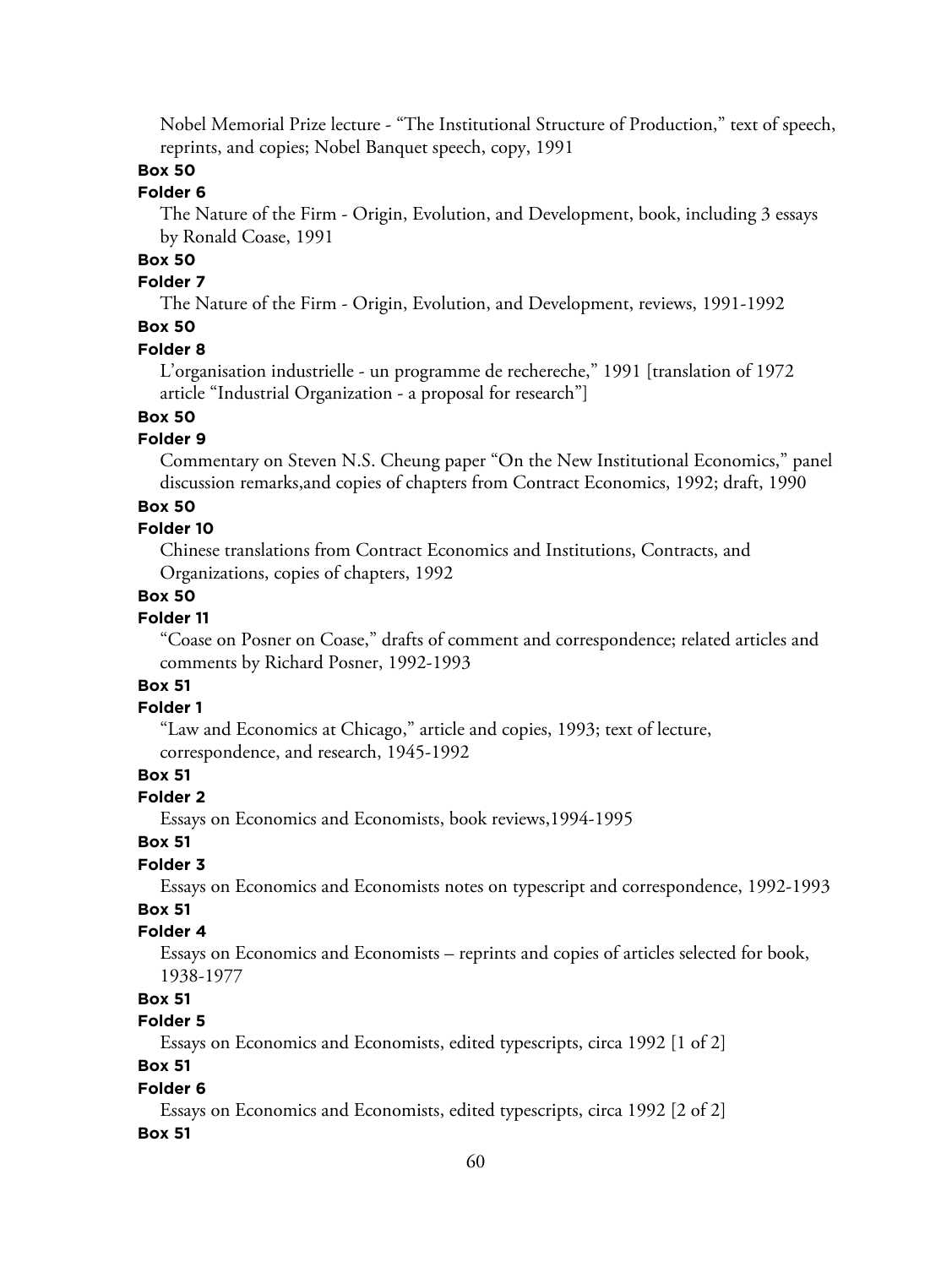Essays on Economics and Economists typescript with comments, front matter, chapter 1-6, circa 1992-1993

## **Box 51**

### **Folder 8**

Essays on Economics and Economists typescript with comments, chapter 7-15, circa 1992-1993

# **Box 52**

# **Folder 1**

Essays on Economics and Economists typescript with comments, chapters 1-7, 1992-1993

# **Box 52**

## **Folder 2**

Essays on Economics and Economists typescript with comments, chapters 8-15, 1992-1993

# **Box 52**

## **Folder 3**

Essays on Economics and Economists typescript, front matter, chapter 1-6, circa 1992-1993

# **Box 52**

## **Folder 4**

Essays on Economics and Economists typescript with comments, chapter 7-15, circa 1992-1993

## **Box 52**

### **Folder 5**

Essays on Economics and Economists typescript with comments and miscellaneous pages from chapters 3-15, circa 1992-1993

# **Box 52**

## **Folder 6**

Duncan Black obituary memoir, reprint, 1993; drafts, research, and correspondence, 1992-1993

## **Box 53**

# **Folder 1**

"My Evolution as an Economist," lecture at Trinity University's Lives of Laureates series, drafts and copies of published version, 1994

## **Box 53**

# **Folder 2**

"The Present State of Economics," text of address at University of Buckingham given upon receipt of honorary degree, including drafts and correspondence, 1995-1996

# **Box 53**

# **Folder 3**

"Law and Economics and A.W. Brian Simpson," article and copies, 1996

## **Box 53**

# **Folder 4**

"The Problem of Social Cost - the Citations," article in Chicago Kent Law Review, 1996 **Box 53**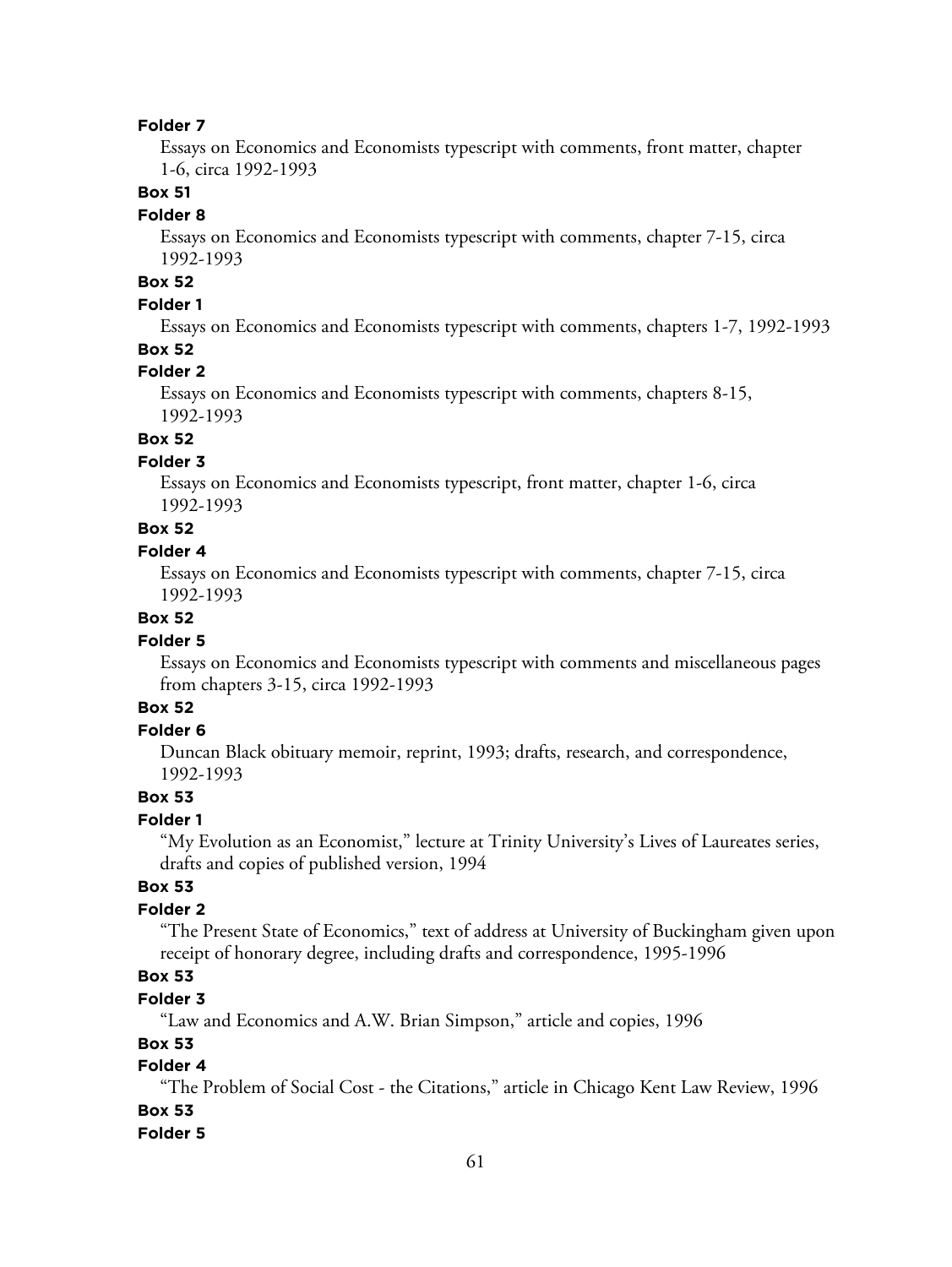"The Problem of Social Cost - the Citations," reprints, copies, drafts, and correspondence, 1995-1996

## **Box 53**

## **Folder 6**

"Problém Spole<sup>g</sup>enských Nákladů" in Ekonomie Životnino Prostředi a Ekologická Politika, 1996

# **Box 53**

## **Folder 7**

"Aaron Director" entry for New Palgrave Dictionary of Economics, draft, 1997; comments and correspondence, 1996-1997

## **Box 53**

## **Folder 8**

Address and concluding comment at Inaugural Conference of International Society of New Institutional Economics, typescripts and drafts, 1997

# **Box 53**

## **Folder 9**

"The Future of Law and Economics - Looking Forward," text of roundtable discussion, 1997

# **Box 53**

#### **Folder 10**

Interview at Inaugural Conference of the International Society for New Institutional Economics, 1997

## **Box 53**

### **Folder 11**

Interview regarding George Stigler and Alfred Marshall, October 1997

## **Box 53**

### **Folder 12**

"Looking for Results," interview, copies, 1997

## **Box 53**

## **Folder 13**

Comment on Thomas W. Hazlett, "Assigning Property Rights to Radio Spectrum Users – why did the FCC license auctions take 67 years?" copies and comment, 1998

### **Box 53**

## **Folder 14**

Interview with Gordon Moore and Bob Metcalfe in Context,1998

# **Box 53**

## **Folder 15**

"Duncan Black - preface," drafts, circa 1998

# **Box 54**

### **Folder 1**

Interview in Spanish in Administración desarollo, November 1999

## **Box 54**

# **Folder 2**

"The task of the society," opening address to the Annual Conference of the International Society for New Institutional Economics, drafts, typescripts, copies, and text of speech in ISNIE newsletter, September 17, 1999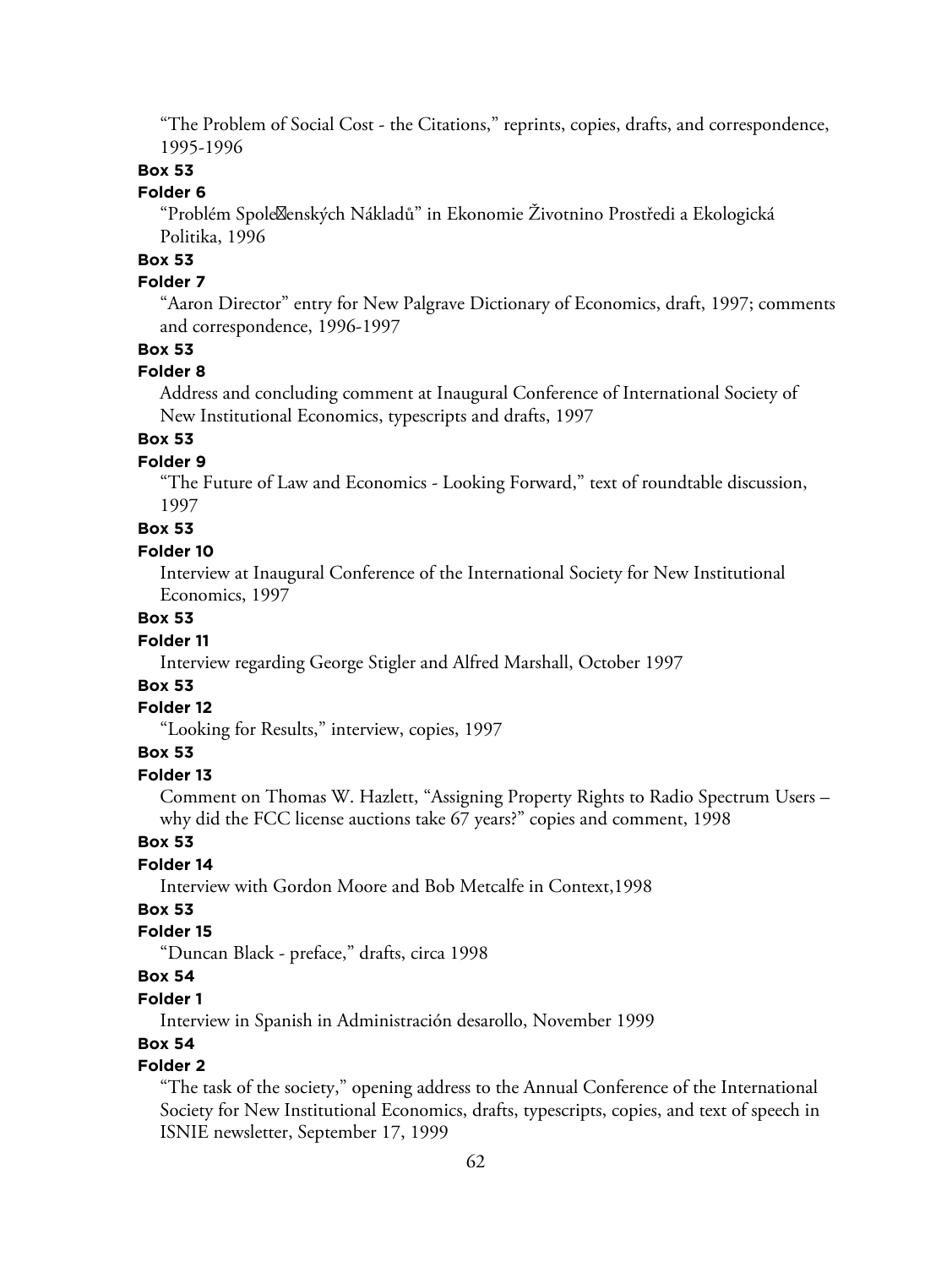#### **Folder 3**

"The Nobel Prize," handwritten text of lecture, circa late 1990s

## **Box 54**

### **Folder 4**

"The Acquisition of Fisher Body by General Motors," article and drafts, 2000 [see also Fisher Body – General Motors subseries of Research series]

# **Box 54**

# **Folder 5**

"Did Fisher Body Hold Up General Motors?" typescripts, 2000

## **Box 54**

### **Folder 6**

"Why Economics Will Change," remarks at the University of Missouri Columbia, typescripts, copies, and text of speech in ISNIE newsletter, 2002

# **Box 54**

## **Folder 7**

"Law and Economics - a personal journey," lecture at University of Chicago Law School, handwritten draft and typescripts, 2003

# **Box 54**

## **Folder 8**

Aaron Director entry for Yale Biographical Dictionary of American Law, handwritten drafts and typescripts, 2004

# **Box 54**

### **Folder 9**

Foreword for Ning Wang book, copy of handwritten draft, May 13, 2004

# **Box 54**

## **Folder 10**

Foreword to collection of articles by Steven N.S. Cheung and related correspondence, 2005

## **Box 54**

### **Folder 11**

"The Conduct of Economics - the example of Fisher Body and General Motors," article and copies, 2006 [see also Fisher Body – General Motors subseries of Research series]

# **Box 55**

## **Folder 1**

"The Conduct of Economics - the example of Fisher Body and General Motors," drafts, 2005 [1 of 4]

# **Box 55**

# **Folder 2**

"The Conduct of Economics - the example of Fisher Body and General Motors," drafts, 2005 [2 of 4]

## **Box 55**

# **Folder 3**

"The Conduct of Economics - the example of Fisher Body and General Motors," drafts, 2005 [3 of 4]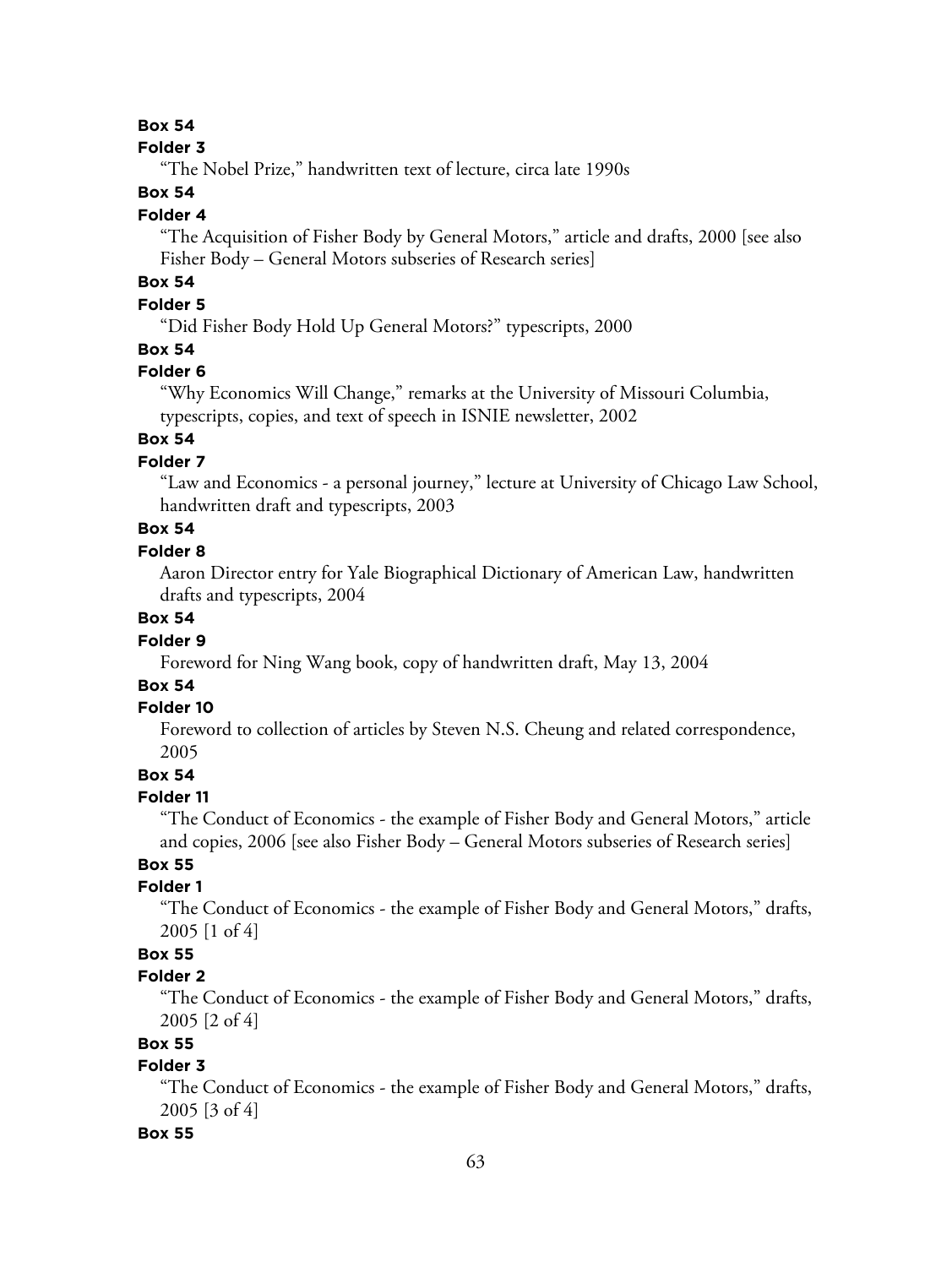"The Conduct of Economics - the example of Fisher Body and General Motors," drafts, 2005 [4 of 4]

**Box 55**

## **Folder 5**

Interview with Ning Wang, 2010

# **Box 55**

## **Folder 6**

Interview with Cajing magazine, 2010

## **Box 55**

#### **Folder 7**

How China Became Capitalist, preface and chapter 1 drafts, circa 2010 [1 of 2]

### **Box 55**

#### **Folder 8**

How China Became Capitalist, preface and chapter 1 drafts, circa 2010 [2 of 2]

#### **Box 55**

## **Folder 9**

How China Became Capitalist, chapter 2 drafts, circa 2010

## **Box 56**

## **Folder 1**

How China Became Capitalist, chapter 3 drafts, circa 2010 [1 of 2]

### **Box 56**

# **Folder 2**

How China Became Capitalist, chapter 3 drafts, circa 2010 [2 of 2]

### **Box 56**

#### **Folder 3**

How China Became Capitalist, chapter 4 drafts, circa 2010

## **Box 56**

### **Folder 4**

How China Became Capitalist, chapter 5 drafts, circa 2010 [1 of 2]

## **Box 56**

# **Folder 5**

How China Became Capitalist, chapter 5 drafts, circa 2010 [2 of 2]

# **Box 56**

## **Folder 6**

How China Became Capitalist, chapter 6 drafts, circa 2010 [1 of 2]

## **Box 56**

## **Folder 7**

How China Became Capitalist, chapter 6 drafts, circa 2010 [2 of 2]

# **Box 57**

# **Folder 1**

How China Became Capitalist, notes on drafts and related articles, circa 1980-2011

# **Box 57**

## **Folder 2**

How China Became Capitalist, letter to Steven N.S. Cheung about book, 2007 **Box 57**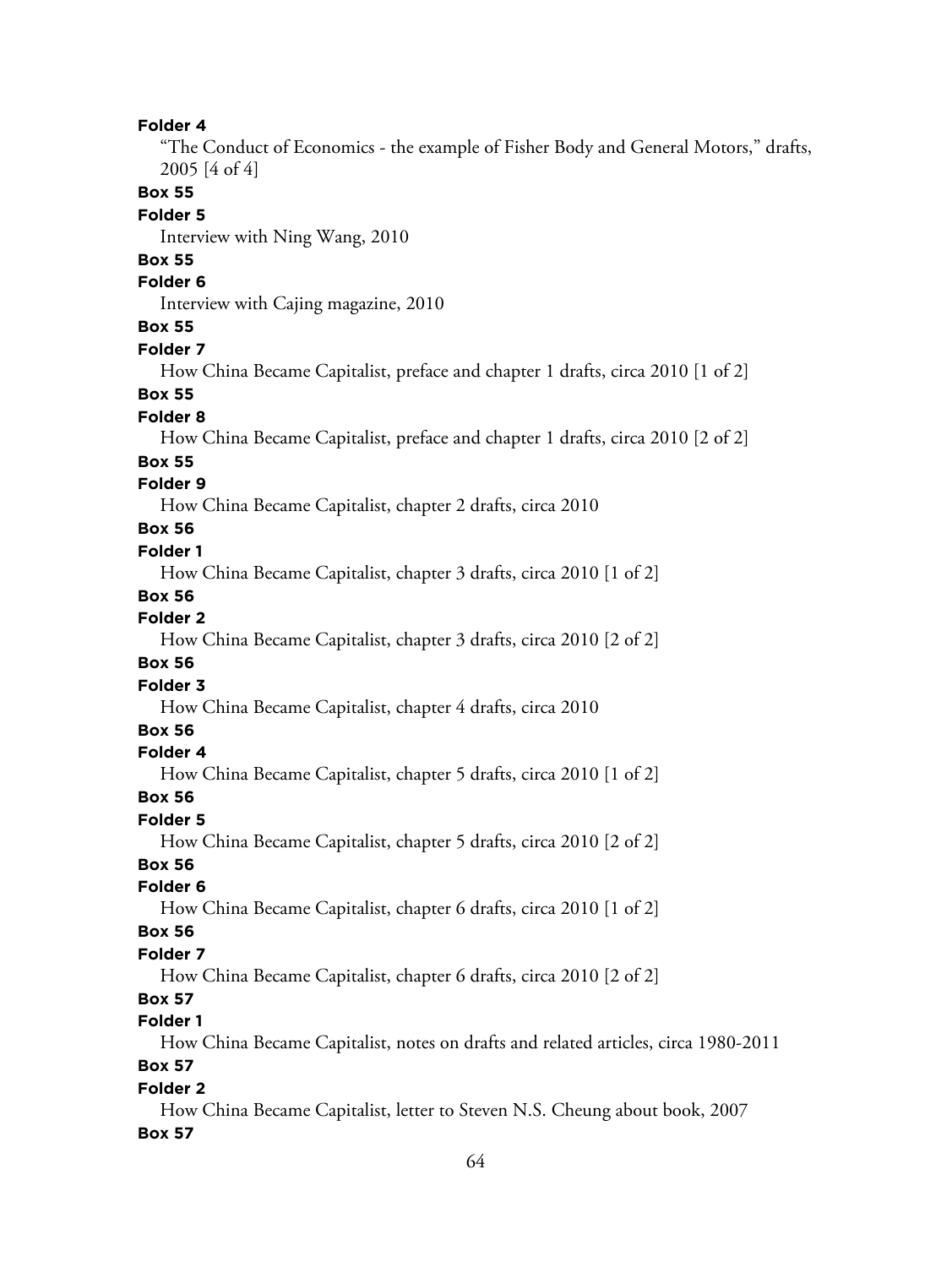How China Became Capitalist, letters with comments on drafts, 2010

## **Box 57**

# **Folder 4**

How China Became Capitalist, promotional material and reviews, 2012-2013

# **Box 57**

## **Folder 5**

"The Misunderstood China Model," typescript with note on aims and scope of Man and the Economy journal; short note to Sheng Hong and Mao Yushi, 2013

## **Box 57**

#### **Folder 6**

Handwritten drafts of proposal for new journal, Man and the Economy, and miscellaneous notes, circa 2013

### **Box 57**

## **Folder 7**

Broadcasting articles, 1946-1966

## **Box 57**

### **Folder 8**

Industrial Organization/Firm/Producers articles, 1937-1972

## **Box 57**

**Folder 9**

Monopoly articles, 1935-1972

# **Box 57**

#### **Folder 10**

Pig-cycle in Great Britain articles, 1935-1937

## **Box 57**

## **Folder 11**

Postal service articles, 1939-1961

#### **Box 57**

**Folder 12**

Pricing/costs articles, 1937-1968

### **Box 57**

**Folder 13**

Public policy articles, 1974

#### **Box 57**

#### **Folder 14**

Public utilities articles, 1966-1970

#### **Box 57**

#### **Folder 15**

Social cost articles, 1960-1978

## **Box 57**

# **Folder 16** State regulation and nationalization articles, 1950-1974 **Box 58**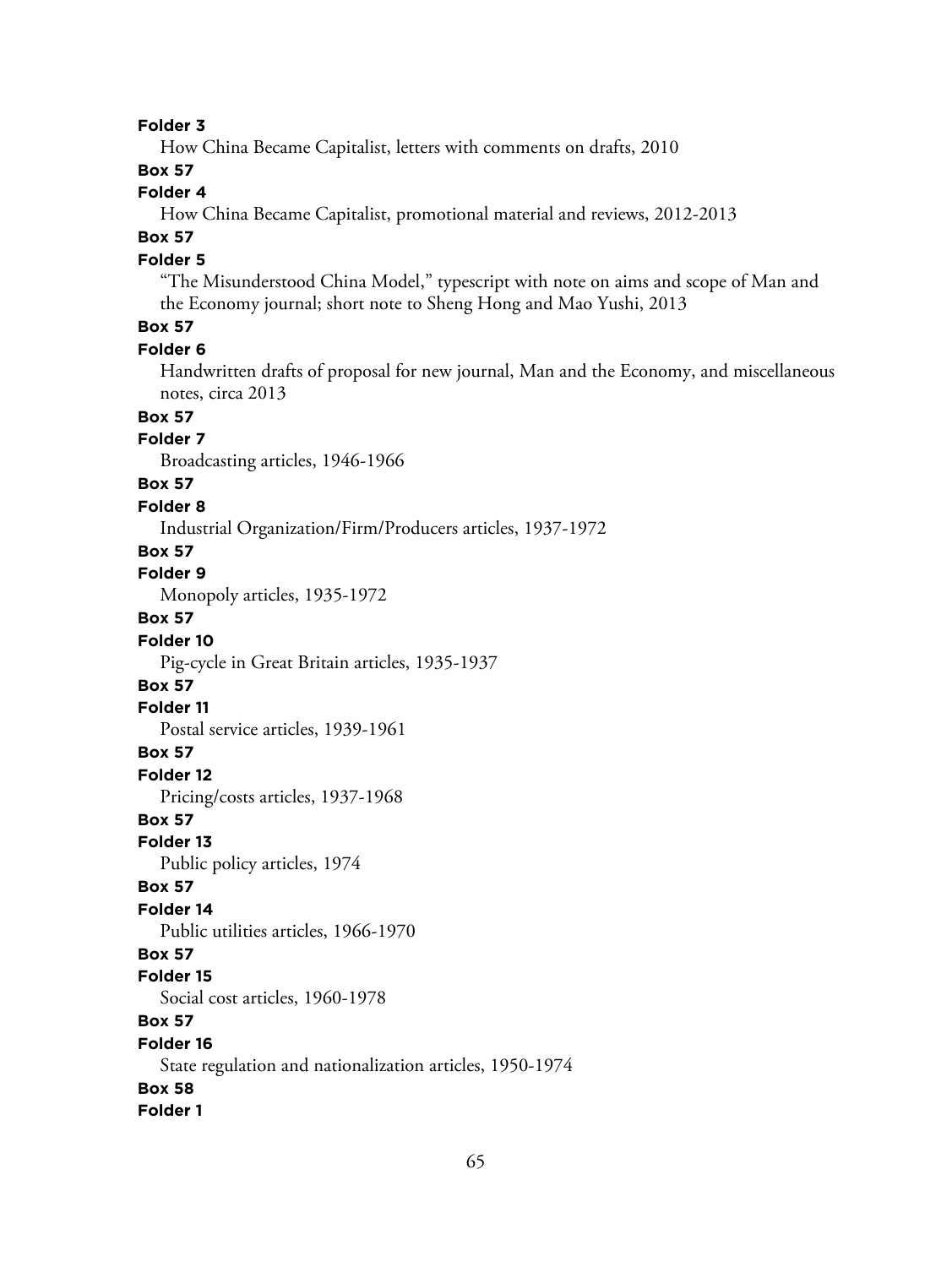"L'application du cout marginal de revient en matiere de tarifs des services publics," memorandum from Ronald Coase, Professor at London School of Economics, undated

# **Box 58**

## **Folder 2**

"The Central Message of the Wealth of Nations," typescript, undated

# **Box 58**

#### **Folder 3**

"The Chicago School of Economics," handwritten text from seminar discussion, undated **Box 58**

## **Folder 4**

Discussion of Professor Barnett's paper "Democracy in the Newsroom and the FCC," typescript, undated

## **Box 58**

#### **Folder 5**

"Economic Freedom and Human Rights," Phoenix Speech, typescript, undated

### **Box 58**

## **Folder 6**

"The Economics of Pollution," handwritten draft, typescript, and copies, undated

## **Box 58**

## **Folder 7**

"La guerre de Troie n'aura pas lieu," handwritten notes, undated

#### **Box 58**

# **Folder 8**

Notes - Kutuzou and Arthur Hugh Clough, undated

## **Box 58**

## **Folder 9**

"The Light that Failed," handwritten draft, undated

# **Box 58**

## **Folder 10**

Miscellaneous notes, including lighthouses, blackmail, and Samuelson, undated

#### **Box 58**

## **Folder 11**

Unidentified page on China, possibly from How China Became Capitalist, undated

# **Box 58**

# **Folder 12**

"The Pigouvian Doctrine of Private and Social Products," handwritten notes, undated

## **Box 58**

## **Folder 13**

"The Pigouvian Tradition," typescript, undated

# **Box 58**

# **Folder 14**

"The Place of Economics," possible introduction to reprint of "Economics and Contiguous Disciplines," undated

# **Box 58**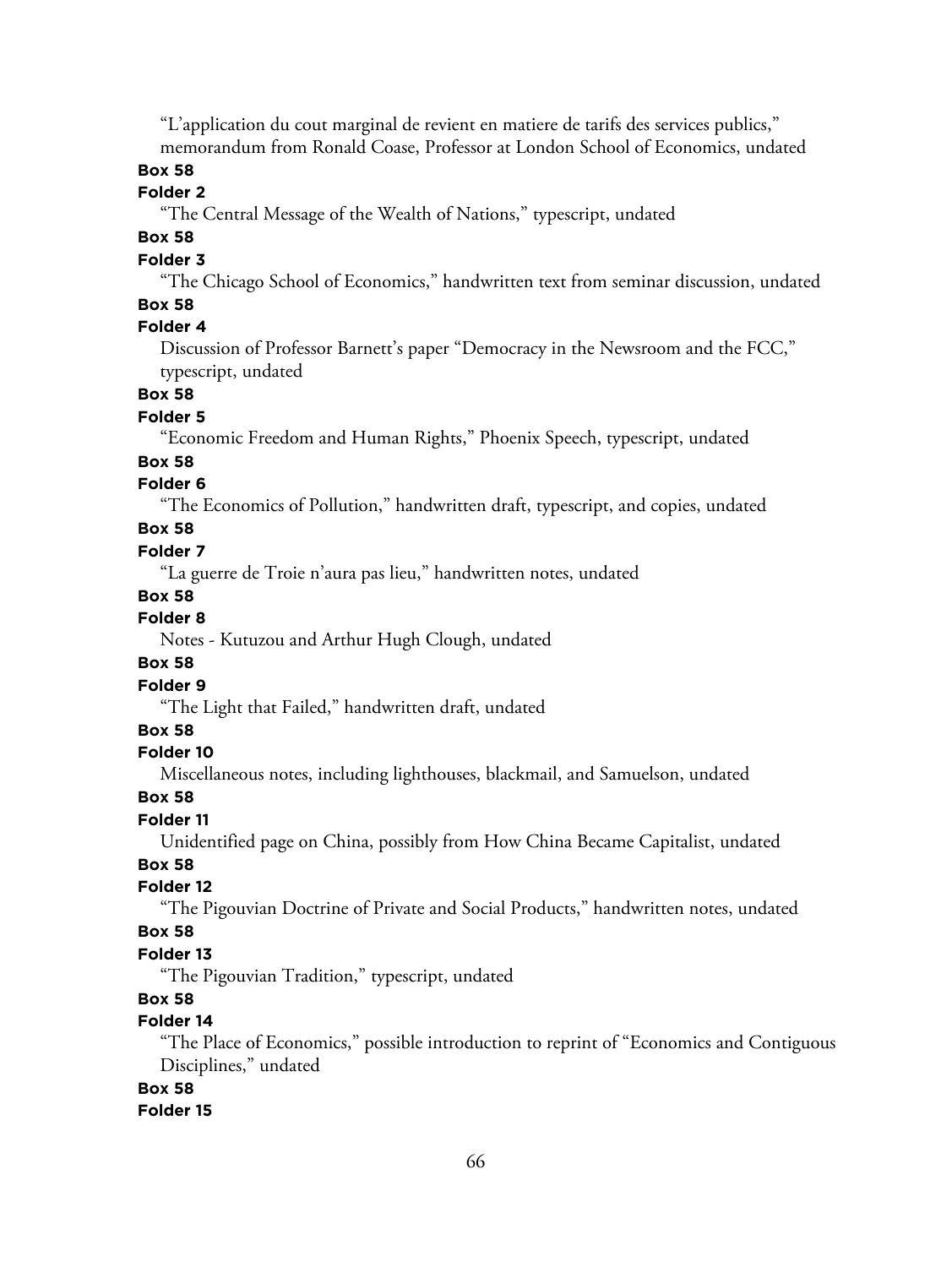The Problem of Socialism, American Policy on International Investment and Trade, and other topics; notecards, undated

# **Box 58**

# **Folder 16**

"The Radio Frequency Spectrum and Property Rights," undated [new version of "The Radio Frequency Spectrum as a Scarce Resource" from 1962]

# **Box 58**

# **Folder 17**

"Social cost – article" and "Wealth and Welfare," notes, undated

## **Box 58**

## **Folder 18**

"Social responsibilities of the businessman," typescript, undated

## **Box 58**

# **Folder 19**

"The social responsibility of a corporation," typescript, undated

## **Box 58**

# **Folder 20**

"Socialism and liberty," typescript of lecture, undated

## **Box 58**

## **Folder 21**

"The Television Networking Agreement in Britain," typescript, undated

#### **Box 58**

#### **Folder 22**

"La Theórie de l'ecomie industrielle," notes in French, undated

### **Series IV: Research**

Subseries 1, Public Utilities, contains documents used for Ronald Coase's studies on public utilities in Great Britain, including gas, electricity, water supply, and railroads. It includes notes, pamphlets, articles, British government documents, and utility company reports. There are a significant number of documents on water supply, and these have been placed at the end of the subseries. The material ranges in date from 1928-2003, with some undated material, and includes copies of 19th century documents.

Subseries 2, Broadcasting, is the largest subseries in the Research series. It covers topics such as pay television, educational television, radio broadcasting, advertising, the payola controversy, the Federal Communications Commission, and the British Broadcasting Corporation. It contains a wide range of material, including popular and scholarly articles, reports, pamphlets and brochures, posters, notes, press releases, texts of speeches, and government documents such as text of testimony before the Federal Communications Commission.

The subseries is divided into four Sub-subseries. The first Sub-subseries contains folders organized according to a letter-number system beginning with either AF or BF. The material appears to have been maintained in this order by either Ronald Coase or his research assistants. AF files are related to the American system of broadcasting and BF files to the British. The last few folders in the Sub-subseries provide a more detailed description of the filing system, and following this there are three boxes of index cards that appear to be an index to the AF/BF files.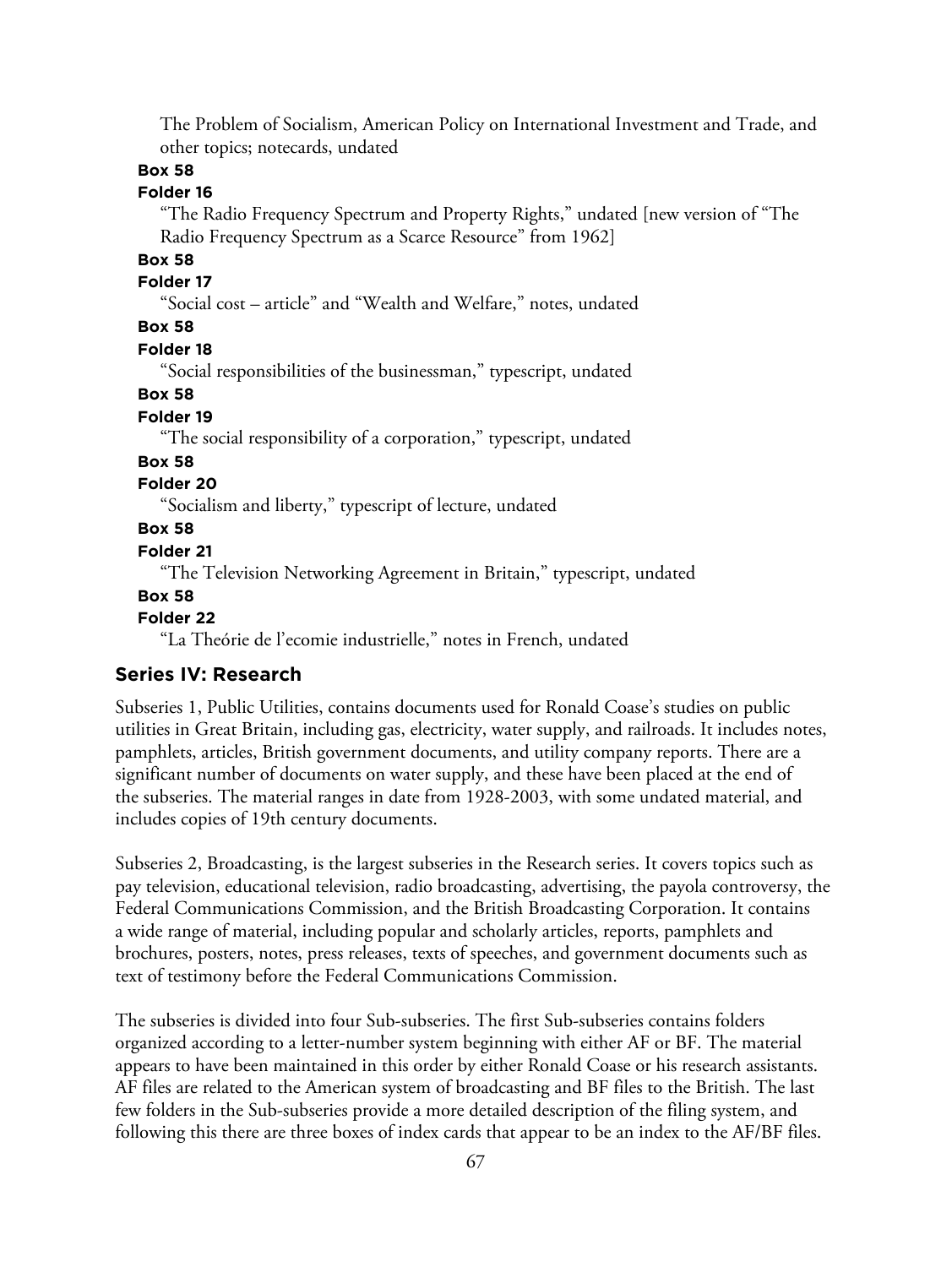Following the AF/BF files, there is a Sub-subseries for Clippings and Articles, which also appear to have been files maintained by Coase and his research assistants. Following this, the remaining broadcasting research has been organized in to the final two sub-subseries, Correspondence and General Research files. The correspondence is arranged alphabetically according to the name or organization of the correspondent. The general research files are arranged in roughly chronological order.

The material in the Broadcasting series date from 1910-2006, with the bulk from the 1950s-1970s.

Subseries 3, Post Office, contains material related to Ronald Coase's research on the post office and telegraph systems in Great Britain and the United States, particularly efforts at post office reform. The material ranges in date from 1890-1975 and includes copies of 19th century documents. It is arranged in chronological order, with the copies of 19th century documents generally placed at the end of the series.

Subseries 4, Alfred Marshall, contains documents related to Ronald Coase's research on the economist Alfred Marshall, the majority of which is genealogical and family history research. It includes correspondence with research assistants and libraries in Australia and Great Britain, articles, genealogical information, and a significant number of copies of 19th century documents, particularly from the Queensland State Archives in Brisbane, Australia. The material ranges in date from 1903-2004. It is generally arranged chronologically, with copies and undated material placed at the end of the series.

Subseries 5, Lighthouses, contains notes, articles, reports, correspondence, and other material on lighthouses in Great Britain. The material ranges in date from 1959-2001 and includes undated material and copies of 19th century documents. It is generally arranged chronologically, with copies and undated material placed at the end of the series.

Subseries 6, Blackmail, contains articles, correspondence, notes, and other material on the economic and legal aspects of blackmail. The material ranges in date from 1907-2004. It is generally arranged chronologically, with copies and undated material placed at the end of the series.

Subseries 7, General Motors and Fisher Body, contains trial transcripts, articles, and correspondence related to General Motors' acquisition of Fisher Body. The correspondence is mostly between Ronald Coase and Benjamin Klein, regarding the two economists' differing interpretations of the case and its implications. The material ranges in date from 1928-2005. Copies of trial transcripts are placed first, and following that the material is generally arranged chronologically.

Subseries 8, Nobel Prize winners, contains articles, chapters, and notes on Nobel Prize winners. They appear to have been collected for a research project that Ronald Coase did not complete. The material ranges in date from 1967-2005.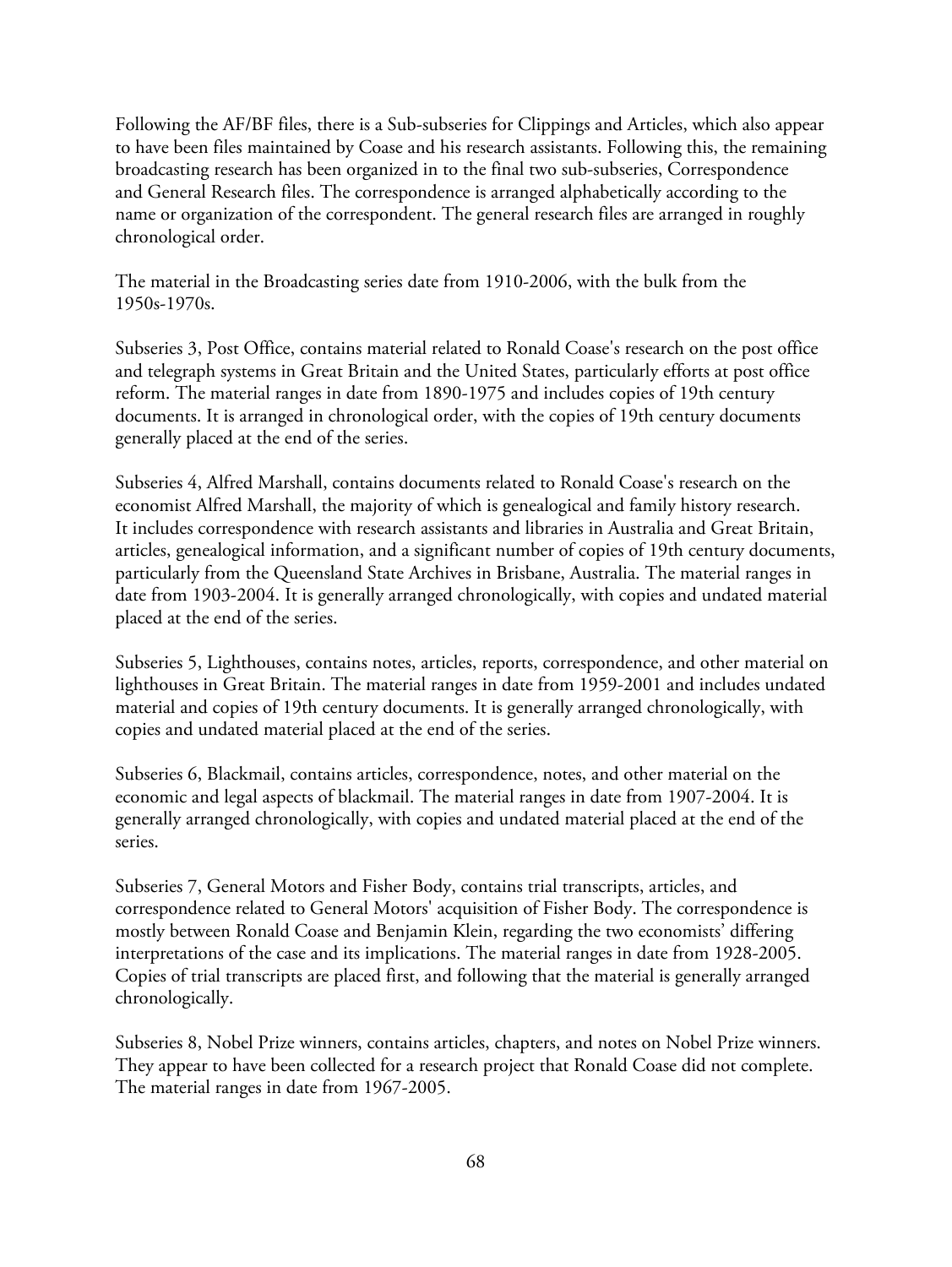Subseries 9, Bibliographies, resource lists, and citation analysis, contains citation analysis of works by Ronald Coase and other economists as well as general bibliographies and lists of resources. The material ranges in date from the 1970s-2009.

## **Subseries 1: Public Utilities**

#### **Box 58**

#### **Folder 23**

Further Factors in Industrial and Commercial Efficiency, report of Committee on Industry and Trade, 1928

## **Box 58**

## **Folder 24**

British government reports on industries, 1928, 1956,1962

## **Box 58**

#### **Folder 25**

Three documents - "Telephone Service," "Annual Cost of an Item of Plant in Situ," and "TIM (speaking clock) London, 1936

# **Box 58**

## **Folder 26**

Letter and first page of report on railway rate-fixing from W.H. Hutt, 1948

## **Box 59**

# **Folder 1**

Some Aspects of the St. Lawrence Project, dissertation by Sister Jane Mary Howard, 1949

## **Box 59**

## **Folder 2**

"Sur las tarifations d'Internet general dans les services publics inustriels," report in French,1949

#### **Box 59**

#### **Folder 3**

"Sur quelques questions de tarification de l'energie electrique," report in French, 1949

## **Box 59**

## **Folder 4**

"The Finances of Electricity Supply," draft of paper by R.S. Edwards, August 22, 1958

# **Box 59**

# **Folder 5**

Reports and correspondence regarding electricity pricing, 1962

# **Box 59**

# **Folder 6**

Electricity Council reports, correspondence, and related material, 1962-1965

# **Box 59**

## **Folder 7**

"On investment choices in electricity generation," article by Ralph Turvey, 1963

# **Box 59**

## **Folder 8**

"Report on the Space Heating Load in relation to the supply system in England and Wales," February 1964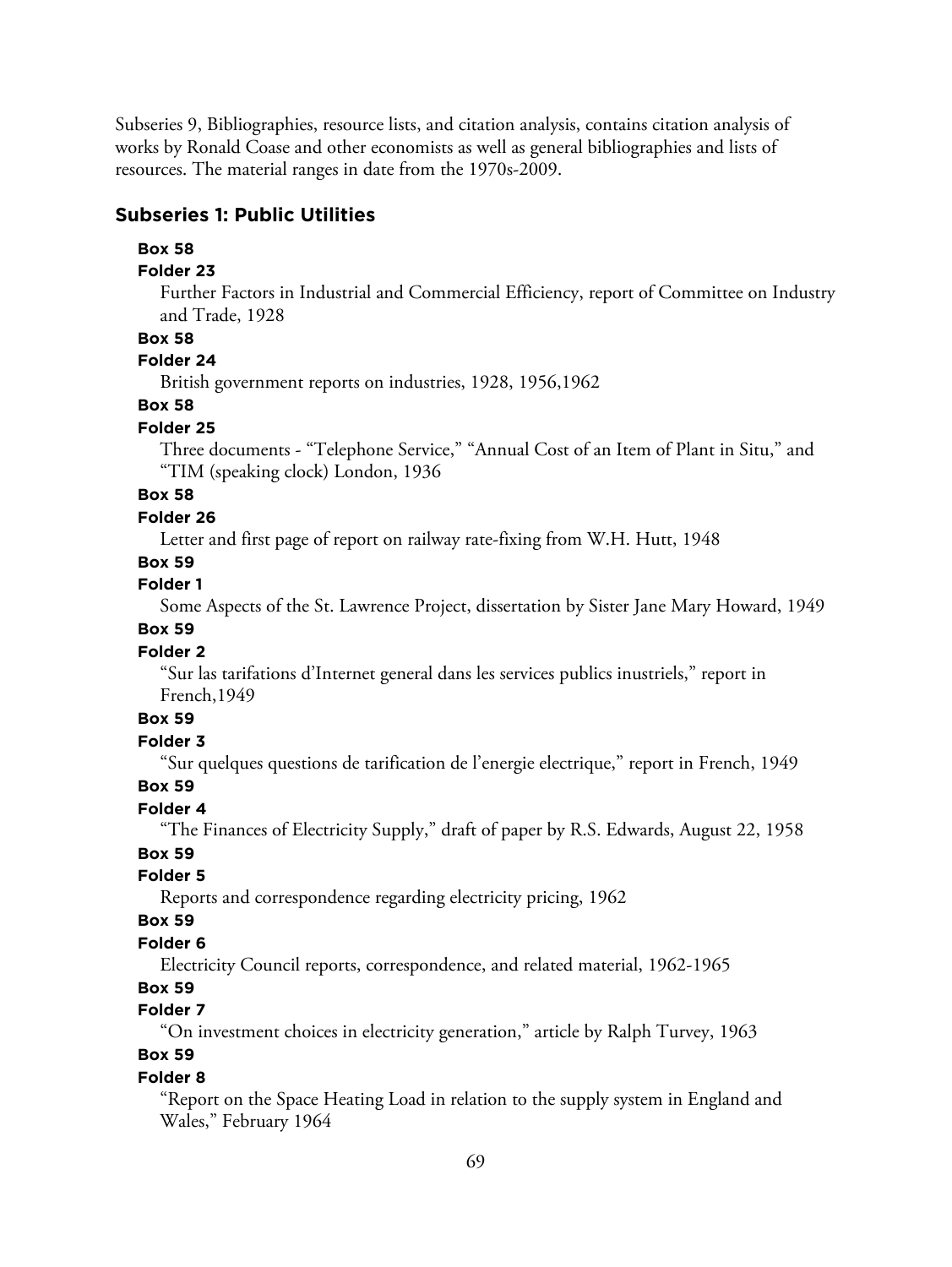#### **Folder 9**

"Economics of the Domestic Space Heating Load," article by P.A. Lingard, February 1964

## **Box 59**

## **Folder 10**

Gas Council and Electricity Council correspondence, 1965-1970

## **Box 59**

# **Folder 11**

"Economic Organization," by H. Demsetz, March 25, 1970

# **Box 60**

### **Folder 1**

Extract from "Twelve Months in a Curatorship," paper on the finances of wine, undated

## **Box 60**

## **Folder 2**

Mining Districts and Mineral Resources of Nevada, copies of book by Francis Church Lincoln, undated

# **Box 60**

### **Folder 3**

Notes on gas industry, undated

# **Box 60**

# **Folder 4**

Notes on Knoop, "Principles and Methods of Municipal Trading," undated

## **Box 60**

## **Folder 5**

Notes on public utilities – water and electricity, undated

# **Box 60**

### **Folder 6**

"The Profitability of New Investment," memorandum by H.M. Treasury, undated

## **Box 60**

### **Folder 7**

"Railway Regulation - the outcome of the law forbidding undue preference," typescript and notes by Harry Townsend, undated

# **Box 60**

# **Folder 8**

"The Regulation of Gas Supply - control by local acts, 1810-1846," paper by Harry Townsend, undated

## **Box 60**

## **Folder 9**

"The Regulation of Gas Supply - control by local acts, 1810-1846," drafts and notes, undated [1 of 2]

# **Box 60**

## **Folder 10**

"The Regulation of Gas Supply - control by local acts, 1810-1846," drafts and notes, undated [2 of 2]

## **Box 60**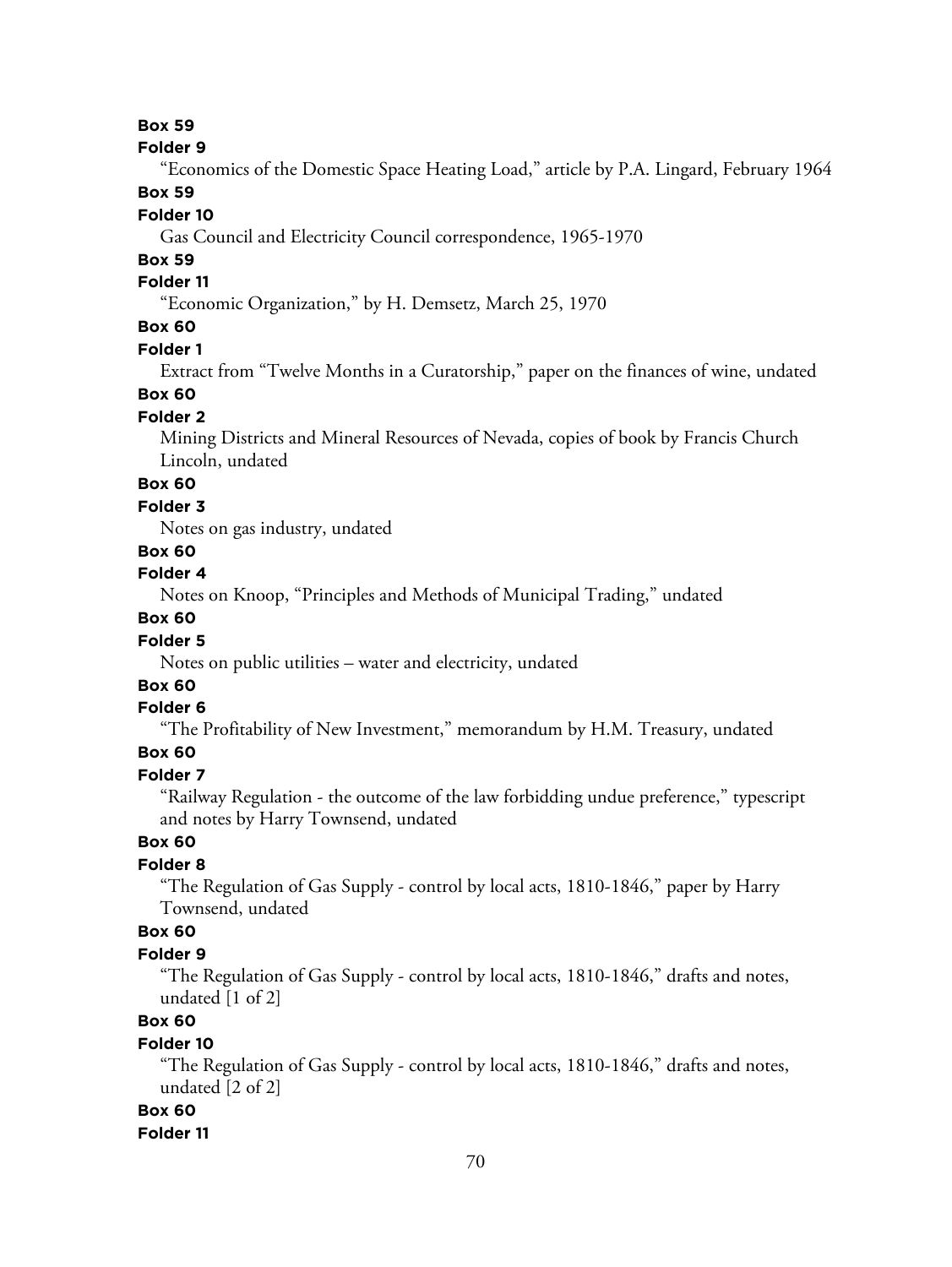Water supply, electricity supply, gas supply, and railway regulations – unlabeled writings, undated

## **Box 61**

### **Folder 1**

"Facts proving water to be the only beverage fitted to give health and strength to man," 19th century pamphlet, undated

# **Box 61**

## **Folder 2**

Water supply articles and reports, 1944-1950, undated

## **Box 61**

## **Folder 3**

Articles on water supply, pollution, and the Law of the Seas, 1954-1972

### **Box 61**

## **Folder 4**

Summaries, copies, and notes on 19th century documents on water supply and related correspondence, 1966-1967

## **Box 61**

## **Folder 5**

Bulletins and pamphlets on water and pollution, 1972-1980

# **Box 61**

# **Folder 6**

Lists of sources of water supply in Britain, copies, 1977

# **Box 61**

## **Folder 7**

Reprints and booklets on water and pollution, 1981-1990

# **Box 61**

### **Folder 8**

London's Water Wars, copies of book by John Graham Leigh, 2000

## **Box 61**

# **Folder 9**

List of resources on London water supply, 2003

## **Box 62**

### **Folder 1**

Documents and lists of sources on water supply, copies, 2003-2004

### **Box 62**

## **Folder 2**

Observations on the Establishment of New Water Works Companies from 1824, copy and related correspondence, 2004-2005

# **Box 62**

## **Folder 3**

Extracts of 19th century documents on water supply lobbying, undated

# **Box 62**

# **Folder 4**

Extracts of Chelsea Company minutes from 1775-1821, undated [copy 1]

# **Box 62**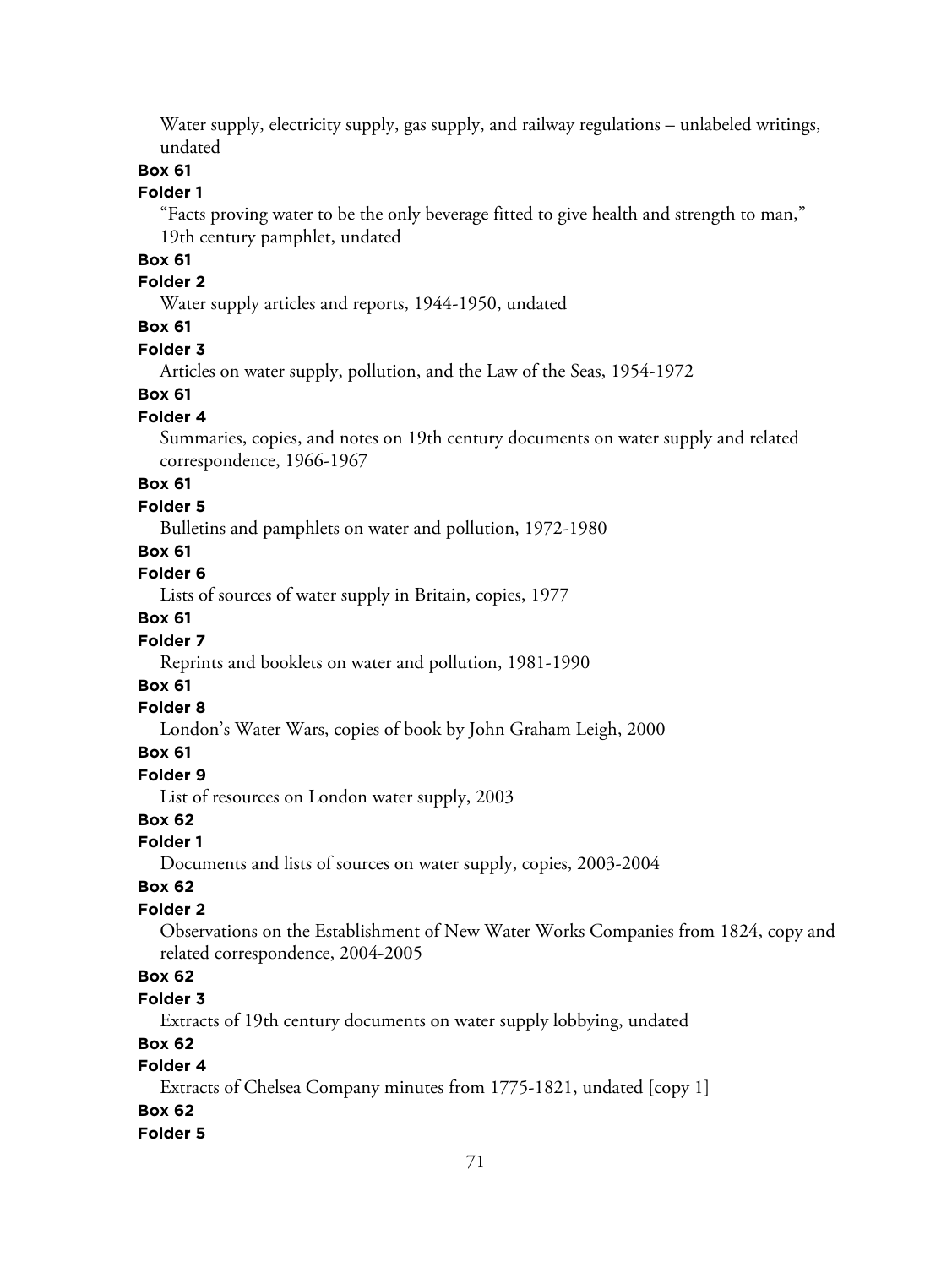Extracts of Chelsea Company minutes from 1775-1821, undated [copy 2]

**Box 62**

**Folder 6**

Extracts of East London Company minutes from 1807-1822, undated [copy 1]

# **Box 62**

# **Folder 7**

Extracts of East London Company minutes from 1807-1822, undated [copy 2]

# **Box 63**

# **Folder 1**

Extracts of Grand Junction Company minutes from 1811-1821, undated

## **Box 63**

# **Folder 2**

Extracts of London Bridge Company minutes from 1804-1822

# **Box 63**

# **Folder 3**

Extracts of New River Company minutes from 1804-1823, undated

# **Box 63**

## **Folder 4**

Extracts of West Middlesex Company minutes from 1806-1821, undated

## **Box 63**

# **Folder 5**

Notes on 19th century London water supply, undated [1 of 2]

# **Box 63**

## **Folder 6**

Notes on 19th century London water supply, undated [2 of 2]

# **Box 63**

## **Folder 7**

Statistics on early 19th century London water companies and transcript of 1816 report on the pavements of the metropolis, undated

# **Box 63**

## **Folder 8**

Pamphlet on water supply in London from 1811, copy, undated

# **Box 64**

# **Folder 1**

Reports from the Select Committees on the Supply of Water to the Metropolis, copies of reprints of British Parliamentary Papers from 1821, undated [1 of 4, copy 1]

## **Box 64**

## **Folder 2**

Reports from the Select Committees on the Supply of Water to the Metropolis, copies of reprints of British Parliamentary Papers from 1821, undated [2 of 4, copy 1]

# **Box 64**

## **Folder 3**

Reports from the Select Committees on the Supply of Water to the Metropolis, copies of reprints of British Parliamentary Papers from 1821, undated [3 of 4, copy 1]

## **Box 64**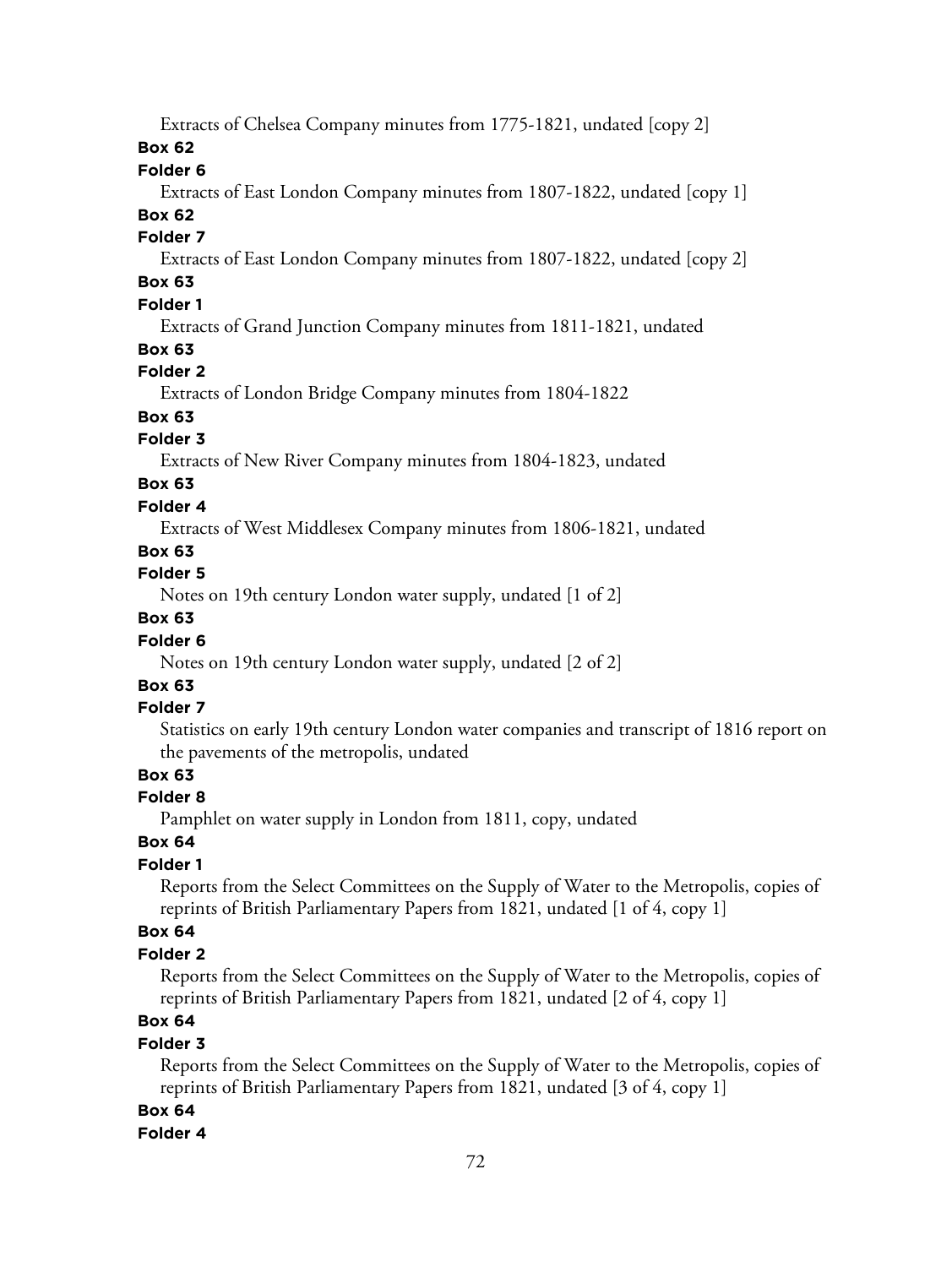Reports from the Select Committees on the Supply of Water to the Metropolis, copies of reprints of British Parliamentary Papers from 1821, undated [4 of 4, copy 1]

### **Box 64**

### **Folder 5**

Reports from the Select Committees on the Supply of Water to the Metropolis, copies of reprints of British Parliamentary Papers from 1821, undated [1 of 4, copy 2]

# **Box 64**

### **Folder 6**

Reports from the Select Committees on the Supply of Water to the Metropolis, copies of reprints of British Parliamentary Papers from 1821, undated [2 of 4, copy 2]

### **Box 65**

### **Folder 1**

Reports from the Select Committees on the Supply of Water to the Metropolis, copies of reprints of British Parliamentary Papers from 1821, undated [3 of 4, copy 2]

### **Box 65**

### **Folder 2**

Reports from the Select Committees on the Supply of Water to the Metropolis, copies of reprints of British Parliamentary Papers from 1821, undated [4 of 4, copy 2]

### **Box 66**

Index cards with notes on public utilities research

### **Box 67**

Index cards with notes on public utilities research

### **Subseries 2: Broadcasting**

#### **Sub-subseries 1: AF/BF Broadcasting files**

### **Box 65**

### **Folder 3**

AF 20 "Advertising and selling" clipping on radio program analyzers, August 1945

### **Box 65**

### **Folder 4**

AF 20.3 American Journal of Economics and Sociology, volume 13, number 1, October 1953

# **Box 65**

### **Folder 5**

AF 20.4 "Television - the best is yet to come," condensed article by Millard C. Faught, July 1954

# **Box 65**

# **Folder 6**

AF 20.6 "Soc - Educational Radio" index card, undated

# **Box 65**

# **Folder 7**

AF 20.9 "Television's Impact on Society," article by Thomas E. Coffin, 1955

# **Box 65**

# **Folder 8**

AF 21.1 "Television - the new cyclops," special report, March 10, 1956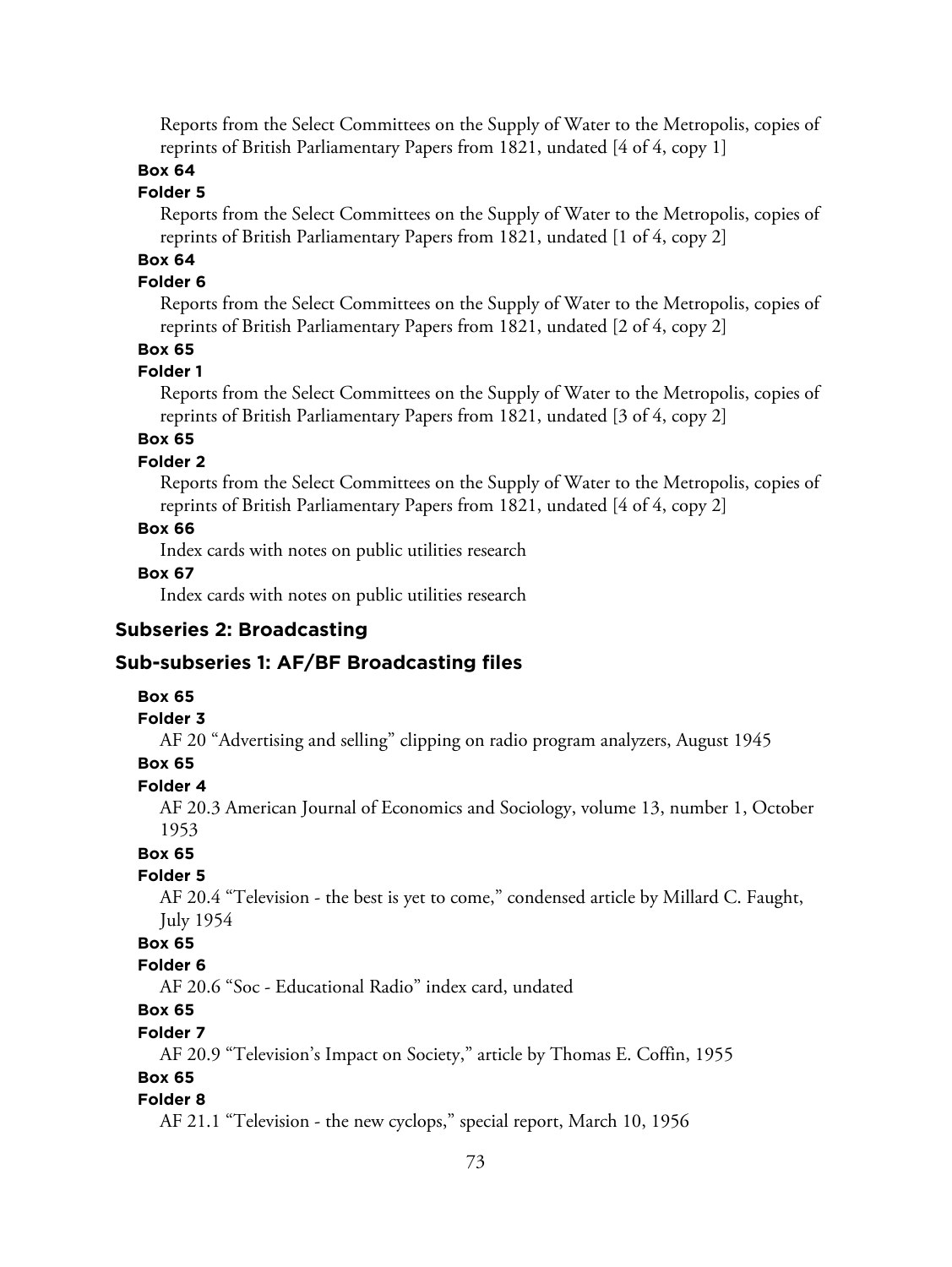**Box 65**

#### **Folder 9**

AF 29.2 "Education's Megacycle," article by William Dow Boutwell, September 1943

# **Box 65**

# **Folder 10**

AF 29.3 Theater Television in England, booklet by A.G.D. West, 1948

# **Box 65**

# **Folder 11**

AF 29.3-1 Journal SMPTE, November 1954

# **Box 65**

### **Folder 12**

AF 29.4 "Economies in Cross Channel Affiliation of Media," article by Harvey J. Levin, Spring 1954

# **Box 65**

### **Folder 13**

AF 29.4-1 "Audiences for Broadcasting in Britain and America," article by Burton Paulu, 1955

#### **Box 65**

#### **Folder 14**

AF 29.6 "Firm Offers to Break Any Broadcast Code," reprint of article, September 9, 1955

### **Box 65**

### **Folder 15**

AF 29.7 "Television Advertising as Viewed by Retailers," reprint of article, by Jack B. Landis and Thomas E. Coffin, 1956

### **Box 65**

### **Folder 16**

AF 30 Land Economics journal with article by Ronald Coase – "Development of the British Television Service," August 1954

### **Box 65**

### **Folder 17**

AF 32.2 "The Educators and Television," article by Harvey Levin in The New Leader, October 15, 1951

### **Box 65**

### **Folder 18**

AF 33.4 The Dimensions of American Broadcasting," reprint of article by William C. Ackerman, 1954

### **Box 65**

#### **Folder 19**

AF 33.4-2 "The Logic of Educational Television," reprint of article by Harvey Levin, 1957 **Box 65**

#### **Folder 20**

AF 34.1 "Standards of Welfare in Economic Thought," reprint of article by Harvey J. Levin, February 1956

# **Box 65**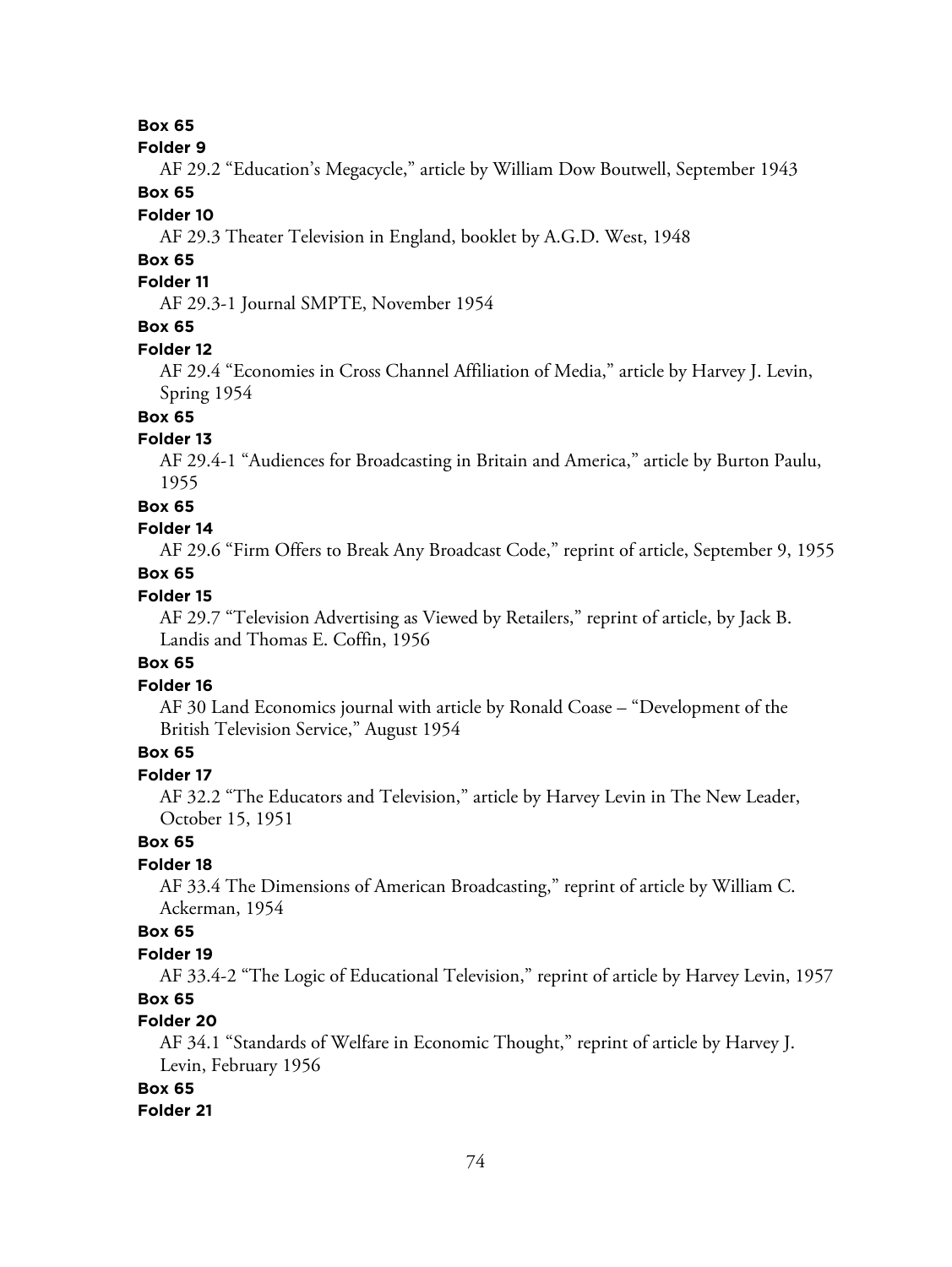AF 34.1-1 "Program patterns and preferences and the workability of competition in radio broadcasting," reprint of article by Peter O. Steiner, May 1952

### **Box 65**

### **Folder 22**

AF 34.2 "How Good is British Radio?" reprint of article by Grand Chester, October 1949 **Box 65**

#### **Folder 23**

AF 35.9 "Cultural Compatibility in the Adoption of Television," reprint of article by Saxon Graham, December 1954

### **Box 65**

#### **Folder 24**

AF 40-1 American Broadcasting Company Report of 1946, January 1947

#### **Box 65**

#### **Folder 25**

AF 40-3 WJZ Advance Program, September-October 1948

### **Box 65**

### **Folder 26**

AF 40-4 "This is ABC - the measurement of a network," promotional booklet, Spring 1948

#### **Box 65**

### **Folder 27**

AF 40-5 "History of ABC, Inc.," typescript, July 1948

### **Box 65**

#### **Folder 28**

AF 40.1 "The Structure of the Advertising Agency Business," booklet for candidates for examinations, 1951

# **Box 65**

### **Folder 29**

AF 40.1-1 "The AAA Examinations for Advertising," booklet, undated

# **Box 65**

#### **Folder 30**

AF 40.2 "TV Measurement for the Sponsor," booklet from American Research Bureau, 1956

### **Box 65**

#### **Folder 31**

AF 40.3 "Radio-Television Survey for Phoenix, Arizona," report, 1954

### **Box 65**

#### **Folder 32**

AF 40.4 Speech for the Buffalo-Niagara Chapter of the American Marketing Association by Edgar Gunther, January 21, 1958

# **Box 65**

### **Folder 33**

AF 42-1 Comments on behalf of CBS, Inc., before the Federal Communications Commission, June 9, 1955

#### **Box 65**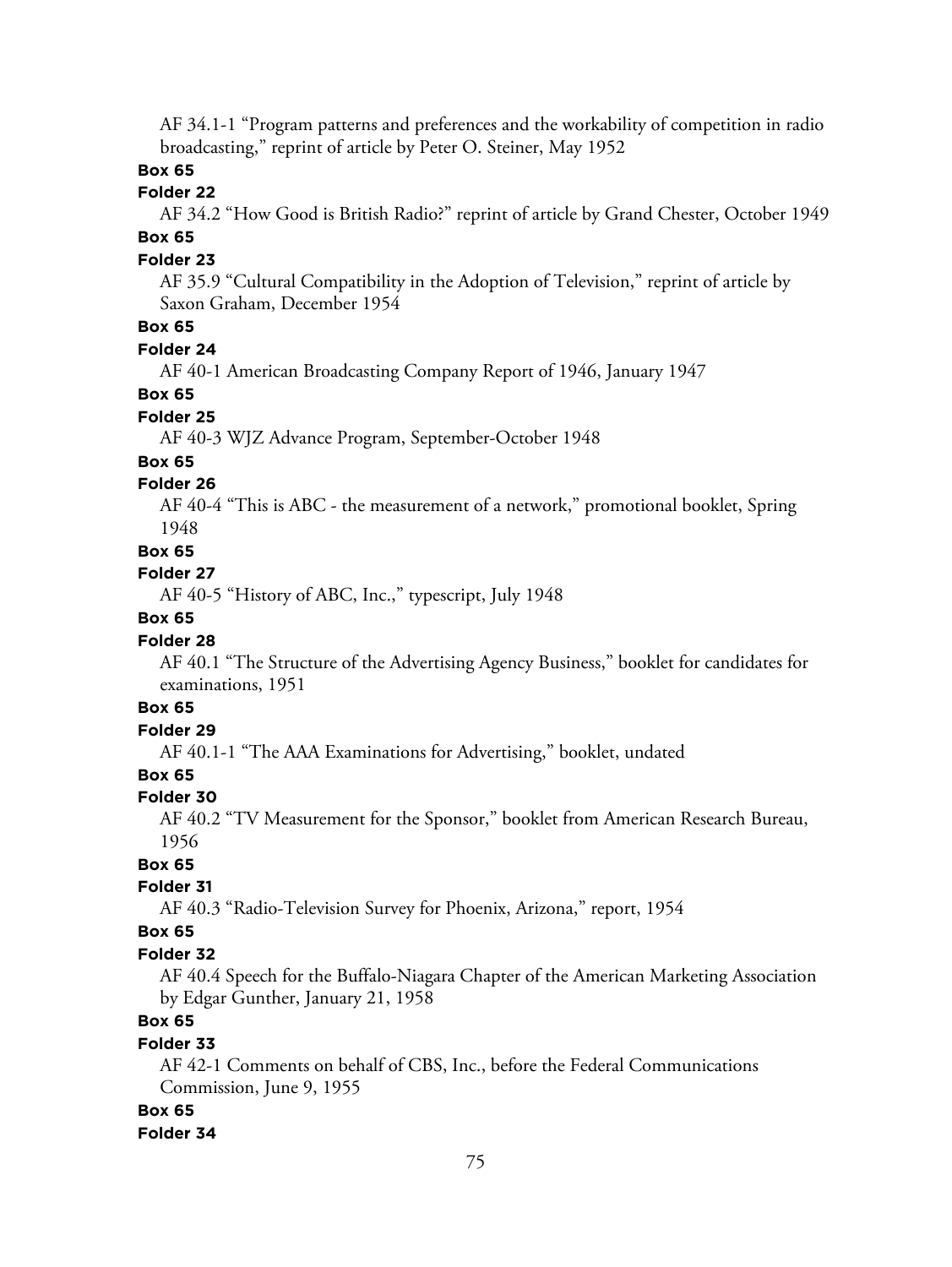AF 42-2 Excerpts and graphs from CBS nationwide survey on advertising and radio, undated

### **Box 65**

### **Folder 35**

AF 42-3 "CBS Network Rate card #32," booklet, 1947

# **Box 65**

### **Folder 36**

AF 42-4 "21 CBS Package Programs," booklet, Winter 1948

### **Box 68**

### **Folder 1**

AF 42-5 "The Right of Radio to Editorialize," statement before the Federal Communications Commission by Frank Stanton, March 1, 1948

### **Box 68**

#### **Folder 2**

AF 42-6 "CBS Statement on Pay Television by Frank Stanton," booklet, 1955

#### **Box 68**

### **Folder 3**

AF 42-7 "Marketing and a new social force," booklet with text of lecture, May 15, 1956

### **Box 68**

### **Folder 4**

AF 42-8 "Annual Report to the Stockholders of Columbia Broadcasting System, Inc.," 1955

### **Box 68**

#### **Folder 5**

AF 42-9 "Annual Report to the Stockholders of Columbia Broadcasting System, Inc.," 1957

# **Box 68**

### **Folder 6**

AF 42-10 "The Road to Responsibility," booklet with text of address by William S. Paley, May 25, 1964

### **Box 68**

# **Folder 7**

AF 42-11 Testing and creating effective television commercials, typescripts, 1954-1956

# **Box 68**

# **Folder 8**

AF 42-12 Remarks by Frank Stanton, press release, November 8, 1957

### **Box 68**

#### **Folder 9**

AF 42-13 "Free Television and the American People," CBS booklet, 1958

# **Box 68**

### **Folder 10**

AF 42-14 "CBS Television Spot Sales Spot Television Cume Rule," undated

### **Box 68**

### **Folder 11**

AF 44 "A Summary of Yearly Studies of Televiewing," article, October 1963 **Box 68**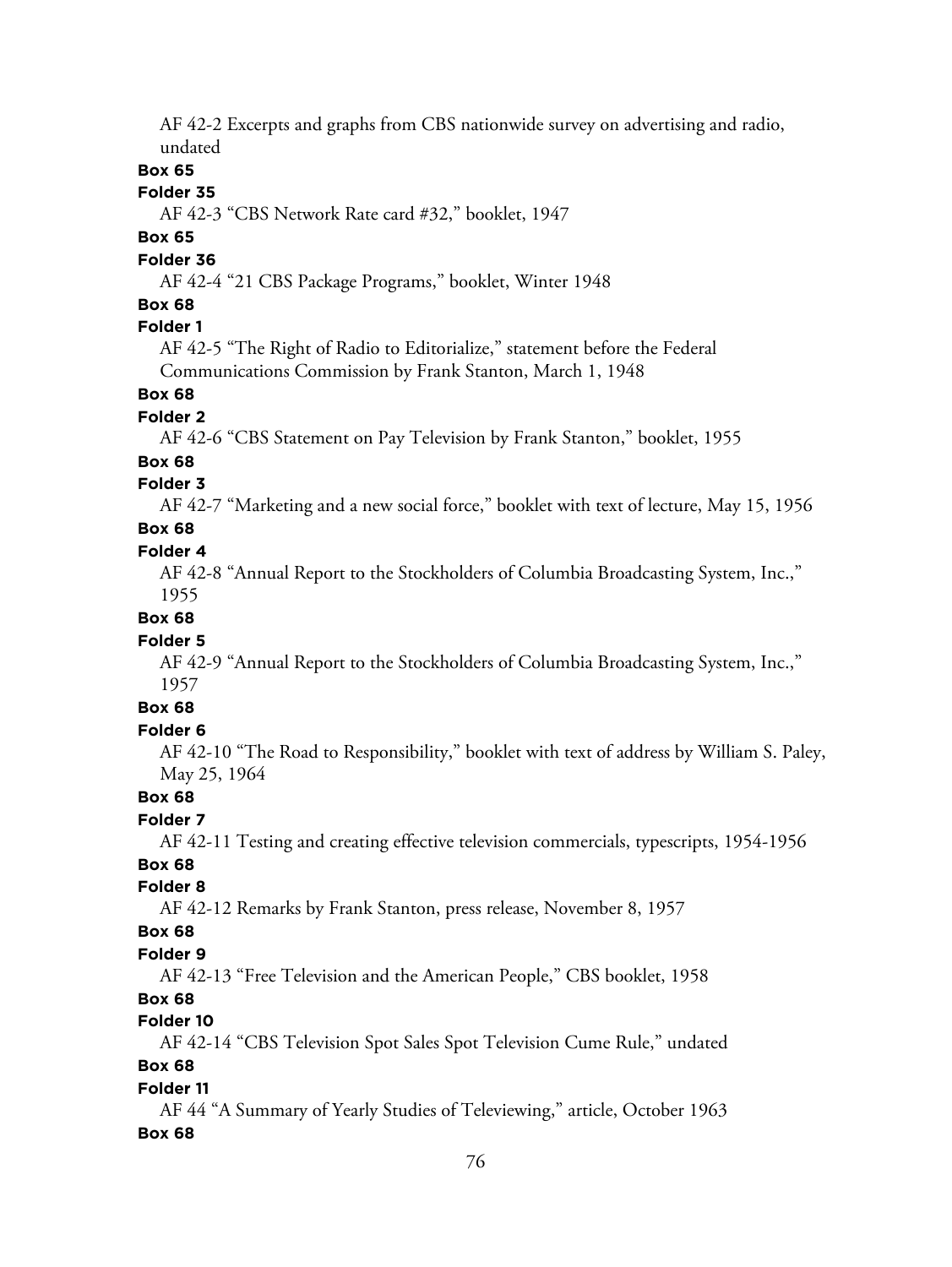AF 45 The Ford Foundation, "The TV-Radio Workshop," article, undated

# **Box 68**

# **Folder 13**

AF 45.1-2 "Freedom to See - the Khrushchev broadcast and its meaning for television," paper by Herbert Mitgang, undated

### **Box 68**

### **Folder 14**

AF 45.2 Federal Communications Bar Association pamphlet and letter, April 1958

# **Box 68**

### **Folder 15**

AF 46 "A Preliminary Study of State-wide Educational FM Broadcast System for NY State," April 6, 1946

### **Box 68**

#### **Folder 16**

AF 46.1 "Answers to questions about General Foods advertising," booklet, 1942

# **Box 68**

### **Folder 17**

AF 47 "Hooperatings 'Hi-Lights," flier, April 15, 1948

# **Box 68**

### **Folder 18**

AF 47-1 "Highlights of U.S. Hooperatings: an outline of method, scope, and objectives," booklet, 1948

### **Box 68**

#### **Folder 19**

AF 47-2 "Congress and the control of Radiobroadcasting," report by the

Radiobroadcasting research project, and "Hooperatings program pocket piece," 1944, 1948

#### **Box 68**

#### **Folder 20**

AF 47-3 Hooperatings program, 1948

#### **Box 68**

#### **Folder 21**

AF 47.1 Broadcasting industry and advertising fliers and brochures, 1953-1958

#### **Box 68**

### **Folder 22**

AF 47.2-1 "Small station management and the control of radiobroadcasting," report by the Radiobroadcasting research project, 1948

### **Box 68**

### **Folder 23**

AF 49.1 Jerrold Home Theater System press release, 1956

### **Box 68**

### **Folder 24**

AF 49.1-1 "Servicing Subscription TV - Wired systems vs. scrambled broadcasts," booklet, undated

#### **Box 68**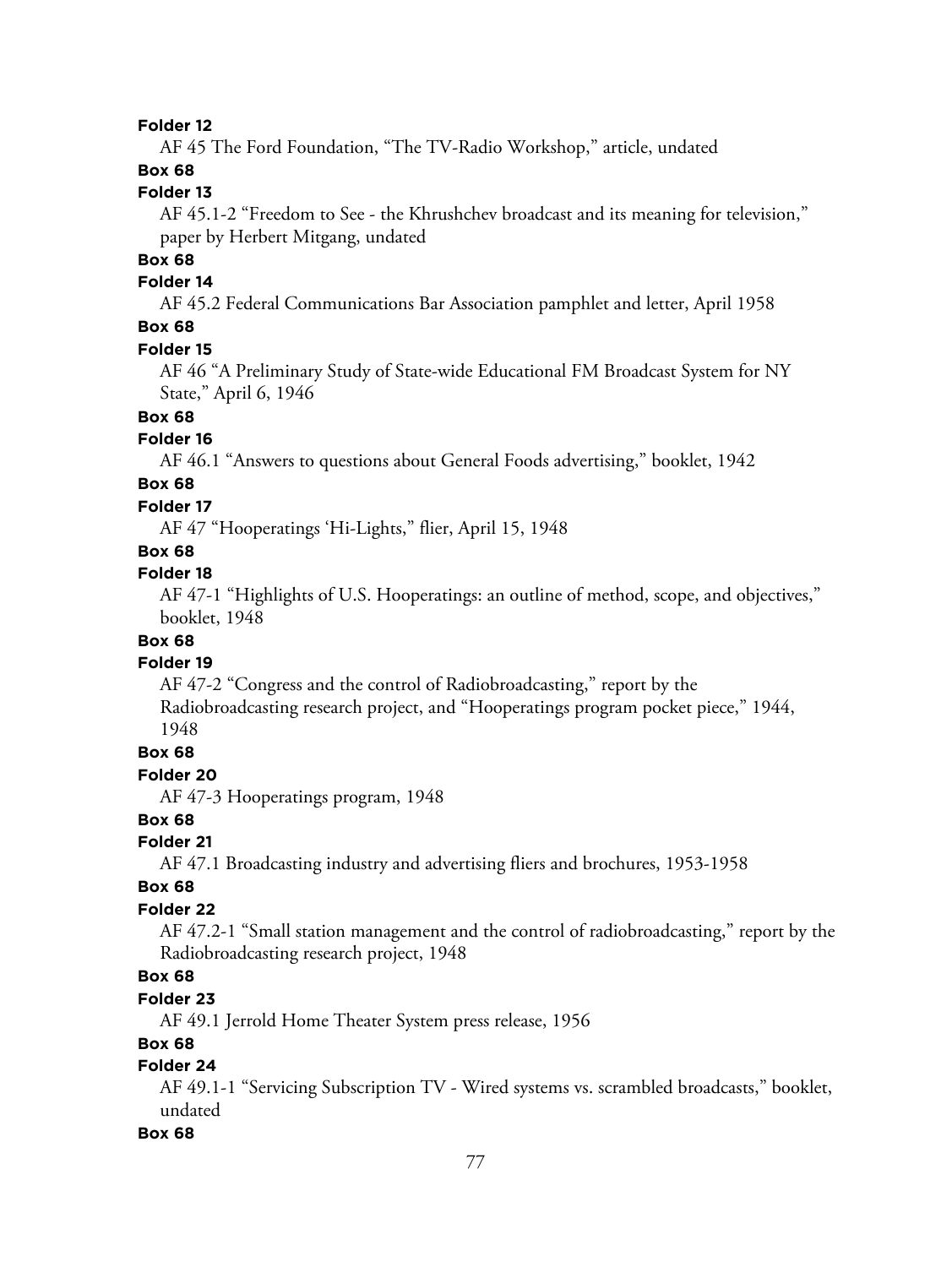AF 49.1-2 "A comparison of scrambled broadcast and wired systems for establishing a subscription television industry," typescript prepared for panel discussion, 1955

### **Box 68**

### **Folder 26**

AF 49.1-3 Broadcasting Telecasting newsletter, 1955

# **Box 68**

### **Folder 27**

AF 49.1-4 Jerrold Cable Theater – text of address and promotional material, 1957

### **Box 68**

#### **Folder 28**

AF 49.2 Radio and television industry advertising and programming fliers and brochures, 1954-1958

# **Box 68**

#### **Folder 29**

AF 50 LaSalle Extension University Television Survey, 1947-1948

# **Box 68**

### **Folder 30**

AF 51 Municipal Broadcasting System Masterwork Bulletin, 1948

# **Box 68**

### **Folder 31**

AF 51.2 WKAR-TV Research Report, 1956

### **Box 68**

#### **Folder 32**

AF 51.3 "The Changing Role of the Advertising Agency in the Modern Marketing Concept," booklet, undated

### **Box 68**

### **Folder 33**

AF 51.3-1 ESSO TV News Reporter memorandum, undated

### **Box 69**

### **Folder 1**

AF 52-1 Bureau of Applied Social Research memorandum, February 16, 1948

#### **Box 69**

### **Folder 2**

AF 52-2 Radio management study no.1, circa 1946

# **Box 69**

### **Folder 3**

AF 52-4 Radio management study no.3, circa 1946

### **Box 69**

### **Folder 4**

AF 52-5 Radio management study no.4, 1946

#### **Box 69**

# **Folder 5**

AF 52-6 Radio management study no.5, circa 1946

#### **Box 69**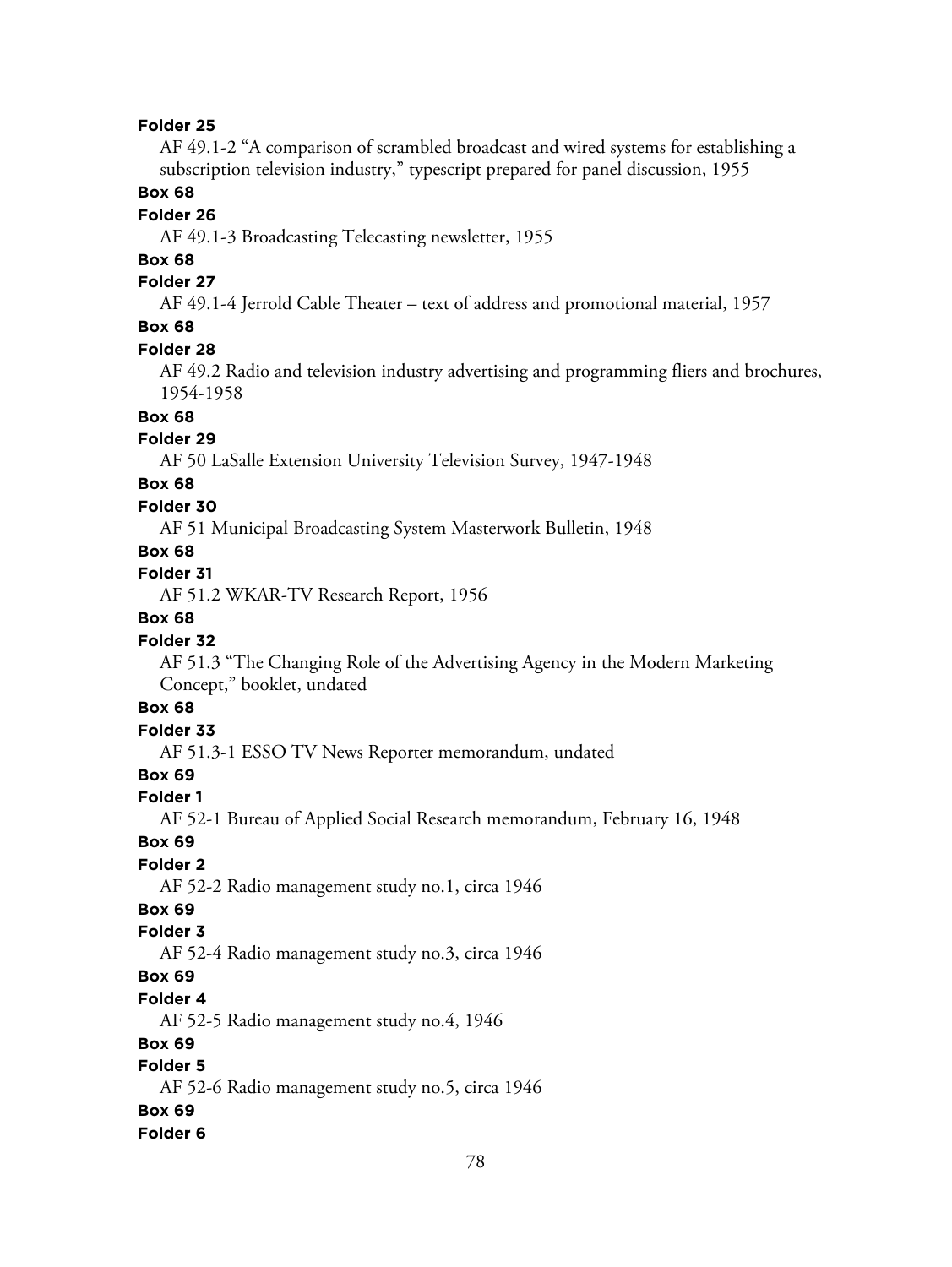AF 52-7 Radio management study no.6, circa 1946

**Box 69**

### **Folder 7**

AF 52-8 Radio management study no.7, circa 1947

### **Box 69**

### **Folder 8**

AF 52-9 Radio management study no.8, 1947

# **Box 69**

# **Folder 9**

AF 52-10 Radio management study no.9, 1947

#### **Box 69**

#### **Folder 10**

AF 52-11 National Association of Broadcasters Frequency Modulation Management Study no.1, circa 1947

### **Box 69**

### **Folder 11**

AF 52-12 National Association of Broadcasters Frequency Modulation Management Study no.2, circa 1947

### **Box 69**

### **Folder 12**

AF 52-13 Proposed standards of practice of the National Association of Broadcasters, 1947

#### **Box 69**

### **Folder 13**

AF 52-14 How Radio Advertising Works for Retailers, booklet, 1947

### **Box 69**

#### **Folder 14**

AF 52-15 "The Blue Book: an analysis," by Justin Miller, President, National Association of Broadcasters, 1947

### **Box 69**

### **Folder 15**

AF 52-16 "How much for how many? A study of media costs," National Association of Broadcasters report, 1946

### **Box 69**

#### **Folder 16**

AF 52-17 Program Log Analysis, National Association of Broadcasters, 1946 November

# **Box 69**

# **Folder 17**

AF 52-18 Broadcast Expenses, charts by National Association of Broadcasters, 1948 January 5

# **Box 69**

### **Folder 18**

AF 52-19 National Association of Broadcasters interviews of public opinion, results, 1948

# **Box 69**

#### **Folder 19**

AF 52-20 "How to buy radio time," booklet, 1943

#### **Box 69**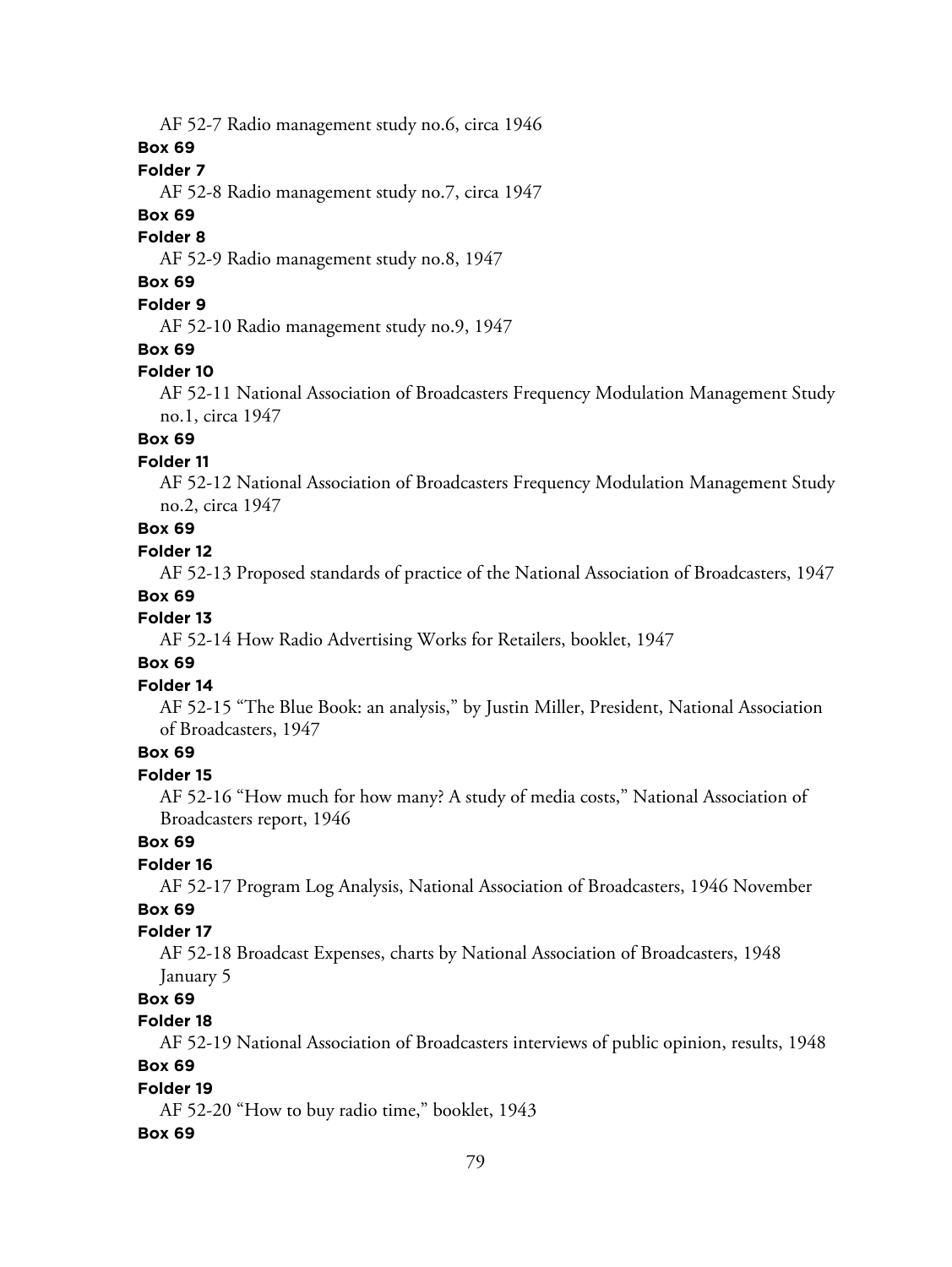AF 52-21 "Radio's balance sheet," press release, 1947

### **Box 69**

# **Folder 21**

AF 52-22 "Standards of Practice," National Association of Broadcasters bulletin, 1948

# **Box 69**

#### **Folder 22**

AF 52-23 "Facts for the Future - the Broadcaster's Stake," text of address by Kenneth H. Baker, 1948

# **Box 69**

#### **Folder 23**

AF 52-24 "Freedom of Speech," National Association of Broadcasters statement/booklet, 1948

#### **Box 69**

#### **Folder 24**

AF 52.2 "The Television Code of the National Association of Radio and Television Broadcasters," 1956-1957

#### **Box 69**

#### **Folder 25**

AF 52.3-1 Description of NBC University of the Air, undated

# **Box 69**

# **Folder 26**

AF 52.3-2 "Why Sales Come in Curves," NBC report, circa 1950s

### **Box 69**

### **Folder 27**

AF 52.3-4 Television Participating Program rate guide from NBC, 1957

### **Box 69**

# **Folder 28**

AF 52.3-5 Radio-TV Time Contract Chart, NBC Spot Sales, 1951

# **Box 69**

#### **Folder 29**

AF 52.3-6 "Television at the Crossroads," text of address by Robert W. Sarnoff, 1957

#### **Box 69**

#### **Folder 30**

AF 52.4 "The Ideal Radio Research," a proposal by Arthur C. Nielsen, 1946

# **Box 69**

### **Folder 31**

AF 52.4-1 "New Facts About Radio Research," an address by Arthur C. Nielsen, 1946

### **Box 69**

### **Folder 32**

AF 52.4-2 Nielsen ratings, November 2-8, 1947

### **Box 69**

# **Folder 33**

AF 52.4-4 The Nielsen Researcher - "Postwar Trends in Food Marketing" and "Program ratings – a Boon or Menace?" 1947

#### **Box 69**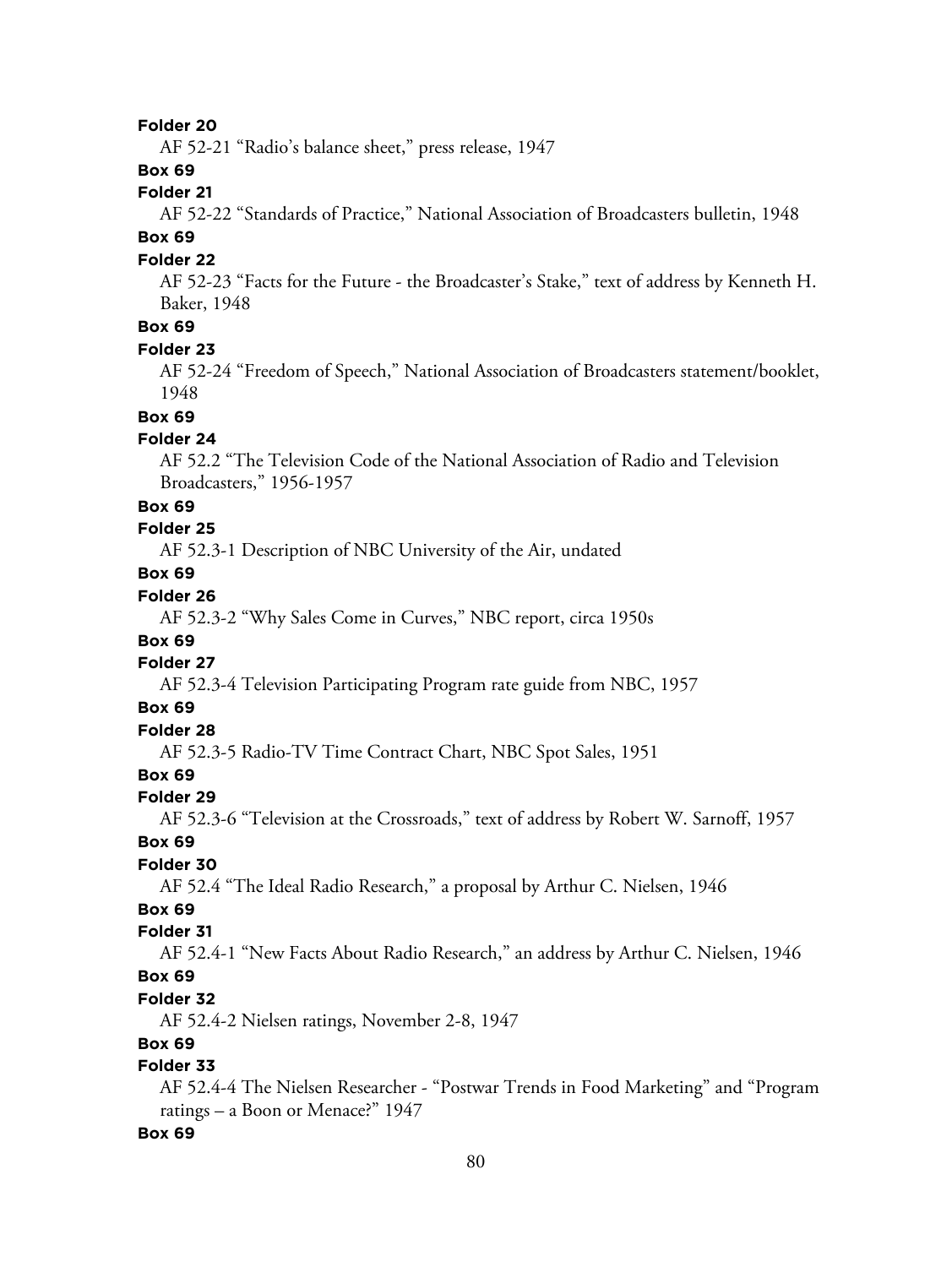AF 52.4-5 "Television Facts," booklet, 1957

#### **Box 69**

#### **Folder 35**

AF 52.4-6 Sales points from WPIX 11 New York, undated

### **Box 69**

#### **Folder 36**

AF 52.4-9 National TV Nielsen Ratings, November 1954

### **Box 69**

### **Folder 37**

AF 52.4-10 National TV Nielsen Ratings, November 1955; key

#### **Box 69**

#### **Folder 38**

AF 52.4-11 National TV Nielsen Ratings, November 1956

### **Box 69**

### **Folder 39**

AF 52.4-12 National TV Nielsen Ratings, November 1957

### **Box 69**

### **Folder 40**

AF 52.5 National Association for Better Radio and Television Aims and Purposes flier, undated

#### **Box 69**

#### **Folder 41**

AF 52.5-1 National Association for Better Radio and Television list of available publications, 1950s

# **Box 69**

# **Folder 42**

AF 52.5-2 "Television is Yours," National Association for Better Radio and Television booklet, undated

# **Box 69**

#### **Folder 43**

AF 52.5-3 "Children and Television – some opinions" National Association for Better Radio and Television booklet, undated

### **Box 69**

### **Folder 44**

AF 52.5-4 NAFBRAT Radio and Television Guide to Better Programs, National Association for Better Radio and Television, undated

### **Box 69**

### **Folder 45**

AF 52.5-5 National Association for Better Radio and Television 6th Annual Report on Children's Radio and Television programs, 1956

### **Box 69**

# **Folder 46**

AF 52.5-6 National Association for Better Radio and Television bulletin, January 1957 **Box 69**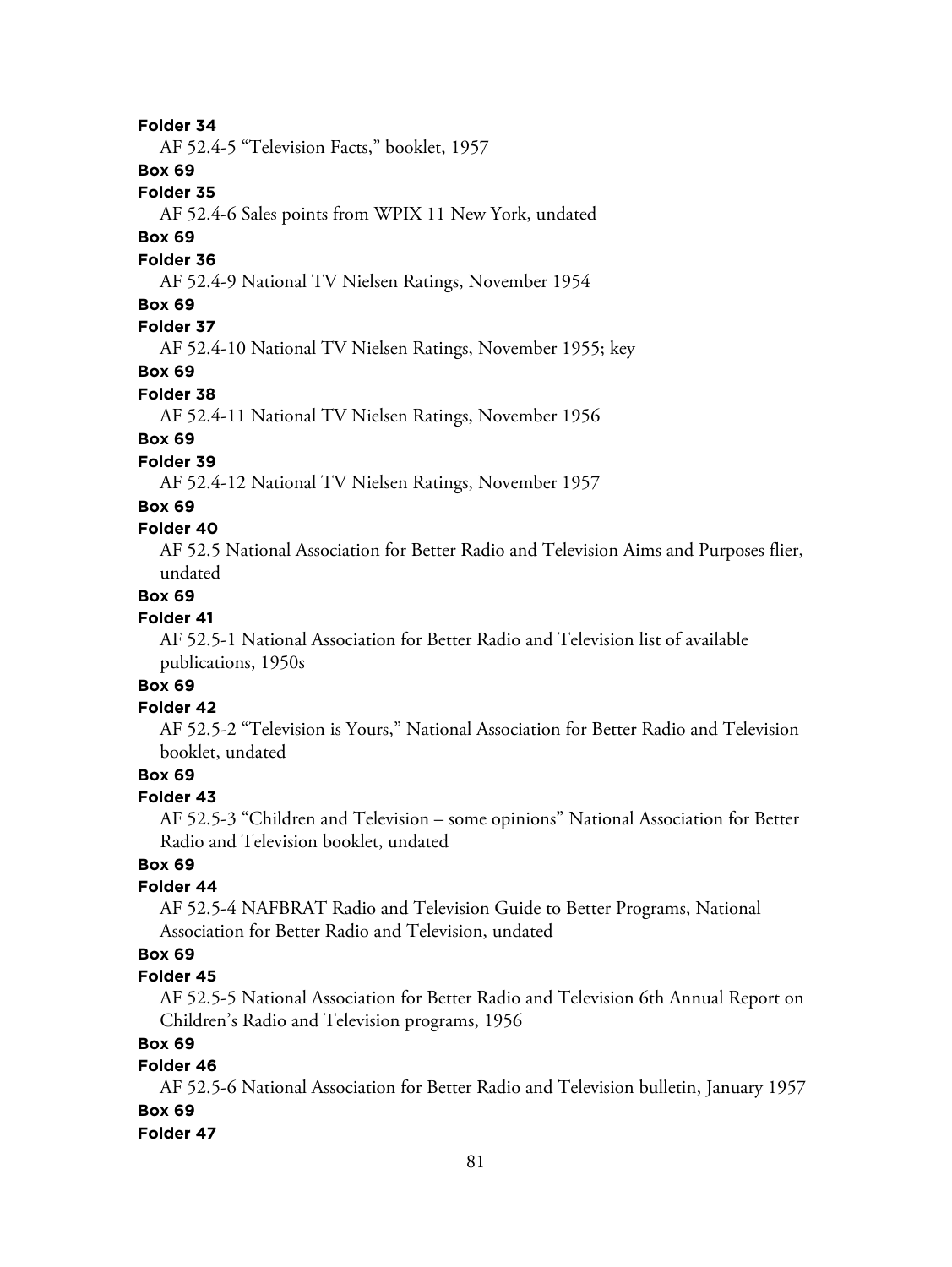AF 52.5-7 National Association for Better Radio and Television bulletin, November 1956 **Box 69**

# **Folder 48**

AF 52.5-8 NAFBRAT Radio and Television Guide to Better Programs, National Association for Better Radio and Television, Spring-Summer 1957

### **Box 69**

#### **Folder 49**

AF 52.5-9 NAFBRAT Radio and Television Guide to Better Programs, National Association for Better Radio and Television, Spring 1958

### **Box 69**

#### **Folder 50**

AF 52.5-10 National Association for Better Radio and Television bulletin, April 1957

#### **Box 70**

### **Folder 1**

AF 52.5-11 National Association for Better Radio and Television 7th Annual Report on Children's Radio and Television programs, 1957

# **Box 70**

### **Folder 2**

AF 52.5-12 National Association for Better Radio and Television bulletin, October 1957

### **Box 70**

### **Folder 3**

AF 52.5-13 National Association for Better Radio and Television bulletin, November-December 1957

### **Box 70**

#### **Folder 4**

AF 52.5-14 National Association for Better Radio and Television bulletin, January-February 1958

# **Box 70**

### **Folder 5**

AF 52.5-15 National Association for Better Radio and Television press release regarding annual awards, 1958

#### **Box 70**

#### **Folder 6**

AF 52.5-16 "Fifteen reasons why crime-westerns are not acceptable TV Fare for Children," National Association for Better Radio and Television flier, undated

# **Box 70**

### **Folder 7**

AF 52.5-17 National Association for Better Radio and Television list of sponsors of TV programs, undated

# **Box 70**

# **Folder 8**

AF 52.5-18 National Association for Better Radio and Television survey of crime on television, 1958

### **Box 70**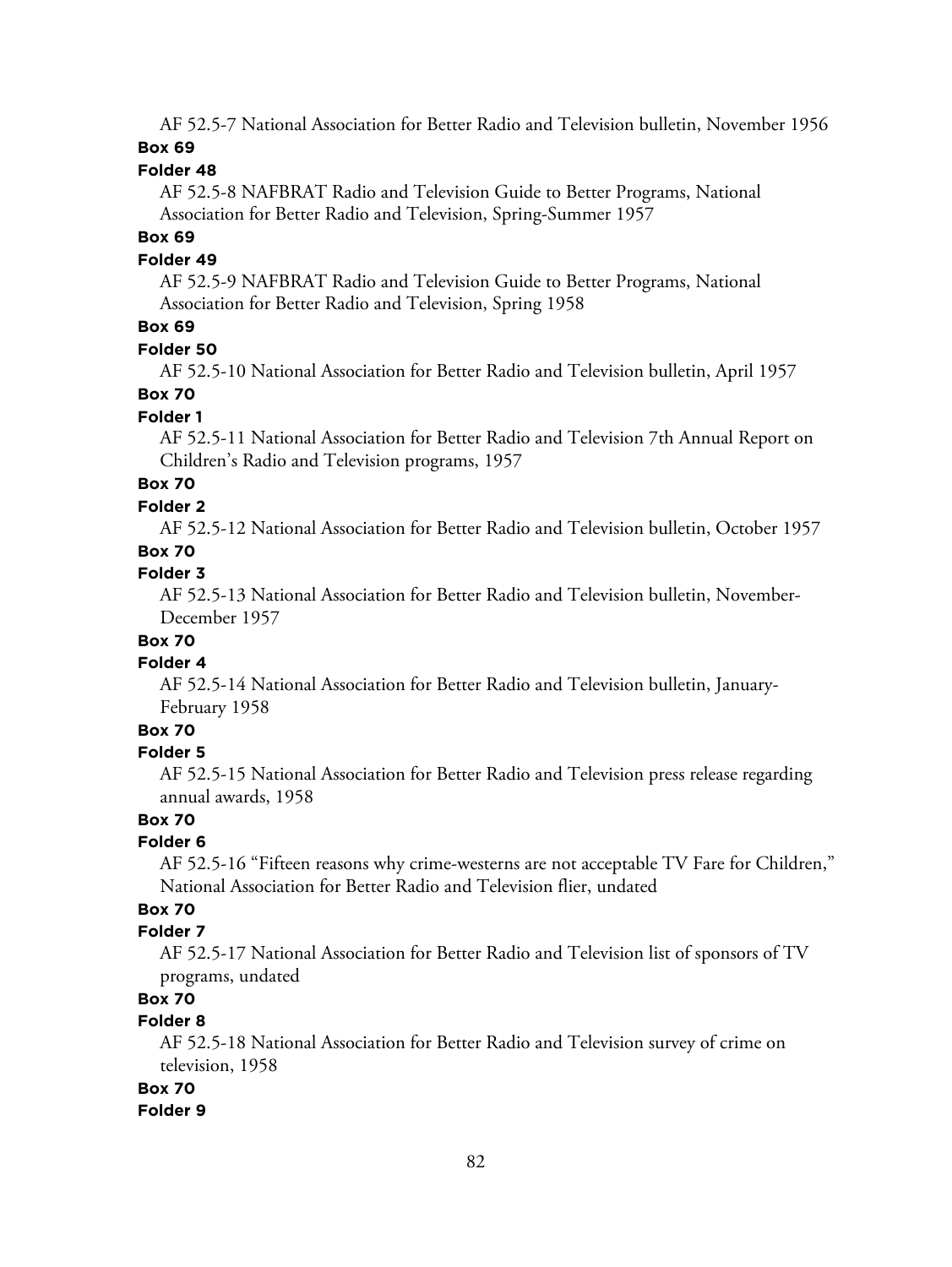AF 52.5-19 National Association for Better Radio and Television mailings, National Audience Board newsletters, 1958-1960

### **Box 70**

### **Folder 10**

AF 52.5-20 National Association for Better Radio and Television mailings, 1958, undated

# **Box 70**

### **Folder 11**

AF 52.6 National Audience Board newsletter, December 1956

### **Box 70**

# **Folder 12**

AF 52.6-1 National Audience Board newsletter, May 1957

# **Box 70**

### **Folder 13**

AF 52.6-1 List of 326 commercials studied, undated

# **Box 70**

# **Folder 14**

AF 52.6-2 National Audience Board newsletters, April-October 1958

### **Box 70**

### **Folder 15**

AF 52.7 "Protection of Public Morals through censorship," booklet from New York University School of Law, 1953

### **Box 70**

### **Folder 16**

AF 53 "The Personal Interview Roster Method of Radio Measurement and its Application," booklet, 1946

# **Box 70**

### **Folder 17**

AF 54 Rural radio network brochures, undated

### **Box 70**

### **Folder 18**

AF 54.1 "The Federal Communications Commission Looks at Broadcasting," text of address by Commissioner Robert E. Lee, 1956

### **Box 70**

### **Folder 19**

AF 54.2 "The American System of Broadcasting and its Function in the Preservation of Democracy," by David Sarnoff, 1938

### **Box 70**

### **Folder 20**

AF 55 "Report of the Social Science Research Council Committee on Analysis of Pre-Election Polls and Forecasts," 1948

# **Box 70**

### **Folder 21**

AF 55.1 "A project to establish a State College of Washington radio station," undated **Box 70**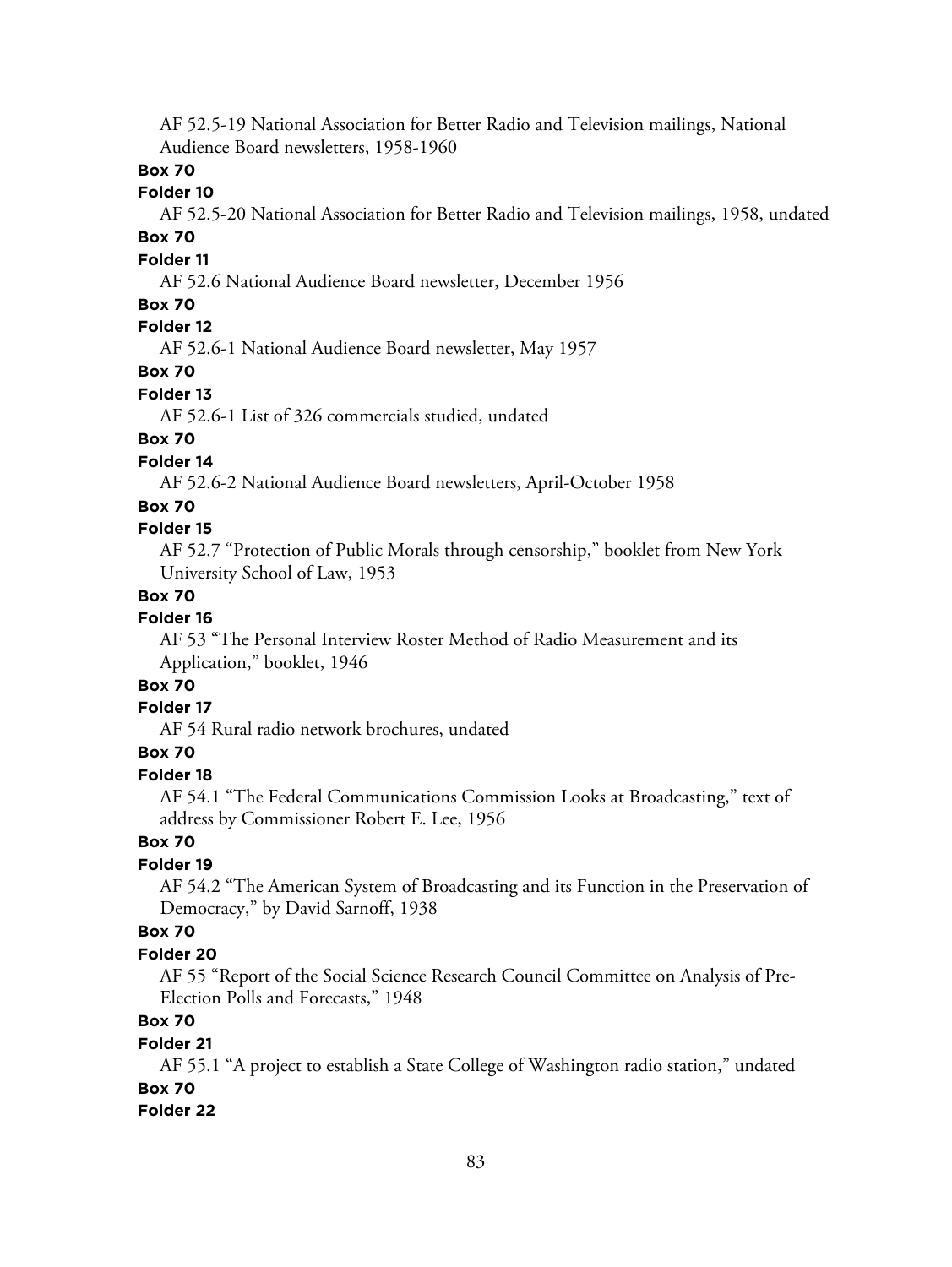AF 55.2 "New Horizons in Television Commercial Effectiveness," text of address by Horace S. Schwerin, 1956

### **Box 70**

### **Folder 23**

AF 55.2-1 "Why TV Commercials Sell – or don't sell," text of address by Donald H. McCollum, 1957

# **Box 70**

### **Folder 24**

AF 55.2-3 "Measuring Advertising's Power to Motivate," text of address by Horace S. Schwerin, 1954

### **Box 70**

#### **Folder 25**

AF 55.2-4 "Some basic information about Schwerin research corporation," undated

### **Box 70**

#### **Folder 26**

AF 55.3 Text of address by Frank M. Headley, Station Representatives Association, February 21, 1957

#### **Box 70**

### **Folder 27**

AF 55.4 Skiatron Toll-TV System press release, 1957

# **Box 70**

### **Folder 28**

AF 56 "How will Television Affect Motion Pictures?" text of panel discussion, 1948

### **Box 70**

### **Folder 29**

AF 56.1 SPOT Television Advertising Expenditures annual report, 1956

### **Box 70**

# **Folder 30**

AF 57 University of Chicago Roundtable suggestions for television program series, flier, undated

### **Box 70**

### **Folder 31**

AF 57.1 University of Louisville and Radio Station WAVE, information brochure, undated

# **Box 70**

### **Folder 32**

AF 57.1-3 Wisconsin School of the Air: radio programs for elementary schools, 1948

# **Box 70**

### **Folder 33**

AF 57.2 University of Wisconsin Annual Reports of the University Radio Committee, 1946, 1948

# **Box 70**

### **Folder 34**

AF 57.2-1 University of Wisconsin Annual Report of the University Radio Committee, 1947

#### **Box 70**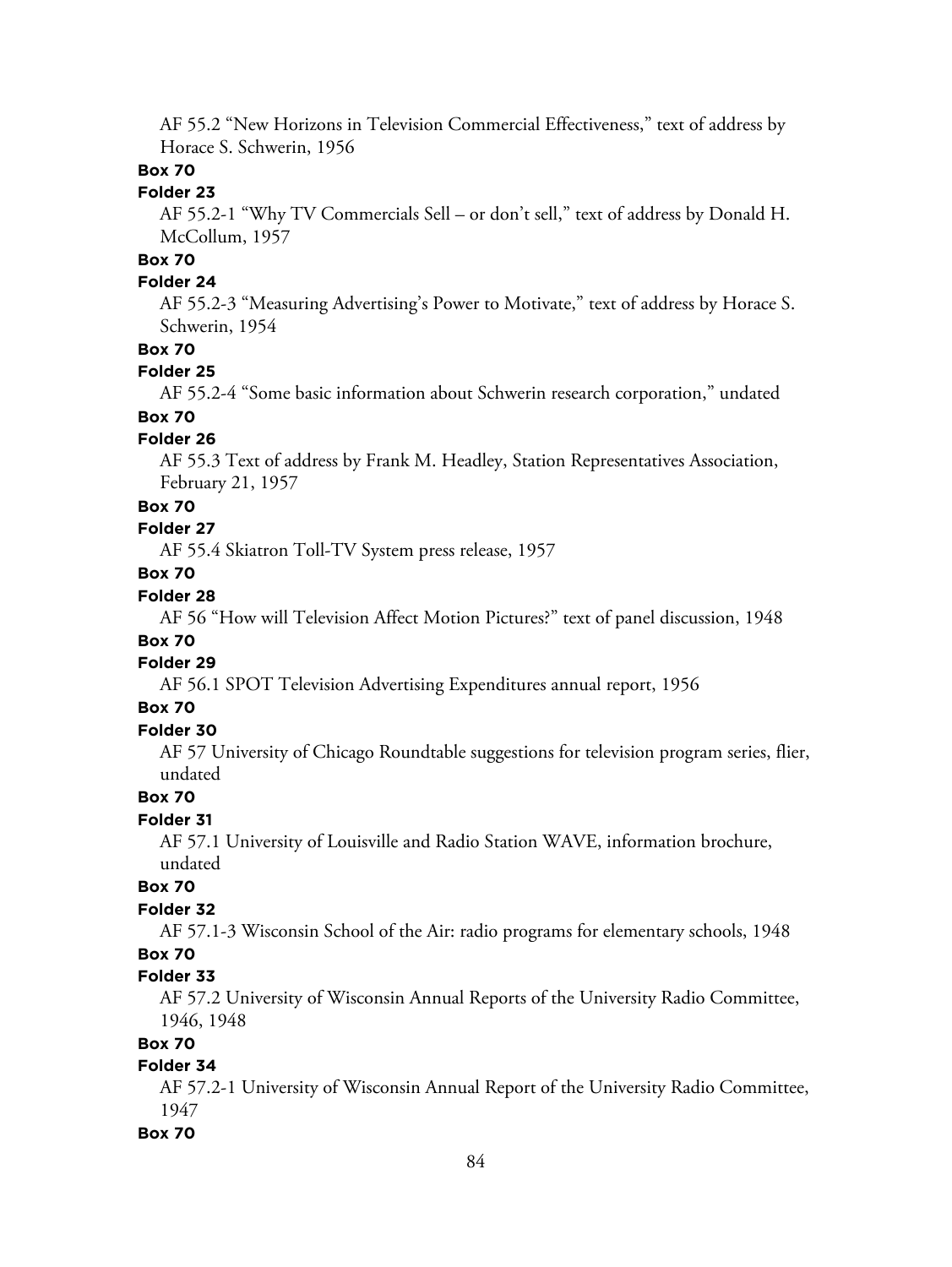AF 57.2-2 University of Wisconsin Radio Station bulletin, November 1948

# **Box 70**

# **Folder 36**

AF 57.2-4 WHA (University of Wisconsin) program schedule, 1957

# **Box 70**

#### **Folder 37**

AF 57.2-5 Annual Report of the [WHA] University Radio-Television Committee, 1956

### **Box 70**

# **Folder 38**

AF 58 Western Electric Oscillator booklet, May 1948

# **Box 70**

### **Folder 39**

AF 58.1 Interview with Lawrence H. Rogers, radio station manager, circa 1950s

### **Box 70**

### **Folder 40**

AF 58.2-1 The Boston Conference on Local Public Service Programming, program, 1957

### **Box 70**

# **Folder 41**

AF 58.2-2 Who's Who at the Boston Public Service Conference, 1957

# **Box 70**

### **Folder 42**

AF 58.2-3 Address of welcome to the Boston Conference on Local Public Service Programming, 1957

### **Box 70**

### **Folder 43**

AF 58.2-4 Special message by Milton Stover Eisenhower to the Boston Conference on Local Public Service Programming, 1957

# **Box 70**

# **Folder 44**

AF 58.2-5 Special message by Vice President Richard Nixon to the Boston Conference on Local Public Service Programming, 1957

# **Box 70**

### **Folder 45**

AF 58.2-6 Special message by Senator John F. Kennedy to the Boston Conference on Local Public Service Programming, 1957

### **Box 70**

#### **Folder 46**

AF 58.2-7 Special message by Dr. Ralph Bunch to the Boston Conference on Local Public Service Programming, 1957

# **Box 70**

#### **Folder 47**

AF 58.2-8 Special message by Rear Admiral H.B. Rickover to the Boston Conference on Local Public Service Programming, 1957

#### **Box 70**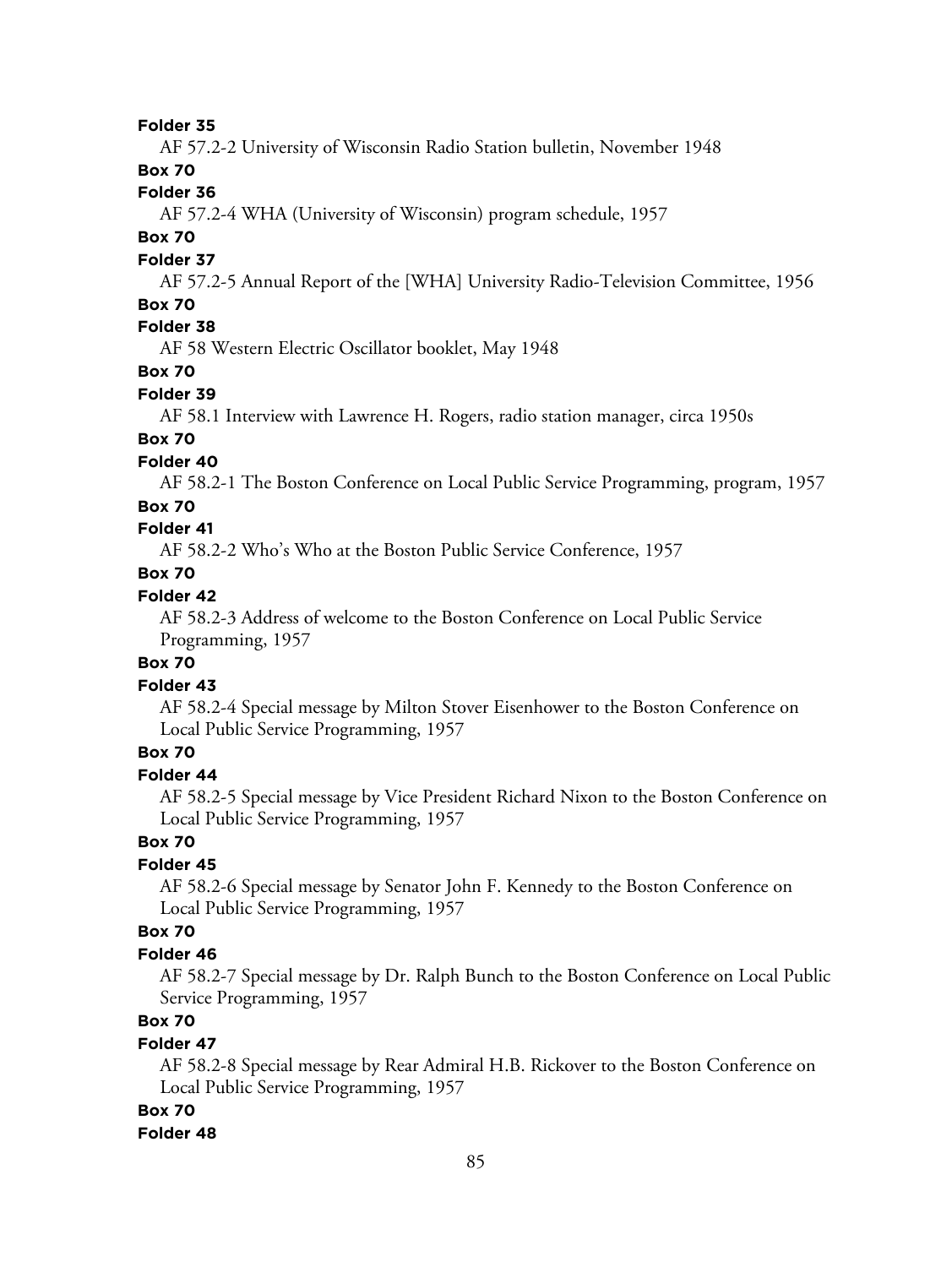AF 58.2-9 Text of address by Joseph N. Welch at the Boston Conference on Local Public Service Programming, 1957

### **Box 70**

### **Folder 49**

AF 58.2-10 Text of address by FCC Chairman George C. McConnaughey at the Boston Conference on Local Public Service Programming, 1957

# **Box 70**

### **Folder 50**

AF 58.2-11 Copies of clippings describing the Boston Conference on Local Public Service Programming, 1957

### **Box 70**

#### **Folder 51**

AF 58.3 Results of questionnaire on preferences and reactions of typical radio audiences, 1930

### **Box 70**

#### **Folder 52**

AF 58.4 The Roper Public Opinion Research Center at Williams College, booklet, 1957

### **Box 70**

# **Folder 53**

AF 59 "Phonevision and the Broadcaster," brochure, undated

# **Box 70**

### **Folder 54**

AF 59-3 Zenith radio station booklets on FM radio, 1948, undated

### **Box 70**

#### **Folder 55**

AF 59-4 "Television and the Motion Picture Industry," by E.F. McDonald, Jr., President of Zenith Radio Corporation, February 10, 1948

# **Box 70**

#### **Folder 56**

AF 59-5 Zenith Radio Corporation letter on television and the movie industry, January 27, 1948

#### **Box 70**

#### **Folder 57**

AF 59-6 "Editorial comments on subscription TV," booklet from Zenith Radio Corporation, 1955

# **Box 70**

#### **Folder 58**

AF 59-7 "Subscription TV," address by Ted Leitzel of Zenith Radio Corporation, undated

# **Box 70**

#### **Folder 59**

AF 59-8 "Phonevision – a progress report," from Zenith Radio Corporation, 1955

### **Box 70**

# **Folder 60**

AF 59-9 Zenith Annual Report for 1955, circa 1956

#### **Box 71**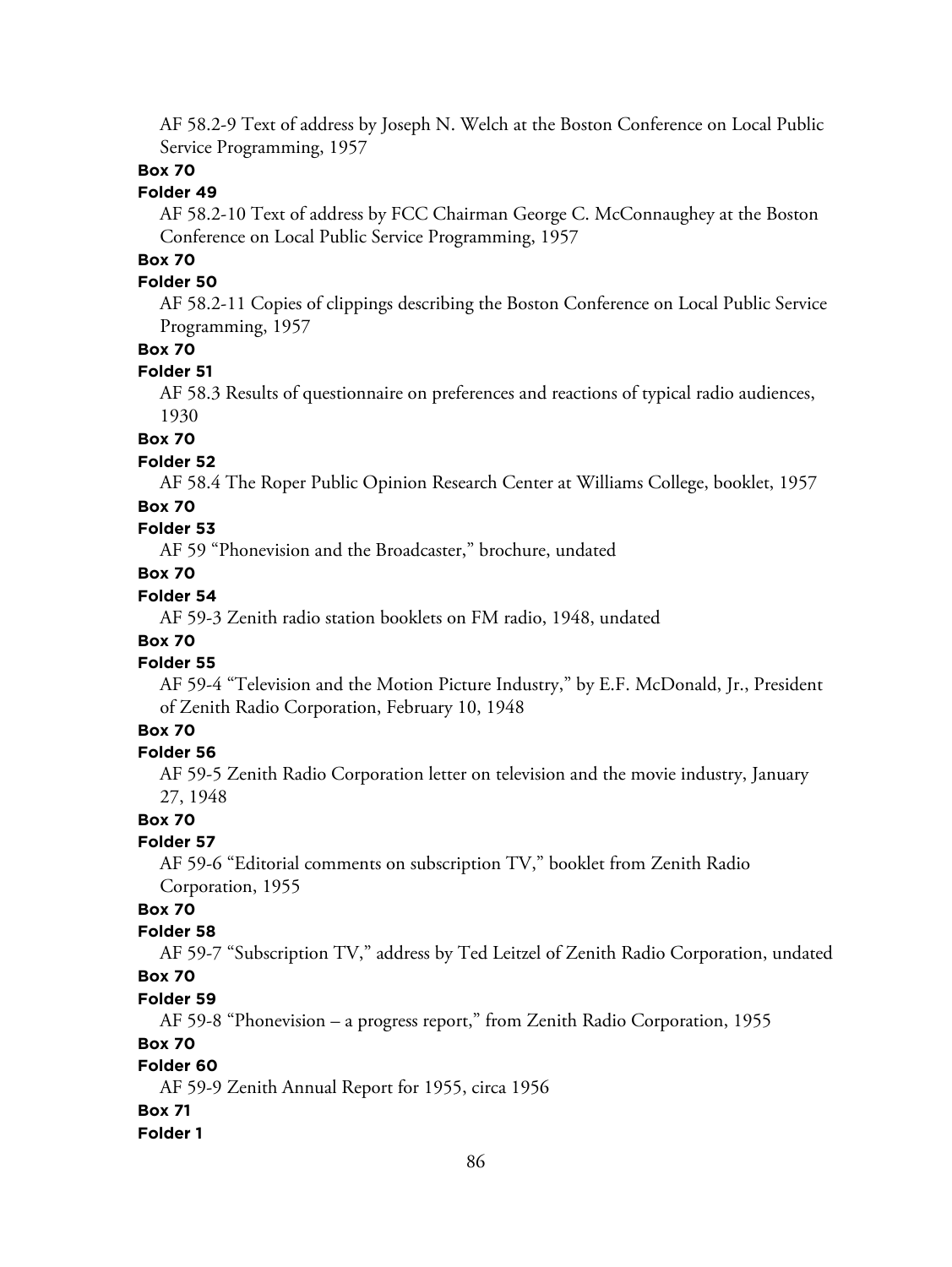AF 59-10 "The Zenith Story - a history from 1919," booklet, undated

### **Box 71**

### **Folder 2**

AF 59-11 "The Outlook for Subscription Television," text of address by Millard C. Faught, economic consultant to Zenith Radio Corporation, 1954

### **Box 71**

#### **Folder 3**

AF 59-12 Zenith Radio Corporation Press release, undated

### **Box 71**

### **Folder 4**

AF 59-14 Zenith Radio Corporation letter to publishers, newspapers, and columnists, 1958

**Box 71**

#### **Folder 5**

AF 59-15 Federal Communications Commission resolution on subscription television, 1958

### **Box 71**

#### **Folder 6**

AF 59-16 "Pay TV Poses Threat to Network Monopoly," editorial, 1958

### **Box 71**

### **Folder 7**

AF 59-17 Editorials on pay TV, 1958

### **Box 71**

### **Folder 8**

AF 59-88 Television news clippings, San Francisco News, 1958

### **Box 71**

#### **Folder 9**

AF 59-99 Pay TV news clipping, San Francisco News, 1959

### **Box 71**

# **Folder 10**

AF 59.1 "Why Phonevision in inevitable," text of address by Joseph S. Wright, 1955

#### **Box 71**

#### **Folder 11**

AF 59.2 Zenith Radio Corporation message to stockholders and letter to Barney Balaban, 1948

### **Box 71**

### **Folder 12**

AF 60 Statement of Governor Edwin C. Johnson before the Senate Committee on interstate and foreign commerce, 1956 April 24

# **Box 71**

### **Folder 13**

AF 60-2 "The Network Monopoly" – report for the Committee on Interstate and Foreign Commerce, 1956

### **Box 71**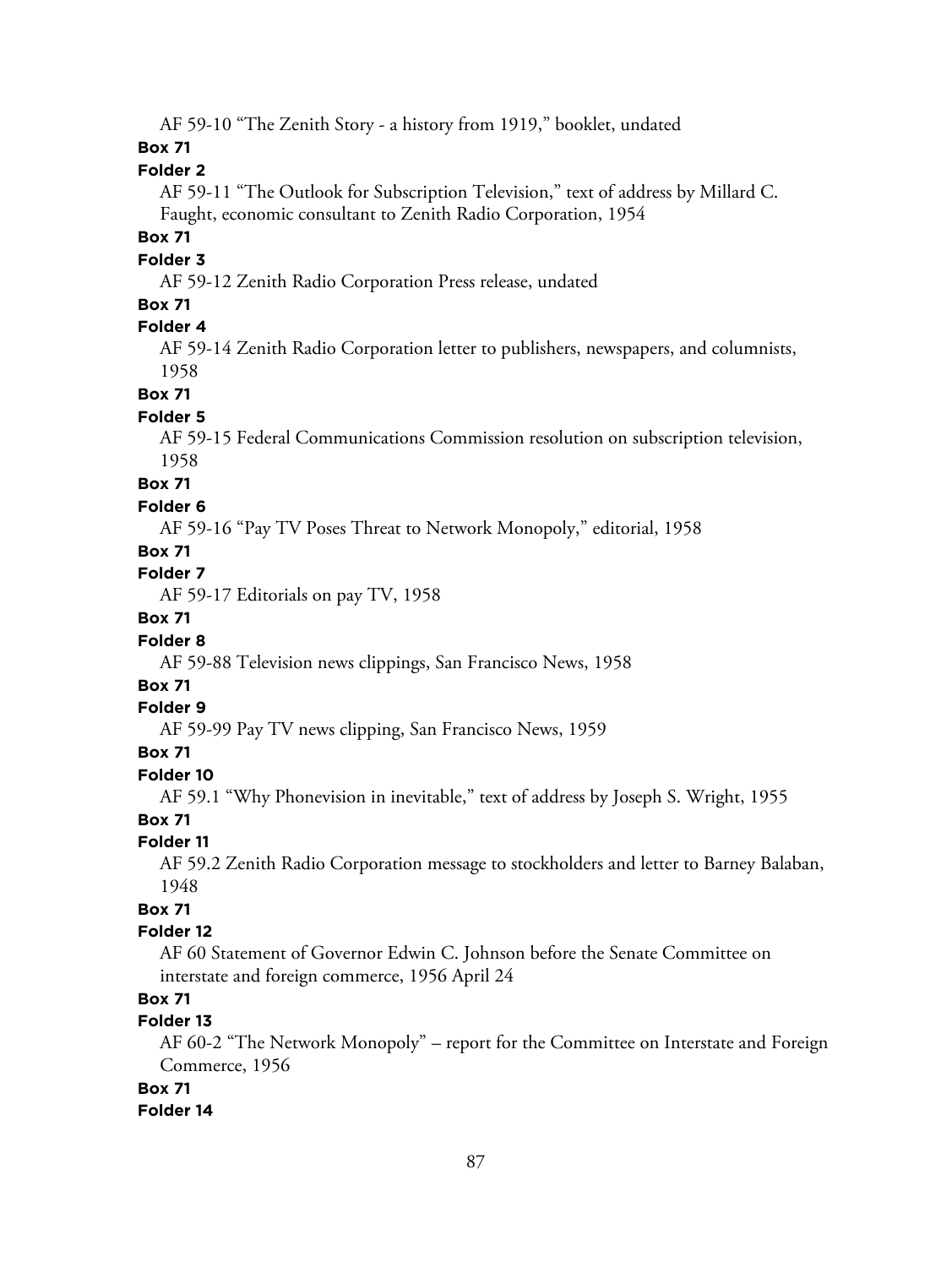AF 60-3 Statement of American Broadcasting Company before the committee on interstate and foreign commerce, April 27, 1956

### **Box 71**

### **Folder 15**

AF 60-4 Memorandum concerning the Applicability of the Antitrust laws to the television broadcast activities of Columbia Broadcasting System, June 4, 1956

### **Box 71**

# **Folder 16**

AF 60-5 Memorandum concerning the statement of Richard A. Moore, June 1956

### **Box 71**

#### **Folder 17**

AF 60-6 An analysis of Senator John W. Bricker's report entitled, "The Network Monopoly," June 1956

### **Box 71**

#### **Folder 18**

AF 60-7 Statement of Frank Stanton, President of CBS, Inc., before the Senate Committee on Interstate and Foreign Commerce, June 12, 1956

### **Box 71**

### **Folder 19**

AF 60-8 Network practices - memorandum supplementing the statement of Frank Stanton, June 1956

### **Box 71**

### **Folder 20**

AF 60-9 Comments of WSAZ, Inc. regarding subscription TV before the Senate Committee on Interstate and Foreign Commerce, April 26, 1956

# **Box 71**

#### **Folder 21**

AF 60-10 Comments of WSAZ, Inc., regarding the Senate investigation on network practices before the Senate Committee on Interstate and Foreign Commerce, June 20, 1956

### **Box 71**

#### **Folder 22**

AF 60-11 Statement of Ralph Bellamy before the Senate Committee on Interstate and Foreign Commerce, April 24, 1956

### **Box 71**

### **Folder 23**

AF 60-12 Statement of Jerrold Electronics Corporation before the Senate Committee on Interstate and Foreign Commerce, April 27, 1956

### **Box 71**

#### **Folder 24**

AF 60-13 and AF 60-14 [original folders empty]

### **Box 71**

# **Folder 25**

AF 60-17 Reply to comments of KTTV, January 1957

#### **Box 71**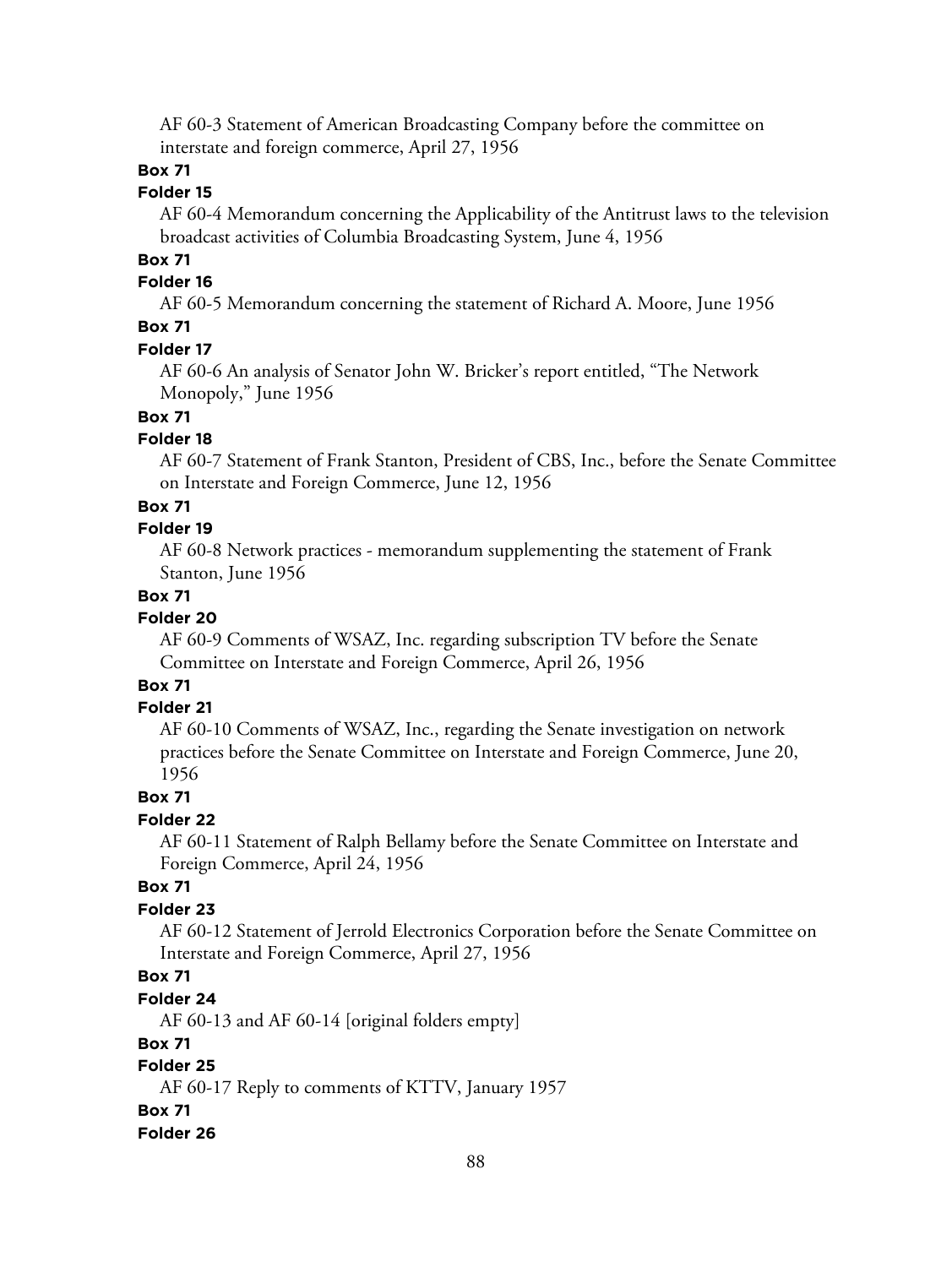AF 60-18 Memorandum on behalf of CBS, Inc. in reply to the memorandum of Law submitted by KTTV, Inc., January 28, 1957

# **Box 71**

# **Folder 27**

AF 60-19 "Television and Free Competition," testimony of Richard A. Moor, President, KTTV, Inc., and Donald F. Turner, Cambridge, MA, March 26, 1956

# **Box 71**

### **Folder 28**

AF 60-20 Comments of KTTV on the testimony of Dr. Frank Stanton concerning the statement of Richard A. Moore, October 29, 1956

### **Box 71**

#### **Folder 29**

AF 60-21 Memorandum concerning Time Options, the 'Must Buy' practice, and the public interest, October 31, 1956

### **Box 71**

### **Folder 30**

AF 60-23 to AF 60-29 [original folders empty]

### **Box 71**

### **Folder 31**

AF 60.1 Statement of Richard S. Salant, Vice President of CBS, Inc., February 3, 1956

# **Box 71**

# **Folder 32**

AF 60.1-3, 60.2-4, 60.3, 60.3-1, 60.3-2, 60.3-3, 60.4 [original folders empty]

### **Box 71**

### **Folder 33**

AF 60.4-1 Memorandum on adjustment of fees of the Federal Communications Commission, October 28, 1957

### **Box 72**

### **Folder 1**

AF 61r0 Federal Communications Commission rules and regulations, Part 0 – Statement of Organization, delegations of authority, and other information, October 5, 1954

### **Box 72**

### **Folder 2**

AF 61-1 Federal Communications Commission rules and regulations, Part 1 – Practice and Procedure, December 23, 1955

# **Box 72**

### **Folder 3**

AF 61-2 Federal Communications Commission rules and regulations, Part 2 – Frequency Allocations and Radio Treaty Matters; General Rules and Regulations, June 25, 1955

# **Box 72**

# **Folder 4**

AF 61-3 Federal Communications Commission rules and regulations, Part 3 – Radio Broadcast Services, December 9, 1955

### **Box 72**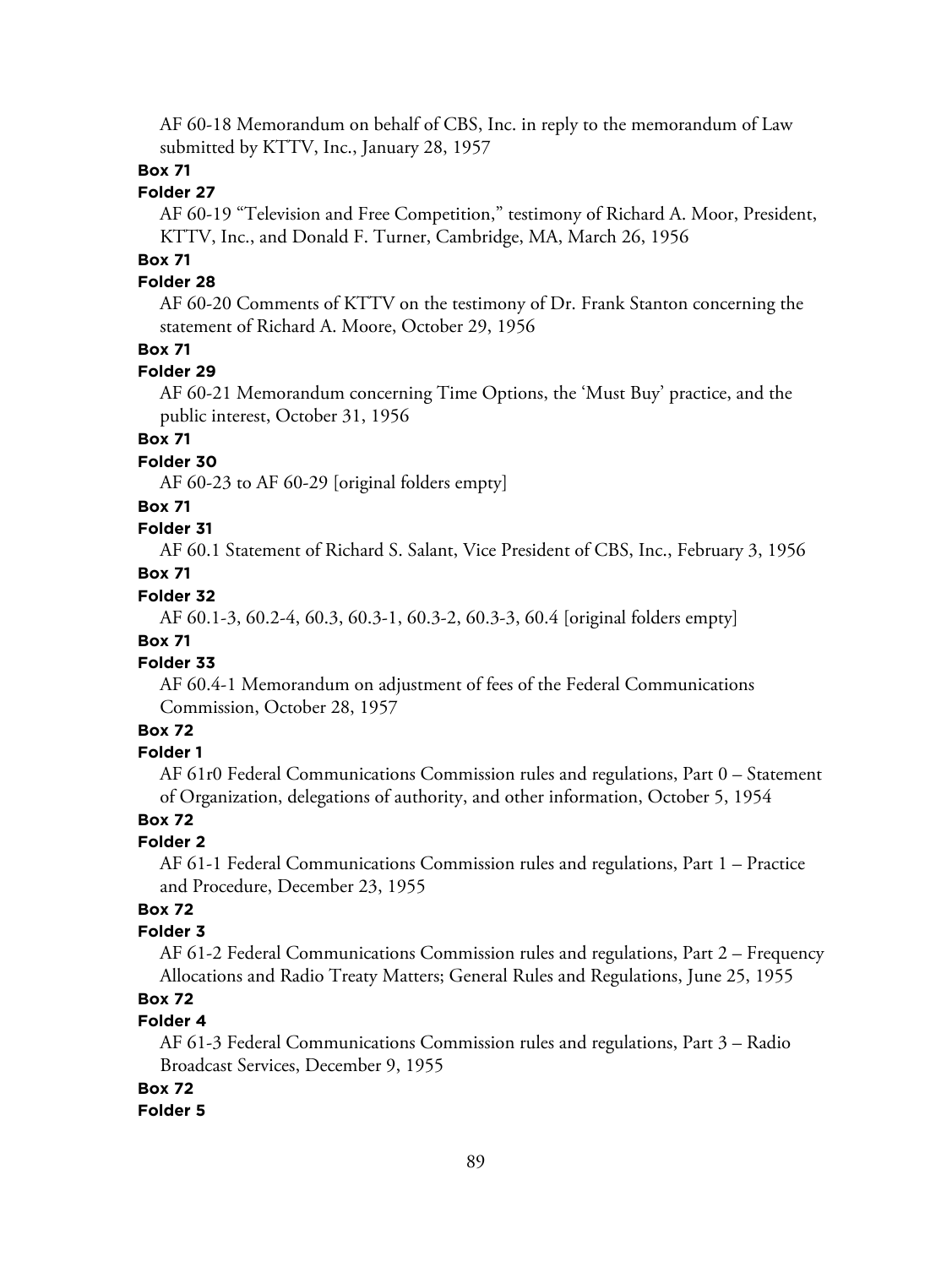AF 61-3A Federal Communications Commission rules and regulations, Part 3 – Radio Broadcast Services, 1947

# **Box 72**

### **Folder 6**

AF 61-4 Federal Communications Commission rules and regulations, Part 4 – Experimental and Auxiliary Broadcast Services, June 25, 1955

# **Box 72**

### **Folder 7**

AF 61-4A Federal Communications Commission rules and regulations, Part 4 - Experimental and Auxiliary Broadcast Services, 1946-1947

### **Box 72**

### **Folder 8**

AF 61-5 Federal Communications Commission rules and regulations, Part 5 – Rules governing the experimental radio services, February 25, 1953

# **Box 72**

### **Folder 9**

AF 61-5A Federal Communications Commission rules and regulations, Part 5 – Rules governing experimental radio services, 1948

# **Box 72**

# **Folder 10**

AF 61-6 Federal Communications Commission rules and regulations, Part 6 – Rules governing public radio communication services (other than maritime mobile), May 6, 1949

### **Box 72**

#### **Folder 11**

AF 61-7 Federal Communications Commission rules and regulations, Part 7 – Stations on Land in the Maritime Services, September 16, 1955

### **Box 72**

### **Folder 12**

AF 61-8 Federal Communications Commission rules and regulations, Part 8 – Stations on Shipboard in the maritime services, September 16, 1955

#### **Box 72**

### **Folder 13**

AF 61-9 Federal Communications Commission rules and regulations, Part 9 – Aviation Services, December 14, 1955

### **Box 72**

### **Folder 14**

AF 61-10 Federal Communications Commission rules and regulations, Part 10 – Rules Governing Public Safety Radio Services, December 18, 1953

# **Box 72**

### **Folder 15**

AF 61-10A Federal Communications Commission rules and regulations, Part 10 – Rules Governing Emergency Radio Services, 1946-1947

#### **Box 72**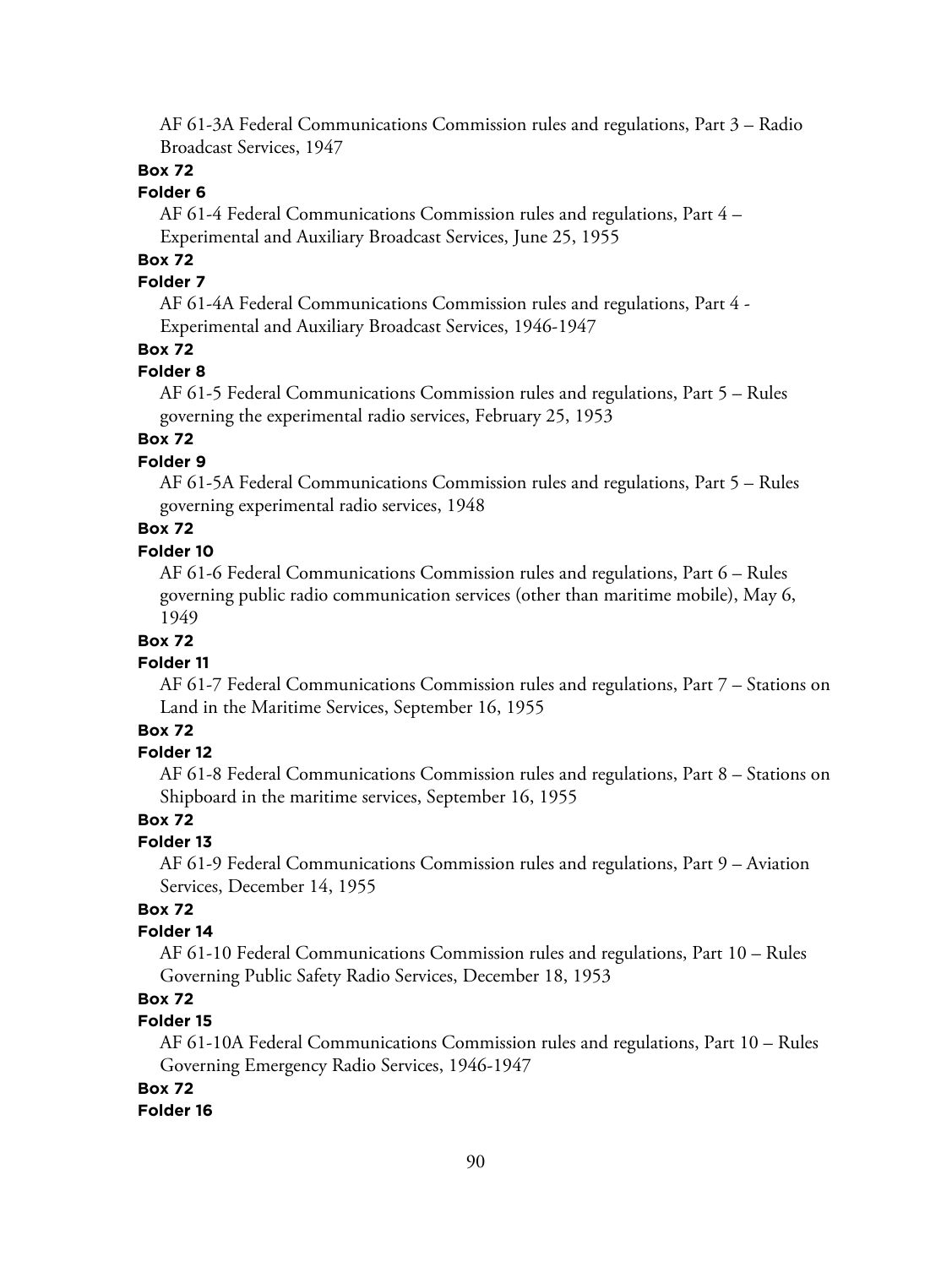AF 61-12 Federal Communications Commission rules and regulations, Part 12 – Rules governing amateur radio service, November 28, 1953

### **Box 72**

### **Folder 17**

AF 61-12A Federal Communications Commission rules and regulations, Part 12 – Rules governing amateur radio service, 1946

# **Box 72**

### **Folder 18**

AF 61-13 Federal Communications Commission rules and regulations, Part 13 – Commercial radio operators, December 3, 1954

#### **Box 72**

#### **Folder 19**

AF 61-13A Federal Communications Commission rules and regulations, Part 13 – Commercial radio operators, 1948

# **Box 72**

### **Folder 20**

AF 61-14 Federal Communications Commission rules and regulations, Part 14 – Public fixed stations and stations of the maritime services in Alaska, August 16, 1956

# **Box 72**

### **Folder 21**

AF 61-15 Federal Communications Commission rules and regulations, Part 15 – Incidental and restricted radiation devices, December 29, 1955

### **Box 72**

### **Folder 22**

AF 61-16 Federal Communications Commission rules and regulations, Part 16 – Land Transportation radio services, October 13, 1955

# **Box 72**

### **Folder 23**

AF 61-17 Federal Communications Commission rules and regulations, Part 17 – Construction, marketing, and lighting of antenna structures, June 30, 1953

#### **Box 72**

### **Folder 24**

AF 61-17A Federal Communications Commission rules and regulations, Part 17 – Rules governing stations in the utility radio service, 1946

### **Box 72**

### **Folder 25**

AF 61-18 Federal Communications Commission rules and regulations, Part 18 – Rules governing industrial, scientific, and medical service, September 12, 1953

# **Box 72**

### **Folder 26**

AF 61-19 Federal Communications Commission rules and regulations, Part 19 – Citizens Radio Service, February 10, 1955

# **Box 72**

#### **Folder 27**

AF 61-19A Federal Communications Commission rules and regulations, Part 19 – Citizens Radio Service, 1947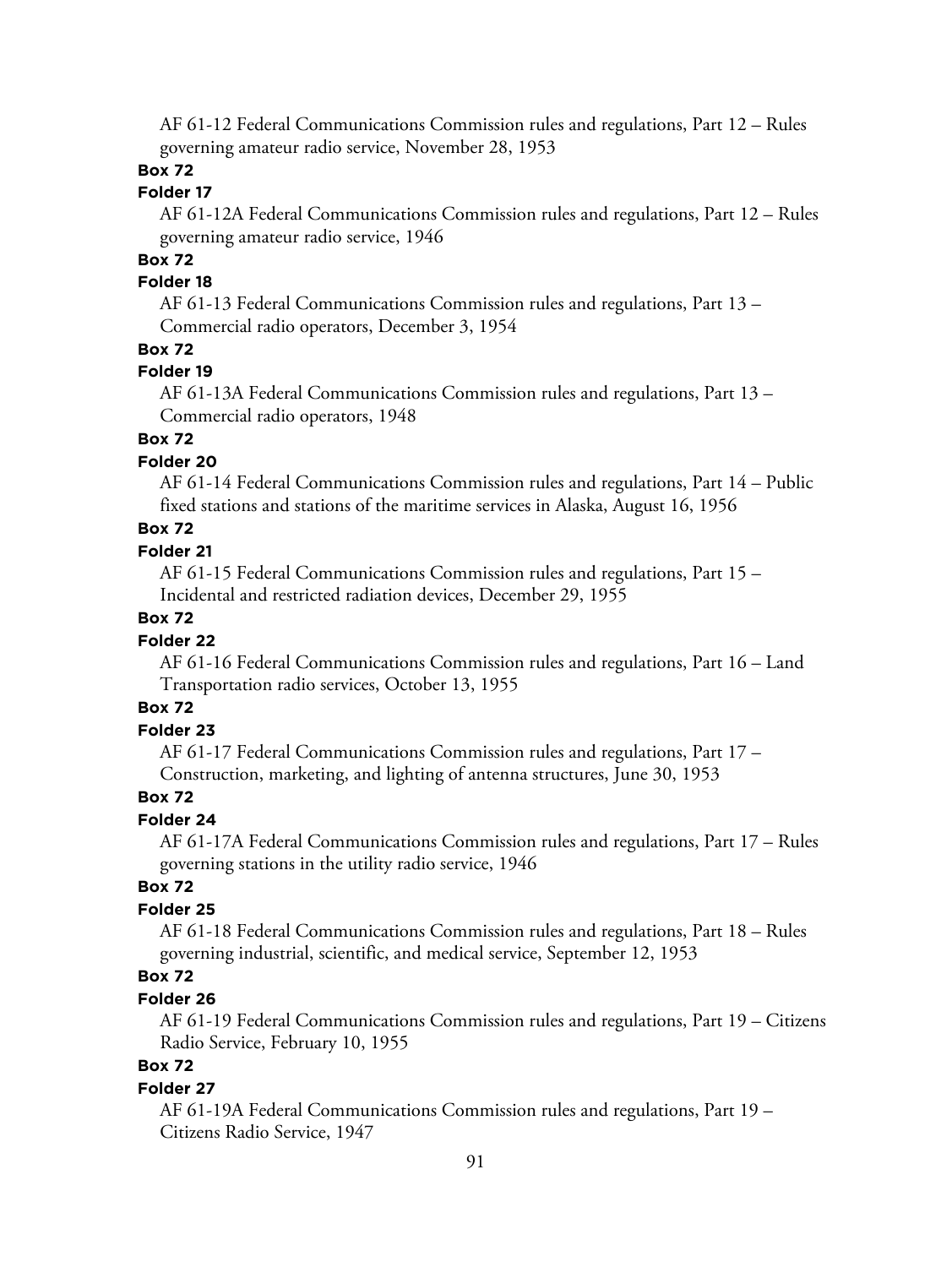# **Box 72**

#### **Folder 28**

AF 61-20 "Financial and employee data respecting networks and standard broadcast stations," FCC report, 1946

#### **Box 72**

### **Folder 29**

AF 61-21 Federal Communications Commission Form 324 – Annual Financial report – networks and licensees of broadcast stations [blank form], 1947

# **Box 72**

### **Folder 30**

AF 61-33 Brief of Subscription Radio, Inc., before the Federal Communications Commission

### **Box 72**

### **Folder 31**

AF 61-34 General Information - an A-B-C of the FCC, November 1952

### **Box 72**

### **Folder 32**

AF 61-35 Radio - A Public Primer, 1947

### **Box 72**

### **Folder 33**

AF 61-36 An ABC of the FCC, 1947

# **Box 72**

# **Folder 34**

AF 61-37 Comments of Zenith Radio Corporation and Teco, Inc. before the FCC regarding subscription television, June 9, 1955

# **Box 72**

### **Folder 35**

AF 61-39 "Subscription radio - a new system of radio broadcasting," brief to the FCC, October 12, 1944

### **Box 72**

#### **Folder 36**

AF 61-42 FCC report on chain broadcasting, May 1941

# **Box 73**

### **Folder 1**

AF 61-43 Comments in response to notice of the proposed rule making promulgated by the Commission on February 10, 1955, June 8, 1955

### **Box 73**

### **Folder 2**

AF 61-44 Reply to Skiatron… to comments filed in opposition to proposed rule making to authorize subscription television service, June 5, 1955

# **Box 73**

### **Folder 3**

AF 61-45 Amendment of Part 3 of the FCC's rules and regulations to provide for subscription television service, June 5, 1955

#### **Box 73**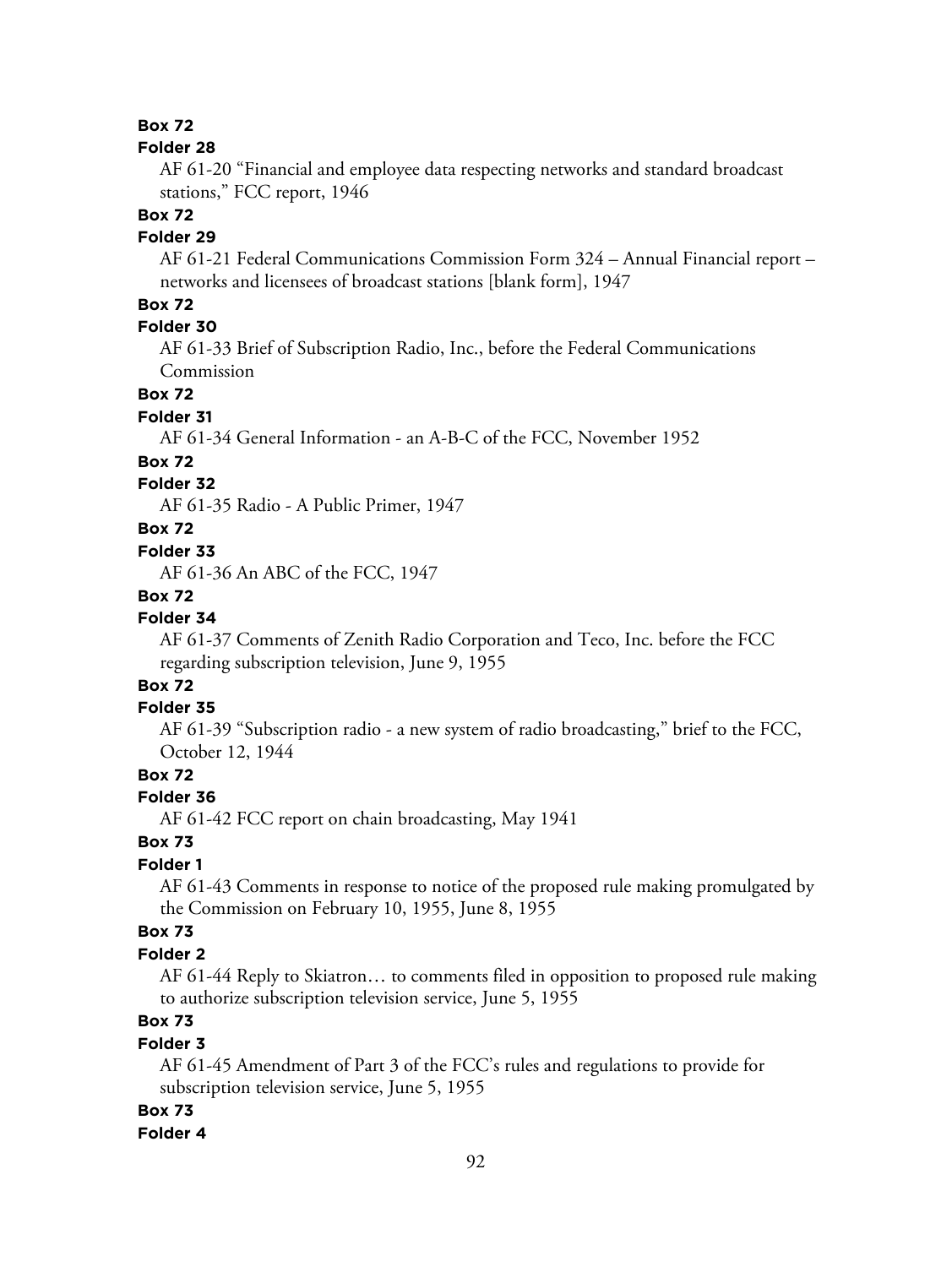AF 61-46 Federal Communications Commission rules and regulations, Part 21 – Domestic radio public services (other than maritime mobile), June 28, 1956

### **Box 73**

### **Folder 5**

AF 61-47 Amendment of Part 3 of the FCC's rules and regulations to provide for subscription television service, February 10, 1955

# **Box 73**

### **Folder 6**

AF 61-48 FCC Standards of good engineering practice concerning standard broadcasting systems, 1947

### **Box 73**

### **Folder 7**

AF 61-49 Appendix to comments of Zenith Radio Corporation before the FCC, undated

# **Box 73**

### **Folder 8**

AF 61-50 Joint substitute petition concerning subscription television, November 29, 1954

# **Box 73**

### **Folder 9**

AF 61-51 Reply comments of Zenith Radio Corporation and Teco, Inc. before the FCC, September 9, 1955

# **Box 73**

### **Folder 10**

AF 61-52 Appendix A to reply comments of Zenith Radio Corporation and Teco, Inc. – survey of television programming in top 75 markets, Spring 1955, August 1955

### **Box 73**

### **Folder 11**

AF 61-53 Comments of Zenith Radio Corporation and Teco, Inc. before the FCC, December 15, 1955

### **Box 73**

### **Folder 12**

AF 61-54 Reply comments of Zenith Radio Corporation and Teco, Inc. before the FCC, January 20, 1956

### **Box 73**

### **Folder 13**

AF 61-55 Federal Communications Commission rules and regulations, Part 11 – Industrial Radio Services, September 13, 1956

#### **Box 73**

### **Folder 14**

AF 61-56 Jerrold Electronic Corporation reply to comments before the FCC, September 8, 1955

### **Box 73**

### **Folder 15**

AF 61-57 Comments on proposed rule making submitted by American Broadcasting Company, June 9, 1955

#### **Box 73**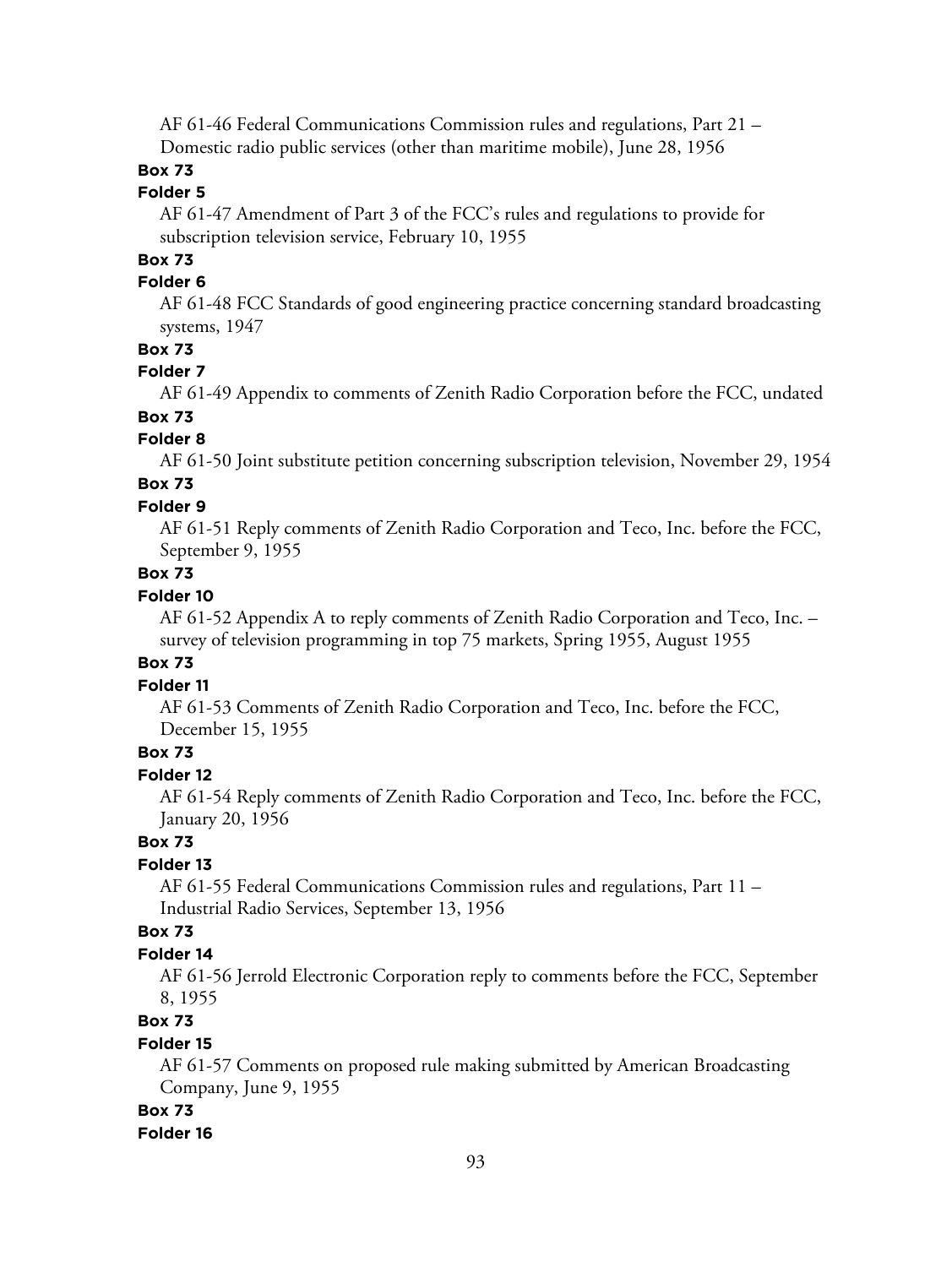AF 61-58 Reply comments of American Broadcasting Company before the FCC, September 9, 1955

### **Box 73**

# **Folder 17**

AF 61-59 Comments of the National Association of Radio and Television broadcasters before the FCC, June 9, 1955

# **Box 73**

### **Folder 18**

AF 61-60 Reply comments of the National Association of Radio and Television broadcasters before the FCC, June 9, 1955

### **Box 73**

#### **Folder 19**

AF 61-61 Press release - Americans for Democratic Action supports subscription TV, June 10, 1955

### **Box 73**

### **Folder 20**

AF 61-62 Hickory Hills Broadcasting Company letter to the FCC, May 17, 1955

### **Box 73**

### **Folder 21**

AF 61-63 Hickory Hills Broadcasting Company letter to the FCC, June 8, 1955

# **Box 73**

# **Folder 22**

AF 61-64 Hickory Hills Broadcasting Company letter to the FCC, September 8, 1955

### **Box 73**

### **Folder 23**

AF 61-65 State Radio Council letter to the FCC, April 18, 1955

### **Box 73**

# **Folder 24**

AF 61-66 Jerrold Electronic Corporation - a report to the industry, 1955

# **Box 73**

### **Folder 25**

AF 61-67 Comments on proposed rule-making on subscription television service, by Sidney W. Dean, Jr., April 30, 1955

### **Box 73**

### **Folder 26**

AF 61-68 Statement to the FCC by George W. Overton and Laurin H. Healy, undated

# **Box 73**

# **Folder 27**

AF 61-69 Comments to the FCC by Thomas A. Banning, Jr., undated

# **Box 73**

### **Folder 28**

AF 61-70 Comments of Central Broadcasting Company, Eau Claire, Wisconsin, in support of subscription television, undated

# **Box 73**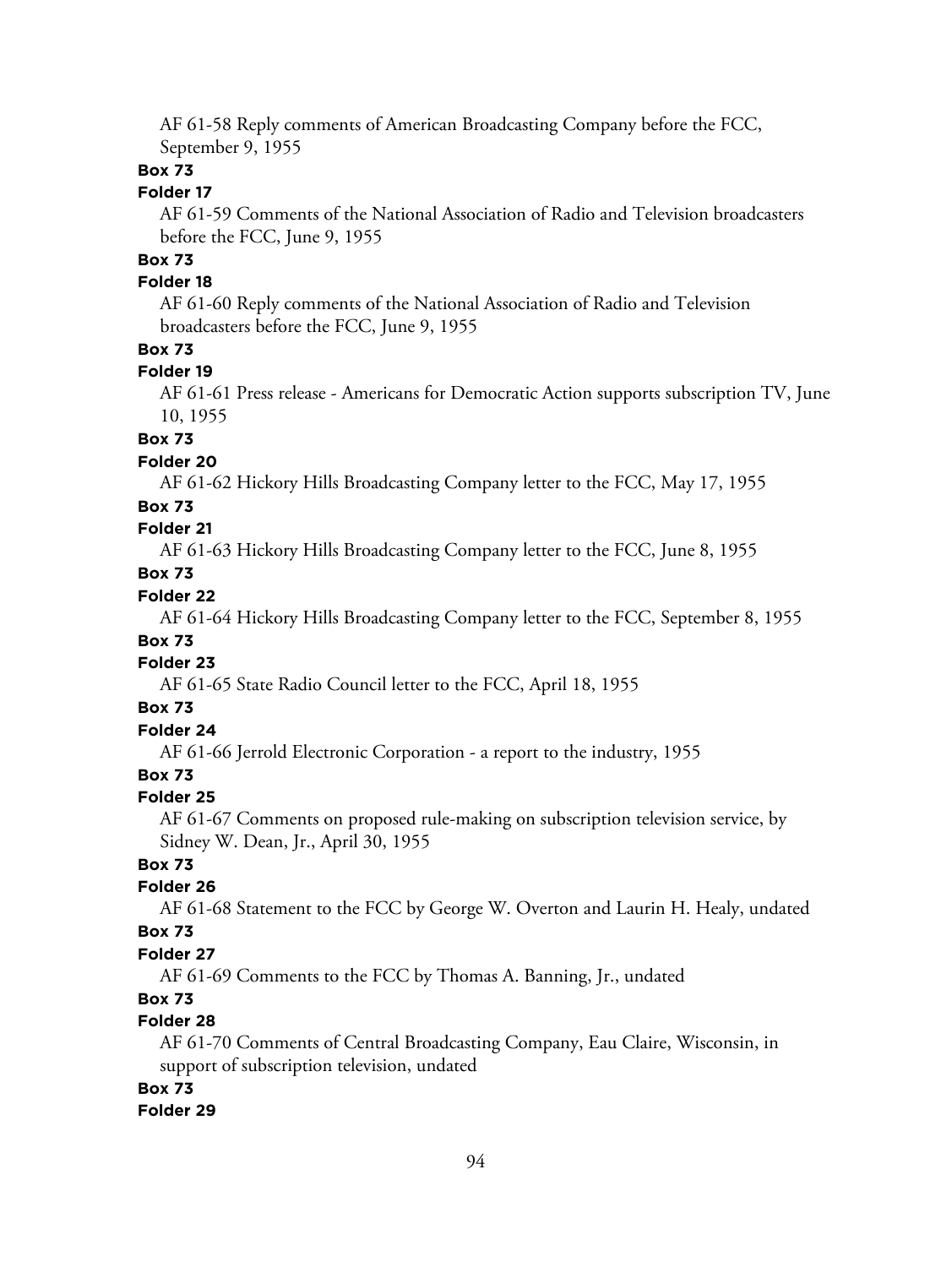AF 61-71 National Association for Better Radio and Television comments to the FCC in support of subscription television service, June 7, 1955

### **Box 73**

### **Folder 30**

AF 61-72 FCC Notice of proposed rule-making, February 10, 1955

### **Box 73**

### **Folder 31**

AF 61-73 Comments of Gulf TV Company of Galveston, Texas to the FCC, June 9, 1955 **Box 73**

### **Folder 32**

AF 61-74 Comments of Storer Broadcasting Company to the FCC, June 9, 1955

### **Box 73**

#### **Folder 33**

AF 61-75 Petition of Matla Enterprises to the FCC, September 9, 1953

# **Box 73**

### **Folder 34**

AF 61-76 Comments of WDSU Broadcasting Corporation to the FCC, undated

### **Box 73**

### **Folder 35**

AF 61-77 Order extending time for filing comments before the FCC, April 21, 1955

# **Box 73**

# **Folder 36**

AF 61-78 Order extending time for filing reply comments, July 5, 1955

# **Box 73**

### **Folder 37**

AF 61-79 The Communications Act of 1934, with amendments and index, 1955

### **Box 73**

# **Folder 38**

AF 61-80 Statement to the FCC by Vincent M Gaughan, undated

# **Box 73**

### **Folder 39**

AF 61-81 Opposition to joint substitute petition concerning subscription television, statement before the FCC, January 6, 1955

### **Box 74**

### **Folder 1**

AF 61-82 Notice of proposed rule-making before the FCC, January 27, 1954

### **Box 74**

### **Folder 2**

AF 61-83 Reply comments of the International Telemeter Corporation before the FCC, September 9, 1955

# **Box 74**

### **Folder 3**

AF 61-84 Petition of rule making proceedings for the promulgation of rules, regulations, and standards for a subscription television service, September 13, 1954

### **Box 74**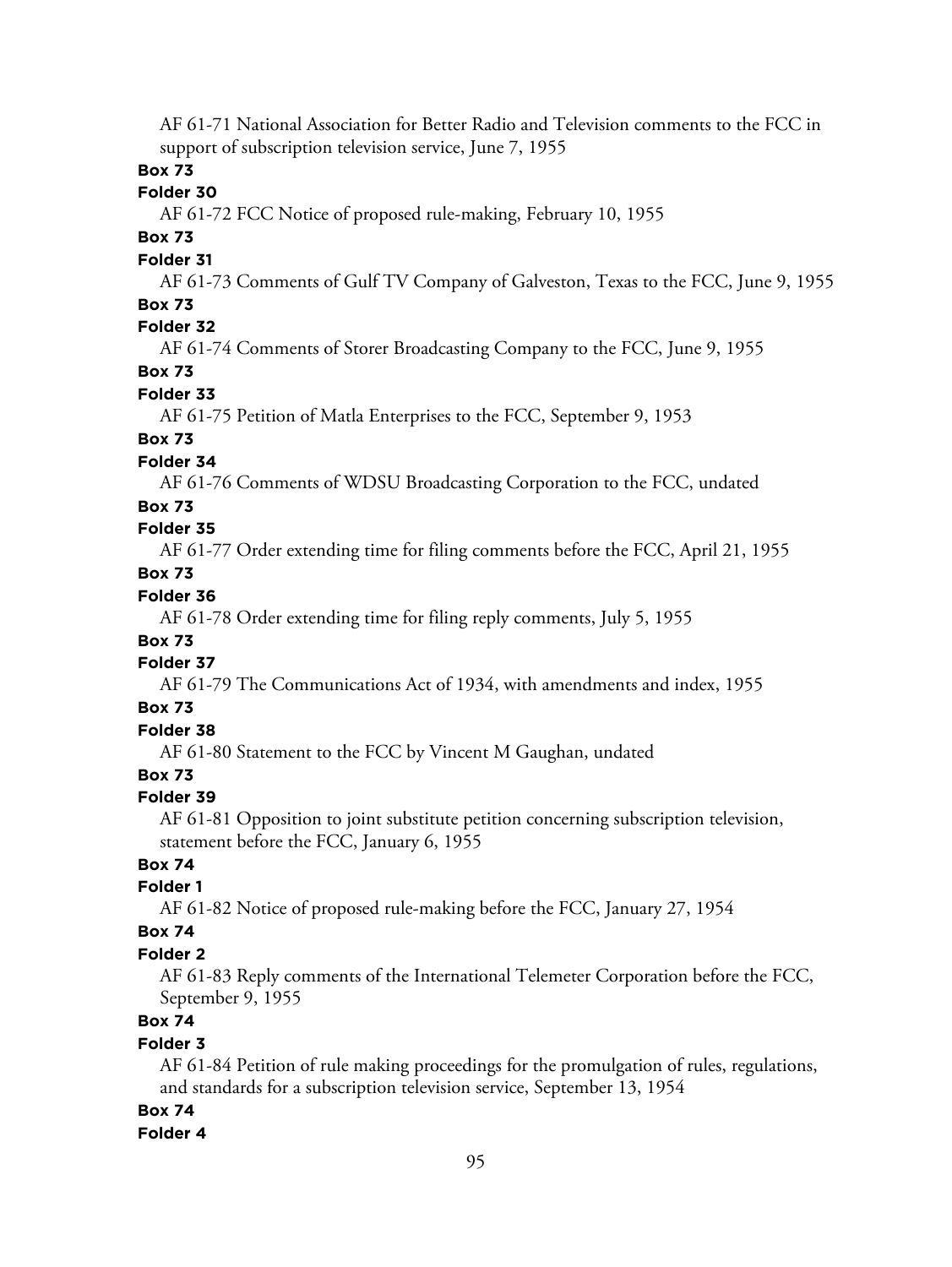AF 61-85 Amendments to the January 1954 edition of the Communications Act of 1934, 1956

### **Box 74**

### **Folder 5**

AF 61-87 Federal Communications Commission rules and regulations, Part 6 – International fixed public radiocommunication services, 1956

### **Box 74**

### **Folder 6**

AF 61-88 Amendments to the January 1954 edition of the Communications Act of 1934, 1956

### **Box 74**

#### **Folder 7**

AF 61-89 Federal Communications Commission rules and regulations, Part 2 – Frequency allocations and radio treaty matters; general rules and regulations, 1957

# **Box 74**

### **Folder 8**

AF 61-90 Federal Communications Commission Radio and Television broadcast primer, 1956 April

# **Box 74**

# **Folder 9**

AF 61-91 Comments of American Broadcasting Company before the FCC, July 8, 1957

### **Box 74**

### **Folder 10**

AF 61-92 Reply comments of American Broadcasting Company before the FCC, July 22, 1957

# **Box 74**

### **Folder 11**

AF 61-93 Reply comments of the National Association of Radio and Television broadcasters before the FCC, July 22, 1957

### **Box 74**

#### **Folder 12**

AF 61-94 Reply comments of the National Broadcasting Company, Inc., before the FCC, July 22, 1957

# **Box 74**

### **Folder 13**

AF 61-95 Comments of the National Broadcasting Company, Inc., before the FCC, July 8, 1957

### **Box 74**

#### **Folder 14**

AF 61-96 Comments in response to notice of further proceedings (Skiatron) before the FCC, 1957

#### **Box 74**

### **Folder 15**

AF 61-97 Joint supplemental comments of Zenith Radio Corporation and Teco, Inc., undated

#### **Box 74**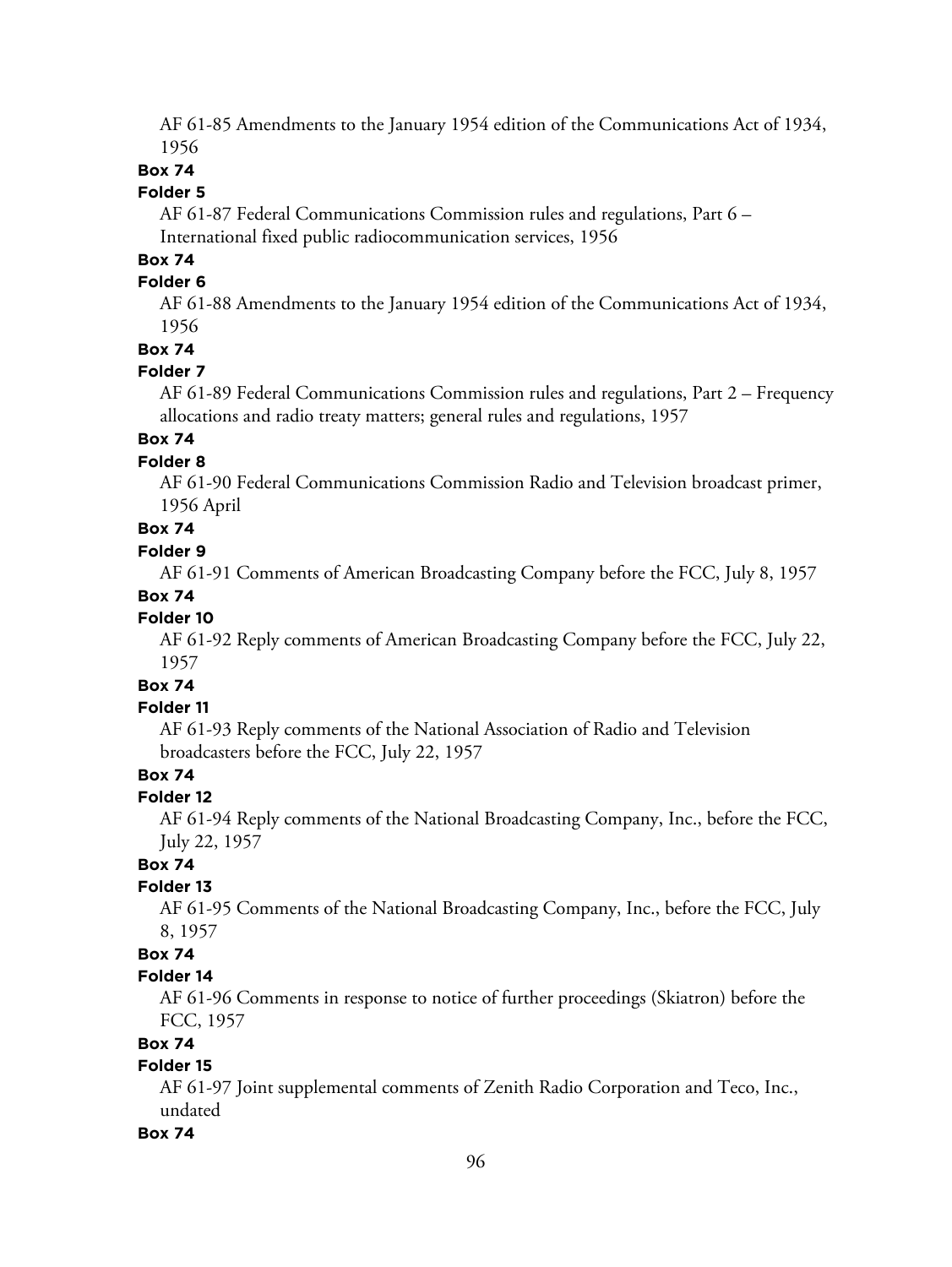AF 61-98 Joint supplemental reply of Zenith Radio Corporation and Teco, Inc., July 22, 1957

**Box 74**

#### **Folder 17**

AF 61-99 "Gifts of God," address by FCC Commissioner Robert E. Lee, October 23, 1957

# **Box 74**

### **Folder 18**

AF 61-100 Public notice – "FCC Authorizes trial of subscription TV," October 17, 1957 **Box 74**

#### **Folder 19**

AF 61-101 Federal Communications Commission Report on Network Broadcasting, volume 1, chapters 1-3, 1957

# **Box 74**

### **Folder 20**

AF 61-101 Federal Communications Commission Report on Network Broadcasting, volume 1, chapters 4-5, 1957

# **Box 74**

### **Folder 21**

AF 61-101 Federal Communications Commission Report on Network Broadcasting, volume 1, chapter 6, 1957

### **Box 74**

#### **Folder 22**

AF 61-101 Federal Communications Commission Report on Network Broadcasting, volume 2, chapters 7-10, 1957

# **Box 75**

#### **Folder 1**

AF 61-101 Federal Communications Commission Report on Network Broadcasting, volume 2, chapters 8-15, 1957

### **Box 75**

### **Folder 2**

AF 61-101 Federal Communications Commission Report on Network Broadcasting, volume 2, Exhibitions, 1957

### **Box 75**

# **Folder 3**

AF 61-102 [original folder empty]

### **Box 75**

### **Folder 4**

AF 61-103 Statement of Alexander C. Keese before the FCC, April 15, 1958

### **Box 75**

### **Folder 5**

AF 61-104 Statement of Leonard H. Goldenson before the FCC, undated

### **Box 75**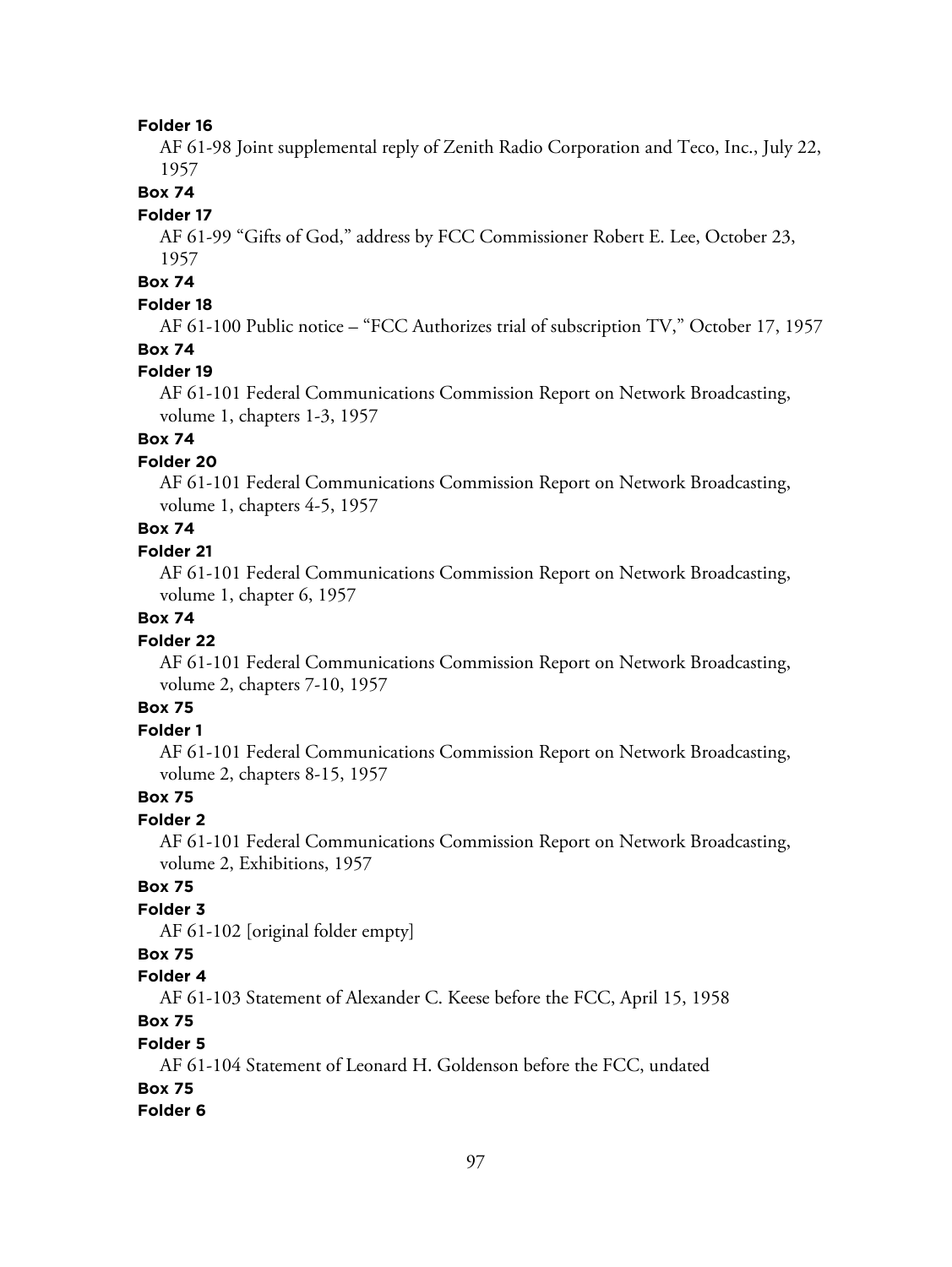AF 61-105 Statement of David M. Blank, Associate Economic Adviser, Columbia Broadcasting System, Inc., before the FCC, undated

# **Box 75**

### **Folder 7**

AF 61-106 Statement of William B. Lodge, Vice President of CBS Television Division, before the FCC, undated

# **Box 75**

### **Folder 8**

AF 61-107 Statement before the FCC of Richard S. Salant, Vice President of CBS, Inc., undated

### **Box 75**

### **Folder 9**

AF 61-108 "Television, the Public Interest, and the Network Study Staff Report," statement before the FCC by Frank Stanton, President of CBS, Inc., undated

# **Box 75**

### **Folder 10**

AF 61-109 Statement before the FCC of John W. English, Chairman, Committee for Competitive Television, to the Barrow Network Study Group, March 1958

# **Box 75**

#### **Folder 11**

AF 61-110 Statement before the FCC of Wrede Petersmyer, President of Corinthian Broadcasting Corporation, before the FCC, undated

### **Box 75**

#### **Folder 12**

AF 61-111 Testimony before the FCC of Frank P. Fogarty, Vice President and General Manager of Meredith WOW, Inc., undated

# **Box 75**

### **Folder 13**

AF 61-112 Testimony before the FCC of Payson Hall, Director of Radio and TV, Meredith Publishing Company, undated

### **Box 75**

### **Folder 14**

AF 61-113 Testimony before the FCC of Richard B. Rawls, General Manager of Meredith Station KPHO-TV, undated

### **Box 75**

### **Folder 15**

AF 61-114 Statement before the FCC of David C. Adams, Executive Vice President, Corporate relations, NBC, Inc., March 1958

# **Box 75**

### **Folder 16**

AF 61-115 Statement before the FCC of Hugh M. Beville, Jr., Vice President of Planning and Research, NBC Inc., March 1958

# **Box 75**

#### **Folder 17**

AF 61-116 Statement before the FCC of Charles R. Denny, Executive Vice President of Operations, NBC Inc., March 1958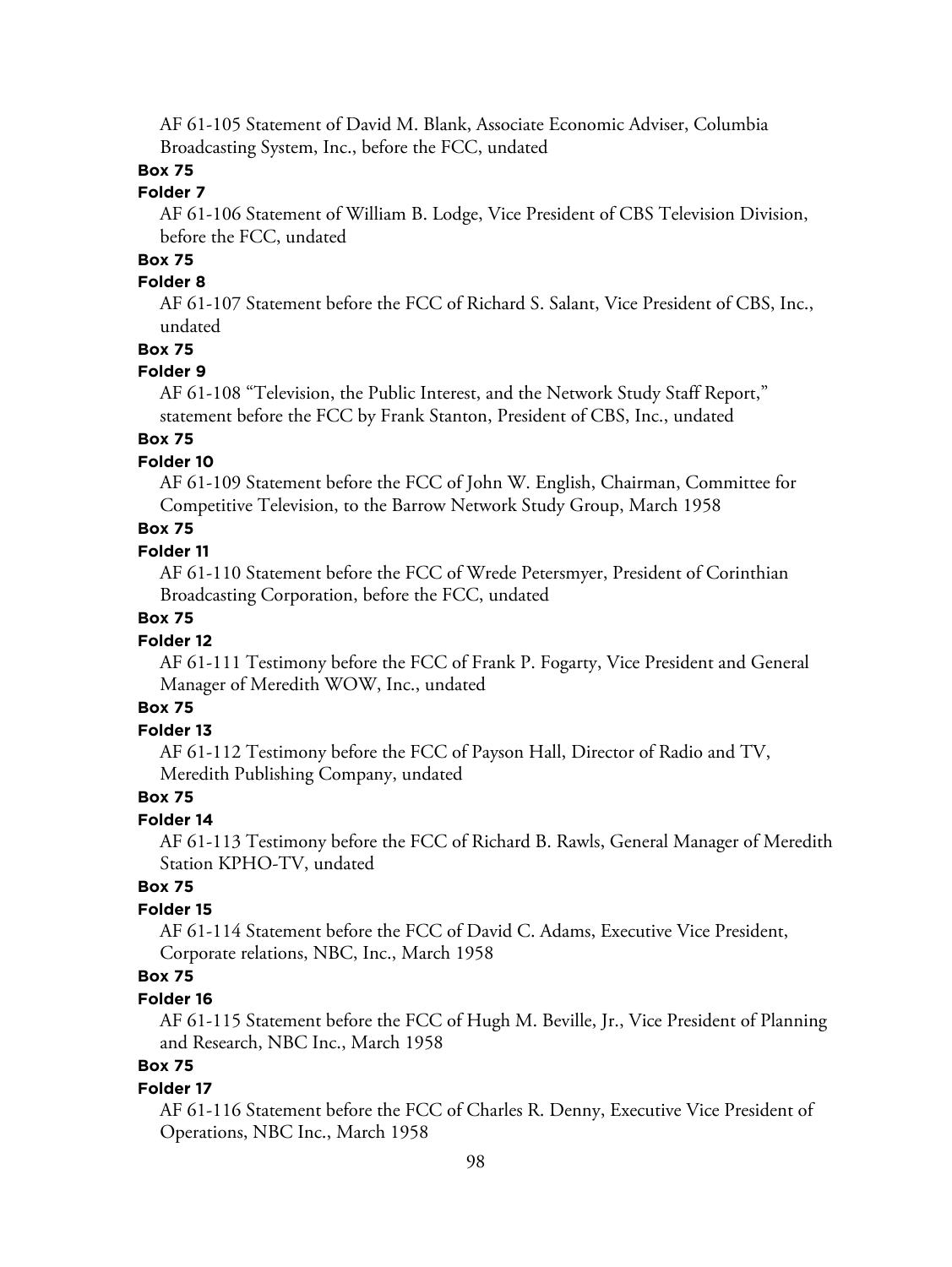### **Box 75**

#### **Folder 18**

AF 61-117 Statement before the FCC of Walter D. Scott, Vice President, TV Network Sales, NBC Inc, March 1958

#### **Box 75**

### **Folder 19**

AF 61-118 Statement before the FCC of Robert W. Sarnoff, President, NBC Inc., March 1958

### **Box 75**

### **Folder 20**

AF 61-119 Statement before the FCC of Thomas B. McFadden, Vice President, Owned Station and NBC Spot Sales, March 1958

### **Box 75**

#### **Folder 21**

AF 61-120 Statement before the FCC of Ely A. Landau, President, NTA Film Network Inc, March 14, 1958

# **Box 75**

#### **Folder 22**

AF 61-122 Statement before the FCC of Lee B. Wailes, Executive Vice President, Storer Broadcasting Company, undated

### **Box 75**

### **Folder 23**

AF 61-123 Tentative draft of testimony on the Barrow report, February 21, 1958

# **Box 76**

# **Folder 1**

AF 61-124 Presentation to the FCC in the matter of study of radio and television network broadcasting – Westinghouse Broadcasting, Co., Inc., undated

### **Box 76**

### **Folder 2**

AF 61-125 Statement before the FCC of Richard A. Moore, President, KTTV, Inc., April 22, 1958

### **Box 76**

# **Folder 3**

AF 61-126 Testimony of Station Representatives Association to the FCC, May 1958

### **Box 76**

### **Folder 4**

AF 61-127 Statement before the FCC of Nathan Lord of WAVE Radio, WAVE-TV, and WIFE-TV, undated

# **Box 76**

### **Folder 5**

AF 61-128 Statement before the FCC of Edward Voynow, Executive Vice President of Edward Petty and Co., Inc., undated

# **Box 76**

#### **Folder 6**

AF 61-131 Federal Communications Commission rules and regulations, Part 1 – Practice and Procedure, with amendments, 1957-1958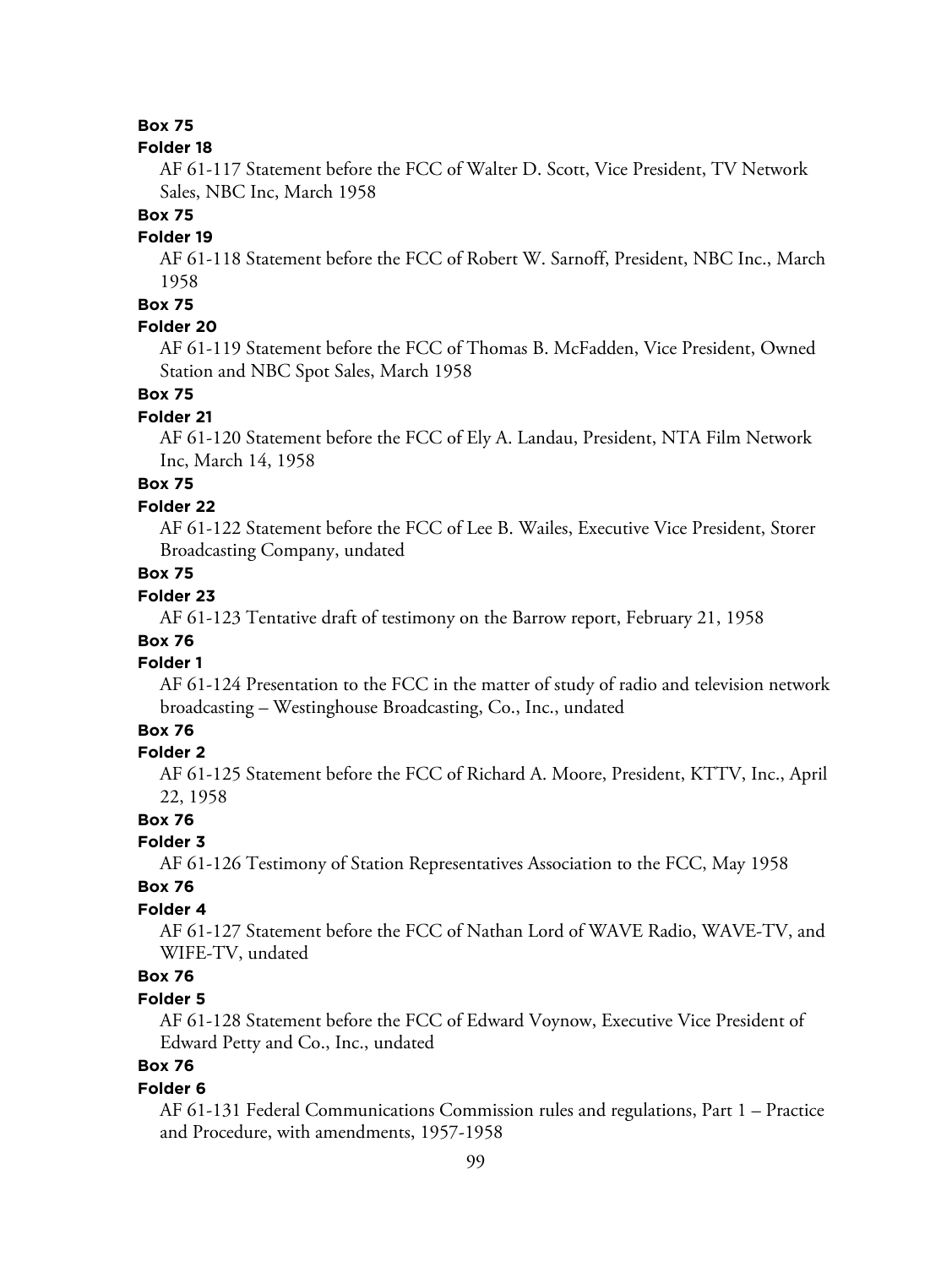### **Box 76**

#### **Folder 7**

AF 61-132 Federal Communications Commission rules and regulations, Part 7 – Stations on Land in the Maritime Services, 1957

### **Box 76**

### **Folder 8**

AF 61-133 Federal Communications Commission rules and regulations, Part 8 – Stations on Shipboard in the maritime services, 1957

### **Box 76**

### **Folder 9**

AF 61-134 Federal Communications Commission rules and regulations, Part 10 – Rules Governing Public Safety Radio Services, 1957

### **Box 76**

### **Folder 10**

AF 61-135 Federal Communications Commission rules and regulations, Part 14 – Public fixed stations and stations of the maritime services in Alaska, 1957

# **Box 76**

### **Folder 11**

AF 61-136 Federal Communications Commission rules and regulations, Part 15 – Incidental and restricted radiation devices, 1957

### **Box 76**

### **Folder 12**

AF 61-137 Federal Communications Commission rules and regulations, Part 18 – Rules governing industrial, scientific, and medical service, 1957

# **Box 76**

### **Folder 13**

AF 61-138 Comments pursuant to notice of further proceedings dated 1957 May 23, submitted on behalf of CBS, Inc., to the FCC, June 8, 1957

# **Box 76**

### **Folder 14**

AF 61-139 Jerrold Electronic Corporation reply to comments before the FCC, September 8, 1955

### **Box 76**

### **Folder 15**

AF 61-140 Comment of Joint Committee on Toll-TV before the FCC, July 1957

# **Box 76**

### **Folder 16**

AF 61-141 Comment by RKO Teleradio Pictures, Inc. before the FCC, July 3, 1957

# **Box 76**

### **Folder 17**

AF 61-142 Public notice – FCC Authorizes Trial of subscription TV, October 17, 1957

# **Box 76**

### **Folder 18**

AF 61-143 "Principles and Practices of Network Radio Broadcasting" – testimony of David Sarnoff before the FCC, November 14, 1938 and May 17, 1939

### **Box 76**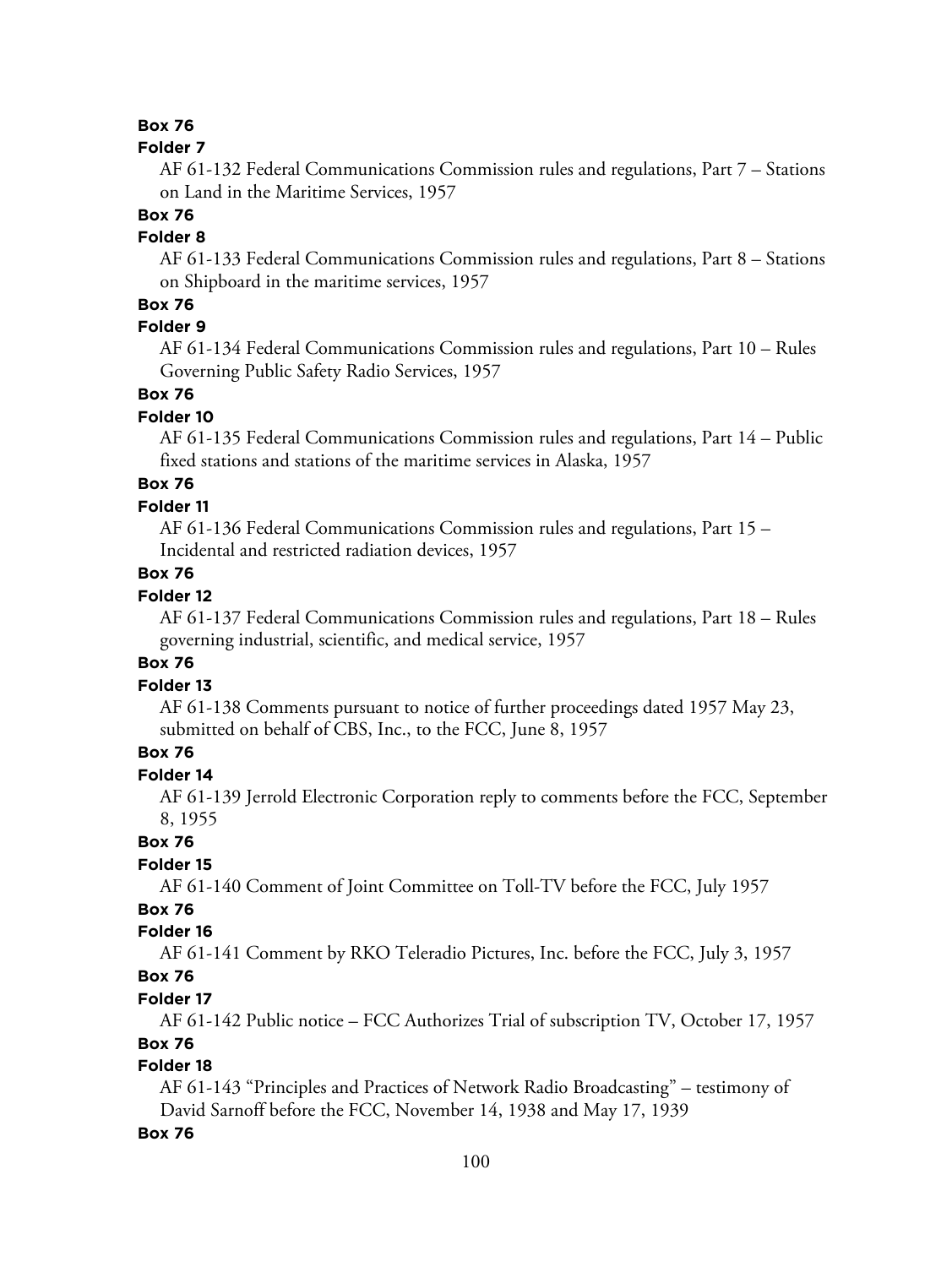AF 62 Transcriptions for Victory – a wartime service for schools – catalog, September 1943

#### **Box 76**

#### **Folder 20**

AF 62-1 Service bulletin of the Federal Radio Education Committee, December 1945

# **Box 76**

# **Folder 21**

AF 62-2 "Radio in the Schools of Ohio," booklet, 1952

# **Box 76**

#### **Folder 22**

AF 62-3 "The School Radio-Sound System," Federal Radio Education Committee booklet, 1941

# **Box 76**

### **Folder 23**

AF 62-4 Radio programs for student listening, Federal Radio Education Committee booklet, 1946

#### **Box 76**

#### **Folder 24**

AF 63-1 "The organization and procedures of the federal regulatory commissions and agencies and their effect on small business," subcommittee hearing, Part II, July 28,1955

### **Box 76**

### **Folder 25**

AF 63-2 "The organization and procedures of the federal regulatory commissions and agencies and their effect on small business," subcommittee hearing, Part III, IV, and V, March 20-12, July 20,1956

### **Box 76**

#### **Folder 26**

AF 63-3 "The organization and procedures of the federal regulatory commissions and their effect on small business," report, 1956

### **Box 76**

### **Folder 27**

AF 64 "Attitudes of Rural People toward radio service," USDA survey, 1946

### **Box 76**

### **Folder 28**

AF 66-1 "A Suggested Procedure for use in planning a system of coordinated state-wide educational FM broadcasting," by Ronald R. Lowdermilk, undated

# **Box 76**

### **Folder 29**

AF 66-2 "FM for Education," U.S. Office of Education bulletin, 1944

# **Box 77**

#### **Folder 1**

AF 66-3 "Television in Education," booklet, 1957

### **Box 77**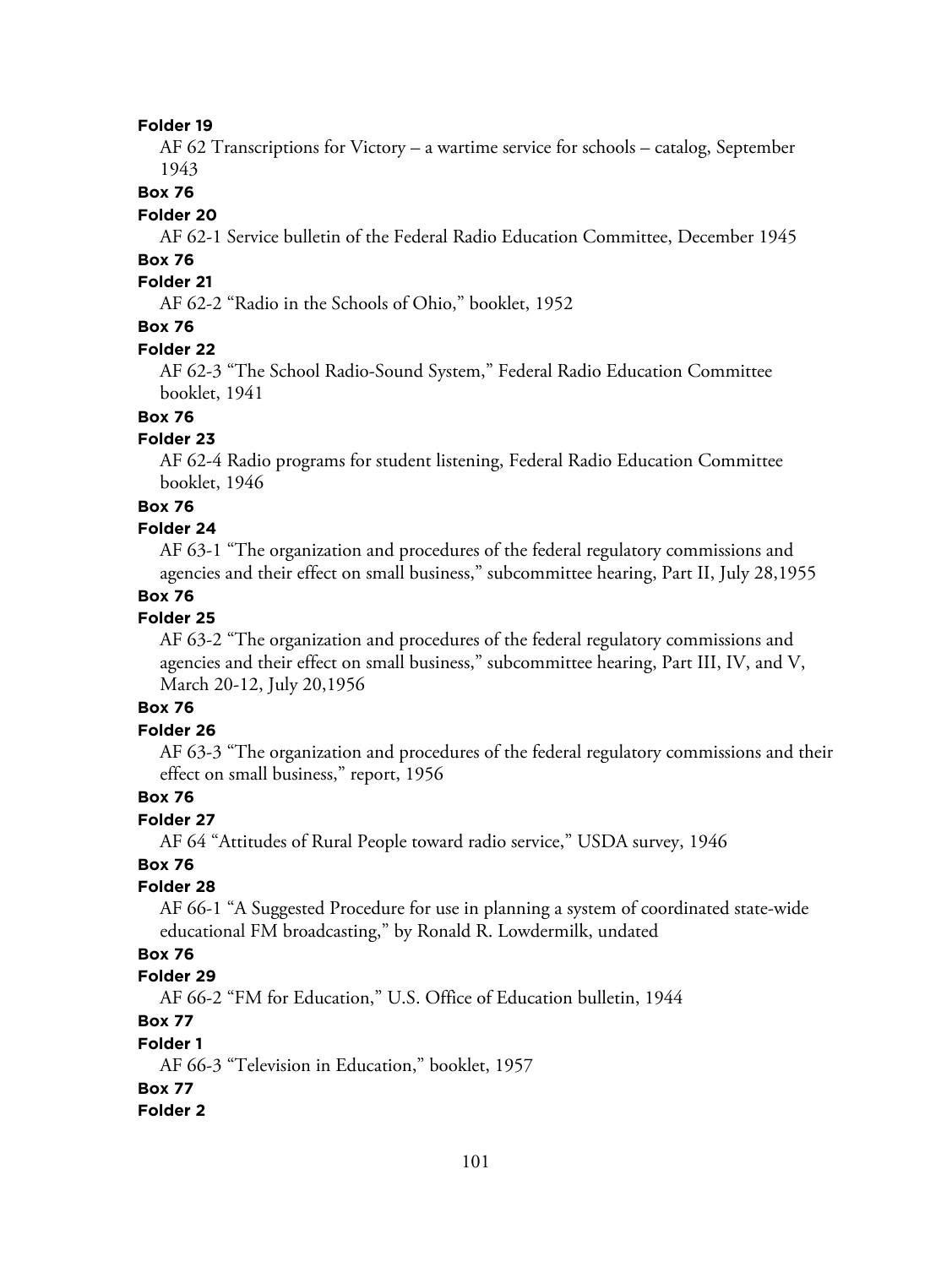AF 66.1 U.S. Patent Office records of patents for improvements in color television by Thomas A. Banning, Jr., July 13, 1954 and July 17, 1956

# **Box 77**

### **Folder 3**

AF 67 Radio laws of the United States, 1944

# **Box 77**

### **Folder 4**

AF 68 Report of the Federal Trade Commission on the Radio Industry, December 1, 1923

#### **Box 77 Folder 5**

AF 69.2 "Radio Broadcasting in New York state," by New York State Commerce Review, September 1954

### **Box 77**

### **Folder 6**

AF 71 "Jackpot Show Fires Blast at Fred Allen," clipping, October 12, 1948

### **Box 77**

### **Folder 7**

AF 88.1 Advertising and pay TV clippings, September 1955

# **Box 77**

### **Folder 8**

AF 90 "Education's opportunities in radio," text of address by FCC Commissioner Clifford J. Durr, December 2, 1944

# **Box 77**

### **Folder 9**

AF 92 "The Economics of Toll TV," by Charles L. Hubbard, undated

# **Box 77**

### **Folder 10**

AF 93 "Proposed Test of Eligibility of Applicants to receive station-license assignments in the non-commercial educational FM band," March 8, 1945

### **Box 77**

# **Folder 11**

AF 94 Bell Telephone System/Laboratories technical booklets, press releases, magazine, and photographs, 1926-1957

# **Box 77**

# **Folder 12**

AF 95 "Radio as a Social Force," booklet, undated

### **Box 77**

# **Folder 13**

AF 96 "Radio's challenge to education," by John W. Studebaker, May 26, 1945

# **Box 77**

# **Folder 14**

AF 97 "Uses schools are already making of audio devices," typescript, undated

### **Box 77**

**Folder 15** AF 98 WMCA Schedules, 1948

# **Box 77**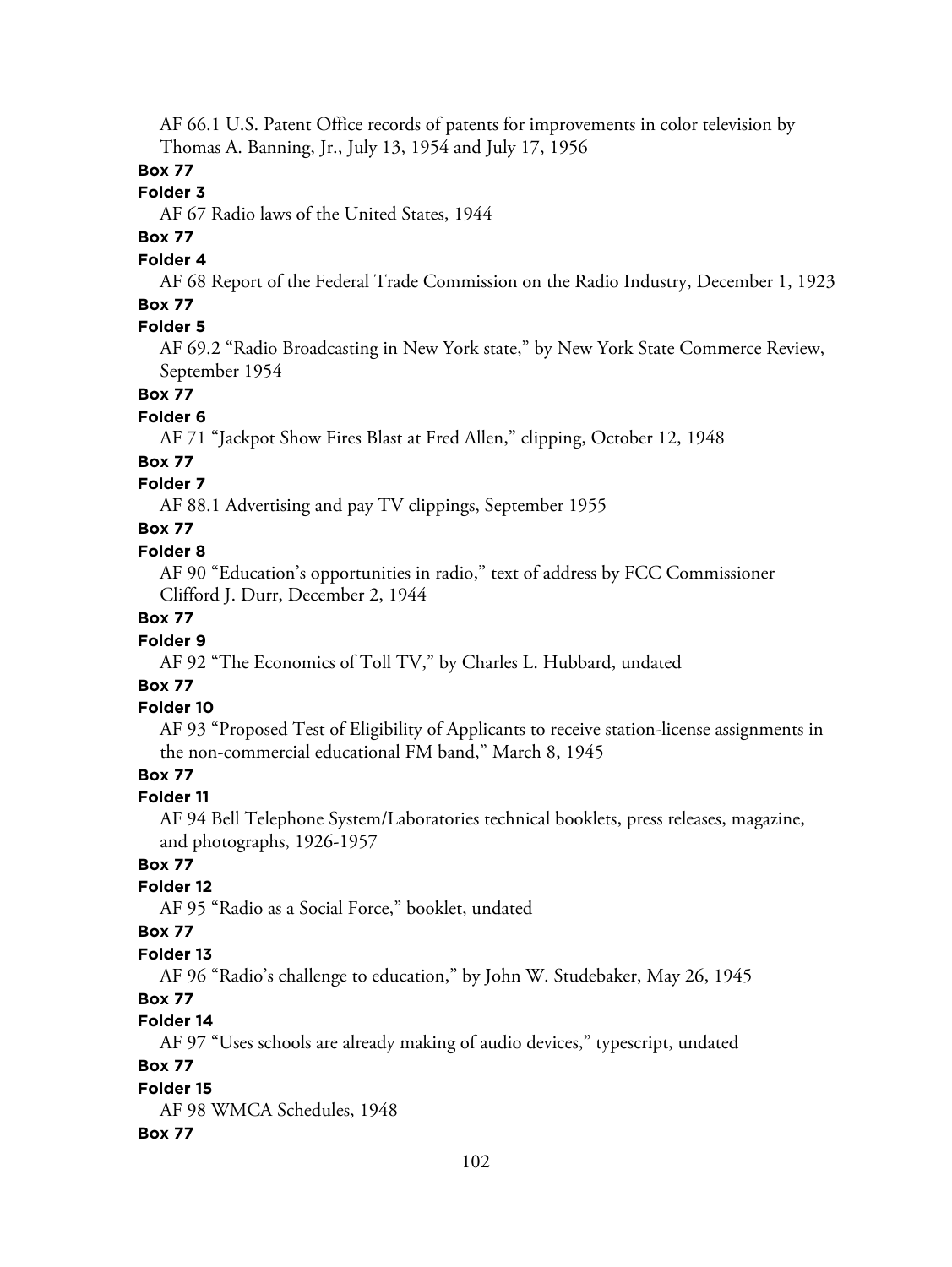AF 99 "Broadcasts for the Schools," booklet with schedules, 1948

# **Box 77**

### **Folder 17**

AF 100 Radio survey – instructions to investigators, undated

### **Box 77**

#### **Folder 18**

AF 101 Bill to amend the Communications Act of 1934 and press release, April 14, 1958

### **Box 77**

# **Folder 19**

AF 102 "The Price of Free Television," by Marya Mannes, December 23, 1957

# **Box 77**

#### **Folder 20**

AF 102-1 "The Values we are Sold," text of a talk by Marya Mannes, January 12, 1958

# **Box 77**

### **Folder 21**

AF 103 "Creeping Mediocrity in Television? And the Advertiser's Responsibility?" text of address by John P. Cunningham, October 29, 1957

# **Box 77**

### **Folder 22**

AF 104 A Bill to prohibit the charging of a fee to view telecasts in the home, January 3, 1957

### **Box 77**

### **Folder 23**

AF 104-1 "Celler declares pay TV should await approval by Congress," press release, July 15, 1957

# **Box 77**

# **Folder 24**

AF 104-2 A bill to amend the Clayton and Robinson-Patman Acts, June 20, 1957

### **Box 77**

### **Folder 25**

AF 107 Pay TV clippings, April 1960

### **Box 77**

### **Folder 26**

AF 205 "Sec - Educational Radio" index card, undated

### **Box 77**

### **Folder 27**

BF 22-56 Pay TV articles and letter, 1957-1959

# **Box 77**

### **Folder 28**

BF 33 The Political Quarterly journal with article "The Future of the BBC," by John Coatman, 1950

# **Box 77**

#### **Folder 29**

BF 33-1 The Political Quarterly journal with articles on broadcasting, October-December 1953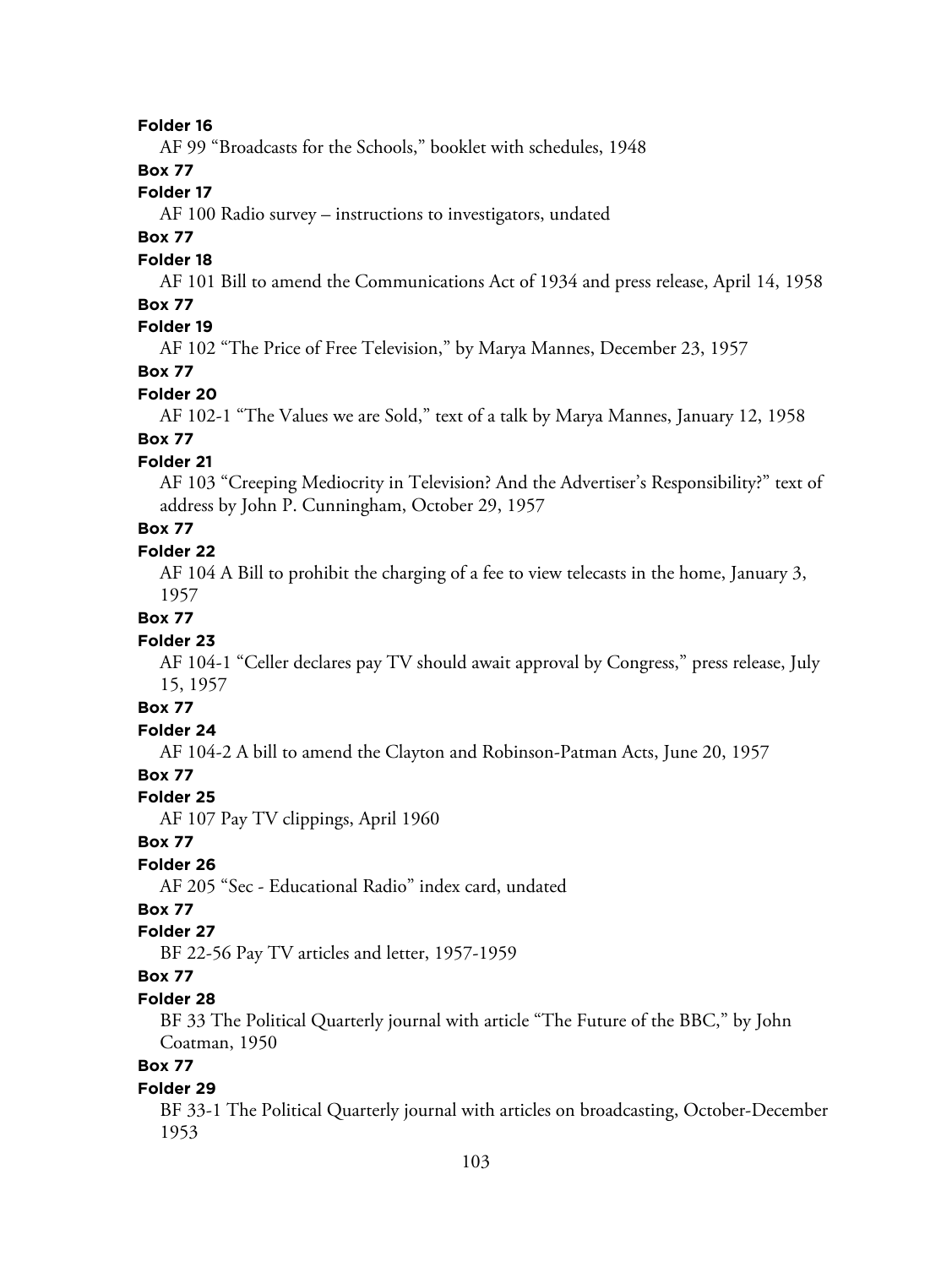### **Box 77**

#### **Folder 30**

BF 33.1 Public Administration journal with article "The Constitutional Position of the B.B.C," by John Coatman, Summer 1951

#### **Box 77**

### **Folder 31**

BF 33.1A "The Constitutional Position of the B.B.C," by John Coatman, reprint, Summer 1951

# **Box 77**

### **Folder 32**

BF 35.3 "What Shall we do with the BBC?" by Anthony Wedgewood Benn, 1957

### **Box 77**

#### **Folder 33**

BF 36 TV Newsletter, June 1953

### **Box 77**

### **Folder 34**

BF 36-1 TV Newsletter, January 1954

### **Box 77**

# **Folder 35**

BF 38.2-42 Wireless World clippings, 1959

# **Box 77**

### **Folder 36**

BF 40 "ABC Television Programme details" for December 7-22, fliers, undated **Box 77**

### **Folder 37**

BF 40-1 "ABC Television Programme details" for January 4-26, fliers, undated **Box 77**

# **Folder 38**

BF 40-2 "ABC Television Programme details" for February 1-23, fliers, undated **Box 77**

#### **Folder 39**

BF 40-3 "ABC Television Programme details" for March 1-30, fliers, undated **Box 77**

# **Folder 40**

BF 40-4 "ABC Television Programme details" for April 5-27, fliers, undated **Box 78**

### **Folder 1**

BF 40-5 "ABC Television Programme details" for May 3-11, fliers, undated **Box 78**

#### **Folder 2**

BF 40-20 ABC Television Press Information, November 26-29, 1957

### **Box 78**

# **Folder 3**

BF 40-21 ABC Television Press Information, December 5-24, 1957 **Box 78**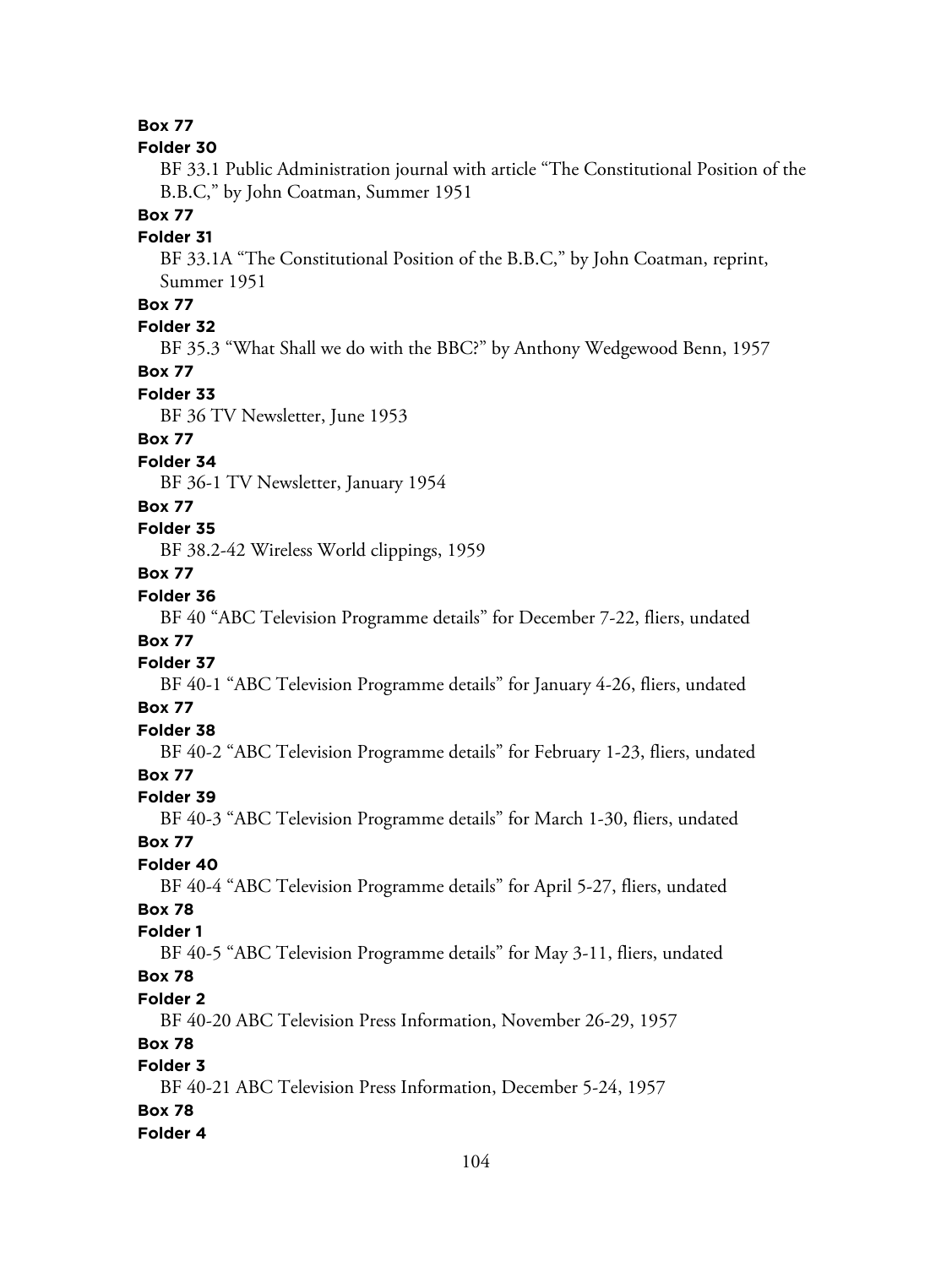BF 40-22 ABC Television Press Information, January 1958 **Box 78 Folder 5** BF 40-23 ABC Television Press Information, February 1958 **Box 78 Folder 6** BF 40-24 ABC Television Press Information, March 1958 **Box 78 Folder 7** BF 40-25 ABC Television Press Information, April 1958 **Box 78 Folder 8** BF 40-26 ABC Television Press Information, May 1958 **Box 78 Folder 9** BF 40-27 ABC Television Press Information, June 1958 **Box 78 Folder 10** BF 40-50 "TV on Wheels - a review of ABC's outside broadcast department," booklet, undated **Box 78 Folder 11** BF 40-51 [original folder empty] **Box 78 Folder 12** BF 40-52 Wireless World magazine, 1956; ABC TV Press and program information, 1958 **Box 78 Folder 13** BF 41 BBC Accounts for the year ended 31st March 1945, 1945 **Box 78 Folder 14** BF 41-1 "The Intelligibility of Broadcast Talks," BBC Research Report, 1950 **Box 78 Folder 15** BF 41-9 Post Office Telegraphs - wireless broadcasting license, license and agreement, 1923 **Box 78 Folder 16** BF 41-10 Supplemental agreement between H.M. Postmaster General and the BBC, 1931 **Box 78 Folder 17** BF 41-11 Copy of agreement dated 19 February 1954 between H.M. Postmaster General and the BBC…, 1954 **Box 78 Folder 18**

BF 41-17 "BBC Third Programme - the 10th anniversary," booklet September 29, 1956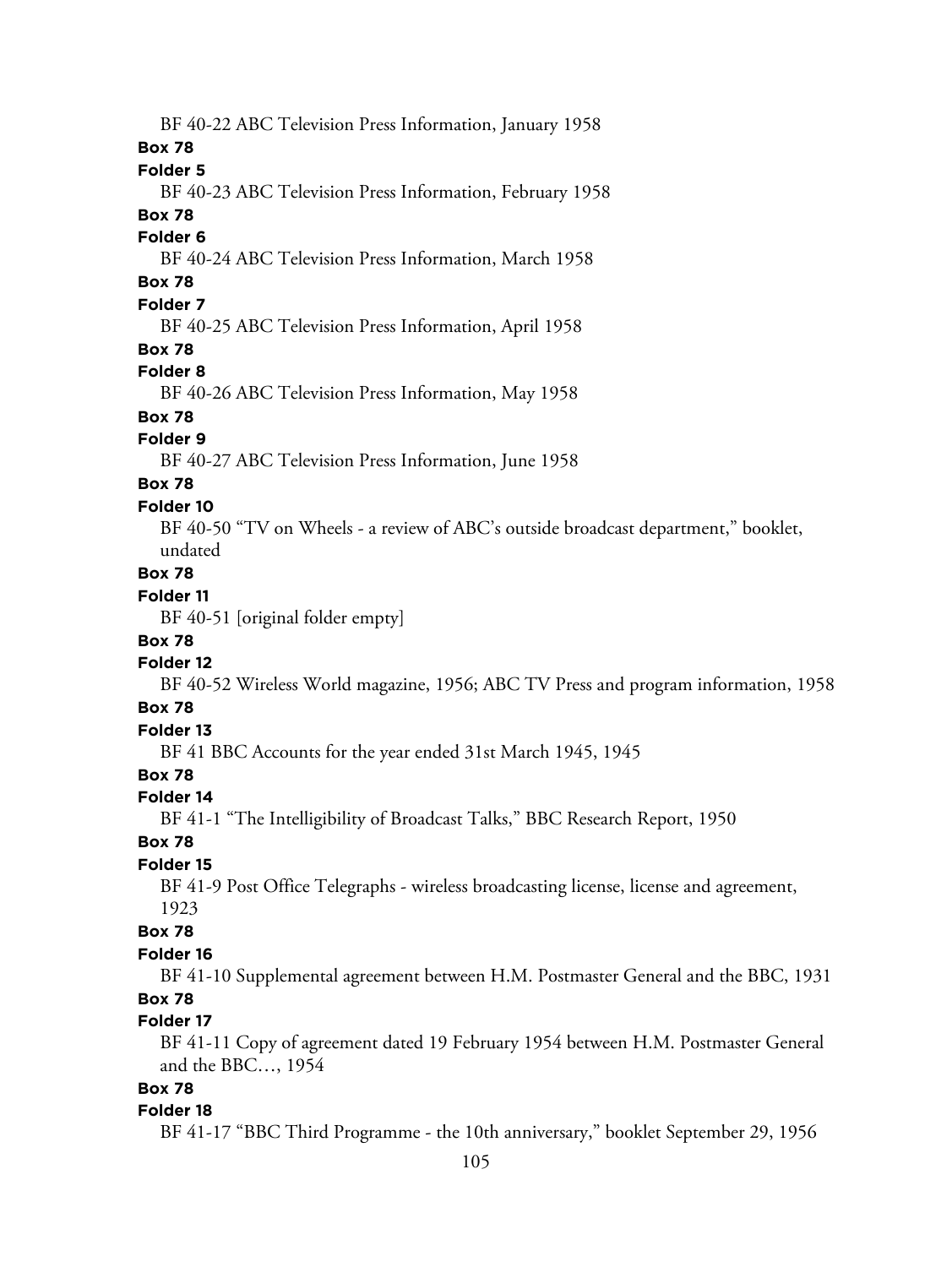### **Box 78**

#### **Folder 19**

BF 41-19 "BBC TV and Commercial Competition," extracts of speech by Hugh Carleton Greene, March 26, 1958

#### **Box 78**

### **Folder 20**

BF 41.1 "How Broadcasting Reached the Midlands of England," by Rollo Appleyard, January 1924

# **Box 78**

# **Folder 21**

BF 41.2 British Information Services radio program information, 1957, undated

### **Box 78**

#### **Folder 22**

BF 41.2-1 "Films from Britain" magazine, 1956

# **Box 78**

### **Folder 23**

BF 44 "Frequency Modulation" electronic engineering manual, 1946

### **Box 78**

# **Folder 24**

BF 48 "This is the IBC" booklet, 1939

# **Box 78**

# **Folder 25**

BF 48.1 Independent Television Authority informational sheets, May 1955

# **Box 78**

### **Folder 26**

BF 48.1-1 Independent Television Authority press release, June 2, 1955

### **Box 78**

### **Folder 27**

BF 48.1-2 "Principles for Television Advertising," Independent Television Authority booklet, June 1955

### **Box 78**

# **Folder 28**

BF 48.1-3 Programme contractors list, undated

# **Box 78**

### **Folder 29**

BF 48.1-4 "Television in the United Kingdom," Independent Television Authority typescript, October 1955

# **Box 78**

#### **Folder 30**

BF 48.1-5 [original folder empty]

# **Box 78**

#### **Folder 31**

BF 52 "Television Audience Research for Great Britain," booklet by A.C. Nielsen Company, December 1954

#### **Box 78**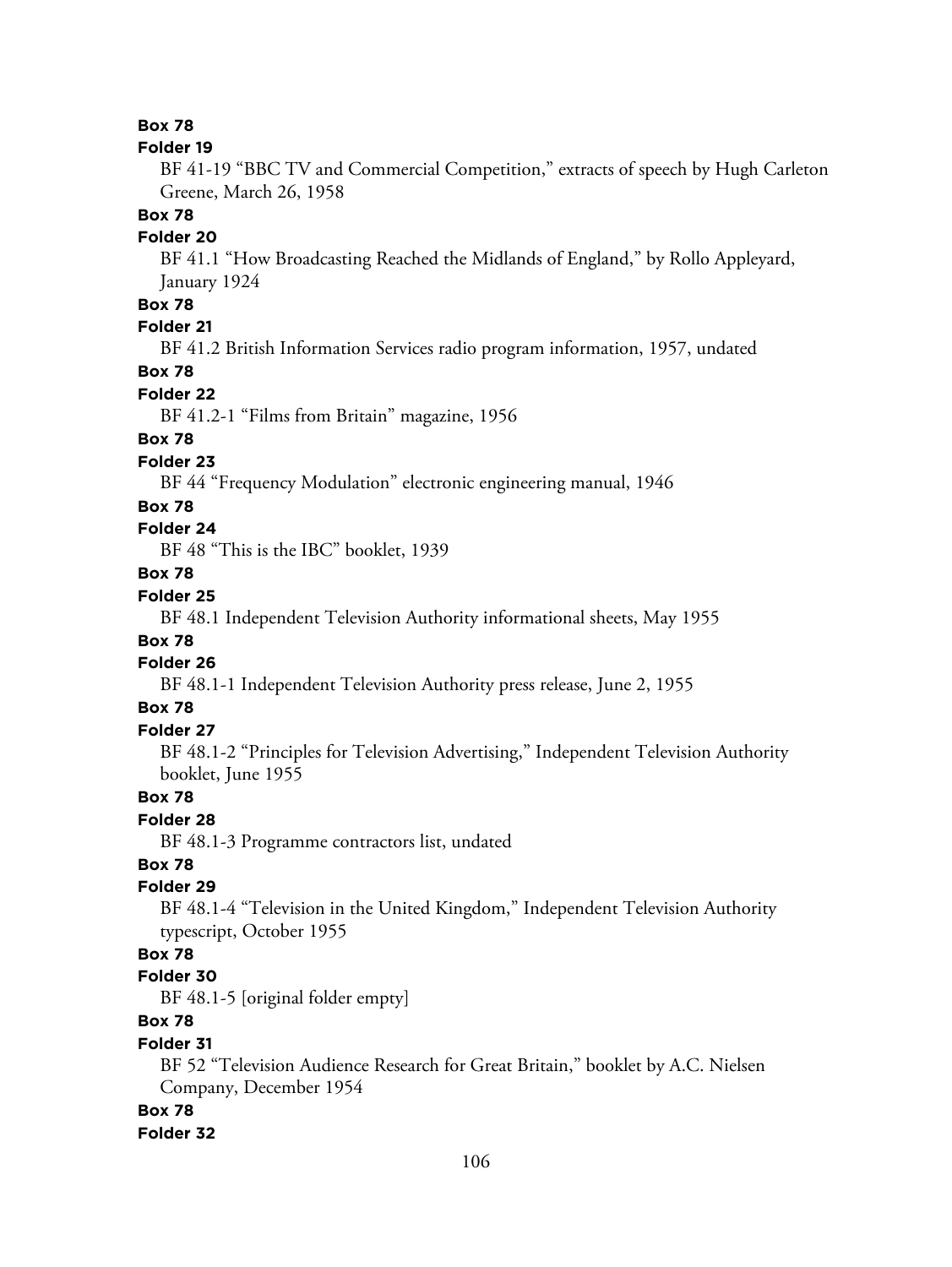BF 52-1 "In a Nutshell…" Nielsen Television Index Service booklet, undated

### **Box 78**

### **Folder 33**

BF 52-2 "TV News from Nielsen," flier, March 31, 1958

### **Box 78**

### **Folder 34**

BF 52-3 "What is a rating," and "Ratings and show business," by Michael Malim of A.C. Nielsen Ltd., 1958, undated

# **Box 78**

# **Folder 35**

BF 54 "Commercial TV – Progress and Problems," text of address, March 9, 1955

### **Box 78**

### **Folder 36**

BF 55 "Broadcasting – a policy for future development in Scotland," booklet, December 1944

# **Box 78**

### **Folder 37**

BF 55-1 "Broadcasting recommendations of the Sultira Society," January-March 1946 [folder empty]

### **Box 78**

### **Folder 38**

BF 55.1 "Sound News - an information summary issued by the Sound Broadcasting Society," June-September 1957

### **Box 78**

### **Folder 39**

BF 55.1-2 "Sound Broadcasting Society presents a 'Third Programme' entertainment," program, undated

# **Box 78**

### **Folder 40**

BF 55.1-3 The London Magazine, including "Speech to the BBC Governors," by T.S. Elliot

### **Box 78**

### **Folder 41**

BF 60 "Broadcasting - copy of the license and agreement, 29 November 1946, between H. M. Postmaster General and the BBC," December 1946

# **Box 78**

### **Folder 42**

BF 60-1 "Broadcasting - draft of the Royal Charter for the continuance of the BBC…" December 1946

# **Box 78**

# **Folder 43**

BF 60-2 "Broadcasting – memorandum on the report of the broadcasting committee, 1949," July 1951

### **Box 78**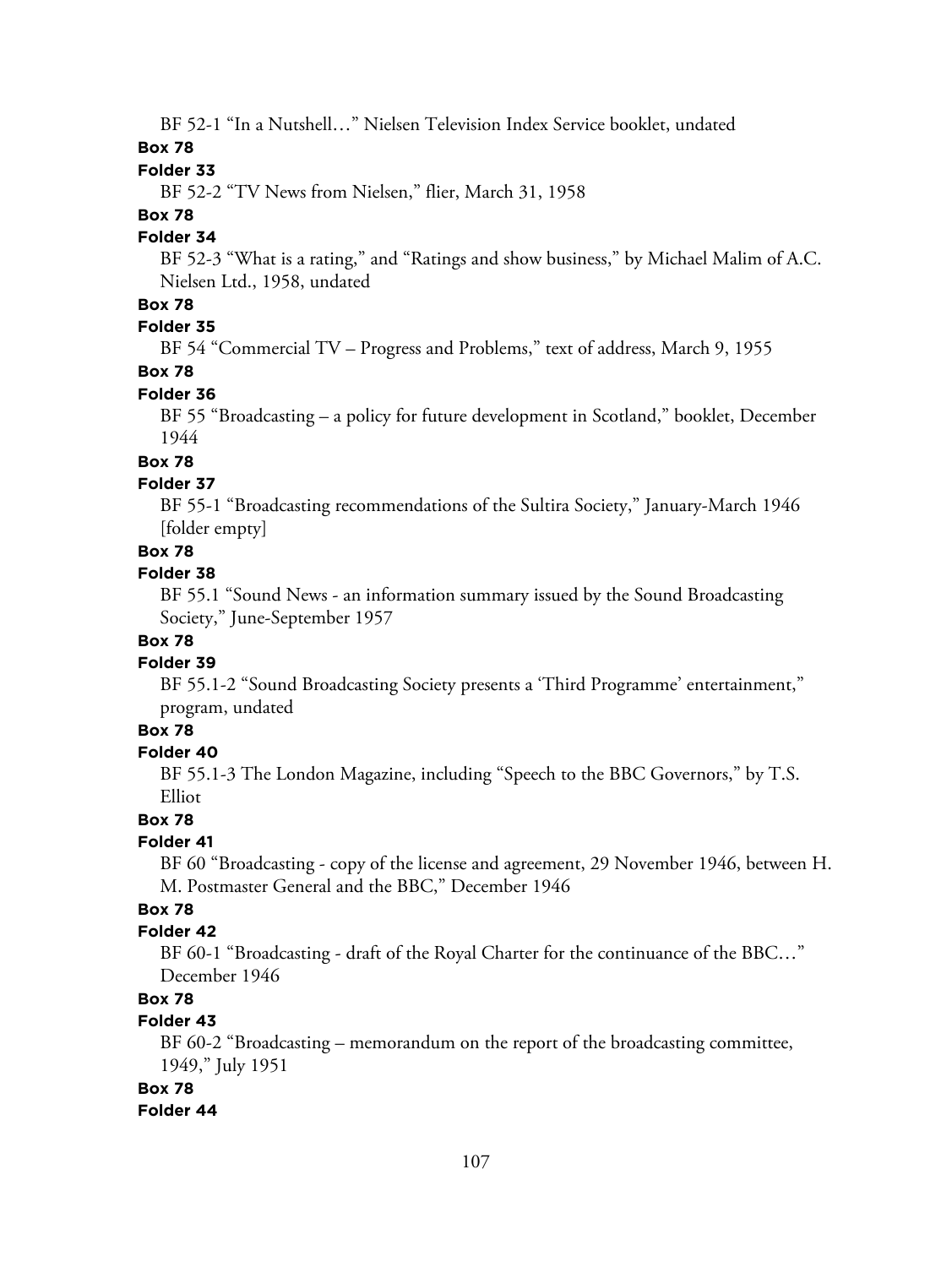BF 60-3 "Broadcasting – draft of the license agreement between H. M. Postmaster General and the BBC," 1951

### **Box 78**

### **Folder 45**

BF 60-8 "Broadcasting – memorandum on television policy, November 1953

#### **Box 78**

#### **Folder 46**

BF 60-14 North American Regional Broadcasting Agreement, 1951

### **Box 78**

### **Folder 47**

BF 60-16 "Broadcasting – draft license to be granted by H.M. Postmaster General to the Independent Television Authority," 1954

#### **Box 78**

#### **Folder 48**

BF 60.2 European Broadcasting Convention, with Copenhagen Plan, Protocols, Statements, Recommendation, Resolutions, and Opinion, 1949

### **Box 78**

#### **Folder 49**

BF 61-13 Text of speech by Richard Law and Major Astor, April 29, 1936

### **Box 78**

### **Folder 50**

BF 62 Parliamentary debates – House of Lords official report, June 26, 1946

#### **Box 78**

#### **Folder 51**

BF 65 Television bill, 1954

### **Box 78**

#### **Folder 52**

BF 65-1 Television Act, 1954

#### **Box 78**

#### **Folder 53**

BF 65-2 "Cable and Wireless Ltd – proposed transfer to public ownership," April 1946

#### **Box 78**

#### **Folder 54**

BF 65-3 Cable and wireless bill, 1946

#### **Box 79**

#### **Folder 1**

BF 66 1952-53 Civil Estimates – Class IV, Education and Broadcasting, 1952

#### **Box 79**

#### **Folder 2**

BF 66-1 1953-1954 Civil Estimates – Class IV, Education and Broadcasting, 1953 **Box 79**

### **Folder 3**

BF 66-2 1954-1955 Civil Estimates – Class IV, Education and Broadcasting, 1954 **Box 79**

#### **Folder 4**

BF 66-3 1955-1956 Civil Estimates – Class IV, Education and Broadcasting, 1955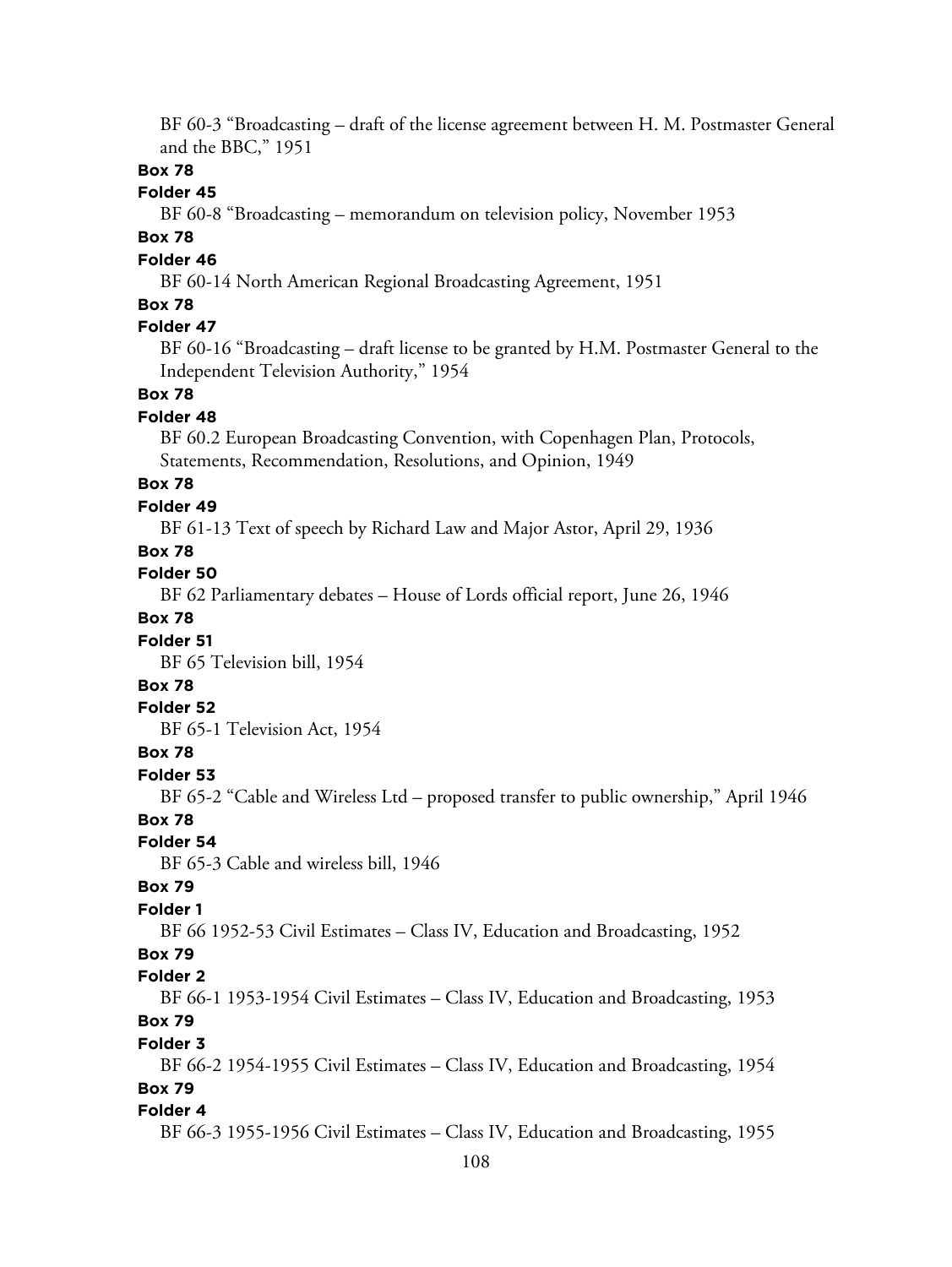#### **Folder 5**

BF 66-4 1956-1957 Civil Estimates – Class IV, Education and Broadcasting, 1956 **Box 79**

# **Folder 6**

BF 67.1 Radio and Television Servicing – choice of careers booklet, July 1955

# **Box 79**

# **Folder 7**

BF 67.2 Report of the Committee to consider a new Queen's Hall, May 1955

# **Box 79**

# **Folder 8**

BF 73.1 The Daily Mirror Newspapers Ltd. Chairman's Statement, 1953

### **Box 79**

### **Folder 9**

BF 90 "Wire-Broadcasting," reprint, by Adorian, 1945

## **Box 79**

# **Folder 10**

BF 91 "Britain - an official handbook," 1956

# **Box 79**

### **Folder 11**

BF 92 "Broadcasting – a story of the case for and against commercial broadcasting under state control in the UK," undated

# **Box 79**

## **Folder 12**

BF 92-1 "The Future of British Broadcasting: a memorandum addressed to the committee on broadcasting," by R.H. Coase, circa 1950

# **Box 79**

### **Folder 13**

BF 93 "The Beveridge Report and Private Enterprise in Broadcasting," by R.H. Coase, circa 1950

### **Box 79**

### **Folder 14**

BF 94 "Not fit for Children," and "Commercialism Run Mad!" Labour Party fliers, undated

# **Box 79**

# **Folder 15**

BF 94-1 "Television - the viewer and advertiser," booklet, April 1953

# **Box 79**

# **Folder 16**

BF 94-2 "There's free speech! Why not free switch?" flier, undated

# **Box 79**

### **Folder 17**

BF 95 "FM Broadcasting Unlimited," by R.S. Lambert, undated

## **Box 79**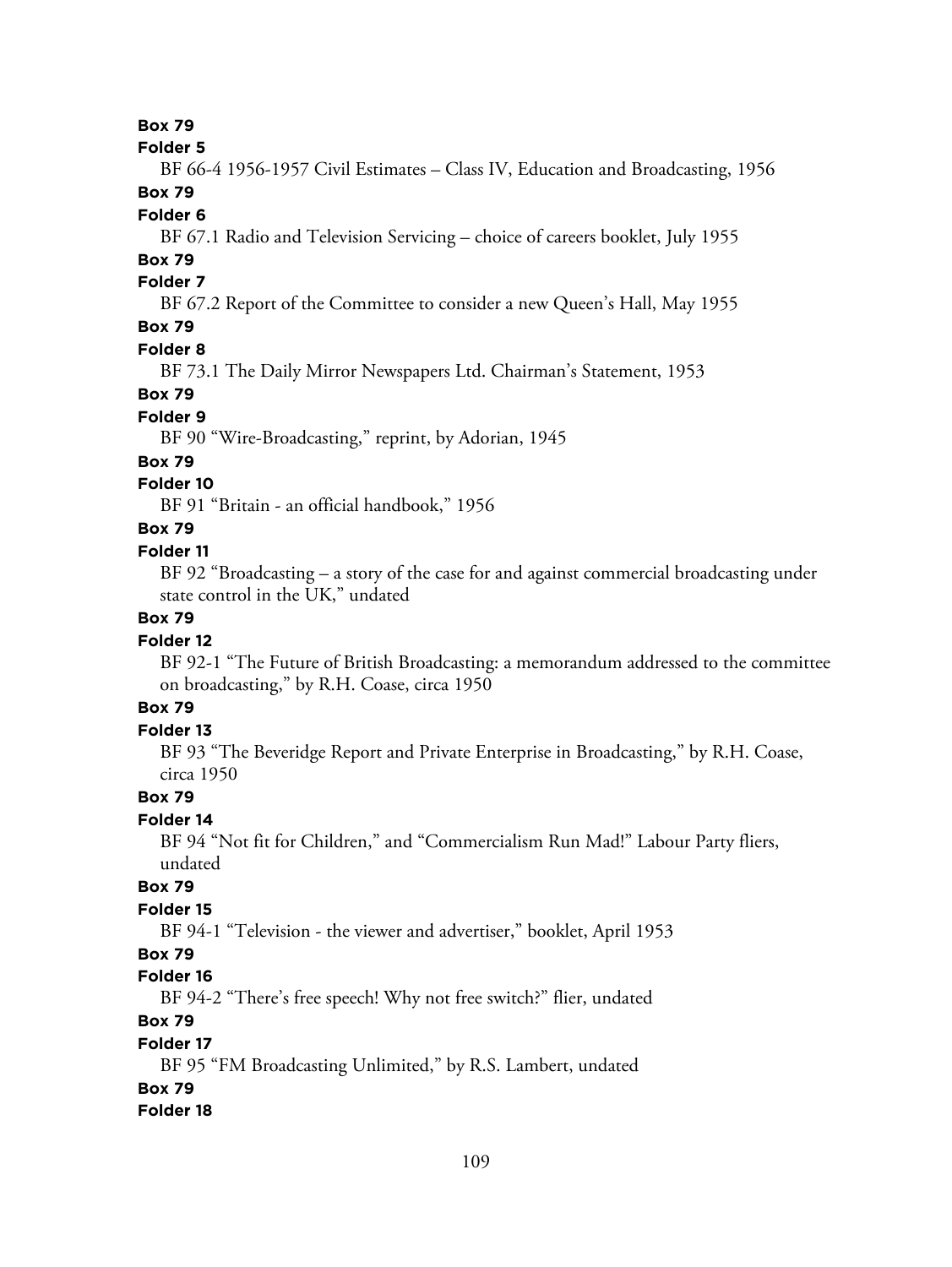BF 96 "Independent Television Authority," text of speech by Robert Fraser, April 20, 1955

# **Box 79**

#### **Folder 19**

BF 96-2 Address by Robert Fraser to the Political and Economic Circle of the National Liberal Club, November 28, 1956

# **Box 79**

#### **Folder 20**

BF 96-3 "The Coming of Independent Television," booklet, by Robert Fraser, 1955

# **Box 79**

# **Folder 21**

BF 96-4 "Two Years of Independent Television," booklet, by Robert Fraser, 1957

#### **Box 79**

#### **Folder 22**

BF 96-5 "ITV Goes to School - an experimental term," booklet, 1957

# **Box 79**

#### **Folder 23**

BF 96-6 Independent Television Authority press conference, text of speech by Robert Fraser,, November 12, 1957

#### **Box 79**

#### **Folder 24**

BF 96-7 "The Press and Advertising – Whither?" November 19, text of speech by Robert Fraser, 1957

#### **Box 79**

#### **Folder 25**

BF 96.1 "The Task Before the BBC Today," article by Sir Ian Jacob, October 24, 1954

# **Box 79**

# **Folder 26**

BF 96.1-1 "The responsibilities of broadcasting," paper, July 31, 1957

## **Box 79**

#### **Folder 27**

BF 96.1-2 Ariel, the staff magazine of the BBC, Autumn 1954

## **Box 79**

## **Folder 28**

BF 96.1-3 Ariel, the staff magazine of the BBC, Spring 1955

# **Box 79**

# **Folder 29**

BF 97 "Points Against Radio Advertising in any Form," by A. Morgan Williams, 1945 March

# **Box 79**

# **Folder 30**

BF 98 "Theater Television – the next big step," brochure, undated

## **Box 79**

#### **Folder 31**

BF 99 "Free Speech and Broadcasting," booklet by Arthur Campbell Turner, 1943 **Box 79**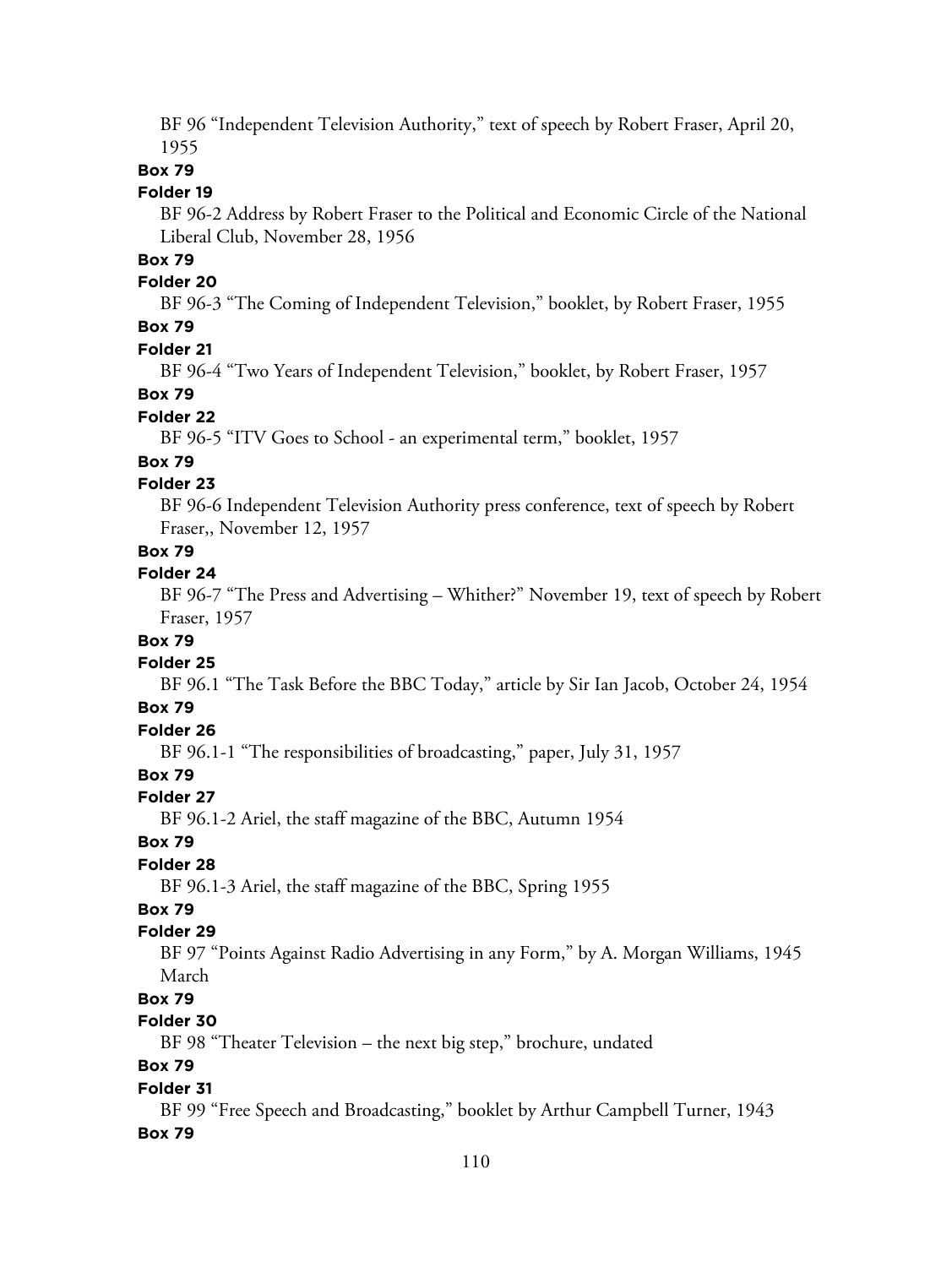**Folder 32**

BF 100 "The Cinema and Television," booklet, March 1949

**Box 79**

# **Folder 33**

BF 101 "R.S. Instruction Manual – for investigators on radio survey," November 1938

# **Box 79**

#### **Folder 34**

BF 113 British Affairs clippings, June 1959, undated

### **Box 79**

# **Folder 35**

File and shelf index [guide to AF/BF broadcasting files], undated

# **Box 79**

#### **Folder 36**

Notes on classification system, undated

# **Box 79**

### **Folder 37**

Notes on filing system and list of advertising periodicals in America, undated

### **Box 80**

Index to AF/BF broadcasting files, A-C

#### **Box 81**

Index to AF/BF broadcasting files, C-M

#### **Box 82**

Index to AF/BF broadcasting files, M-Z

# **Sub-subseries 2: Clippings and articles**

#### **Box 83**

Notes on magazines and journal articles, including many from Broadcasting

# **Box 84**

## **Folder 1**

CATV news articles, 1952-1953

#### **Box 84**

#### **Folder 2**

Muzak and F.M. news articles, 1950-1954

# **Box 84**

## **Folder 3**

Muzak, FM, and Benton – Voice of America news articles, 1910s-1940s

#### **Box 84**

#### **Folder 4**

Muzak and background on Warner news articles

# **Box 84**

# **Folder 5**

Pay TV and Zenith news articles and notes, 1937-1950

## **Box 84**

# **Folder 6**

Payola notes and copies of news articles, 1917-1975

#### **Box 84**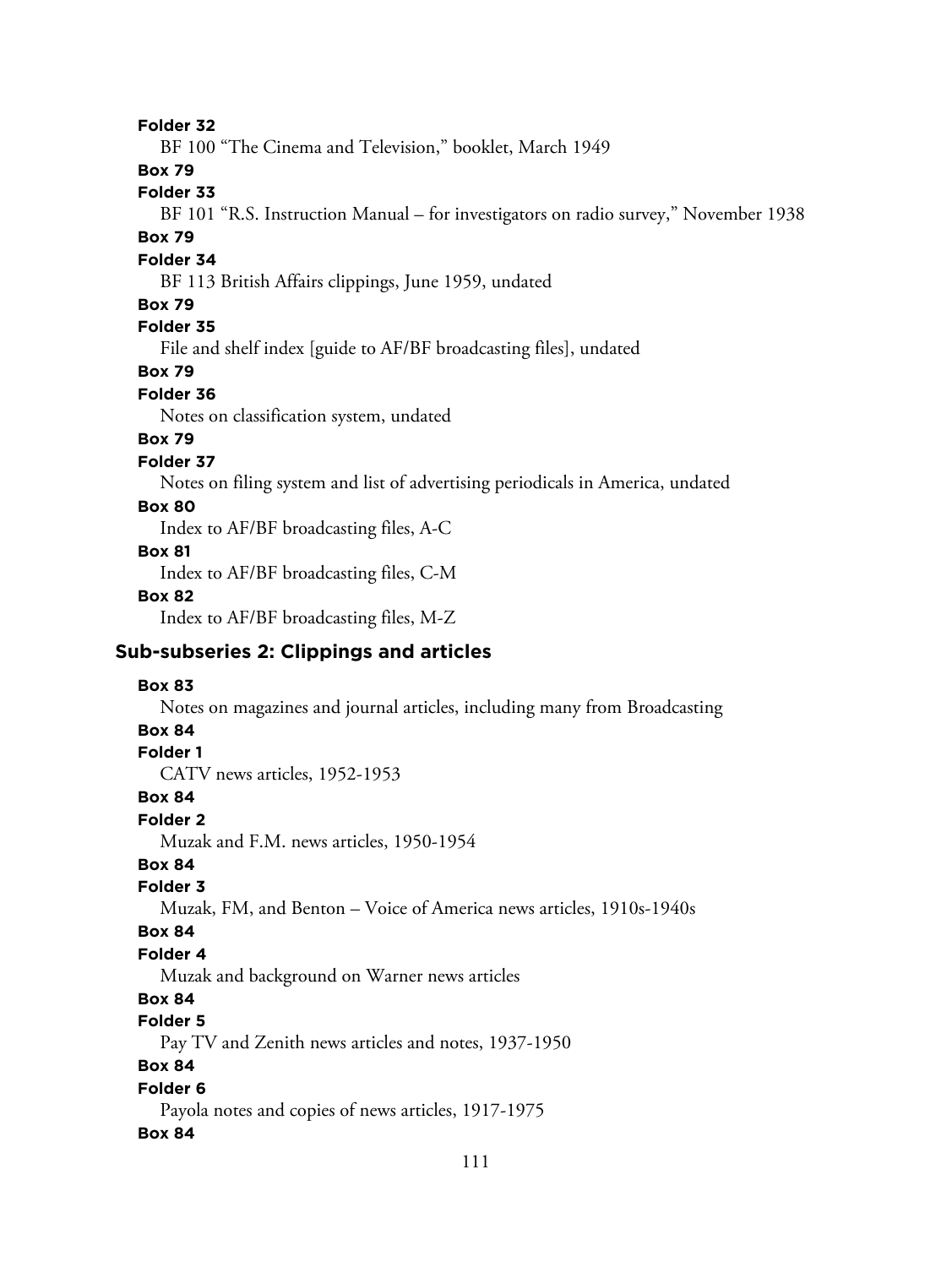**Folder 7** Phonevision and Pay TV news articles, 1950-1954 **Box 84 Folder 8** Television and broadcasting industry and FCC news articles, 1950-1952 **Box 84 Folder 9** Theater TV, cable, and miscellaneous broadcasting news articles, 1941-1950 **Box 84 Folder 10** Theater TV, Paramount case, and TV movie cases news articles, 1950-1953 **Box 84 Folder 11** Copies of articles from Broadcasting, 1955-1958 **Box 85 Folder 1** Copies of articles from Broadcasting, 1959-1964 **Box 85 Folder 2** Copies of articles from Broadcasting, 1965-1972 **Box 85 Folder 3** Copies of articles from Broadcasting, 1974-1977 **Box 85 Folder 4** Business Week clippings, 1959-1960 **Box 85 Folder 5** Business Week clippings, 1961-1964 **Box 85 Folder 6** Christian Science Monitor clipping, 1961 **Box 85 Folder 7** Daily Telegraph clippings, 1954, undated **Box 85 Folder 8** Evening Star clipping, 1964 **Box 85 Folder 9** The Guardian clippings, January-February 1963 **Box 85 Folder 10** The Guardian clippings, May 1963, May 1964 **Box 85 Folder 11**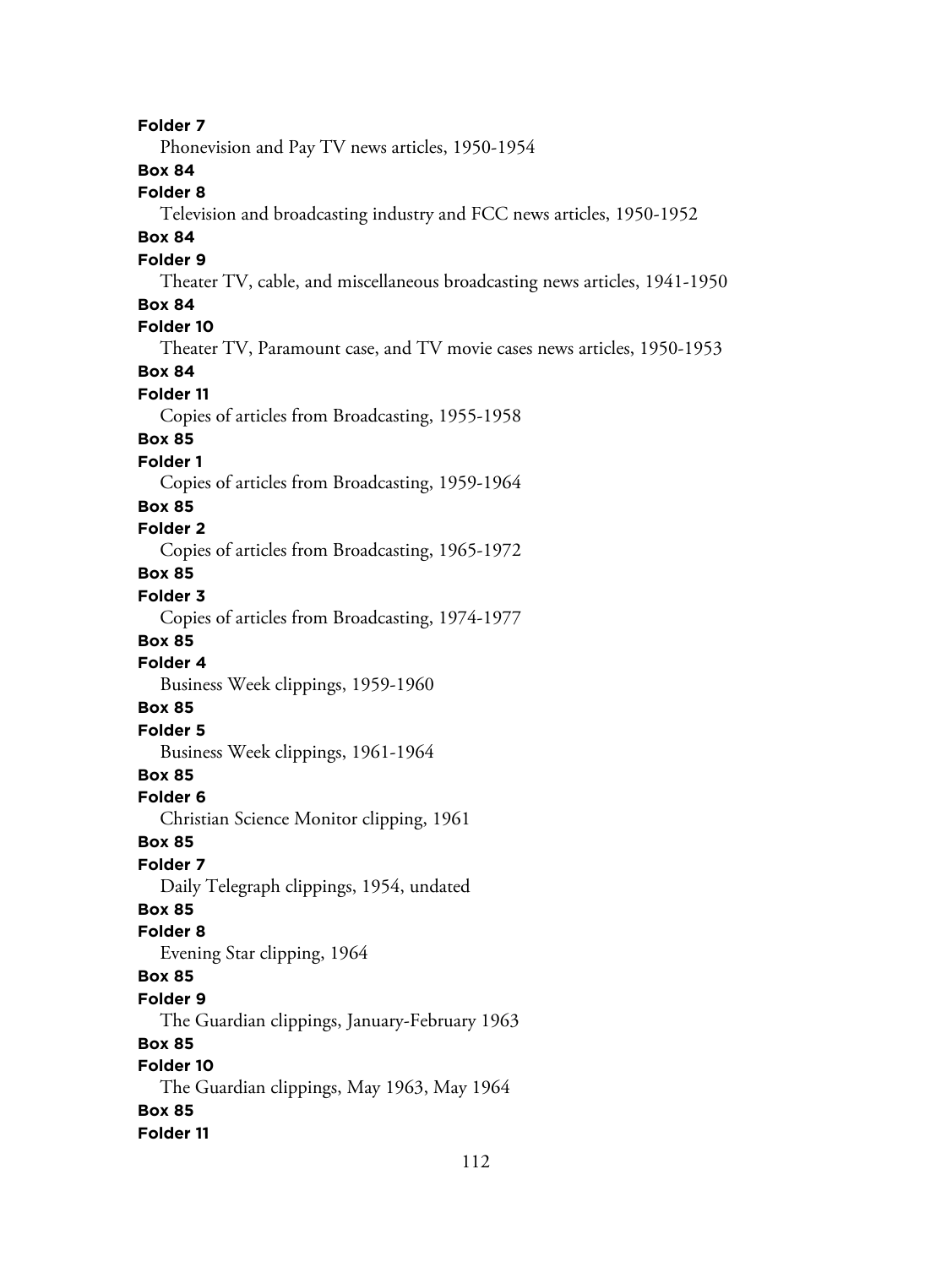The Guardian clippings, February 1964 **Box 85 Folder 12** The Guardian clippings, March 1964 **Box 85 Folder 13** The Guardian clippings, April 1964 **Box 85 Folder 14** The Listener clippings, 1959-1964 **Box 85 Folder 15** New Statesman clippings, 1959-1964 **Box 85 Folder 16** New York Times clippings, September 1963-July 1964, undated **Box 86 Folder 1** The Observer clippings, January 1963-June 1964 **Box 86 Folder 2** Saturday Review clippings, 1962-1963 **Box 86 Folder 3** The Spectator clippings, 1962-1964 **Box 86 Folder 4** Sunday Telegraph clipping, 1963 **Box 86 Folder 5** The Sunday Times clippings, 1963-1964 **Box 86 Folder 6** Time and Tide clippings, 1960, 1963 **Box 86 Folder 7** The Times clippings, 1962-1964 **Box 86 Folder 8** The Times Literary Supplement clippings, 1963-1964 **Box 86 Folder 9** Wall Street Journal clipping, 1969 **Box 86 Folder 10** Clippings, unlabeled, undated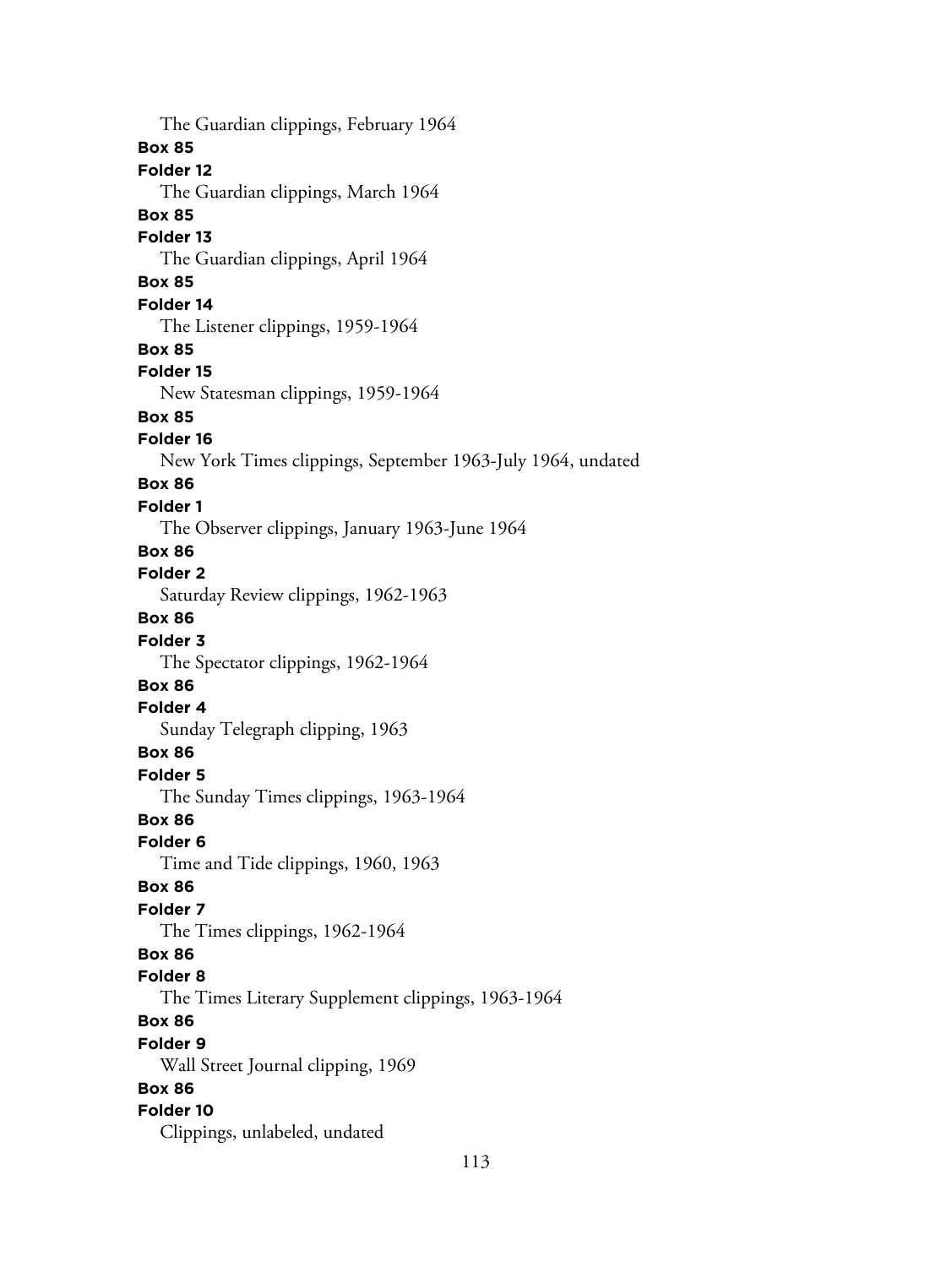#### **Folder 11**

Subscriptions notes and correspondence, 1979-1981

### **Box 86**

## **Folder 12**

Lists of cuttings from periodicals and television policy files, undated

# **Box 86**

## **Folder 13**

Correspondence and notes regarding newspaper clippings project, 1981-1982

# **Box 86**

#### **Folder 14**

Broadcasting – Telecasting magazine index for 1955-1957, undated

### **Sub-subseries 3: Correspondence**

#### **Box 86**

#### **Folder 15**

Broadcasting research correspondence, A.C. Nielsen Company-Butler, 1921-1962

#### **Box 86**

# **Folder 16**

Broadcasting research correspondence, British Broadcasting Corporation, 1948-1962

# **Box 86**

## **Folder 17**

Broadcasting research correspondence, Canadian Broadcasting Corporation-Dow, Lohnes, and Albertson, 1947-1962

#### **Box 86**

# **Folder 18**

Broadcasting research correspondence, Eastland-H.R. Representatives Inc., 1947-1962

#### **Box 86**

### **Folder 19**

Broadcasting research correspondence, Federal Communications Commission, 1945-1968

#### **Box 86**

### **Folder 20**

Broadcasting research correspondence, Robert Hutchins with Aaron Director, April 5-7, 1950

### **Box 87**

### **Folder 1**

Broadcasting research correspondence, Independent Television Authority-Mutual Broadcasting System, 1946-1962

# **Box 87**

#### **Folder 2**

Broadcasting research correspondence, Johnson, Lyndon B., January 1957

## **Box 87**

# **Folder 3**

Broadcasting research correspondence, Levin, Harvey, 1952-1972

#### **Box 87**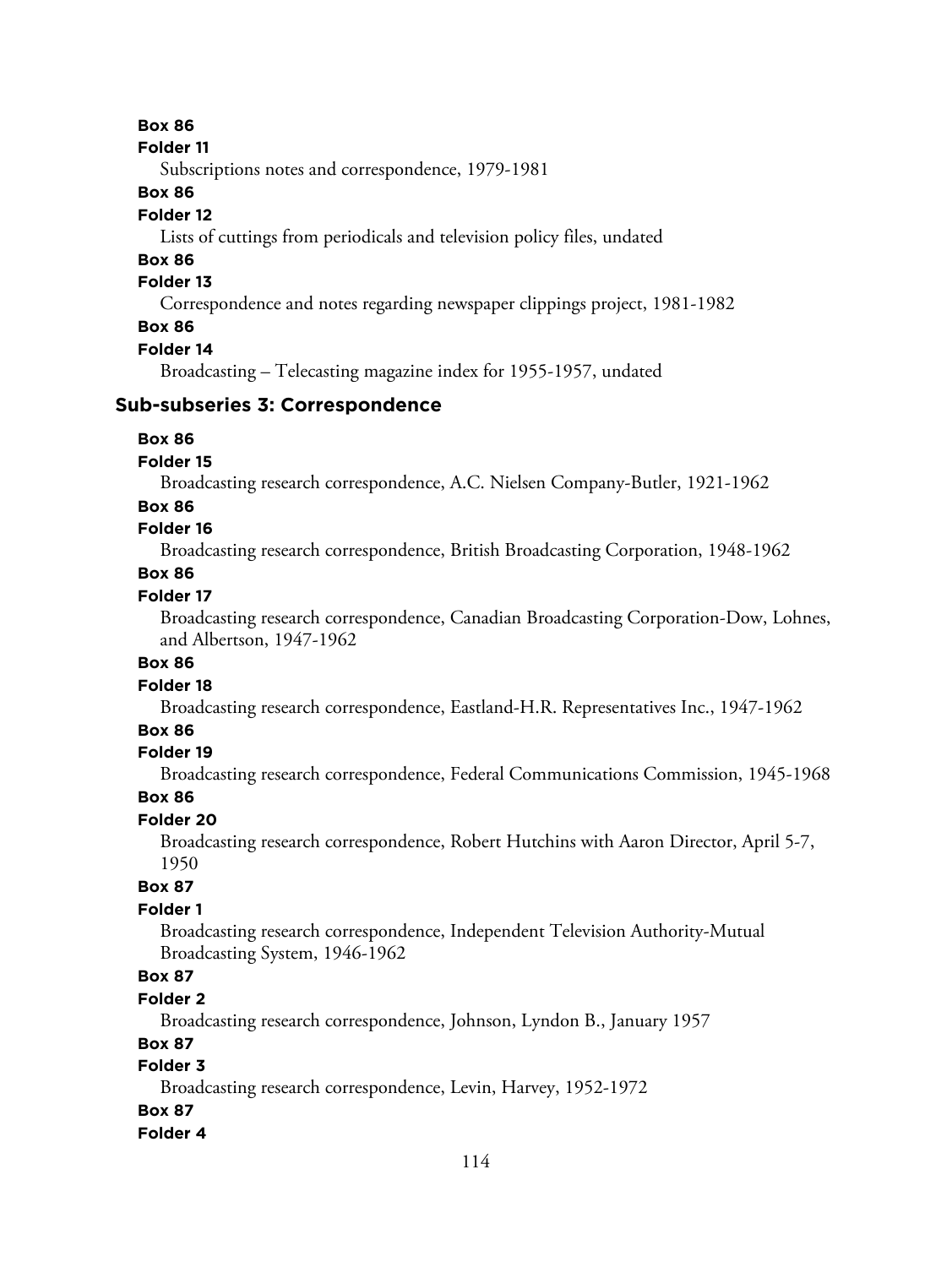Broadcasting research correspondence, National Association for Better Radio and Television-Nyren, 1947-1962

### **Box 87**

#### **Folder 5**

Broadcasting research correspondence, Norton, Kenneth, 1950-1963

# **Box 87**

#### **Folder 6**

Broadcasting research correspondence, Onoe, Hisao, and article by Yoshio Nomura, "System of Broadcasting in Japan and its characteristics," 1976

## **Box 87**

### **Folder 7**

Broadcasting research correspondence, Orr Ewing-Titus, 1947-1977

#### **Box 87**

## **Folder 8**

Broadcasting research correspondence, Taplin, Walter, 1952-1957

#### **Box 87**

#### **Folder 9**

Broadcasting research correspondence, U.S. Government Printing Office-Zielinski, 1947-1962

#### **Box 87**

#### **Folder 10**

Newspaper and magazine change of address letters and subscription forms, 1956-1961

## **Box 87**

#### **Folder 11**

Journal, magazine, and government document change of address letters and subscription forms, 1956-1958 [1 of 3]

# **Box 88**

# **Folder 1**

Journal, magazine, and government document change of address letters and subscription forms, 1956-1958 [2 of 3]

#### **Box 88**

# **Folder 2**

Journal, magazine, and government document change of address letters and subscription forms, 1956-1958 [3 of 3]

#### **Box 88**

#### **Folder 3**

Broadcasting research correspondence, last names illegible, 1947, undated

#### **Sub-subseries 3: General broadcasting research files**

#### **Box 88**

#### **Folder 4**

General Post Office press notice on wireless broadcasting, May 18, 1922; "How Broadcasting Reached the Highlands of England," by Rollo Appleyard, January 1924

#### **Box 88**

#### **Folder 5**

Pamphlets and reprints on television broadcasting, 1926-1960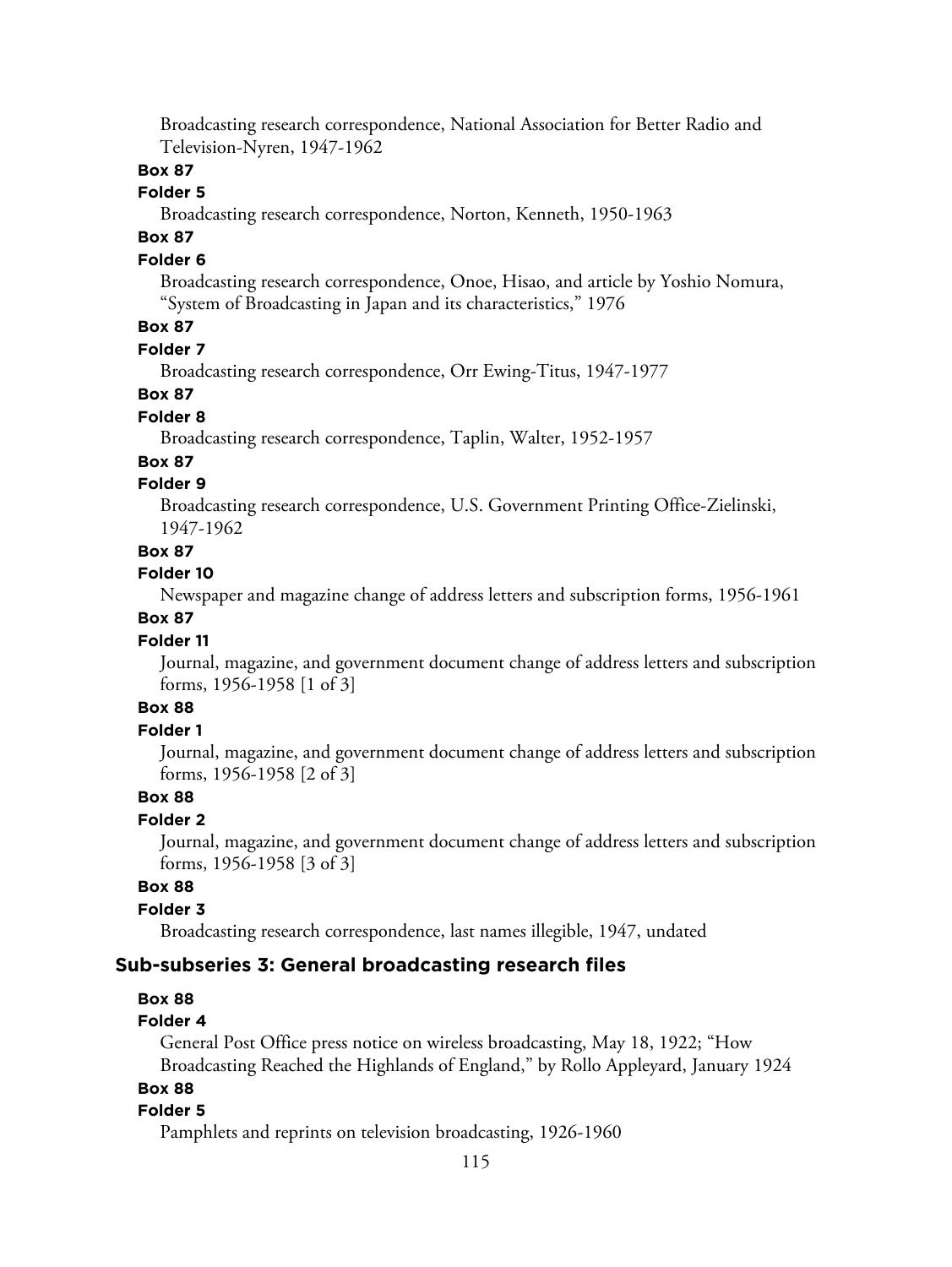#### **Folder 6**

FM Subsidiary Communications Authorizations and FCC reports, copies, from 1937-1973, undated

# **Box 88**

# **Folder 7**

Research material on the BBC, circa 1938-1953

# **Box 88**

# **Folder 8**

Articles on censorship, legal restrictions, and public interest in the United States; programming statistics, 1938-1962

#### **Box 88**

#### **Folder 9**

Summaries and reviews of broadcasting articles, 1930s

# **Box 88**

#### **Folder 10**

Opinion on the monopoly – clippings, 1943-1946

## **Box 88**

# **Folder 11**

Crawford/Broadcasting Committee of 1925 and other broadcasting notes, 1947, undated

# **Box 88**

# **Folder 12**

Letters, correspondence, notes, and research material, circa 1948-1957

# **Box 89**

# **Folder 1**

Memorandum and drafts of NBS Technical Note, 1948, 1963

# **Box 89**

# **Folder 2**

Zenith Radio Corporation and Phonevision Annual reports, 1949-1967

## **Box 89**

#### **Folder 3**

Law Review articles on FCC and broadcasting, 1950-1959

#### **Box 89**

# **Folder 4**

Educational TV – notes, articles, and correspondence with C.A. Bowler, 1950-1977

# **Box 89**

#### **Folder 5**

"Public Interest and the Market in Color Television Regulation," copy of article, 1951

# **Box 89**

### **Folder 6**

Text of hearings on educational TV and the FCC before Committee on Interstate and Foreign Commerce; report on network monopoly prepared for the committee, 1951-1956

# **Box 89**

#### **Folder 7**

Notes on clippings, drafts of lectures, correspondence with Charles Orr-Ewing, white papers, and recommendations, 1952-1963, undated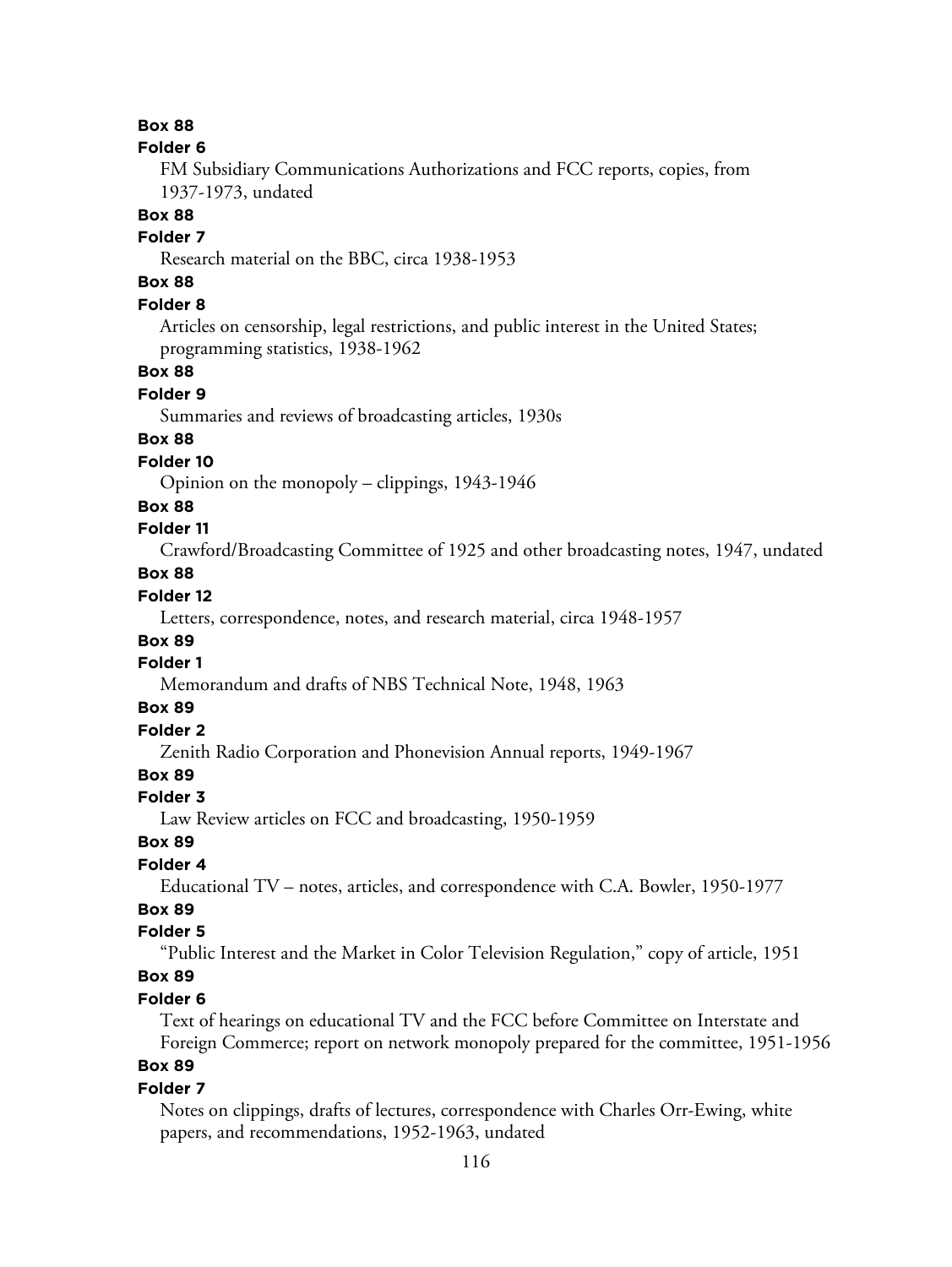**Folder 8**

Notes, 1953, undated

# **Box 89**

#### **Folder 9**

Broadcast schedules, 1954-1957 [1 of 2]

## **Box 89**

## **Folder 10**

Broadcast schedules, 1954-1957 [2 of 2]

# **Box 89**

#### **Folder 11**

Reference materials on pay TV, including subscription TV fact sheet and statements before the FCC, 1955-1956, undated

# **Box 90**

### **Folder 1**

Reference materials on pay TV, including press releases and committee report on subscription TV, 1955-1967

#### **Box 90**

# **Folder 2**

Documents relating to FM and subsidiary communications authorizations, and official rule-making and cases, 1956-1959

# **Box 90**

# **Folder 3**

Nielsen Television Index for London area, 1957

### **Box 90**

#### **Folder 4**

Book orders, 1957-1958

# **Box 90**

#### **Folder 5**

Lectures, articles, correspondence, and notes, mostly on British television, 1957-1958

#### **Box 90**

# **Folder 6**

Fourth Institute on Freedom and Competitive Enterprise directory and miscellaneous papers, 1957-1961

#### **Box 90**

# **Folder 7**

Notes and correspondence on British broadcasting, 1958

# **Box 90**

# **Folder 8**

BBC finance chart, television networking agreement in Britain, and ABC music policy for DJs, 1958

## **Box 90**

# **Folder 9**

Notes, drafts, and correspondence, 1958

#### **Box 90**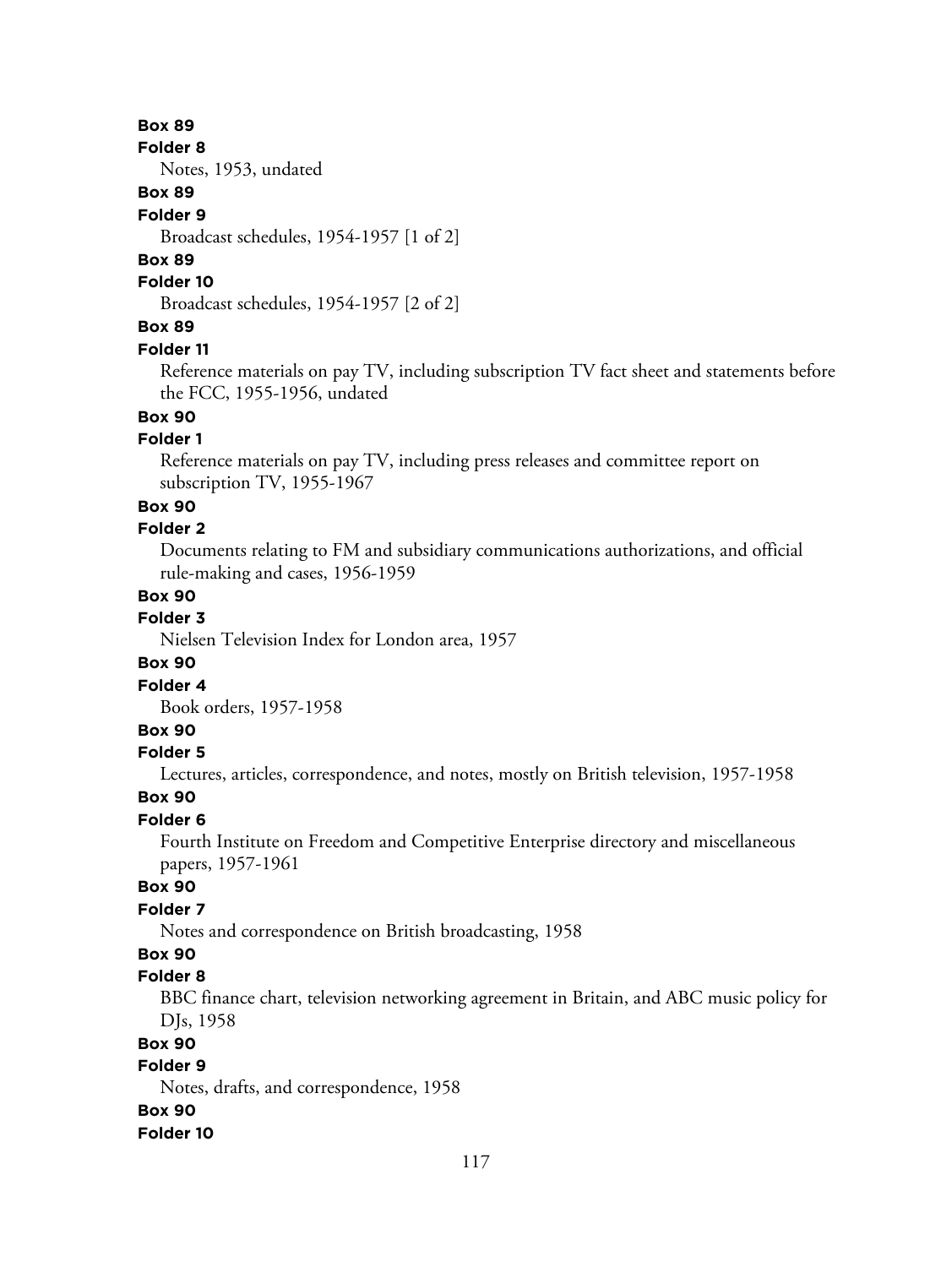Supreme Court briefs, October 1958

#### **Box 90**

#### **Folder 11**

National Association for Better Radio and Television (NAFBRAT) newsletters, 1958-1959

## **Box 90**

# **Folder 12**

Newspaper and magazine articles, 1958-1962

# **Box 90**

# **Folder 13**

Papers and articles on economics and regulation of television, 1958-1962

# **Box 90**

# **Folder 14**

Pamphlets and brochures regarding radio and television programming and advertising, 1958-1962

### **Box 91**

# **Folder 1**

Broadcasting research materials, notes, and drafts, 1958-1964

# **Box 91**

# **Folder 2**

Exhibits, memoranda, notices, decisions, and judgements before the FCC, 1958-1964 [1 of 2]

# **Box 91**

# **Folder 3**

Exhibits, memoranda, notices, decisions, and judgements before the FCC, 1958-1964 [2 of 2]

# **Box 91**

# **Folder 4**

Newsletters and bulletins, 1958-1964

### **Box 91**

**Folder 5**

FCC official reports, 1959

### **Box 91**

### **Folder 6**

FCC Report on Microwaves, 1959

### **Box 91**

# **Folder 7**

House of Representatives joint resolution on pay TV, 1959

# **Box 91**

### **Folder 8**

"Program Patterns in Radio Broadcasting," edited draft, 1959

# **Box 91**

### **Folder 9**

United States v. Wrathall court brief, 1959

# **Box 91**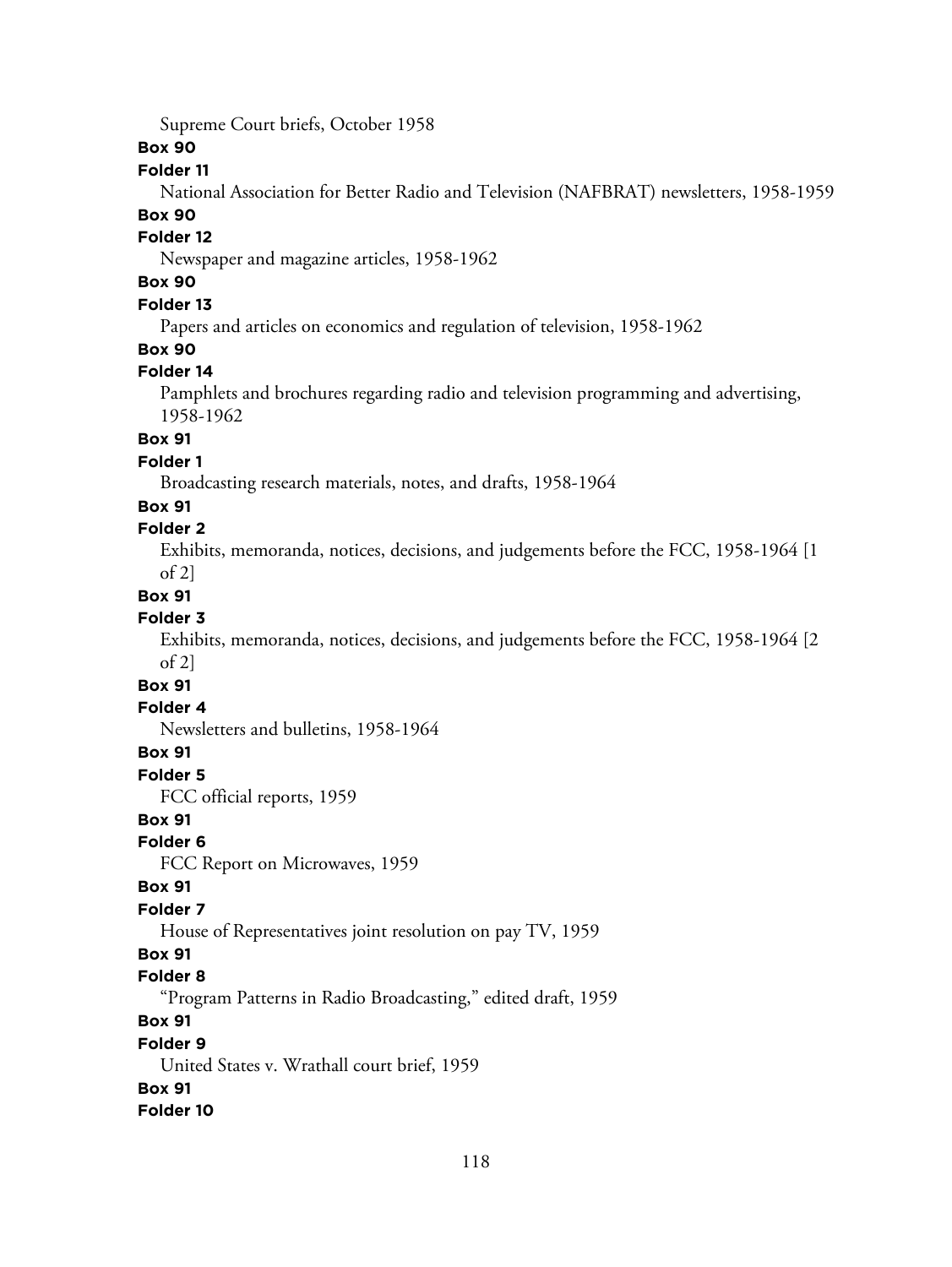Notes, photograph of television historic marker, and Library of Congress duplication form, 1959, undated

#### **Box 91**

#### **Folder 11**

Notes and letter from Richard Ruggles, 1959-1960

# **Box 91**

## **Folder 12**

Statements before the FCC, December 1959-January 1960

## **Box 92**

# **Folder 1**

United States government documents - National Bureau of Standards Technical Report, testimony before the FCC, and Attorney General report, 1959-1962

#### **Box 92**

#### **Folder 2**

Television notes, Zenith press release, and booklet on public's view of television, 1959-1964

# **Box 92**

#### **Folder 3**

Papers from London School of Economics and Political Science seminar on problems in industrial organization, 1959, 1965

# **Box 92**

# **Folder 4**

Zenith Radio Corporation and FCC statements on subscription television, 1959-1967

# **Box 92**

# **Folder 5**

Notebooks, circa 1950s

# **Box 92**

#### **Folder 6**

Application before the FCC of Hartford Phonevision Company for authority to conduct subscription television operations, 1960

# **Box 92**

### **Folder 7**

Proposed finding of fact and conclusion of law of Hartford Phonevision Company, report submitted to the FCC, 1960

#### **Box 92**

## **Folder 8**

Report on regulatory agencies to the President-elect, 1960

# **Box 92**

#### **Folder 9**

"Responsibility for Broadcast Matter," interim report by FCC Office of Network Study, frontmatter and pages 1- 161, 1960

# **Box 92**

## **Folder 10**

"Responsibility for Broadcast Matter," interim report by FCC Office of Network Study, pages 162-253 and Appendixes; "Public Service Responsibility of Broadcast Licenses," FCC report, 1946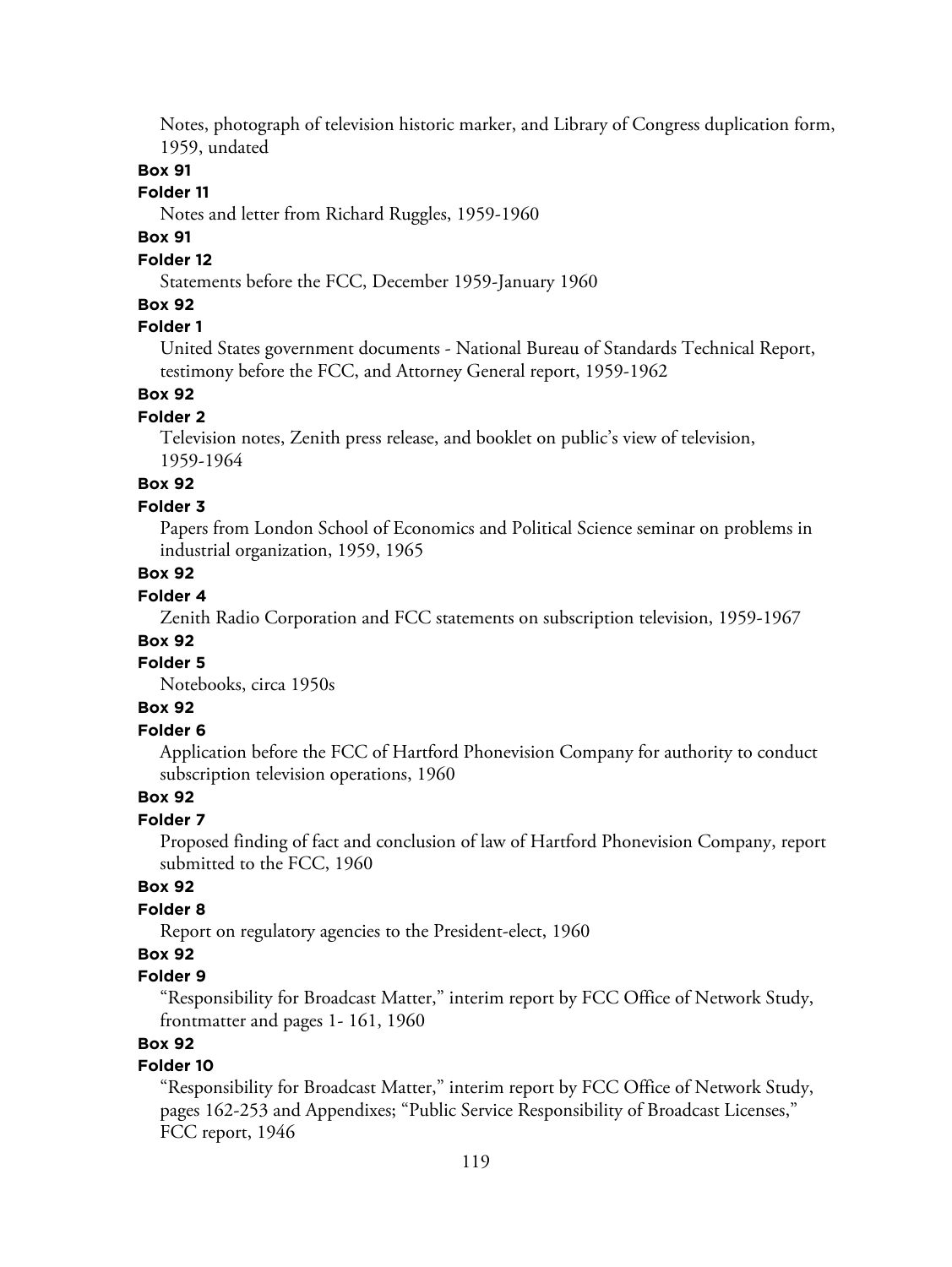#### **Folder 1**

RAND Documents – "The Decision Making Problem in Development," February 19, 1960; "Economic Aid Reconsidered," February 14, 1961; and Foreign Participation in Communications Satellite Systems…," August 7, 1961

#### **Box 93**

### **Folder 2**

Correspondence and memoranda pertaining to the FCC, 1960-1963

#### **Box 93**

# **Folder 3**

Press releases, 1960-1964

#### **Box 93**

#### **Folder 4**

Pay TV Bills, editorials, and list of references in periodicals, 1960-1969

# **Box 93**

# **Folder 5**

RAND Document – "The Effect of Commercial Satellite Communications on Telephone Rates – a problem of government regulation," May 1961

# **Box 93**

# **Folder 6**

"An Inquiry into the Administrative and Regulatory Problems Relating to the Authorization of Commercially Operable Space Communications Systems," reply before the FCC, 1961; Authority of the FCC with respect to the programming of radio and television broadcasting stations," memorandum, undated

#### **Box 93**

## **Folder 7**

RAND documents - "Status of the Space Frequency Allocations," July 25, 1961; "The Problem of International Control of Radio Frequency Allocation for Space Communication Satellite Systems," August 4, 1961

### **Box 93**

#### **Folder 8**

RAND memorandum – "Communications Satellites and Telephone Rates – Problems of Government Regulation," October, 1961

# **Box 93**

# **Folder 9**

Text of address by FCC Chairman Newton Minnow, 1961-1962

#### **Box 93**

#### **Folder 10**

RAND memorandums – "Communication Satellites and international frequency management," November 1961; "Communications Satellites – problems of pricing and user access," May 1963

#### **Box 93**

## **Folder 11**

Review of Broadcasting and Government by Walter B. Emery, by Harvey J. Levin, 1962 **Box 93**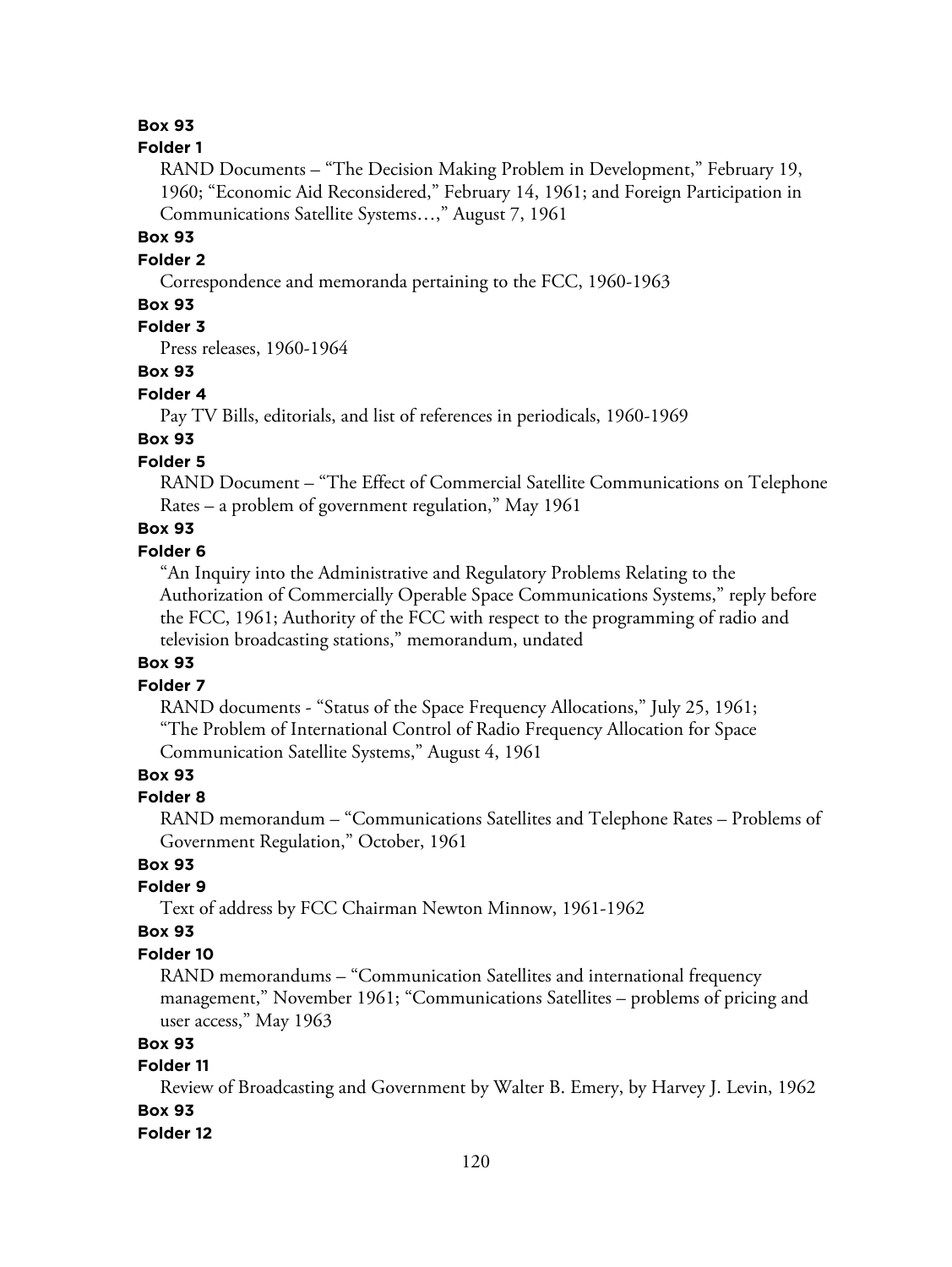Application to the Ford Foundation for additional support for a study of the political economy of radio and television, bibliography of American industries, and miscellaneous clippings and articles, 1962-1964

## **Box 94**

#### **Folder 1**

United States government correspondence and reports on radio and TV spectrum, 1963-1968

# **Box 94**

#### **Folder 2**

Zenith Radio Corporation press releases, 1964

#### **Box 94**

#### **Folder 3**

Clippings – miscellaneous, 1964

## **Box 94**

#### **Folder 4**

Clippings – miscellaneous, 1964

# **Box 94**

#### **Folder 5**

The Fisher Report - Appendix to Reply Comments of the National Association of Broadcasters, October 1964

# **Box 94**

# **Folder 6**

Notes, articles, and press release, 1964-1965, undated

#### **Box 94**

#### **Folder 7**

Pay TV article from The Times, July 21, 1965

## **Box 94**

# **Folder 8**

Comments and petitions to the FCC, 1965-1966 [1 of 2]

## **Box 94**

#### **Folder 9**

Comments and petitions to the FCC, 1965-1966 [2 of 2]

#### **Box 94**

#### **Folder 10**

Zenith Radio Corporation memorandum and press releases, 1965-1971

# **Box 94**

#### **Folder 11**

Pay TV clippings, press releases, and promotional pamphlet from Zenith Radio Corporation, 1966-1970

### **Box 94**

## **Folder 12**

Comments of American Broadcasting Companies, Inc., before the FCC, October 1966 **Box 94**

# **Folder 13**

Joint reply comments of Zenith Radio Corporation and Teco, Inc., before the FCC, November 1966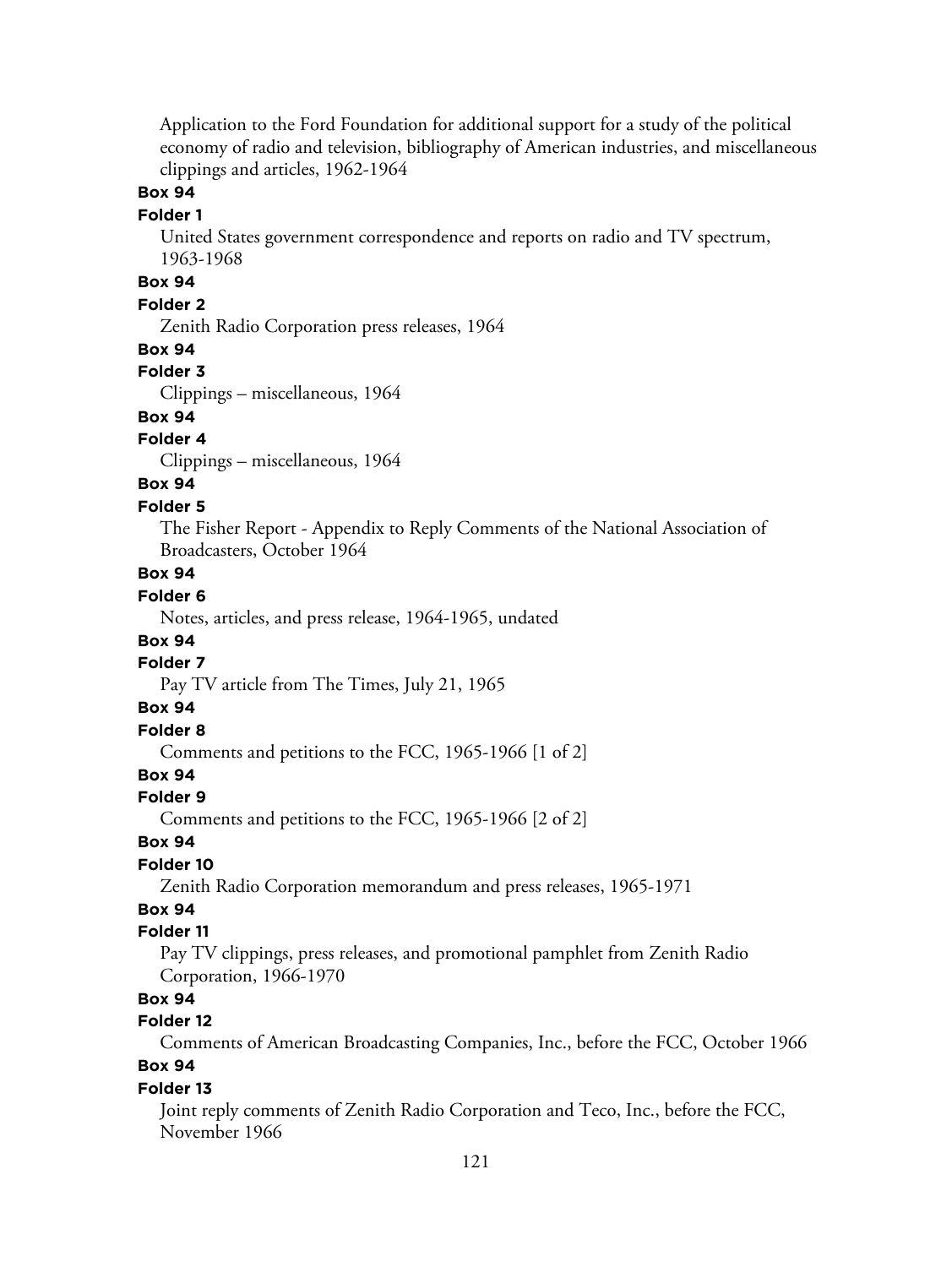#### **Folder 1**

Research on pay TV – news articles and press releases, 1967-1973 [1 of 2]

# **Box 95**

#### **Folder 2**

Research on pay TV – news articles and press releases, 1967-1973 [2 of 2]

# **Box 95**

# **Folder 3**

"Broadcasting in America and the FCC's license renewal process: an Oklahoma case study," by Kenneth A. Cox and Nicholas Johnson, circa 1968

# **Box 95**

### **Folder 4**

Public broadcasting – correspondence with C.A. Bowler, promotional material, and articles, 1968, 1977

# **Box 95**

### **Folder 5**

"An Economic Analysis Relating to the Federal Communication Commission's Proposed Rule in Docket No. 12782," Volume II, circa mid 1960s

# **Box 95**

# **Folder 6**

FCC correspondence and reports, 1960s

### **Box 95**

# **Folder 7**

Letter, report, and article on broadcast deregulation, 1970-1980

# **Box 95**

### **Folder 8**

Text of remarks by Ralph Lee Smith on cable TV at Beardsley Ruml Colloquium, February 27, 1971

## **Box 95**

#### **Folder 9**

Payola - clippings, notes, and letter from Paul Hirsch, 1971-1977

#### **Box 95**

### **Folder 10**

Zenith Radio Corporation press release regarding subscription television, 1972

### **Box 95**

### **Folder 11**

Access magazine and Firing Line program transcript on "FCC and Public Policy," 1974-1975

# **Box 95**

#### **Folder 12**

FCC Regulations, 1975

### **Box 95**

# **Folder 13**

Notes and articles on public television and pay television, 1975, undated

## **Box 95**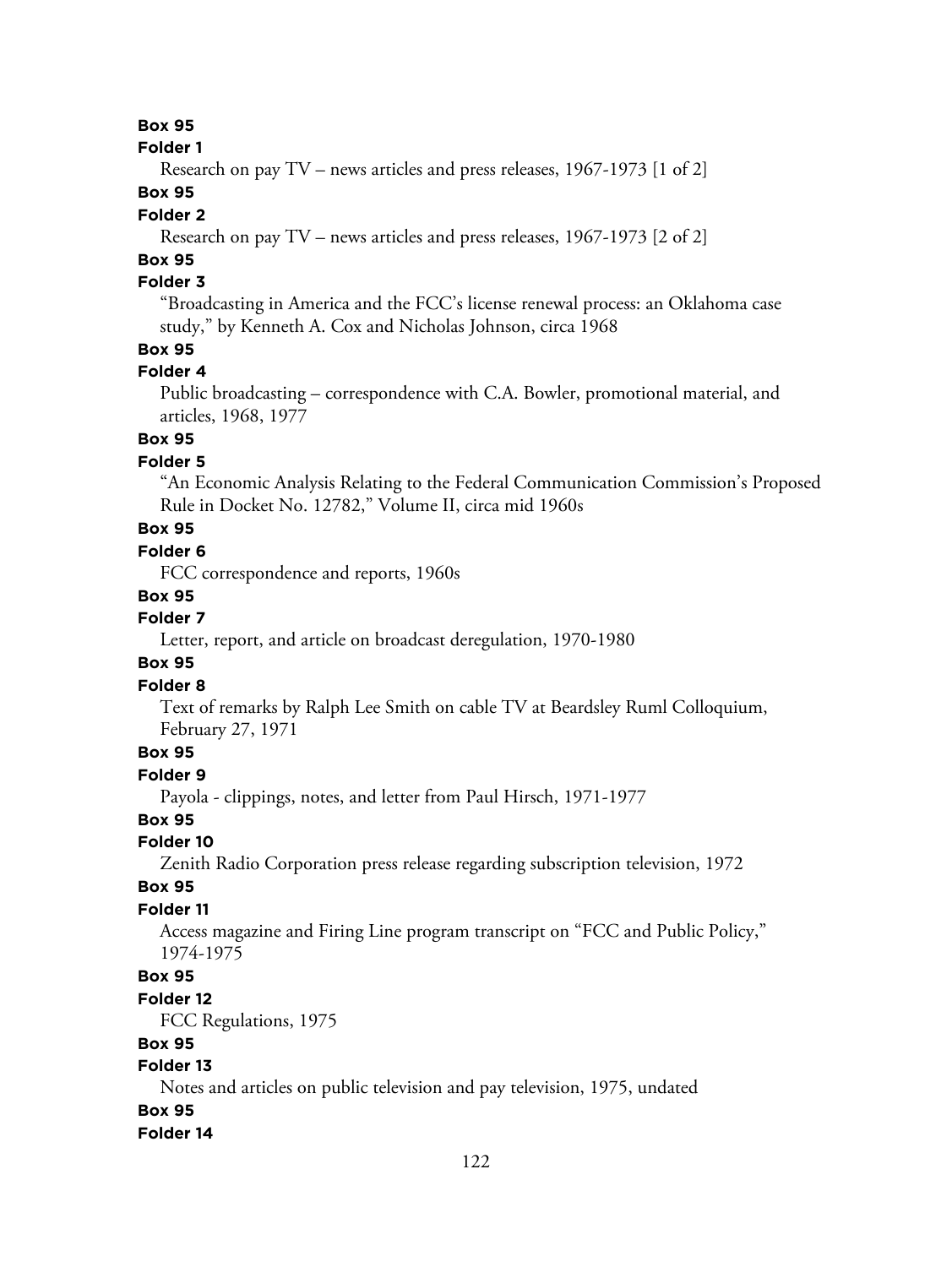Memorandum on pay TV from C.A. Bowler to Ronald Coase, May-September 1975

# **Box 95**

### **Folder 15**

New York Times article on Lord Reith, founder of BBC, September 22, 1975

# **Box 96**

# **Folder 1**

Memos from C.A. Bowler regarding history of payola, clippings, and outline and drafts of paper, circa 1975-1976

# **Box 96**

### **Folder 2**

Clippings on Ronald Coase talks, the FCC, and "Economic Bewilderment," 1975-1976, undated

### **Box 96**

### **Folder 3**

Memoranda from C.A. Bowler regarding historical material on payola, and related photocopies, 1976

# **Box 96**

### **Folder 4**

"1955-1976 - Twenty One Years of Independent Television," promotional booklet, September 1976

# **Box 96**

# **Folder 5**

Memorandum from C.A. Bowler and clipping on educational and public TV, 1976-1977

# **Box 96**

### **Folder 6**

Newspaper and magazine articles on cable and pay TV, 1976-1977

# **Box 96**

# **Folder 7**

"The Annan Report on the Future of Broadcasting," House of Commons Library Reference Sheet, July 12, 1977

# **Box 96**

### **Folder 8**

"The Future of Broadcasting - a memo to Lord Annan," by Peter Jay, 1977

# **Box 96**

### **Folder 9**

Pay TV correspondence with C.A. Bowler, news articles, and court brief, 1977

### **Box 96**

# **Folder 10**

Memoranda from C.A. Bowler on educational and pay TV; notes on Old English Fairs and Markets, 1977-1980

# **Box 96**

# **Folder 11**

Article on advertising from New York Times, 1978

# **Box 96**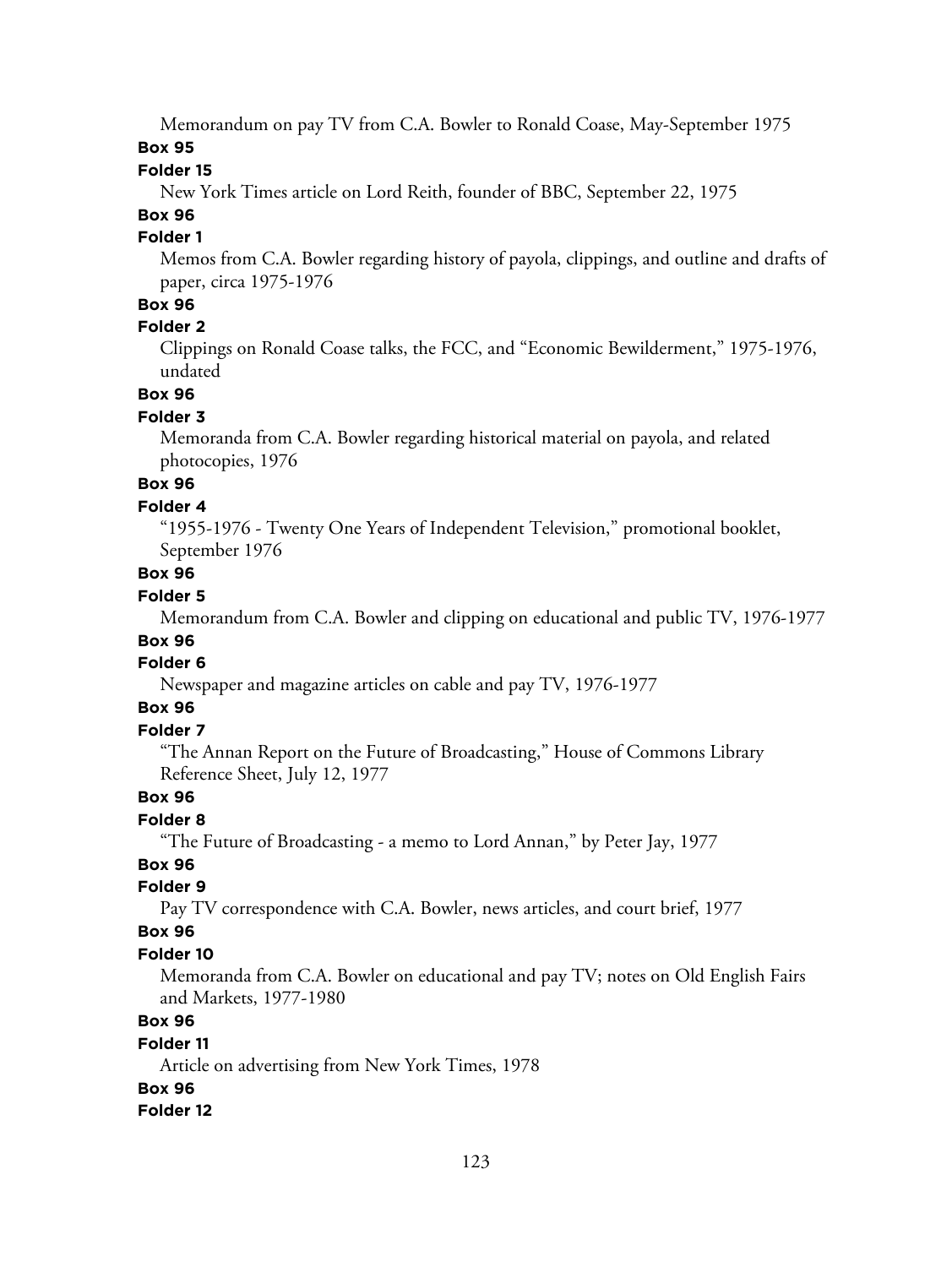FCC Notice of Inquiry on fees and related letter to Ronald Coase, article on FCC, unlabeled excerpts from 1841 diary or journal, many regarding post office, 1977-1978, undated

## **Box 96**

#### **Folder 13**

Independent Broadcasting Authority Act, 1979

# **Box 96**

# **Folder 14**

"Economic Techniques for Spectrum Management," study prepared for National Telecommunications and Information Administration, December 20, 1979

#### **Box 96**

#### **Folder 15**

"The New Payola and the American Record Industry," typescript work in progress by J. Gregory Sidak and David E. Kronemyer, 1986

# **Box 97**

#### **Folder 1**

Payola notes, circa 1991

#### **Box 97**

## **Folder 2**

Payola notes, circa 2003

#### **Box 97**

## **Folder 3**

EMI Lawsuit documents, 2006

### **Box 97**

# **Folder 4**

Advertising I – notes, undated

# **Box 97**

# **Folder 5**

"Freedom of Speech and the public interest in broadcasting," doctoral dissertation abstract by Jeffry M. Burnham, undated

# **Box 97**

### **Folder 6**

The Gold in Tin Pan Alley file copy, excerpts [copies of book chapters on music industry], undated

# **Box 97**

## **Folder 7**

Legal tablet with notes on Reith and broadcasting, undated

# **Box 97**

### **Folder 8**

List of works by John Reith, undated

# **Box 97**

#### **Folder 9**

Notebook, undated

# **Box 97**

#### **Folder 10**

Notebooks, undated [1 of 2]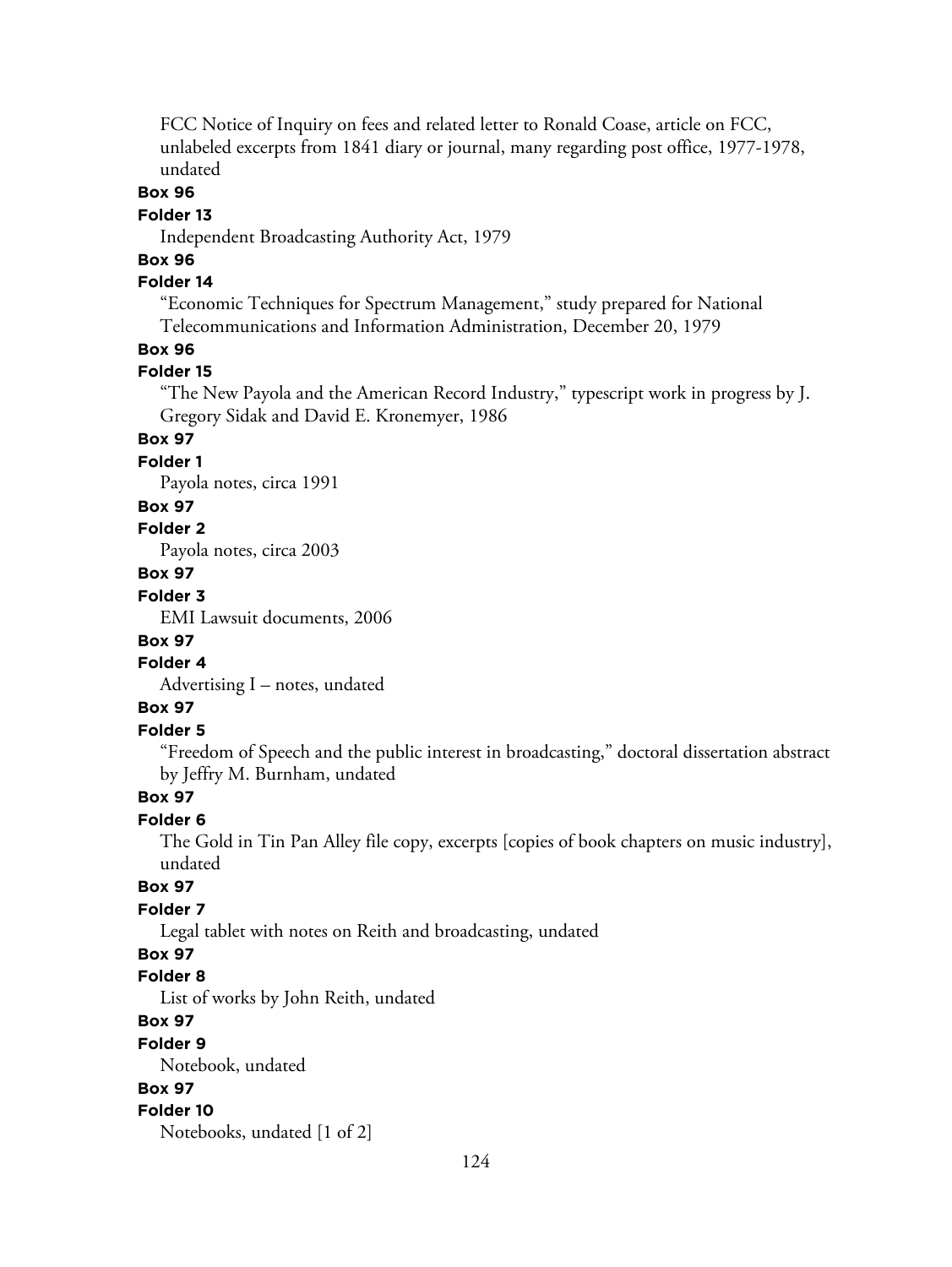125 **Box 97 Folder 11** Notebooks, undated [2 of 2] **Box 97 Folder 12** Notebooks, undated [1 of 2] **Box 97 Folder 13** Notebooks, undated [2 of 2] **Box 97 Folder 14** Notebooks, undated **Box 97 Folder 15** Unlabeled typed notes on "Second Edition, 1933," undated **Box 98 Folder 1** Notes, undated **Box 98 Folder 2** Notes – broadcasting committee and other topics, undated **Box 98 Folder 3** Notes, mostly from periodicals, undated **Box 98 Folder 4** Notes from periodicals, undated **Box 98 Folder 5** Notes, mostly from periodicals, undated **Box 98 Folder 6** Notes on periodicals and FCC, undated **Box 98 Folder 7** "The Account of Mr.X" and notes, undated [narrative on origins of BBC?] **Box 98 Folder 8** Notes on "The Press and the Organization of Society," by Norman Angell, undated **Box 98 Folder 9** Notes on "Opinion on the Monopoly" and other topics, undated **Box 98 Folder 10** Research notes on British communications, undated [1 of 2] **Box 99**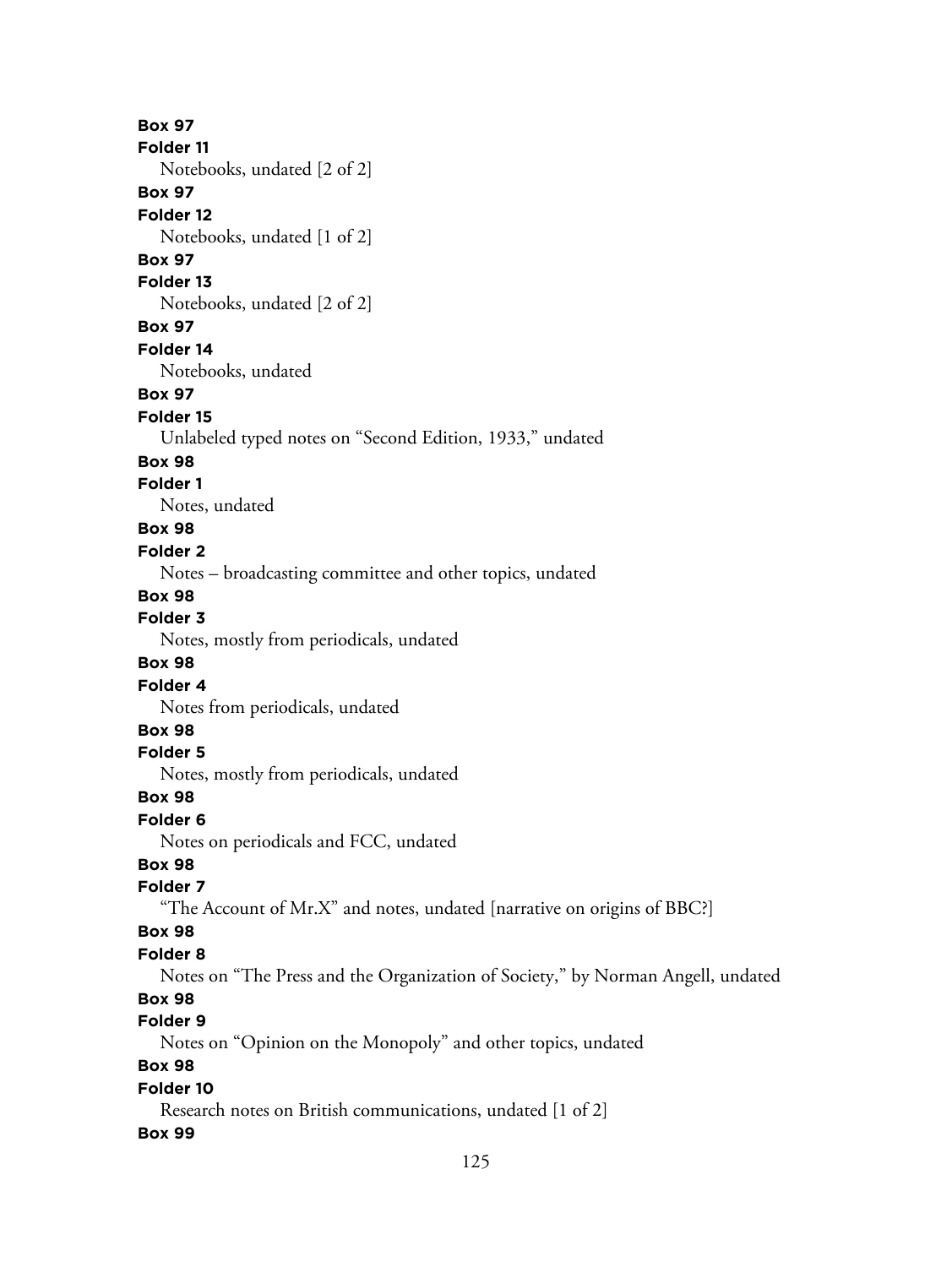#### **Folder 1**

Research notes on British communications, undated [2 of 2]

#### **Box 99**

#### **Folder 2**

Research notes on British broadcasting, undated

# **Box 99**

#### **Folder 3**

Resume with description of broadcasting research project and notes, undated

#### **Box 99**

# **Folder 4**

Wire broadcasting notes, undated [1 of 2]

#### **Box 99**

#### **Folder 5**

Wire broadcasting notes, undated [2 of 2]

# **Subseries 3: Post Office**

#### **Box 99**

#### **Folder 6**

"Imperial Penny Postage" note and memoranda, 1890, undated

# **Box 99**

# **Folder 7**

Telegraph research notes and articles, 1908, undated

# **Box 99**

#### **Folder 8**

Report to the House of Commons on the Telephone Service, 1921

# **Box 99**

#### **Folder 9**

Reports on Post Office, 1932, 1956

#### **Box 99**

#### **Folder 10**

Post Office and messenger companies correspondence and notes, 1940-1951

#### **Box 100**

#### **Folder 1**

Extracts from Hansard's Electric Telegraphs, volume 36-198, from 1837-1869, and note, 1950

# **Box 100**

# **Folder 2**

Notes and timelines on telegraphs and telephones, 1951, undated

# **Box 100**

# **Folder 3**

Letter from Postmaster General, 1952

## **Box 100**

# **Folder 4**

Notes, drafts, and research materials on post office and telegraph, 1955, undated

# **Box 100**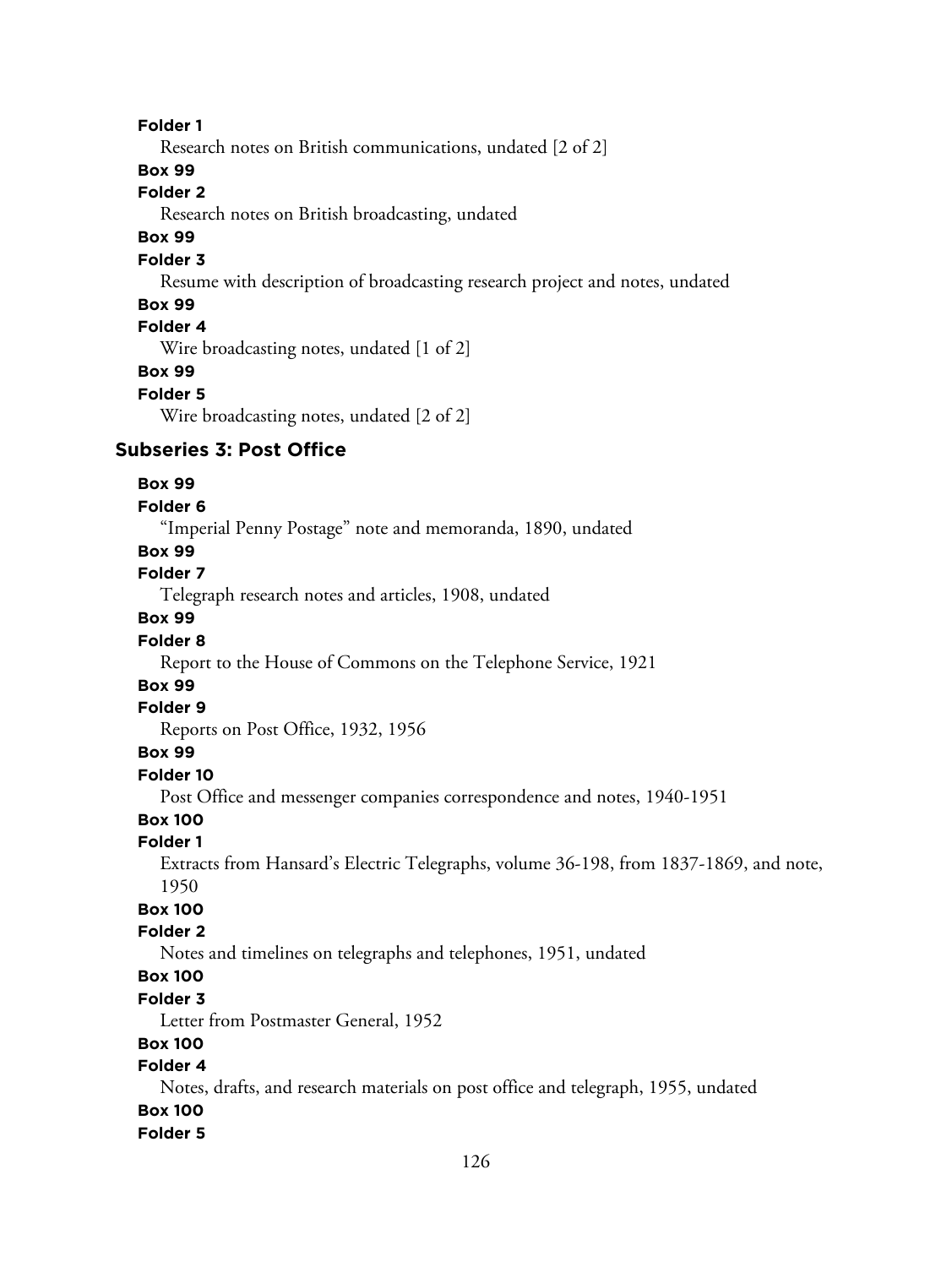"The Post Office as a Public Service – report of the Citizens' Advisory Council," February 26, 1957

# **Box 100**

#### **Folder 6**

"Development of Postal Rates, 1845-1955," reprint of article by Jane Kennedy, May 1957

# **Box 100**

# **Folder 7**

"Structure and Policy in Postal Rates," reprint of article by Jane Kennedy, June 1957

# **Box 100**

# **Folder 8**

Correspondence on post office research project, including clippings, articles, and bibliography, 1957-1971

# **Box 100**

#### **Folder 9**

Midland Bank Review, with article on Post Office, February 1958

### **Box 100**

## **Folder 10**

Report of the Advisory Committee on the Inland Telegraph Service, 1958

# **Box 100**

#### **Folder 11**

Letter and clipping regarding Post Office, 1959

### **Box 100**

#### **Folder 12**

Clippings on the Post Office in Great Britain and "The Status of the Post Office," report by Postmaster General, London (CF 22-2), 1960-1962

# **Box 100**

## **Folder 13**

"Some notes on postal finance," reprint of article by J. Keith Horsefield, 1964

#### **Box 100**

#### **Folder 14**

United States Post Office reform– bills and analysis, 1969-1970

### **Box 100**

#### **Folder 15**

United States Post Office cost and revenue reports, 1970

#### **Box 100**

## **Folder 16**

"The Post Office – Competition or monopoly?" Institute of Economic Affairs background memorandum by Ian Senior, 1970

# **Box 100**

#### **Folder 17**

Correspondence regarding research on U.S. Post Office, 1970-1971

### **Box 100**

# **Folder 18**

Correspondence, manuals, and testimony on post office, 1970-1971

#### **Box 100**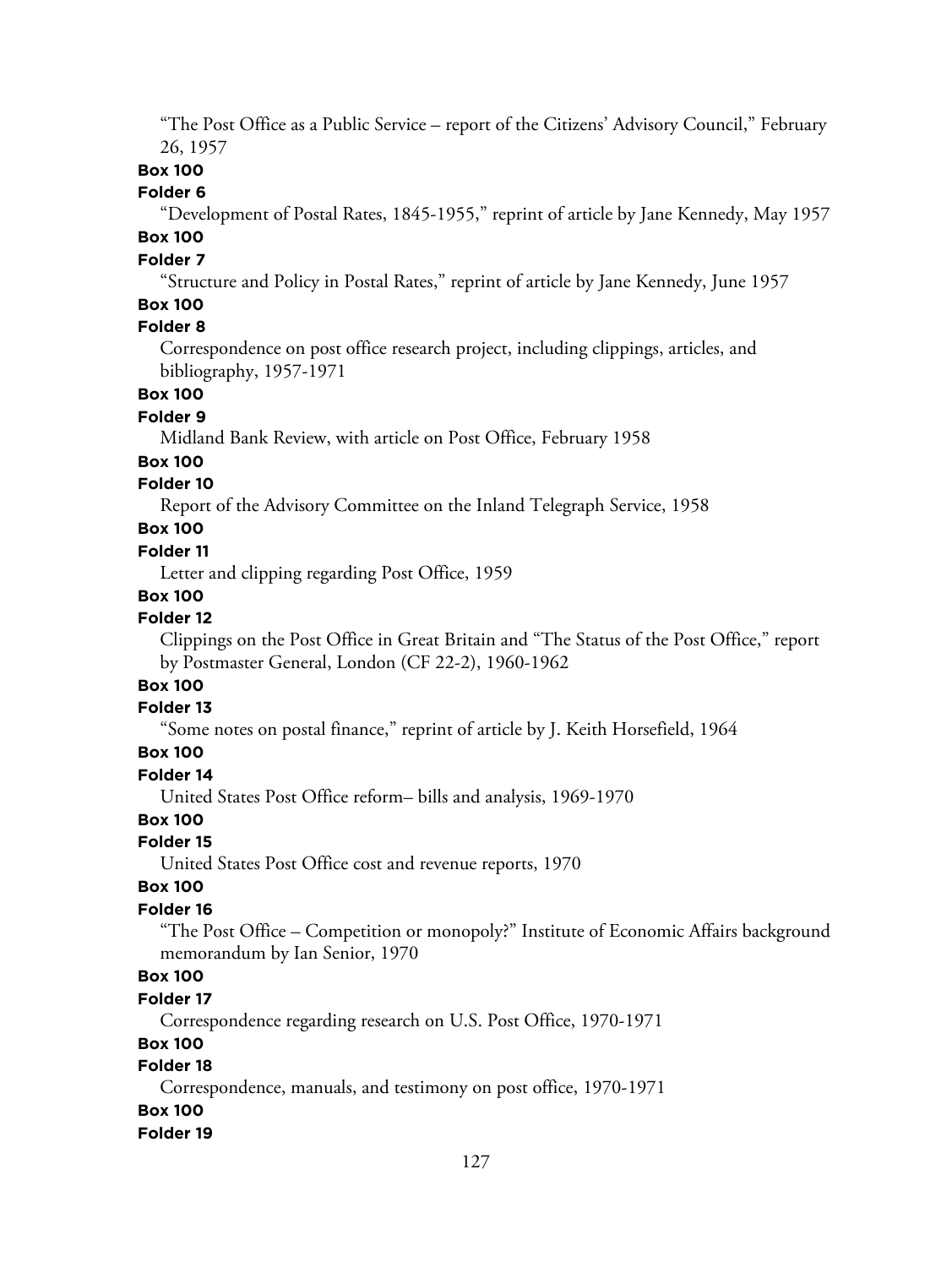Federal Register on Postal Rate Commission, 1971

#### **Box 101**

# **Folder 1**

Correspondence, motions, and briefs pertaining to Post Office litigation on Postal Rate and Fee Increases, 1971-1972 [1 of 2]

## **Box 101**

#### **Folder 2**

Correspondence, motions, and briefs pertaining to Post Office litigation on Postal Rate and Fee Increases, 1971-1972 [2 of 2]

# **Box 101**

#### **Folder 3**

Documents pertaining to postal rate and fee increases, 1971-1975 [1 of 2]

## **Box 101**

#### **Folder 4**

Documents pertaining to postal rate and fee increases, 1971-1975 [2 of 2]

#### **Box 101**

# **Folder 5**

Newspaper and magazine articles on Post Office and media, 1971-1975

# **Box 101**

# **Folder 6**

Testimony before the United States Postal Rate Commission – James W. Hargrove, Marie D. Eldridge, Nathan M Schachter, and Clifton Brown, undated

# **Box 101**

#### **Folder 7**

Testimony before the United States Postal Rate Commission – Arthur Eden, undated

# **Box 102**

## **Folder 1**

Exhibits 1-5 for United States Postal Rate Commission, undated

## **Box 102**

#### **Folder 2**

Paper on compensation and benefits in the postal service, undated

# **Box 102**

### **Folder 3**

"United States of America postal rate commission – Chief examiners initial decision on postal rate and fee increases," February 3, 1972

# **Box 102**

#### **Folder 4**

"United States of America postal rate commission – opinion on recommended decision," June 5, 1972 [1 of 2]

# **Box 102**

# **Folder 5**

"United States of America postal rate commission – opinion on recommended decision," June 5, 1972 [2 of 2]

#### **Box 102**

#### **Folder 6**

Book excerpts on postal systems, undated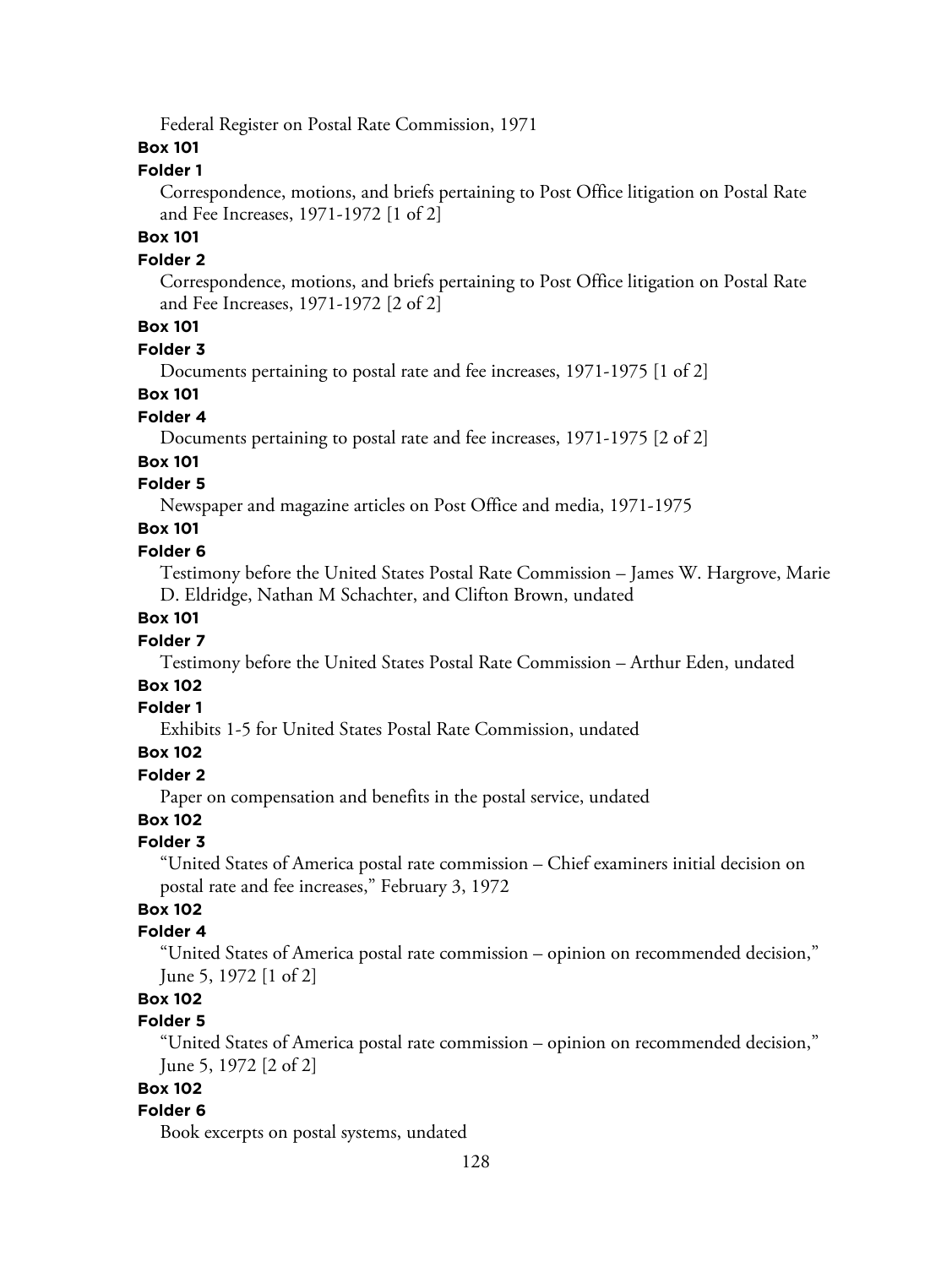**Folder 7**

Notes, GPO files, undated

# **Box 102**

#### **Folder 8**

Copies of pamphlets on post office reform from 1837-1838, undated

# **Box 103**

# **Folder 1**

Post Office research materials, including copies of 18th-19th century documents, notes, and 20th century bills and acts, 1908-1953, undated

## **Box 103**

#### **Folder 2**

"Post Office Reform - its importance and practicability," copy of document from 1838 by Rowland Hill, undated

# **Box 103**

# **Folder 3**

Extracts and notes from Telegraph Company papers from 1840-1871, undated

## **Box 103**

# **Folder 4**

Extracts and notes from Telegraph Company papers from 1852-1927, undated

#### **Box 103**

## **Folder 5**

Transcriptions and extracts of GPO registered papers from 1865-1869, mostly pertaining to telegraphs, undated

### **Box 103**

#### **Folder 6**

Postmaster General's letter monopoly, copy of case, 1887

# **Box 103**

# **Folder 7**

Notes and research materials on Post Office, mostly transcriptions of articles from The Times from 1887-1891, undated

# **Subseries 4: Alfred Marshall**

#### **Box 104**

#### **Folder 1**

Note from Alfred Marshall to C.W. Adams, 1903

#### **Box 104**

# **Folder 2**

"Alfred Marshall, 1842-1924," copy of article by J.M. Keynes, 1924

# **Box 104**

# **Folder 3**

Copy of excerpt from "Reflections and Recollections," by J.J. Thompson, with reference to Marshall, 1937

# **Box 104**

#### **Folder 4**

Articles related to Marshall and natural monopoly, 1959-2005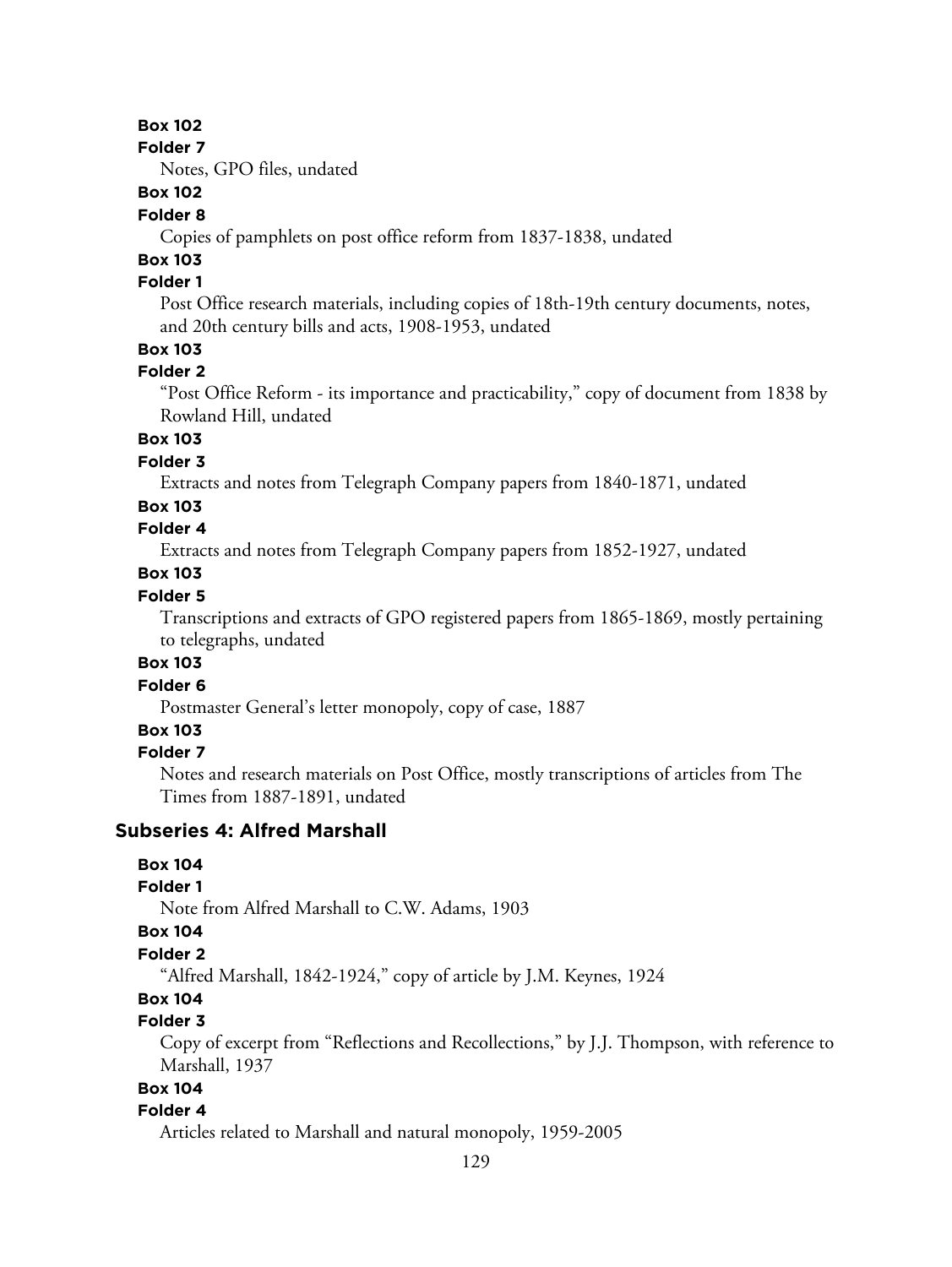#### **Folder 5**

Society of Genealogists correspondence, copies, and handbooks, 1962-1968

# **Box 104**

## **Folder 6**

Alfred Marshall and parents general genealogical material, 1962-1986

# **Box 104**

# **Folder 7**

Note and Alfred Marshall postcard from George Stigler; copy of letter from Mary Marshall, 1963-1985

# **Box 104**

#### **Folder 8**

Articles and notes, 1962-2002

# **Box 104**

# **Folder 9**

Letters from Ronald Coase to C.W. Guillebaund, 1964-1970

# **Box 104**

#### **Folder 10**

Project correspondence, including with Rita McWilliams Tullberg, Anders Reimers, and Philomena Guilleband, 1964, 1988-1990

## **Box 104**

## **Folder 11**

Project correspondence, including with Gordon Brady, Peter Groenwewegen, Stephen Stigler, University of Chicago Special Collections Research Center, 1990-1993

#### **Box 104**

#### **Folder 12**

Reprints of Marshall essays, 1965, undated

## **Box 104**

#### **Folder 13**

Transcriptions and copies from "Marshall's Political Economy" from 1891 and correspondence regarding Marshall, 1965-1967

# **Box 105**

#### **Folder 1**

George Stigler introduction to Marshall papers in Journal of Law and Economics and related correspondence; copies of and notes on papers by Marshall, 1965-1966

# **Box 105**

#### **Folder 2**

Thornton Marshall genealogical material, including copies and transcriptions of 19th century documents, 1965-1985

### **Box 105**

# **Folder 3**

Correspondence and articles, 1966-1973

# **Box 105**

#### **Folder 4**

J.K. Whitaker correspondence and paper on Marshall; copies, possibly of Alfred Marshall's notes, 1967-1971 [1 of 2]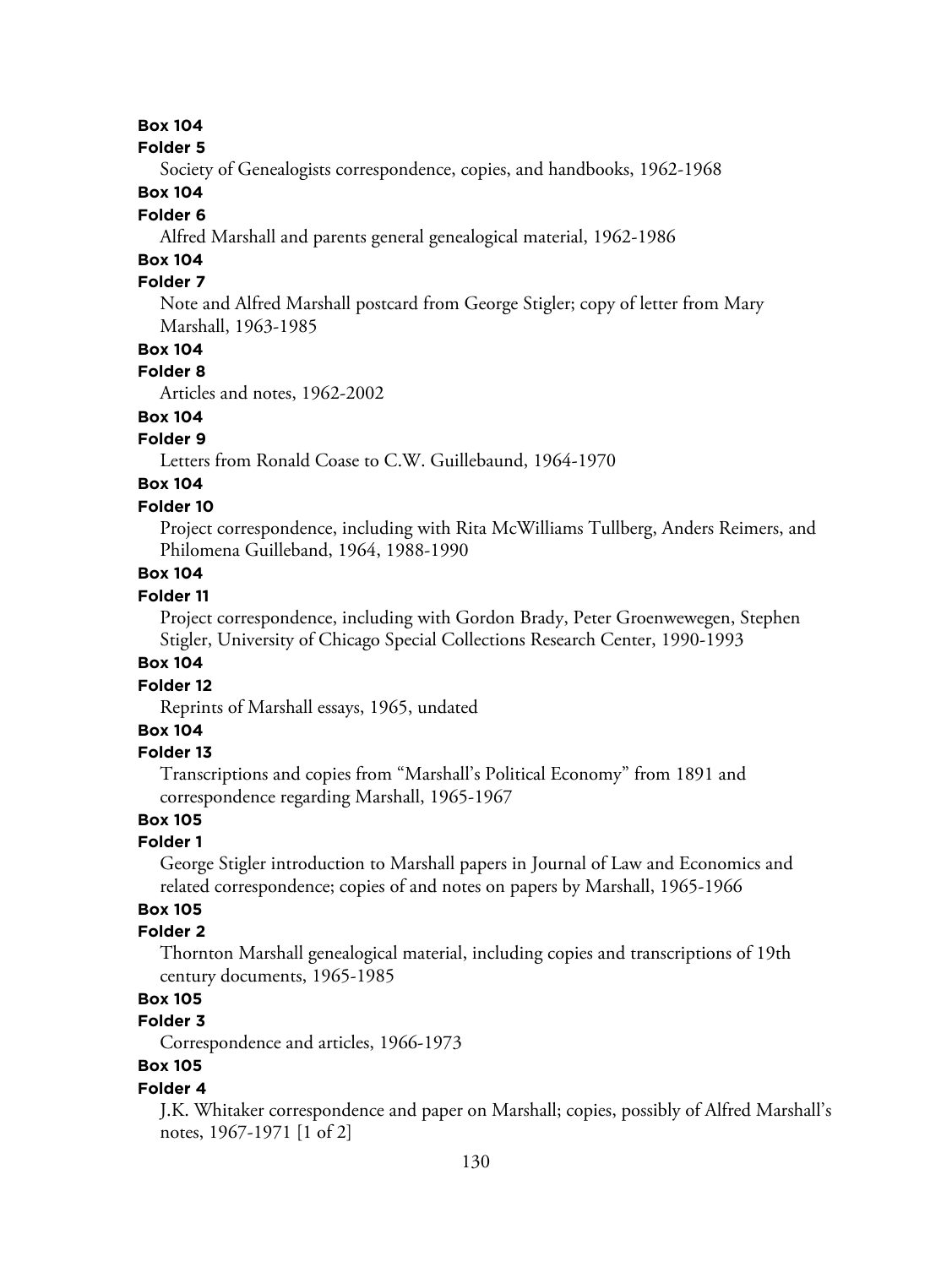#### **Folder 5**

J.K. Whitaker correspondence and paper on Marshall; copies, possibly of Alfred Marshall's notes, 1967-1971 [2 of 2]

## **Box 105**

# **Folder 6**

William Marshall genealogical material, 1967-1985

# **Box 105**

# **Folder 7**

Letters from Cambridge Library, 1968, 1970

#### **Box 105**

#### **Folder 8**

J.K. Whitaker paper on Alfred Marshall, circa 1971

# **Box 105**

# **Folder 9**

J.K. Whitaker paper with Alfred Marshall notes and essay, circa 1971

#### **Box 105 Folder 10**

Transcriptions of Alfred Marshall correspondence, mostly with Foxwell and Keynes, from 1891-1908, including discussion of Pigou appointment; related Ronald Coase article, 1972

#### **Box 105**

#### **Folder 11**

Two photographs of Alfred Marshall and note from Ronald Coase, 1972, undated

#### **Box 106**

#### **Folder 1**

Edward Marshall genealogical information, 1972

#### **Box 106**

#### **Folder 2**

Marshall research correspondence with Lotte Hamburger, with copies of birth certificates, articles, and search results, 1972-1973

### **Box 106**

### **Folder 3**

Correspondence, mostly with A.C. Rotter, and notes regarding genealogy of Oliver and Davenport families, 1972-1976

# **Box 106**

#### **Folder 4**

Correspondence, mostly with Hugh Peskett, and notes regarding genealogy of Marshall and Kitson families, 1972-1977

# **Box 106**

## **Folder 5**

Bentall family genealogical material, including correspondence with Hugh Peskett and copies of 19th century documents, 1972-1989 [1 of 2]

#### **Box 106**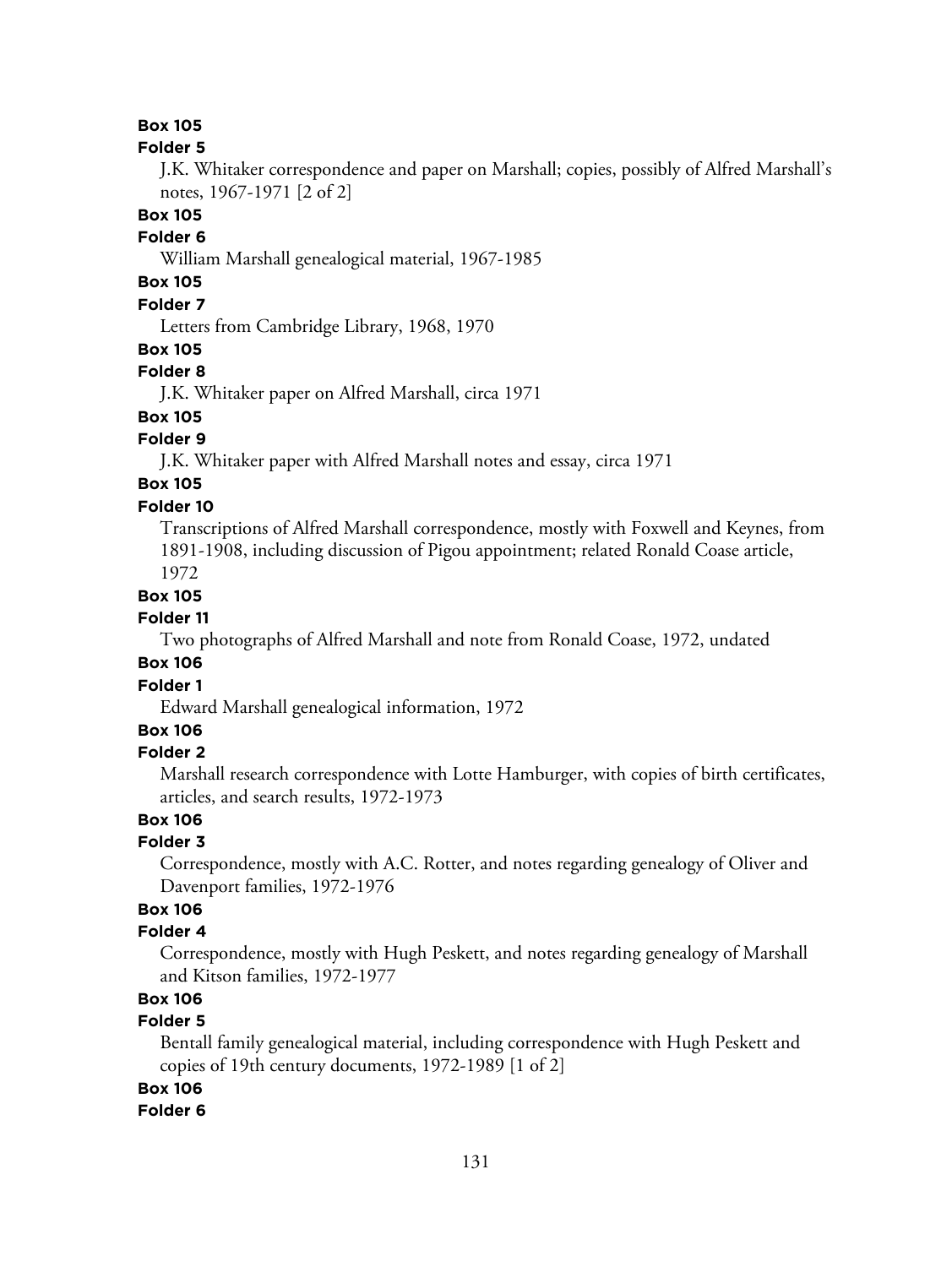Bentall family genealogical material, including correspondence with Hugh Peskett and copies of 19th century documents, 1972-1989 [2 of 2]

# **Box 106**

#### **Folder 7**

C.H. Marshall and Marshall family genealogical research, 1972-1989 [1 of 2]

# **Box 106**

#### **Folder 8**

C.H. Marshall and Marshall family genealogical research, 1972-1989 [2 of 2]

## **Box 107**

# **Folder 1**

Marshall family research and "Family and the Firm" bibliography from Research Assistant Wynn Clifford, 1972-1990

#### **Box 107**

#### **Folder 2**

Australian research on C.H. Marshall – correspondence with research assistants and copies of 19th century documents, original folder labeled "duplicate file," 1973-1986

# **Box 107**

# **Folder 3**

Australian joint copying project handbooks, 1974-1980

# **Box 107**

### **Folder 4**

Kitson family genealogy notes, 1975

# **Box 107**

# **Folder 5**

"The Methodological Implications of Alfred Marshall's economics," by Abraham Hirsch and Eva Hirsch, and note, 1975

# **Box 107**

## **Folder 6**

Thornton family genealogy materials, including correspondence with Brigham Young University Family History Services, 1975-1977 [1 of 2]

# **Box 107**

### **Folder 7**

Thornton family genealogy materials, including correspondence with Brigham Young University Family History Services, 1975-1977 [2 of 2]

#### **Box 107**

# **Folder 8**

Marshall family genealogical research material, 1976-1985

# **Box 107**

### **Folder 9**

"The Past, Present, and Future of the English language," copy of article from 1878 by William Marshall, 1976

## **Box 108**

#### **Folder 1**

"Scots, Jews, and Subversives among the dismal scientists," copy of article by William D. Grampp, 1976

#### **Box 108**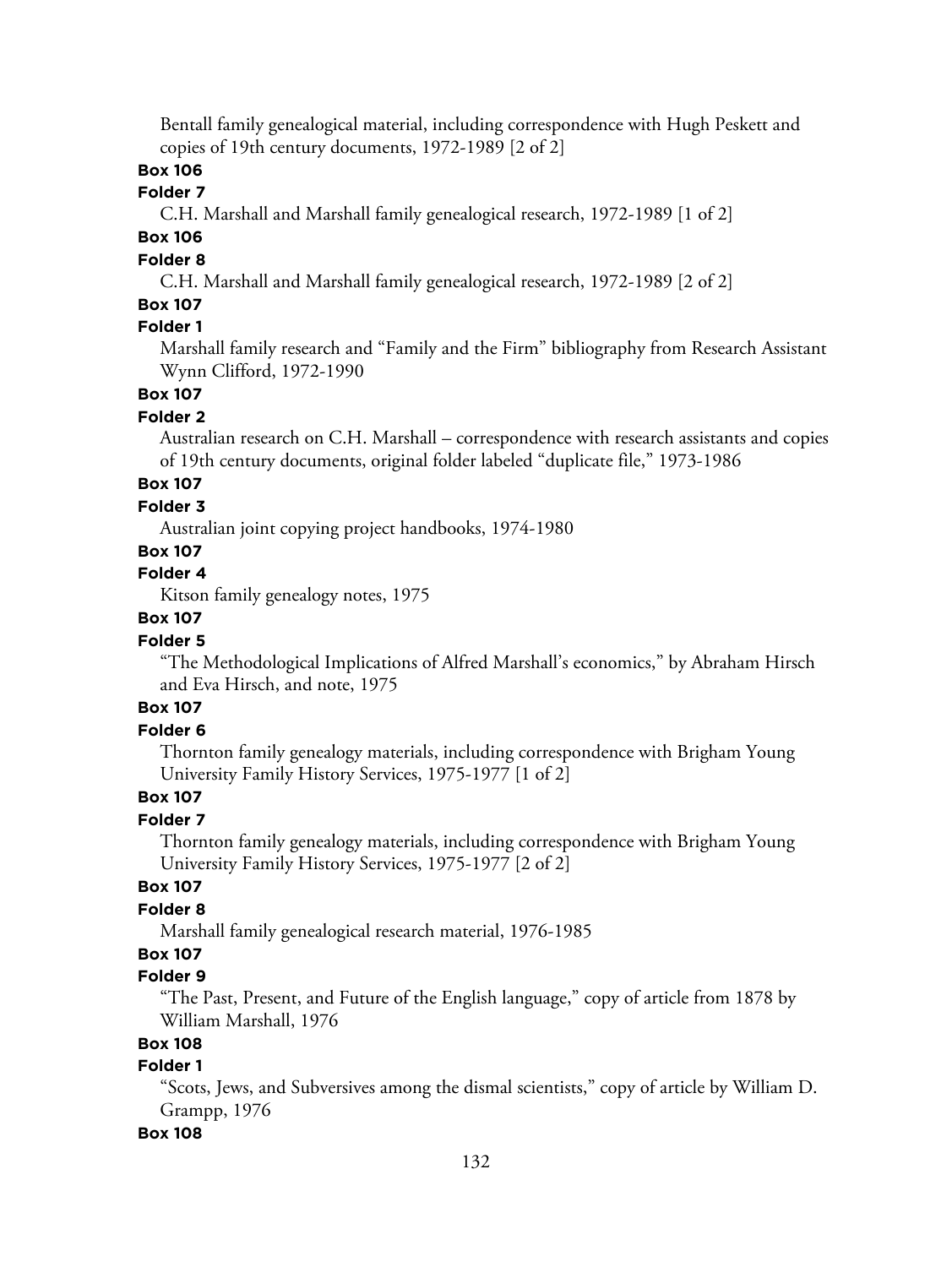#### **Folder 2**

"Whatever Happened to Marshall's Theory of Value?" discussion paper by Brian Loasby, and correspondence, 1976

## **Box 108**

#### **Folder 3**

Copies of letter by Marshall from 1886 and registration card used by his students from 1905; "Ticket of Leave" and "Mauritius dollar," articles, circa 1977

# **Box 108**

#### **Folder 4**

Australian research on C.H. Marshall – miscellaneous correspondence, 1977

## **Box 108**

#### **Folder 5**

Correspondence with Australian researchers regarding Charles Henry Marshall research, 1977-1981 [1 of 2]

# **Box 108**

#### **Folder 6**

Correspondence with Australian researchers regarding Charles Henry Marshall research, 1977-1981 [2 of 2]

# **Box 108**

#### **Folder 7**

Correspondence with Betty Crouchly regarding Charles Henry Marshall research in Australia, with related documents, 1977-1981 [1 of 2]

## **Box 108**

#### **Folder 8**

Correspondence with Betty Crouchly regarding Charles Henry Marshall research in Australia, with related documents, 1977-1981 [2 of 2]

## **Box 108**

#### **Folder 9**

Correspondence with Australian archives and notes on Charles Henry Marshall, 1977-1982

#### **Box 108**

#### **Folder 10**

Notes and photocopies regarding Marshall family research in Australia, circa 1977-1982

# **Box 108**

## **Folder 11**

Venn and Bishop family research, including copies of late 19th and early 20th century books, circa 1977-1982

# **Box 109**

#### **Folder 1**

Correspondence and notes regarding genealogy of Oliver, Kitson, Davenport, Cook, and Marshall families, 1977-1983

# **Box 109**

## **Folder 2**

Charles Henry Marshall and Marshall family genealogical research – notes, copies of documents, correspondence with Australian archives, map, and booklet on Benthall Hall, 1977-1986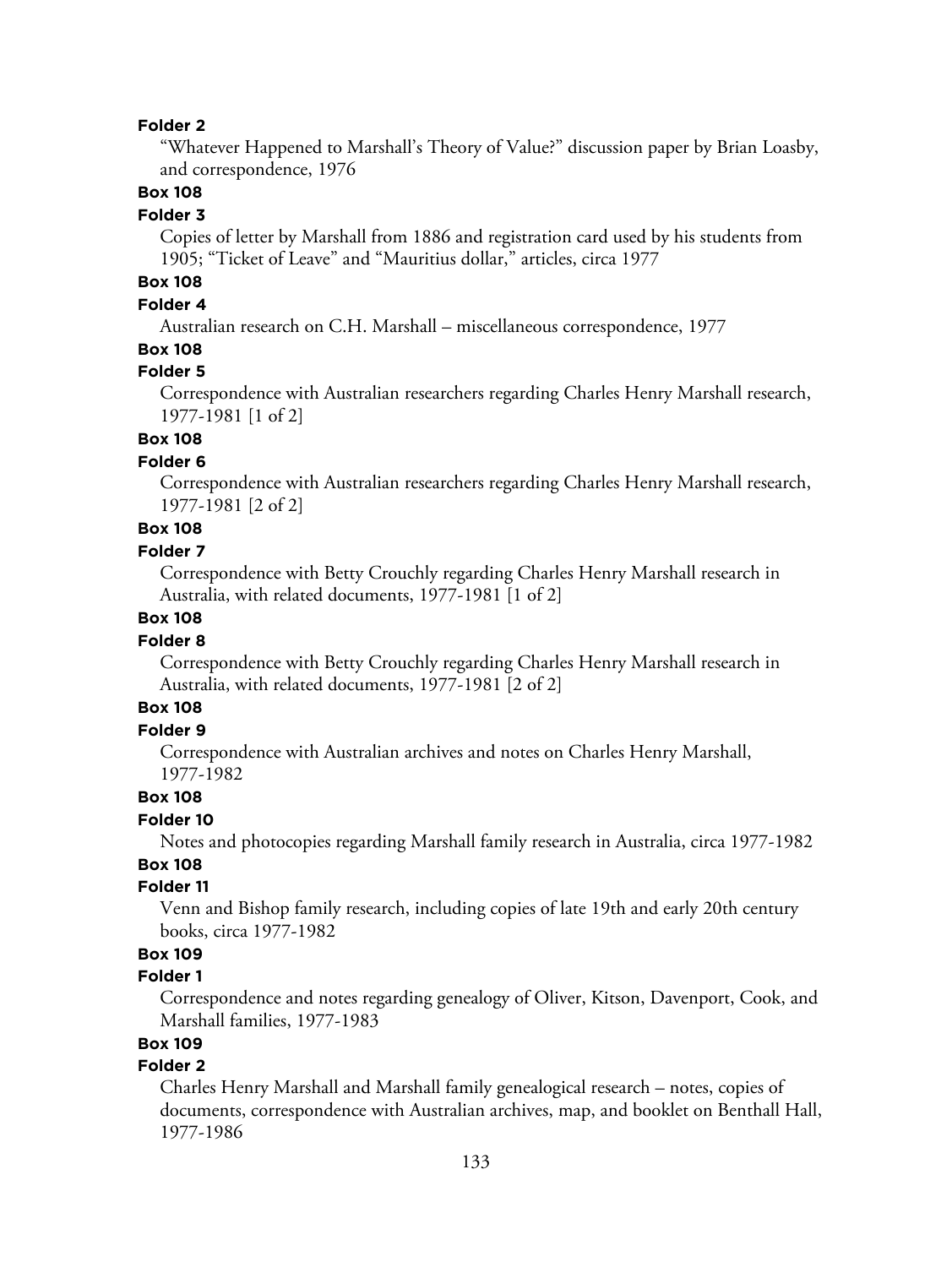#### **Folder 3**

Correspondence and notes regarding Marshall, Oliver, Davenport, and Mitchell families, 1981-1984

## **Box 109**

# **Folder 4**

Charles William Marshall genealogical material, 1982

# **Box 109**

# **Folder 5**

Correspondence, notes, and photocopies on Marshall family in Australia, 1982 [1 of 2]

## **Box 109**

#### **Folder 6**

Correspondence, notes, and photocopies on Marshall family in Australia, 1982 [2 of 2]

# **Box 109**

# **Folder 7**

Correspondence, mostly with Barbara Donagan, regarding Marshall family research in Australia, 1982-1983

#### **Box 109**

#### **Folder 8**

Photocopies and letter on Charles Henry Marshall from Barbara Donagan in Australia, 1982-1983

## **Box 109**

# **Folder 9**

Correspondence with Maurice W.M. Clark regarding research on Alfred Marshall's family, 1982-1983

# **Box 109**

# **Folder 10**

Stamps from St. John's College, Cambridge, and note, 1984

# **Box 109**

#### **Folder 11**

Copies of unlabeled historic documents and Marshall research correspondence with Barbara Donagan and others, 1986-1989

# **Box 110**

# **Folder 1**

Transcription and copy of William Bentall's will and related memorandum, 1989

# **Box 110**

# **Folder 2**

Note from James Clayton and photographs of stool, 1990

# **Box 110**

#### **Folder 3**

Note from Peter Groenewegen and photograph at Marshall's grave, 1990

## **Box 110**

# **Folder 4**

Copy of biographical register from The Correspondence of Alfred Marshall, Economist, 1990

### **Box 110**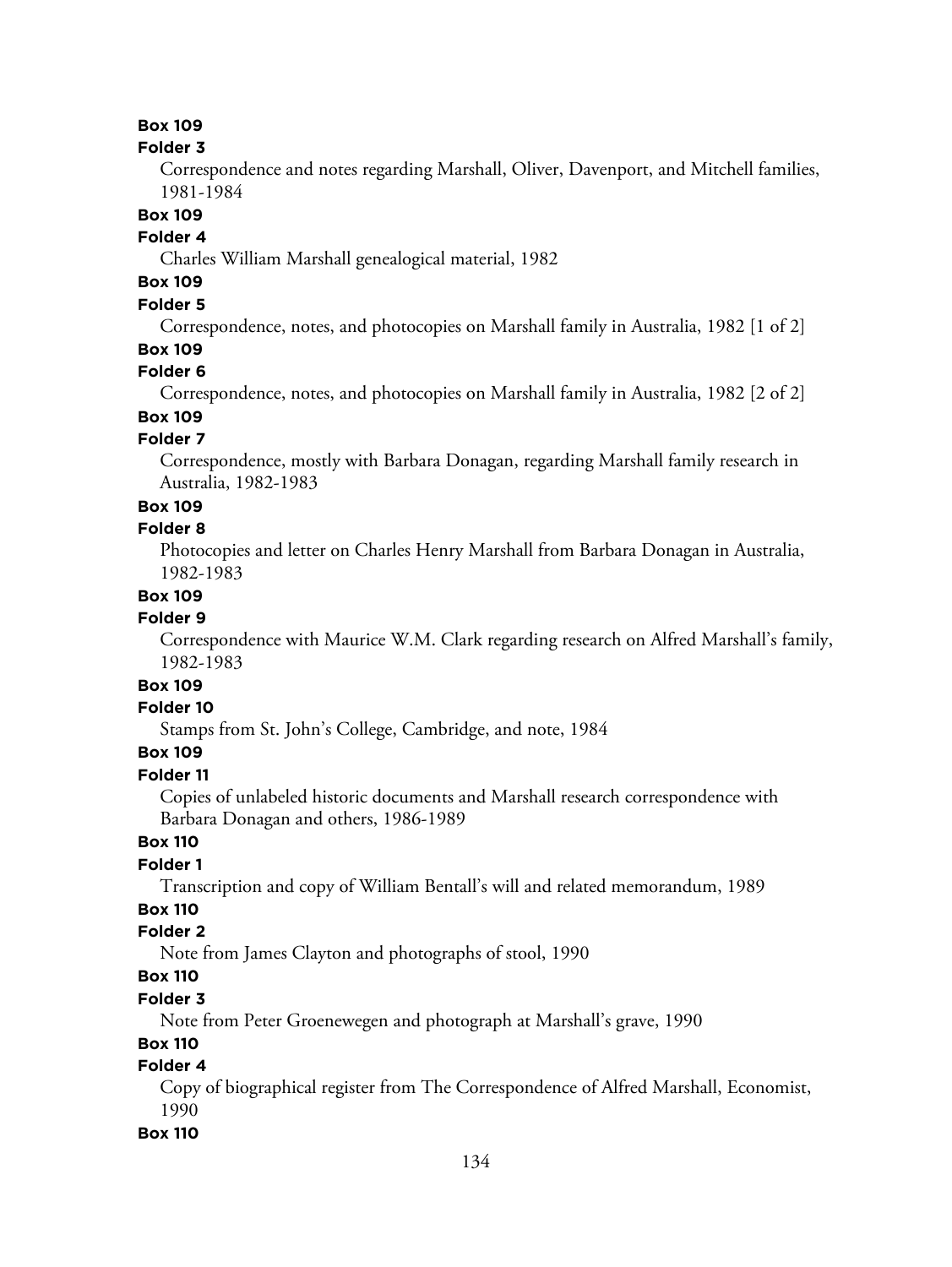#### **Folder 5**

Article from Marshall Studies Bulletin by Peter Groenewegen, 1992

# **Box 110**

# **Folder 6**

Research Assistant notes on Marshall Book III – demand curve and other topics, June 23, 2001

# **Box 110**

# **Folder 7**

Marshall bibliography from Ning Wang; note on references to Mary Marshall, 2004

# **Box 110**

#### **Folder 8**

Bibliography of sources and references cited in Marshall's Principles of Economics, undated

### **Box 110**

### **Folder 9**

Chapters of Alfred Marshall biography, undated

### **Box 110**

#### **Folder 10**

Hawtrey family genealogical material, undated

#### **Box 110**

# **Folder 11**

Notes on Marshall, undated

# **Box 110**

#### **Folder 12**

Marshall research notebooks, undated

# **Box 110**

#### **Folder 13**

Marshall research notebooks and notes, undated

#### **Box 110**

## **Folder 14**

Postcard of St. John's College, Cambridge, undated

# **Box 110**

#### **Folder 15**

Transcriptions of Alfred Marshall's letters written during his trip to America in 1875, undated

## **Box 110**

#### **Folder 16**

"Mr. Henry George at Oxford, Disorderly Meeting," reprint from 1884, undated

# **Box 110**

#### **Folder 17**

"Some remarks upon Demand and Supply Curves, and their Interpretation," copies of remarks from 1888 by H. Cunynghame, undated

# **Box 110**

#### **Folder 18**

Transcriptions of "Marshall's Political Economy," from 1891, undated

#### **Box 110**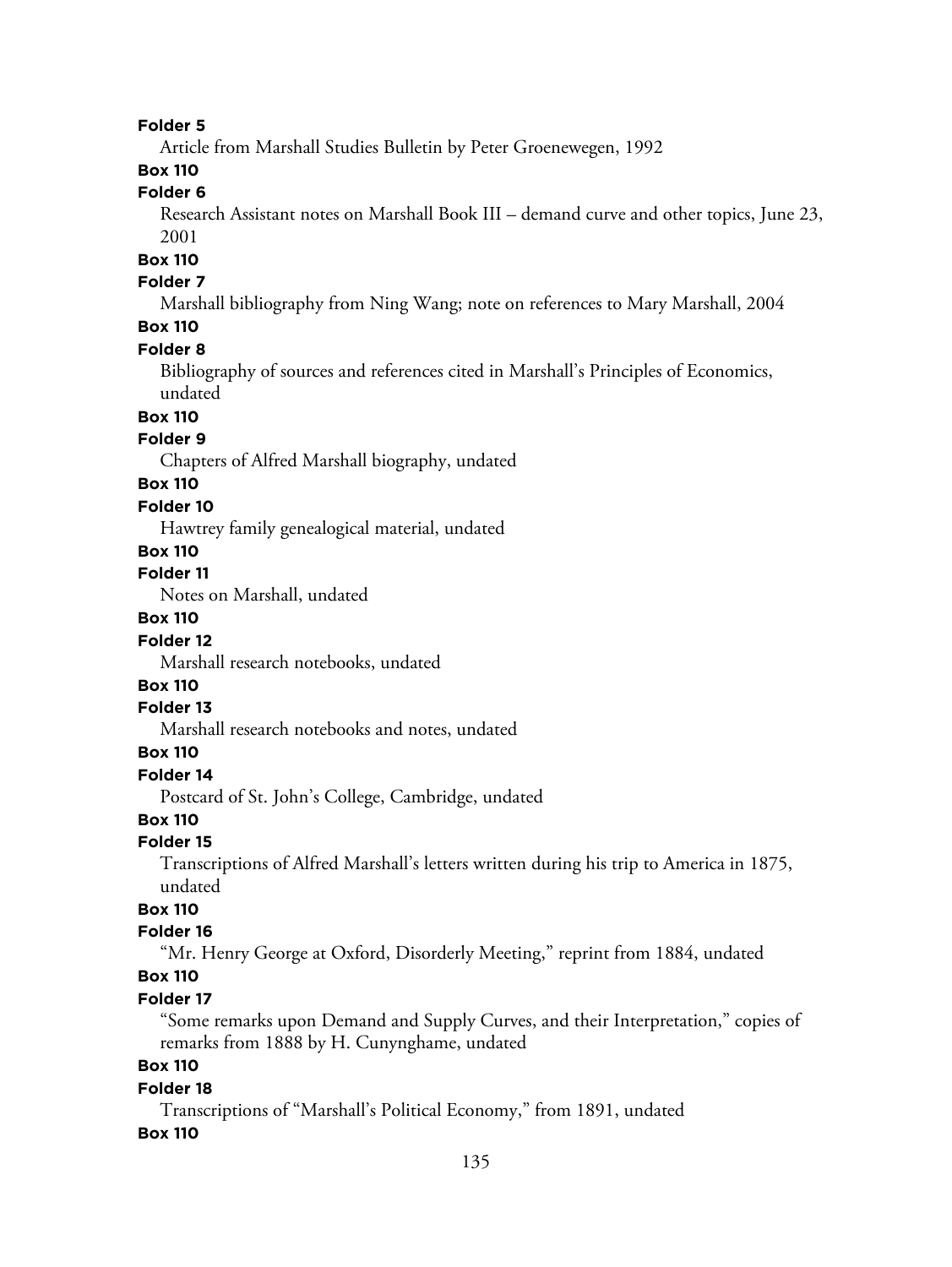#### **Folder 19**

Copies of Hewins-Marshall correspondence from 1895-1901, undated

# **Box 111**

## **Folder 1**

Copy of Mary Paley Marshall notebook from circa 1890 and note, undated

# **Box 111**

### **Folder 2**

Copy of Mary Paley Marshall notebook from circa 1890, undated

#### **Box 111**

# **Folder 3**

Transcriptions and copy of Mary Paley Marshall notebook from circa 1890, undated

# **Box 111**

### **Folder 4**

Transcriptions of Mary Paley Marshall notebook from circa 1890, undated

# **Box 111**

# **Folder 5**

Copy of notes on property from 1948, undated

# **Box 111**

#### **Folder 6**

Marshall family genealogical materials from Queensland, Australia – mostly copies of pages from genealogy books, undated

#### **Box 111**

### **Folder 7**

Copies of miscellaneous Australian documents and articles, undated [1 of 2]

#### **Box 111**

## **Folder 8**

Copies of miscellaneous Australian documents and articles, undated [2 of 2]

# **Subseries 5: Lighthouses**

# **Box 112 Folder 1** Articles and notes, 1959-1963, undated **Box 112 Folder 2** Correspondence, notes, articles, and reports, 1964-1972 **Box 112 Folder 3** Correspondence, notes, drafts, and research material, 1964-1972, undated **Box 112 Folder 4** British government reports, 1969-1982 **Box 112 Folder 5** Notes, drafts, correspondence, and articles, 1972-1974 [1 of 2] **Box 112 Folder 6**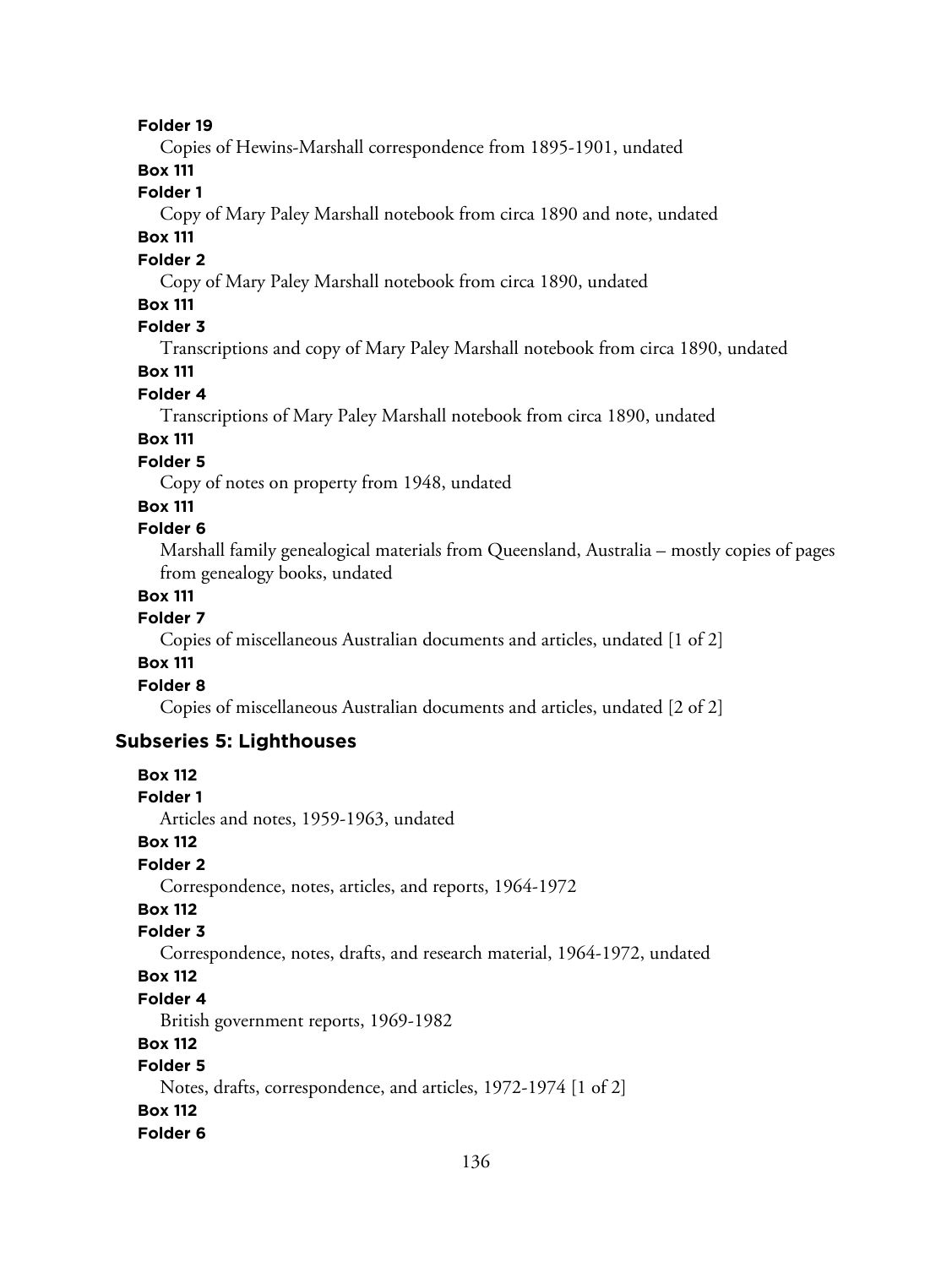Notes, drafts, correspondence, and articles, 1972-1974 [2 of 2]

# **Box 112**

# **Folder 7**

Copies of British General Lighthouse Fund accounts and note from Ning Wang, 1975-1998

# **Box 112**

#### **Folder 8**

Times Literary Supplement book review of Lighthouses: Their Architecture, History, and Archaeology, by Douglas B. Hague and Rosemary Christie, 1977

# **Box 112**

#### **Folder 9**

Article on lighthouses, information on UK Coastguard and Royal National Lifeboat Institute, and note from Ning Wang, 1979-2000

# **Box 112**

# **Folder 10**

Articles and correspondence, 1983-2001

# **Box 113**

#### **Folder 1**

Department of Transportation General Lighthouse Authorities – review of the Lighthouse Services, 1984

# **Box 113**

# **Folder 2**

Department of Transportation final report on the study of light dues, 1985

# **Box 113**

# **Folder 3**

Lighthouse articles, reports, and notes, 1987, undated

# **Box 113**

## **Folder 4**

"Essays on the Economics of Property Rights - Lighthouses and Alligators" and letter by Franklin Graves Mixon, Jr., 1990, 1994

### **Box 113**

#### **Folder 5**

Copies of 19th century documents, circa 1997

### **Box 113**

#### **Folder 6**

Letter and review from Richard Epstein, December 15, 1998

#### **Box 113**

### **Folder 7**

List of articles that have cited Ronald Coase's article, "Lighthouse in Economics," with notes, circa 2000

# **Box 113**

### **Folder 8**

"Loans to promote the construction and improvement of harbours," transcription of document from 1856-1859, undated

#### **Box 113**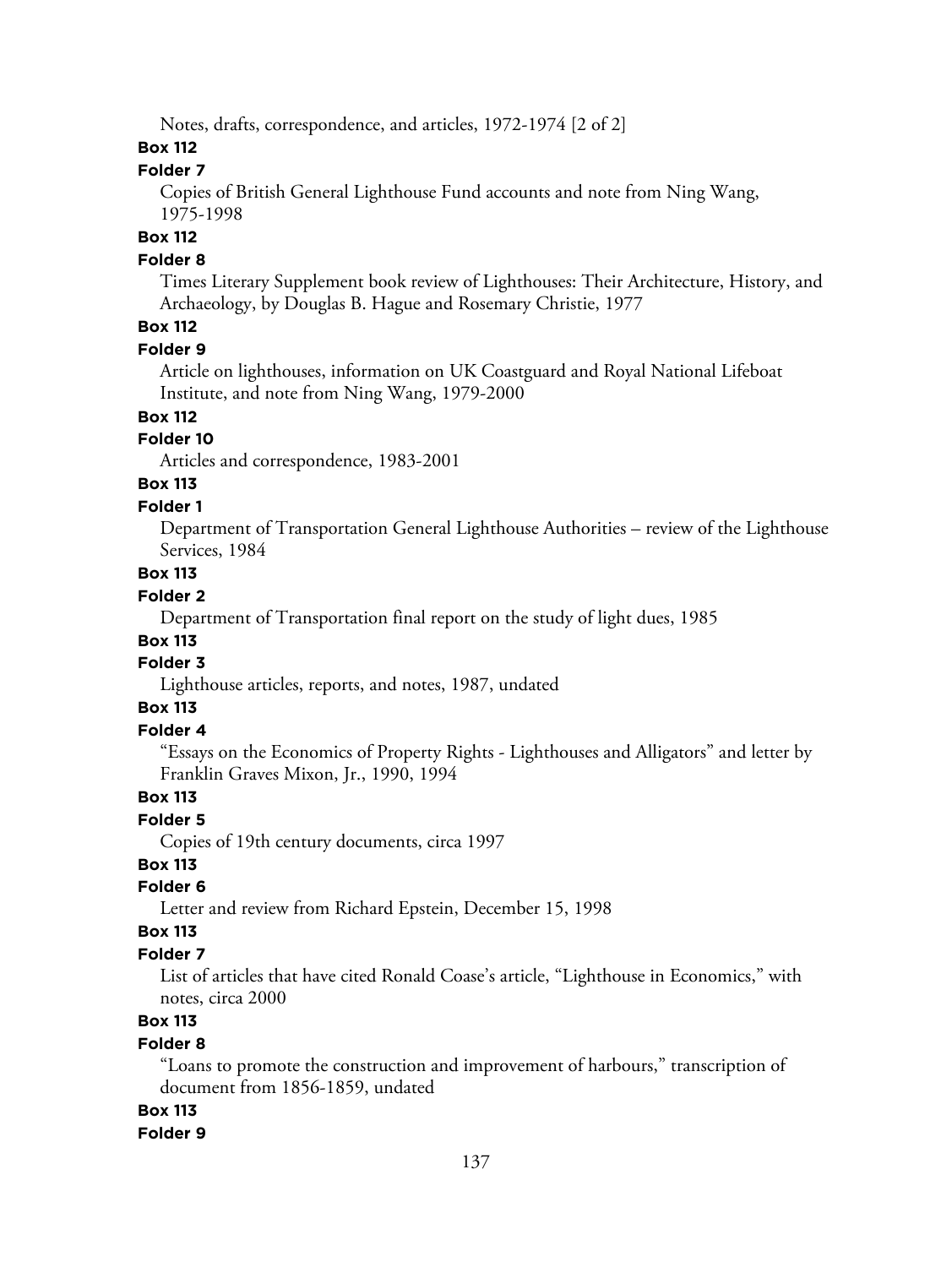"Case 17 - The British Lighthouse system," typescript, undated

### **Box 113**

# **Folder 10**

Copies of 19th century documents, notes, and articles, undated

#### **Subseries 6: Blackmail**

#### **Box 113**

#### **Folder 11**

Copies of newspaper articles and note from Ning Wang on Lord Walter Rothschild; copy of chapter from Dear Lord Rothschild – Birds, Butterfllies, and History, by Miriam Rothschild, 1907-2004

## **Box 114**

#### **Folder 1**

List of articles relating to extortion, February 6, 1965

# **Box 114**

# **Folder 2**

Law review articles on blackmail, 1975-1988

#### **Box 114**

# **Folder 3**

Articles, memoranda, notes, and copies of British government documents on blackmail and extortion, 1978-1987, undated

## **Box 114**

# **Folder 4**

Articles, review, and list of sources on blackmail, 1984-2004

# **Box 114**

# **Folder 5**

Letters regarding lecture at University of Virginia, 1985-1987

# **Box 114**

#### **Folder 6**

Letters to Ronald Coase from Richard Posner, Lester Tesler, David Friedman, and Gary Becker on blackmail, 1985-1988

# **Box 114**

#### **Folder 7**

Articles on blackmail, 1993

#### **Box 114**

#### **Folder 8**

Articles and book excerpts on blackmail, 1993-2003

#### **Subseries 7: General Motors and Fisher Body**

**Box 115 Folder 1** U.S. v. DuPont G.M. et al – defendants' exhibits, 1953 [1 of 2] **Box 115 Folder 2** U.S. v. DuPont G.M. et al – defendants' exhibits, 1953 [2 of 2] **Box 115**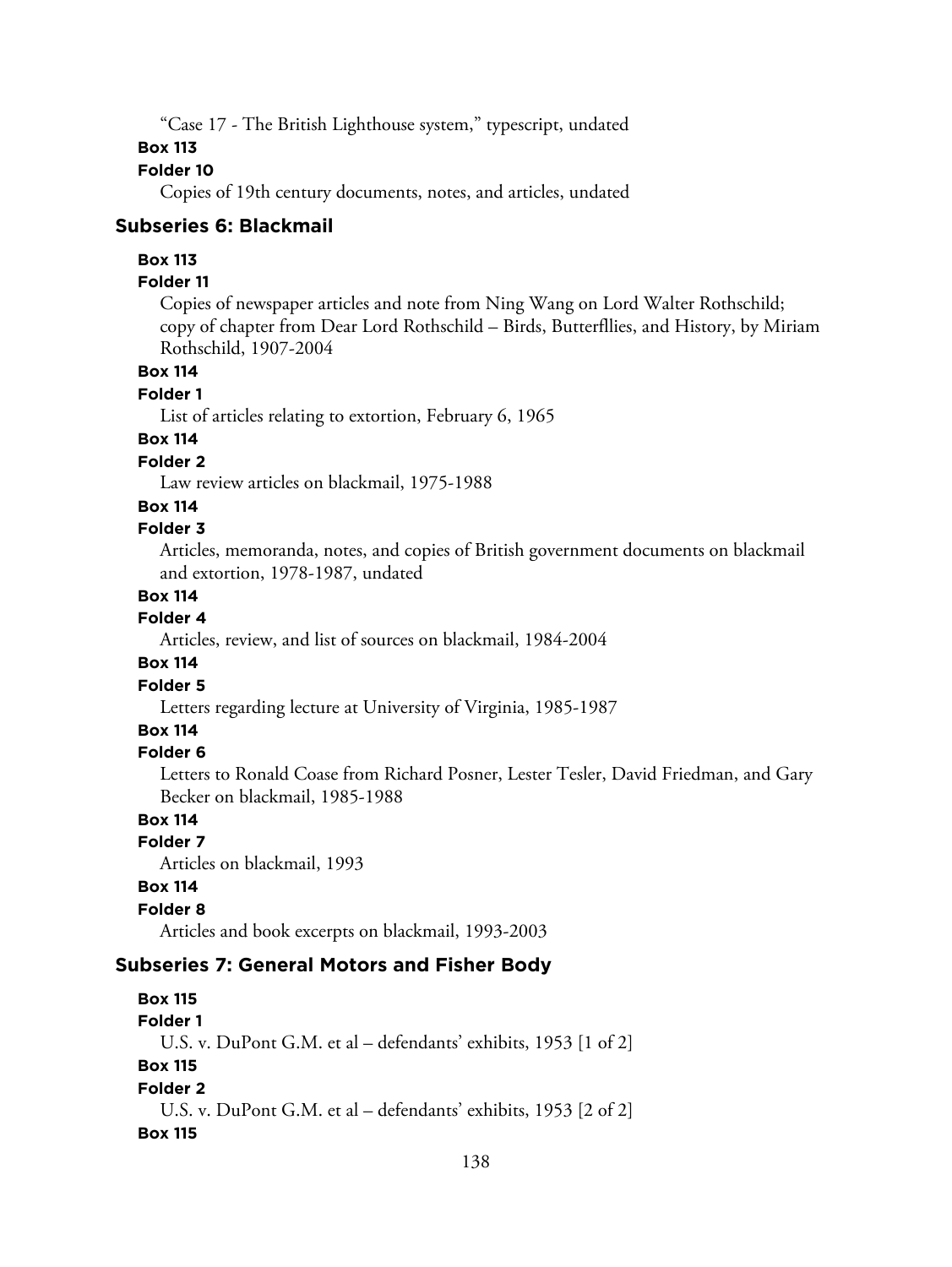#### **Folder 3**

U.S. v. DuPont G.M. et al – government exhibits, 1953

**Box 115**

# **Folder 4**

U.S. v. DuPont G.M et al trial transcripts, 1953 [1 of 3]

# **Box 115**

#### **Folder 5**

U.S. v. DuPont G.M. et al trial transcripts, 1953 [2 of 3]

### **Box 115**

# **Folder 6**

U.S. v. DuPont G.M. et al trial transcripts, 1953 [3 of 3]

# **Box 115**

#### **Folder 7**

U.S. v. DuPont G.M. transcripts of testimony of Alfred P. Sloan and Pierre S. DuPont, and government exhibits, 1953

## **Box 116**

## **Folder 1**

Research articles, 1928-2002 [1 of 2]

# **Box 116**

#### **Folder 2**

Research articles, 1928-2002 [2 of 2]

#### **Box 116**

## **Folder 3**

Books with reference to GM-Fisher Body – copies of title pages and excerpts; note, 1982-2002

# **Box 116**

# **Folder 4**

Articles with references to GM-Fisher Body prior to 1989, 1983-1985

#### **Box 116**

#### **Folder 5**

Articles on firms, contracts, and automobiles, 1988-2000

# **Box 116**

# **Folder 6**

Articles with reference to A.O. Smith and note, 1988-2002, undated

#### **Box 116**

#### **Folder 7**

Review articles, 1991-1996

#### **Box 116**

#### **Folder 8**

Research articles, 1992-2005

## **Box 116**

#### **Folder 9**

Research articles by Benjamin Klein, 1996-2000

#### **Box 116**

#### **Folder 10**

Research articles, 1997-2002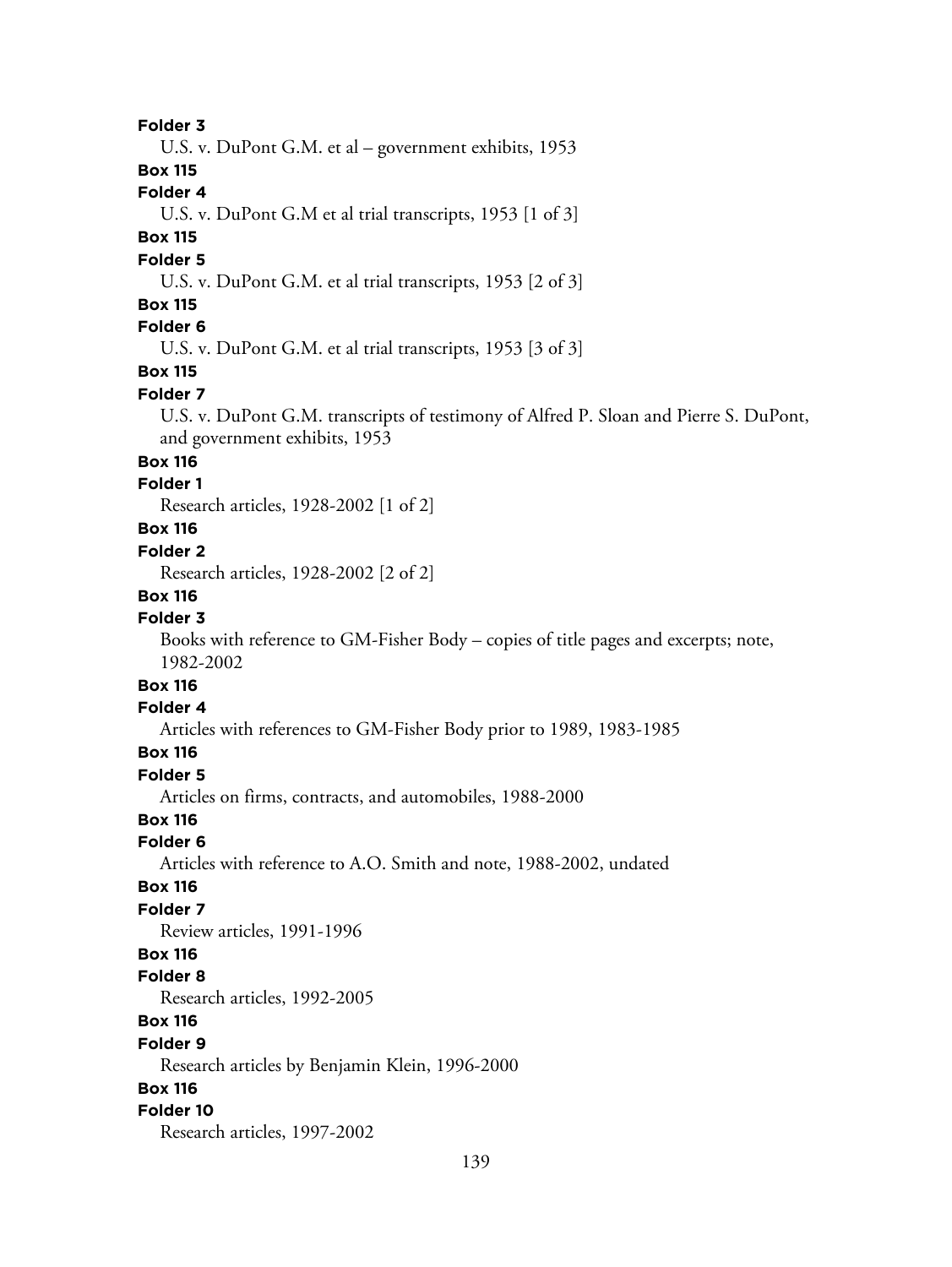#### **Folder 11**

"Corporate Finance, the Theory of the Firm, and Organizations," by Patrick Bolton and David S. Scharfstein, and response, 2000

# **Box 116**

## **Folder 12**

Correspondence with Oliver Williamson, Dennis Carlton, Richard Epstein, and others regarding GM-Fisher Body, 2000-2001

# **Box 116**

# **Folder 13**

Letters from Benjamin Klein to Ronald Coase and Daniel Spulber, February-May 2001

# **Box 117**

#### **Folder 1**

Letter from Benjamin Klein to Ronald Coase and draft of paper, December 27, 2001

# **Box 117**

#### **Folder 2**

Correspondence with Daniel F. Spulber regarding publication of GM-Fisher Body articles, 2001

**Box 117**

#### **Folder 3**

Letters from Ronald Coase to Benjamin Klein, 2001-2002

#### **Box 117**

### **Folder 4**

Letter and draft of paper from Benjamin Klein, June 19, 2002

### **Box 117**

# **Folder 5**

Research articles, notes from Ning Wang, and lists of sources, 2002-2004

### **Subseries 8: Nobel Prize Winners**

#### **Box 117**

#### **Folder 6**

Articles and reviews on The Double Helix, 1967-2004

#### **Box 117**

## **Folder 7**

Scandinavian Journal of Economics descriptions of Nobel Prize winners, 1970-1991 [1 of 2]

#### **Box 117**

#### **Folder 8**

Scandinavian Journal of Economics descriptions of Nobel Prize winners, 1970-1991 [2 of 2]

#### **Box 117**

#### **Folder 9**

Articles, notes, and chapters on Nobel Prize, 1969-1989

#### **Box 117**

#### **Folder 10**

Articles, notes, and chapters on Nobel Prize, 1970-1990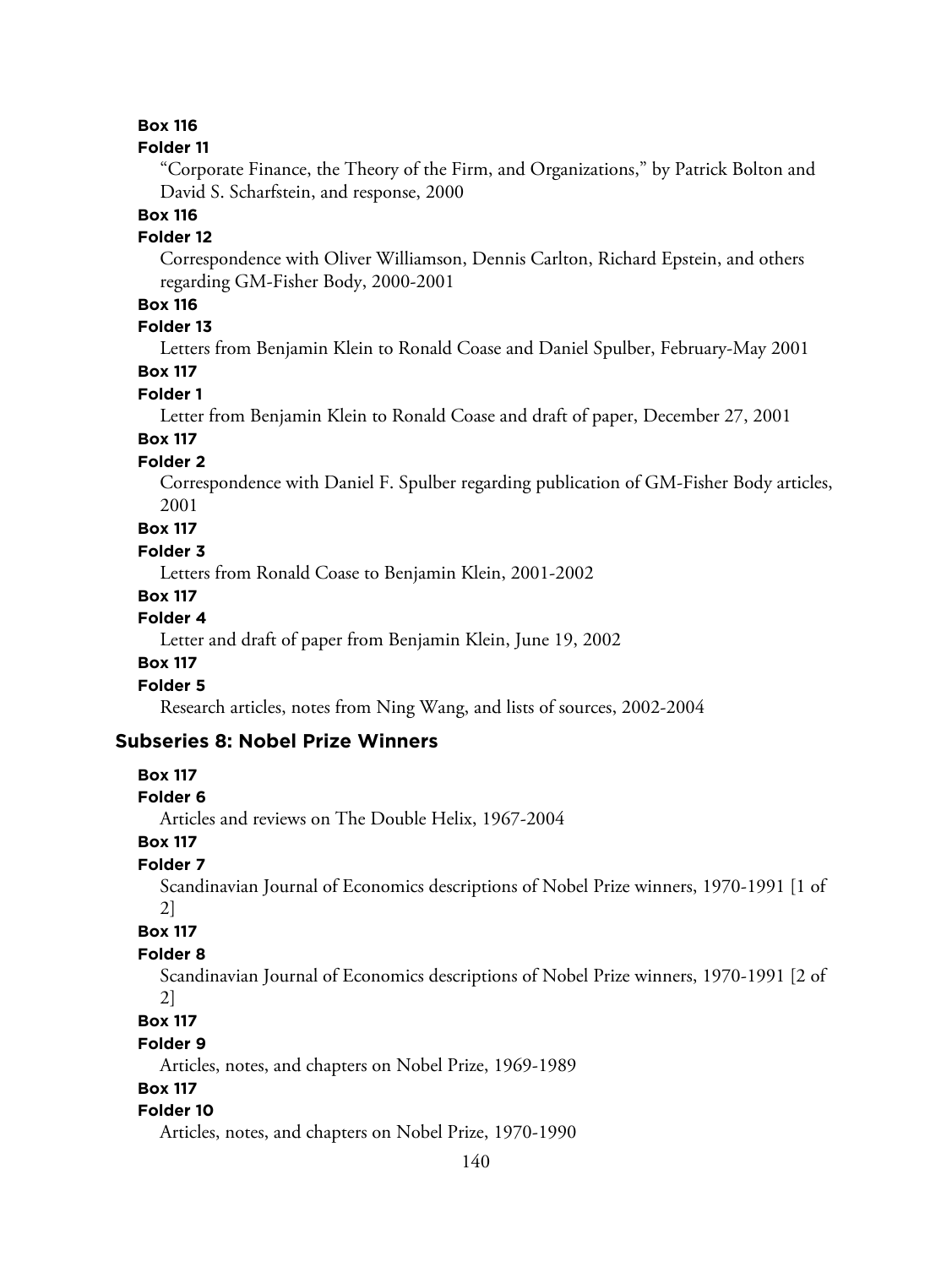#### **Folder 1**

Articles, 1976, 1984-1997

### **Box 118**

#### **Folder 2**

Articles, notes, and chapters, 1976-1989

#### **Box 118**

#### **Folder 3**

Articles and notes, 1978-1993

#### **Box 118**

#### **Folder 4**

New York Times articles on Nobel Prize, 1980-2002

#### **Box 118**

#### **Folder 5**

Clippings on Nobel Prize winners, 1982, 1994-1995

#### **Box 118**

#### **Folder 6**

Nobel Prize announcements from Royal Swedish Academy of Sciences, 1991-2004

# **Box 118**

#### **Folder 7**

Article and note on Ronald Coase's Nobel Prize research, 1998

#### **Box 118**

#### **Folder 8**

Articles and reviews about John Nash and A Beautiful Mind, 1998-2002

#### **Box 118**

#### **Folder 9**

News and journal articles, 1999-2002

#### **Box 118**

#### **Folder 10**

Articles from Wall Street Journal, Science, Nature, and others, 2003-2005, undated

#### **Box 118**

#### **Folder 11**

Lists of Nobel Prize winners and excerpts from Svenska Dagbladet, undated

#### **Subseries 9: Bibliographies, resource lists, and citation analysis**

#### **Box 119**

#### **Folder 1**

Handouts and articles from a Harvard economics course, circa 1970s [1 of 2]

# **Box 119**

# **Folder 2**

Handouts and articles from a Harvard economics course, circa 1970s [2 of 2]

#### **Box 119**

## **Folder 3**

"Nature of the Firm" citation research, 1986

#### **Box 119**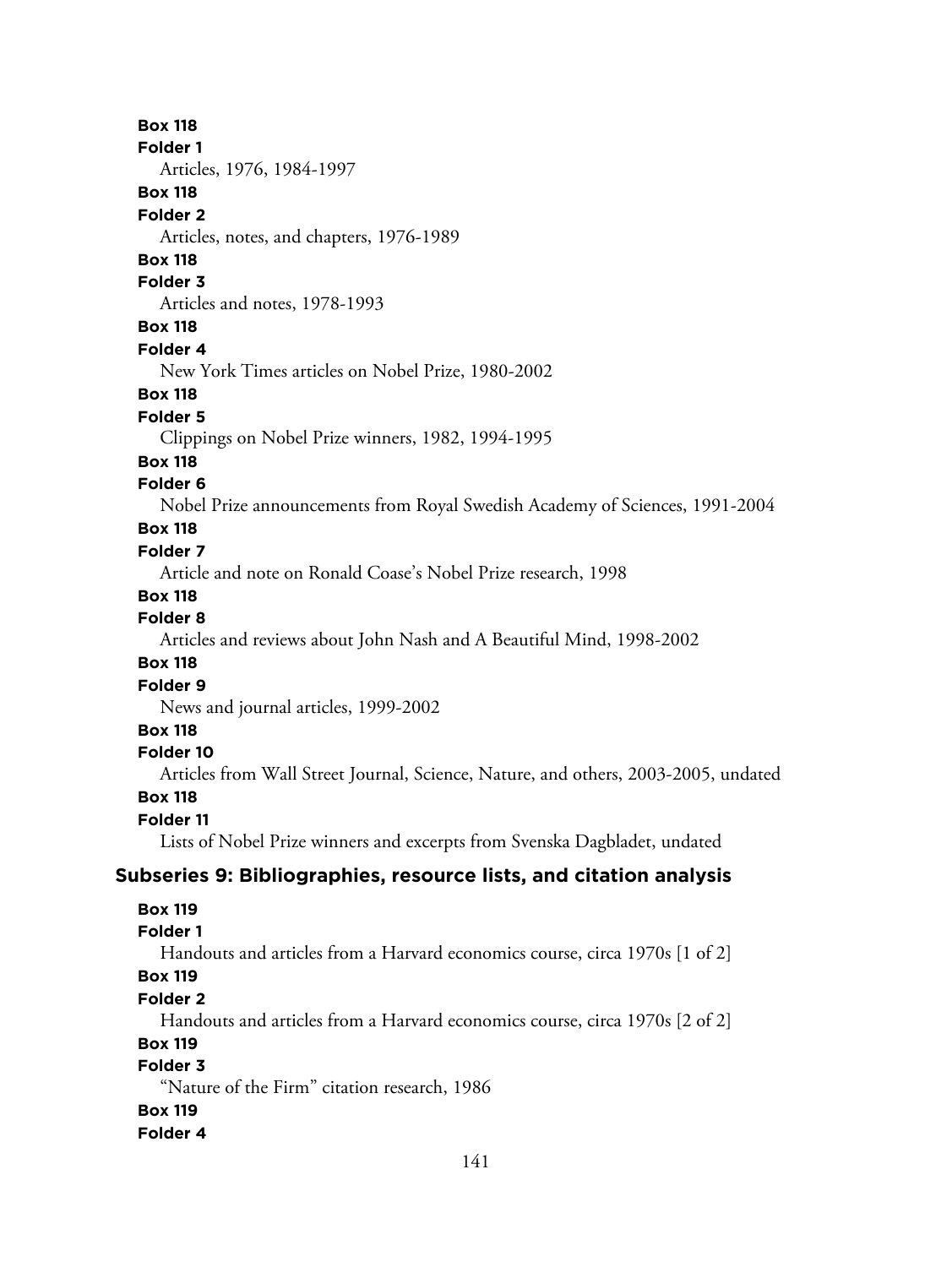142 Citation analysis – articles with reference to Klein and Coase, 2001 **Box 119 Folder 5** Coase impact factor research, 2002-2003, undated [1 of 2] **Box 119 Folder 6** Coase impact factor research, 2002-2003, undated [2 of 2] **Box 119 Folder 7** List of search results – articles by Benjamin Klein, 2003 **Box 119 Folder 8** Descriptions of manufacturing-related books, 2003 **Box 119 Folder 9** Resource list – firms, vertical integration, and other topics, 2004 **Box 119 Folder 10** Resource list – corporations, business, and environment, 2004 **Box 120 Folder 1** List of articles that cited Klein 1984, 2004 **Box 120 Folder 2** Citation analysis of Coase articles from 1937, 1959, and 1960, 2008 **Box 120 Folder 3** Citation analysis of other influential economics works, circa 2008 **Box 120 Folder 4** Citation analysis of articles before 1970, circa 2009 **Box 120 Folder 5** Citation analysis of articles after 1970, circa 2009 **Box 120 Folder 6** Milton Friedman citation analysis, circa 2009 **Box 120 Folder 7** Family and the Firm bibliography, undated **Box 120 Folder 8** Franchising – a preliminary bibliography, undated **Box 120 Folder 9** Franchising bibliography, undated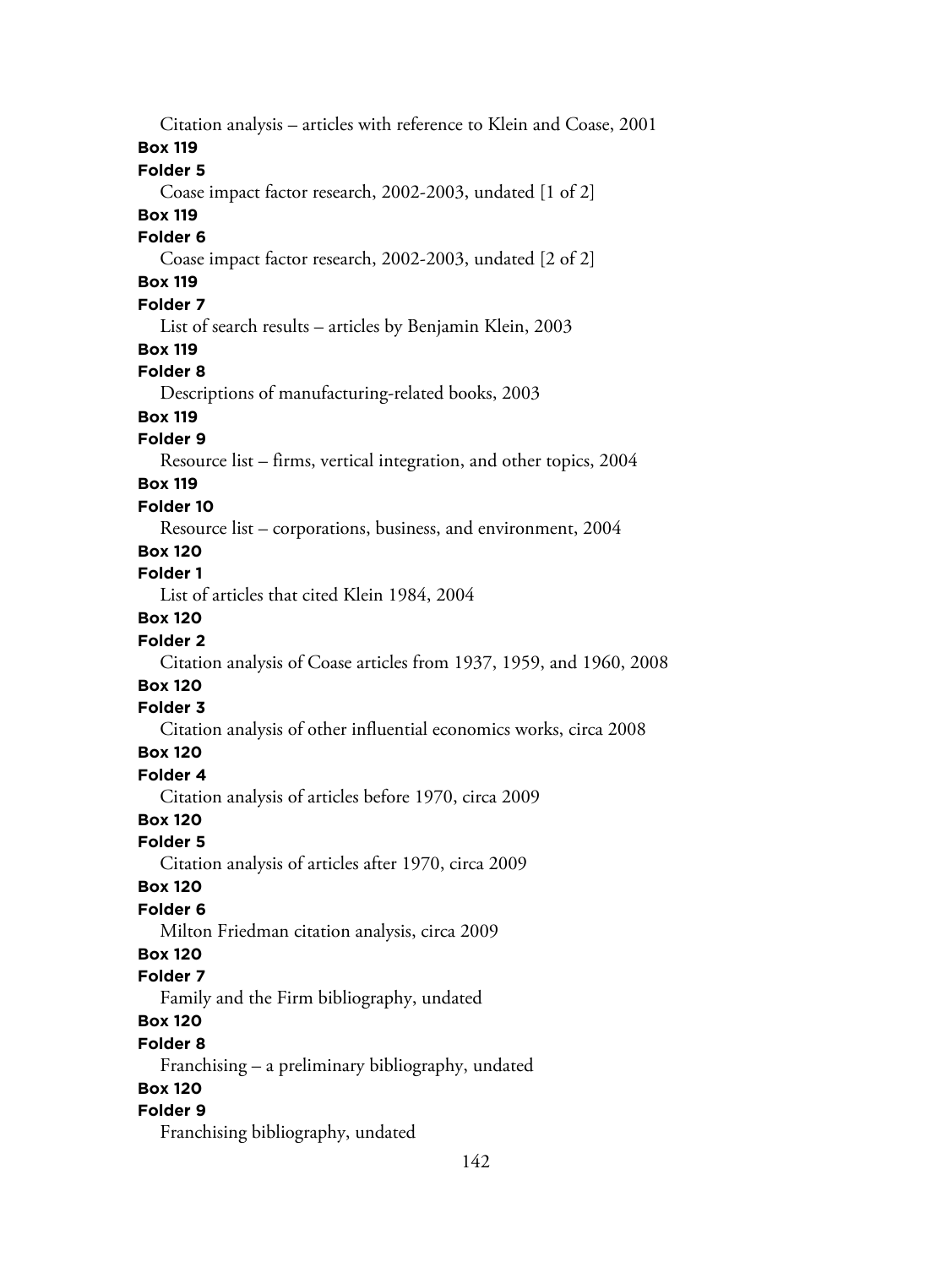#### **Folder 10**

List of books on economics and other topics, undated

#### **Box 120**

#### **Folder 11**

References and sources and appendix on transaction costs, undated

#### **Series V: Teaching**

This series contains material that appears to have been related to Ronald Coase's teaching. The majority of the material is a large set of notes on court cases from the course Business 386. Most of the other documents in this series were not clearly labeled, so the particular course or seminar they correspond to is often not known. The material ranges in date from the 1930s-1982, with a number of undated items. It is arranged chronologically.

#### **Box 120**

#### **Folder 12**

"The Organisation of Nationalised Industries," "What is Economics?" and "Electricity rates" lecture notes; copy of letter to R.F. Fowler regarding lecture that inspired "Nature of the Firm" article, 1932

## **Box 120**

### **Folder 13**

Economics of Public Utilities lecture notes, notes, and related documents, circa 1930-1940s

#### **Box 120**

#### **Folder 14**

Study notes for B.Com Examinations, University of London Commerce Degree Bureau, circa late 1940s

# **Box 120**

#### **Folder 15**

Lecture notes, Advanced Economic Theory reading list, and clippings, circa early 1950s

#### **Box 121**

#### **Folder 1**

Lecture notes and midterm examination, circa 1950s-1960s

#### **Box 121**

#### **Folder 2**

Economics 101 final exam, January 20, 1961

#### **Box 121**

#### **Folder 3**

Business 386 – notes on various cases, 1967, undated

# **Box 121**

# **Folder 4**

Business 382/386 – trade regulation and the control of monopoly – lists of cases to consider and summaries of cases, undated

# **Box 121**

#### **Folder 5**

Business 386 – American Column and Lumber Co. v. United States (1921), undated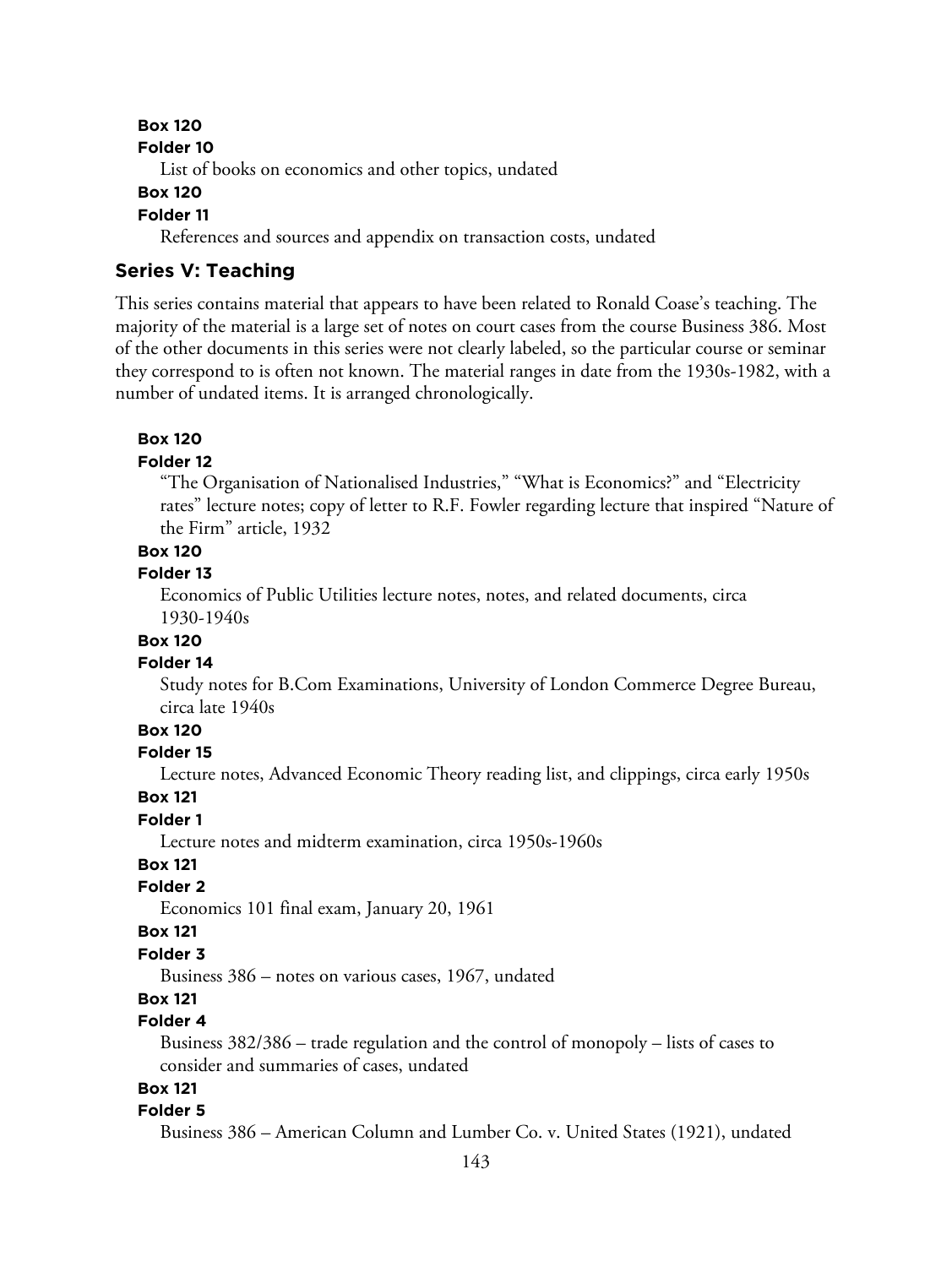144 **Box 121 Folder 6** Business 386 – American Tobacco Co. v. United States (1946), undated **Box 121 Folder 7** Business 386 – Appalachian Coals Inc. v. United States (1933), undated **Box 121 Folder 8** Business 386 – Associated Press v. United States (1945), undated **Box 121 Folder 9** Business 386 – Corn Products Refining Co. v. Federal Trade Commission (1945), undated **Box 121 Folder 10** Business 386 – Dr. Miles Medical Co. v. John D. Park and Sons (1911), undated **Box 121 Folder 11** Business 386 – Federal Trade Commission v. AE Staley (1945), undated **Box 121 Folder 12** Business 386 – Federal Trade Commission v. Morton Salt (1948), undated **Box 121 Folder 13** Business 386 – IBM v. United States (1936), undated **Box 121 Folder 14** Business 386 – Standard Oil v. Federal Trade Commission (1951), undated **Box 121 Folder 15** Business 386 – Standard Oil v. United States (19411), undated **Box 121 Folder 16** Business 386 – Standard Oil of California v. United States (1949), undated **Box 121 Folder 17** Business 386 – United States v. Addystone Pipe and Steel Company (1898), undated **Box 121 Folder 18** Business 386 – United States v. Aluminum Company of America (1945), undated **Box 121 Folder 19** Business 386 – United States v. American Can Company (1949), undated **Box 122 Folder 1** Business 386 – United States v. American Tobacco (1911), undated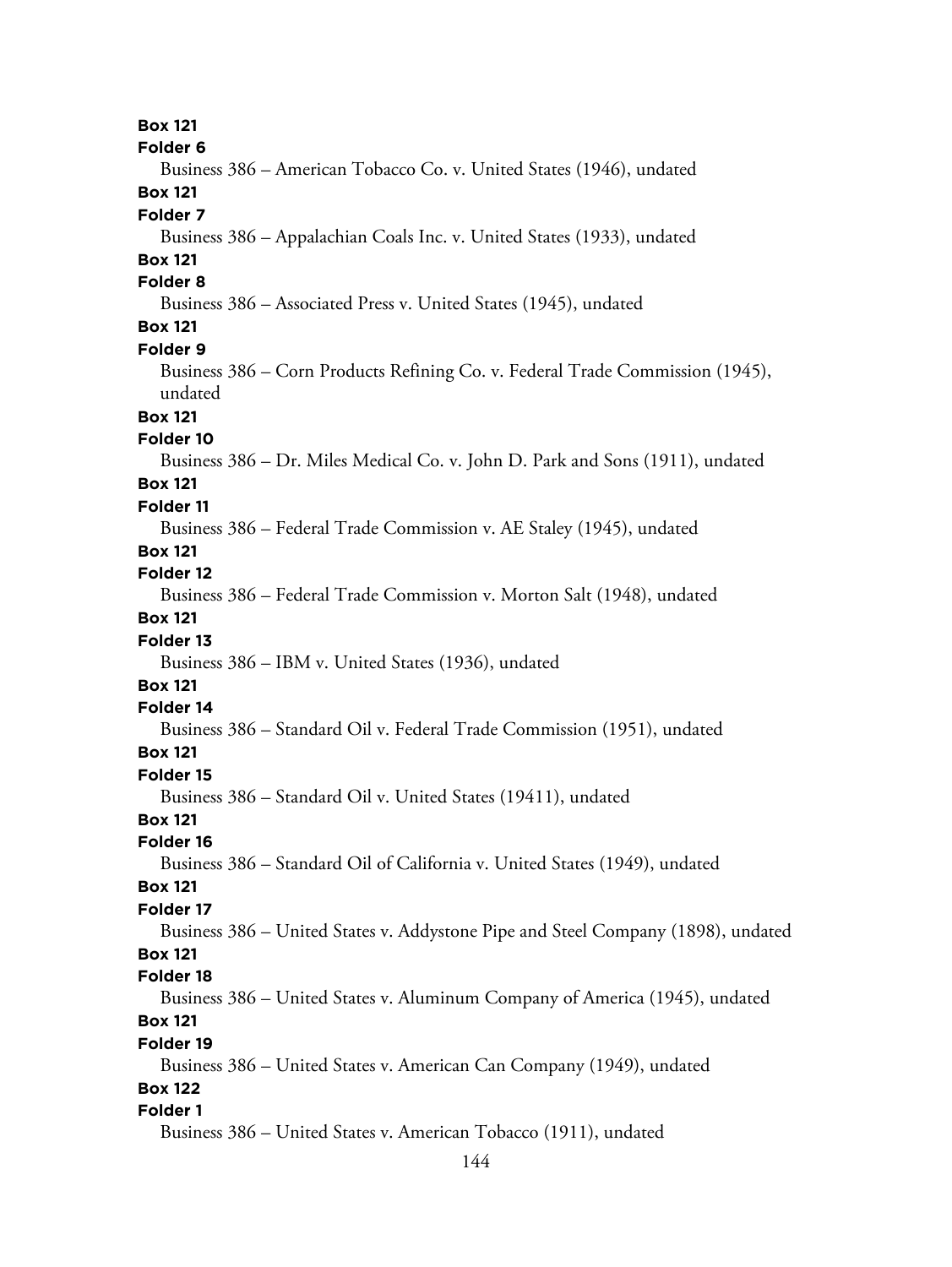**Box 122 Folder 2** Business 386 – United States v. Atlantic and Pacific Tea Company (1949), undated **Box 122 Folder 3** Business 386 – United States v. Brown Shoe Company (1962), undated **Box 122 Folder 4** Business 386 – United States v. Corn Products Refining Company (1946), undated **Box 122 Folder 5** Business 386 – United States v. DuPont (1956), undated **Box 122 Folder 6** Business 386 – United States v. General Motors (1941), undated **Box 122 Folder 7** Business 386 – United States v. Paramount Pictures (1948), undated **Box 122 Folder 8** Business 386 – United States v. Socony Vacuum Oil Company (1940), undated **Box 122 Folder 9** Business 386 – United States v. Trenton Potteries Company (1927), undated **Box 122 Folder 10** Business 386 – United States v. United Shoe Machinery Company (1922), undated **Box 122 Folder 11** Business 386 – United States v. U.S. Steel (1920), undated **Box 122 Folder 12** Business 386 – United States v. Von's Grocery (1966), undated **Box 122 Folder 13** Business 386 – United States v. Yellow Cab (1947), undated **Box 122 Folder 14** Business 386 – Utah Pie Company v. Continental Baking Company (1967), undated **Box 122 Folder 15** Law school class schedule and page from course catalog, 1982 **Box 122 Folder 16** Drafts of broadcasting lectures with edits, undated **Box 122**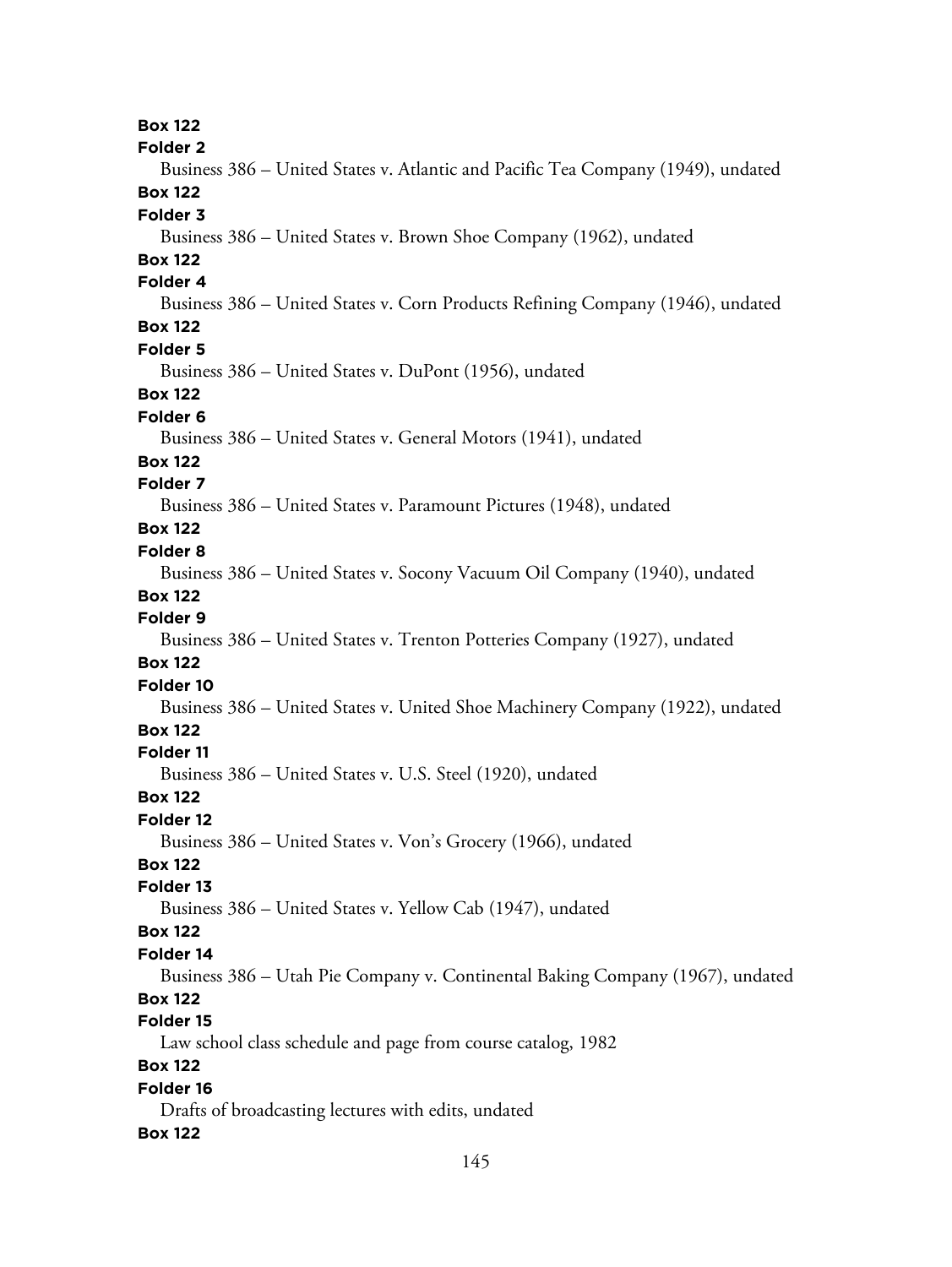#### **Folder 17**

Lecture notes and course notes – Economic Analysis and Principles of Economics, undated [1 of 2]

**Box 122**

#### **Folder 18**

Lecture notes and course notes – Economic Analysis and Principles of Economics, undated [2 of 2]

# **Box 123**

### **Folder 1**

Lecture notes from University of Chicago seminar, undated

#### **Box 123**

#### **Folder 2**

Notebook – Business Economics, undated

# **Series VI: Writing by Others**

Subseries 1, Articles on Ronald Coase, contains writings by others about Ronald Coase, his work, and ideas. The first portion of the subseries consists of scholarly journal articles and is arranged alphabetically according to the last name of the author. Compilations including multiple authors and works with unknown authors were placed last. Following the scholarly writing are articles from popular publications such as newspapers and magazines, which are generally arranged chronologically. The material ranges in date from 1961-2012.

Subseries 2 contains papers and related material from conferences that Ronald Coase attended, helped organize, or was invited to participate in. They are generally arranged chronologically, with the exception of material from the Coase Institute, which has been placed at the beginning of the series. Around half of Subseries 2 is material from a 2008 conference on the economic transformation of China that Ronald Coase and Ning Wang organized. The material ranges in date from 1951-2010. See Series VII, Audiovisual, for additional conference material.

Subseries 3, Journals and Newsletters, contains issues of or information on journals and newsletters. It is arranged chronologically and ranges in date from 1951-2011.

Subseries 4, Reports and brochures, includes reports from the United States government, mostly on agriculture and the environment; promotional material and reports for economics programs; and material from other corporations and organizations. It is arranged chronologically and ranges in date from 1938-2007.

Subseries 5, Writings by and about Duncan Black, contains papers, articles, and writings by and about the British economist Duncan Black, a friend of Ronald Coase. The material ranges in date from 1948-1999 and includes a few copies of 19th century documents. See the Correspondence series and Correspondence Subseries of the Personal Series for correspondence between Black and Coase.

Subseries 6, Newspaper and magazine articles, contains miscellaneous articles from popular publications. They are arranged alphabetically and range in date from 1975-2011.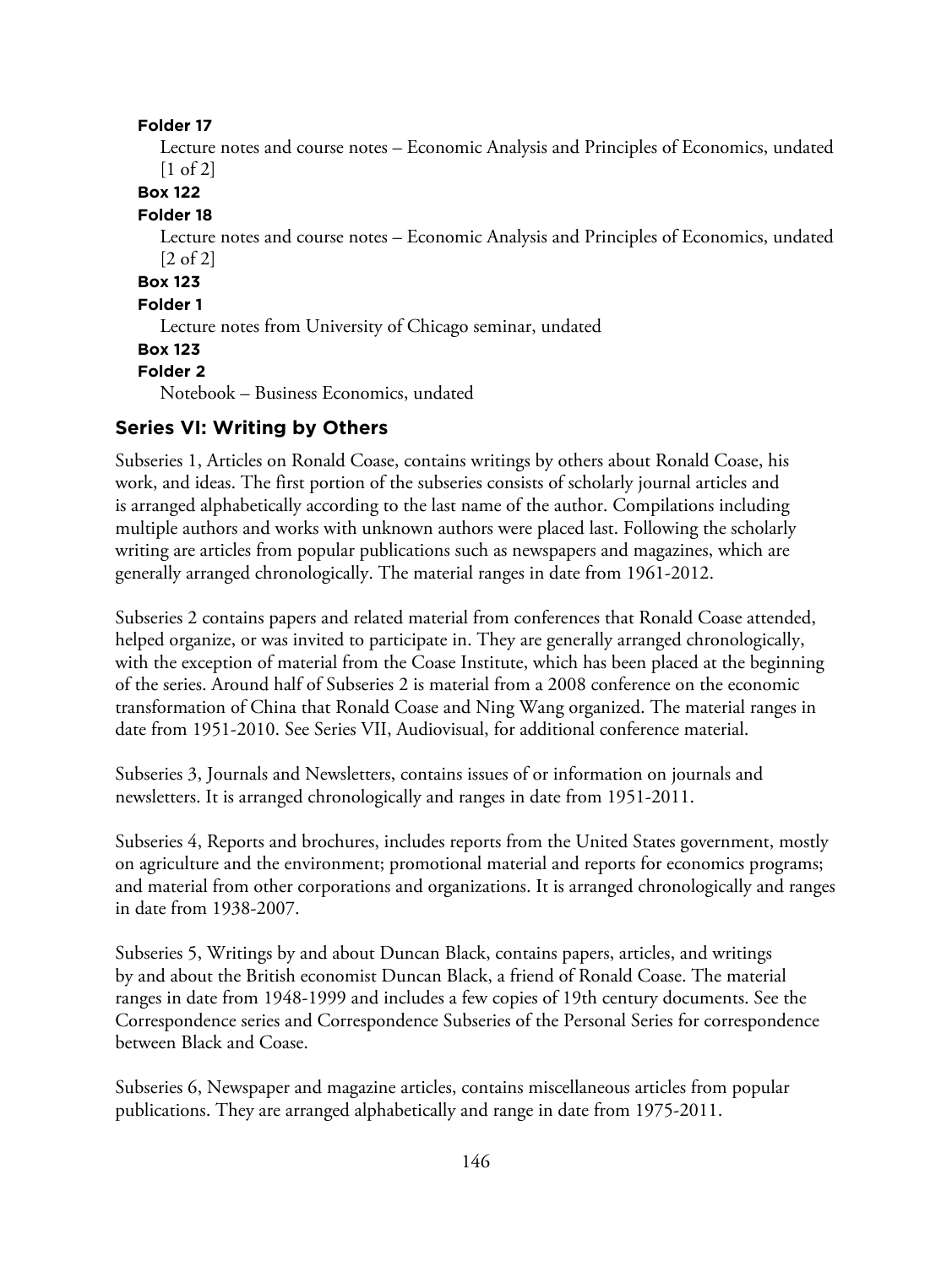Subseries 7 contains articles from academic journals not written by Ronald Coase. The publication dates of the articles range from 1887-2013, and many are reprints or copies. They are arranged alphabetically according to the last name of the author.

# **Subseries 1: Articles on Ronald Coase**

**Box 123 Folder 3** Aivazian-Aune, 1981-2006, undated **Box 123 Folder 4** Baird-Bernholz, 1997-2003 **Box 123 Folder 5** Black-Bucaglia, 1978-1999 **Box 123 Folder 6** Calabresi-Cole, 1965-2011 **Box 123 Folder 7** Coleman-Croson, 1982-2000 **Box 123 Folder 8** De Alessi-DeSerpa, 1992-2011 **Box 124 Folder 1** Dixit-Dunn, 1989-2000 **Box 124 Folder 2** Ellickson-Epstein, 1977-1996 **Box 124 Folder 3** Faith-Fufuboth, 1972-1999 **Box 124 Folder 4** Gibbons-Greenwood, 1980-1999 **Box 124 Folder 5** Harrison-Hummel-Kowalski, 1978-2009 **Box 124 Folder 6** Ichiishi-Johnson, 1973-2009 **Box 124 Folder 7** Karsten-Kramer, 1978-1999 **Box 124**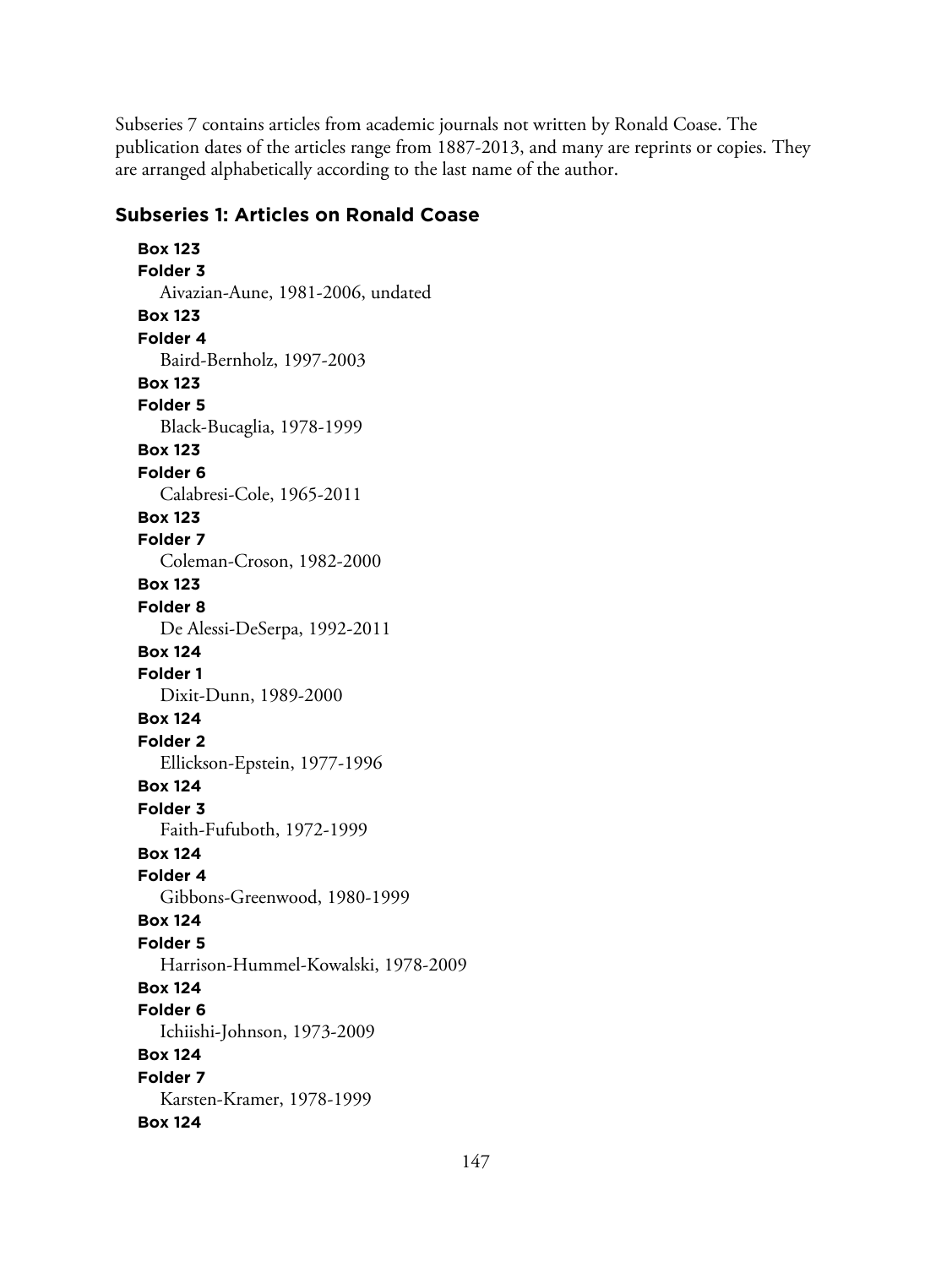**Folder 8** Lai-Lowry, 1976-2008 **Box 125 Folder 1** Magnan de Bornier-McManson, 1961-2001 **Box 125 Folder 2** Medema, Steven, 1995-1999 **Box 125 Folder 3** Medema, Steven, 2000-2008 **Box 125 Folder 4** McNulty-Olson, 1968-1997 **Box 125 Folder 5** Parisi-Posner, 1983-2009 **Box 125 Folder 6** Rasmusen-Ruth, 1972-1999 **Box 125 Folder 7** Samuels-Schmitt, circa 1972-1993 **Box 125 Folder 8** Schwab-Swygert, 1980-1998 **Box 126 Folder 1** Talley-Vira, 1982-1999 **Box 126 Folder 2** Waldman-Zhiyuan, 1972-2008 **Box 126 Folder 3** Journal of Institutional and Theoretical Economics with "A Collection of Views and Comments on 'The Nature of the Firm," 1981 **Box 126 Folder 4** "Law or Economics?" typescript, December 13, 1990 **Box 126 Folder 5** Japan and the World Economy, including articles by Samuelson, Varian, Cooper, White,

Hurwicz, Maseda, and Nelson, 1995

# **Box 126**

#### **Folder 6**

Review of book on Ronald Coase by Steven G. Medema, 1995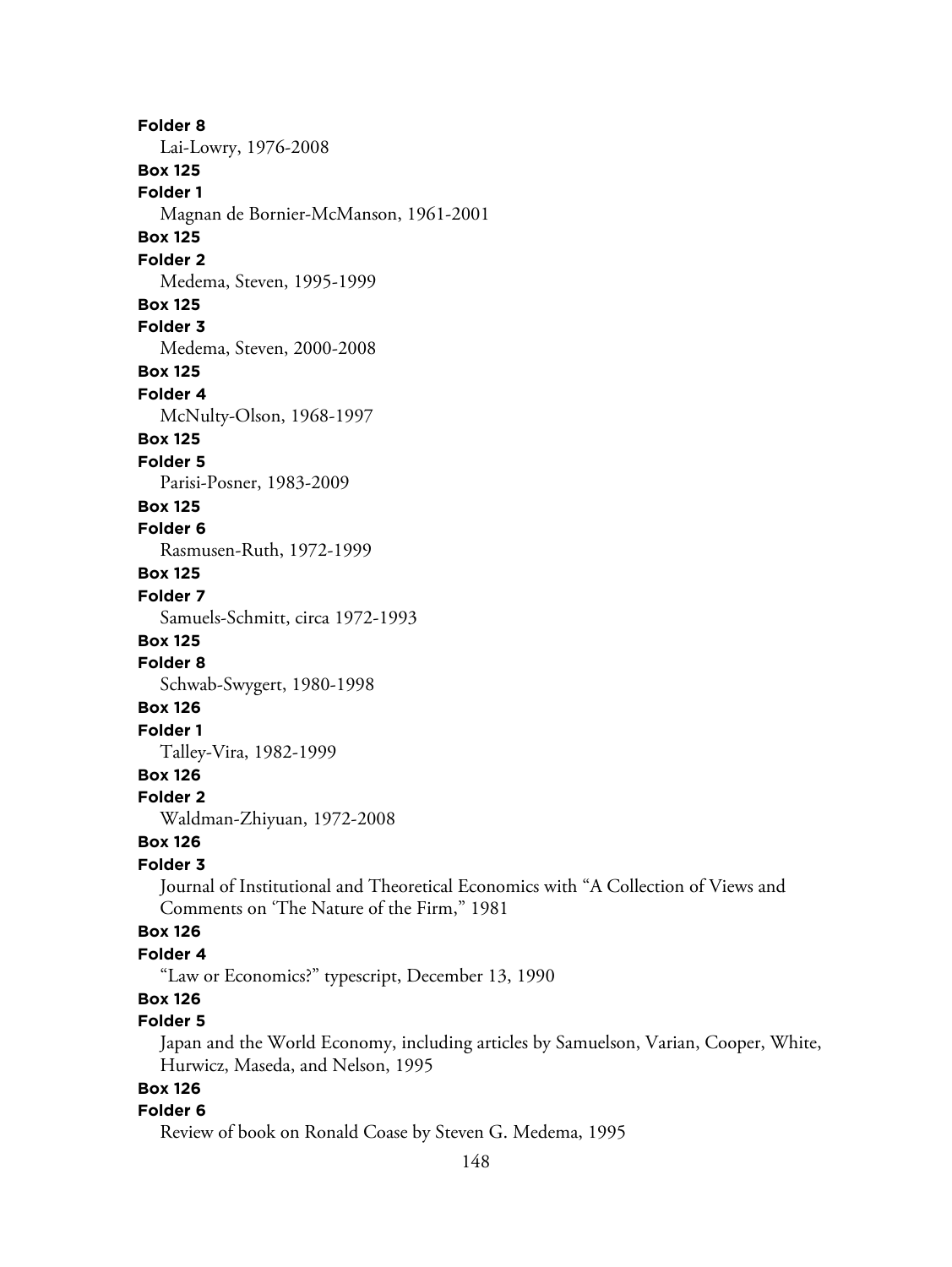#### **Folder 7**

Homage à Ronald Coase, Université Paris Pantheon-Sorbonne, 1998

### **Box 126**

### **Folder 8**

Excerpts on transaction costs and vertical integration from unidentified textbook, 2004

# **Box 126**

# **Folder 9**

Concise Encyclopedia of Economics entry on Ronald Coase, 2008

# **Box 126**

### **Folder 10**

"The Firm as an entity – management, organisation, accounting," working paper of University of Brescia, Italy, circa 2000s

# **Box 126**

### **Folder 11**

Notes on property rights and Coase Theorem, circa 2000s

# **Box 126**

### **Folder 12**

Proposal for new collections of Ronald Coase's writings, 2000s

### **Box 126**

### **Folder 13**

News articles mentioning Ronald Coase, on topics including public television, pay TV, and "market for goods and market for ideas," 1959, 1968-1981

### **Box 126**

#### **Folder 14**

News articles on broadcasting quoting Ronald Coase, 1968

### **Box 126**

# **Folder 15**

News articles mentioning Ronald Coase, 1974-1981, undated

### **Box 126**

#### **Folder 16**

Ronald Coase quotation in Fortune and subsequent reprints and newspapers, 1975-1976

### **Box 126**

# **Folder 17**

Newspaper clippings featuring Ronald Coase quotation from Fortune, 1975-1976

# **Box 126**

### **Folder 18**

Newsletter and newspaper articles mentioning Ronald Coase, 1975-1997

# **Box 126**

### **Folder 19**

News articles on Ronald Coase and Nobel Prize, 1991-1992

### **Box 126**

### **Folder 20**

News articles on Ronald Coase in foreign languages, 1992

#### **Box 126**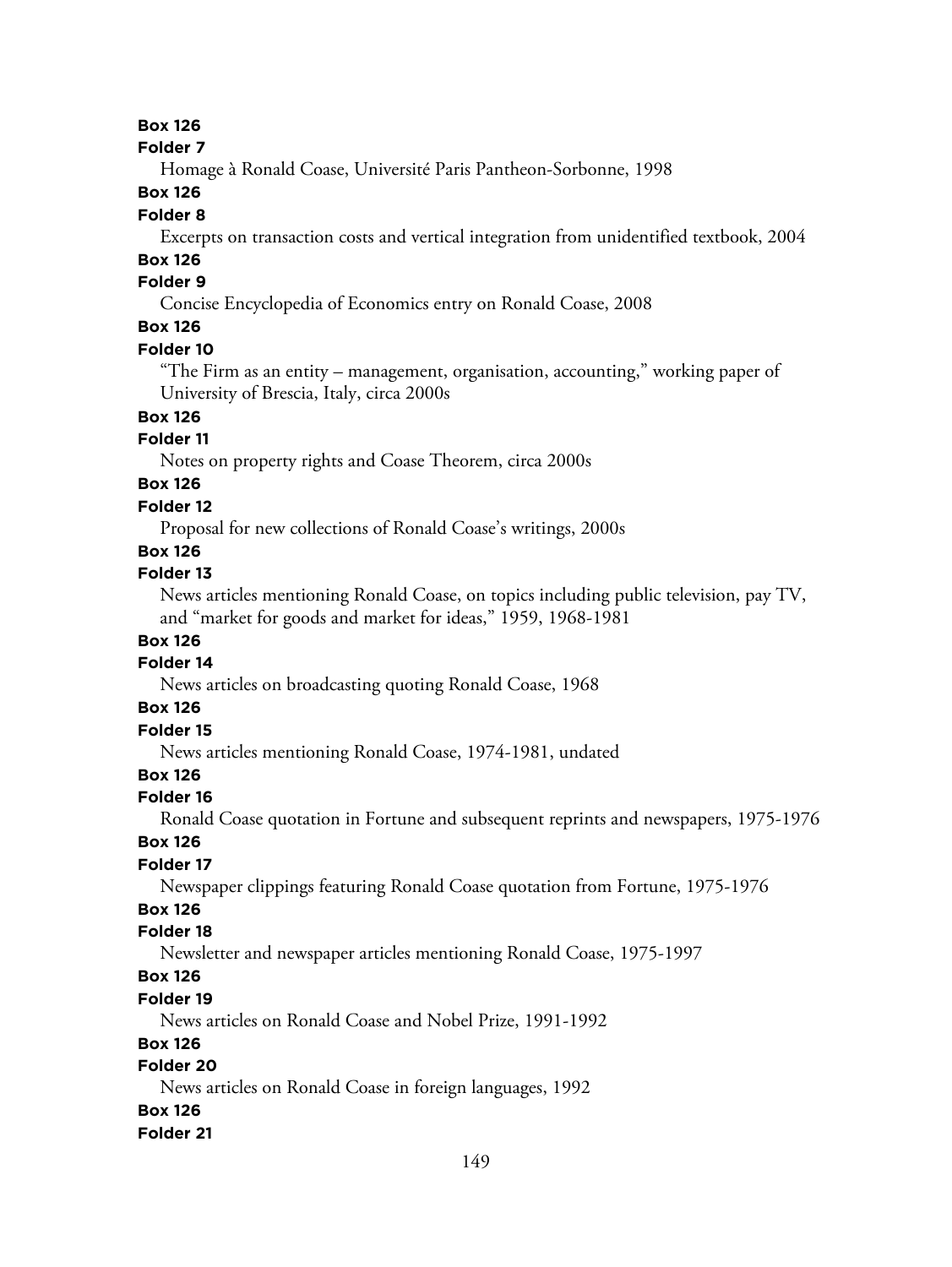News articles on Ronald Coase, 2000-2012, undated

#### **Box 126**

### **Folder 22**

Clippings and notes on airwaves auctions, 2007-2008

### **Box 126**

### **Folder 23**

Magazine in Chinese with article on Ronald Coase, 2008

### **Subseries 2: Conference papers**

#### **Box 127**

#### **Folder 1**

Coase Institute meeting agenda, August 7, 2000

### **Box 127**

#### **Folder 2**

Coase Institute – description in International Society for New Institutional Economics newsletter and list of accepted workshop applicants, January 2001, September 2002

# **Box 127**

#### **Folder 3**

Coase Institute workshop on Institutional Analysis materials, 2001, 2002

### **Box 127**

**Folder 4**

Coase Institute conference on transaction costs, 2003

### **Box 127**

#### **Folder 5**

Coase Institute permission form and letter related to website, 2003

# **Box 127**

# **Folder 6**

Coase Institute workshop on Institutional Analysis materials, 2003, 2004, 2005

### **Box 127**

#### **Folder 7**

Coase Institute informational sheet, May 2004

### **Box 127**

# **Folder 8**

Coase Institute greetings from workshop alumni, Summer 2009

#### **Box 127**

### **Folder 9**

Lecture and symposium programs, 1951-1968, undated

# **Box 127**

### **Folder 10**

Papers from roundtable on policy issues and research opportunities in industrial organization, 1970

#### **Box 127**

### **Folder 11**

American Enterprise Institute Blood Conference, June 4, 1976 **Box 127**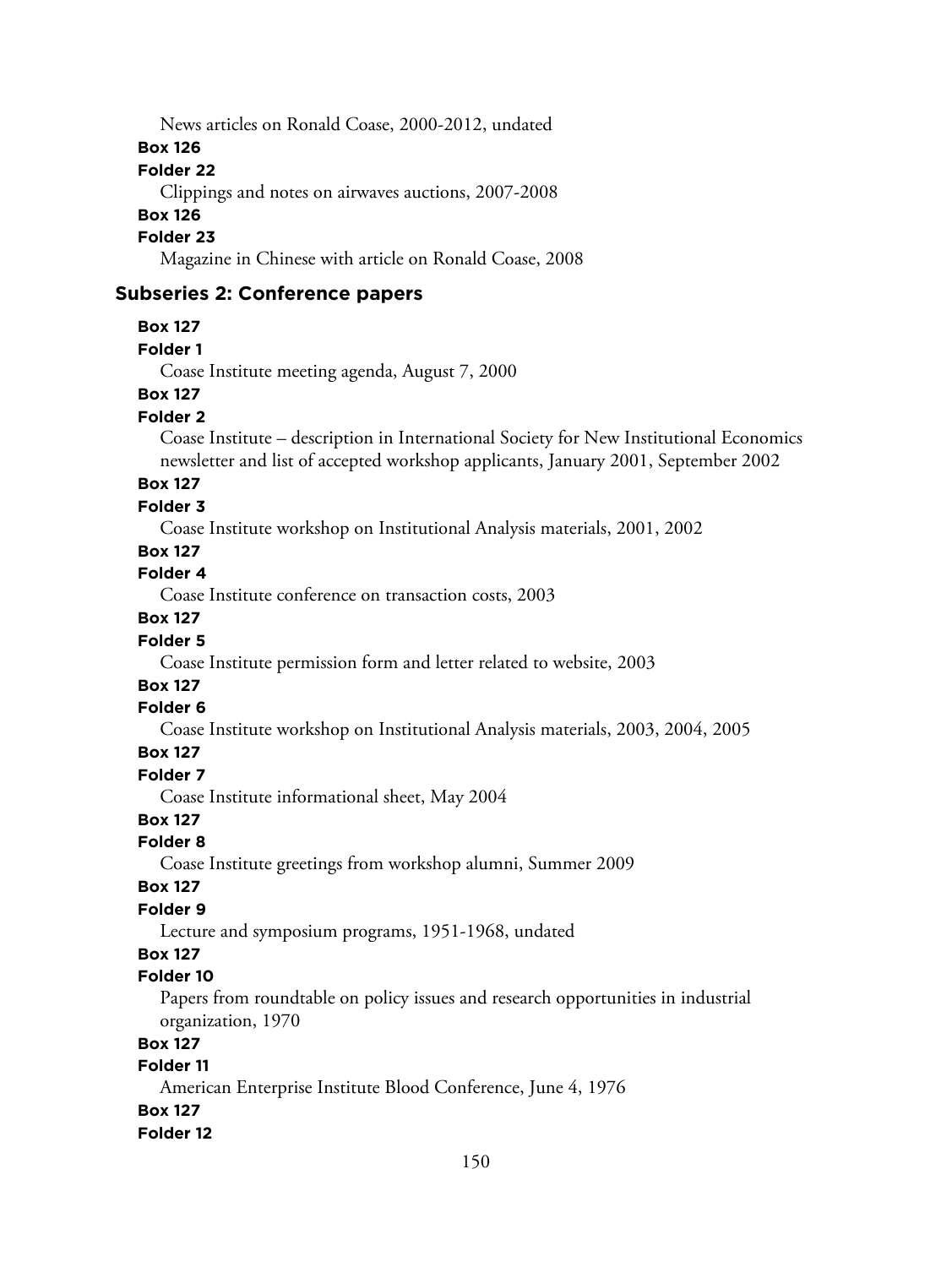Papers presented at the 7th and 8th international seminars on New Institutional Economics, 1989-1990

### **Box 127**

#### **Folder 13**

Mentor Group conference for the United States – European Community Political Economy, brochure, 1990-1991

## **Box 127**

### **Folder 14**

Mont Pelerin Society general meeting packet, 1994

### **Box 127**

#### **Folder 15**

Harvard Law Review Symposium on Law, Knowledge, and the Academy, papers, March 2002

### **Box 128**

### **Folder 1**

3rd International Conference of Chief Justices of the World on Article 51C of the Constitution of India, papers, 2002

#### **Box 128**

# **Folder 2**

Spectrum Policy – property or commons? conference information, March 2003

#### **Box 128**

#### **Folder 3**

The Legacy of Failed Global Projects - a review and reconceptualization of the legal paradigm – proceedings of the First General Counsels' Roundtable, January 20-21, 2005

### **Box 128**

### **Folder 4**

Chicago Conference on China's Economic Transformation –welcome address, conference program, guest list, and press release, 2008

# **Box 128**

## **Folder 5**

Chicago Conference on China's Economic Transformation – list of presenters and comments on papers, 2008

# **Box 128**

### **Folder 6**

Chicago Conference on China's Economic Transformation Day 1 papers - "The Economic System of China," by Steven N.S. Cheung, preliminary draft, 2007

### **Box 128**

#### **Folder 7**

Chicago Conference on China's Economic Transformation Day 1 papers – "The Economic System of China," by Steven N.S. Cheung, second draft, 2007

# **Box 128**

#### **Folder 8**

Chicago Conference on China's Economic Transformation – Day 1 papers – "The Economic System of China," by Steven N.S. Cheung, third draft, 2008

#### **Box 128**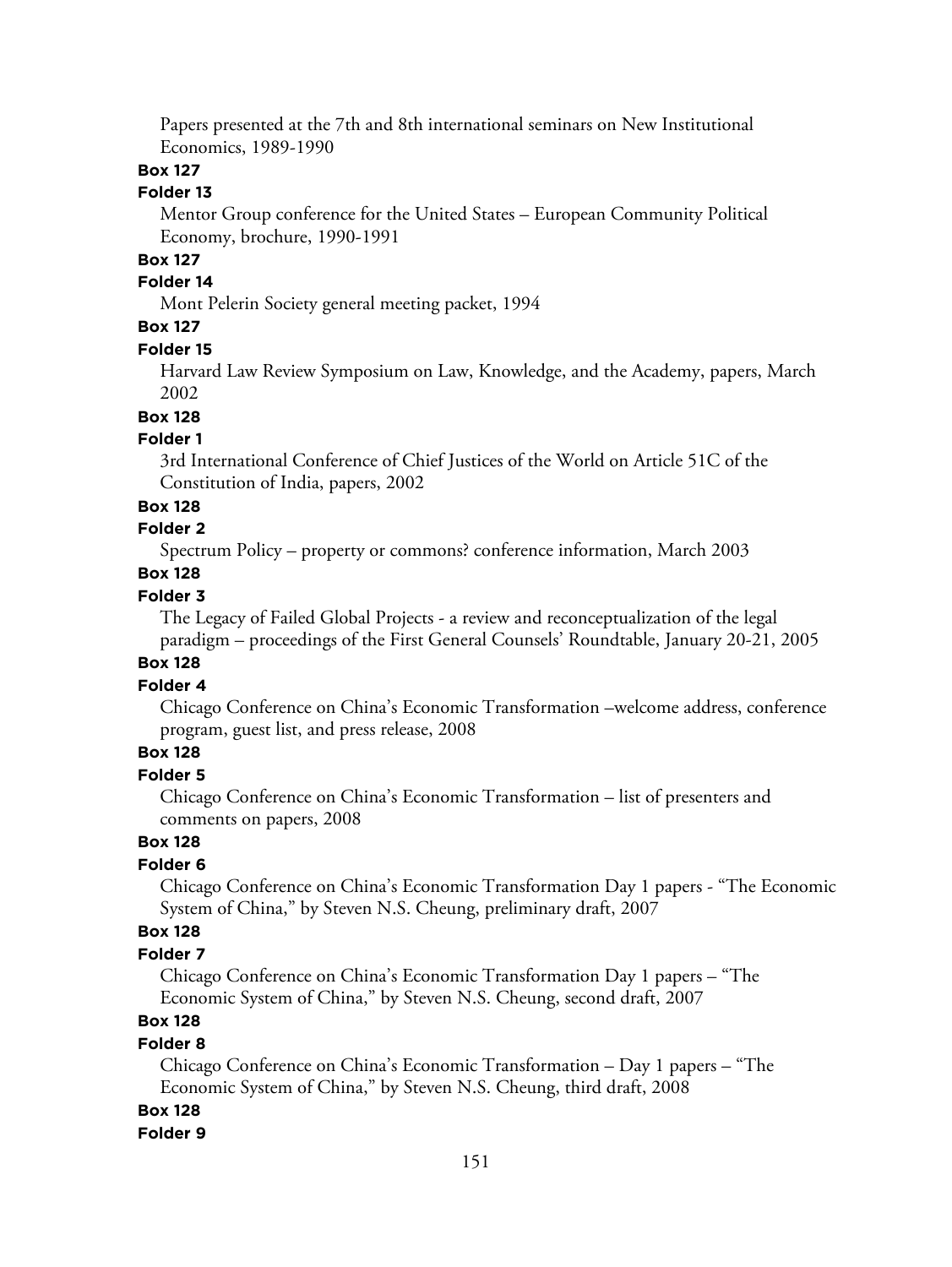Chicago Conference on China's Economic Transformation – Day 1 papers – "The Economic System of China," by Steven N.S. Cheung, third draft and note to Ronald Coase, 2008

### **Box 128**

#### **Folder 10**

Chicago Conference on China's Economic Transformation – Day 1 papers – "The Economic System of China," by Steven N.S. Cheung, fourth draft, May 2008

# **Box 129**

#### **Folder 1**

Chicago Conference on China's Economic Transformation – Day 1 PM papers, 2008 [1 of  $2$ ]

#### **Box 129**

#### **Folder 2**

Chicago Conference on China's Economic Transformation – Day 1 PM papers, 2008 [2  $of 2]$ 

# **Box 129**

#### **Folder 3**

Chicago Conference on China's Economic Transformation – Day 2 AM papers, 2008 [1 of 2]

#### **Box 129**

#### **Folder 4**

Chicago Conference on China's Economic Transformation – Day 2 AM papers, 2008 [2 of 2]

# **Box 129**

### **Folder 5**

Chicago Conference on China's Economic Transformation – Day 2 PM papers, 2008 [2  $of 2]$ 

# **Box 129**

#### **Folder 6**

Chicago Conference on China's Economic Transformation – Day 2 PM papers, 2008 [2 of 2]

### **Box 129**

#### **Folder 7**

Chicago Conference on China's Economic Transformation – Day 3 AM papers, 2008 **Box 130**

# **Folder 1**

Chicago Conference on China's Economic Transformation – Day 3 PM papers, 2008

#### **Box 130**

#### **Folder 2**

Chicago Conference on China's Economic Transformation – Day 4 papers, 2008

### **Box 130**

#### **Folder 3**

Chicago Conference on China's Economic Transformation – Day 5 papers, 2008 [1 of 2] **Box 130**

#### **Folder 4**

Chicago Conference on China's Economic Transformation – Day 5 papers, 2008 [2 of 2]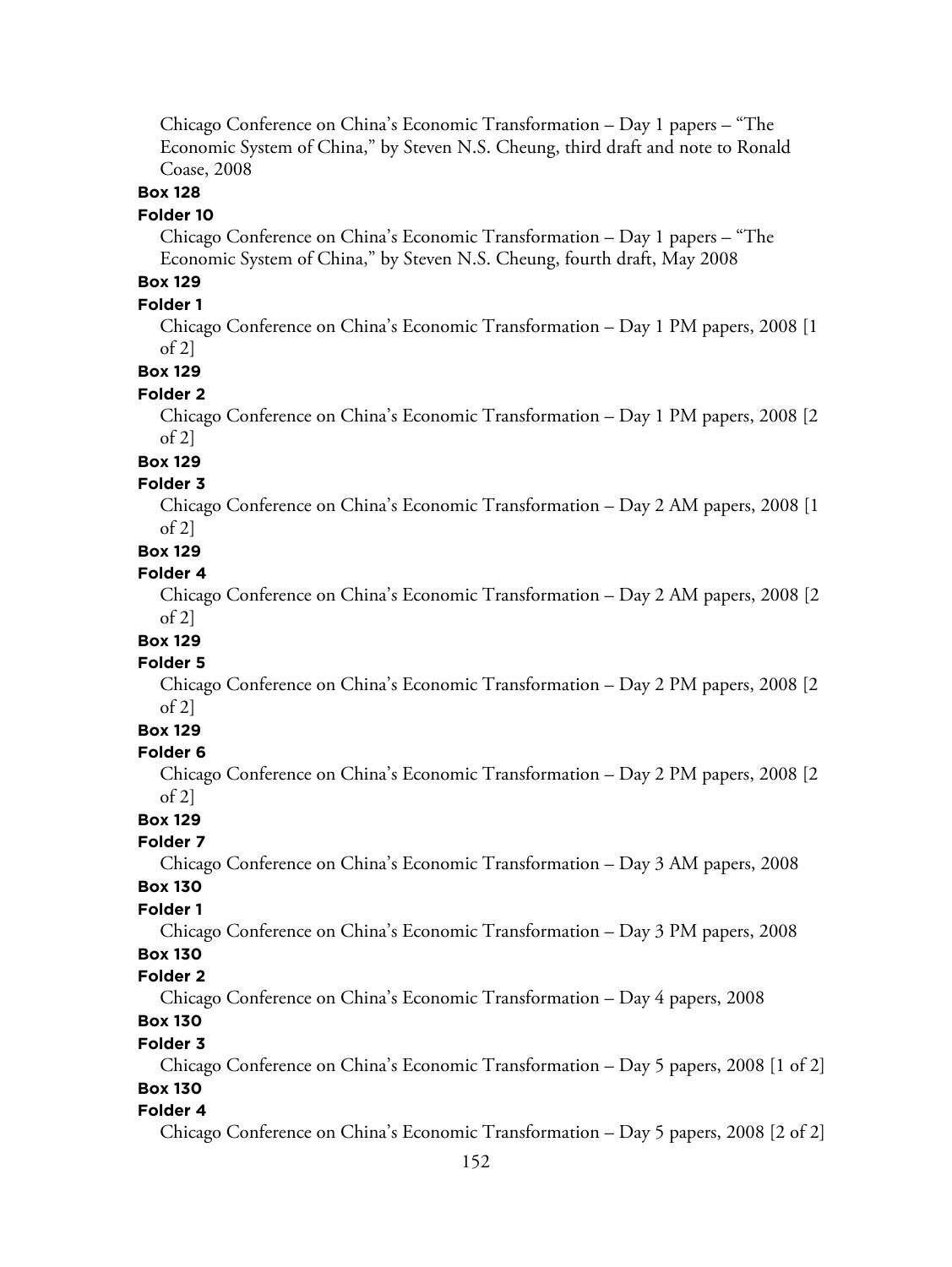#### **Folder 5**

Markets, firms, and property rights – a celebration of the research of Ronald Coase, conference information, 2009

### **Box 130**

#### **Folder 6**

Chicago workshop on the Industrial Structure of Production – program and select papers, 2010

### **Subseries 3: Journals and newsletters**

#### **Box 130**

#### **Folder 7**

University of Buffalo publications, 1951

# **Box 130**

# **Folder 8**

Review of Economic Studies indexes to authors and titles, 1958-1961

# **Box 130**

# **Folder 9**

The Law School Record, Autumn 1965

# **Box 130**

#### **Folder 10**

University of Chicago Law Alumni Journal and University of Chicago Bulletin, 1977

### **Box 130**

#### **Folder 11**

Munich Social Science Review, 1978

# **Box 130**

#### **Folder 12**

Title page for Journal of Law and Society, Summer 1982

### **Box 130**

**Folder 13**

Regulation – American Enterprise Institute Journal on Government and Society, 1982-1996

### **Box 130**

#### **Folder 14**

American Academy of Arts and Sciences Bulletin, 1983

### **Box 130**

#### **Folder 15**

London School of Economics Circular, 1989

### **Box 130**

#### **Folder 16**

Osgoode Hall Law Journal, Fall 1990

#### **Box 131**

### **Folder 1**

Marshall Studies Bulletin, 1992-1993, 1996

#### **Box 131**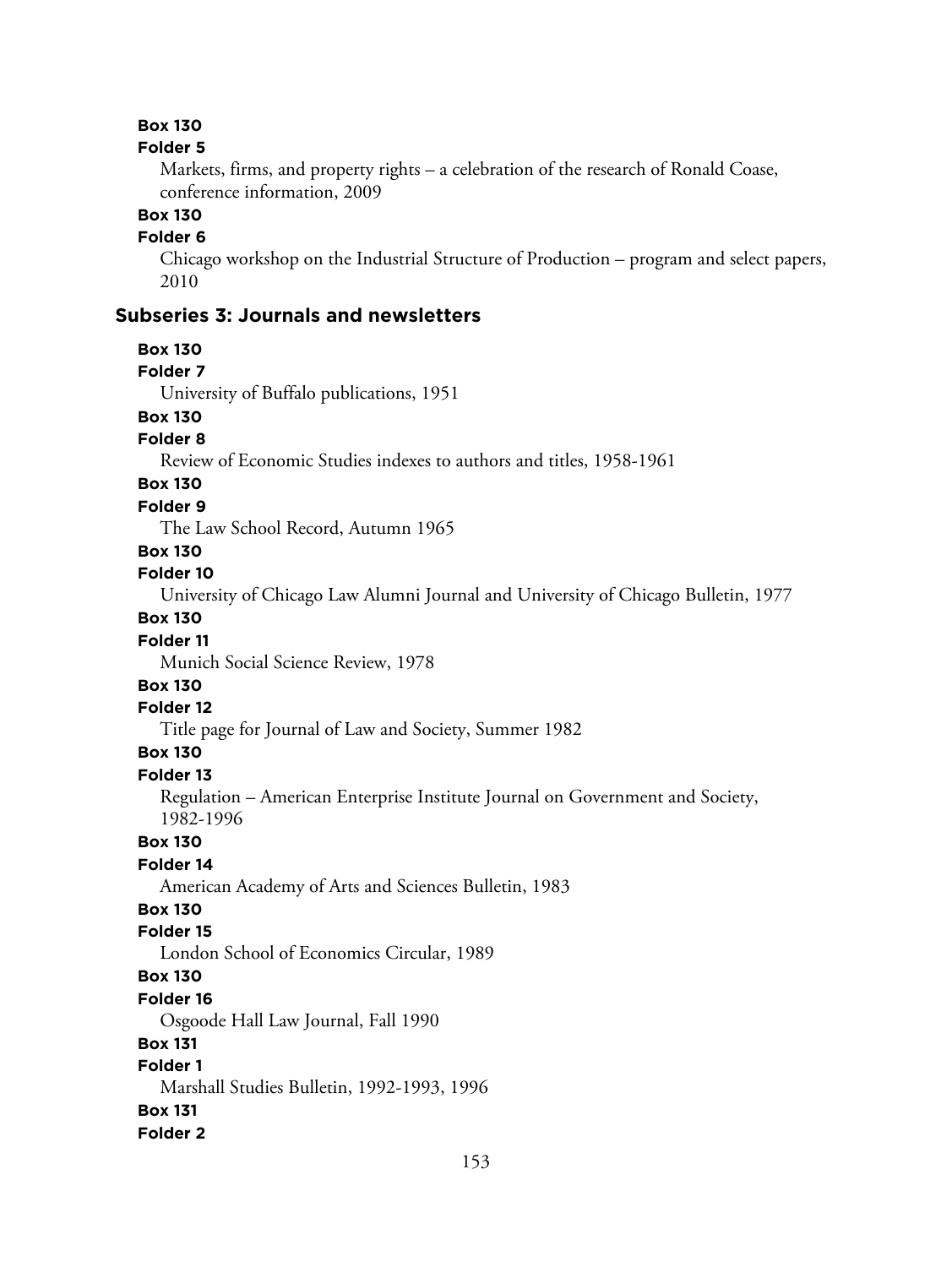Contributions to Political Economy title page, 1999

### **Box 131**

### **Folder 3**

International Society for New Institutional Economics newsletters, Spring 1999, January 2001

#### **Box 131**

#### **Folder 4**

Items and Issues, Social Science Research Council newsletter, Winter 2000

#### **Box 131**

### **Folder 5**

Revue d'Economie Industrielle call for contributions, 2000

# **Box 131**

### **Folder 6**

National Bureau of Economic Research newsletters, 2000-2005

### **Box 131**

#### **Folder 7**

Royal Economic Society newsletter

#### **Box 131**

### **Folder 8**

Euroscience News, Winter 20002

# **Box 131**

# **Folder 9**

Liberté, economique et progres social, 2002-2007

### **Box 131**

# **Folder 10**

Law and Contemporary Problems title page, Summer 2003

### **Box 131**

# **Folder 11**

Division of Labor and Transaction Costs journal information, 2004-2005

## **Box 131**

### **Folder 12**

Journal of Institutional Economics table of contents, 2005

#### **Box 131**

### **Folder 13**

Economic Journal, PERC Policy series essays, and Journal of Bioeconomics issues, 2006, 2009, 2011

#### **Box 131**

#### **Folder 14**

Special issue of University of Chicago Law Review commemorating Richard Posner, 2007

# **Box 131**

# **Folder 15**

Daedalus journal, Fall-Winter 2007

• BOX 132

# **Box 131**

### **Folder 1**

Liberté, economique et progres social, 2009-2011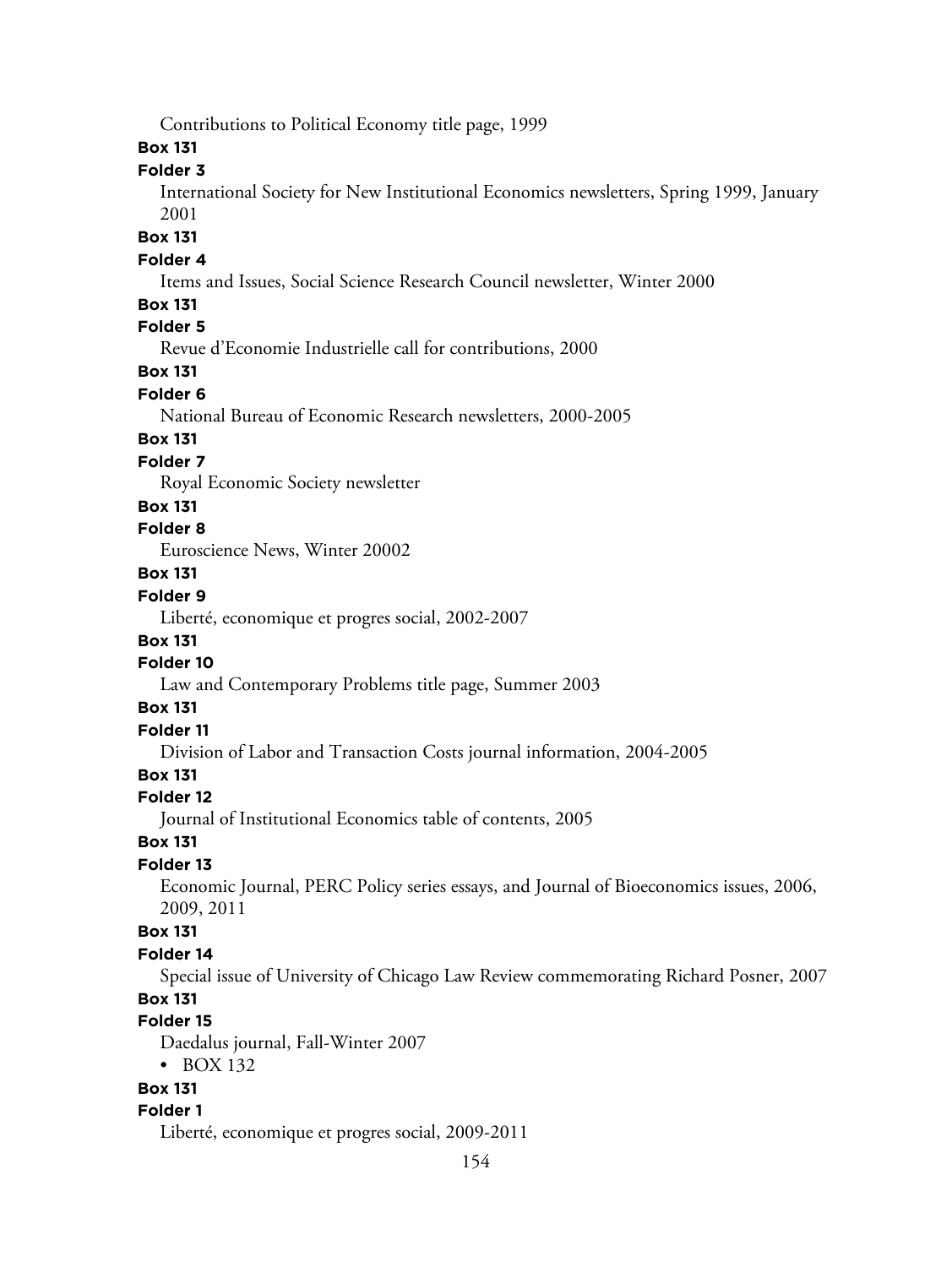**Folder 2**

ama-gi – Journal of the Hayek Society at the London School of Economics, undated **Box 131**

# **Folder 3**

The Independent Institute newsletter, undated

#### **Subseries 4: Reports and brochures**

**Box 132**

### **Folder 4**

Reports on pigs and cattle and related articles, 1938-2004 [1 of 3]

# **Box 132**

### **Folder 5**

Reports on pigs and cattle and related articles, 1938-2004 [2 of 3]

# **Box 132**

**Folder 6**

Reports on pigs and cattle and related articles, 1938-2004 [3 of 3]

### **Box 132**

## **Folder 7**

Notes from Ministry of Health, War Office, and Central Statistical, 1938, 1943-1945

# **Box 132**

# **Folder 8**

Center for Advanced Study in the Behavioral Sciences brochure, 1958

### **Box 132**

# **Folder 9**

Task Force on Productivity and Competition reports and correspondence, 1969 [1 of 2]

# **Box 132**

# **Folder 10**

Task Force on Productivity and Competition reports and correspondence, 1969 [2 of 2]

## **Box 132**

### **Folder 11**

"The Relationship between Property Rights and Externalities," CONSAP Research Report, with section on Ronald Coase, February 3, 1975

### **Box 132**

#### **Folder 12**

University of Miami Law and Economics Center Annual Report and Study Report, 1976, 1977

## **Box 133**

### **Folder 1**

United States Department of Transportation report, 1990

# **Box 133**

### **Folder 2**

French-language reports from Ecole Nationale Superieure des Telecommunications, 1991-1993

### **Box 133**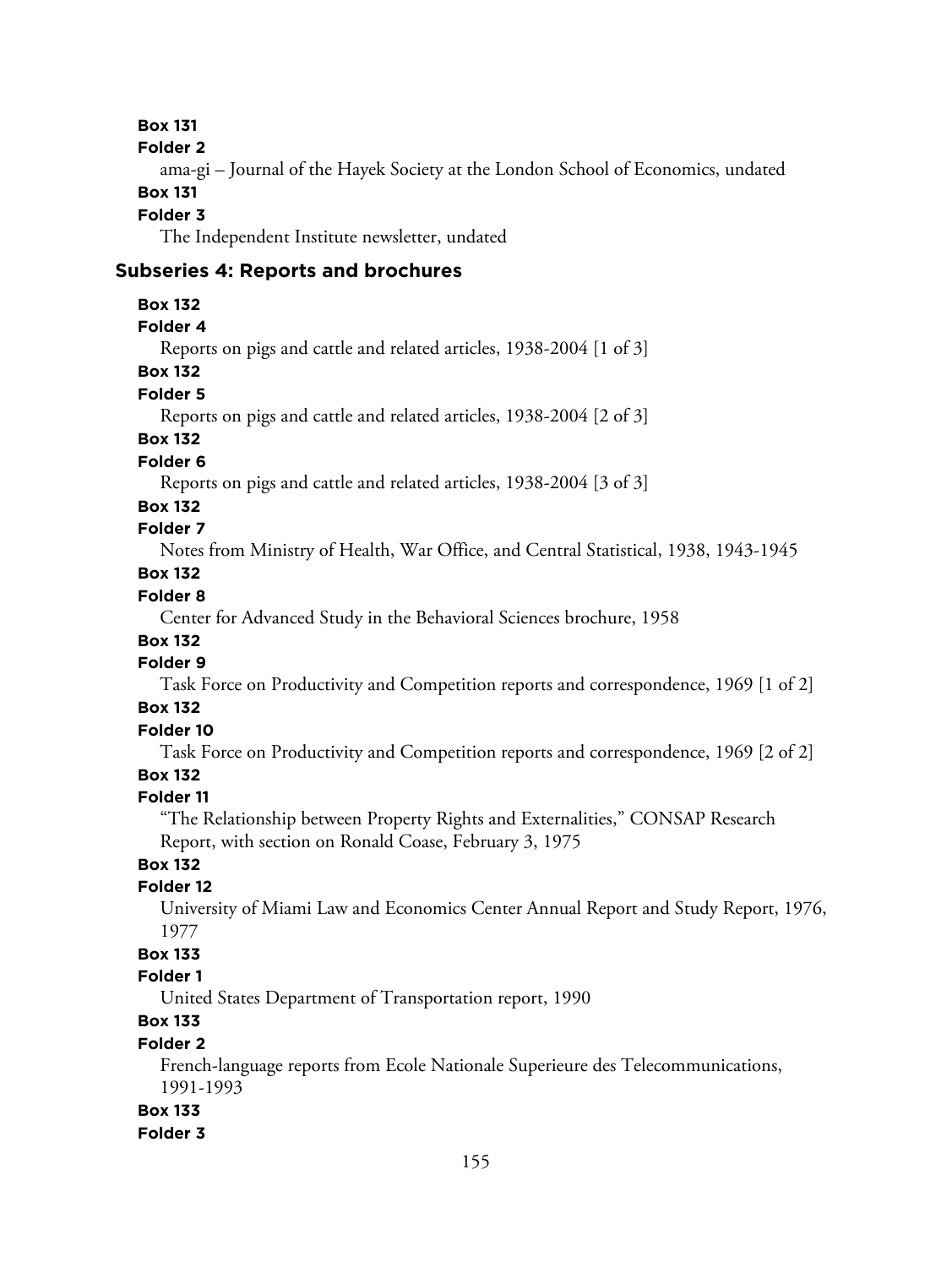Center for Research on Contracts and the Structure of Enterprise, brochure and related documents, including unlabeled photographs possibly including Ronald Coase, 1993, unlabeled

### **Box 133**

#### **Folder 4**

Bureaucrats in Business – the Economics and Politics of Government Ownership – World Bank Policy Research report, 1995

# **Box 133**

### **Folder 5**

Environmental Protection Agency reports and related articles, 1995-2005 [1 of 2]

#### **Box 133**

### **Folder 6**

Environmental Protection Agency reports and related articles, 1995-2005 [2 of 2]

### **Box 133**

### **Folder 7**

Booklets on UN greenhouse gas trading system and related material, 1995-1997

# **Box 133**

#### **Folder 8**

Bureau of the Census publications, 1995-1998

### **Box 133**

#### **Folder 9**

"Preliminary Development Plan for a Pilot Global Warming Emissions Trading Programme," with letter from Maurice Strong and Richard Sandor, February 1996

#### **Box 133**

#### **Folder 10**

World Economic Forum Industry Summit report, 1996

#### **Box 133**

### **Folder 11**

Environmental Protection Agency 1996 compliance report for acid rain program, 1997

### **Box 133**

#### **Folder 12**

Presentation and report on climate change, 1998, 2007

#### **Box 133**

#### **Folder 13**

"The U.S. Experience with Economic Incentives for Protecting the Environment," typescript, 2001 [1 of 2]

#### **Box 134**

#### **Folder 1**

"The U.S. Experience with Economic Incentives for Protecting the Environment," typescript, 2001 [2 of 2]

# **Box 134**

#### **Folder 2**

The New Foundation Guidebook, 2002

### **Box 134**

#### **Folder 3**

The U.S. Department of Agriculture – monthly hogs and pigs reports, 2002-2003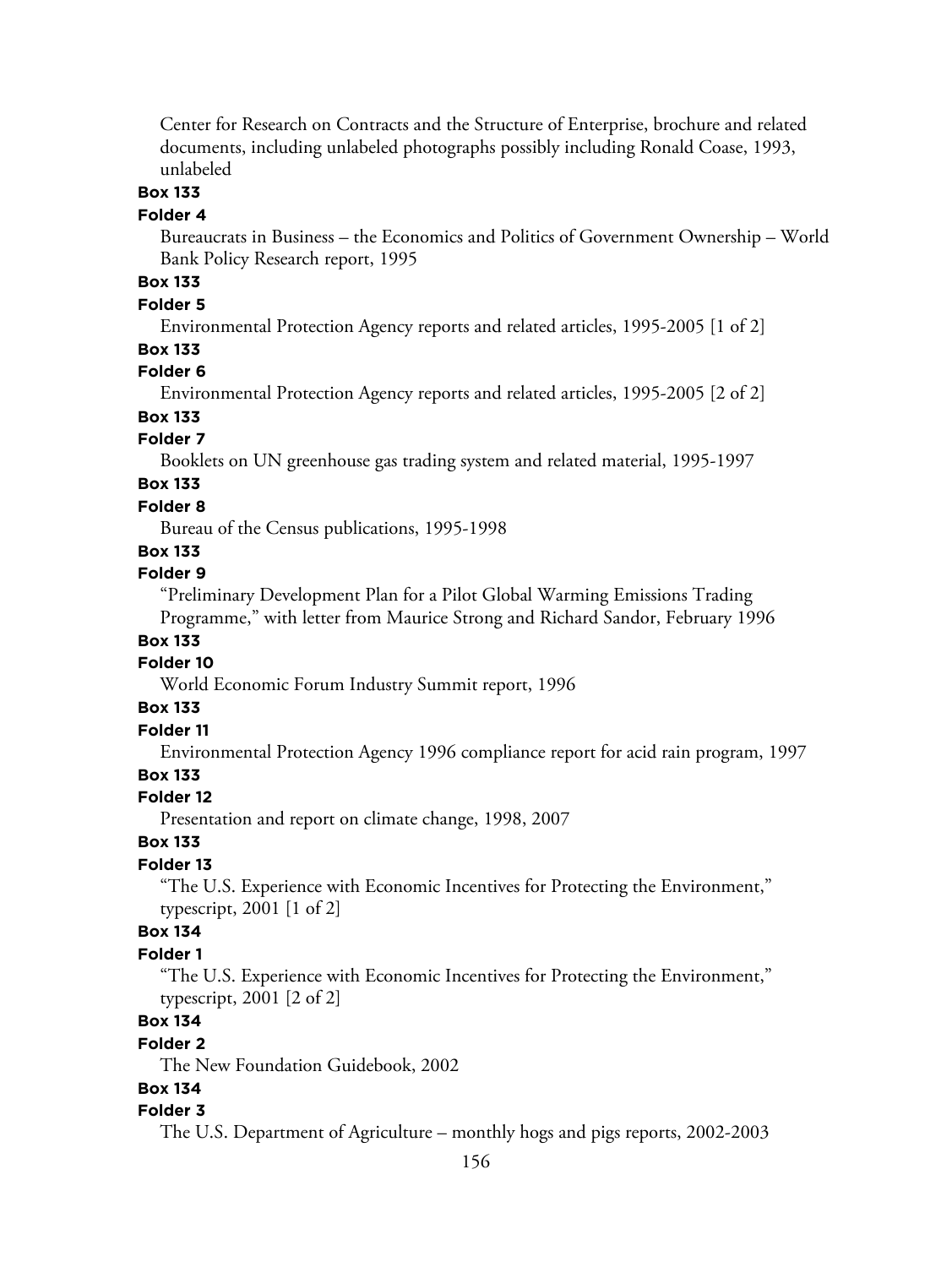#### **Folder 4**

Contracting and Organizations Research Institute at the University of Missouri Columbia, report and proposal to Ronald Coase and the Coase Foundation, 2003, 2004

#### **Box 134**

#### **Folder 5**

United States Environmental Protection Agency report, "Environmental Economics – Research Strategy," December 2005

### **Box 134**

# **Folder 6**

University of Chicago Law and Economics program annual report, 2007

# **Box 134**

#### **Folder 7**

GE Annual Report, 2007

## **Box 134**

#### **Folder 8**

Center for Research on Contracts and the Structure of Enterprise, brochure, undated

### **Box 134**

### **Folder 9**

School of Economics and Finance – The University of Hong Kong, brochure, undated

# **Subseries 5: Writing by and about Duncan Black**

### **Box 134**

#### **Folder 10**

Articles, reviews, and excerpts, including copies, related to Duncan Black and his work, 1884-1993

# **Box 134**

### **Folder 11**

Copies of Duncan Black notes from 1932, undated

## **Box 134**

#### **Folder 12**

Papers by Duncan Black, including reprints, copies, and articles, 1948-1993

### **Box 134**

### **Folder 13**

Drafts and typescripts by Duncan Black, circa 1949-1981 [1 of 2]

# **Box 135**

# **Folder 1**

Drafts and typescripts by Duncan Black, circa 1949-1981 [2 of 2]

# **Box 135**

#### **Folder 2**

Duncan Black writings and CV, 1967-1979

### **Box 135**

### **Folder 3**

Duncan Black obituary, 1991 **Box 135 Folder 4**

#### 157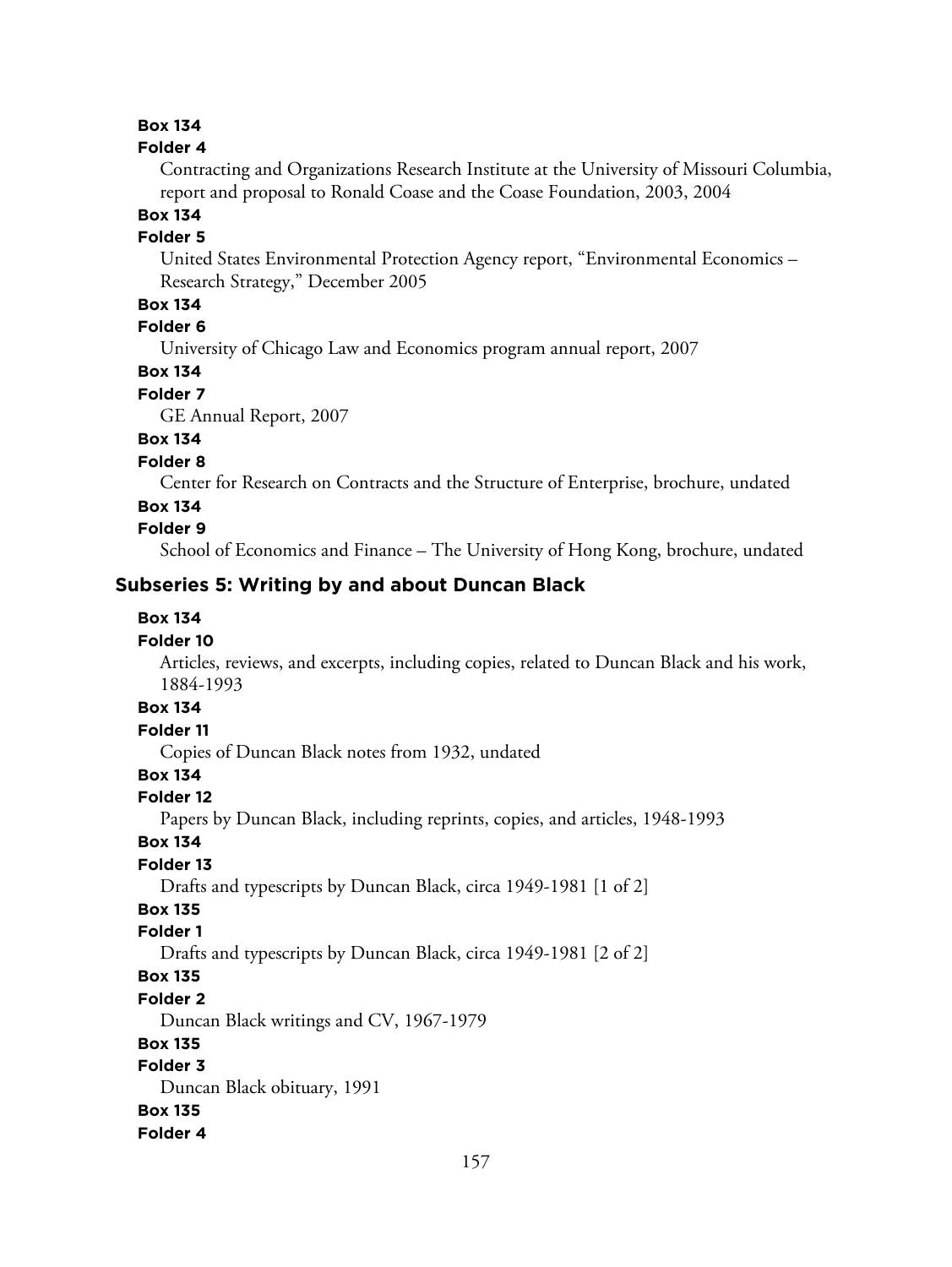Duncan Black research – articles, list of citations to his work, letters regarding research on Black, CV, transcriptions of letters, and list of Ronald Coase material on Duncan Black, 1991-1996

## **Box 135**

#### **Folder 5**

Duncan Black research – catalogue of Duncan Black archive at Glasgow University, list of citations to his work, and correspondence related to research on Duncan Black, 1995-1996, undated

### **Box 135**

#### **Folder 6**

Typescripts for Papers of Duncan Black book, including introduction, and copies of original papers, 1992 [1 of 4]

### **Box 135**

#### **Folder 7**

Typescripts for Papers of Duncan Black book and copies of original papers, 1992 [2 of 4] **Box 135**

#### **Folder 8**

Typescripts for Papers of Duncan Black book and copies of original papers, 1992 [3 of 4]

### **Box 136**

#### **Folder 1**

Typescripts for Papers of Duncan Black book and copies of original papers, 1992 [4 of 4]

#### **Box 136**

#### **Folder 2**

Duncan Black and Vernon Henderson paper in American Economic Review, 1999

### **Box 136**

### **Folder 3**

Copies of notes in University of Wales degree exams and copies of unidentified notes discussing Ronald Coase and firms from University of Glasgow Archives, likely by Duncan Black, undated

### **Box 136**

#### **Folder 4**

Miscellaneous notes and writings by Duncan Black, including some copies, undated

#### **Subseries 6: Newspaper and magazine articles**

#### **Box 136**

#### **Folder 5**

Business Week and Wall Street Journal clippings; clippings from miscellaneous publications, 1975-2012

# **Box 136**

### **Folder 6**

China articles, including interviews with Premier Wen Jiabao, and miscellaneous documents, 1978, 2007-2011

### **Box 136**

**Folder 7** Economist articles, 1997-2005

#### **Box 136**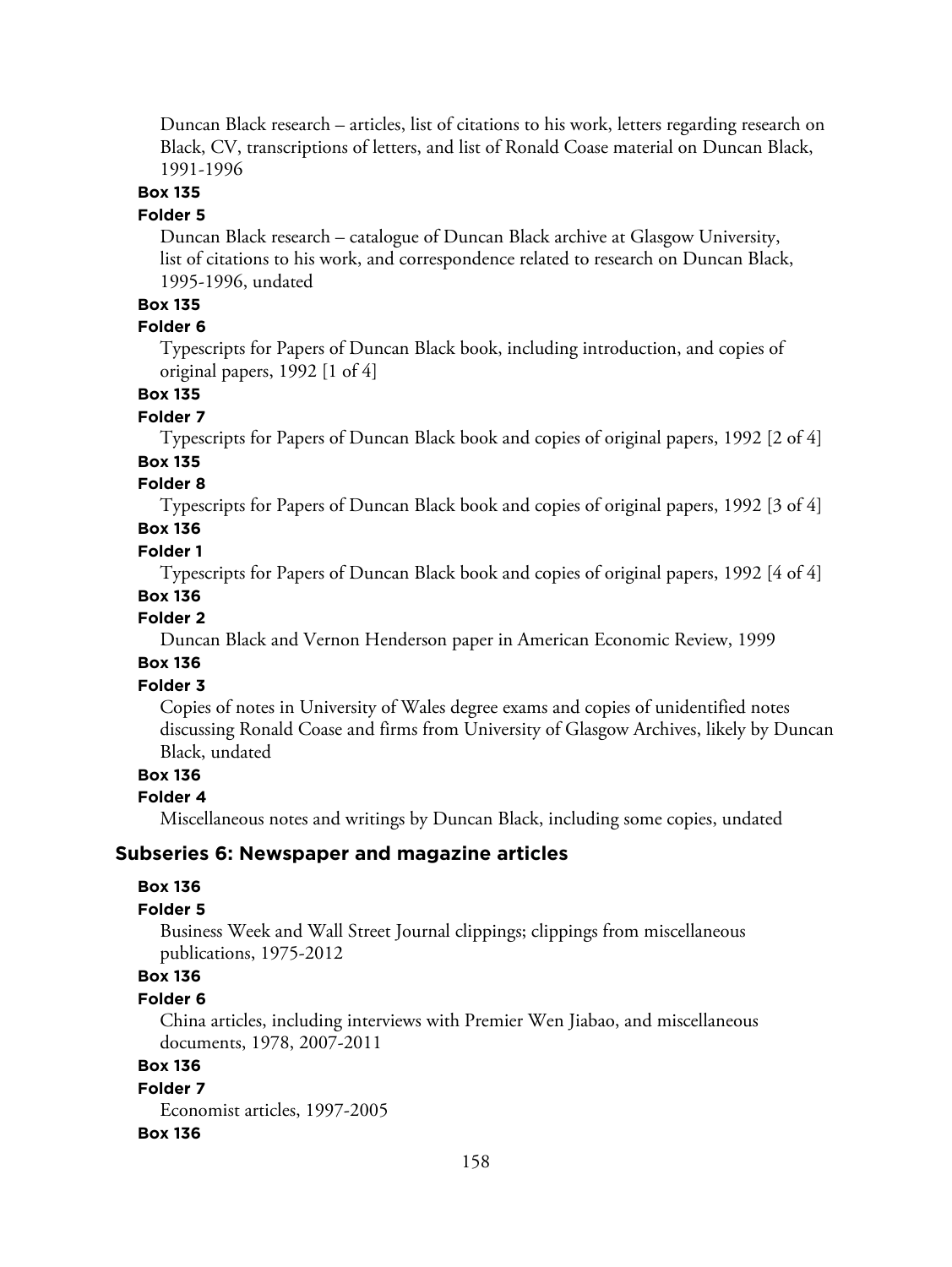#### **Folder 8**

Emissions trading articles, 1992-2003

### **Box 136**

### **Folder 9**

Neuroeconomics articles, 1999-2005, undated

### **Box 136**

#### **Folder 10**

New York Times articles on science, technology, and economics, 2002-2013, undated

### **Box 136**

### **Folder 11**

Reviews of Why Genius Failed and Inventing Money, books on hedge fund and market failures, 2000

#### **Box 136**

#### **Folder 12**

"Ronald Reagan, revolutionary," editorial in Chicago Tribune, June 6, 2004

#### **Box 137**

### **Folder 1**

Spectrum auction articles, 1993-2008

### **Box 137**

#### **Folder 2**

Spies articles, 1978-2004, undated

#### **Box 137**

#### **Folder 3**

Steven N.S. Cheung tax case articles and statement of support from colleagues, 2003-2006

#### **Box 137**

#### **Folder 4**

Supreme Court Quills articles, 1986-1987

### **Subseries 7: Journal articles**

# **Box 137 Folder 5** Abraham-Altrogge, 1957-1999 **Box 137 Folder 6** Ambler-Argyres, 1983-1998 **Box 137 Folder 7** Arrow-Avinger, 1959-1999 **Box 137 Folder 8** Barzel, Yoram, 1982-1990 **Box 137 Folder 9** Barzel, Yoram, 1994-2001 **Box 138 Folder 1**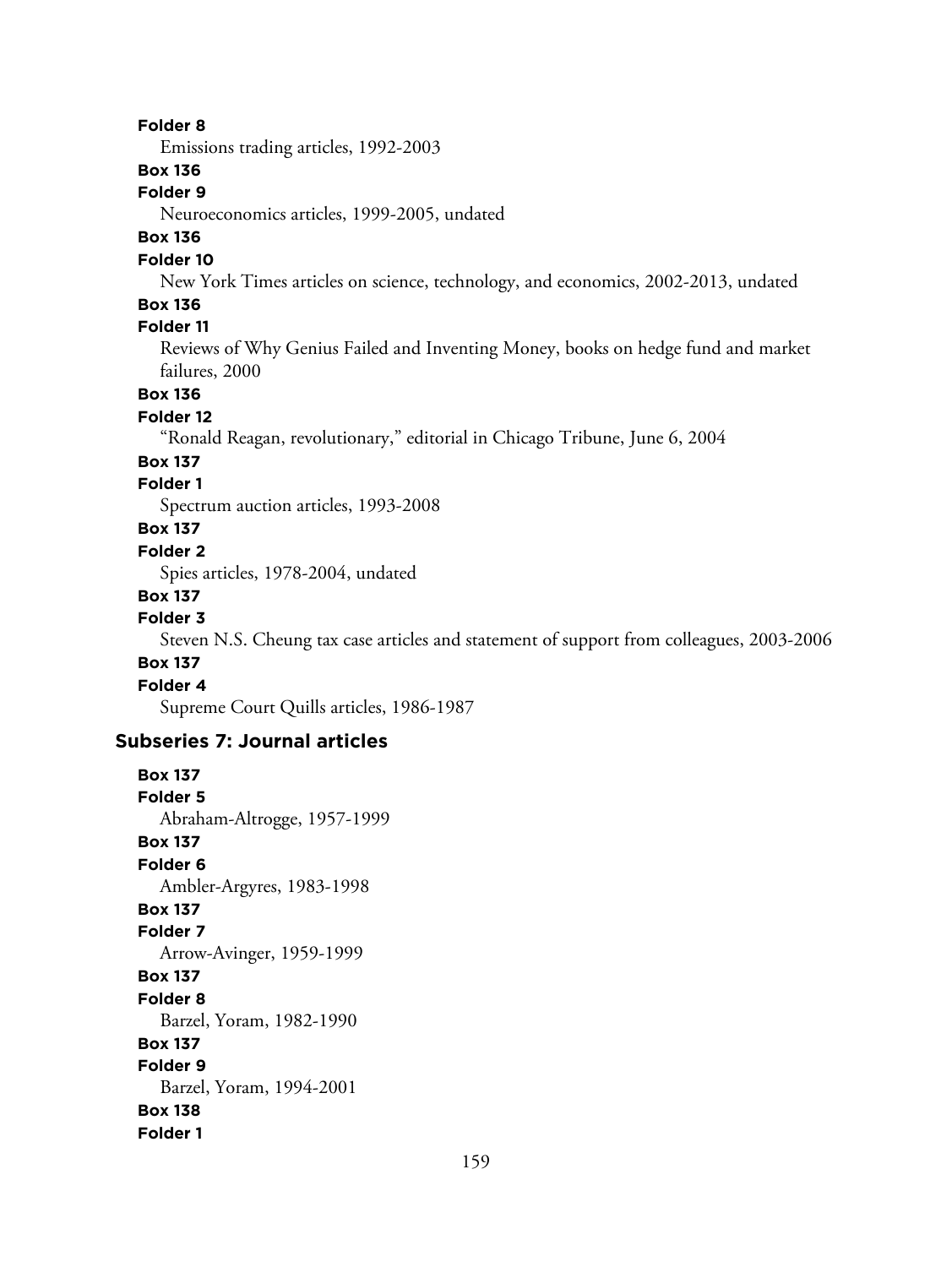Backhouse-Beesley , 1958-2001 **Box 138 Folder 2** Becker, Gary, 1976-2002, undated **Box 138 Folder 3** Benham-Blaug, 1980-2000 **Box 138 Folder 4** Blinder-Boerner, 1999-2010, undated **Box 138 Folder 5** Boettke-Breimyer, 1939-2003 **Box 138 Folder 6** Boiteux, Marcel, 1952 **Box 138 Folder 7** Brady, Gordon – drafts of chapters of intellectual biography of Duncan Black, 2003 **Box 139 Folder 1** Breit-Brousseau, 1986-2002 **Box 139 Folder 2** Buccino-Butler, 1960-2004 **Box 139 Folder 3** Buchanan, James, 1956-2005 **Box 139 Folder 4** Caballero, Ricardo J., 1996-2000 **Box 139 Folder 5** Calabresi, Guido, 1961-2000 **Box 139 Folder 6** Camacho-Carter, 1950-2003 **Box 139 Folder 7** Casadesus Masanell-Casson, 1984-2002 **Box 140 Folder 1** Cavanaugh-Chemla, 1983-2000 **Box 140 Folder 2** Chen-Choy, 1992-2007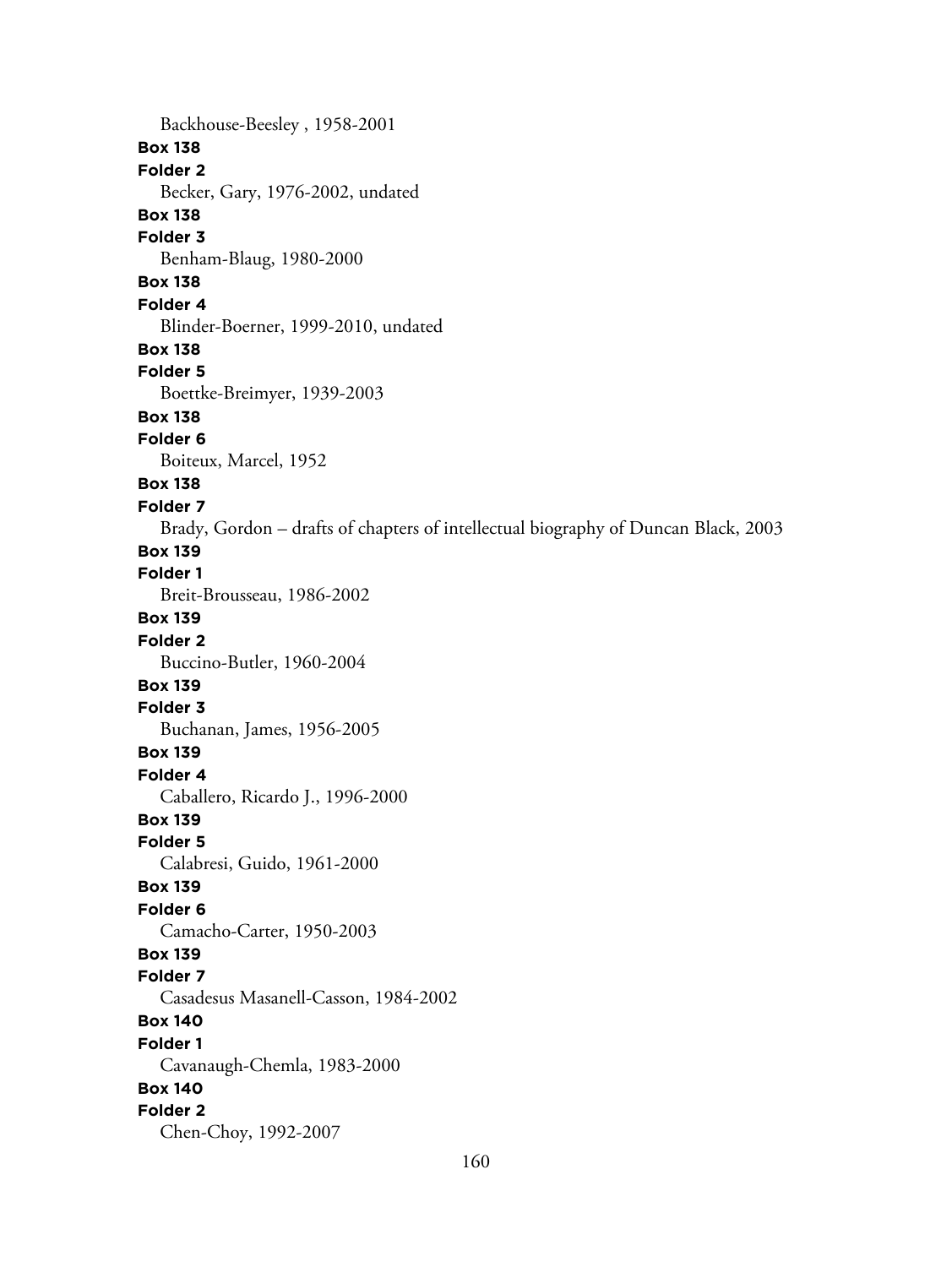**Folder 3**

Cheung, Steven N.S., articles numbered 1-9, 1968-1998

### **Box 140**

#### **Folder 4**

Cheung, Steven N.S., articles numbered 10-16, 1972-1990

# **Box 140**

### **Folder 5**

Cheung, Steven N.S., articles numbered 17-25, 35-36, 1996-1998

# **Box 140**

### **Folder 6**

Cheung, Steven N.S., National Science Foundation proposal and preliminary report – "Contractual Arrangements and the Capturability of Returns to Innovation," 1976-1977

# **Box 141**

### **Folder 1**

Cheung, Steven N.S., 1968-1983

### **Box 141**

#### **Folder 2**

Cheung, Steven N.S., 1990-1998

# **Box 141**

# **Folder 3**

Clark-Conner, 1983-1999

### **Box 141**

### **Folder 4**

Condorcet – "The Political Theory of Condorcet," translation by Fiona Sommerlad and Iain McLean, 1989

# **Box 141**

### **Folder 5**

Cook-Crocker, 1961-2004

### **Box 141**

**Folder 6**

Dagian Pastore-Davies, 1979-2004

#### **Box 142**

### **Folder 1**

De Alessi-Director, 1931-1990

### **Box 142**

# **Folder 2**

Demsetz, Harold, 1968-1972, undated

### **Box 142**

**Folder 3**

Demsetz, Harold, 1981-1988

# **Box 142**

**Folder 4** Demsetz, Harold, 1995-2003 **Box 142**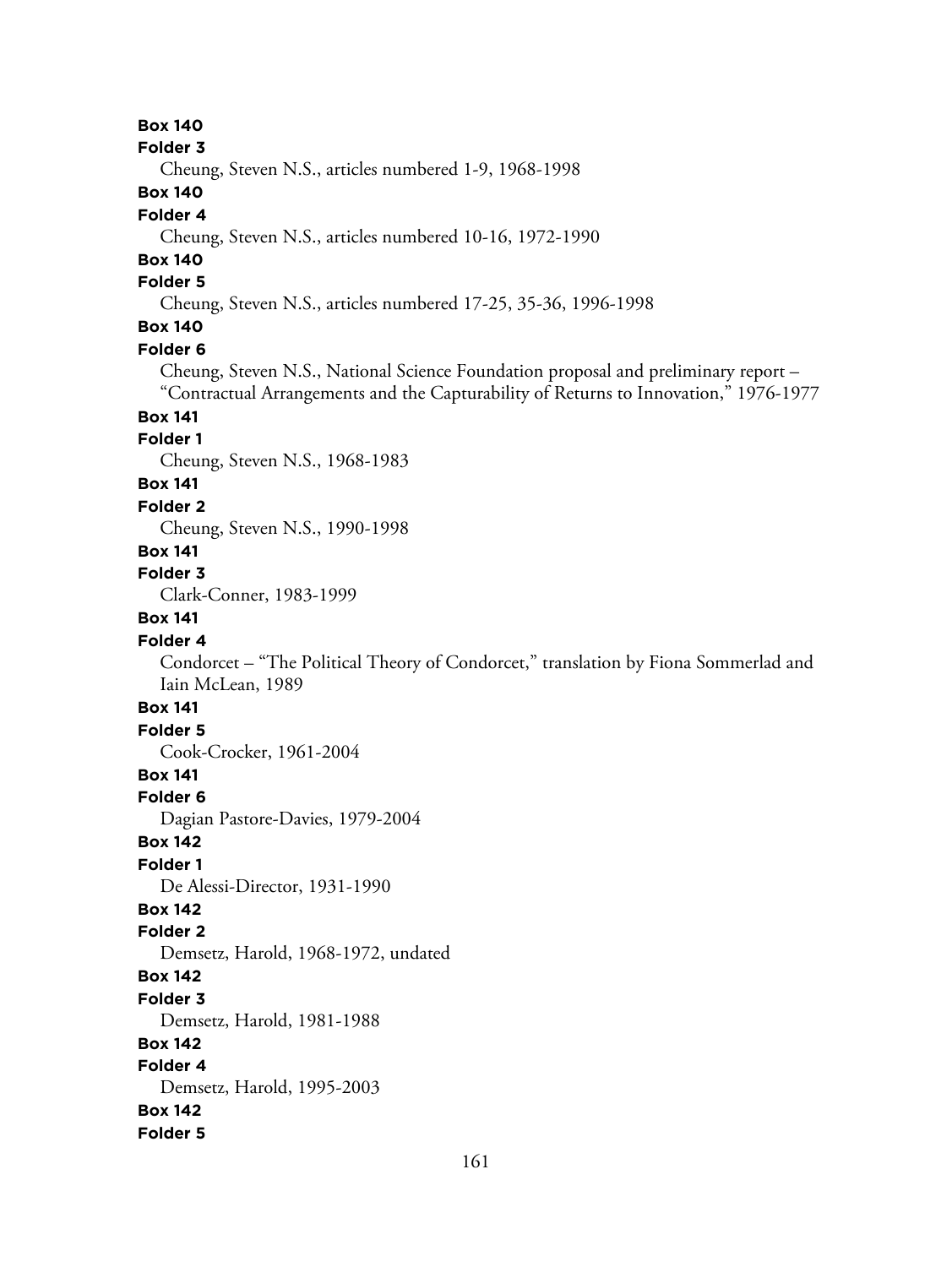Djankov-Dow, 1948-2002 **Box 142 Folder 6** Dudey-Dyer, 1994-1997 **Box 142 Folder 7** Eastham-Ezekiel, 1938-2002 **Box 143 Folder 1** Epstein, Richard, 1987-2002 **Box 143 Folder 2** Fama-Fan, 1980-1995 **Box 143 Folder 3** Farber-Flannigan, 1973-2001 **Box 143 Folder 4** Fleisher-Fourie, 1929-2010 **Box 143 Folder 5** Fowler-Freedman, 1934-2003 **Box 143 Folder 6** Freeland, Robert F., 2000s **Box 143 Folder 7** Frey-Fuess, 1982-2001 **Box 144 Folder 1** Gangadnaran-Gillette, 1981-2001 **Box 144 Folder 2** Glaeser-Gordon, 1937-2002 **Box 144 Folder 3** Gould-Gulati, 1979-2008 **Box 144 Folder 4** Haddad-Hall, 1971-2003 **Box 144 Folder 5** Hamburger-Harrison, 1960-2011 **Box 144 Folder 6** Hart-Hayek, 1955-2001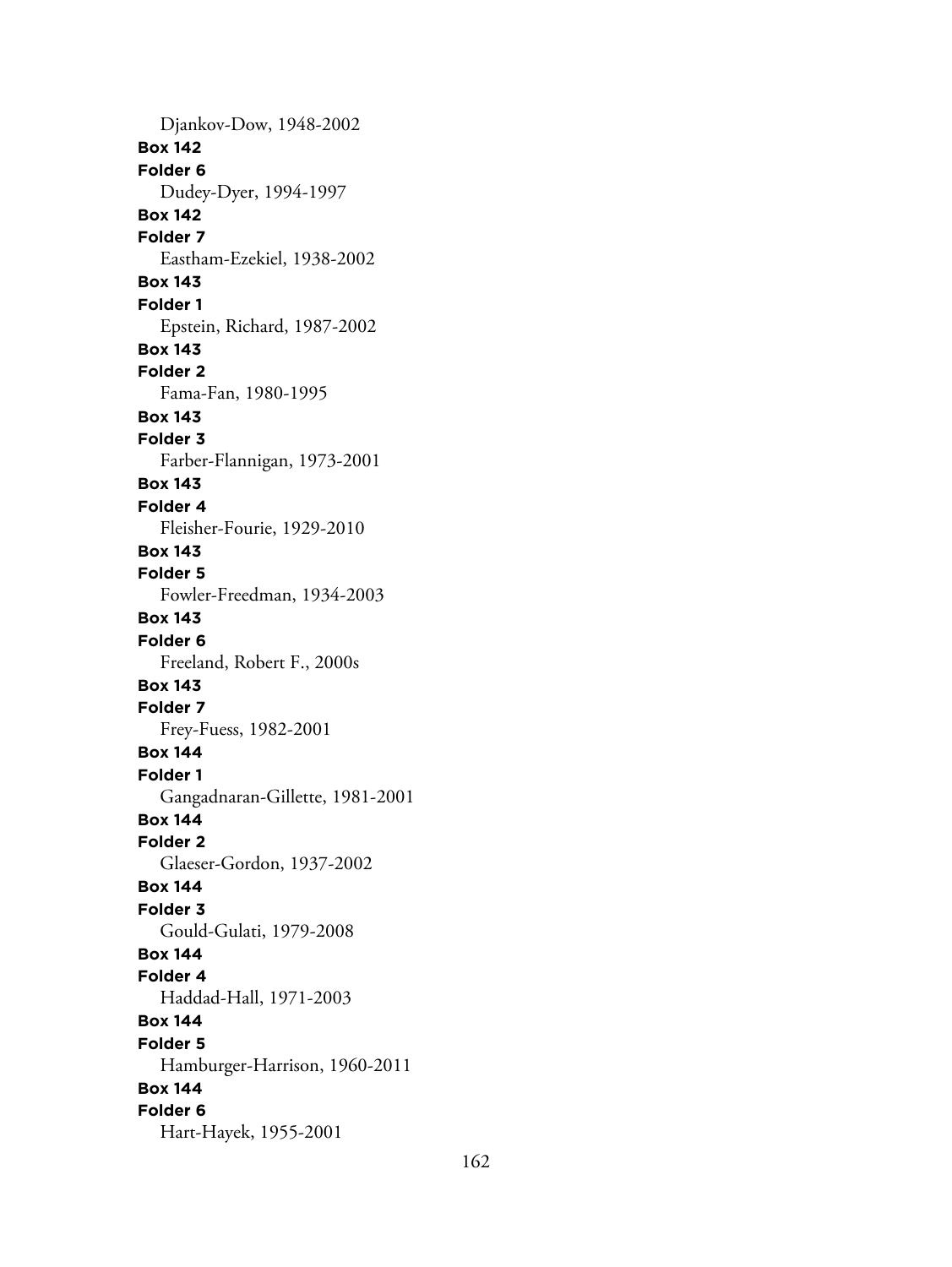**Box 145 Folder 1** Heady-Hirshleifer, 1954-1998 **Box 145 Folder 2** Helper, Susan, 1987-2001, undated **Box 145 Folder 3** Hobbs-Holmes, 1954-2009 **Box 145 Folder 4** Hong-Itoh, 1974-2012 **Box 145 Folder 5** James-John, 1887-2000 **Box 145 Folder 6** Johnson-Joshi, 1983-2003, undated **Box 146 Folder 1** Joskow, Paul, 1985-2003 **Box 146 Folder 2** Kantor-Kaplan, 1989-2005 **Box 146 Folder 3** Kaplow-Kay, 1973-2002 **Box 146 Folder 4** Kenney-Kitcher, 1968-2002 **Box 146 Folder 5** Klaes-Knorringa, 1922-2000 **Box 146 Folder 6** Klein, Benjamin, 1978-1983 [see also GM-Fisher Body subseries of Research series] **Box 147 Folder 1** Klein, Benjamin, 1984-1988 **Box 147 Folder 2** Klein, Benjamin, 1992-1998 **Box 147 Folder 3** Klein, Benjamin, 1999-2004 **Box 147**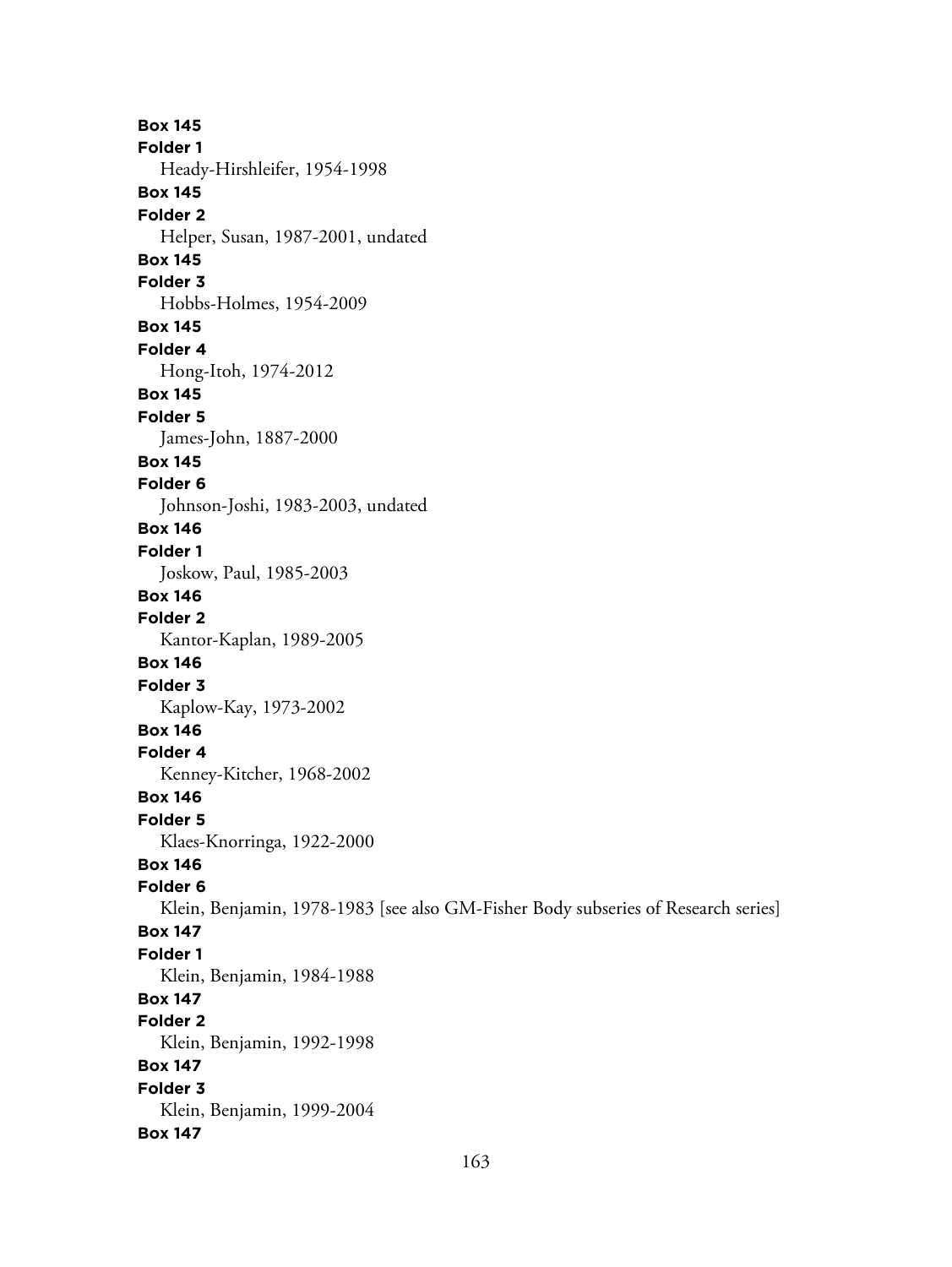**Folder 4** Klein, Daniel B., 1993 **Box 147 Folder 5** Klein, Daniel B., 2001, undated **Box 147 Folder 6** Kogut-Kurzban, 1972-2005 **Box 147 Folder 7** Landa, Janet Tai, 1981-2004 **Box 148 Folder 1** Langbein-La Porta, 1987-2013 **Box 148 Folder 2** Lavezzi-Leamer, circa 1978-2002 **Box 148 Folder 3** Learn-Lin, 1949-2008 **Box 148 Folder 4** Levitt, Steven, 1996-2003 **Box 148 Folder 5** Lindbeck-Loasby, 1973-2006 **Box 148 Folder 6** Long-Lyons, 1984-2009 **Box 148 Folder 7** Macaulay-Mahoney, 1962-2001 **Box 149 Folder 1** Makowski-Matthews, 1985-2004 **Box 149 Folder 2** Masten, Scott, 1984-2000 **Box 149 Folder 3** Mayers-McManus, 1979-2005 **Box 149 Folder 4** McNulty-Milgrom, circa 1933-2009 **Box 149 Folder 5**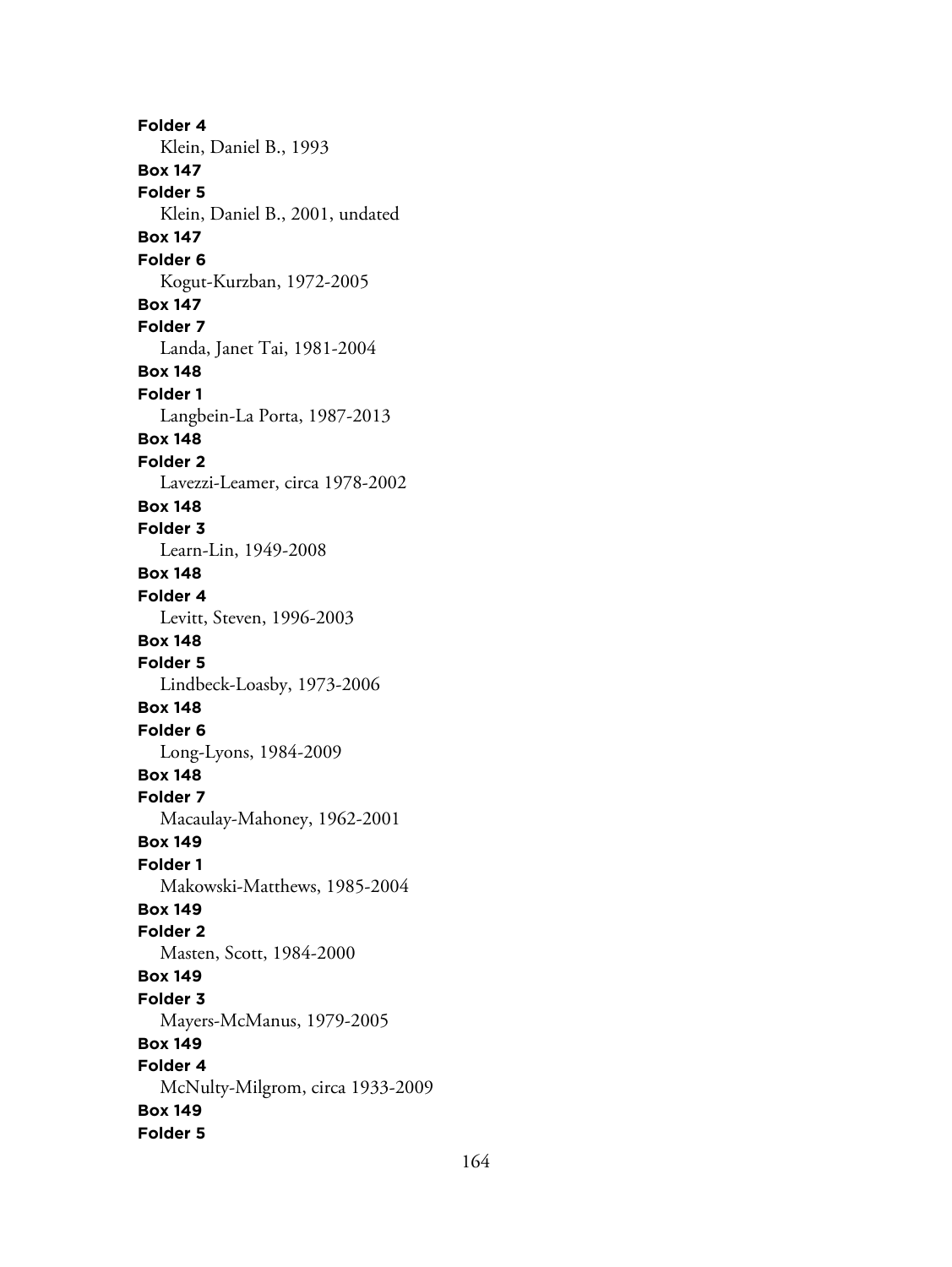Millward-Modigliani, 1925-2000 **Box 149 Folder 6** Monteverde, Kirk, 1982, 1995 **Box 149 Folder 7** Moran-Muris, 1981-2001 **Box 150 Folder 1** Murray-Muth, 1961-1999 **Box 150 Folder 2** Naschekina-Nicholas, 1952-2005 **Box 150 Folder 3** Niehans-Norderhaven, 1975-2002 **Box 150 Folder 4** North-Nutter, 1956-2005 **Box 150 Folder 5** Ohanian-Ostrum, 1983-2000 **Box 150 Folder 6** Pagano-Peck, 1984-2000, undated **Box 150 Folder 7** Pejovich-Pirrong, 1980-2005, undated **Box 151 Folder 1** Peterman, John L., 2004 **Box 151 Folder 2** Pittman-Poppo, 1971-2001 **Box 151 Folder 3** Plant, Sir Arnold, 1937-1948 [copies] **Box 151 Folder 4** Posin-Powell, 1969-2008 **Box 151 Folder 5** Posner, Eric A. 2001-2003 **Box 151 Folder 6** Posner, Richard, 1970-1985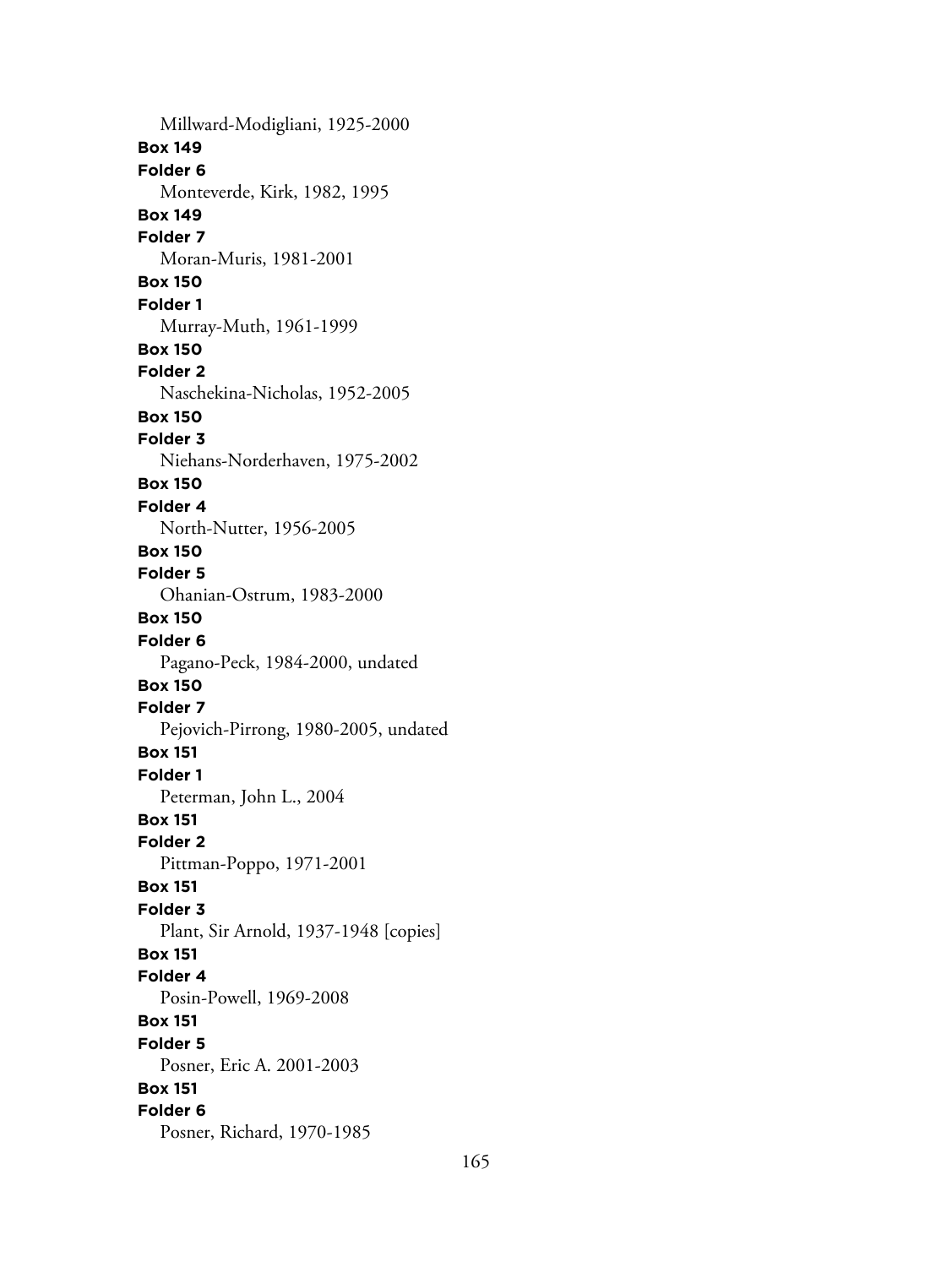**Box 151 Folder 7** Posner, Richard, 1987-2006 **Box 152 Folder 1** Prabhu-Putterman, 1983-1997 **Box 152 Folder 2** Rajan-Ricketts, 1978-2003 **Box 152 Folder 3** Rindfleisch-Robinson, 1934-2004 **Box 152 Folder 4** Roehl-Rose-Ackerman, 1977-2001 **Box 152 Folder 5** Rosen, Sherwin, 1990-1994, undated **Box 152 Folder 6** Rosenberg-Ryerson, 1960-2009 **Box 152 Folder 7** Sako-Schmitz, 1960-2001 **Box 153 Folder 1** Sandor, Richard, "How I See It" columns in Environmental Finance, 1999-2005 **Box 153 Folder 2** Sandor, Richard, chapters and articles, 2003-2011, undated **Box 153 Folder 3** Sandor, Richard, excerpts of drafts of memoir, undated [1 of 4] **Box 153 Folder 4** Sandor, Richard, excerpts of drafts of memoir, undated [2 of 4] **Box 153 Folder 5** Sandor, Richard, excerpts of drafts of memoir, undated [3 of 4] **Box 153 Folder 6** Sandor, Richard, excerpts of drafts of memoir, undated [4 of 4] **Box 153 Folder 7** Saunders, Robert J. and Bjorn Wellenius, Telecommunications – Economics and Policy in

the Developing World, chapters 1-3, January 1981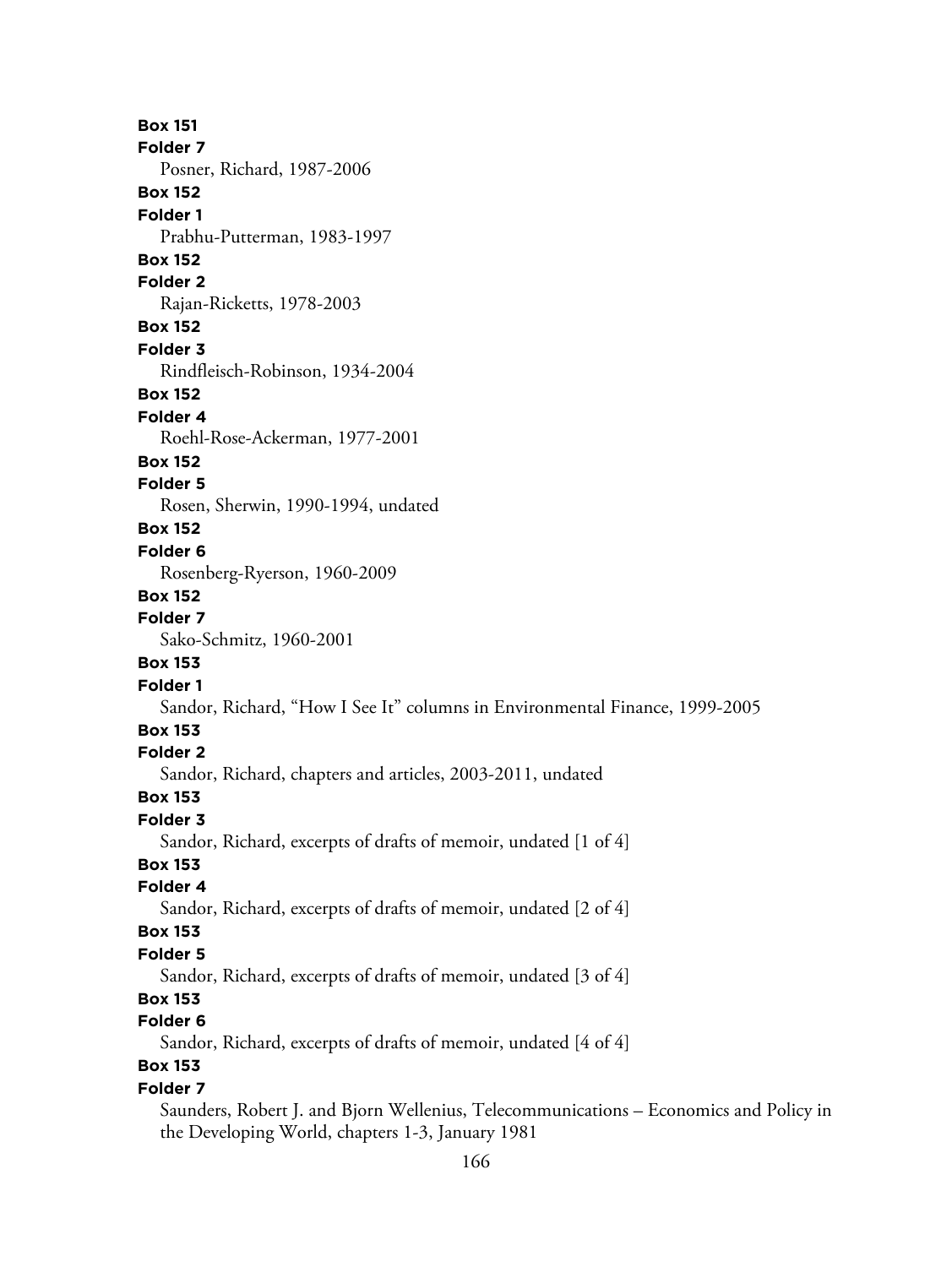#### **Folder 8**

Saunders, Robert J. and Bjorn Wellenius, Telecommunications – Economics and Policy in the Developing World, chapters 4-7, January 1981

# **Box 154**

#### **Folder 1**

Schultz-Shelanski, 1942-2009

### **Box 154**

**Folder 2**

Shell-Simon, 1976-1991

#### **Box 154**

#### **Folder 3**

Sidak, Greg and Daniel Spulber, Deregulatory Takings and Regulatory Contract, typescript, chapters 1-6, 1997

# **Box 154**

### **Folder 4**

Sidak, Greg and Daniel Spulber, Deregulatory Takings and Regulatory Contract, typescript, chapters 7-16, 1997

# **Box 154**

#### **Folder 5**

Simunic-Smith, 1975-2001

#### **Box 154**

**Folder 6**

Smith-Solow, 1952-2006

#### **Box 155**

**Folder 1**

Spence-Stewart, 1975-2003

### **Box 155**

**Folder 2**

Stigler, George, 1950-1988

#### **Box 155**

**Folder 3**

Stiglitz-Stinchcombe, 1975-1997

### **Box 155**

**Folder 4**

Sturgess-Swedberg, 1987-2005

#### **Box 155**

**Folder 5**

Taussig-Teece, 1921-1987

### **Box 155**

**Folder 6**

Tesler, Lester G., 1979-2004, undated

# **Box 155**

**Folder 7** Tietenberg-Turvey, 1963-2002 **Box 156**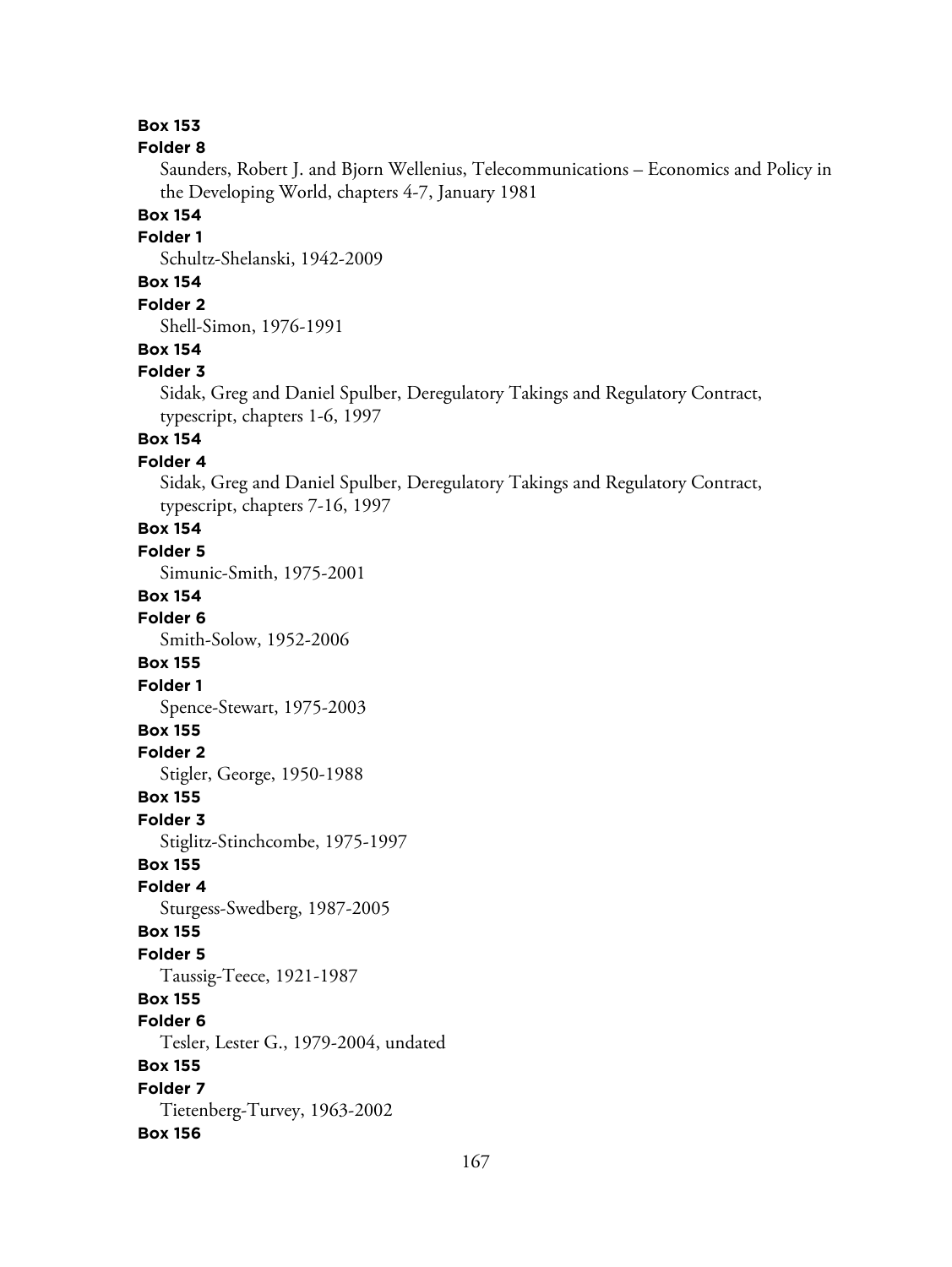#### **Folder 1**

Ulph-von Hayek, 1948-2002

### **Box 156**

**Folder 2**

Varian, Hal, 1984-2003

# **Box 156**

#### **Folder 3**

Wade-Wallace, 1991-2009

### **Box 156**

### **Folder 4**

Wallis-Wellisz, 1964-2002

### **Box 156**

#### **Folder 5**

Wang, Ning, Making a Market Economy - the Institutional Transformation of a Freshwater Fishery in a Chinese Community, typescript, undated [1 of 2]

### **Box 156**

### **Folder 6**

Wang, Ning, Making a Market Economy - the Institutional Transformation of a Freshwater Fishery in a Chinese Community, typescript, undated [2 of 2]

# **Box 156**

### **Folder 7**

Wang, Ning – resume, information on Arizona State University's School of Global Studies, and syllabus, 2004-2009

#### **Box 156**

#### **Folder 8**

Whitaker, John, typescripts, undated

### **Box 157**

#### **Folder 1**

Wenders-Whyte, 1976-2003, undated

#### **Box 157**

**Folder 2**

Wicker-Working, 1954-2005

#### **Box 157**

**Folder 3**

Williamson, Oliver E., 1967-1991

### **Box 157**

**Folder 4** Williamson, Oliver E., 1993

#### **Box 157**

**Folder 5**

Williamson, Oliver E., 2000-2009

#### **Box 157**

#### **Folder 6**

Xu-Zander, 1986-2009 **Box 157**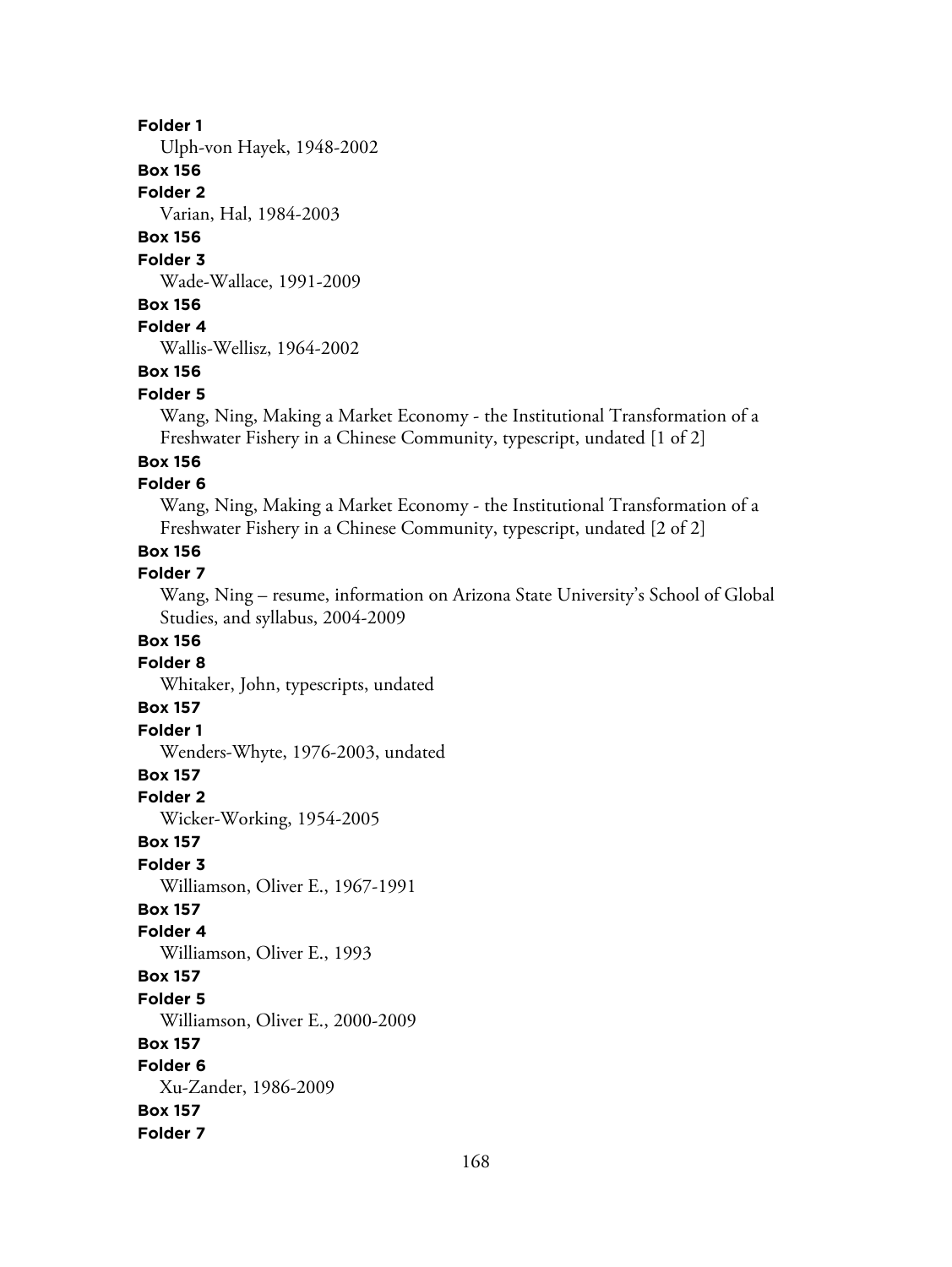Zeisset-Zhu, circa 1969-2000 **Box 157 Folder 8** Ziliak-Zylbersztajn, 1996-2004 **Box 158 Folder 1** Cattle and conservation – excerpts of typescripts, undated **Box 158 Folder 2** "The Development of Utility Theory," excerpt, undated **Box 158 Folder 3** "Economic Analysis – notes of Robbins' lectures," copies of notes, undated [copy 1] **Box 158 Folder 4** "Economic Analysis – notes of Robbins' lectures," copies of notes, undated [copy 2] **Box 158 Folder 5** "Economic Analysis – notes of Robbins' lectures," copies of notes, undated [copy 3] **Box 158 Folder 6** Foreign subsidiaries – untitled typescript, chapters 1-2, undated **Box 158 Folder 7** Foreign subsidiaries – untitled typescript, chapters 3-4, undated **Box 158 Folder 8** "Missing pages for Coase's lectures," notes, undated **Box 158 Folder 9** "Non-zoning in Houston – a possible film," notes, undated **Box 158 Folder 10** Pigou, Arthur Cecil and Maurice Dobb – biographical chapters and articles,1978-2001, undated **Box 158 Folder 11** "The Smithian Economics of the Division of Labor and the Market Process – The Principle," chapter 4, undated **Box 158 Folder 12**

Textbook chapters, not labeled with author, 1990, 1994, 2000

### **Box 158**

#### **Folder 13**

"Why Firms Diversify," and articles in Chinese, undated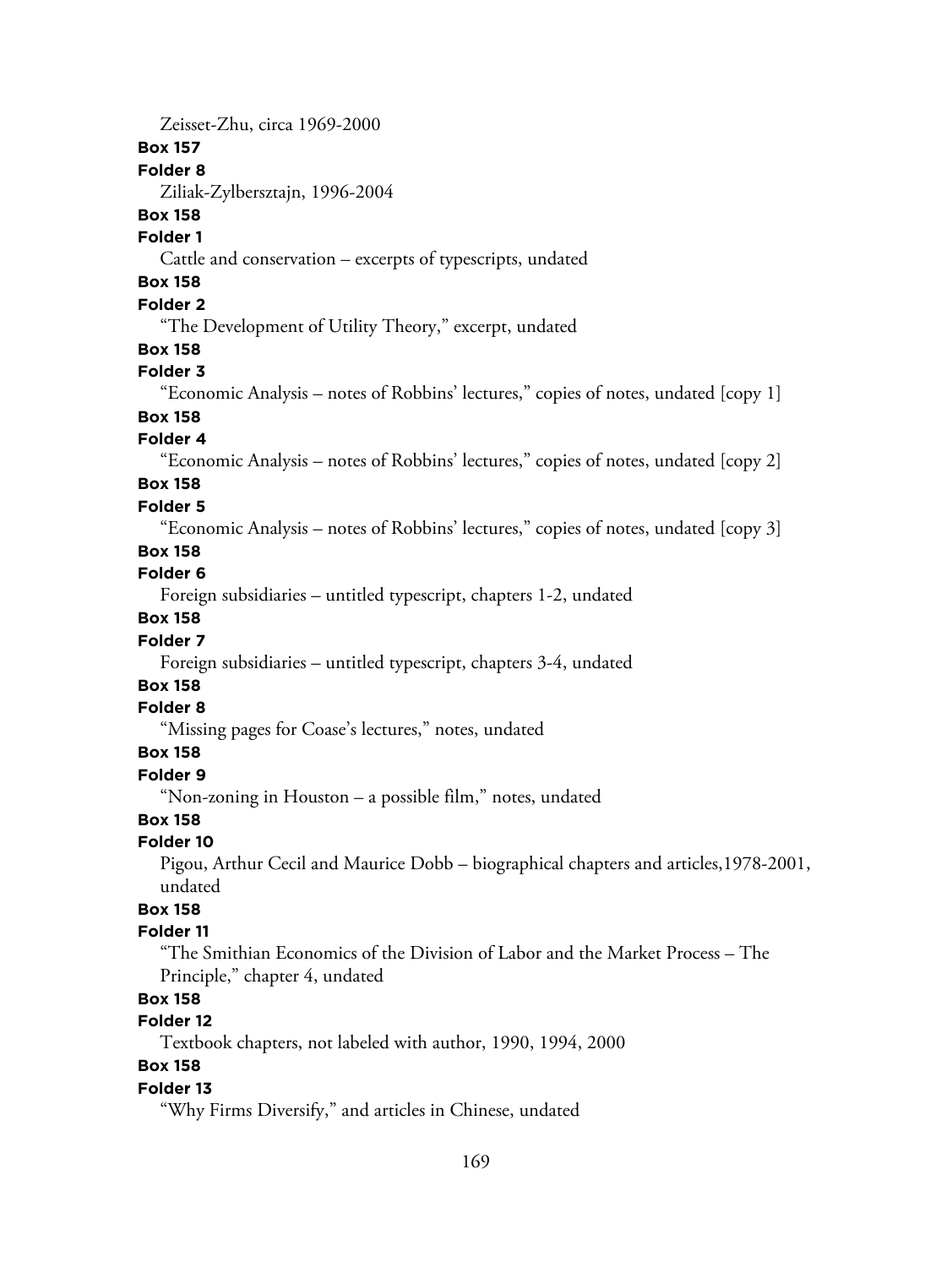# **Series VII: Audiovisual**

**Box 159**

Series VII, Audiovisual, contains photographs, negatives, digital media, two VHS cassette tapes, unlabeled moving picture film, and a microfilm reel. The photographs are mostly images from Ronald and Marian Coase's personal life, particularly their travels in Europe and apartment in the South of France. Some of these images are dated or labeled, likely by Marian Coase. Also included are some images that appear to be of the Coase's family and friends, although many are unlabeled and undated. Some of the unlabeled photographs appear to date from as early as the late 19th century. The most recent is from 2013. The digital media dates from 2008-2012 and mostly consists of recordings from the 2008 conference on the economic transformation of China organized by Ronald Coase and Ning Wang. Access copies for the videocassettes, film, and digital material are not included. Researchers will need to consult staff before requesting these items.

**Folder 1** Photographs – reprint of sketch of Frank [Sanderwal?] from 1873 **Box 159 Folder 2** Photographs – Marian and Ronald Coase with Marian's cello, 1945 **Box 159 Folder 3** Photographs – Ronald Coase portraits, circa 1945 **Box 159 Folder 4** Photographs and negatives – family and travel, including younger and middle aged Ronald Coase, England, and Duncan and Almut Black, circa 1940s-1950s **Box 159 Folder 5** Photograph and drawing – R.H. Tawney?, circa 1950 **Box 159 Folder 6** Photographs – Ronald Coase portraits, and related University of Buffalo newsletter, 1951 **Box 159 Folder 7** Photograph – Center for Advanced Study Faculty and Staff, including Ronald Coase, 1958 **Box 159 Folder 8** Photograph – Ronald Coase portrait, circa 1950s **Box 159 Folder 9** Photographs and negatives– Villa del Este, Italy trip snapshots, including Ronald at Tivoli Fountain and Rome, circa 1950s **Box 159 Folder 10** Photograph – Marian and Ronald at Niagara Falls, circa 1950s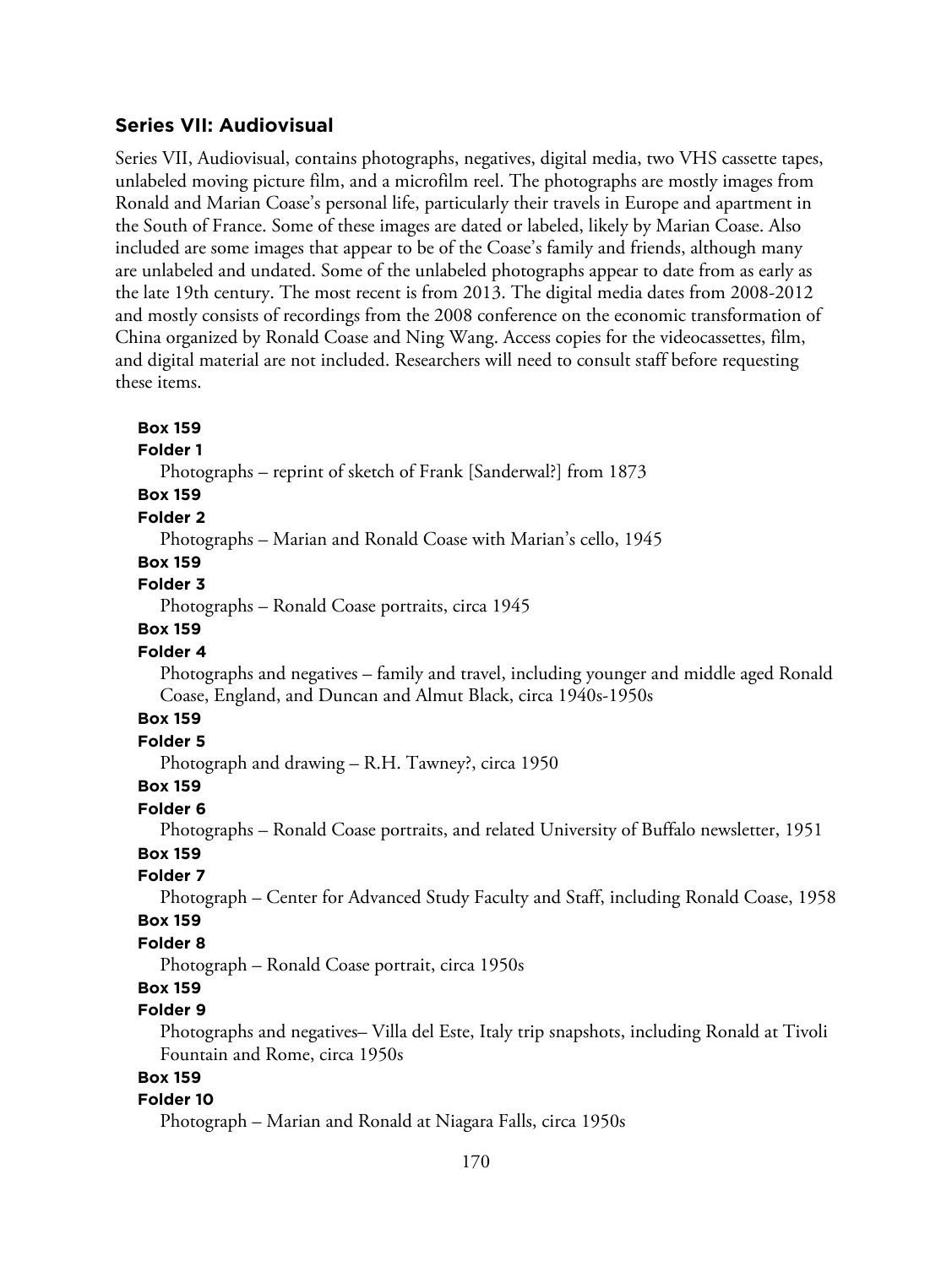#### **Folder 11**

Photographs and negatives – Ronald and Marian travel snapshots, including Venice, circa 1950s-1960s

### **Box 159**

### **Folder 12**

Photographs and negatives – Ronald and Marian travel snapshots of Austria, circa 1950s-1960s

### **Box 159**

### **Folder 13**

Photographs and negative – Ronald, Marian, and others, including snow shoveling, unidentified house, and car, circa 1950s-1960s

### **Box 159**

#### **Folder 14**

Photographs – family travel snapshots, including Ronald, Marian, and others, circa 1950s-1960s

# **Box 159**

#### **Folder 15**

Photographs – family and travel snapshots, 1960-1969, undated

# **Box 159**

### **Folder 16**

Photograph – Ronald and Marian, April 1963

### **Box 159**

#### **Folder 17**

Photograph – older couple at Cenarth Falls, September 1966

# **Box 159**

### **Folder 18**

Photographs and negative – Marian Coase passport, 1967, 1977, 1987, undated

### **Box 159**

#### **Folder 19**

Photographs – Ronald and Marian, August 1968; two women, possibly family, undated

### **Box 159**

#### **Folder 20**

Photographs – unidentified group, possibly family, August 1971

#### **Box 159**

### **Folder 21**

Photographs – Ronald and Marian at Hillsdale College dinner honoring F.A. Hayek, 1975

# **Box 159**

### **Folder 22**

Photographs and related notes – Ronald Coase at University of Chicago Law School, 1976, 1981-1983

#### **Box 159**

### **Folder 23**

Photographs – Ronald Coase portraits, 1978 **Box 159**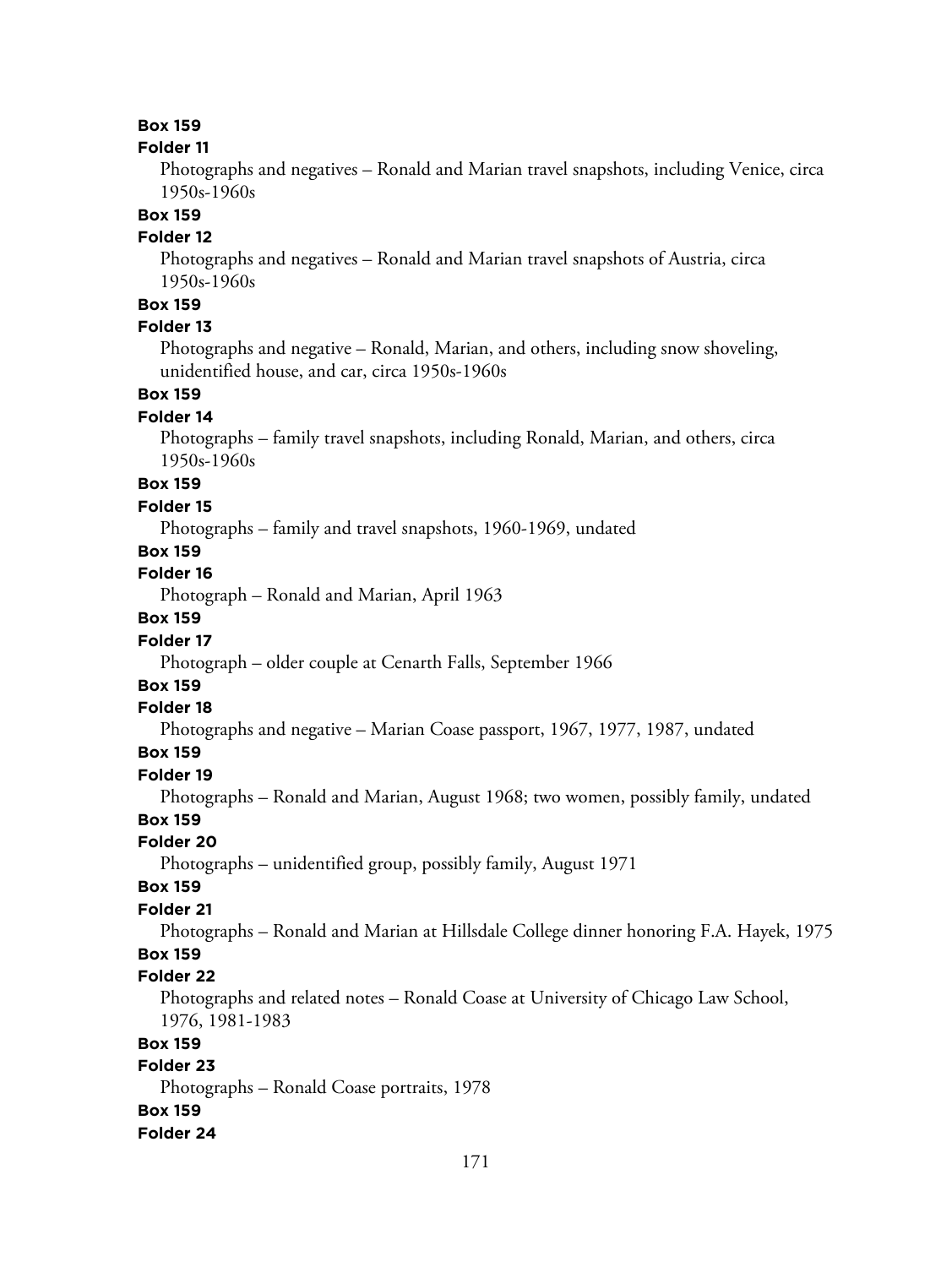Photographs – Ronald and Marian at apartment in France, 1982

### **Box 159**

#### **Folder 25**

Photographs – travel, Marian Coase and friend, 1982

#### **Box 159**

#### **Folder 26**

Photographs, negatives, and note – apartment in France and travel with friends, circa 1984

# **Box 159**

# **Folder 27**

Photographs – Ronald and Marian, travel with Alexandra and Lee Benham, 1986

#### **Box 159**

#### **Folder 28**

Photographs – Ronald Coase at University of Chicago Law School, circa 1987-1988

# **Box 159**

#### **Folder 29**

Photographs – Ronald and Marian, travel and with friends, 1988

# **Box 159**

### **Folder 30**

Photographs – Ronald and Marian, travel, apartment in France, with Alexandra and Lee Benham, 1989 November

### **Box 159**

### **Folder 31**

Photographs and note – Ronald Coase and Lee Benham at State Department dinner, unidentified man, 1989; note from Alexandra Benham, February 26, 1990

#### **Box 159**

#### **Folder 32**

Photographs – Nobel Prize ceremony, 1991

### **Box 159**

#### **Folder 33**

Photographs – Nobel Prize ceremony, 1991

#### **Box 159**

### **Folder 34**

Photographs from Ambassador Robert McCormack at British Embassy Stockholm – group, including Ronald Coase, 1991

### **Box 159**

### **Folder 35**

Photographs – Nobel Prize portraits of Ronald Coase and unidentified other man, circa 1991

#### **Box 159**

#### **Folder 36**

Photograph – Ronald and Marian, with note on back reading "the Nobel couple!" circa 1991

# **Box 160**

#### **Folder 1**

Photographs, negatives, and note – Ronald and Marian travel, including Tunisia before and after Nobel Prize announcements, 1991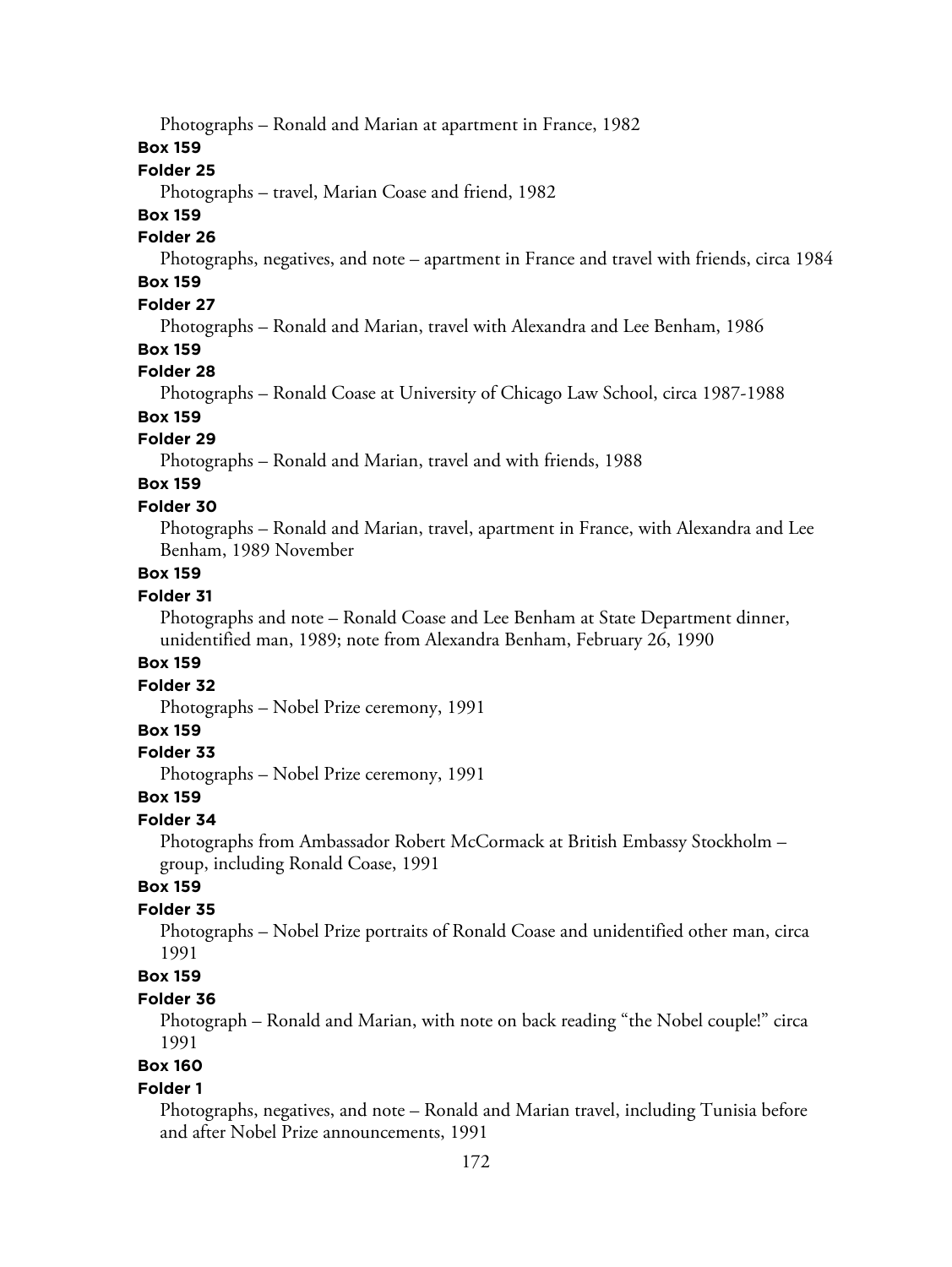#### **Folder 2**

Photographs and note – apartment in France, 1991

### **Box 160**

#### **Folder 3**

Photographs – Ronald and Marian travel, 1991; receipt, 1995

# **Box 160**

# **Folder 4**

Photographs, negatives, and notes – Ronald and Marian in apartment in France, looking at Nobel Prize and Tunisia souvenirs, 1992 [1 of 2]

### **Box 160**

#### **Folder 5**

Photographs, negatives, and notes – Ronald and Marian in apartment in France, looking at Nobel Prize and Tunisia souvenirs, 1992 [2 of 2]

### **Box 160**

#### **Folder 6**

Photographs – Ronald Coase with Dennis Brennen, Eric Brodin, Myra Valis Lint, and others, April 1992

# **Box 160**

### **Folder 7**

Photographs and note from Linda – Cote d'Azur, 1992

#### **Box 160**

#### **Folder 8**

Photographs – Ronald Coase at dinner with Steven Cheung and others, 1993

#### **Box 160**

#### **Folder 9**

Photographs – Ronald Coase and Janet Landa, 1993

### **Box 160**

#### **Folder 10**

Photograph – Ronald Coase with H. and M. Mohrman, 1994

#### **Box 160**

#### **Folder 11**

Negatives and note – apartment in France

### **Box 160**

#### **Folder 12**

Photographs and negatives – Ronald and Marian travel, 1994

#### **Box 160**

#### **Folder 13**

Photographs – Ronald and Marian with Alexandra and Lee Benham, 1994

# **Box 160**

### **Folder 14**

Photographs – Ronald and Marian with Margaret Thatcher, President of the University of Buckingham, and others, on occasion of Ronald receiving an honorary doctorate from the University of Buckingham, October 1995

### **Box 160**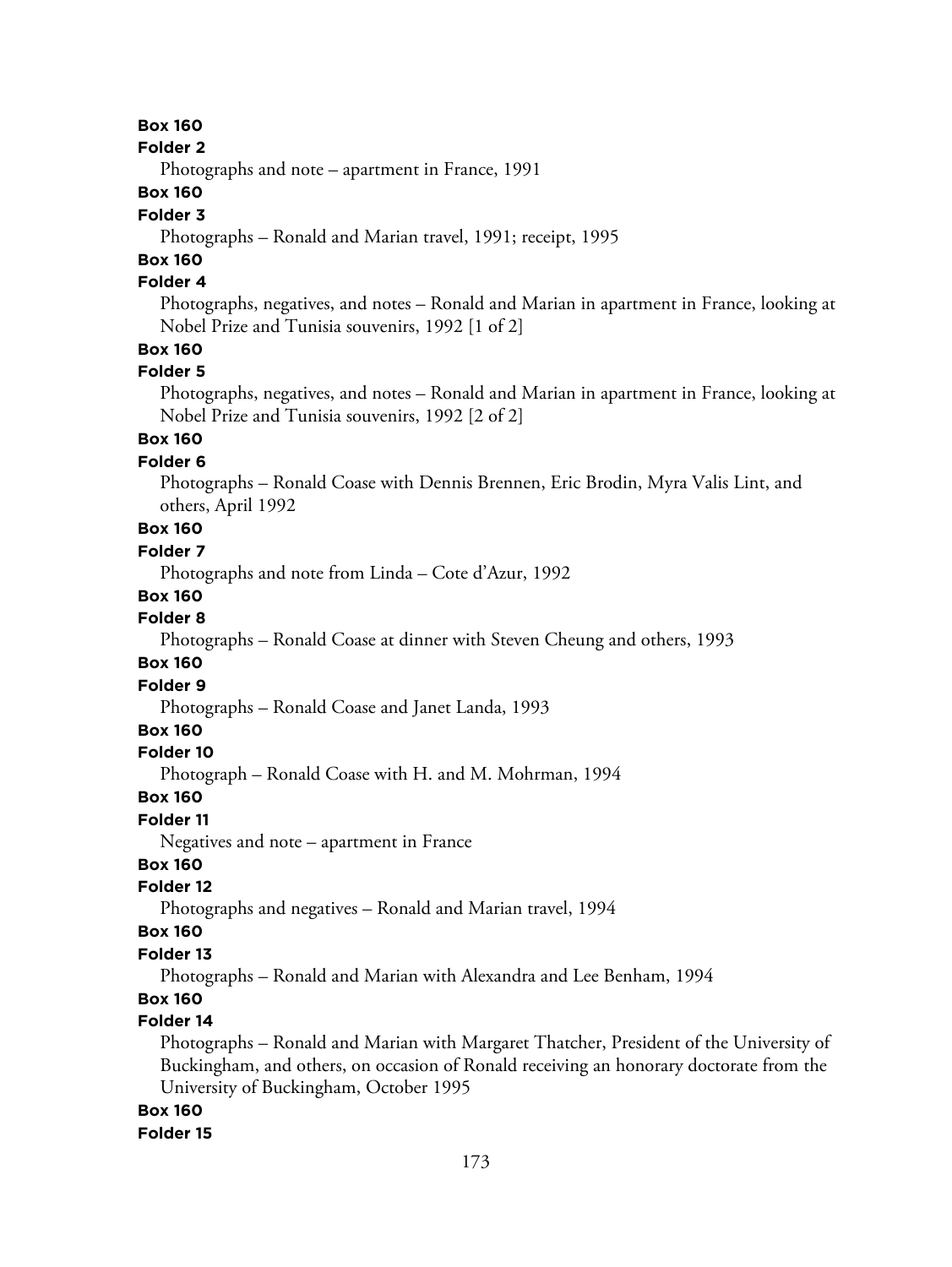Photographs and negatives – Ronald and Marian – Christmas season in France; summer and Christmas in Chicago; Spaghetti House in London, 1995-1996

### **Box 160**

#### **Folder 16**

Photographs and notes – Ronald Coase and President of Chile Eduardo Frei, 1997

### **Box 160**

#### **Folder 17**

Photograph – Ronald and Marian with unidentified group in Chicago, January 1998

### **Box 160**

# **Folder 18**

Photograph – group, possibly students, and Alexandra and Lee Benham, 1999

### **Box 160**

#### **Folder 19**

Card – Ronald Coase card from University of Michigan at Flint Economics Club, circa 1990s

### **Box 160**

#### **Folder 20**

Photograph – Ronald Coase portrait, circa 1990s

# **Box 160**

#### **Folder 21**

Photographs – labeled "Richard D. Bodig" – Ronald and Marian with friends, circa 1990s **Box 160**

#### **Folder 22**

Photographs – Ronald Coase and Lennon Choy; hotel; Ronald, Marian and unidentified man, possibly F. Guerra, circa 2005-2006

# **Box 160**

### **Folder 23**

Photograph – Ronald Coase and F. Guerra, March 21, 2006

#### **Box 160**

#### **Folder 24**

Photographs and note – Ronald Coase and Ning Wang, 2006

#### **Box 160**

#### **Folder 25**

Photograph – participants at Chinese conference, circa 2009

#### **Box 160**

#### **Folder 26**

Photographs – Ronald and Marian Coase with Ning Wang and unidentified woman, 2009

#### **Box 160**

#### **Folder 27**

Photograph – signed by Ronald Coase to Jason McClary, circa 2000s

# **Box 160**

#### **Folder 28**

Photographs – Steven Cheung, Linda Su, and Alexandra and Lee Benham, circa 2000s

# **Box 161**

### **Folder 1**

Photographs – Ronald Coase passport, 2013, undated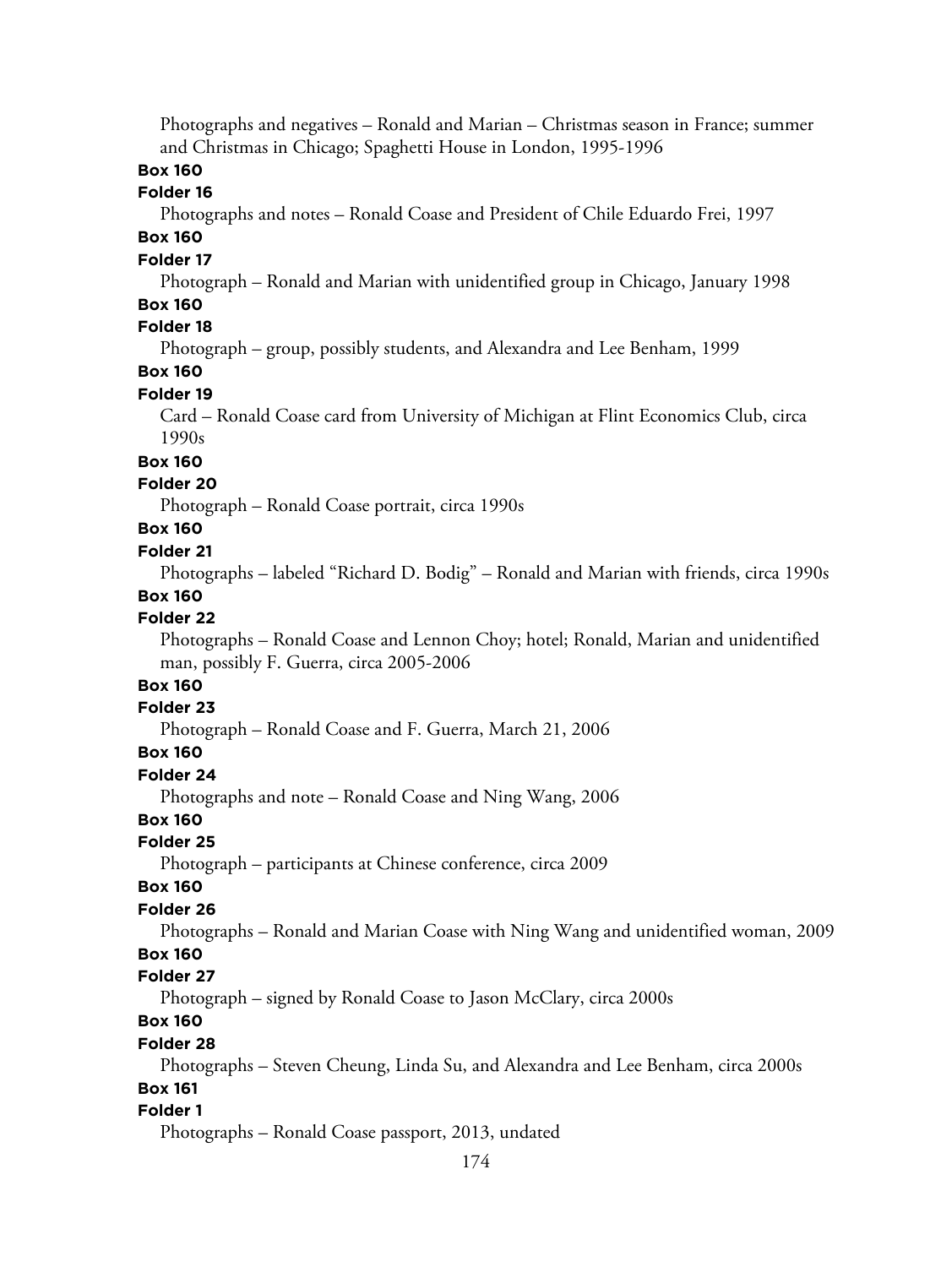### **Folder 2**

Photographs – soccer team at England-France match from around late 19th century, undated

# **Box 161**

# **Folder 3**

Photographs – unidentified young girls – possibly Marian Coase family photographs from late 19th or early 20th century, undated

### **Box 161**

# **Folder 4**

Photographs – Marian Coase as a young woman, countryside, undated

# **Box 161**

# **Folder 5**

Photograph – portrait of Ronald Coase as a young man, signed "with fondest love," undated

# **Box 161**

# **Folder 6**

Photograph – portrait of Ronald Coase as a young man, undated

# **Box 161**

### **Folder 7**

Photographs – portraits of Ronald and Marian Coase, young to middle aged, one signed "to my darling Ronald, Marian," undated

### **Box 161**

#### **Folder 8**

Photographs – portraits and snapshots of Ronald Coase, middle aged, undated

# **Box 161**

### **Folder 9**

Photograph and letter – Ronald Coase at Atlantic Economic Society conference before 1981, middle aged, undated

### **Box 161**

#### **Folder 10**

Photograph – Ronald Coase at University of Chicago event (possibly Round Table), with three others, middle aged, undated

### **Box 161**

### **Folder 11**

Photograph – Ronald Coase in library with three others, middle aged, undated

#### **Box 161**

#### **Folder 12**

Photograph – Ronald Coase, middle aged, undated

# **Box 161**

### **Folder 13**

Photographs – portraits of Ronald Coase, older years, undated

# **Box 161**

#### **Folder 14**

Photographs – portraits of Ronald Coase, in conversation with unidentified man, older years, undated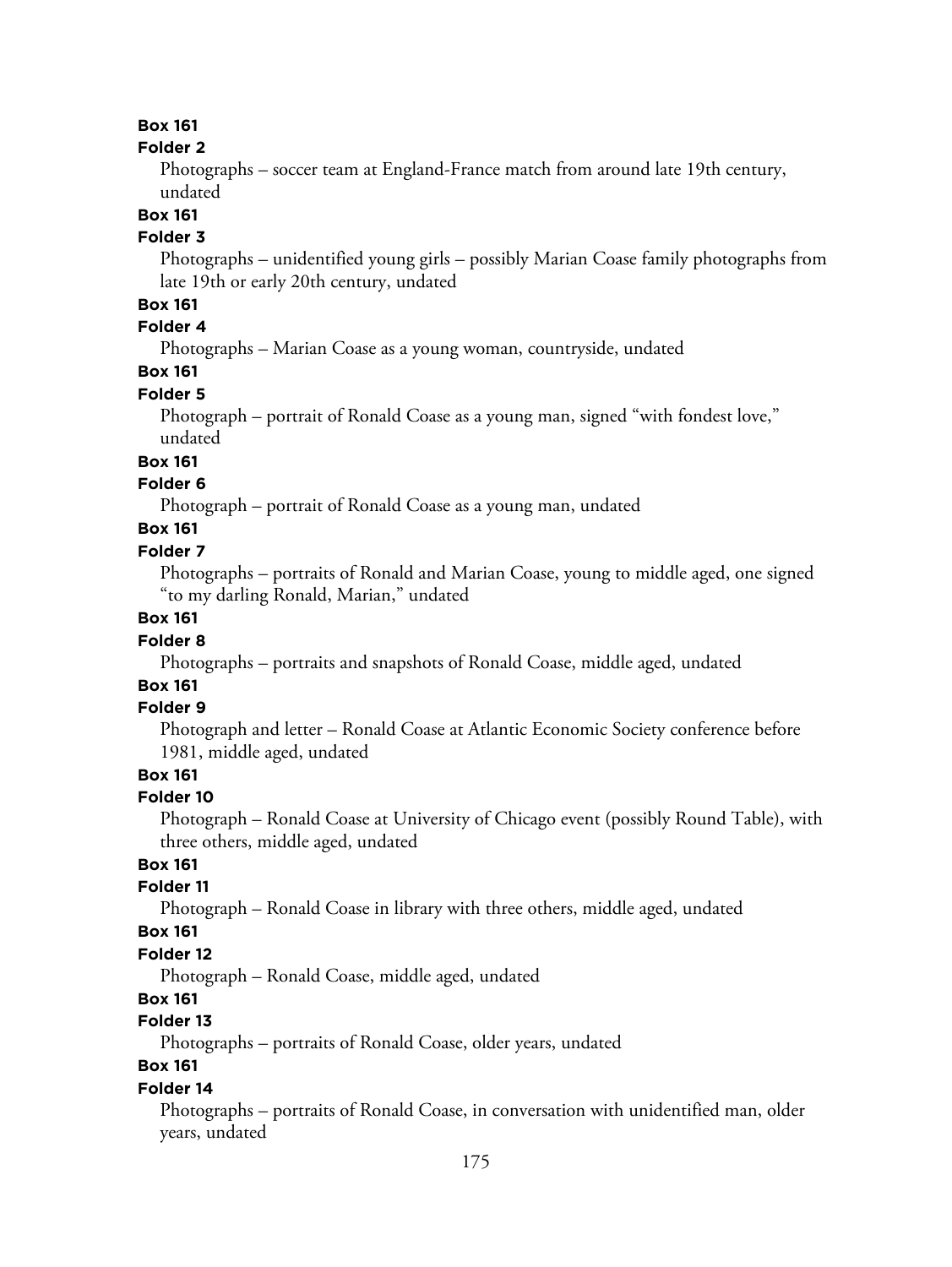**Box 161 Folder 15** Photographs – portraits of Ronald Coase, older years, undated **Box 161 Folder 16** Negatives – portraits of Ronald Coase, older years, undated **Box 161 Folder 17** Photograph – Ronald Coase, older years, with unidentified group, undated **Box 161 Folder 18** Photograph – Ronald Coase, older years, and unidentified man, undated **Box 161 Folder 19** Photograph – Ronald Coase, older years, with unidentified men, undated **Box 161 Folder 20** Photographs – Ronald Coase, older years, with unidentified men, undated **Box 161 Folder 21** Photograph – Ronald Coase, older years, having discussion, undated **Box 161 Folder 22** Photograph – Ronald Coase, older years, at conference, undated **Box 161 Folder 23** Photograph – Ronald Coase, older years, giving speech, undated **Box 161 Folder 24** Photograph – Ronald Coase, older years, undated **Box 161 Folder 25** Photographs – Ronald Coase, older years, in apartment in France, undated **Box 161 Folder 26** Photographs and negatives – Ronald Coase, older years, in apartment in France, undated **Box 161 Folder 27** Photographs – Ronald and Marian in apartment in France and visit with Alexandra and Lee Benham, older years, undated [1 of 2] **Box 161 Folder 28** Photographs – Ronald and Marian in apartment in France and visit with Alexandra and Lee Benham, older years, undated [2 of 2] **Box 161**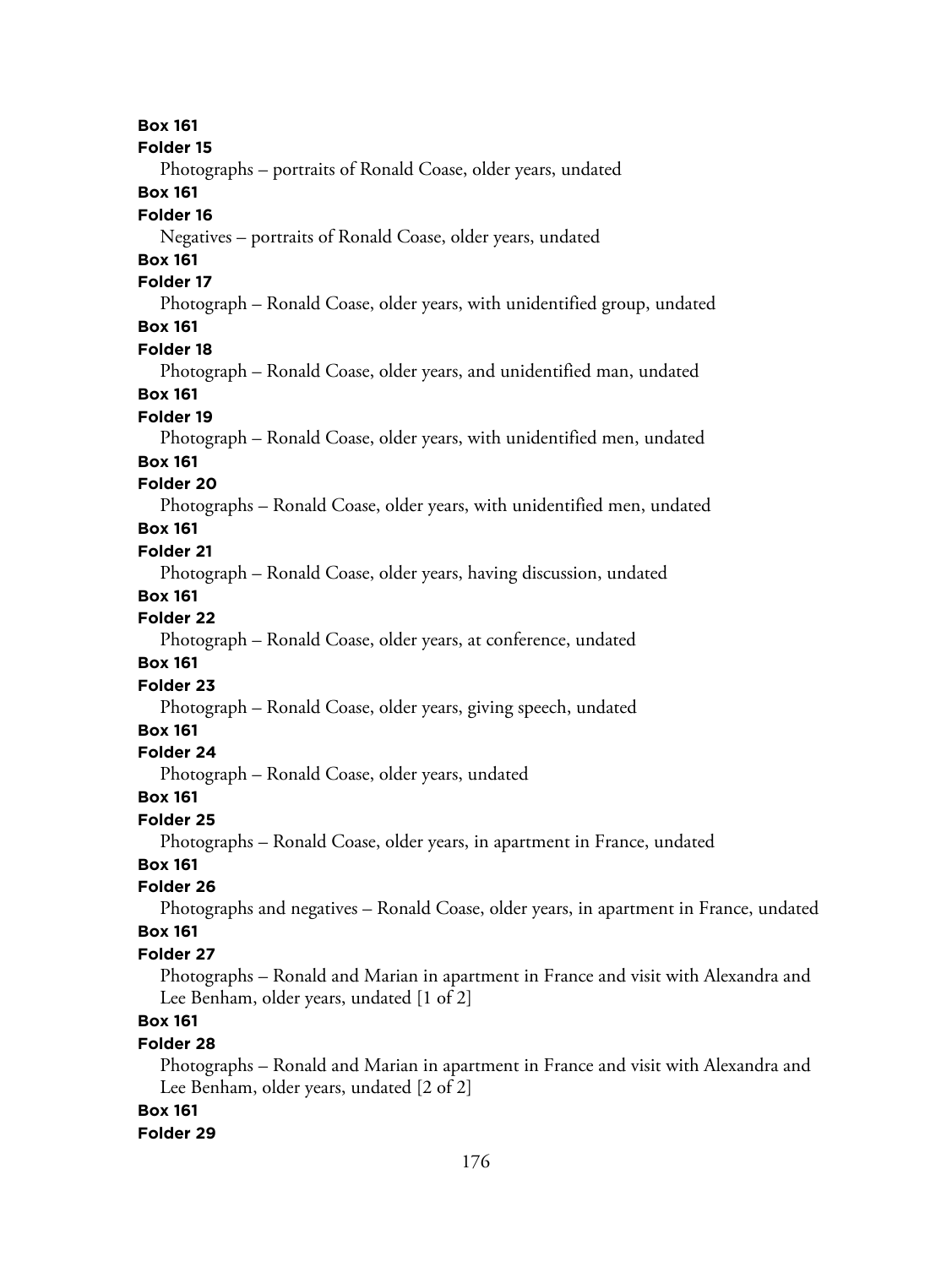Photographs – Ronald and Marian travelling with Alexandra and Lee Benham, older years, undated **Box 161 Folder 30** Photographs – Ronald and Marian, apartment in France and travel, older years, undated **Box 161 Folder 31** Photographs – Ronald and Marian, on balcony of apartment in France, older years, undated **Box 161 Folder 32** Photographs – Ronald and Marian at restaurant, older years, undated **Box 161 Folder 33** Photographs – Ronald and Marian, apartment in France, older years, undated **Box 161 Folder 34** Photographs – Ronald and Marian with Almut and Duncan Black, older years, undated **Box 161 Folder 35** Photographs – Ronald and Marian with friends, older years, undated **Box 161 Folder 36** Photographs – Ronald and Marian travel and visit with friend, older years, undated **Box 161 Folder 37** Photographs – Ronald and Marian, older years, undated **Box 161 Folder 38** Photographs – Ronald and Marian, with guest, older years, undated **Box 161 Folder 39** Photographs – travel, undated **Box 161 Folder 40** Photographs – Ronald and Marian, travel, possibly Rome, older years, undated **Box 161 Folder 41** Photographs – Ronald and Marian with Choy family, undated **Box 161 Folder 42** Photographs and postcards – unlabeled, likely family, including travel, undated **Box 161 Folder 43** Photographs and postcard – older, black and white images of people, undated **Box 161**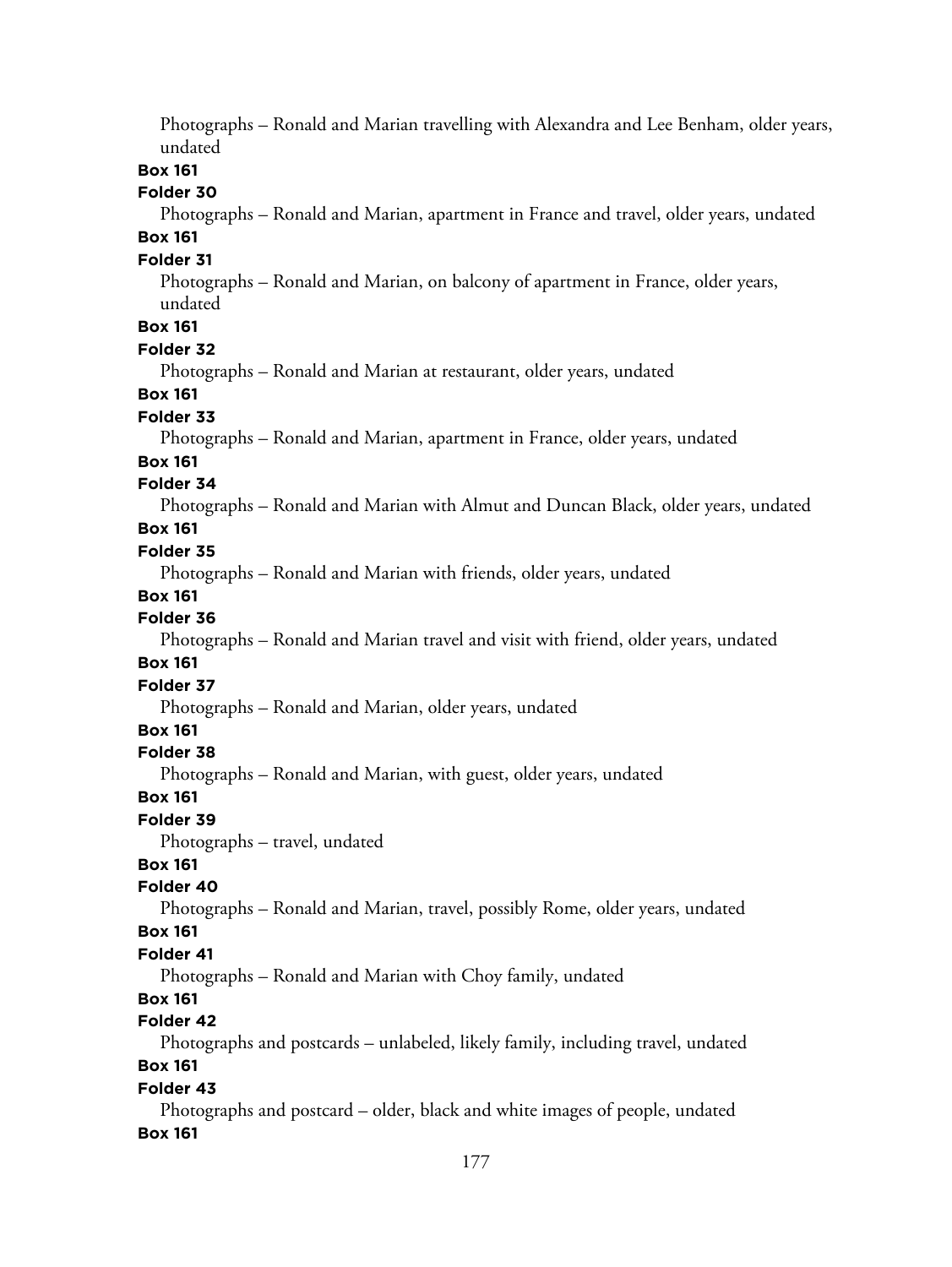#### **Folder 44**

Photographs - lamp, pottery, and furniture, undated

### **Box 161**

### **Folder 45**

Photograph – unidentified group, possibly wedding, undated ["Marcia Dam" on back]

# **Box 161**

### **Folder 46**

Photograph – unidentified man, undated

### **Box 161**

### **Folder 47**

Handwritten captions, appear to be for a conference, no corresponding photographs, circa 2000s

#### **Box 162**

#### **Folder 1**

Tunisia photo album, 1991

#### **Box 162**

### **Folder 2**

VHS cassette tape – "Ronald Coase wins Nobel Prize" news coverage, October 15, 1991

# **Box 162**

#### **Folder 3**

VHS cassette tape – "Nobel Prize Winners," CNN In the Game, May 15, 1996

#### **Box 163**

Microfilm – "Music publishers NEA code hrgs" handwritten on carton, undated

#### **Box 163**

16mm film cartridge – stamped "develop before June 1950," unexposed footage dial at 10, otherwise unlabeled and undated

#### **Box 163**

16mm film cartridge – stamped "process before August 1958," unexposed footage dial at 50, otherwise unlabeled and undated

#### **Box 163**

Empty box for 16mm film cartridge

#### **Box 164**

16mm film – 11 unopened cartridges

### **Box DIGITAL MEDIA**

152 CDs – recordings in Chinese and English from Chicago Conference on China's Economic Transformation, 2008

#### **Box DIGITAL MEDIA**

CD – The Ronald Coase Institute, 2009

#### **Box DIGITAL MEDIA**

CD – Remarks by Professor Ronald Coase, 2009

#### **Box DIGITAL MEDIA**

CD – Ronald Coase and Ning Wang discuss How China Became Capitalist, 2012

#### **Series VIII: Oversize**

This series contains material too large to fit in legal-size folders. It is first arranged according to size and then according to the series to which it corresponds. It mostly corresponds to the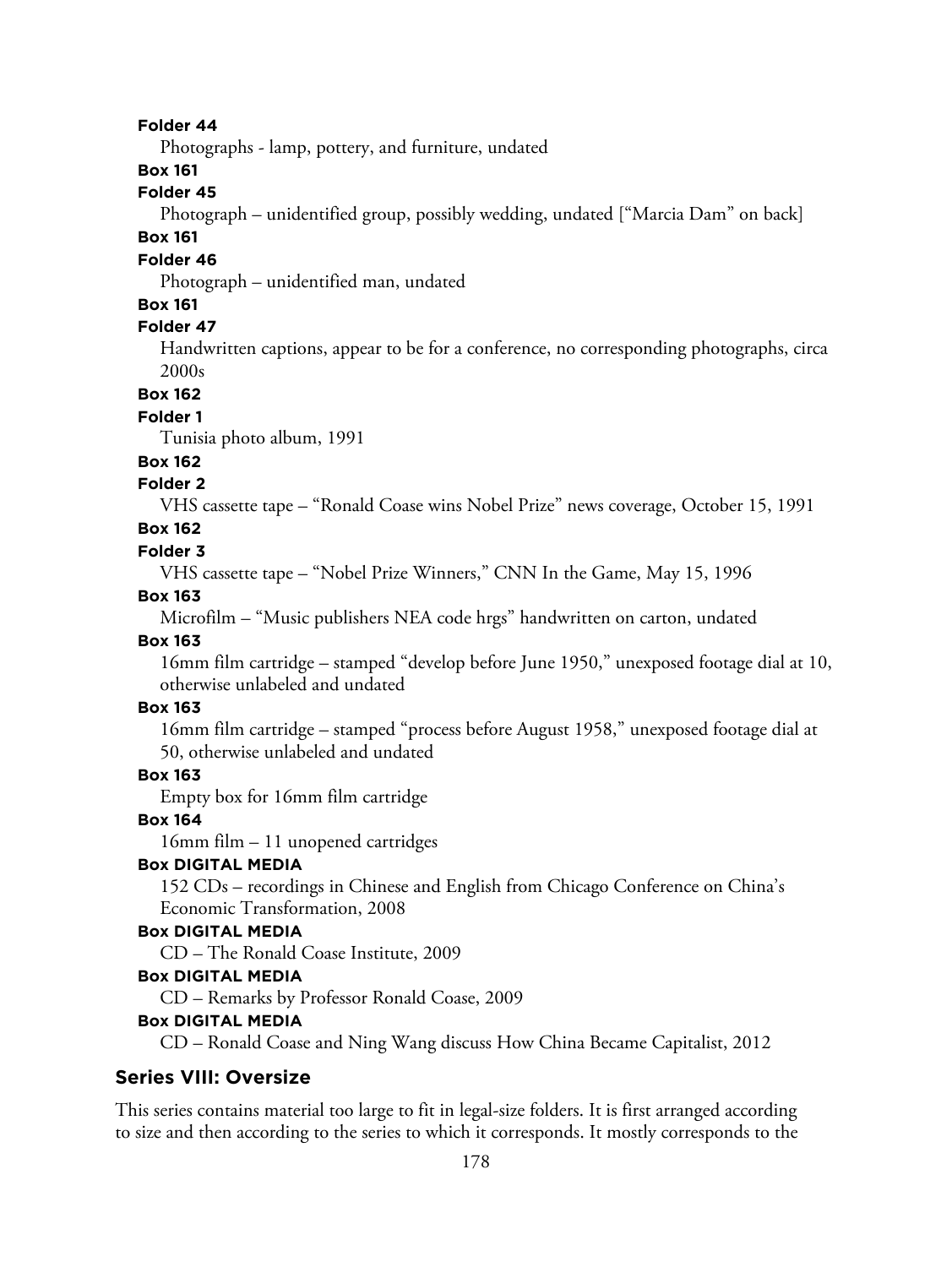Research series, particularly to the topics of broadcasting and Alfred Marshall, although most of the other series are represented as well. It includes pages from newspapers, clippings, posters, and other material collected as part of Ronald Coase's broadcasting research; copies of documents from the Queensland State Archives in Brisbane, Australia collected for the Alfred Marshall research project; and maps and diagrams for public utilities and water research. In addition to the research material, the oversize items include diplomas, personal clippings and publications, a few pieces of Ronald Coase's writing, and writings by others. The material ranges in date from 1924-2012 and includes a significant number of copies of 19th century documents.

| <b>Box 165</b>                                                                        |
|---------------------------------------------------------------------------------------|
| Folder 1                                                                              |
| Personal - University of London diploma, 1924                                         |
| <b>Box 165</b>                                                                        |
| Folder <sub>2</sub>                                                                   |
| Personal – clippings, travel, 1955-1961 [1 of 2]                                      |
| <b>Box 165</b>                                                                        |
| Folder 3                                                                              |
| Personal – clippings, travel, 1955-1961 [2 of 2]                                      |
| <b>Box 165</b>                                                                        |
| Folder 4                                                                              |
| Personal - invitations to apply for United States citizenship, circa 1959-1960        |
| <b>Box 165</b>                                                                        |
| Folder 5                                                                              |
| Personal – clipping, "Talking About Science," 1962; miscellaneous notes, undated      |
| <b>Box 165</b>                                                                        |
| Folder 6                                                                              |
| Personal – clippings on art, travel and antiques, 1962-1971, undated [1 of 2]         |
| <b>Box 165</b>                                                                        |
| Folder 7                                                                              |
| Personal – clippings on art, travel and antiques, 1962-1971, undated [2 of 2]         |
| <b>Box 165</b>                                                                        |
| Folder 8                                                                              |
| Personal - Marshall Field's Christmas catalog, undated                                |
| <b>Box 165</b>                                                                        |
| Folder 9                                                                              |
| Research, broadcasting - AF 20.10 "Will Pay TV Ruin Sports," by John M. Ross, May 18, |
| 1958                                                                                  |
| <b>Box 165</b>                                                                        |
| Folder 10                                                                             |
| Research, broadcasting - AF 51.1 "Now That We Have a Code," poster 1948; AF 51.1-5    |
| "A Statement of Mutual's Position on Audience Buying" and "Giveaway" programs, 1948;  |
| AF 52.1 "Television Today and Tomorrow," article, 1956; AF 52.1-1 "The Changing       |
| Methods of Conducting our Business," NARDA news article, 1956; AF 52.4-3 "The         |
| Truth about radio," AC Nielsen pamphlet, undated                                      |

#### **Box 165**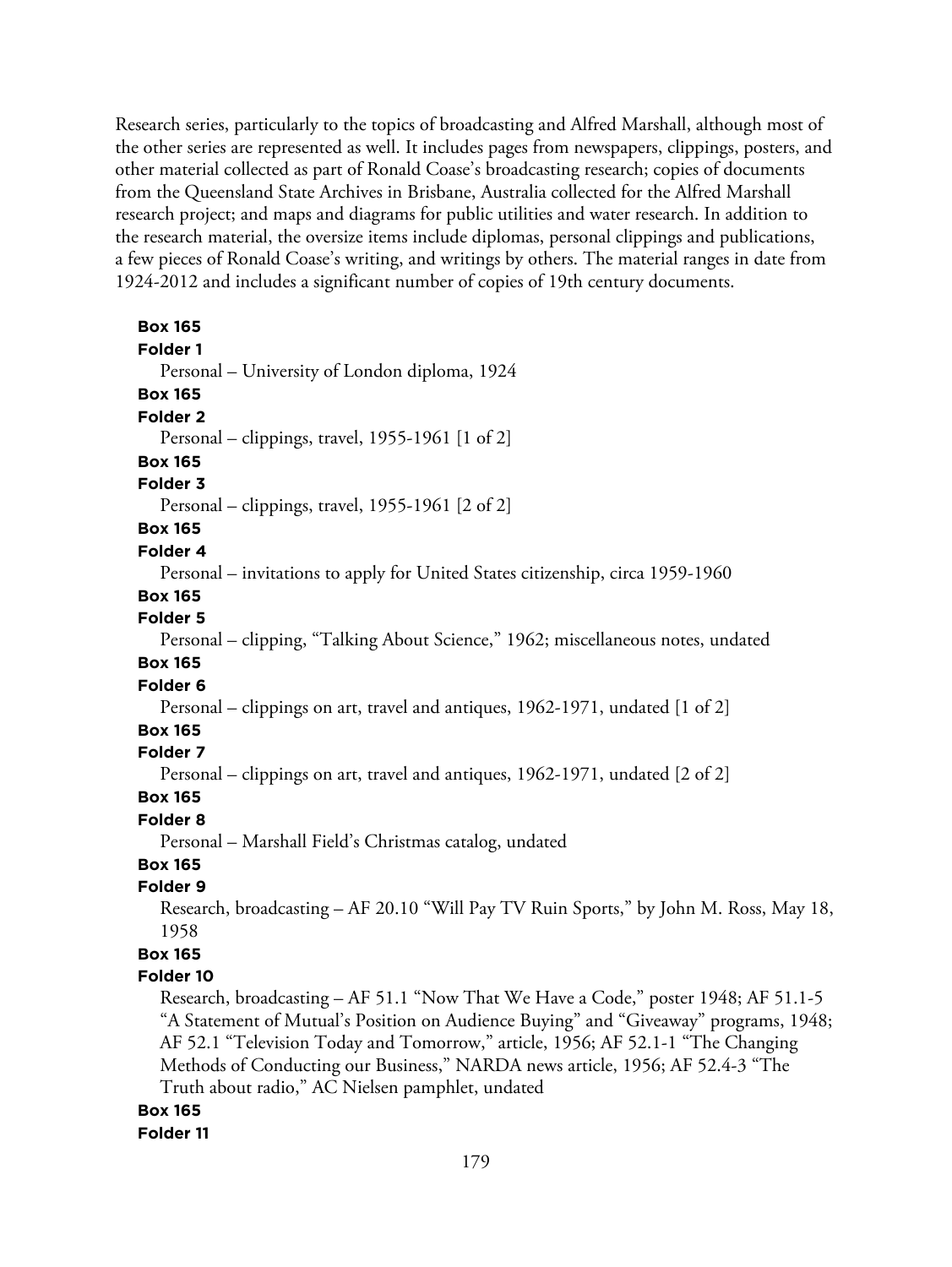Research, broadcasting – BF 41-20 "London Calling – BBC Overseas Programmes for the Western Hemisphere," June 1957

### **Box 165**

#### **Folder 12**

Research, broadcasting – "The Debate on the Renewal of the Charter," notes, circa 1945-1946 [BBC controversy]

### **Box 165**

#### **Folder 13**

Research, broadcasting – "The Debate on the Renewal of the Charter," clippings, circa 1945-1946 [BBC controversy]

#### **Box 165**

#### **Folder 14**

Research, broadcasting – articles on sampling, advertising, and pay TV, 1960, 1964, 1975

# **Box 165**

#### **Folder 15**

Research, broadcasting – clippings on theater and television, Barron's Index, 1961, undated

#### **Box 165**

#### **Folder 16**

Research, broadcasting – The Listener magazine, May 1962

#### **Box 165**

### **Folder 17**

Research, broadcasting – pages from The Spectator, The Listener, and The New Statesmen, most related to broadcasting, 1964

#### **Box 165**

#### **Folder 18**

Research, broadcasting – "Special report on educational television," reprint from Television magazine, 1964

### **Box 165**

#### **Folder 19**

Research, broadcasting – issue of The Listener with article on British broadcasting, August 3, 1978

### **Box 165**

### **Folder 20**

Research, broadcasting – Comments of the International Telemeter Corporation to the FCC, undated

### **Box 165**

#### **Folder 21**

Research, Alfred Marshall – Henry Marshall genealogical information, 1989

# **Box 165**

### **Folder 22**

Research, Alfred Marshall – copies of Thornton Marshall marriage and Baptism registers from 1851-1853 and will from circa 1861, undated

### **Box 165**

#### **Folder 23**

Research, Nobel Prize winners – "So you want to win a Nobel Prize," article, 1995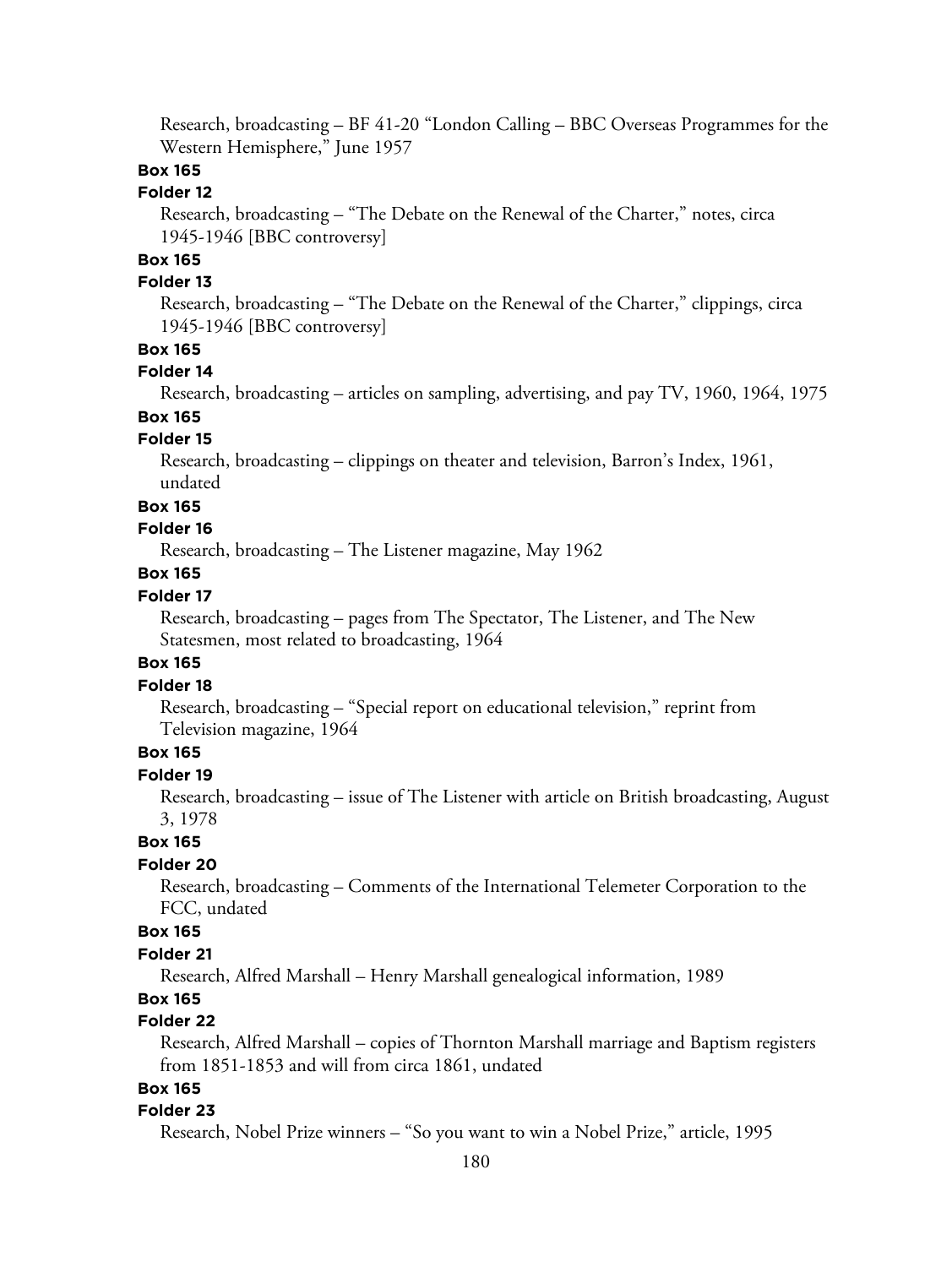**Box 166 Folder 1** Personal – Nobel Prize certificate, 1991 **Box 166 Folder 2** Personal – Park Astor Condominium Owner's Association Plans and Guidelines, 1971 **Box 166 Folder 3** Audiovisual, photographs – Broadway Hotel, undated **Box 167 Folder 1** Personal – Ronald Coase diploma, University of London General School Examination, 1929 **Box 167 Folder 2** Personal – clippings and ephemera on Rembrandt's Portrait of Margaretha Trip, 1942-1971 **Box 167 Folder 3** Personal – articles on art, 1950, 1968 **Box 167 Folder 4** Personal – home improvement clippings, 1957-1962 [1 of 2] **Box 167 Folder 5** Personal – home improvement clippings, 1957-1962 [2 of 2] **Box 167 Folder 6** Personal – Variety magazine, March 16, 1960 **Box 167 Folder 7** Personal – New York Times travel clippings, 1960-1972 **Box 167 Folder 8** Personal – men's and women's fashion clippings, 1963 **Box 167 Folder 9** Personal – Berkshire Week newspaper, September 1969 **Box 167 Folder 10** Personal – Honorary degrees from German universities, 1988 **Box 167 Folder 11** Personal – University of Chicago Nobel Prize cartoon, 1993 **Box 167 Folder 12**

181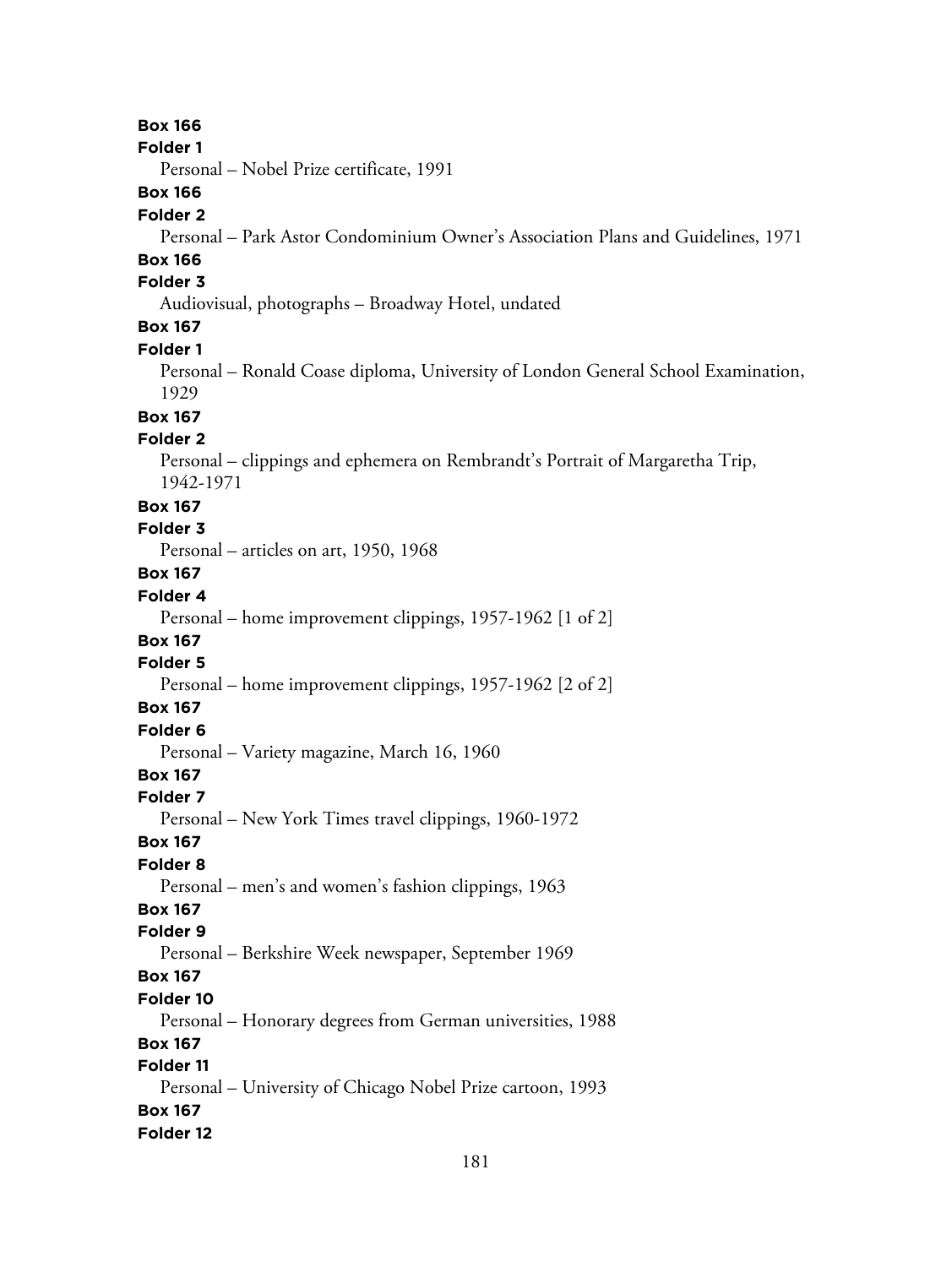Personal – Le Monde newspaper, April 11, 1995

### **Box 167**

# **Folder 13**

Personal – Economist magazine cover with Ronald Coase, September 23, 2003

# **Box 167**

# **Folder 14**

Personal – "I Was There, 1941-1945," blank scrapbook, and menu from Mrs. Campbell's Coffee House, undated

# **Box 167**

# **Folder 15**

Writings – "The Nature of the Firm," uncorrected proof, 1937

# **Box 167**

### **Folder 16**

Writings – "British Television Policy – Questions of Control and Finance" and "Report on the BBC," clippings of articles, 1950-1951

# **Box 167**

### **Folder 17**

Writings –"The BBC Monopoly," and "Report on the BBC," copies of articles, 1950-1951

# **Box 167**

#### **Folder 18**

Writings – Interview with Ronald Coase in Wall Street Journal, copy of article, 2000

### **Box 168**

### **Folder 1**

Research, public utilities – The News, Mexico's English language newspaper, July 17, 1957

# **Box 168**

# **Folder 2**

Research, broadcasting – The Electricity Council cost charts, 1961

# **Box 168**

### **Folder 3**

Research, broadcasting – map of relay exchanges in Great Britain, 1947

# **Box 168**

#### **Folder 4**

Research, broadcasting – news clippings from British newspapers on the BBC, 1950, 1972

#### **Box 168**

### **Folder 5**

Research, broadcasting – news clippings, 1957-1975

# **Box 168**

#### **Folder 6**

Research, broadcasting – news clippings, 1969

# **Box 168**

# **Folder 7**

Research, broadcasting – Association of Broadcasting staff newspapers, May-December 1970

#### **Box 168**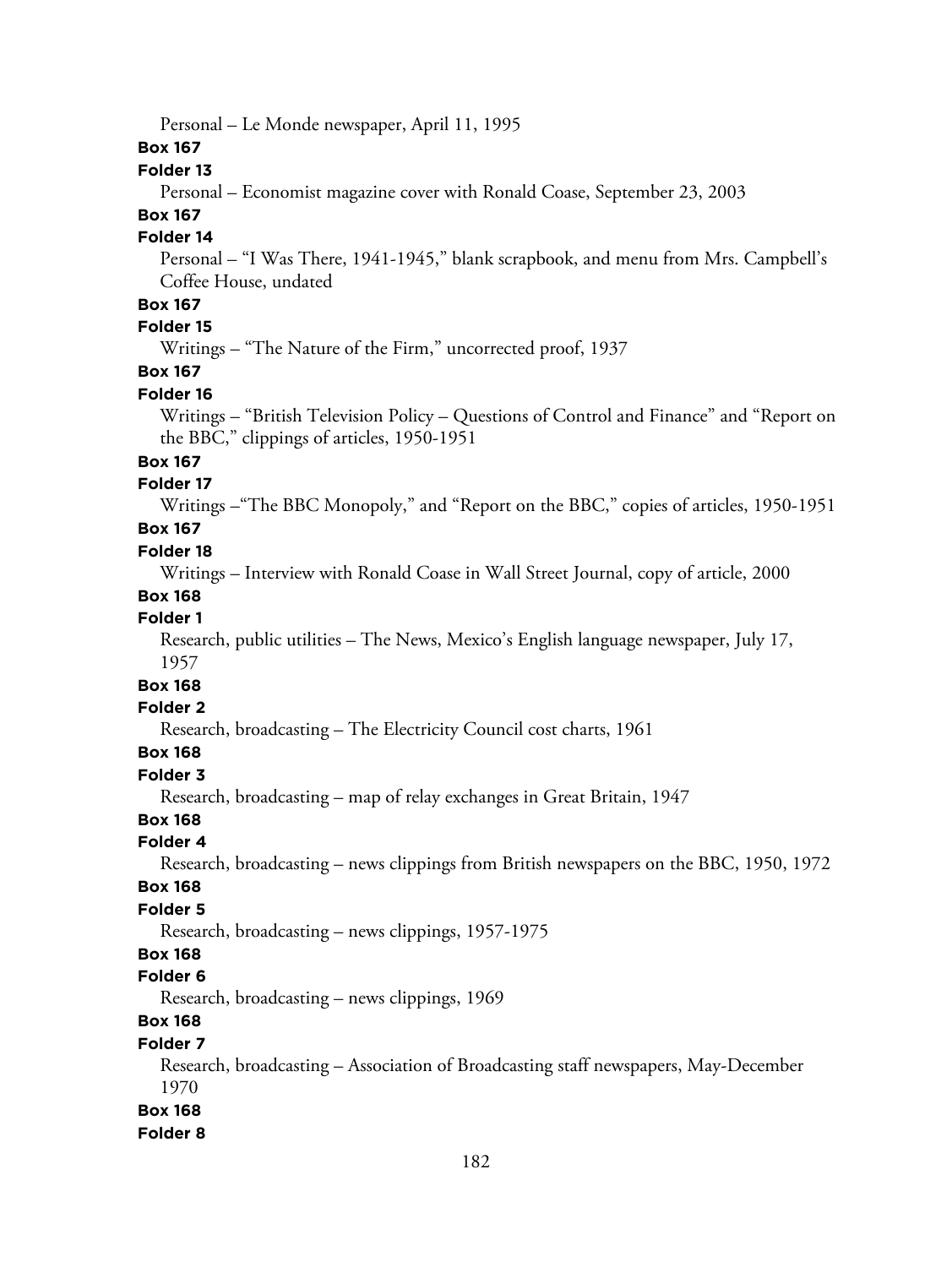Research, broadcasting – Association of Broadcasting staff newspapers, January-September 1971

# **Box 168**

#### **Folder 9**

Research, broadcasting – "Annan's shake-up for BBC and ITV – in full," clipping of article, March 20, 1977

# **Box 168**

### **Folder 10**

Research, post office – copies of Rowland Hill's "Post Office Journal" from September 1839-January 1841, undated

### **Box 168**

#### **Folder 11**

Research, post office – copies of Rowland Hill's "Post Office Journal" from January 1841- February 1842, undated

# **Box 168**

# **Folder 12**

Research, post office – copies of Rowland Hill's "Post Office Journal" from February 1842-March 1843, undated

# **Box 169**

#### **Folder 1**

Research, Alfred Marshall – copies of handwritten Alfred Marshall lecture notes by Sir Arthur Lyon Bowley from 1891, undated; letter from British Library of Political and Economic Science regarding Marshall's publications, December 17, 1964

# **Box 169**

#### **Folder 2**

Research, Alfred Marshall – copies of handwritten Alfred Marshall lecture notes by Sir Arthur Lyon Bowley from 1891, undated; note, undated

# **Box 169**

#### **Folder 3**

Research, Alfred Marshall – transcriptions and copies of Alfred Marshall correspondence, mostly with Foxwell and Keynes, from 1891-1908, including discussion of Piguou's appointment, undated

### **Box 169**

### **Folder 4**

Research, Alfred Marshall – copies of C.H. Marshall receipts from 1867-1873, undated

# **Box 169**

# **Folder 5**

Research, Alfred Marshall – copy of census document, undated

# **Box 169**

# **Folder 6**

Research, Alfred Marshall – clippings from Australian newspapers sent with Marshall research correspondence, 1980

# **Box 169**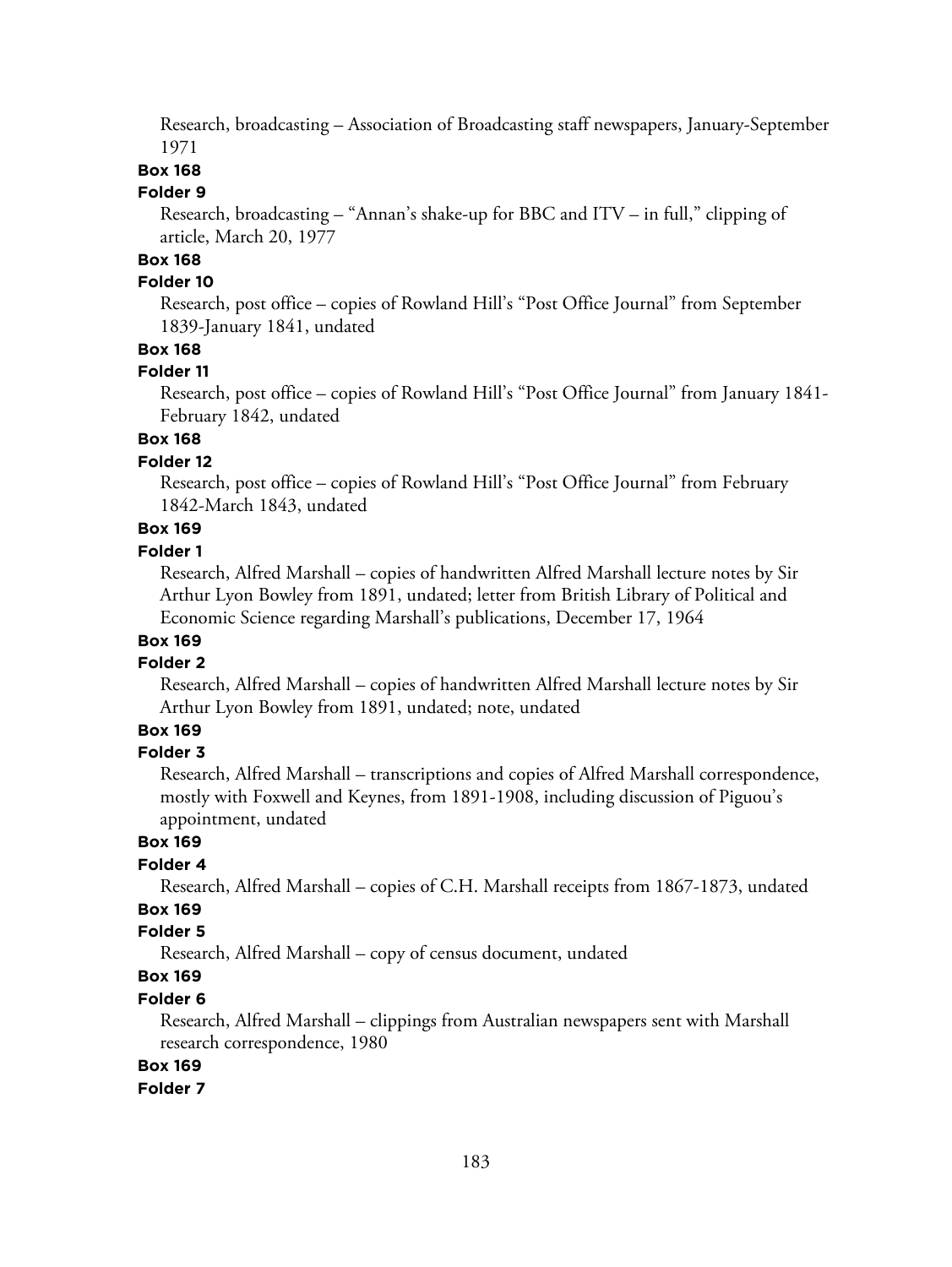Research, Alfred Marshall – copies of late 19th-early 20th century correspondence between and Mr. Slade and [Mrs. Knighton?], from Queensland State Library, Brisbane, Australia, 1977 [1 of 2]

# **Box 169**

#### **Folder 8**

Research, Alfred Marshall – copies of late 19th-early 20th century correspondence between and Mr. Slade and [Mrs. Knighton?], from Queensland State Library, Brisbane, Australia, 1977 [2 of 2]

# **Box 170**

# **Folder 1**

Research, Alfred Marshall – copies of late 19th-early 20th century documents (crop and livestock records) from State Library of Queensland, Brisbane, Australia, 1977

# **Box 170**

### **Folder 2**

Research, Alfred Marshall – copies of late 19th-early 20th century documents (land and financial records) from State Library of Queensland, Brisbane, Australia, 1977

# **Box 170**

# **Folder 3**

Research, Alfred Marshall – copies of late 19th-early 20th century documents (financial records) from State Library of Queensland, Brisbane, Australia, 1977

# **Box 170**

# **Folder 4**

Research, Alfred Marshall – copies of late 19th-early 20th century documents (financial records) from State Library of Queensland, Brisbane, Australia, 1977

### **Box 170**

### **Folder 5**

Research, Alfred Marshall – copies of late 19th-early 20th century documents (financial records) from State Library of Queensland, Brisbane, Australia, 1977 [1 of 2]

# **Box 170**

### **Folder 6**

Research, Alfred Marshall – copies of late 19th-early 20th century documents (financial records) from State Library of Queensland, Brisbane, Australia, 1977 [2 of 2]

# **Box 170**

### **Folder 7**

Research, Alfred Marshall – copies of late 19th-early 20th century documents (financial records) from State Library of Queensland, Brisbane, Australia, 1977

# **Box 171**

#### **Folder 1**

Research, Alfred Marshall – copies of late 19th-early 20th century documents (bulletins, newspapers, and financial records) from State Library of Queensland, Brisbane, Australia, 1977 [1 of 4]

# **Box 171**

# **Folder 2**

Research, Alfred Marshall – copies of late 19th documents (livestock information) from State Library of Queensland, Brisbane, Australia, 1977 [2 of 4]

#### **Box 171**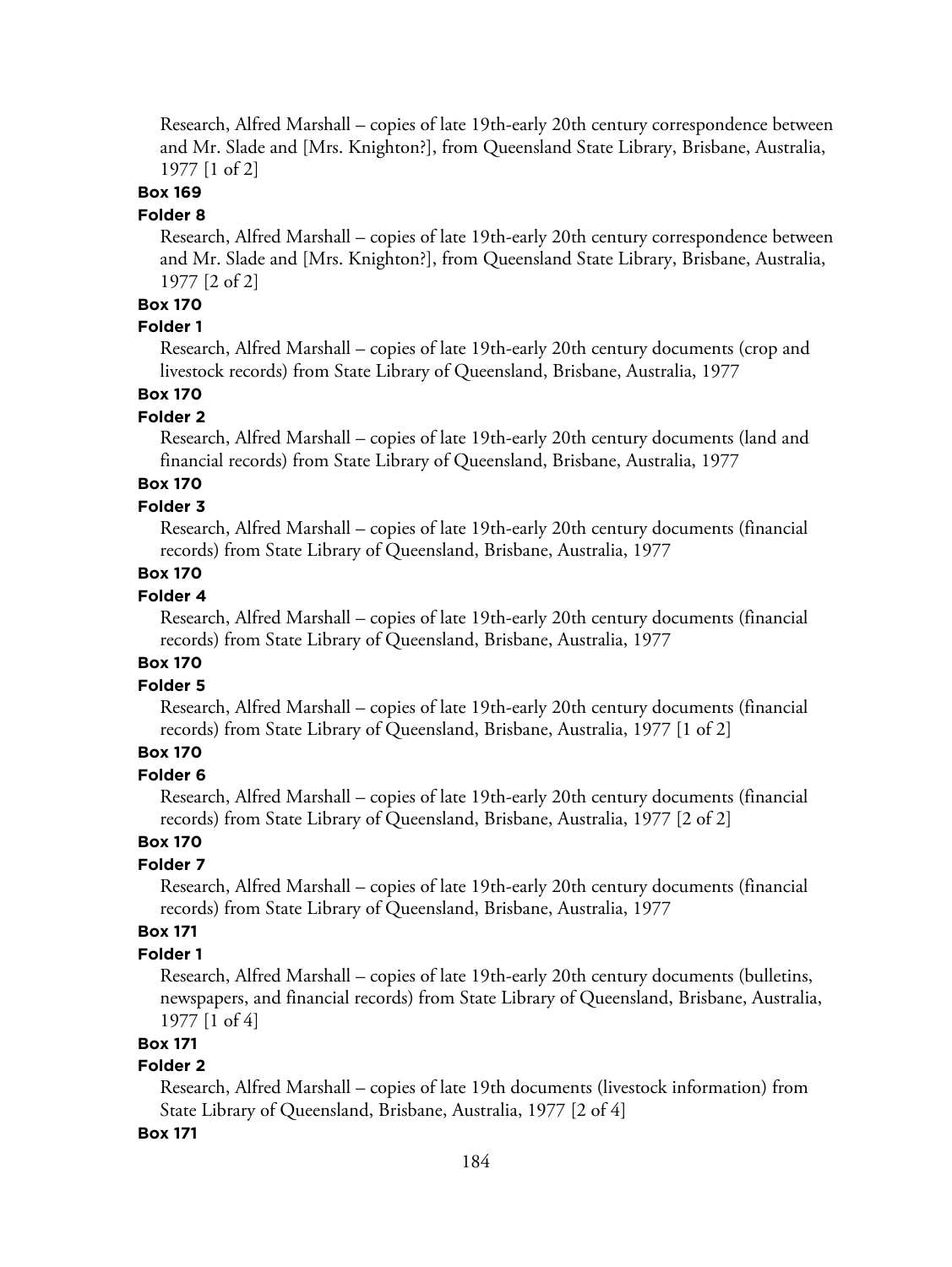#### **Folder 3**

Research, Alfred Marshall – copies of early 20th century documents (electoral lists) from State Library of Queensland, Brisbane, Australia, 1977 [3 of 4]

# **Box 171**

#### **Folder 4**

Research, Alfred Marshall – copies of early 20th century documents (newspapers) from State Library of Queensland, Brisbane, Australia, 1977 [4 of 4]

# **Box 171**

# **Folder 5**

Research, Alfred Marshall – copies of late 19th-early 20th century documents (financial records) from State Library of Queensland, Brisbane, Australia, 1977 [1 of 2]

# **Box 171**

#### **Folder 6**

Research, Alfred Marshall – copies of late 19th-early 20th century documents (financial records) from State Library of Queensland, Brisbane, Australia, 1977 [2 of 2]

# **Box 172**

# **Folder 1**

Research, Alfred Marshall – copies of late 19th-early 20th century documents (financial records, crop and livestock information) from State Library of Queensland, Brisbane, Australia, 1977

# **Box 172**

### **Folder 2**

Research, Alfred Marshall – copies of late 19th documents (financial records, map of land) from State Library of Queensland, Brisbane, Australia, 1977

### **Box 172**

# **Folder 3**

Research, Alfred Marshall – copies of late 19th-early 20th century documents (land and financial records, notes) from State Library of Queensland, Brisbane, Australia, 1977

# **Box 172**

# **Folder 4**

Research, Alfred Marshall – copies of early 20th century documents (financial records) from State Library of Queensland, Brisbane, Australia, 1977

# **Box 172**

# **Folder 5**

Research, Alfred Marshall – transcription of excerpts from diary of Reverend Benjamin Glennie, from circa 1830, undated

# **Box 172**

#### **Folder 6**

Research, Alfred Marshall – copies of receipts, account records, livestock information, and other financial records for W.B. Slade from 1872-1880, undated

# **Box 172**

# **Folder 7**

Research, Alfred Marshall – copies of receipts, account records, livestock information, and other financial records, most for W.B. Slade from 1881-1891, undated

#### **Box 172**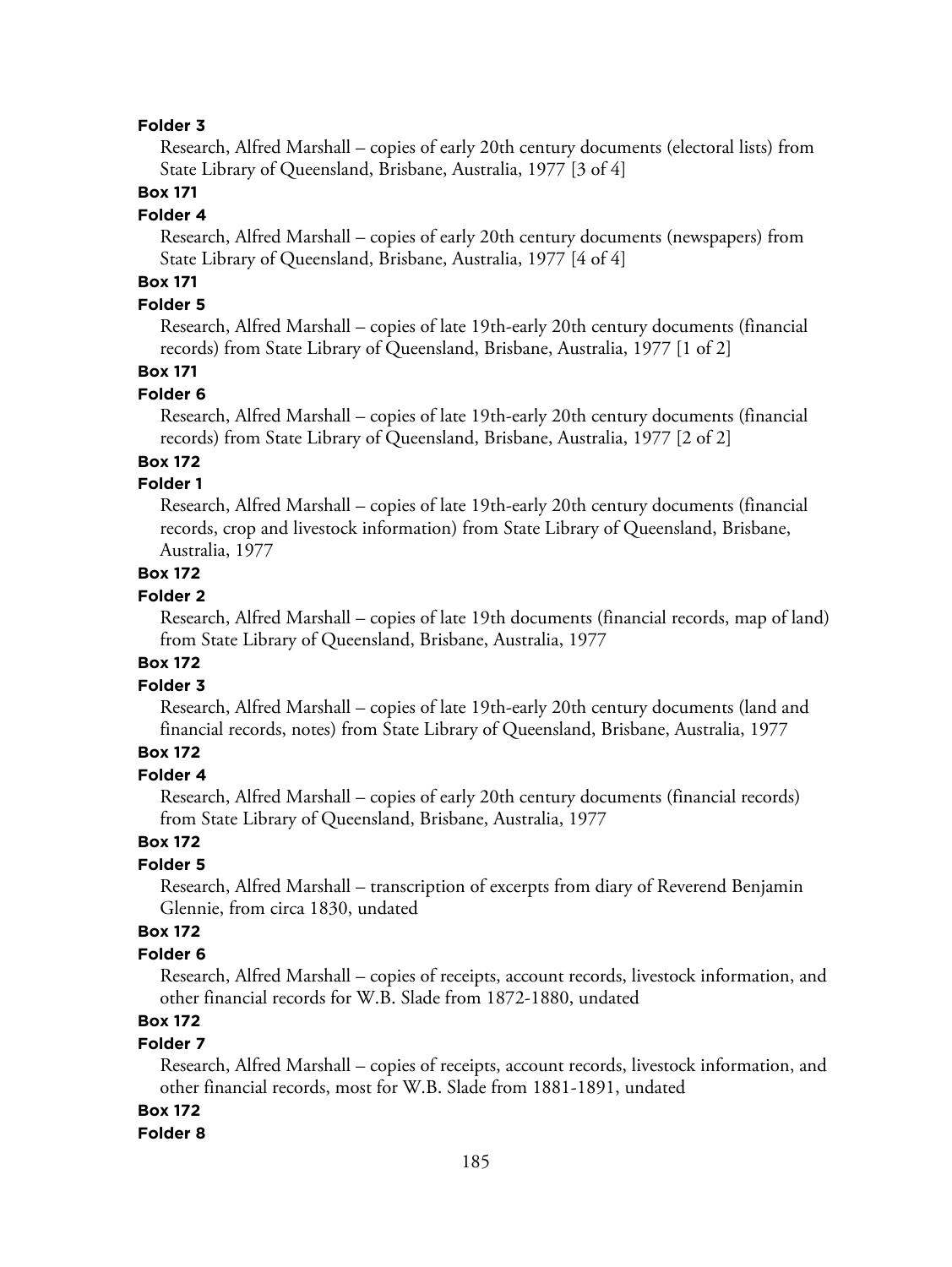Research, Alfred Marshall – copies of receipts, account records, livestock information, and other financial records, most for W.B. Slade from 1904-1909 and 1916, undated

# **Box 172**

# **Folder 9**

Research, Alfred Marshall – copies of pages from Warwick Daily News from 1935-1939, undated

# **Box 172**

# **Folder 10**

Research, Alfred Marshall – copies of Warwick Municipality bills and receipts, possibly for property taxes, from 1873-1879, undated

# **Box 172**

### **Folder 11**

Research, Alfred Marshall – copies of Warwick Municipality bills and receipts, possibly for property taxes, from 1880-1898, undated

# **Box 172**

# **Folder 12**

Research, Alfred Marshall – Wolfston, Patricia correspondence and copies of documents regarding Alfred Marshall's family, 1982-1992

# **Box 173**

# **Folder 1**

Research, lighthouses – copies of documents from 1842 and 1982, undated

### **Box 173**

### **Folder 2**

Research, Nobel Prize – copies of news articles, mostly from Wall Street Journal, 1974-1993

#### **Box 173 Folder 3**

Research, Nobel Prize – New York Times article on Nobel Prize and University of Chicago, 1995

# **Box 173**

#### **Folder 4**

Writings by others – The Fourth Estate and Chicago Chronicle newsletters with articles on Ronald Coase, 1987, 1993

# **Box 173**

# **Folder 5**

Writings by others – news articles on Ronald Coase, 1991-1996

### **Box 173**

#### **Folder 6**

Writings by others – University of Chicago Law School and New York Times articles on Ronald Coase, 1991, 2000

# **Box 173**

#### **Folder 7**

Writings by others – tribute book from Markets, Firms, and Property Rights conference, 2009

#### **Box 173**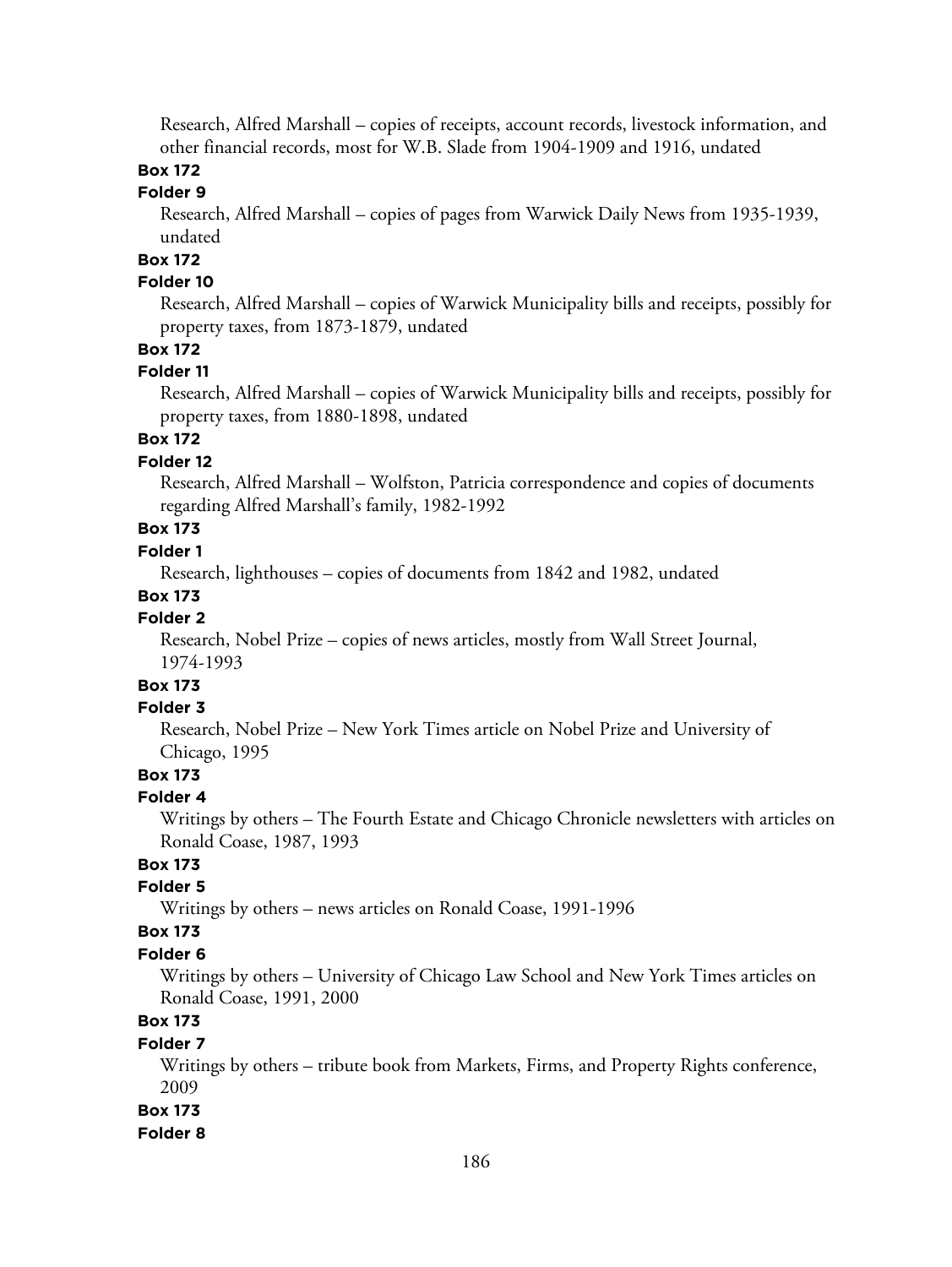Writings by others – article in Chinese on Ronald Coase, 2012

# **Box 173**

### **Folder 9**

Writings by others – "Environmental effects of increased atmospheric carbon dioxide," article, and note from Lennon Choy, 2007, undated

# **Box 174**

#### **Folder 1**

Personal – Marian Hartung (Coase) diplomas, 1925-1934

# **Box 174**

# **Folder 2**

Personal – Ronald Coase University of London diploma, 1932

**Box 174**

# **Folder 3**

Personal – Le Figaro newspaper, April 11, 1995

# **Box 174**

# **Folder 4**

Research, public utilities – "The National and Area Organization of Electricity Supply," report by Sir Henry Self, 1948

# **Box 174**

# **Folder 5**

Research, broadcasting – pages from The Guardian and The Observer, some with articles related to broadcasting, 1962-1964

# **Box 174**

#### **Folder 6**

Research, broadcasting – pages from The Guardian, February-April 1964

# **Box 174**

# **Folder 7**

Research, broadcasting – pages from The Guardian, May 1964

# **Box 174**

# **Folder 8**

Research, broadcasting – pages from The New York Times, Sunday Times, and Wall Street Journal, most with articles related to broadcasting, 1964

# **Box 174**

# **Folder 9**

Research, post office – copies of pages from editions 1-3 of "Post Office Reform," by Rowland Hill, from 1837, undated

# **Box 174**

#### **Folder 10**

Research, post office – copies of pages of editions 1-3 of "Post Office Reform," by Rowland Hill, from 1837; notes on stylistic differences by S. Gray Hanner, 1979

# **Box 175**

#### **Folder 1**

Research, Alfred Marshall – pedigree of Hawtrey family, undated **Box 175**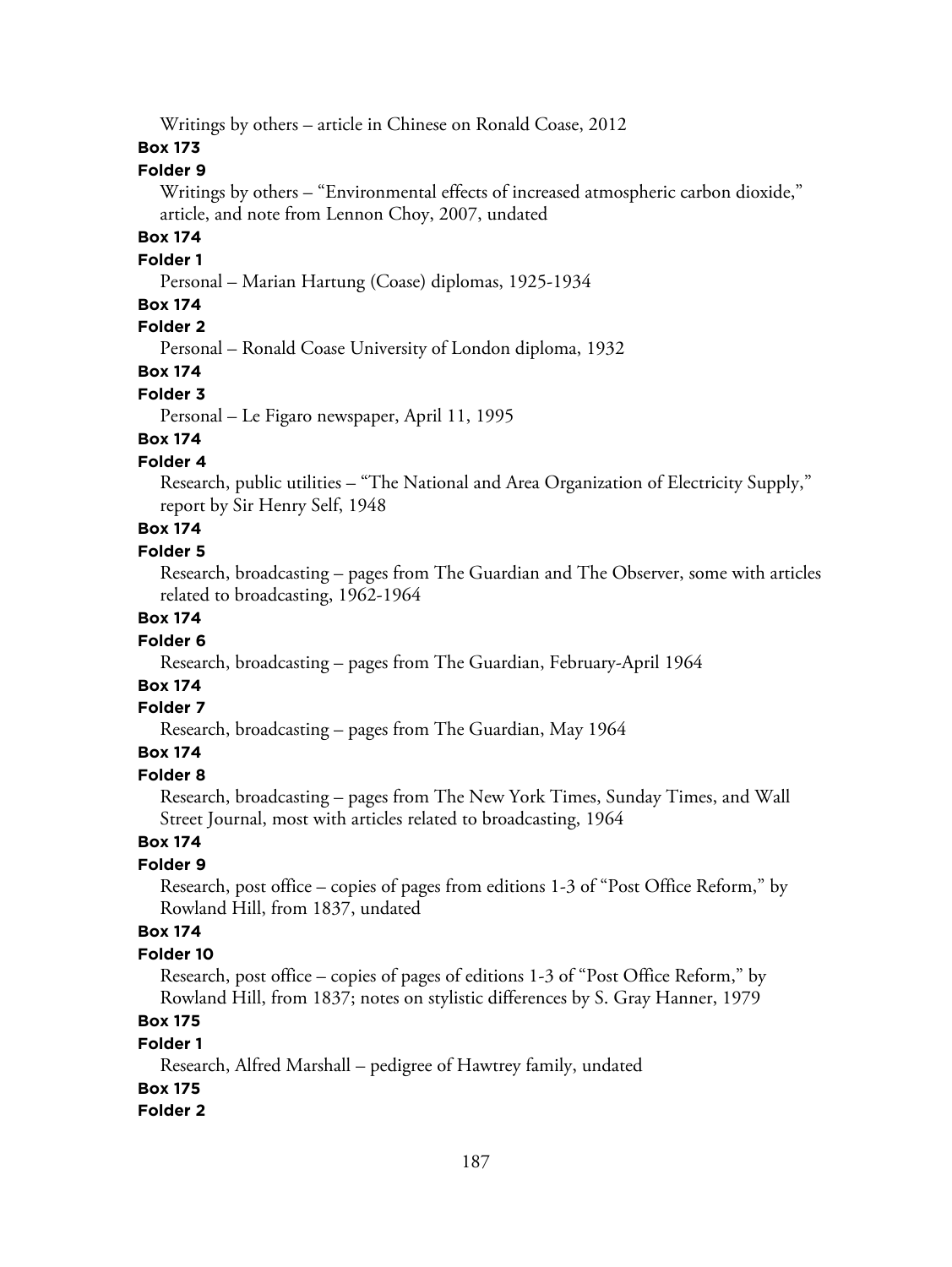Research, Alfred Marshall – copies of miscellaneous Charles Henry Marshall correspondence from 1864-1874, undated

# **Box 175**

#### **Folder 3**

Research, Alfred Marshall – copies of W.B. Slade correspondence from 1873, undated **Box 175**

# **Folder 4**

Research, Alfred Marshall – copies of W.B. Slade correspondence from 1875, undated **Box 175**

#### **Folder 5**

Research, Alfred Marshall – copies of W.B. Slade correspondence from 1877, undated

# **Box 175**

**Folder 6**

Research, Alfred Marshall – copies of W.B. Slade correspondence from 1878, undated **Box 175**

#### **Folder 7**

Research, Alfred Marshall – copies of W.B. Slade correspondence from 1879, undated

### **Box 175**

# **Folder 8**

Research, Alfred Marshall – copies of W.B. Slade correspondence from 1880-1883, undated

# **Box 175**

# **Folder 9**

Research, Alfred Marshall – copies of W.B. Slade correspondence from 1884-1886, undated

# **Box 175**

# **Folder 10**

Research, Alfred Marshall – copies of W.B. Slade and Marshall and Slade correspondence from 1895-1897, undated

# **Box 175**

### **Folder 11**

Research, Alfred Marshall – copies of W.B. Slade correspondence from 1900, 1903-1904, undated

# **Box 175**

# **Folder 12**

Research, Alfred Marshall – copies of W.B. Slade correspondence, date illegible or undated **Box 175**

#### **Folder 13**

Research, Alfred Marshall – copies of correspondence, names illegible, from 1876-1939, undated

# **Box 176**

### **Folder 1**

Personal – clippings, including dance, death of Ronald Reagan, and financial issues, 1974-2004

#### **Box 176**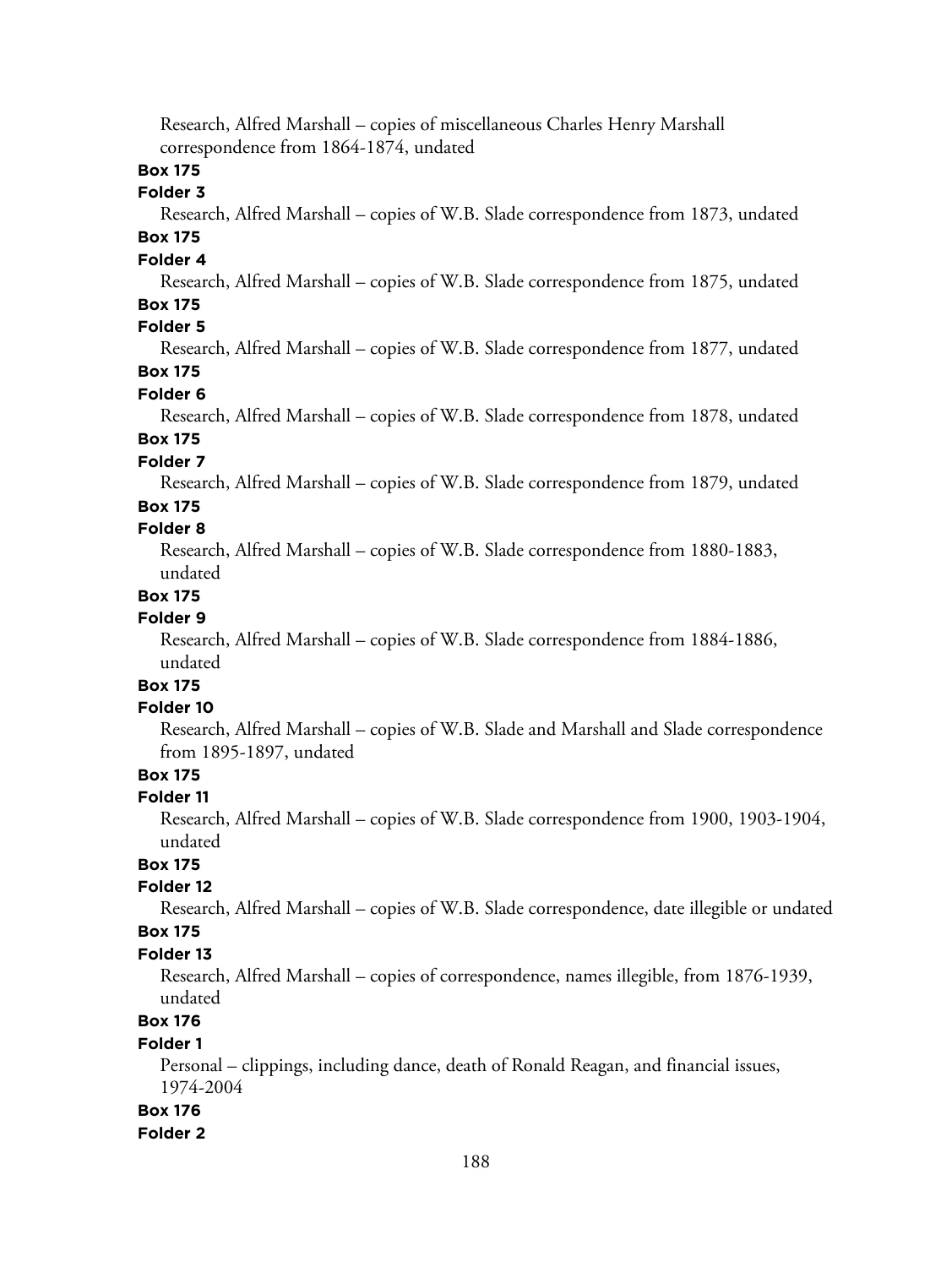Personal – French language newspapers, 1976-1991

# **Box 176**

### **Folder 3**

Research, broadcasting – AF 58.2-12 – Boston Herald article on public service programming conference, 1957

# **Box 176**

# **Folder 4**

Research, broadcasting – AF 59-13 – Zenith Radio Corporation poster – "They're all scared to death of you, the public," undated; AF 59-18 "A letter from the former President – Mr. Truman backs test for pay TV," 1958; AF 62-2 Radio in the schools of Ohio – summary chart, undated; AF 66 poster – "How an educational FM Network might be developed to serve the schools of the state of Maryland," 1940

# **Box 176**

# **Folder 5**

Research, broadcasting – news clippings, 1945, 1964

### **Box 176**

# **Folder 6**

Research, broadcasting – pages from New York Times, including article "Text of Testimony by President of NBC at the house hearing on quiz shows," November 6, 1959

# **Box 176**

#### **Folder 7**

Research, broadcasting – "U.K. commercial TV nationalization urged," article in New York Herald Tribune, June 28, 1962

# **Box 176**

### **Folder 8**

Research, broadcasting – newspaper pages, mostly from New York Times with a story related to broadcasting, 1964 [1 of 5]

# **Box 176**

### **Folder 9**

Research, broadcasting – newspaper pages, mostly from New York Times with a story related to broadcasting, 1964 [2 of 5]

### **Box 176**

#### **Folder 10**

Research, broadcasting – newspaper pages, mostly from New York Times with a story related to broadcasting, 1964 [3 of 5]

# **Box 176**

### **Folder 11**

Research, broadcasting – newspaper pages, mostly from New York Times with a story related to broadcasting, 1964 [4 of 5]

# **Box 176**

#### **Folder 12**

Research, broadcasting – newspaper pages, mostly from New York Times with a story related to broadcasting, 1964 [5 of 5]

#### **Box 176**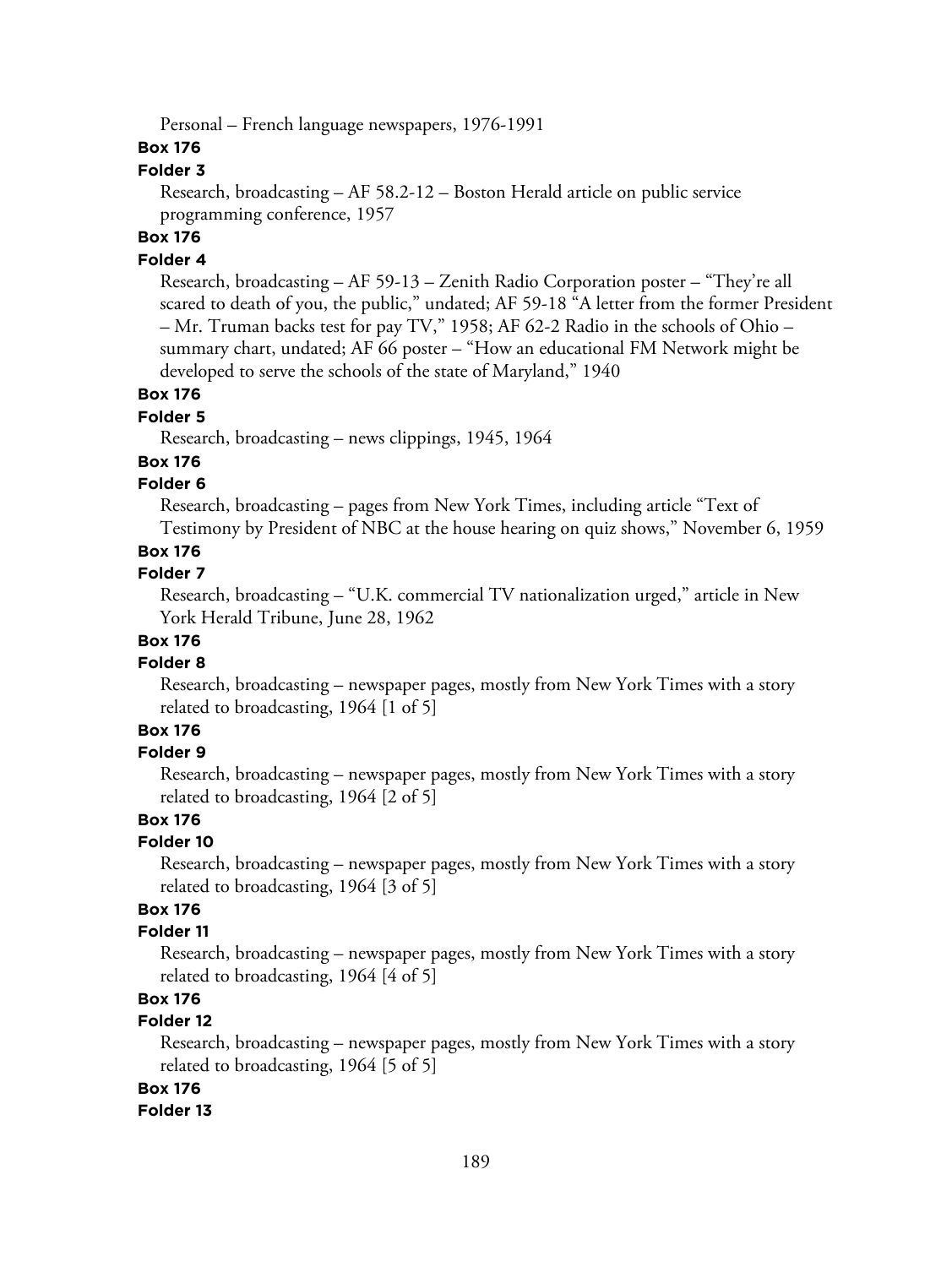Research, Alfred Marshall – copies of letters from C.H. Marshall to W.B. Slade from February-July 1873, undated

# **Box 176**

# **Folder 14**

Research, Alfred Marshall – copies of letters from C.H. Marshall to W.B. Slade from August-December 1873, undated

# **Box 177**

# **Folder 1**

Research, Alfred Marshall – copies of letters from C.H. Marshall to W.B. Slade from January-April 1874, undated

# **Box 177**

#### **Folder 2**

Research, Alfred Marshall – copies of letters from C.H. Marshall to W.B. Slade from May-August 1874, undated

# **Box 177**

# **Folder 3**

Research, Alfred Marshall – copies of letters from C.H. Marshall to W.B. Slade, from August and December 1874, undated

#### **Box 177 Folder 4**

Research, Alfred Marshall – copies of W.B. Slade correspondence from 1874, undated

#### **Box 177**

#### **Folder 5**

Research, Alfred Marshall – copies of W.B. Slade correspondence from 1876, undated

# **Box 177**

#### **Folder 6**

Research, Nobel Prize – news articles on Nobel Prize and winners, 1993-2002

# **Box 177**

### **Folder 7**

Writings by others – newspaper articles on Ronald Coase lectures, 1951-1956

#### **Box 177**

#### **Folder 8**

Writings by others – page from Chicago Tribune with article quoting Ronald Coase on bidding for radio frequencies, January 11, 1960

# **Box 177**

# **Folder 9**

Writings by others – clippings on University of Virginia economics department controversy, including Ronald Coase's departure, 1968

# **Box 177**

# **Folder 10**

Writings by others – news articles on or mentioning Ronald Coase, 1975-1992

### **Box 177**

# **Folder 11**

Writings by others – news articles on Ronald Coase and Nobel Prize, 1991-1993 **Box 177**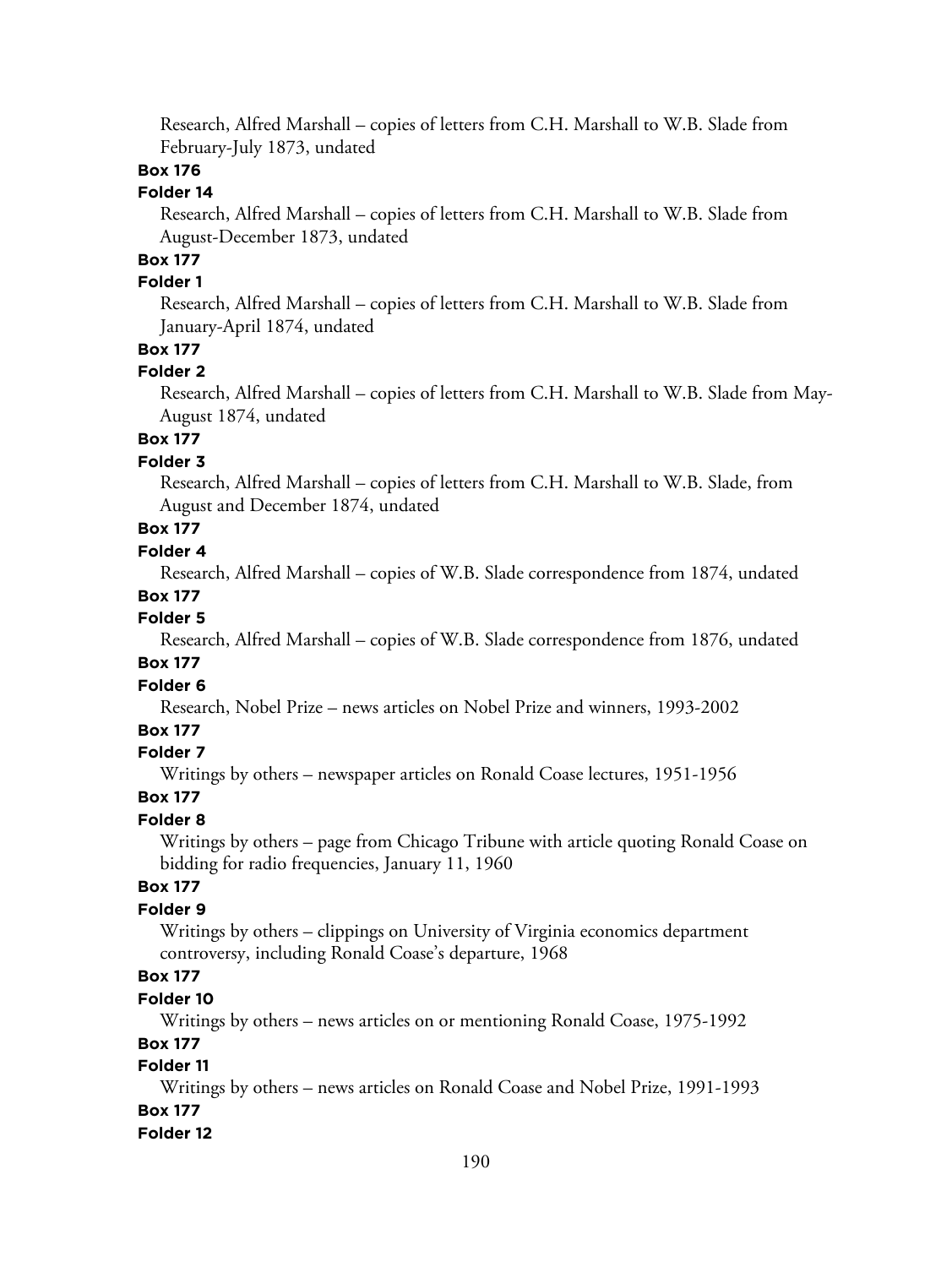Writings by others – Washington Post article mentioning Ronald Coase, December 14, 2003

# **Box 177**

# **Folder 13**

Writings by others – poster for "Civilization and Freedom: International Essay Award," 1986

#### **Box 177**

#### **Folder 14**

Writings by others – New York Times review of book on John Maynard Keynes by Robert Skidesky, 2009

### **Box 177**

#### **Folder 15**

Writings by others – news clippings, including on China and economic and financial issues, 2008-2012

### **Box OVRZ FOLDER 1**

National Museum of Carthage posters, undated

### **Box OVRZ FOLDER 2**

Architectural drawings of London, undated [likely related to public utilities research]

# **Box OVRZ FOLDER 3**

Independent Television Authority diagram of vision, music, and control circuits

# **Series IX: Artifacts**

This series contains physical artifacts, mostly from Ronald Coase's personal life. The first box in the series includes his Nobel Prize. The material ranges in date from 1807-2012.

#### **Box 178**

The Sveriges Riksbank Prize in Economic Sciences in Memory of Alfred Nobel, awarded to Ronald Coase, 1991

#### **Box 178**

Gold coin, US 10 dollar, 1901

#### **Box 179**

Envelope 1: Marian R. Hartung high school graduation ribbon, 1926

# **Box 179**

Envelope 2: National Gallery Rembrandt slides, undated

#### **Box 179**

Envelope 3: Nobel Prize tie clips, undated

#### **Box 180**

Christmas stamps in Lucky Strike box, undated

# **Box 180**

Postcards and notebooks, undated

# **Box 180**

Recipe notepad, undated

# **Box 180**

University of Chicago Graduate School of Business ruler, undated

#### **Box 180**

Middlesex County Bowling Association medal for H. Coase, 1935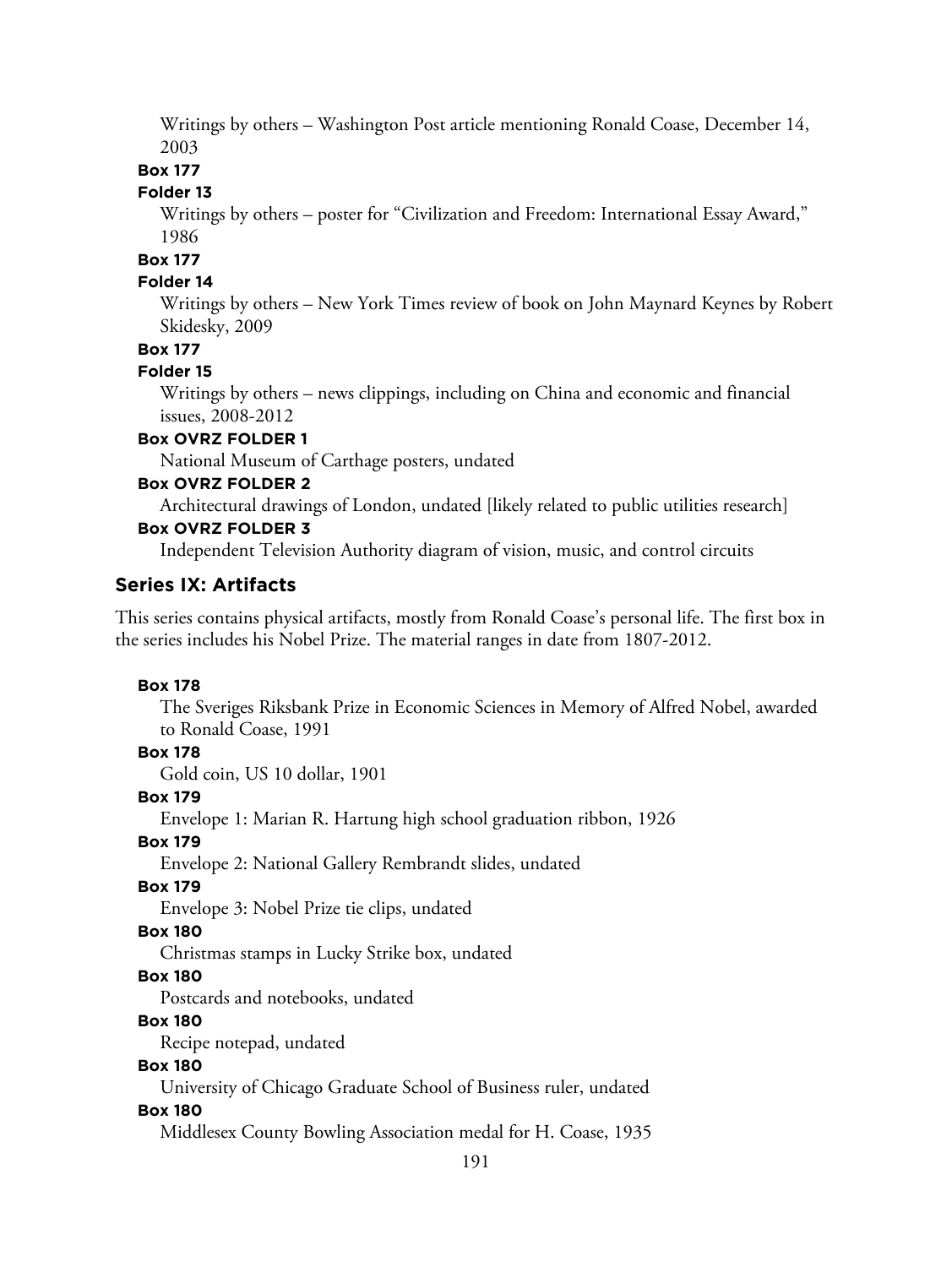#### **Box 180**

Wooden plaque – "First B – Italian Holiday, Ronald and Marion Coase, Amateur Cinem Club, Buffalo, N.Y.," 1956

#### **Box 180**

Photograph album – University of Buffalo Honorary degree ceremony, 2012

### **Box 181**

Wooden box reading "Santa Barbara Mission, founded 1768"

# **Box 182**

Silver tea set, undated

# **Box 183**

Stones in jars, in box labeled "Bodega Bay stones," undated

#### **Box 184**

Honorary Doctor of Humanities degree for Ronald Coase, from Clemson University, 2003

### **Box 184**

Ruler, reading "Metropolitan Business College – Chicago, Joliet, Elgin, Aurora," undated

#### **Box 184**

Red tube with Honorary Degree of Doctor of Laws for Ronald Coase, from the University of Dundee, 1993

### **Box 184**

Green velvet box with stamp and épitoge from Université Paris Panthéon Sorbonne, undated

### **Box 185**

Silver platter from Clemson University, 2003

# **Series X: Restricted**

This series contains material to which access is restricted. Subseries 1 contains financial, legal, and personnel information, from both Ronald Coase's personal life and the University of Chicago. This material is restricted for 50 years from the date of the record's creation. The series will be fully open in 2061. Subseries 2 contains letters of recommendations for colleagues and is restricted for 50 years from the date of the record's creation. The series will be fully open in 2050. Subseries 3 contains student information, mostly letters of recommendation, restricted for 80 years from the record's date of creation. The series will be fully open in 2090.

# **Subseries 1: Financial, legal, and personnel**

**Box 186 Folder 1** Account transfer, 2007 **Box 186 Folder 2** Air France statements, 1996 **Box 186 Folder 3** Anatomical gift forms, 2003 **Box 186**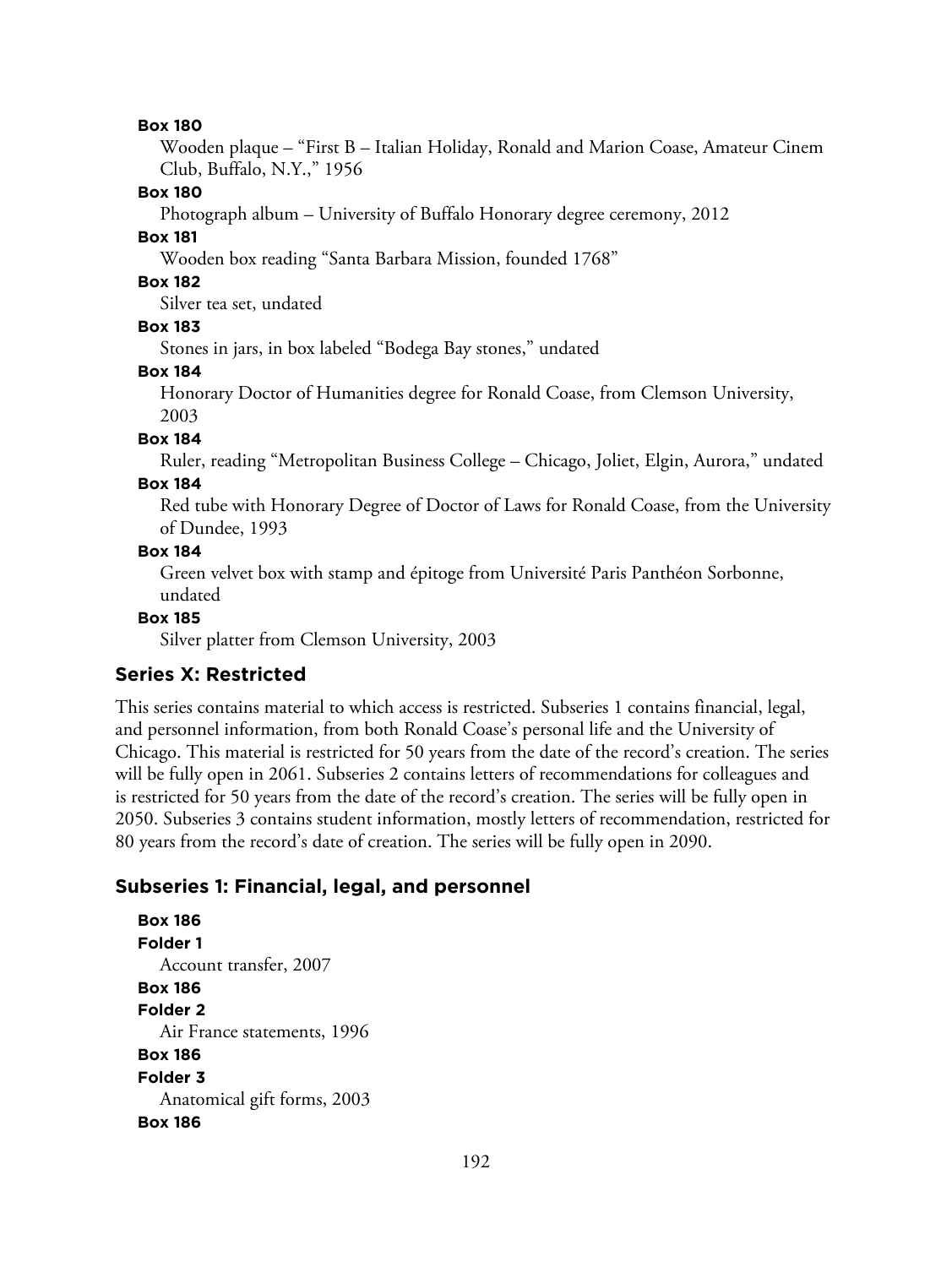#### **Folder 4**

Astor Street condominium purchase and renovations, including receipts, correspondence, bill of sale, and closing statement, 1972-1977

### **Box 186**

#### **Folder 5**

Cheung, Steven N.S. correspondence regarding tax situation, 2004

# **Box 186**

# **Folder 6**

Coase Foundation donations to Coase Institute – acknowledgement letters from Mary Shirley and Alexandra Benham, 2004-2010

### **Box 186**

# **Folder 7**

Department of Treasury purchase order for professional non-personnel services, 1973

# **Box 186**

# **Folder 8**

Donation acknowledgements, 2004-2010

# **Box 186**

#### **Folder 9**

Expenses, 1991

# **Box 186**

#### **Folder 10**

French apartment purchase documents, 1973

#### **Box 186**

#### **Folder 11**

Hallmark apartment receipts and invoices, 2005-2011

# **Box 186**

#### **Folder 12**

Hallway decorating dispute at Park Astor Condominium – court records and related documents, 1990

# **Box 186**

#### **Folder 13**

Invoices, bills, orders, and receipts for travel, journal subscriptions, Nobel ceremony photographs, telephone service, and legal services, 1971-2011

# **Box 186**

# **Folder 14**

Littlechild, S.C. – supporting statement draft, October 1999

#### **Box 186**

#### **Folder 15**

Research proposal by the University of Chicago Law School to the National Science Foundation for a study of abandoned buildings in Chicago, 1971

# **Box 186**

#### **Folder 16**

Sykuta, Michael – grant proposal and related correspondence, 2000

# **Box 186**

#### **Folder 17**

University of Buckingham financial contributions acknowledgement letters, 2006-2007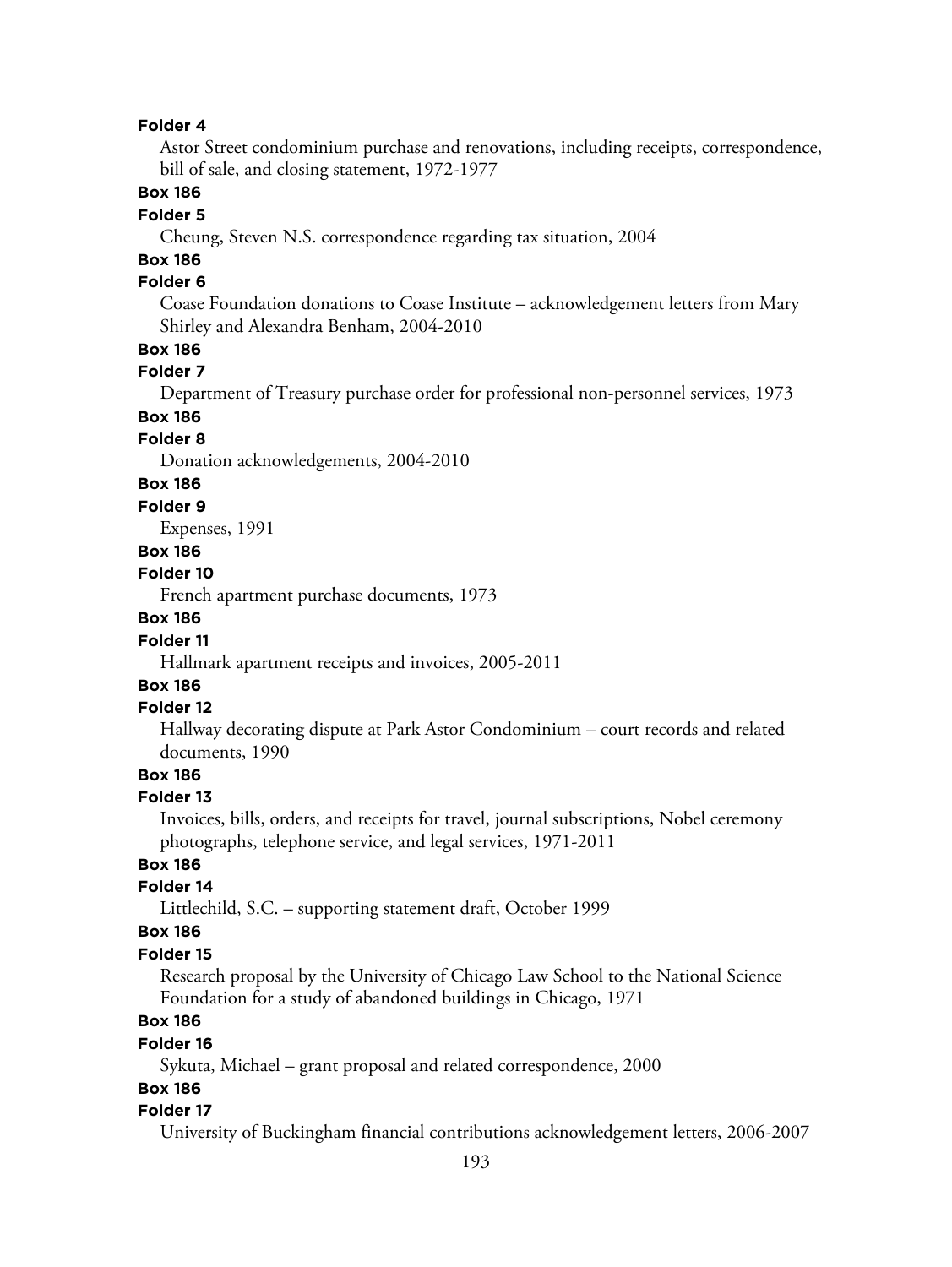# **Box 186**

#### **Folder 18**

University of Chicago – Ronald Coase correspondence with Phil C. Neal, Norval Morris, and Gerhard Casper regarding his appointment, terms of employment, and salary, 1968-1980

# **Box 186**

#### **Folder 19**

University of Chicago employment termination forms, 1979, 1985

# **Box 186**

# **Folder 20**

University of Chicago Law and Economics program General Electric Grant – correspondence and statements, 1970-1975

# **Box 186**

#### **Folder 21**

University of Chicago Law School Appointments Committee correspondence, 1973-1977; note from Ronald Coase, 2006

# **Box 186**

#### **Folder 22**

University of Chicago Office of Comptroller budget correspondence, 1992-1995

### **Box 186**

#### **Folder 23**

University of Chicago Press contracts for Essays in Applied Price Theory by Reuben A. Kessel, 1979

# **Box 186**

#### **Folder 24**

University of Chicago Press royalty and advance agreements, 2002-2009

### **Box 186**

# **Folder 25**

University of Chicago Press and Law School interdepartmental memorandum regarding Journal of Law and Economics and Journal of Legal Studies, 1980

### **Box 186**

#### **Folder 26**

University of Chicago receipts, vouchers, invoices, and budget correspondence, 1974-2009

#### **Subseries 2: Letters of recommendation for colleagues**

**Box 186 Folder 27** Brady, Gordon, December 1996-January 1997 **Box 186 Folder 28** Brousseau, Eric, March 6, 2000 **Box 186 Folder 29** Choy, Lennon, undated **Box 186 Folder 30**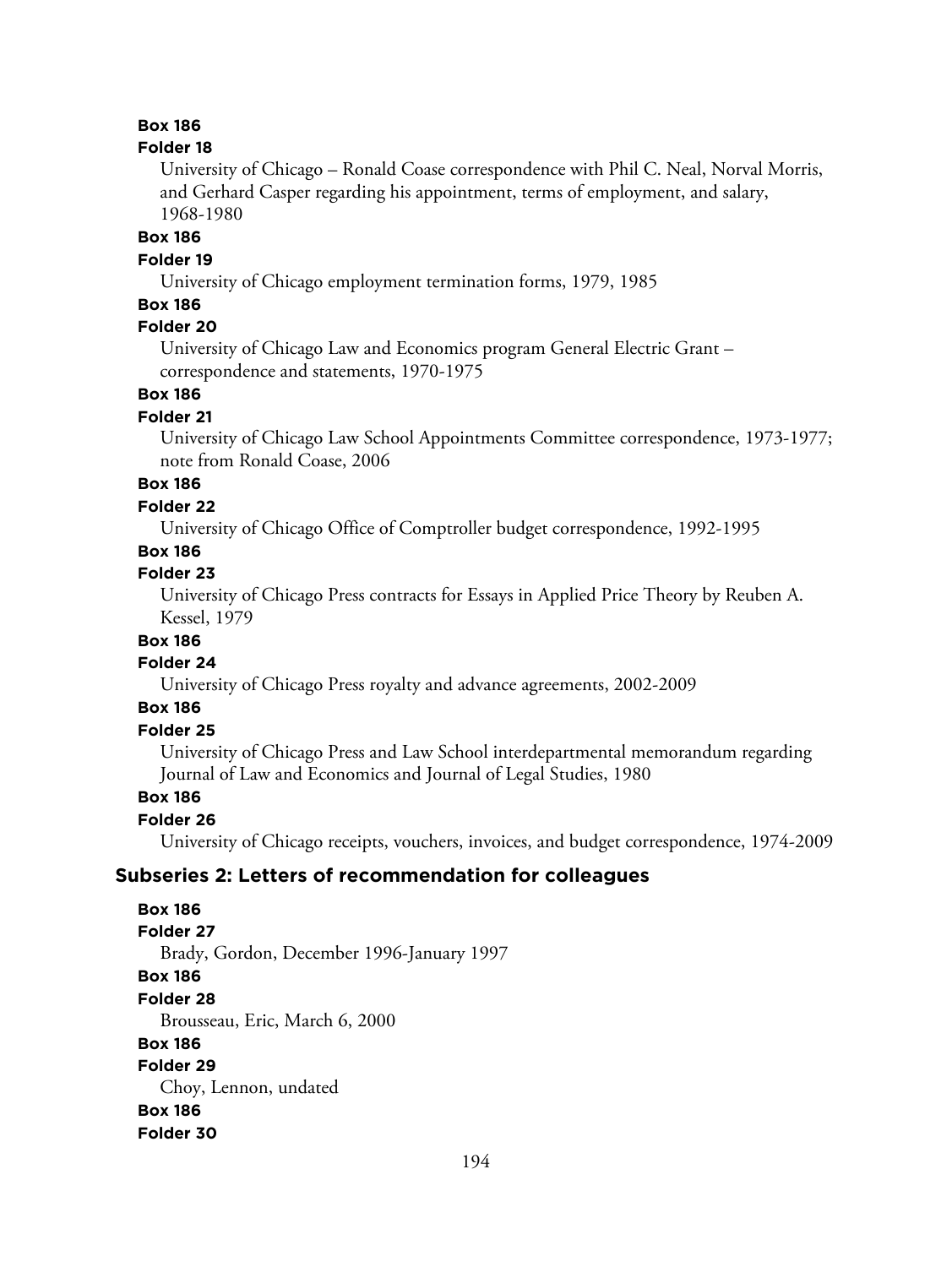Elzinga, Kenneth, February-March 1987 **Box 186 Folder 31** Hamburger, Lotte, December 1976-January 1977, circa 1996 **Box 186 Folder 32** Hutchinson, Terrence, February 18, 1977 **Box 186 Folder 33** Klein, Benjamin, January-February 1990 **Box 186 Folder 34** Landa, Janet, January 15, 1996 **Box 186 Folder 35** Lehn, Kenneth, 1989-1991 **Box 186 Folder 36** Ludwig, Julie Robinson, April 24, 1981 **Box 186 Folder 37** Mankin, Wyatt, February 13, 1987 **Box 186 Folder 38** McGee, John S. February 12, 1982 **Box 186 Folder 39** Menard, Claude, March 3, 2000 **Box 186 Folder 40** North, Douglas, March 13, 1992 **Box 186 Folder 41** Richerson, Jim, November-December 1993 **Box 186 Folder 42** Weiss, Roger, January 10, 1975 **Box 186 Folder 43** Zupan, Mark, September 28, 1990

# **Subseries 3: Student information**

# **Box 186 Folder 44** Booker, Henry Marshall – letter of recommendation, May 17, 1962 **Box 186**